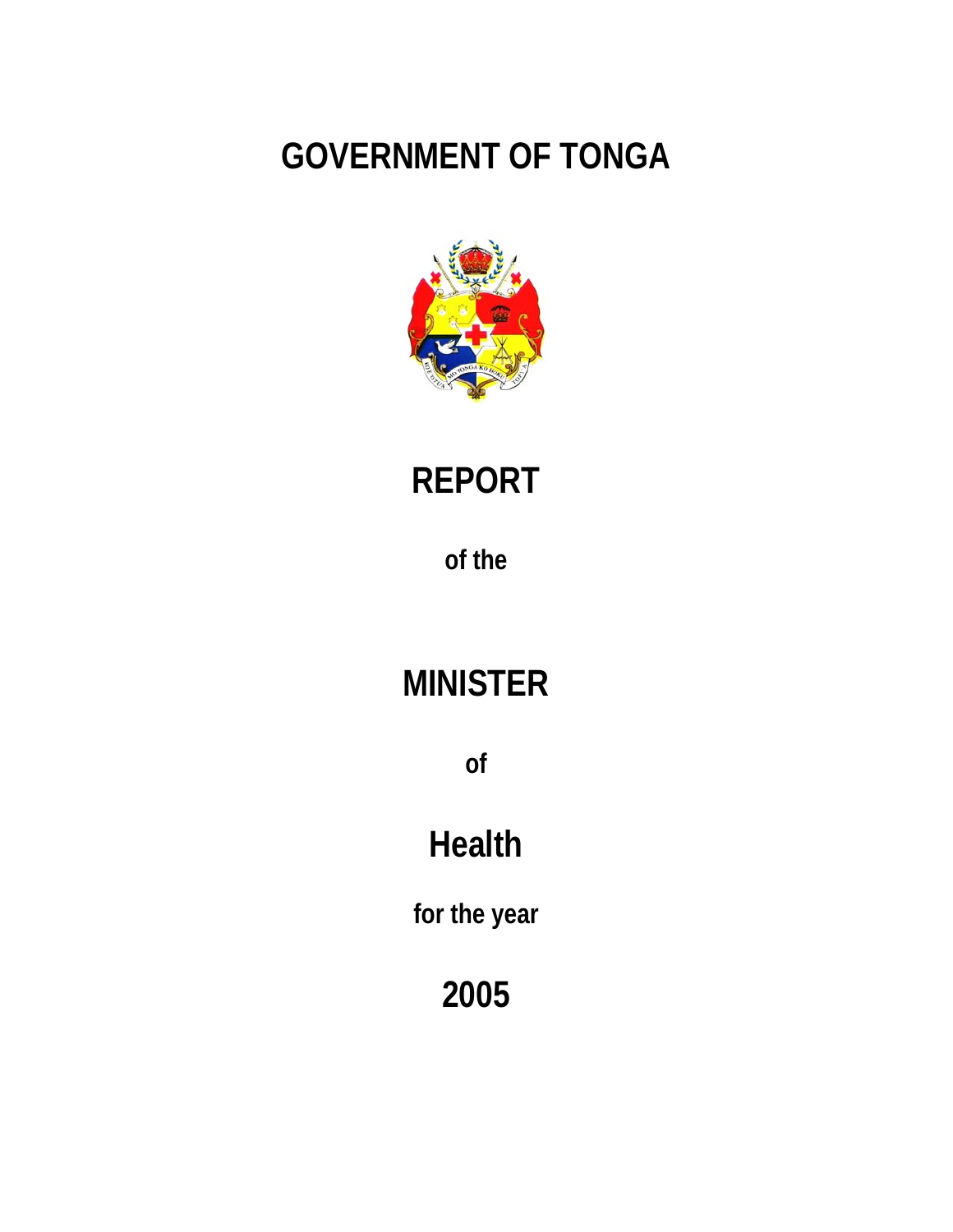## **TABLE OF CONTENTS**

| Item             | Subject           | Page |
|------------------|-------------------|------|
| 1.               |                   |      |
| 1.1.             |                   |      |
| 1.2.             |                   |      |
| 1.3.             |                   |      |
| 2.               |                   |      |
| 2.1.             |                   |      |
| 2.2.             |                   |      |
| 2.3.             |                   |      |
| 3.               |                   |      |
| 3.1.             |                   |      |
| 3.2.             |                   |      |
| 3.3.             |                   |      |
| 3.4.             |                   |      |
| 3.5.             |                   |      |
| 3.6.             |                   |      |
| 4.               |                   |      |
| 4.1.             |                   |      |
| 4.2              |                   |      |
| 4.3              |                   |      |
| 4.4              |                   |      |
| 4.5              |                   |      |
| 5.               |                   |      |
| 5.1              |                   |      |
| 5.2              |                   |      |
| 5.3              |                   |      |
| 5.4              |                   |      |
| 6.               |                   |      |
| 6.1              |                   |      |
| 6.2.             |                   |      |
| 6.3.             |                   |      |
| 6.4.             |                   |      |
| 6.5.             |                   |      |
| 7.               |                   |      |
| 7.1.             |                   |      |
| 7.2.             |                   |      |
| 7.3.             |                   |      |
| 7.4              | Health Promotion. | . 33 |
| 7.5.             |                   |      |
| 8.               |                   |      |
| 8.1.             |                   |      |
| 8.2.             |                   |      |
| 8.3.             |                   |      |
| 8.4.             |                   |      |
| 8.5.             |                   |      |
| 8.6.             |                   |      |
| 8.7.             |                   |      |
| 8.8.             |                   |      |
| 8.9.             |                   |      |
| 8.10.            |                   |      |
| 8.11.            |                   |      |
| 8.12.            |                   |      |
| 8.12.1.<br>8.13. |                   |      |
|                  |                   |      |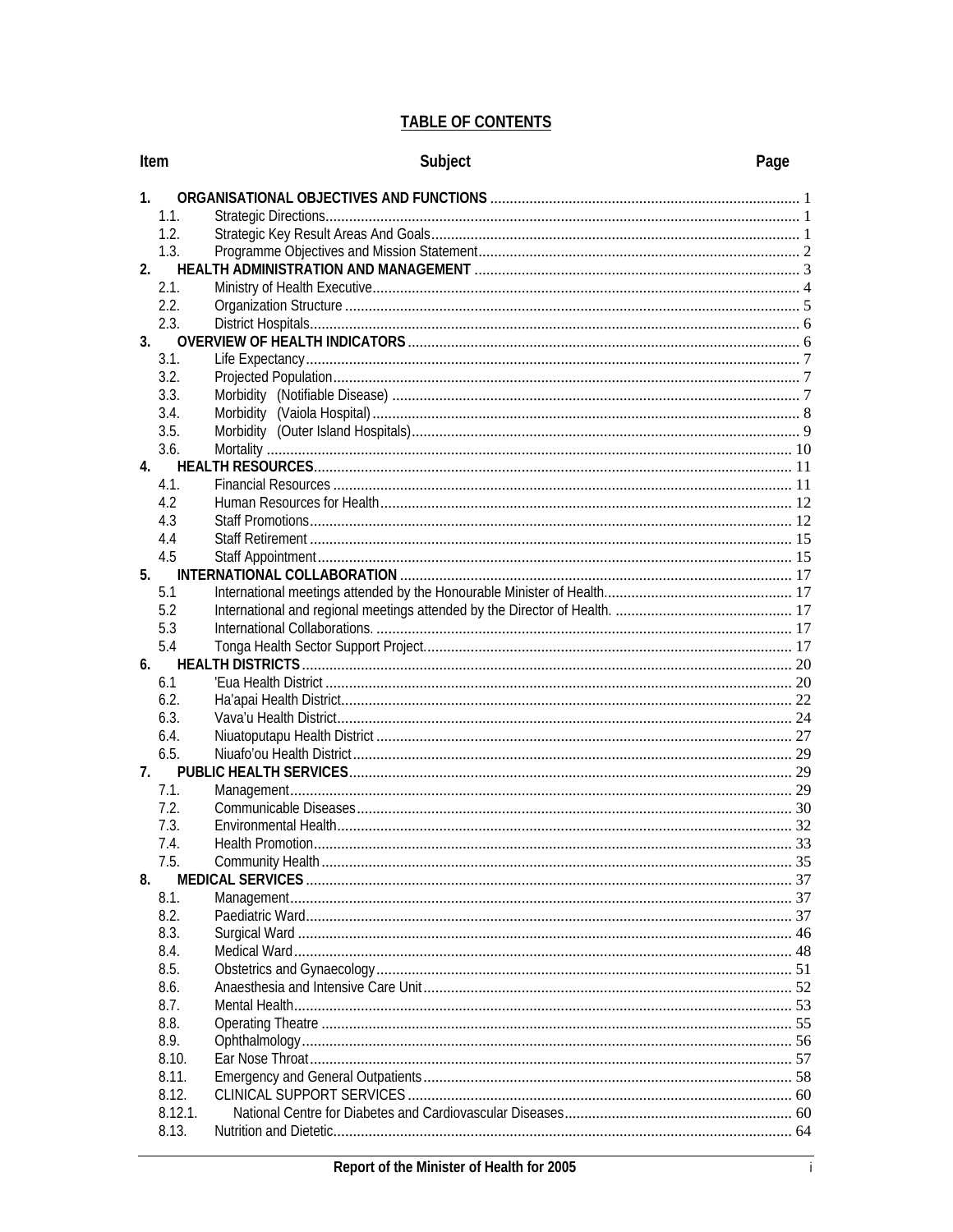| 8.14.           |  |
|-----------------|--|
| 8.15.           |  |
| 8.16.           |  |
| 8.17.           |  |
| 8.18.           |  |
| 8.19.           |  |
| 8.20.           |  |
| 8.21.           |  |
| 8.22.           |  |
| 8.23.           |  |
| 8.24.           |  |
| 8.25.           |  |
| 8.26.           |  |
| 9.              |  |
| 9.1.            |  |
| 9.2.            |  |
| 9.3.            |  |
| 9.4.            |  |
| 10.             |  |
| 10.1.           |  |
| 10.2.           |  |
| 10.3.           |  |
| 10.4.           |  |
| 11.             |  |
| 11.1.           |  |
| 11.2.           |  |
| 11.3.           |  |
| 11.4.           |  |
| 11.5.           |  |
| 12.             |  |
| 12.1.           |  |
| 12.2.           |  |
| 12.3.           |  |
| 12.4.           |  |
| 12.5.           |  |
| 12.6.           |  |
| 12.7.           |  |
| 13 <sub>1</sub> |  |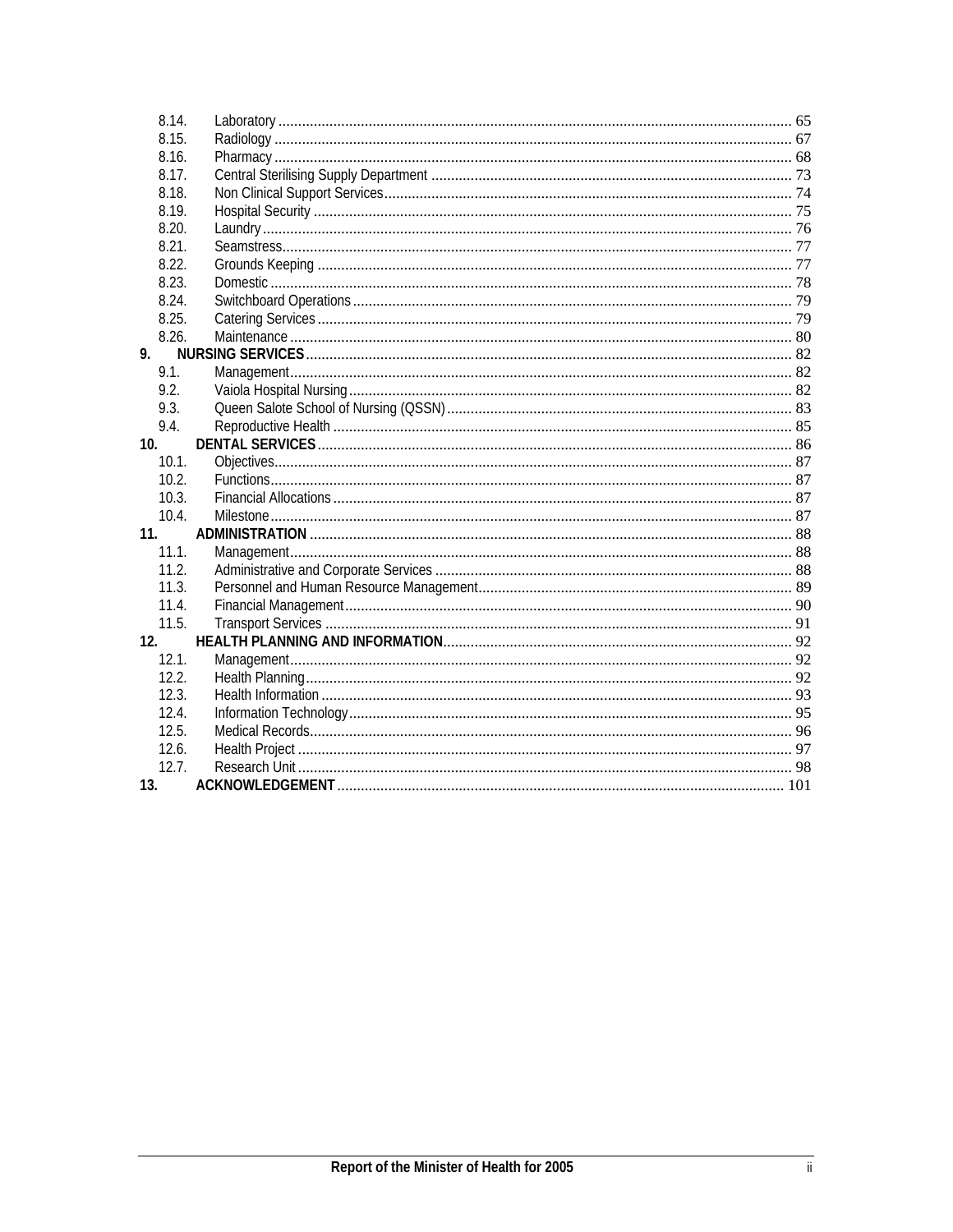## **List of Tables**

| Table 1  |                                                                                        |  |
|----------|----------------------------------------------------------------------------------------|--|
| Table 2  |                                                                                        |  |
| Table 3  |                                                                                        |  |
| Table 4  |                                                                                        |  |
| Table 5  |                                                                                        |  |
| Table 6  |                                                                                        |  |
| Table 7  |                                                                                        |  |
| Table 8  |                                                                                        |  |
| Table 9  |                                                                                        |  |
| Table 10 |                                                                                        |  |
| Table 11 |                                                                                        |  |
| Table 12 |                                                                                        |  |
| Table 13 |                                                                                        |  |
| Table 14 |                                                                                        |  |
| Table 15 |                                                                                        |  |
| Table 16 |                                                                                        |  |
| Table 17 |                                                                                        |  |
| Table 18 |                                                                                        |  |
| Table 19 |                                                                                        |  |
| Table 20 | Newly diagnosed patients treated for TB, both as sputum positive or extrapulmonary  31 |  |
| Table 21 |                                                                                        |  |
| Table 22 |                                                                                        |  |
| Table 23 |                                                                                        |  |
| Table 24 |                                                                                        |  |
| Table 25 |                                                                                        |  |
| Table 26 |                                                                                        |  |
| Table 27 |                                                                                        |  |
| Table 28 |                                                                                        |  |
| Table 29 |                                                                                        |  |
| Table 30 |                                                                                        |  |
| Table 31 |                                                                                        |  |
| Table 32 |                                                                                        |  |
| Table 33 |                                                                                        |  |
| Table 34 |                                                                                        |  |
| Table 35 |                                                                                        |  |
| Table 36 |                                                                                        |  |
| Table 37 |                                                                                        |  |
| Table 38 |                                                                                        |  |
| Table 39 |                                                                                        |  |
| Table 40 |                                                                                        |  |
| Table 41 |                                                                                        |  |
| Table 42 |                                                                                        |  |
| Table 43 |                                                                                        |  |
| Table 44 |                                                                                        |  |
| Table 45 |                                                                                        |  |
| Table 46 |                                                                                        |  |
| Table 47 |                                                                                        |  |
| Table 48 |                                                                                        |  |
| Table 49 |                                                                                        |  |
| Table 50 |                                                                                        |  |
| Table 51 |                                                                                        |  |
| Table 52 |                                                                                        |  |
| Table 53 | Number of major pathogens isolated throughout the Kingdom during the Year 2005 66      |  |
| Table 54 |                                                                                        |  |
| Table 55 |                                                                                        |  |
| Table 56 |                                                                                        |  |
|          |                                                                                        |  |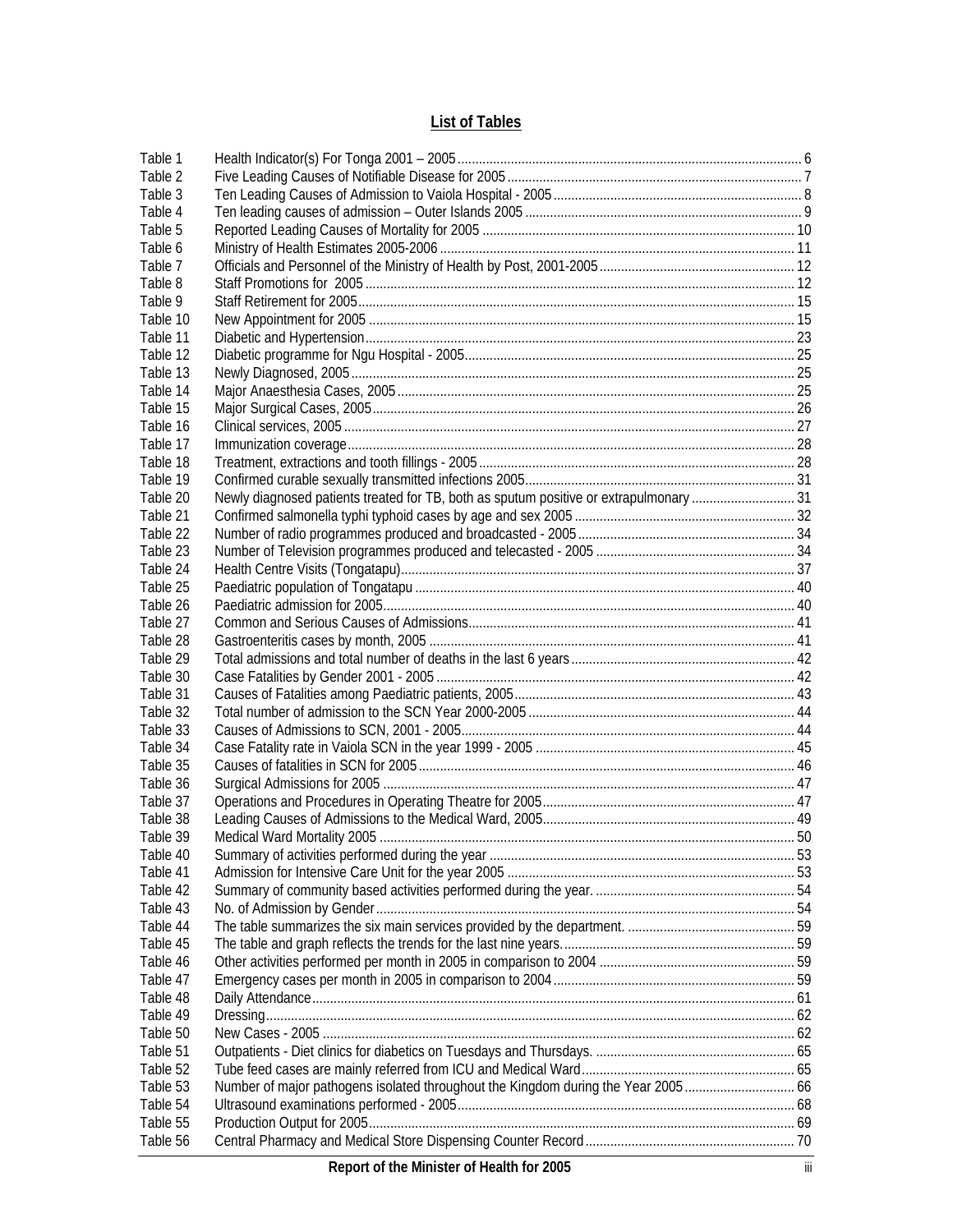| Table 57 |  |
|----------|--|
| Table 58 |  |
| Table 59 |  |
| Table 60 |  |
| Table 61 |  |
| Table 62 |  |
| Table 63 |  |
| Table 64 |  |
| Table 65 |  |
| Table 66 |  |
| Table 67 |  |
| Table 68 |  |
| Table 69 |  |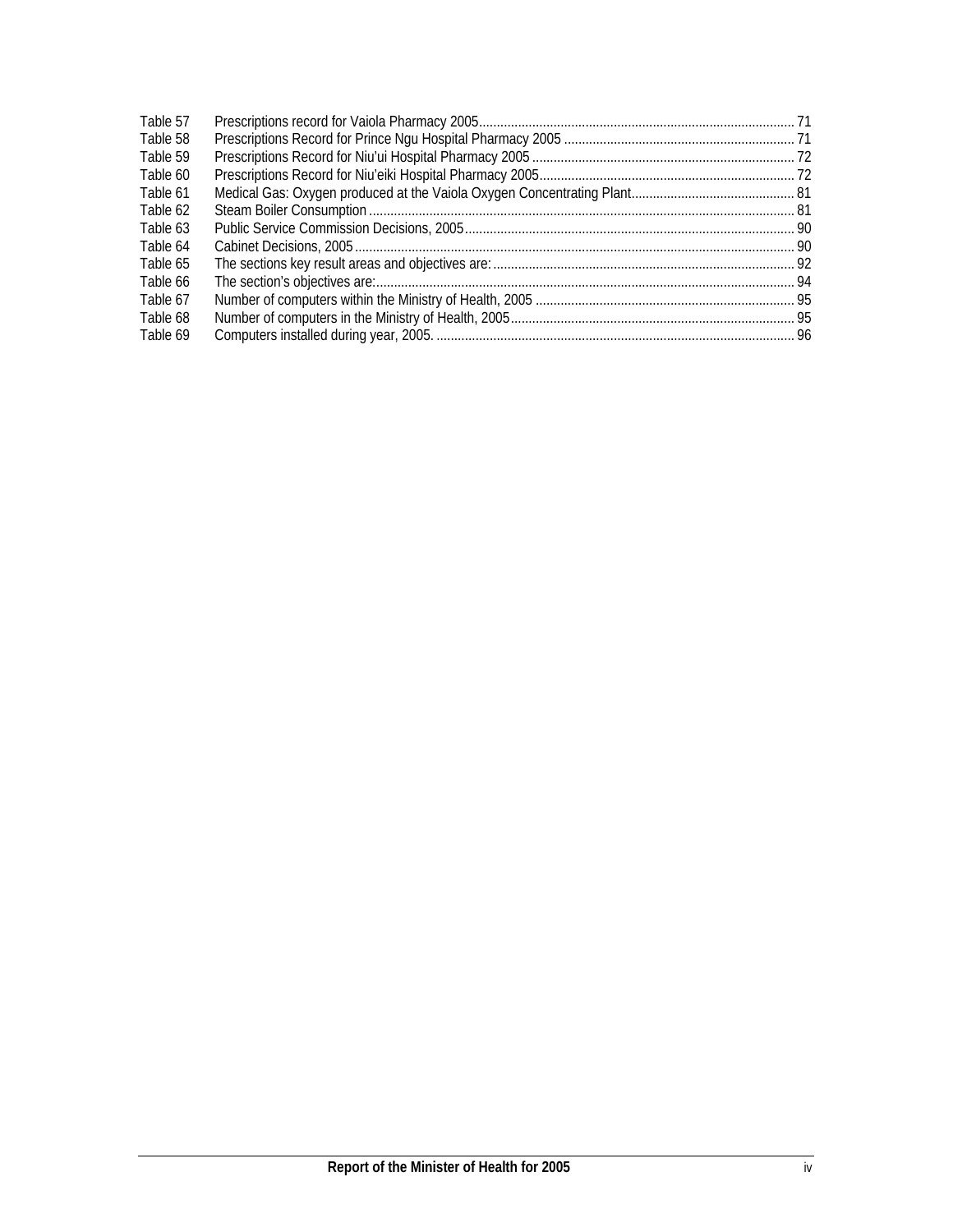## **Statistical Tables**

| Appendix 1  |                                                                                        |  |
|-------------|----------------------------------------------------------------------------------------|--|
| Appendix 2  |                                                                                        |  |
| Appendix 3  | Ministry of Health Recurrent Expenditure and Government Recurrent Expenditures:  106   |  |
| Appendix 4  |                                                                                        |  |
| Appendix 5  |                                                                                        |  |
| Appendix 6  |                                                                                        |  |
| Appendix 7  | Reported Livebirths, Total Deaths and Infant Deaths Under 1 Year, 2000 - 2005  108     |  |
| Appendix 8  |                                                                                        |  |
| Appendix 9  |                                                                                        |  |
| Appendix 10 |                                                                                        |  |
| Appendix 11 |                                                                                        |  |
| Appendix 12 |                                                                                        |  |
| Appendix 13 |                                                                                        |  |
| Appendix 14 |                                                                                        |  |
| Appendix 15 |                                                                                        |  |
| Appendix 16 |                                                                                        |  |
| Appendix 17 |                                                                                        |  |
| Appendix 18 | Laboratory Tests Referred and Performed in the Hospital Laboratories, 2001-2005 118    |  |
| Appendix 19 |                                                                                        |  |
| Appendix 20 | Dental Services: Patients Seen & Services Provided by Health Districts, 2001-2005 119  |  |
| Appendix 21 |                                                                                        |  |
| Appendix 22 |                                                                                        |  |
| Appendix 23 |                                                                                        |  |
| Appendix 24 |                                                                                        |  |
| Appendix 25 |                                                                                        |  |
| Appendix 26 |                                                                                        |  |
| Appendix 27 |                                                                                        |  |
| Appendix 28 |                                                                                        |  |
| Appendix 29 |                                                                                        |  |
| Appendix 30 |                                                                                        |  |
| Appendix 31 |                                                                                        |  |
| Appendix 32 |                                                                                        |  |
| Appendix 33 |                                                                                        |  |
| Appendix 34 |                                                                                        |  |
| Appendix 35 | Medically Certified Causes of In-Patient and Out-Patient Deaths by Age Group, 2005 128 |  |
| Appendix 36 |                                                                                        |  |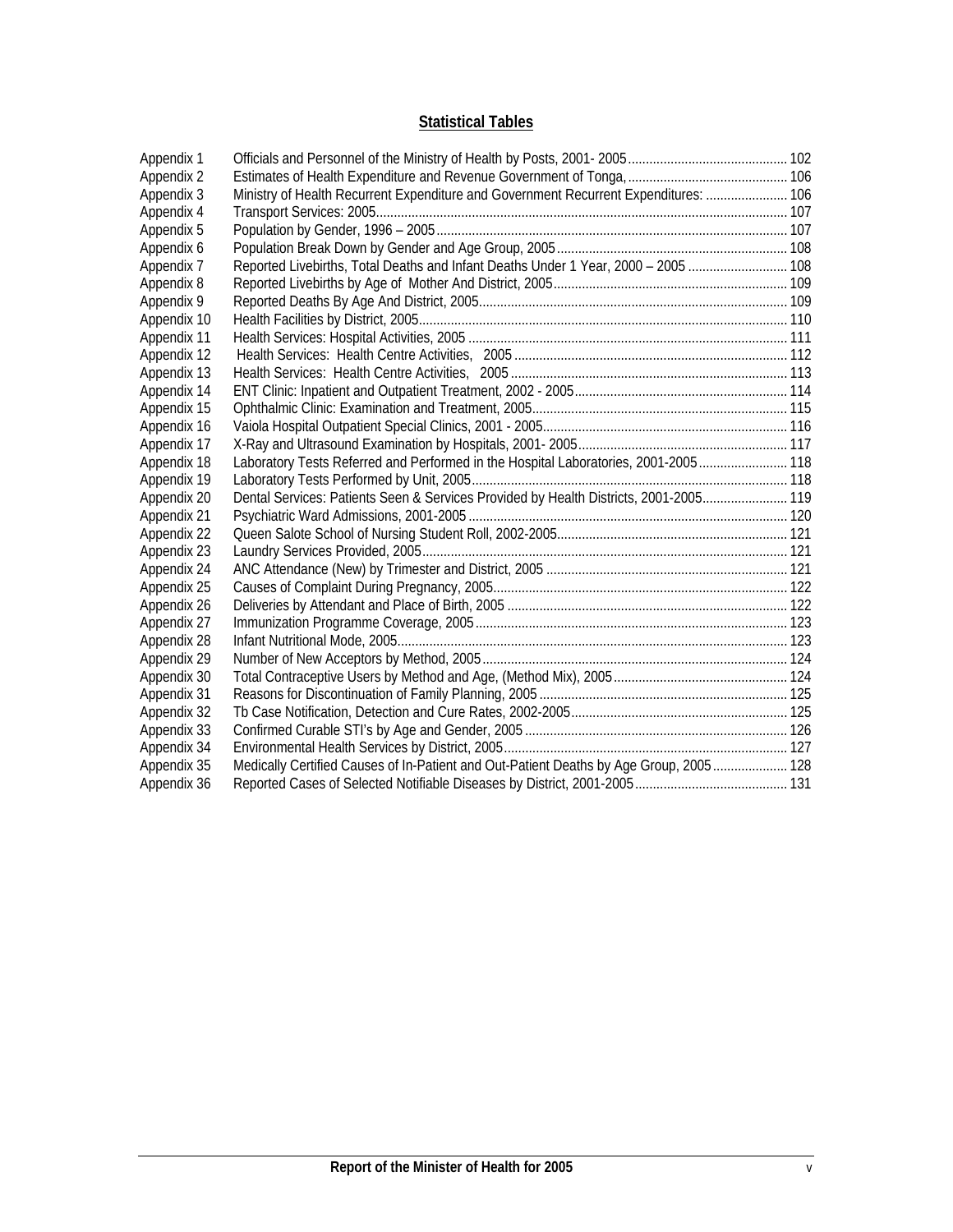## **1. ORGANISATIONAL OBJECTIVES AND FUNCTIONS**

The Ministry of Health is responsible for the delivery of preventative and curative health services in the country.

#### **1.1. Strategic Directions**

The Ministry's **VISION** for the future is **"MAKING A DIFFERENCE"** and **"CORE PURPOSE** is,

To respond effectively to the health needs of the Tongan people by providing the appropriate range and level of high quality health services and being accountable for the outcomes of these services.

#### The Ministry's **CORE VALUES** are,

- Commitment to quality care
- **Professionalism and accountability**
- Care and compassion
- Commitment to education and training

The Ministry's **DARING GOAL** is,

To be the healthiest nation in the Pacific Rim as judged by international standards and determinants.

#### **1.2. Strategic Key Result Areas And Goals**

#### **1.2.1. Healthy Communities and Populations through improved services**

- Prevent or delay the onset of cardiovascular disease and diabetes, and to reduce complications and improve the quality of life through health promotion and improved management.
- **IMPROVERGENT MENUTION SETTLE SETTLE IN SETTLE INCOCONT INCOCONTRATE IN SETTLE INCOCONTRATE:** In the stratents in the community and decrease the number of re-admissions.
- **EXECT** Decrease motor vehicle injuries and emergencies in Tonga and improve the services available to manage them.
- **IMPROVE THE HEALT OF THE TONGAN PEOPLE BY ENSURIE ACCESS 10. 4** and rational use of, safe and rational use of, safe and effective drugs of good quality.
- Reduce the incidence of dental decay in Tonga.
- Clearly identify existing cancer cases and increase the early detection of cancer in Tonga.
- **Extend and develop general and specialised health promotion services.**
- **•** Develop strategies to prevent substance abuse.
- Support child and adolescent health and development.
- Combat communicable diseases with a focus on HIV/AIDS, Tuberculosis, and Filariasis.
- Develop community health services by gaining community support for the health centres and developing a team approach.
- **Support services development in the island hospitals.**
- **Develop clinical services through improved clinical care and staffing.**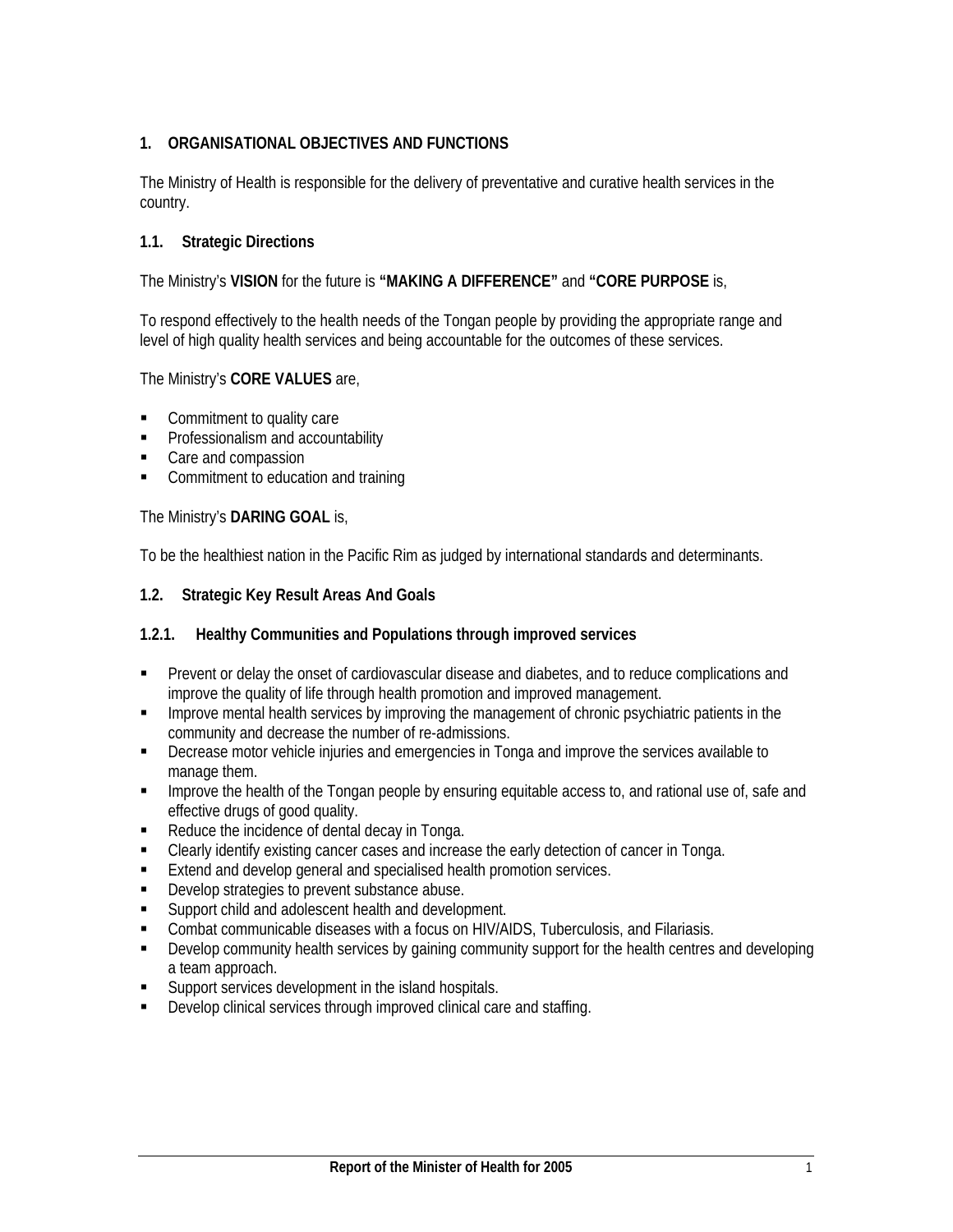## **1.2.2. Health Sector Development**

- Significantly improve the efficiency and effectiveness of management systems and processes.
- Provide the Tonga health system with an efficient and effective financial management system.
- **Provide the Tongan health system with improved facilities and equipment and to maintain these well.**
- Strengthen informed decision making within the Ministry of Health through the provision of appropriate information management.

## **1.2.3. Staff Training and Development**

- **Improve and strengthen workforce management and development.**
- Continue to organise formal education, and in service training programs for staff.
- Prioritise training needs.
- Develop workforce planning processes.

## **1.2.4. Service Partnerships**

 Work with Non Government Organisations, communities, other Government departments and donor organisations to implement these priorities.

## **1.3. Programme Objectives and Mission Statement**

Operationally the Ministry mirrors the budget structure to facilitate programme evaluation and consists of six programmes,

- 1. Leadership, policy advice and programme administration
- 2. Preventative health care services
- 3. Curative health care services
- 4. Dental services
- 5. Nursing services
- 6. Health planning and information services

## **1.3.1. Programme 1: Leadership, policy advice and programme administration**

**Programme Objectives and Mission Statement:** To provide efficient and effective support services to the Ministry and all health districts with regard to administration, human resources and financial management, transport and communication services.

## **1.3.2. Programme 2: Preventative health services**

**Programme Objectives and Mission Statement:** To help the people in Tonga to achieve the highest attainable level of health as defined by World Health Organisation's constitution as "a state of complete physical, mental and social well-being and not merely the absence of infirmity", by:

- Significantly reduce morbidity and mortality due to infectious diseases.
- Provide environmental health services which result in a healthier community due to improved regulation, monitoring and health promotion activities.
- Assisting all health providers in the promotion of health through their respective areas of care and to empower the public at large in looking after their own health.
- **Providing effective services to the health of mothers, children and others through a reproductive health** strategic approach extending community health services to the people who need our services the most.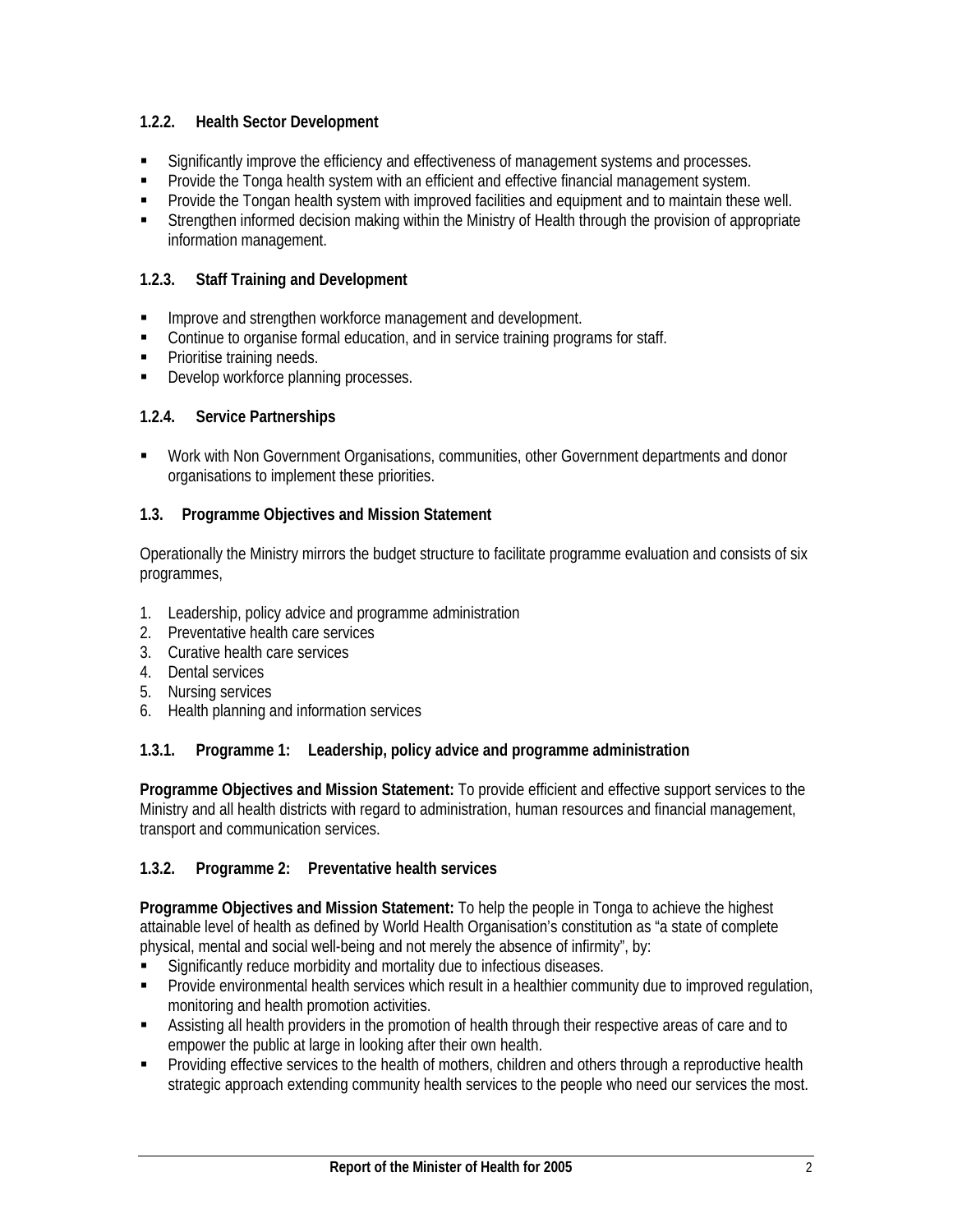## **1.3.3. Programme 3: Curative health services**

**Programme Objectives and Mission Statement:** To be able to provide the best possible care for patients, to prioritise areas that need change and to use the available resources in the most appropriate and effective way.

## **1.3.4. Programme 4: Dental services**

**Programme Objectives and Mission Statement:** To respond effectively to the oral health needs of the people of Tonga by providing preventive and curative oral health programmes, information and services and be responsible for its outcomes.

#### **1.3.5. Programme 5: Nursing services**

**Programme Objectives and Mission Statement:** To contribute to the health of the national through the provision of the best possible nursing care services.

#### **1.3.6. Programme 6: Health Planning and Information services**

**Programme Objectives and Mission Statement:** To provide efficient and effective health planning, health information, project planning and medical records services to its customers and stakeholders within and from outside the Ministry locally, regionally and internationally.

In implementing its services and activities the Ministry is governed by the following Acts:

- Tobacco Act 2001/Tobacco Control (Amendment) Act 2004
- **Public Health Act 1992**
- **Mental Health Amendment Act 2001**
- **Health Practitioners Registration Act 1991**
- Health Services Act 1991
- Garbage Act 1945

#### **2. HEALTH ADMINISTRATION AND MANAGEMENT**

In delivering its services to the public, the Ministry is divided into six functional divisions,

- **Administration**
- **Health Planning and Information**
- **Public Health**
- Medical
- Nursing
- **Dental**

Divisional heads are responsible to the Director of Health for the implementation of each Division's services.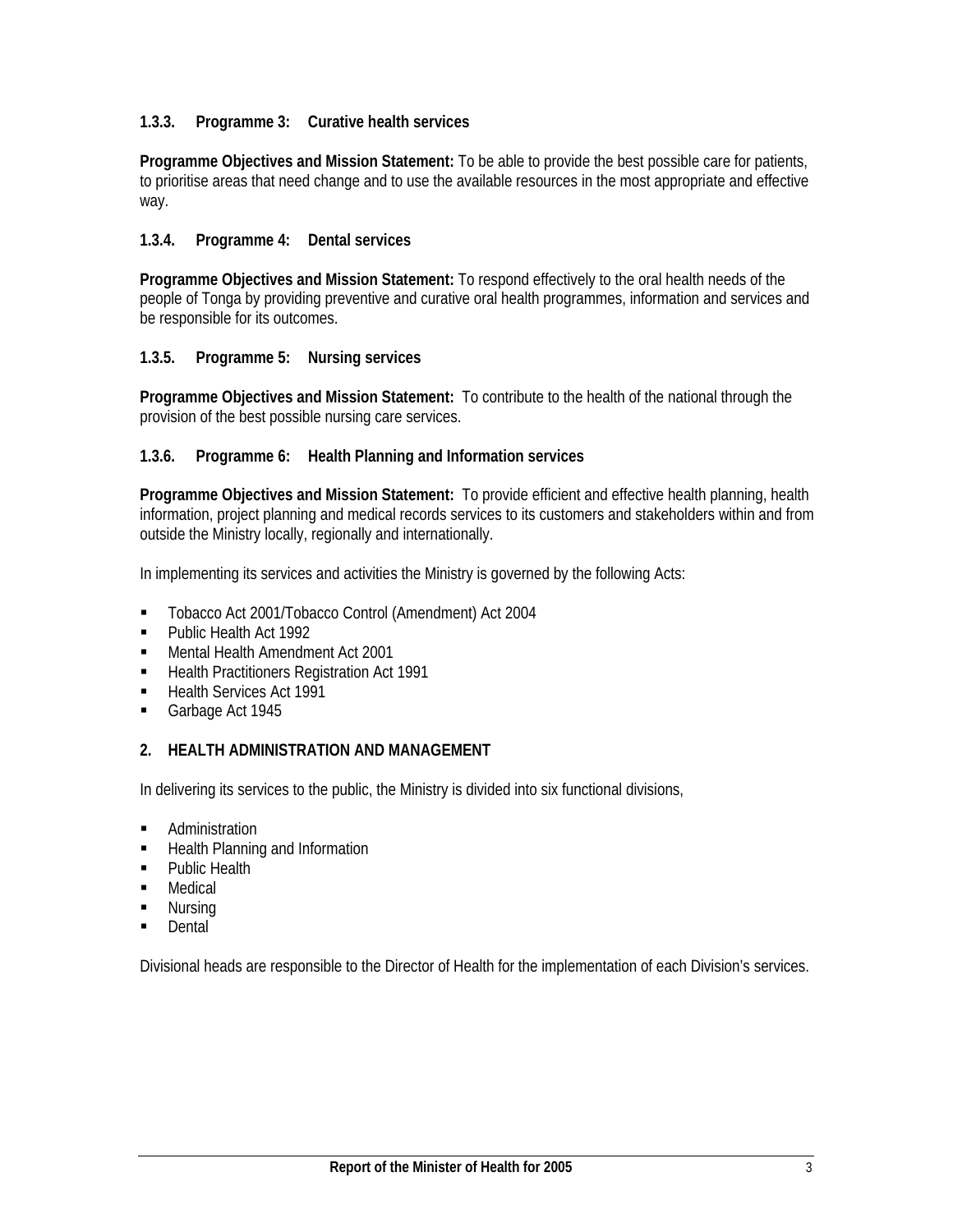## **2.1. Ministry of Health Executive**

As of 31 December 2005 the following officers were responsible for the administration and management of the Ministry and its respective Divisions.

| <b>Minister of Health</b>              | Dr Viliami Ta'u Tangi                                                   |
|----------------------------------------|-------------------------------------------------------------------------|
| <b>Head of Department</b>              | Dr Litili 'Ofanoa                                                       |
| Administration                         | Mr Tu'akoi 'Ahio<br>Principal Health Administrator                      |
| Dental                                 | Dr Viliami Sikalu Latu<br><b>Chief Dental Officer</b>                   |
| <b>Health Planning and Information</b> | Mr Taniela Sunia Soakai<br>Principal Health Planning Officer            |
| <b>Medical Superintendent</b>          | Dr. Siale 'Akau'ola<br><b>Medical Superintendent, Clinical Services</b> |
| <b>Medical Superintendent</b>          | Dr 'Akanesi Makakaufaki<br>Medical Superintendent, Support Services     |
| <b>Nursing</b>                         | Ms 'Amelia Lata Malu<br><b>Chief Nursing Officer</b>                    |
| <b>Public Health</b>                   | Dr Malakai 'Ake<br>Chief Medical Officer, Public Health                 |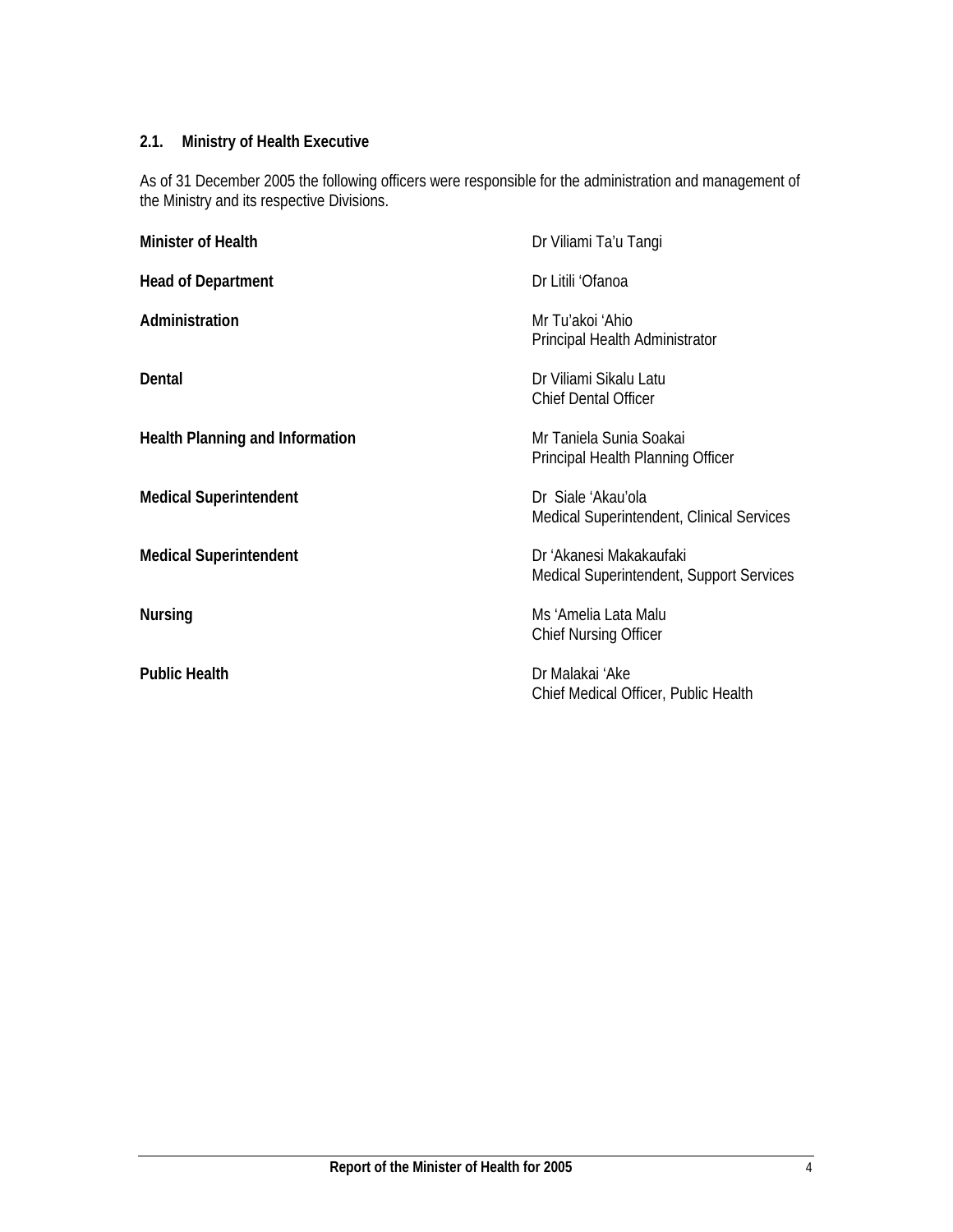## **2.2. Organization Structure**

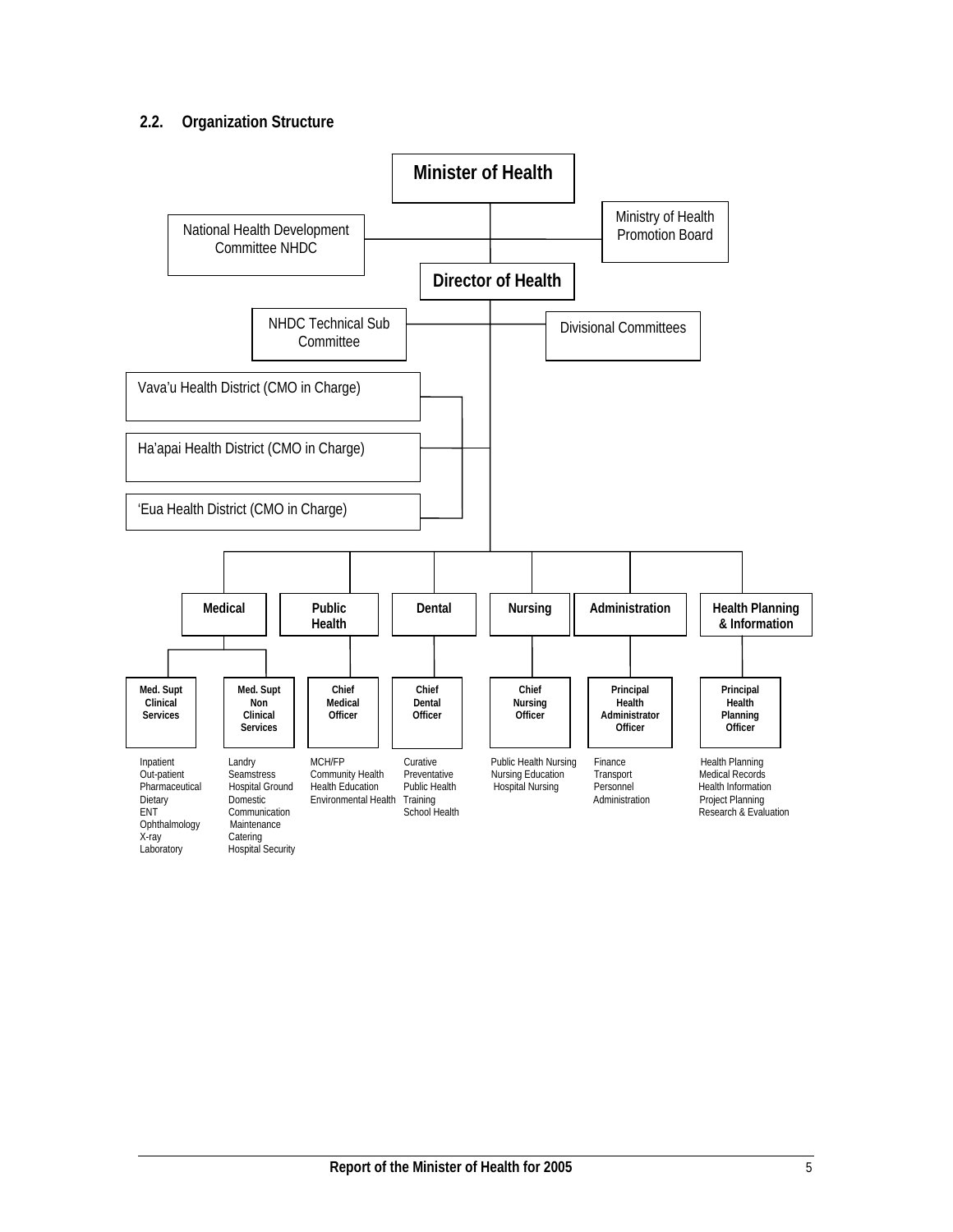#### **2.3. District Hospitals**

As of 31 December 2005 the following officers were responsible for the management of the outer island health districts.

## **Prince Ngu Hospital** Dr Edgar 'Akau'ola

**Niu'ui Hospital** Dr Lisiate 'Ulufonua

Vava'u Health District Chief Medical Officer

Ha'apai Health District **Acting Chief Medical Officer** Acting Chief Medical Officer

**Niu'eiki Hospital** Dr. 'Elenoa Matoto 'Eua Health District **Acting Chief Medical Officer** Acting Chief Medical Officer

## **3. OVERVIEW OF HEALTH INDICATORS**

The health situation for Tonga in the last five years is reflected in the following table.

| <b>LANIC L</b>  |                                                                  |                 |                 |                  |                  |           |
|-----------------|------------------------------------------------------------------|-----------------|-----------------|------------------|------------------|-----------|
|                 | <b>INDICATOR</b>                                                 | 2005            | 2004            | 2003             | 2002             | 2001      |
| $\mathbf{1}$    | Estimated Population ('000)                                      | 102.3           | 101.8           | 101.4            | 101.0            | 100.7     |
| $\overline{2}$  | Annual Population growth                                         | 0.3             | 0.3             | 0.3              | 0.3              | 0.3       |
| 3               | Percentage of Population less than 14 years                      | $35***$         | $36***$         | $36***$          | $36***$          | $37**$    |
|                 | Percentage of population 65 years and over                       | $6***$          | $6***$          | $5.9**$          | $5.8^{\ast\ast}$ | $5.7**$   |
| 4               | Percentage of urban population                                   | 36              | $\overline{36}$ | 36               | 36               | 36        |
| $\overline{5}$  | Rate of natural increase                                         | 20.4            | 17.7            | 20.2             | $18.4***$        | $19.4***$ |
| $\overline{6}$  | Crude Birth Rate                                                 | 25.7            | 23.8            | 26.2             | $24.2***$        | $25.1***$ |
| $\overline{7}$  | Crude Death Rate                                                 | 5.3             | 6.1             | 5.8              | $5.8***$         | $5.7***$  |
| 8               | Maternal Mortality Rate (per 100,000)                            | 227.8           | $82.3*$         | $\boldsymbol{0}$ | $78.2*$          | $0.0^*$   |
| 9               | Life Expectancy at Birth (combined)                              |                 |                 |                  |                  |           |
|                 | Life Expectancy (Male)                                           | 70              | 70              | 70               | 70               | 70        |
|                 | Life Expectancy (Female)                                         | 72              | 72              | 72               | 72               | 71        |
| 10              | Infant Mortality Rate                                            | 11.8            | 15.7            | 12.8             | 9.8              | 13.0      |
| $\overline{11}$ | Perinatal Mortality Rate (per 1,000 live births)                 | 10.8            | 10.3            | 13.2             | 15.8             | 18.5      |
| 12              | Total Health expenditure ('000)                                  | 14845           | 13019           | 11294            | 9895             | 9545      |
|                 | Per Capita                                                       | 145             | $130***$        | $116***$         | $108***$         | $104***$  |
|                 | As a percentage of total recurrent budget                        | 10.4            | $11.6***$       | $10.4***$        | $10.6***$        | $11.5***$ |
| 13              | Health workforce                                                 |                 |                 |                  |                  |           |
|                 | Medical Officers at post                                         | 45              | 41              | 42               | 32               | $35***$   |
|                 | Health Officers at post                                          | 21              | 20              | 21               | 20               | 26        |
|                 | Nursing and Midwifery at post                                    | 362             | 316             | 343              | 326              | 322       |
| 14              | Percentage of population with safe water supply                  | $\overline{97}$ | 94              | 97               | $\overline{97}$  | 97        |
| 15              | Percentage of household with adequate sanitary facilities        | 97              | 90              | 94               | 94.7             | 94        |
| $\overline{16}$ | Immunization coverage                                            | 99.5            | 99.6            | 98.5             | $\overline{97}$  | 93.4      |
| 17              | Percentage of pregnant women immunized with tetanus toxoid       | 95.7            | 92              | 93               | 94.7             | 81.1      |
| 18              | Percentage of population with access to appropriate health care  | 100             | 100             | 100              | 100              | 100       |
|                 | services with regular supply of essential drugs within one hours |                 |                 |                  |                  |           |
|                 | walk                                                             |                 |                 |                  |                  |           |
| 19              | Percentage of infants attended by trained personnel              | 100             | 100             | 100              | 100              | 95.3      |
| 20              | Percentage of married couples practicing contraception           | 19.7            | $\overline{23}$ | 22.1             | 23.1             | 33.6      |
| 21              | Percentage of pregnant women attending ante natal care           | 99              | 99              | 98.7             | 98.5             | 98.5      |
| 22              | Percentage of deliveries conducted by trained personnel          | 96.1            | 98              | 97               | 95.1             | 95.3      |
| $\overline{23}$ | <b>Total Fertility Rate</b>                                      | 3.4             | 3.8             | $\overline{3.4}$ | 3.3              | 3.4       |

#### **Table 1** Health Indicator(s) For Tonga 2001 – 2005

\* Maternal Mortality Rate has been calculated using standard formula (per 100,000 live births).

\*\* Calculated based on the assumption fertility rates will decrease and life expectancy will increase overtime.

\*\*\* Amended from statistic published in 2001 and 2004 Annual Report.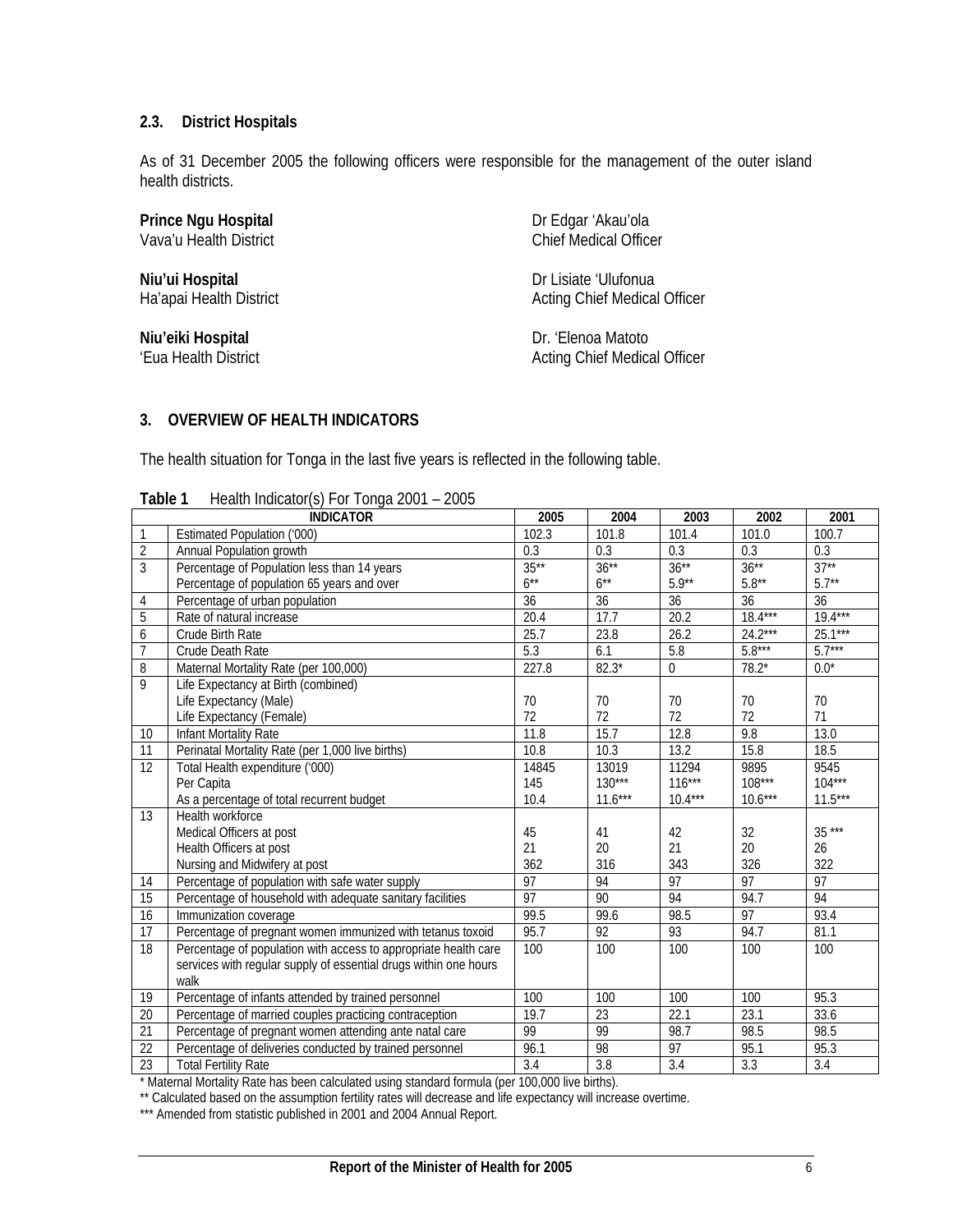## **3.1. Life Expectancy**

The projected life expectancy at birth in 2005 for females is 72 and 70 for males.

## **3.2. Projected Population**

The results of the 1996 population census indicate the country's population was 97,784 and the projected population for Tonga for 2005 is 102,369 increasing to 103, 647 by 2008.

## **3.3. Morbidity (Notifiable Disease)**





The most commonly reported Notifiable Disease for 2005 are the Respiratory Infection Group (27174 cases) followed by Influenza/Influenza like illnesses (24983 cases). There is almost a 20 fold difference between these 2 leading disease categories and the third, bronchopneumonia (1437 reported cases) and levelling off at 1015 and 778 cases of adult and infant diarrhoea respectively. It is emphasised however that the influenza cases reported are not serologically confirmed cases.

Further consultation with appropriate health personnel confirms that apart from the absence of serological confirmation the diagnosis is also clinically non-specific due to the use of the term influenza for a majority of cases ranging from mild viral illnesses such as the common cold to headaches and body aches lasting 2 to 3 days or more severe viral illnesses.

Genuine efforts are being put in place to rectify this inappropriate reporting practice but will need more vigilant and dedicated efforts from personnel submitting Notifiable Diseases reports. In addition to securing accurate disease reports it will facilitate the equally important and current process of developing strategies with the view of the imminent threat of influenza 'shift' and 'drift' possibilities.

The major Notifiable Diseases for Tonga for over 2 decades has been respiratory followed by diarrhoea. Bronchopneumonia as a major Notifiable Disease has a relatively low fatality rate accounting for only 41 deaths in 200 with over 50% of respiratory disease deaths occurring among the elderly (75 and over). The high male to female mortality ration is replicated among the respiratory diseases. There was a male to female ratio of 7 to 1 among deaths due to respiratory causes among the 65 to 74 age group and 2 to 1 overall (male to female).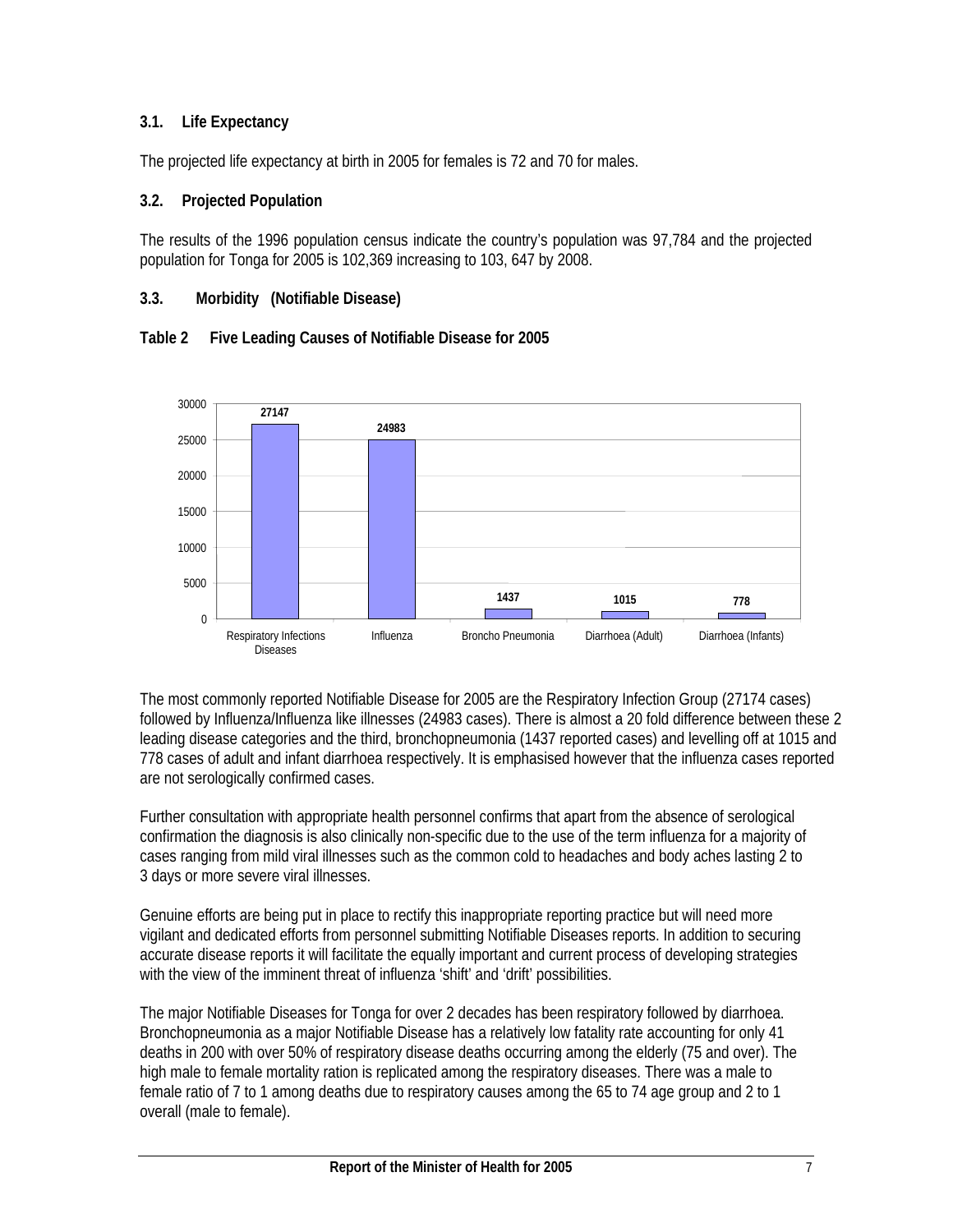It is acknowledge however that the absence of death does not equate with the absence of health and the endemicity of respiratory infections translate to morbidity costs including economic, social as well as the quality of life burdens. Similarly, diarrhoea while represented by low figures is a preventable condition and can be managed simply and at an affordable cost.

## **3.4. Morbidity (Vaiola Hospital)**



**Table 3 Ten Leading Causes of Admission to Vaiola Hospital - 2005** 

Pregnancy and pregnancy related issues are the leading cause of admission to Vaiola Hospital. This category also includes a small proportion of patients who have some type of complication which is associated with pregnancy. The WHO Country Health Information Profile reports by WHO, the birth rate for Tonga as (26) which is lower than other Pacific Island countries such as Samoa (CBR=29) and Tuvalu (CBR=27). There are some concerns in relation to the increased maternal death rate which are being managed by improved screening of maternal risk factors (heart disease and hypertension).

The second leading cause of admissions are diseases of the respiratory system with a high proportion in the 0-13 age group. While prevalence rates are high, mortality in this age group is low and reflects the excellent services rendered by the Paediatric ward and clinical support services. A second significant group is chronic obstructive airway disease affecting mainly males (60) and is considered to be related to smoking.

Injury and poisoning are the third major cause for admission. The majority of these patients are males with head injuries. The cause of the head injuries vary and include motor vehicle accidents and assault. Most of the injuries in this category are preventable and require education and legislation to reduce the incidence.

More than 50% of the patients admitted with diseases related to digestive system are aged 1-12. The majority of these patients suffered from gastroenteritis. The Paediatrician Specialist outlines in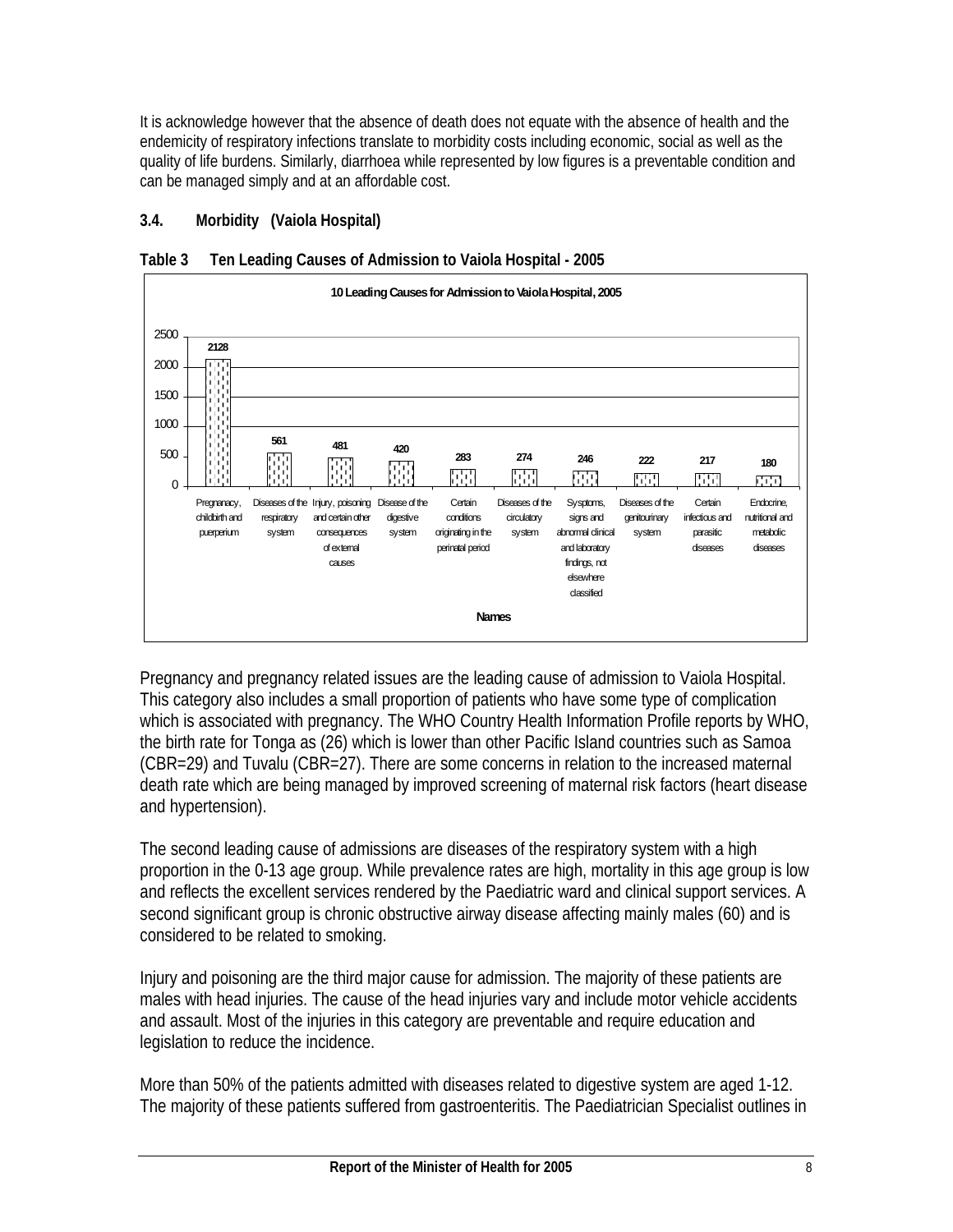table 29 that there was an epidemic of gastroenteritis in August to December 2005 resulting in a six (6) deaths, the highest in the last five years.

Certain conditions originating in the perinatal period is the fifth leading cause for admission. Forty three percent (43%) of this group are babies with jaundice, which is well managed with low mortality.

In summary, women and children are the groups represented in the five leading causes for admission, however this does not mean they are in poor health. Women and children have a high incidence of admission but a low mortality rate. The highest mortality is in the sixth to tenth leading causes of admission and are related to lifestyle disease (diabetes and heart disease).

## **3.5. Morbidity (Outer Island Hospitals)**



## **Table 4 Ten leading causes of admission – Outer Islands 2005**

The profile for leading cause of admission for the Outer Islands Hospitals is similar to Vaiola Hospital, The main reason for admission is pregnancy childbirth and the puerperium followed by respiratory diseases. These two categories consist mainly of women and children with a small proportion of adult males with chronic obstructive airway disease.

Circulatory disease is ranked third in the outer island hospitals compared to sixth for Vaiola Hospital. In general, there are more older people accessing health services in the outer islands than Tongatapu and this may influence circulatory disease figures.

The injury and poisoning category in the outer islands is different to Vaiola Hospital. The majority of the patients treated in the injury and poisoning category for the outer island complained of food poisoning that was generally sea food related. The remainder were general injuries similar to Vaiola Hospital.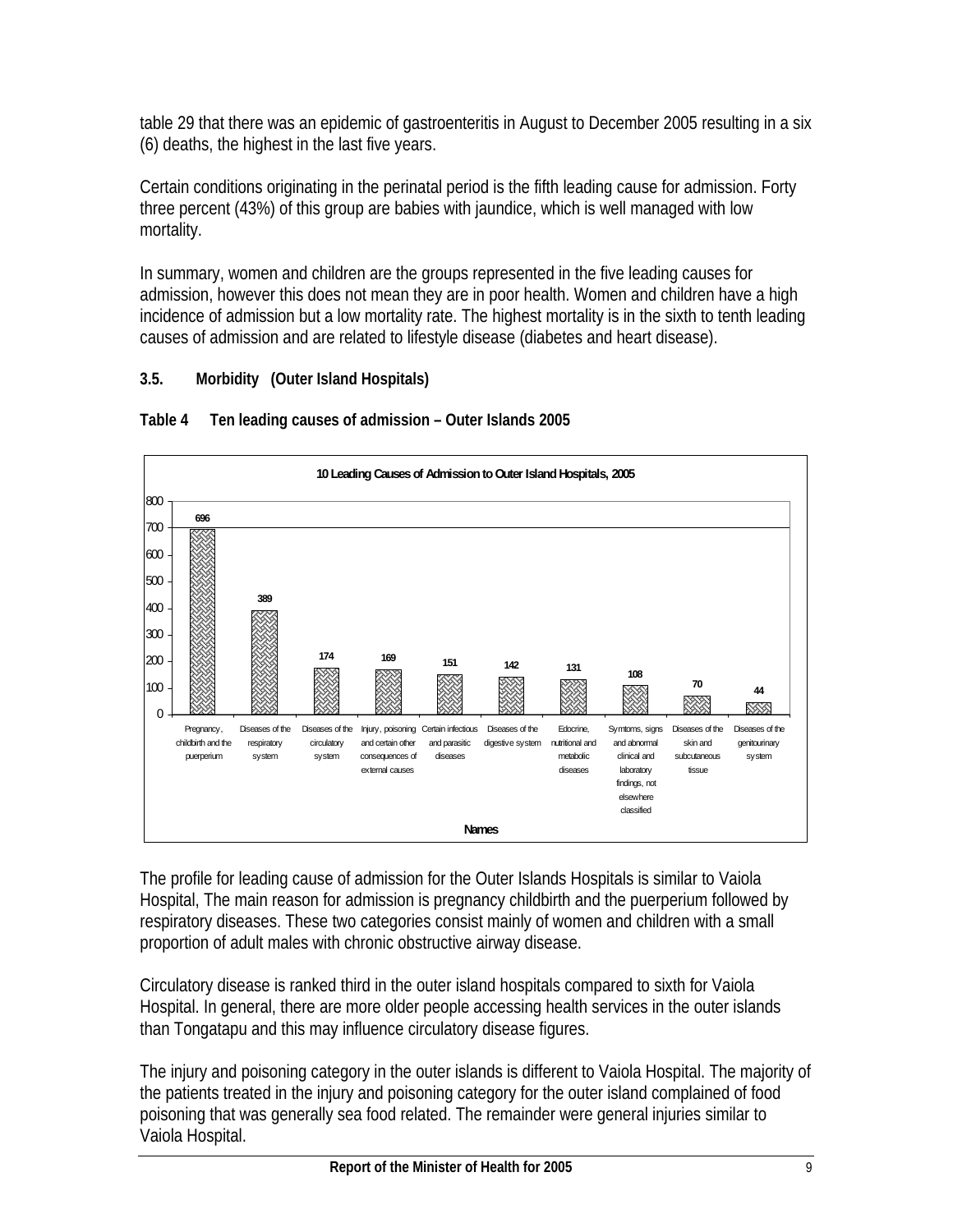In summary, the major difference between the ten leading causes of admission related to perinatal admission and can be explained by the differences in population profile and mobility of those in child bearing age group.

## **3.6. Mortality**



## **Table 5 Reported Leading Causes of Mortality for 2005**

Diseases of the Circulatory System are the leading cause of death in Tonga. This has been the trend over the last decade. The alignment of this pattern with neighbouring Pacific countries gives testimony to repeated documentation of cardiovascular disease and other non communicable disease as an established epidemic in the region calling for extreme measures to combat this epidemiological transition.

The number of deaths where the cause of death was unknown unfortunately was just marginally lower at second place. It is a major concern of course in such a situation where the second biggest number of deaths occurs and the cause of these are undetermined. The situation may not be immediately amendable given the rarity of post mortems performed, a practice that may continue for some time yet.

More than 50% of all deaths among this category are due to cardiac arrest/infarct alone and a disproportionate number of males dying compared to females at a ratio of 2 to 1. It is true that the majority of these deaths are among the 65 plus year olds there are increasing cardiac deaths occurring in 2005 and in recent years among a younger age group such as those events occurring among 35 to the mid 50 year olds and as young as 24 years old.

Cancer has continued to make its presence palpable and the second leading cause of death (excluding the deaths with undetermined causes). While the reported cancer is well below the expected incidence there nevertheless appears to be a mixed pattern with 'Western' cancer patterns where lung and colorectal predominate in both genders, breast in women and prostate as well as a 'developing' country pattern with cancer of female genital organs, liver and stomach being high. The ministry has been aware and is taking steps to meet this serious problem as outlined in the Cancer Registry Section report.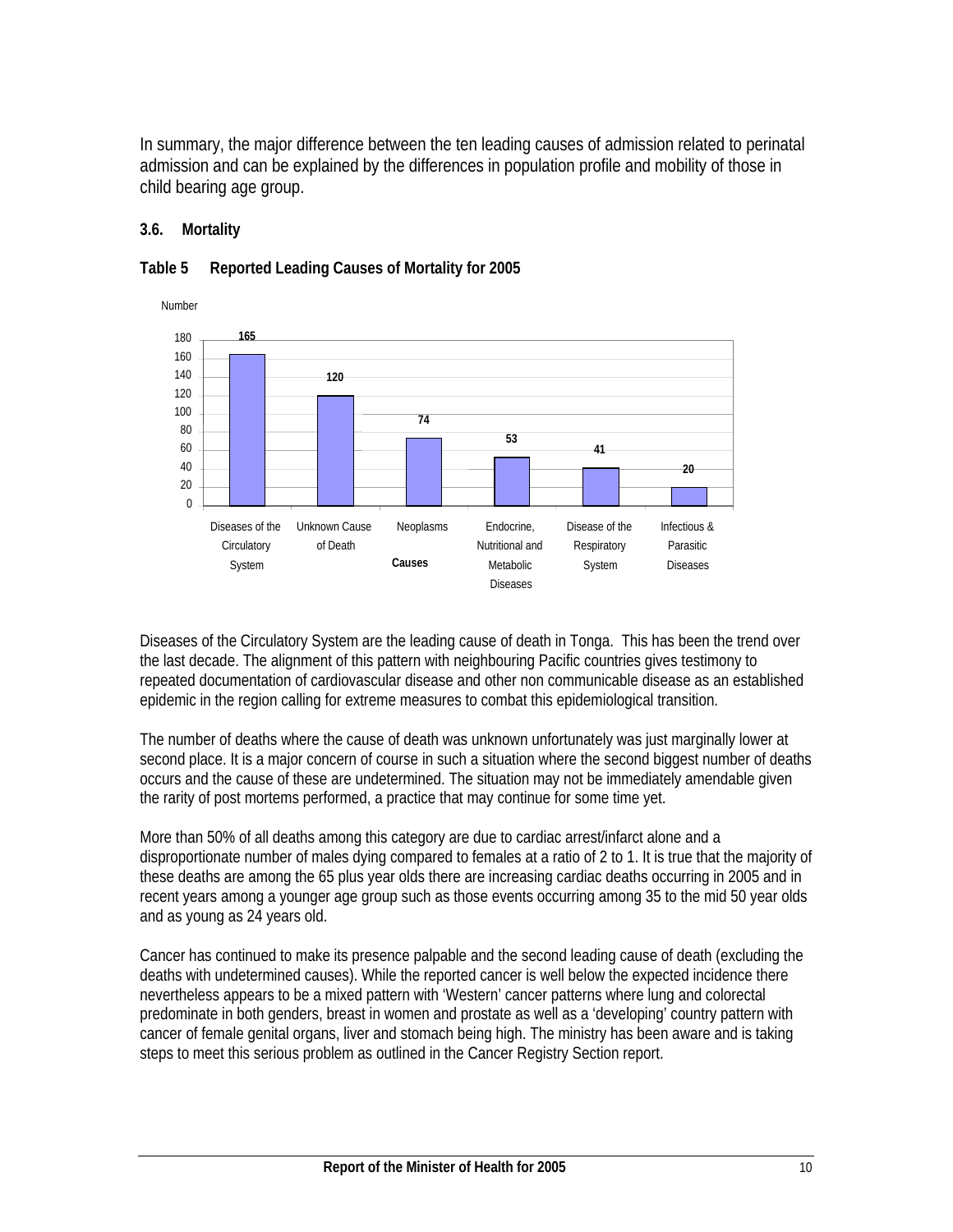A major burden with significant economic implications as well as burden to families and quality of life among individuals is the high death toll due to diabetes. Among the deaths reported in 2005 for Endocrine, Nutritional and Metabolic Causes there were 53 deaths reported. Of these 53 deaths diabetes was the cause of death for 51 of them.

While respiratory infectious diseases remain the leading Notifiable Diseases the number of people dying from diabetes (51) still outweighs those dying from diseases of the respiratory system (41). The predominance of respiratory infections is in line with recent decades and neighbouring countries' patterns.

It is acknowledge that the high 'Influenza' reported is in fact not confirmed influenza or clinical influenza either in the majority of cases and is making efforts to rectify this misclassification.

## **4. HEALTH RESOURCES**

In proposing to Government the annual budget for the Ministry reports under four programme areas,

- **EXECTE:** Leadership, policy advice and programme administration
- **Preventative health care services**
- **Curative health care services**
- **Dental services**
- **Nursing services**
- **Health Planning and Information services**

#### **4.1. Financial Resources**

The total recurrent allocation for the Ministry for the 2005-2006 financial year was \$14,845,283.00 with an estimated expenditure per head of \$145. The allocation to health represents 10.4 percent of government's total budget. Budget details can be found in Appendix 2 and 3.

## **Table 6 Ministry of Health Estimates 2005-2006**

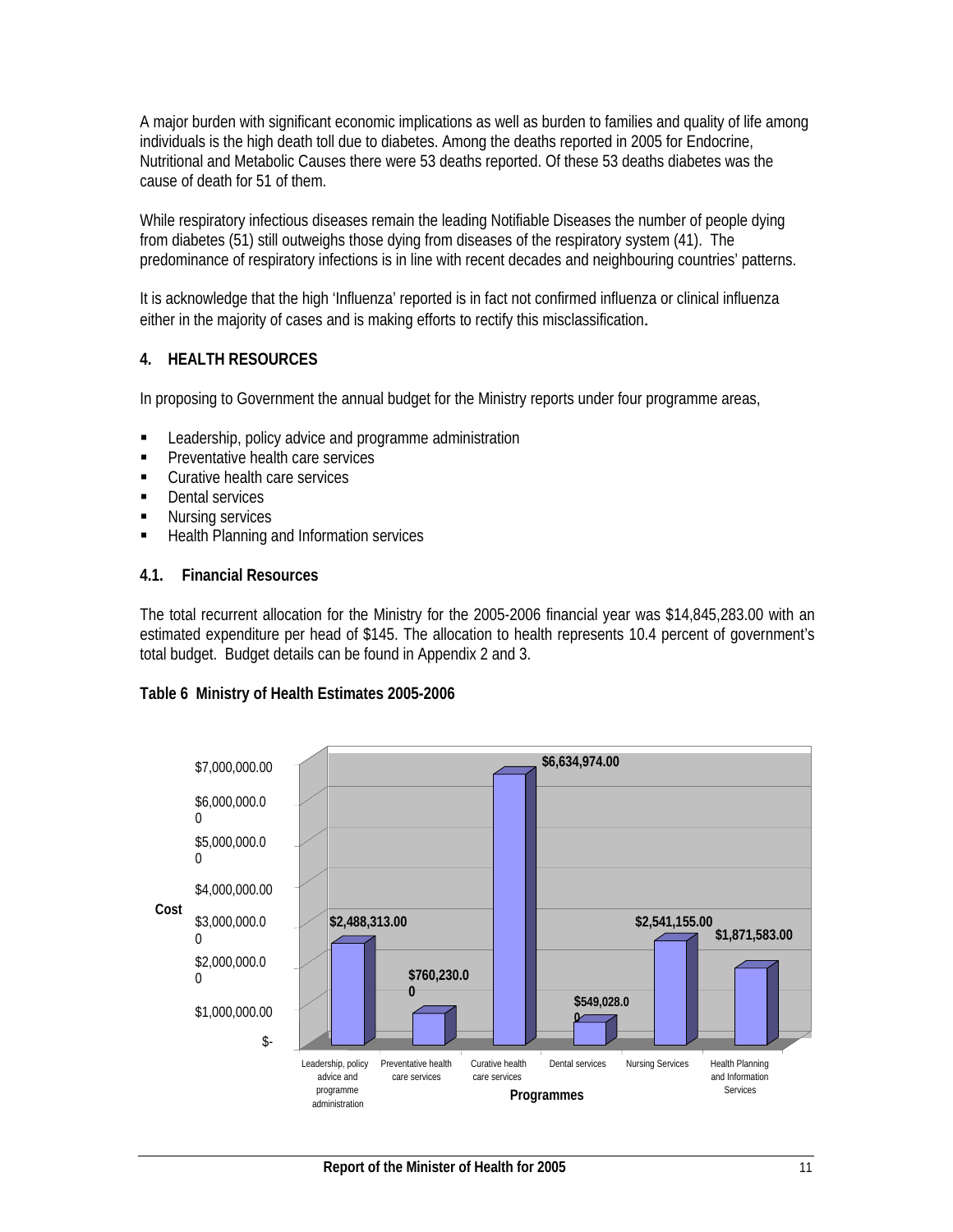## **4.2 Human Resources for Health**

|                                 |      | 2005   |      | 2004   |      | 2003   |      | 2002   | 2001 |        |
|---------------------------------|------|--------|------|--------|------|--------|------|--------|------|--------|
| <b>POST</b>                     | Est  | Post   | Est  | Post   | Est  | Post   | Est  | Post   | Est  | Post   |
|                                 | Post | Filled | Post | Filled | Post | Filled | Post | Filled | Post | Filled |
| Hon. Minister of Health         |      |        |      |        |      |        |      |        |      |        |
| Administration                  | 9    |        | 8    | b      | 8    | 5      | 8    | b      | 8    | 5      |
| <b>Medical Staff</b>            | 103  | 75     | 83   | 63     | 85   | 65     | 88   | 66     | 90   | 70     |
| Dental Staff                    | 53   | 43     | 45   | 41     | 46   | 43     | 52   | 37     | 52   | 38     |
| <b>Nursing Staff</b>            | 421  | 362    | 400  | 315    | 380  | 342    | 385  | 325    | 381  | 321    |
| <b>Technical Staff</b>          | 158  | 121    | 161  | 130    | 164  | 132    | 166  | 113    | 161  | 121    |
| <b>Accounting and Clerical</b>  | 57   | 47     | 51   | 47     | 50   | 44     | 47   | 43     | 45   | 45     |
| <b>Supervisory and Domestic</b> | 169  | 154    | 193  | 177    | 196  | 160    | 186  | 122    | 176  | 147    |
| Total                           | 971  | 810    | 942  | 780    | 930  | 792    | 933  | 713    | 914  | 748    |

## **Table 7 Officials and Personnel of the Ministry of Health by Post, 2001-2005**

The Ministry has a total of 971 established posts with only 810 positions being filled in 2005. Different approaches were adopted by the Ministry to perform the duties of critical vacant posts such as merging responsibilities, employ daily paid staff, outsourcing of services such as security and maximized utilization of available human resources.

The Ministry continues to place priority in the development of its various cadres of health personnel, through in-service, local training, overseas attachments and formal programmes at both undergraduate and postgraduate levels.

The Ministry conducted various local workshops and trainings as part of its ongoing staff development initiative. The Ministry participates in local training under the auspicious of the Civil Service Training and Community Development Training Centres. Medical and dental undergraduates continue to be trained overseas.

## **4.3 Staff Promotions**

In acknowledging academic achievements and outstanding performance the following staff members of the Ministry were promoted during the year.

| <b>Names</b>                  | From                                                 | To                                      | Effective<br>Date | <b>Public Service Commisssi</b><br><b>Decision</b> |
|-------------------------------|------------------------------------------------------|-----------------------------------------|-------------------|----------------------------------------------------|
| Dr Faka'osi Pifeleti          | Medical Officer Special Grade Senior Medical Officer |                                         | 4/1/05            | PSCD.No.3 of 28/1/05                               |
| Dr Ma'ata Sikalu              | Medical Officer Special Grade Senior Medical Officer |                                         | 4/1/05            | PSCD.No.3 of 28/1/05                               |
| Dr 'Ana 'Akau'ola             | Medical Officer Special Grade Senior Medical Officer |                                         | 4/1/05            | PSCD.No.3 of 28/1/05                               |
| Dr Lemisio Sa'ale             | Medical Officer                                      | <b>Medical Officer Special</b><br>Grade | 4/1/05            | <b>IPSCD.No.3 of 28/1/05</b>                       |
| IDr Siosaia Piukala           | <b>Medical Officer</b>                               | <b>Medical Officer Special</b><br>Grade | 4/1/05            | PSCD.No.3 of 28/1/05                               |
| IDr Lisiate 'Ulufonua         | Medical Officer                                      | <b>Medical Officer Special</b><br>Grade | 4/1/05            | PSCD.No.3 of 28/1/05                               |
| No'otapa'ingatu<br>Fakatulolo | Student Nurse                                        | <b>Staff Nurse</b>                      | 1/2/05            | PSCD.No.132 of 31/3/05                             |
| Kasanita Fifita               | Student Nurse                                        | <b>Staff Nurse</b>                      | 1/2/05            | PSCD.No.132 of 31/3/05                             |
| Lupe Fifita                   | <b>Student Nurse</b>                                 | <b>Staff Nurse</b>                      | 1/2/05            | PSCD.No.132 of 31/3/05                             |
| Mele H. Filise                | <b>Student Nurse</b>                                 | <b>Staff Nurse</b>                      | 1/2/05            | PSCD.No.132 of 31/3/05                             |

## **Table 8 Staff Promotions for 2005**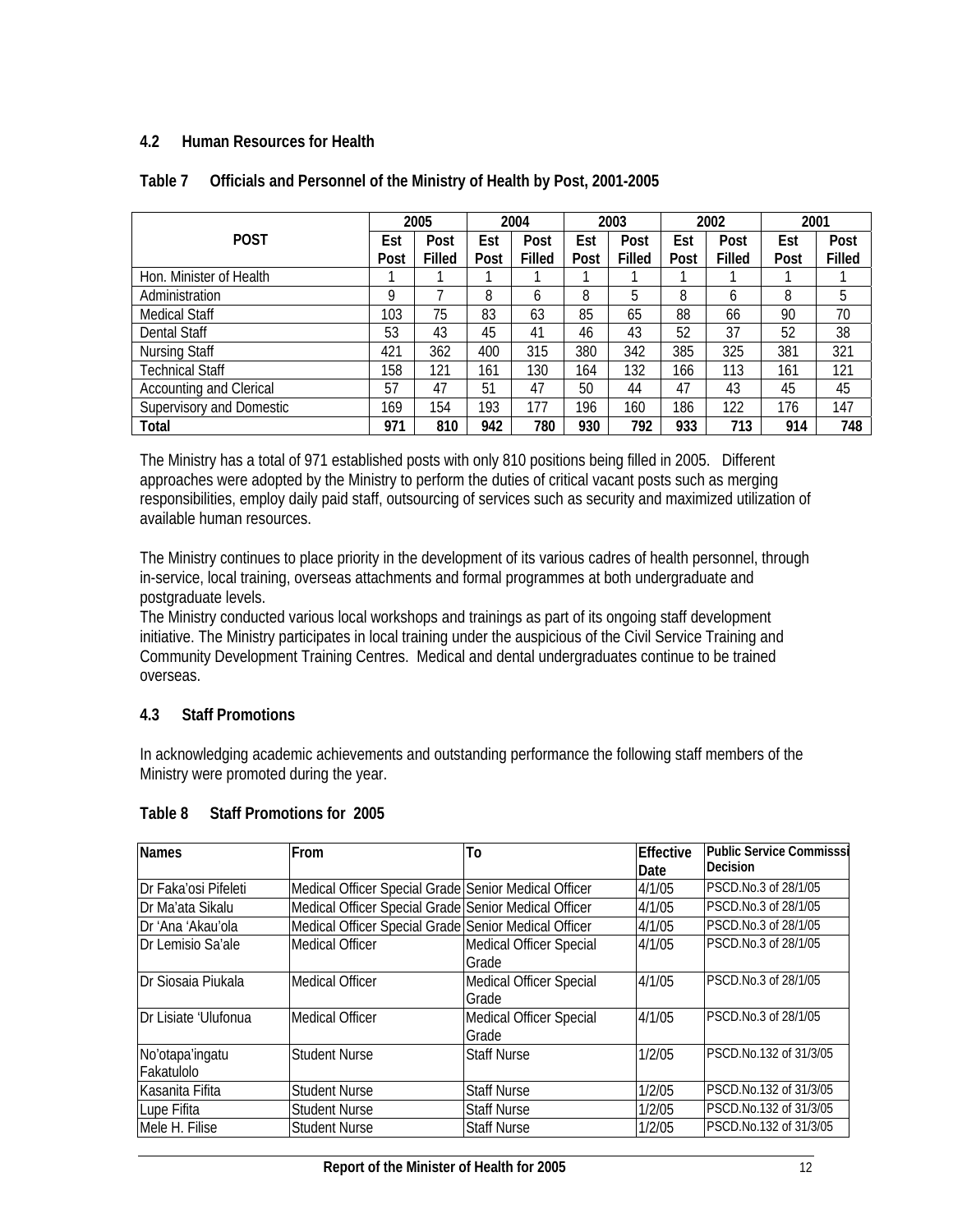| Names                    | From                                | To                                           | Effective | <b>Public Service Commisssi</b> |
|--------------------------|-------------------------------------|----------------------------------------------|-----------|---------------------------------|
|                          |                                     |                                              | Date      | Decision                        |
| Sulia F. Fonua           | <b>Student Nurse</b>                | Staff Nurse                                  | 1/2/05    | PSCD.No.132 of 31/3/05          |
| Maika Fungalei           | <b>Student Nurse</b>                | <b>Staff Nurse</b>                           | 1/2/05    | PSCD.No.132 of 31/3/05          |
| Meliame K. Halatanu      | <b>Student Nurse</b>                | Staff Nurse                                  | 1/2/05    | PSCD.No.132 of 31/3/05          |
| Manatu Langi             | <b>Student Nurse</b>                | Staff Nurse                                  | 1/2/05    | PSCD.No.132 of 31/3/05          |
| Lesieli Lavelua          | <b>Student Nurse</b>                | <b>Staff Nurse</b>                           | 1/2/05    | PSCD.No.132 of 31/3/05          |
| Asinate Likiliki         | <b>Student Nurse</b>                | Staff Nurse                                  | 1/2/05    | PSCD.No.132 of 31/3/05          |
| Uaisele. Mafi            | <b>Student Nurse</b>                | <b>Staff Nurse</b>                           | 1/2/05    | PSCD.No.132 of 31/3/05          |
| Melesipa. Matania        | <b>Student Nurse</b>                | <b>Staff Nurse</b>                           | 1/2/05    | PSCD.No.132 of 31/3/05          |
| Talaheu. Pifeleti        | <b>Student Nurse</b>                | <b>Staff Nurse</b>                           | 1/2/05    | PSCD.No.132 of 31/3/05          |
| Fatafehi Soakai          | <b>Student Nurse</b>                | <b>Staff Nurse</b>                           | 1/2/05    | PSCD.No.132 of 31/3/05          |
| 'Aholata Taione          | <b>Student Nurse</b>                | <b>Staff Nurse</b>                           | 1/2/05    | PSCD.No.132 of 31/3/05          |
| Makelesi Tangi           | <b>Student Nurse</b>                | <b>Staff Nurse</b>                           | 1/2/05    | PSCD.No.132 of 31/3/05          |
| Tupou Tauhelangi         | <b>Student Nurse</b>                | <b>Staff Nurse</b>                           | 1/2/05    | PSCD.No.132 of 31/3/05          |
| Fipe Taufu'i             | <b>Student Nurse</b>                | <b>Staff Nurse</b>                           | 1/2/05    | PSCD.No.132 of 31/3/05          |
| Mounu Tupou              | <b>Student Nurse</b>                | <b>Staff Nurse</b>                           | 1/2/05    | PSCD.No.132 of 31/3/05          |
| Tovika Vailea            | <b>Student Nurse</b>                | <b>Staff Nurse</b>                           | 1/2/05    | PSCD.No.132 of 31/3/05          |
| Sesimani Vuki            | <b>Student Nurse</b>                | <b>Staff Nurse</b>                           | 1/2/05    | PSCD.No.132 of 31/3/05          |
| Satua Pongi              | Nurse Midwife                       | Senior Nurse Midwife                         | 1/3/05    | PSDC.No.65 of 1/3/05            |
| Onita Tupou              | Nurse Midwife                       | Senior Nurse Midwife                         | 1/3/05    | PSDC.No.65 of 1/3/05            |
| 'Ana Paletu'a            | Nurse Midwife                       | Senior Nurse Midwife                         | 1/3/05    | PSDC.No.65 of 1/3/05            |
| Satua Kanongata'a        | Public Health Nurse                 | Senior Public Health Nurse                   | 1/3/05    | PSDC.No.65 of 1/3/05            |
| Kaloni Folau             | <b>Staff Nurse</b>                  | Senior Public Health Nurse                   | 1/3/05    | PSDC.No.65 of 1/3/05            |
| 'Ana Vaka'uta            | Public Health Nurse                 | Senior Public Health Nurse                   | 1/3/05    | PSDC.No.65 of 1/3/05            |
| Mele Havealeta           | <b>Principal Staff Nurse</b>        | Senior Nurse Sister                          | 1/3/05    | PSDC.No.65 of 1/3/05            |
| Mele Falemata            | Senior Staff Nurse                  | <b>Nursing Sister</b>                        | 1/3/05    | PSDC.No.65 of 1/3/05            |
| 'Ilaivaha Mafi           | Senior Staff Nurse                  | <b>Nursing Sister</b>                        | 1/3/05    | PSDC.No.65 of 1/3/05            |
| Losa Lea                 | <b>Staff Nurse</b>                  | Senior Staff Nurse                           | 1/3/05    | PSDC.No.65 of 1/3/05            |
| Kaufo'ou Taufa           | <b>Staff Nurse</b>                  | Senior Staff Nurse                           | 1/3/05    | PSDC.No.65 of 1/3/05            |
| 'Iunaise Fisi'ilose      | <b>Staff Nurse</b>                  | Senior Staff Nurse                           | 1/3/05    | PSDC.No.65 of 1/3/05            |
| Lupe Kaihea              | <b>Staff Nurse</b>                  | Senior Staff Nurse                           | 1/3/05    | PSDC.No.65 of 1/3/05            |
| Ailine Fosita            | Wardsmaid                           | Domestic Supervisor                          | 1/3/05    | PSDC.No.65 of 1/3/05            |
| 'Alilia Vuna             | Seamstress                          | Seamstress Supervisor                        | 1/3/05    | PSDC.No.65 of 1/3/05            |
| Sioeli Fukofuka          | Sterile Supply Asstant              | Senior Sterile Supply<br>Supervisor          | 1/3/05    | PSDC.No.65 of 1/3/05            |
| Mele Vainikolo           | Senior Nursing Sister               | Assistant Matron                             | 1/3/05    | PSDC.No.65 of 1/3/05            |
| Pinomi Latu              | <b>Staff Nurse</b>                  | <b>Nursing Sister</b>                        | 1/3/05    | PSCD.No.63 of 1/3/05            |
| Louhangale Sauaki        | Clerk Class II                      | <b>Accounting Officer Diplomate</b>          | 1/3/05    | PSCD.No. 64 of 1/3/05           |
| Mita Vaka                | <b>Assistant Pharmacist Trainee</b> | <b>Assistant Pharmacist Grade</b>            | 3/1/05    | PSCD.No.242 of 13/6/05          |
| Neini Tulikaki           | <b>Assistant Pharmacist Trainee</b> | <b>Assistant Pharmacist Grade</b>            | 3/1/05    | PSCD.No.242 of 13/6/05          |
| Masani 'o Salome 'Anau   | <b>Assistant Pharmacist Trainee</b> | <b>Assistant Pharmacist Grade</b>            | 3/1/05    | PSCD.No.242 of 13/6/05          |
| Finau Silipa Latu        | <b>Assistant Pharmacist Trainee</b> | Assistant Pharmacist Grade                   | 3/1/05    | PSCD.No.242 of 13/6/05          |
| Ma'ata Veituna Palu      | <b>Assistant Pharmacist Trainee</b> | <b>Assistant Pharmacist Asst</b><br>Grade II | 3/1/05    | PSCD.No.242 of 13/6/05          |
| Dr. 'Akanesi Makakaufaki | Senior Medical Officer              | Medical Superintendent                       | 1/7/05    | PSCD.No. 407 of 7/10/05         |
| Dr. Toakase              | Senior Medical Officer              | Specialist Paediatrician                     | 1/7/05    | PSCD.No. 407 of 7/10/05         |
| Fakakovikaetau           |                                     |                                              |           |                                 |
| Lasini Sinamoni          | Senior Accounting Officer           | <b>Principal Accounting Officer</b>          | 1/7/05    | PSCD.No. 407 of 7/10/05         |
| Tupou Kainga             | Chief Clerk                         | <b>Accounting Officer</b>                    | 1/7/05    | PSCD.No. 407 of 7/10/05         |
| 'Alapasita Havea         | Clerk Class II                      | Clerk Class I                                | 1/7/05    | PSCD.No. 407 of 7/10/05         |
| Siosifa Kafa             | <b>VIP</b>                          | Senior VIP                                   | 1/7/05    | PSCD.No. 407 of 7/10/05         |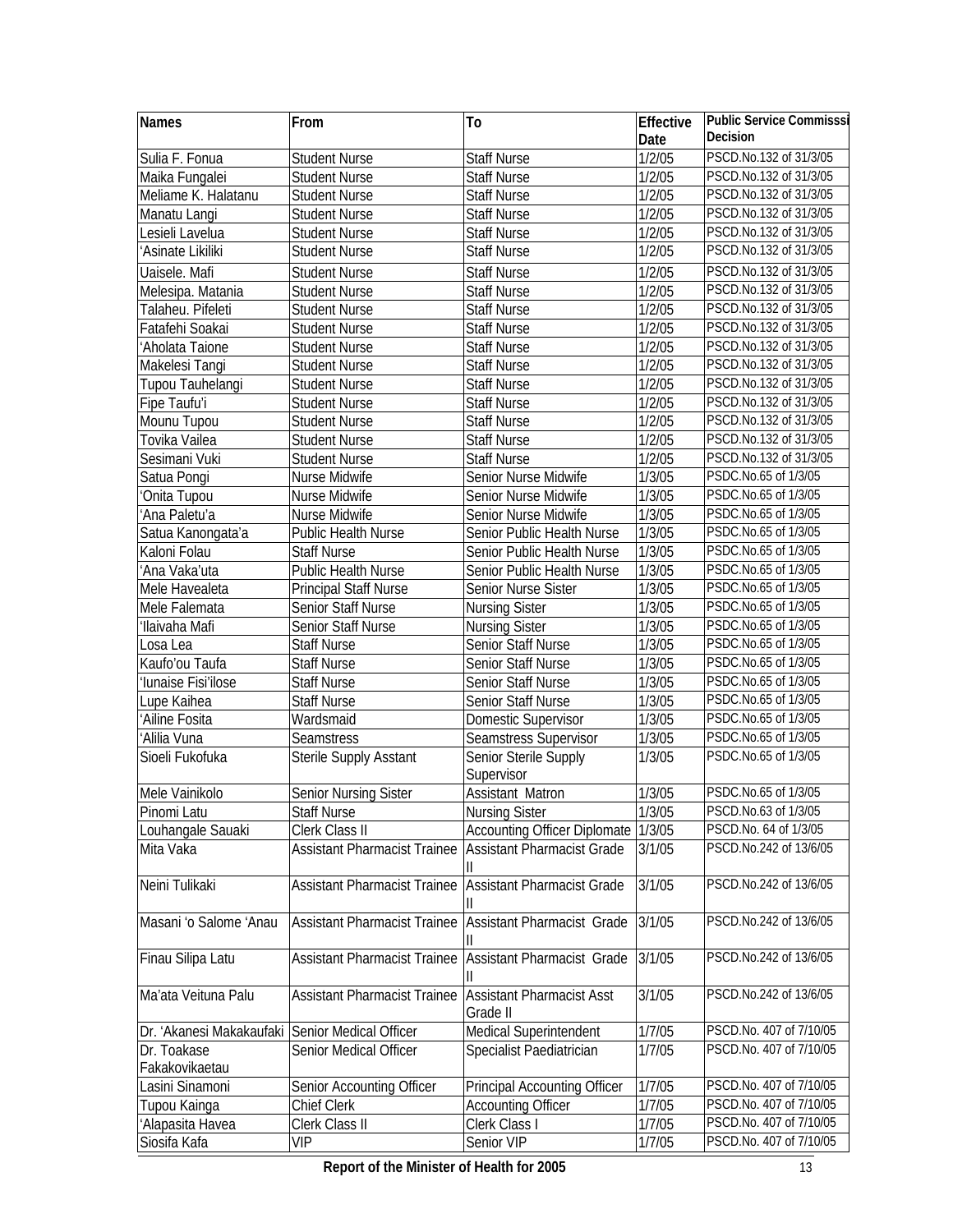| Names                         | From                                | To                                        | Effective | <b>Public Service Commisssi</b> |
|-------------------------------|-------------------------------------|-------------------------------------------|-----------|---------------------------------|
|                               |                                     |                                           | Date      | Decision                        |
| No'otapa'ingatu<br>Fakatulolo | <b>Staff Nurse</b>                  | Staff Nurse Diplomate                     | 1/7/05    | PSCD.No. 407 of 7/10/05         |
| Kasanita Fifita               | <b>Staff Nurse</b>                  | Staff Nurse Diplomate                     | 1/7/05    | PSCD.No. 407 of 7/10/05         |
| Lupe M. Fifita                | <b>Staff Nurse</b>                  | Staff Nurse Diplomate                     | 1/7/05    | PSCD.No. 407 of 7/10/05         |
| Mele Filise                   | <b>Staff Nurse</b>                  | Staff Nurse Diplomate                     | 1/7/05    | PSCD.No. 407 of 7/10/05         |
| Sulia F. Fonua                | <b>Staff Nurse</b>                  | Staff Nurse Diplomate                     | 1/7/05    | PSCD.No. 407 of 7/10/05         |
| Maika Fungalei                | <b>Staff Nurse</b>                  | Staff Nurse Diplomate                     | 1/7/05    | PSCD.No. 407 of 7/10/05         |
| Meliame Halatanu              | <b>Staff Nurse</b>                  | Staff Nurse Diplomate                     | 1/7/05    | PSCD.No. 407 of 7/10/05         |
| Manatu Langi                  | <b>Staff Nurse</b>                  | Staff Nurse Diplomate                     | 1/7/05    | PSCD.No. 407 of 7/10/05         |
| Lesieli Lavelua               | <b>Staff Nurse</b>                  | Staff Nurse Diplomate                     | 1/7/05    | PSCD.No. 407 of 7/10/05         |
| 'Asinate Likiliki             | <b>Staff Nurse</b>                  | Staff Nurse Diplomate                     | 1/7/05    | PSCD.No. 407 of 7/10/05         |
| Uaisele Mafi                  | <b>Staff Nurse</b>                  | Staff Nurse Diplomate                     | 1/7/05    | PSCD.No. 407 of 7/10/05         |
| Pelesipa Matania              | <b>Staff Nurse</b>                  | Staff Nurse Diplomate                     | 1/7/05    | PSCD.No. 407 of 7/10/05         |
| Talaheu Pifeleti              | <b>Staff Nurse</b>                  | Staff Nurse Diplomate                     | 1/7/05    | PSCD.No. 407 of 7/10/05         |
| Fatafehi Soakai               | <b>Staff Nurse</b>                  | Staff Nurse Diplomate                     | 1/7/05    | PSCD.No. 407 of 7/10/05         |
| 'Aholata Taione               | Staff Nurse                         | Staff Nurse Diplomate                     | 1/7/05    | PSCD.No. 407 of 7/10/05         |
| Makelesi Tangi                | Staff Nurse                         | Staff Nurse Diplomate                     | 1/7/05    | PSCD.No. 407 of 7/10/05         |
| Tupou Tauelangi               | <b>Staff Nurse</b>                  | Staff Nurse Diplomate                     | 1/7/05    | PSCD.No. 407 of 7/10/05         |
| Fipi Taufu'i                  | <b>Staff Nurse</b>                  | Staff Nurse Diplomate                     | 1/7/05    | PSCD.No. 407 of 7/10/05         |
| Mounu Tupou                   | <b>Staff Nurse</b>                  | Staff Nurse Diplomate                     | 1/7/05    | PSCD.No. 407 of 7/10/05         |
| Tovika Vailea                 | <b>Staff Nurse</b>                  | Staff Nurse Diplomate                     | 1/7/05    | PSCD.No. 407 of 7/10/05         |
| Sesimani Vuki                 | <b>Staff Nurse</b>                  | <b>Staff Nurse Diplomate</b>              | 1/7/05    | PSCD.No. 407 of 7/10/05         |
| Silaiti Kakala                | Dental Technologist                 | Dental Prosthodontist<br>(redesigntion)   | 1/7/05    | PSCD.No. 407 of 7/10/05         |
| Poaki Totau                   | Computer Operator Grade III         | Computer Operator Grade II                | 1/7/05    | PSCD.No. 407 of 7/10/05         |
| Pelenatita Siasau             | Computer Operator Grade III         | Computer Operator Grade II                | 1/7/05    | PSCD.No. 407 of 7/10/05         |
| Sosefina Moa                  | <b>Clerk Class III</b>              | Clerk Class II                            | 1/7/05    | PSCD.No. 407 of 7/10/05         |
| Polonitina Tai                | Assistant Pharmacist. Grade         | <b>Assistant Pharmacist Grade</b>         | 11/3/05   | PSCD.No.369 of 7/10/05          |
|                               | Il Trainee                          |                                           |           |                                 |
| Paea Langoia                  | <b>Health Officer</b>               | Senior Health Officer                     | 7/10/05   | PSCD.No.370 of 7/10/05          |
| Talanoa Tufui                 | Dental Therapist Traniee            | Dental Therapist                          | 1/7/05    | PSCD.No.292 of 20/7/05          |
| Keti Mavae Sikalu             | Dental Therapist Traniee            | Dental Therapist                          | 1/7/05    | PSCD.No.292 of 20/7/05          |
| Lusia Latu Salt               | Dental Therapist Traniee            | Dental Therapist                          | 1/7/05    | PSCD.No.292 of 20/7/05          |
| Etta Afu                      | Dental Therapist Traniee            | Dental Therapist                          | 1/7/05    | PSCD.No.292 of 20/7/05          |
| Salote Tava                   | <b>Dental Therapist Traniee</b>     | Dental Therapist                          | 1/7/05    | PSCD.No.292 of 20/7/05          |
| Lusiola Kinikini              | Dental Therapist Traniee            | Dental Therapist                          | 1/7/05    | PSCD.No.292 of 20/7/05          |
| Tupou S. Tupou                | Dental Therapist Traniee            | Dental Therapist                          | 1/7/05    | PSCD.No.292 of 20/7/05          |
| Nukonuka Mafile'o             | Public Health Assistant<br>Grade II | <b>Public Health Assistant</b><br>Grade I | 7/10/05   | PSCD.No.367 of 7/10/05          |
| Tupou Mapakaitolo             | Senior Nurse Midwife                | <b>Snr Nursing Sister</b>                 | 9/12/05   | PSCD.No.460 of 9/12/05          |
| Mele Pongi Finau              | Senior Staff Nurse                  | <b>Nursing Sister</b>                     | 9/12/05   | PSCD.No.460 of 9/12/05          |
| Langi Tupou                   | Senior Staff Nurse                  | <b>Nursing Sister</b>                     | 9/12/05   | PSCD.No.460 of 9/12/05          |
| Folole Palelei                | <b>Clinical Nursing Tutor</b>       | <b>Nursing Sister</b>                     | 9/12/05   | PSCD.No.460 of 9/12/05          |
| Salome Toko                   | <b>Staff Nurse</b>                  | Senior Staff Nurse                        | 9/12/05   | PSCD.No.460 of 9/12/05          |
| Lona Uaisele                  | <b>Staff Nurse</b>                  | Senior Staff Nurse                        | 9/12/05   | PSCD.No.460 of 9/12/05          |
| Tupou Fangupo                 | <b>Staff Nurse</b>                  | Senior Staff Nurse                        | 9/12/05   | PSCD.No.460 of 9/12/05          |
| Sisifa Pongia                 | Staff Nurse                         | Senior Staff Nurse                        | 9/12/05   | PSCD.No.460 of 9/12/05          |
| Valeti Laulaupea'alu          | Public Health Nurse                 | Senior Public Health Nurse                | 9/12/05   | PSCD.No.460 of 9/12/05          |
| Sanitina Makaafi              | Public Health Nurse                 | Senior Public Health Nurse                | 9/12/05   | PSCD.No.460 of 9/12/05          |
| Manafonu Siola'a              | Public Health Nurse                 | Senior Public Health Nurse                | 9/12/05   | PSCD.No.460 of 9/12/05          |
| Vasitai Toli                  | Public Health Nurse                 | Senior Public Health Nurse                | 9/12/05   | PSCD.No.460 of 9/12/05          |
| Leaola Tuiaki                 | Nurse Midwife                       | Senior Public Health Nurse                | 9/12/05   | PSCD.No.460 of 9/12/05          |
| Dr. 'Alani Tangitau           | Medical Officer                     | Senior Medical Officer                    | 2/12/05   | PSCD.No.133 of 9/5/06           |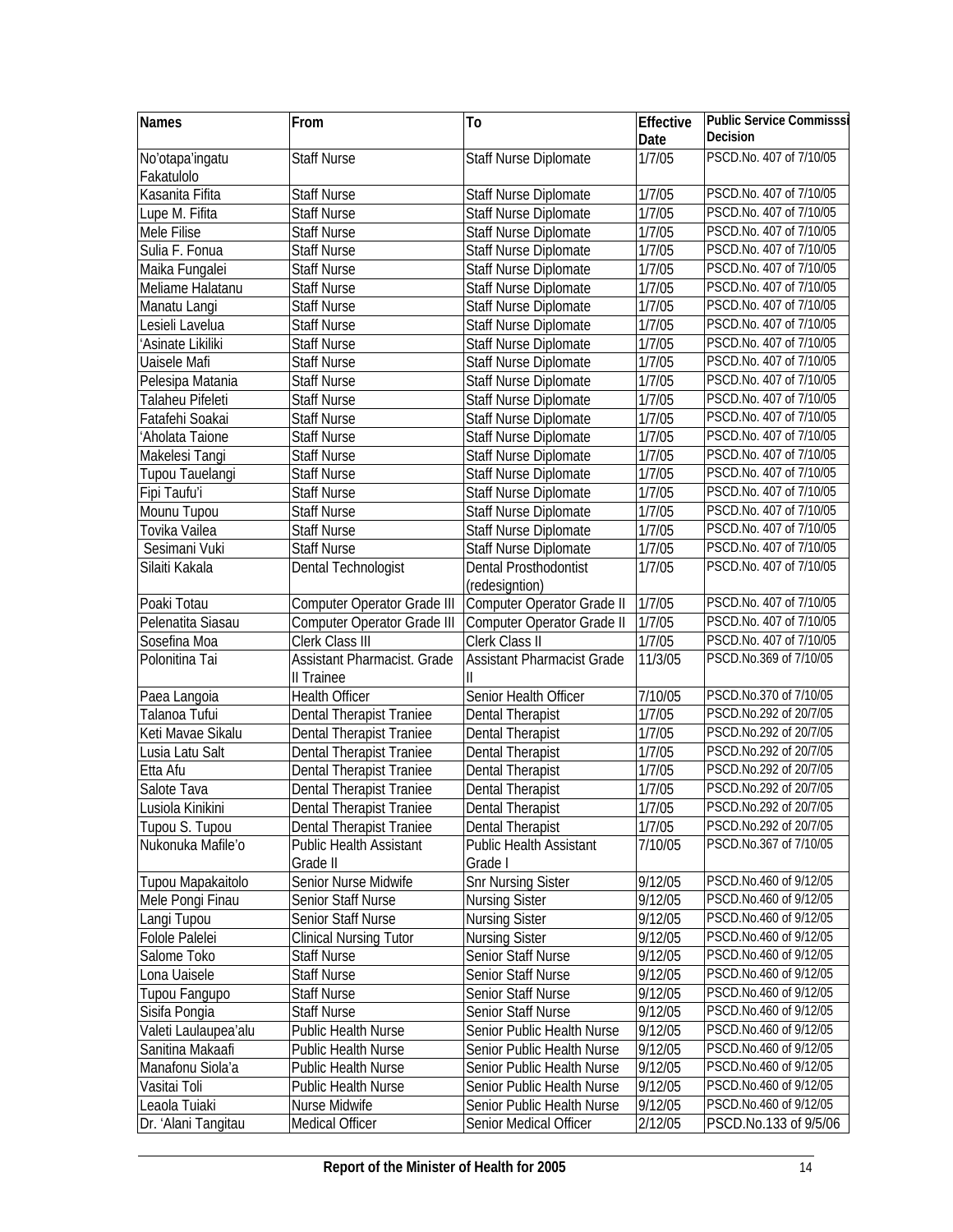## **4.4 Staff Retirement**

The Ministry acknowledges the dedicated service provided by the following officers who retired from the service during the year.

| Name                          | Post                               | <b>Effective Date</b> | <b>Public Service Commisssion</b> |
|-------------------------------|------------------------------------|-----------------------|-----------------------------------|
|                               |                                    |                       | Decision                          |
| Tukuile'o Holani              | <b>Staff Nurse</b>                 | 31/3/05               | PSCD.No.19 of 28/1/05             |
| Mele Sita Mafile'o            | Laboratory Maid                    | 31/3/05               | PSCD.No.130 of 31/3/05            |
| Mele Tu'ikolovatuTu'ikolovatu | Public Health Assistant Grade I    | 1/3/05                | PSCD.No.76 of 1/3/05              |
| Viliami Tautua'a              | Senior Hospital Executive Officer  | 13/6/05               | PSCD.No.246 of 13/6/05            |
| Keleni Kava                   | <b>Staff Nurse</b>                 | 20/7/05               | PSCD.No.309 of 20/7/05            |
| Lokasi Langi                  | Wardsmaid                          | 20/7/05               | PSCD.No.310 of 20/7/05            |
| Paula Taufa Tovo              | Male Orderly                       | 7/10/05               | PSCD.No.381 of 7/10/05            |
| Keio Kava                     | Dental Chairside                   | 2/11/05               | PSCD.No.426 of 2/11/05            |
| Setefano Faiva                | <b>Hospital Security Officer</b>   | 2/11/05               | PSCD.No.444 of 2/11/05            |
| Simoa Ariff                   | <b>Seamstress</b>                  | 2/11/05               | PSCD.No.427 of 2/11/05            |
| 'Aisake Fifita                | Garbage Remover                    | 1/3/05                | PSCD.No.29 of 28/1/05             |
| Fapiola Mafi                  | <b>Nursing Sister</b>              | 3/4/05                | PSCD.No.86 of 1/3/05              |
| Maile Sonasi Hu'ahulu         | Driver                             | 1/2/05                | PSCD.No.85 of 1/3/05              |
| Tevita Nau                    | Sludge Bed Attendant               | 1/2/05                | PSCD.No.84 of 1/3/05              |
| Selu Sefesi                   | <b>Public Facilities Attendant</b> | 31/5/05               | PSCD.No.265 of 13/6/05            |
| Soana Kafatolu                | Senior Public Health Nurse         | 1/9/05                | PSCD.No.319 of 20/7/05            |
| 'Asinate Ma'u                 | Senior Public Health Nurse         | 25/4/05               | PSCD.No.145 of 31/3/05            |

## **Table 9 Staff Retirement for 2005**

## **4.5 Staff Appointment**

Through its ongoing staff development, training and services requirements the following officers were appointed to the Ministry during the year.

## **Table 10 New Appointment for 2005**

| Name                          | Post                             | <b>Effective Date</b>      | <b>Public Service Commisssion</b> |
|-------------------------------|----------------------------------|----------------------------|-----------------------------------|
|                               |                                  |                            | Decision                          |
| Filipe Taufa                  | Medical Records Officer          | 1/2/05                     | PSCD.No.50 of 28/1/05             |
| Dr Sione Pifeleti             | <b>Medical Officer</b>           | 4/1/05                     | PSCD.No.6 of 28/1/05              |
| Dr Kyan Ahdieh                | Medical Officer                  | 29/1/05 (extended for 1yr) | PSCD.No.2 of 28/1/05              |
| 'Asinate Kolofo'ou Taukei'aho | Clerk Class III (NTT)            | 31/3/05                    | PSCD.No.112 of 31/3/05            |
| Hisipaniola Iketau            | Clerk Class III (Hp)             | 1/4/05                     | PSCD.No.112 of 31/3/05            |
| Dr Catherine Latu             | Medical Officer                  | 7/2/05                     | PSCD.No.106 of 1/3/05             |
| Sione Tu'i                    | <b>Health Officer</b>            | 3/3/05 (re-appointed)      | PSCD.No.57 of 1/3/05              |
| 'Elisi Tupou                  | <b>Health Project Officers</b>   | 2/2/05                     | PSCD.No.56 of 1/3/05              |
| Sione Po'uliva'ati            | Lab Technician Grade I           | 4/1/05                     | PSCD.No.55 of 1/3/05              |
| Dr Violet H. Erasito Tupou    | Medical Officer                  | 1/2/05                     | PSCD.No.156 of 3/5/05             |
| Vaha Sesoni                   | Driver (Vv)                      | 15/6/05                    | PSCD.No.237 of 13/6/05            |
| Leo 'Onesi                    | Groundskeeper (NTT)              | 21/6/05                    | PSCD.No.237 of 13/6/05            |
| Fakalelu Tupou                | Laundrymaid (NTT)                | 21/6/05                    | PSCD.No.237 of 13/6/05            |
| Siesia Vehikite               | <b>Computer Assistant</b>        | 13/6/05                    | PSCD.No.237 of 13/6/05            |
| Sione Anga'aetau Puafisi      | Driver (TWBP)                    | 13/6/05                    | PSCD.No.236 of 13/6/05            |
| Kolianita Alfred              | <b>Hospital Administrator</b>    | 16/8/05                    | PSCD.No.338 of 22/8/05            |
| Mele Savelio                  | <b>Staff Nurse</b>               | 5/9/05 (re-appointed)      | PSCD.No.365 of 7/10/05            |
| Meleane Kava                  | <b>Health Promotion Grade II</b> | 13/10/05                   | PSCD.No.367 of 7/10/05            |
| Silivelio Ponove              | <b>Driver</b>                    | 13/10/05                   | PSCD.No.367 of 7/10/05            |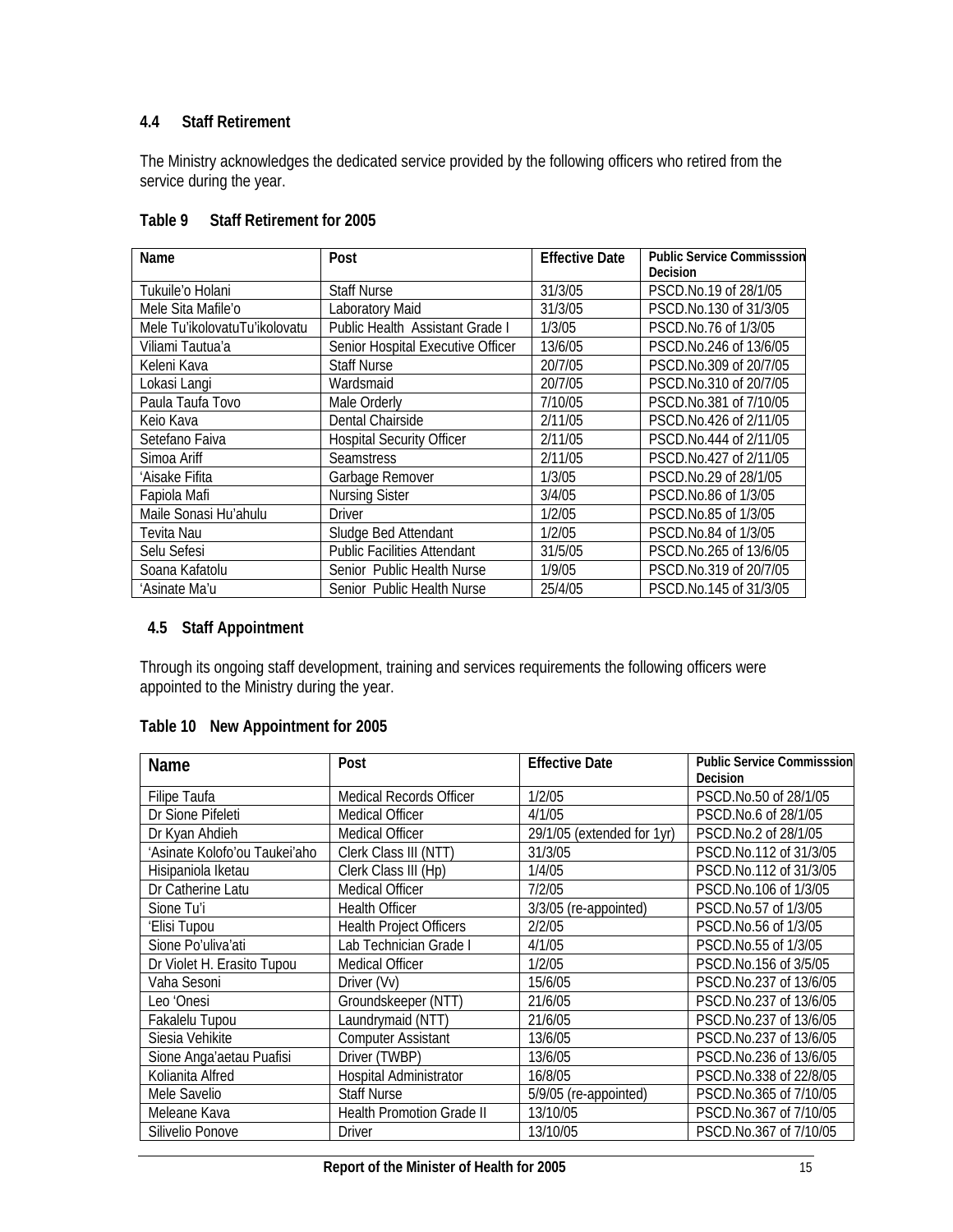| Name                     | Post                          | <b>Effective Date</b>  | <b>Public Service Commisssion</b> |
|--------------------------|-------------------------------|------------------------|-----------------------------------|
|                          |                               |                        | Decision                          |
| Nafetali Ma'u            | <b>Driver</b>                 | 13/10/05               | PSCD.No.367 of 7/10/05            |
| Pelelina 'Ahio           | <b>Student Nurse</b>          | 7/2/05                 | PSCD.No.132 of 31/3/05            |
| Lesieli 'Ahomana         | <b>Student Nurse</b>          | 7/2/05                 | PSCD.No.132 of 31/3/05            |
| 'Elenoa Aleamotu'a       | <b>Student Nurse</b>          | 7/2/05                 | PSCD.No.132 of 31/3/05            |
| Mele Latai 'Alofi        | <b>Student Nurse</b>          | 7/2/05                 | PSCD.No.132 of 31/3/05            |
| Neomai Fatai             | <b>Student Nurse</b>          | 7/2/05                 | PSCD.No.132 of 31/3/05            |
| Seinilangi Fifita        | <b>Student Nurse</b>          | 7/2/05                 | PSCD.No.132 of 31/3/05            |
| Solomone Filiai          | <b>Student Nurse</b>          | 7/2/05                 | PSCD.No.132 of 31/3/05            |
| Nita Fonua               | <b>Student Nurse</b>          | 7/2/05                 | PSCD.No.132 of 31/3/05            |
| Toakase Fusikata         | <b>Student Nurse</b>          | 7/2/05                 | PSCD.No.132 of 31/3/05            |
| Esiaola Halaifonua       | <b>Student Nurse</b>          | 7/2/05                 | PSCD.No.132 of 31/3/05            |
| Pelinita Hapa            | <b>Student Nurse</b>          | 7/2/05                 | PSCD.No.132 of 31/3/05            |
| Finau Hoeft              | <b>Student Nurse</b>          | 7/2/05                 | PSCD.No.132 of 31/3/05            |
| Kesaia Katoa             | <b>Student Nurse</b>          | 7/2/05                 | PSCD.No.132 of 31/3/05            |
| Sela Latu                | <b>Student Nurse</b>          | 7/2/05                 | PSCD.No.132 of 31/3/05            |
| 'Ilaisaane Lolohea       | <b>Student Nurse</b>          | 7/2/05                 | PSCD.No.132 of 31/3/05            |
| 'Ofa He Lotu Lolomana'ia | <b>Student Nurse</b>          | 7/2/05                 | PSCD.No.132 of 31/3/05            |
| Faneloa Lynch            | Student Nurse                 | 7/2/05                 | PSCD.No.132 of 31/3/05            |
| Mele Katoanga Ma         | Student Nurse                 | 7/2/05                 | PSCD.No.132 of 31/3/05            |
| Kasilini Ma'ake          | Student Nurse                 | 7/2/05                 | PSCD.No.132 of 31/3/05            |
| Aulola Mafi              | Student Nurse                 | 7/2/05                 | PSCD.No.132 of 31/3/05            |
| Latu Telu Mafi           | Student Nurse                 | 7/2/05                 | PSCD.No.132 of 31/3/05            |
| Loleta Mafi              | Student Nurse                 | 7/2/05                 | PSCD.No.132 of 31/3/05            |
| Lofitu Mailangi          | Student Nurse                 | 7/2/05                 | PSCD.No.132 of 31/3/05            |
| Penisimani Moli          | <b>Student Nurse</b>          | 7/2/05                 | PSCD.No.132 of 31/3/05            |
| Sateki Nateitei          | <b>Student Nurse</b>          | $\frac{1}{7}$ /2/05    | PSCD.No.132 of 31/3/05            |
| Pauline Ongosia          | <b>Student Nurse</b>          | 7/2/05                 | PSCD.No.132 of 31/3/05            |
| Salesi P Po'oi           | <b>Student Nurse</b>          | $\frac{1}{7}$ /2/05    | PSCD.No.132 of 31/3/05            |
| Dheodosia Panuve         | <b>Student Nurse</b>          | 7/2/05                 | PSCD.No.132 of 31/3/05            |
| Patric Semi              | <b>Student Nurse</b>          | 7/2/05                 | PSCD.No.132 of 31/3/05            |
| Malia Sete               | <b>Student Nurse</b>          | 7/2/05                 | PSCD.No.132 of 31/3/05            |
| Kalolaine Tau'aho        | <b>Student Nurse</b>          | 7/2/05                 | PSCD.No.132 of 31/3/05            |
| Makasiamane Taulangovaka | Student Nurse                 | 7/2/05                 | PSCD.No.132 of 31/3/05            |
| Siosiua Taumoha'apai     | Student Nurse                 | $\frac{7}{2}$ /05      | PSCD.No.132 of 31/3/05            |
| 'Amanaki Tausisi         | Student Nurse                 | 7/2/05                 | PSCD.No.132 of 31/3/05            |
| Lesieli Tautua'a         | Student Nurse                 | 7/2/05                 | PSCD.No.132 of 31/3/05            |
| Veili Tonga              | <b>Student Nurse</b>          | 7/2/05                 | PSCD.No.132 of 31/3/05            |
| Katokakala Tu'itupou     | <b>Student Nurse</b>          | 7/2/05                 | PSCD.No.132 of 31/3/05            |
| Luamanu Tu'itupou        | <b>Student Nurse</b>          | 7/2/05                 | PSCD.No.132 of 31/3/05            |
| Misiteli 'Unga           | <b>Student Nurse</b>          | 7/2/05                 | PSCD.No.132 of 31/3/05            |
| Mesui Vaioleti           | <b>Student Nurse</b>          | 7/2/05                 | PSCD.No.132 of 31/3/05            |
| Tukuange Veatupu         | <b>Student Nurse</b>          | 7/2/05                 | PSCD.No.132 of 31/3/05            |
| Fuamalingi Kupu          | Wardsmaid                     | 1/3/05                 | PSCD.No.63 of 31/3/05             |
| 'Iunisi Uhi              | Public Health Sister Graduate | 14/2/05 (re-appointed) | PSCD.No.63 of 31/3/05             |
| Tamaline Tokotaha        | Wardmaid                      | 9/12/05                | PSCD.No.454 of 9/12/05            |
| 'Anitilose Blake         | Wardmaid                      | 9/12/05                | PSCD.No.454 of 9/12/05            |
| Telela Fusitu'a          | Wardmaid                      | 9/12/05                | PSCD.No.454 of 9/12/05            |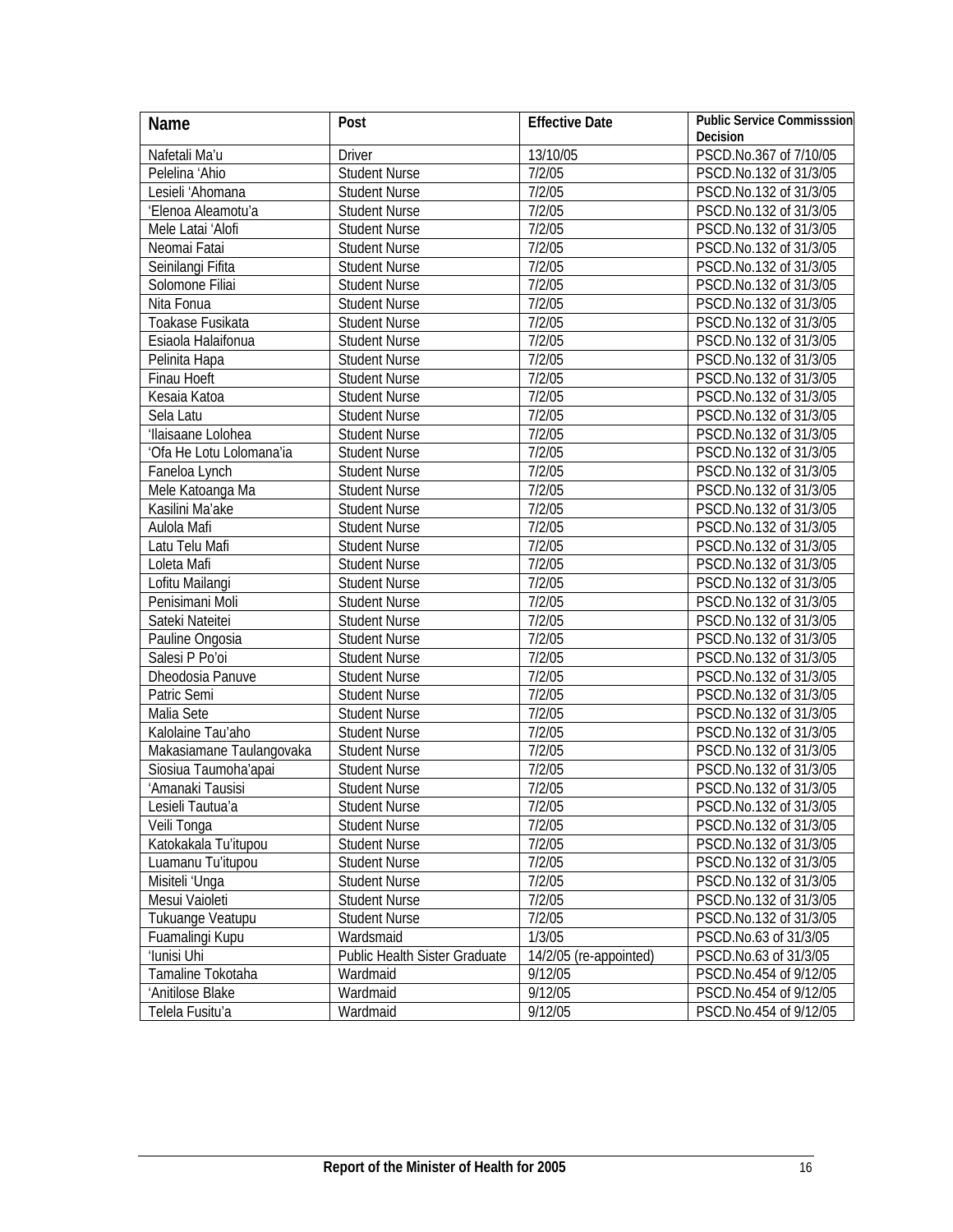## **5. INTERNATIONAL COLLABORATION**

## **5.1 International meetings attended by the Honourable Minister of Health.**

The Minister of Health, Hon. Dr Viliami Ta'u Tangi attended the following international meetings and conference during the year.

- Meeting of Ministers of Health for the Pacific Island countries, Apia, Samoa, 14-17/3/05.
- **-** Commonwealth Health Ministers Meeting, Geneva, Switzerland, 15/5/05.
- World Health Assembly (WHA), Geneva, Switzerland , 16-25/5/2005.
- 116<sup>th</sup> Executive Board Meeting of WHO, Switzerland, Geneva, 26-28/5/2005.
- High Level Forum on Health MDGs in Asia and the Pacific, Tokyo, Japan, 21-22/6/2005.
- Fifty-Sixth Session of the World Health Organization Regional Committee for the Western Pacific Region, Noumea, New Caledonia, 19-23/9/2006.

## **5.2 International and regional meetings attended by the Director of Health.**

The Director of Health, Dr Litili 'Ofanoa attended the following international and regional meetings;

- Workshop on Drinking Water Quality Standards and Monitoring in Pacific Island Countries, Nadi, Fiji, 7- 10/2/2005.
- <sup>th</sup> Global Conference on Health Promotion, "Policy and Partnership for Action: Addressing the Determinants of Health". Bangkok, Thailand, 7-11/8/2006.

## **5.3 International Collaborations.**

The Ministry throughout the year continued its collaboration with various international organisations in the following areas;

- The 2004-2005 WHO Detailed Programme Budget for Tonga
- The Medical Treatment Scheme under the New Zealand Governments Bilateral Aid Programme with Tonga
- The Twinning Programme with St. John of God Hospital, Ballarat, Victoria, Australia
- Diabetic Project with the Prince of Wales Hospital, New South Wales, Australia
- The World Bank Health Sector Support Project
- European Union Project
- Government of Japan Grant AidProject for the Upgrading and Refurbishment of Vaiola Hospital

## **5.4 Tonga Health Sector Support Project.**

The Tonga Health Sector Support Project, effective in February 2004, is funded under a World Bank Loan, IDA Credit Number 3814 0 – TON. It is a 5 year project and the Credit is for US \$10.94 million with US\$1.4 million counterpart funding from the Government of Tonga.

**Project Objective:** The objective of the project is to support health reform in Tonga within the framework of its Corporate Plan by improving the capacity of the Ministry of Health to develop and implement health policy and to improve the functional and technical quality of health facilities.

The project consists of the following components,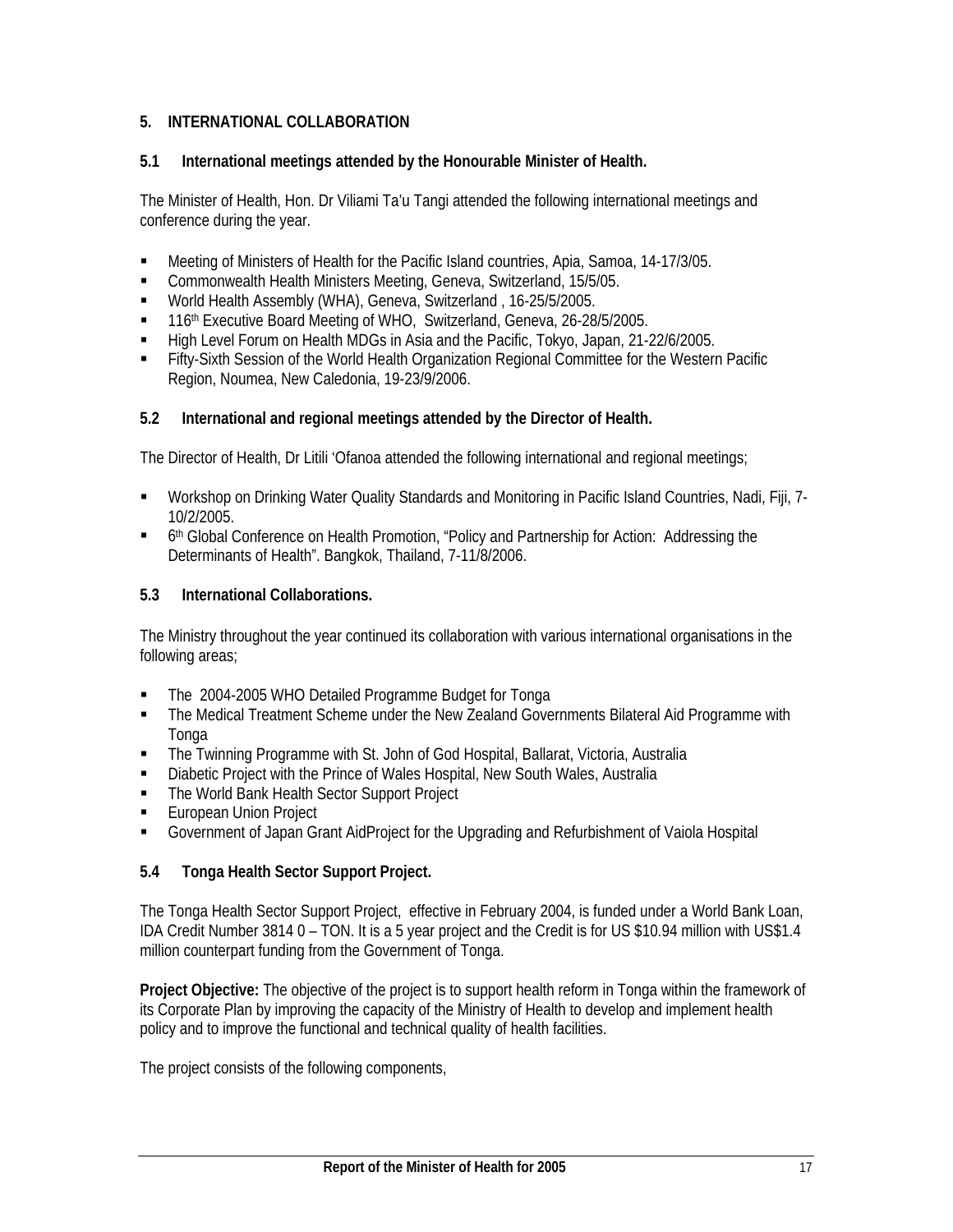(i) Strengthening Health Care Financing: This component is involves a review, developing and implementation of policies which define the funding and overall allocation of resources to health services. In particular, it will strengthen the capacity of the Ministry of Health to identify approaches towards strengthening the financing of health care (including resource mobilization), improving the allocation of available resources, and developing an appropriate public-private partnership.

(ii) Improving the Health Information System: This component assists the Ministry in developing capacity and establishing structures for Information Management and IT Management. It is anticipated that communication and access to management information throughout the Ministry will be improved. It undertakes to implement and establish an appropriate integrated computerized information systems for patient care at Vaiola Hospital and develop a population-based information system. Capacity will be developed within the Ministry to design, implement field and targeted facility based surveys and surveillance systems to collect data on a periodic and at hoc basis.

(iii) Upgrading of Health Infrastructure: This component will support the first phase of the design and implementation of rehabilitation and facilities improvement at the Vaiola Hospital to overcome identified major deficiencies and to improve functional relationships an the overall operational efficiency of the hospital. These developments will be guided by the master plan for the hospital and will enhance the hospital's capacity to efficiently meet its future service obligations.

**Project Management:** The component includes the operation of the Project Management Unit (PMU), which will provide project support functions, including day-to-day management, monitoring and coordination of Project activities among implementing units, procurement, accounting, disbursement and financial management, liaising with and reporting to the Project Director, communicating with the IDA. The project will fund project management consultants, travel, training and other administrative expenses. The Project Director is supported by an Implementation Coordinator, an Accountant, a Procurement Officer and an Administrative Assistant.

**Project Status:** Since effectiveness in February 2004, a total of US\$5.7 million from the total credit of USD\$12.38 million has been committed with 42% of total credit proceeds disbursed.

Health Care Financing Component:

- The National Health Accounts Report 2001/02 and NHA Report 2003/04 have been completed and endorsed by the Ministry of Health.
- Various surveys Tonga household surveys, surveys of donors, traditional healers, insurance companies and non-governmental agencies in the health sector which are necessary to collect information for the development of the NHA have now been completed and analyzed.
- User fees option was adopted and recommendation for further discussion on health insurance scheme.

Health Information Component:

- **Standardization of clinical data**
- Implementation of revised Births and Death registration
- **IMPLEMENTATION INTEGRATION** Implementation of revised admission/discharge and consent forms
- **Developed of a Tonga Health Data Dictionary**
- Develop IT systems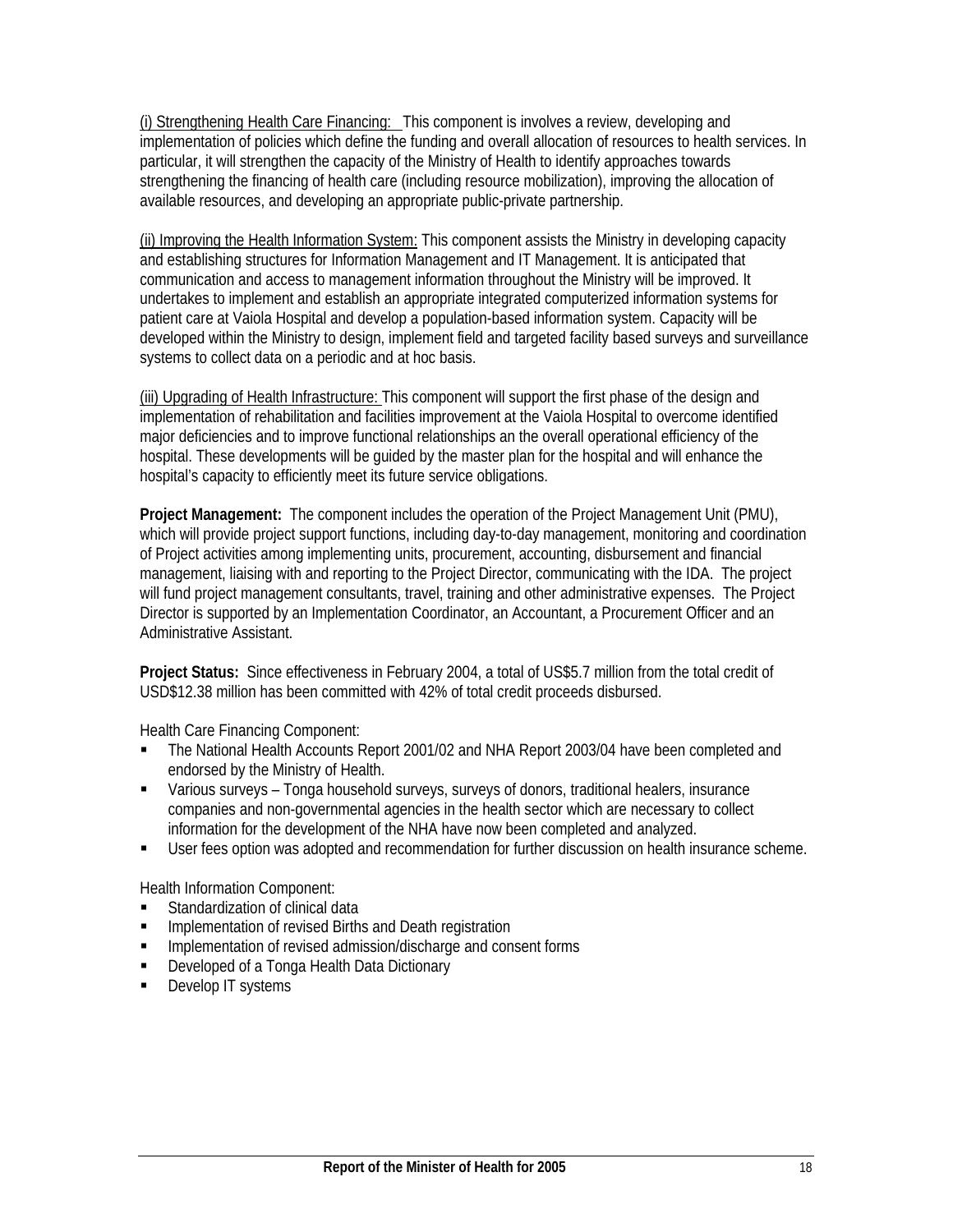Infrastructure Redevelopment of Vaiola Hospital:

 Package A included the construction of the Psychiatric Ward, Kitchen and Laundry and fit outs were completed in December 2005





 Package B1, funded under Government of Japan Grand Aid, included the Clinical Services Building, (3 Operating Theatres, ICU, Recovery, Xray, Pathology, Inpatient Pharmacy and Biomedical Engineering workshop). Surgical and Obstetric Ward (6 delivery suites and Special Care Nursery Building completed by February 2006.





Package B1 **Package B1** 

- Packages B2 is the Medical, Paediatric Wards Building and Isolation Ward is expected to start construction in May 2006.
- Packages C, D, E and F is expected to complete the redevelopment of Vaiola Hospital will be completed at a later stage.
- A Waste Management Plan has been developed and implemented.
- An Estate Policy and Implementation plan is being developed.
- Training of middle and senior management level has commenced.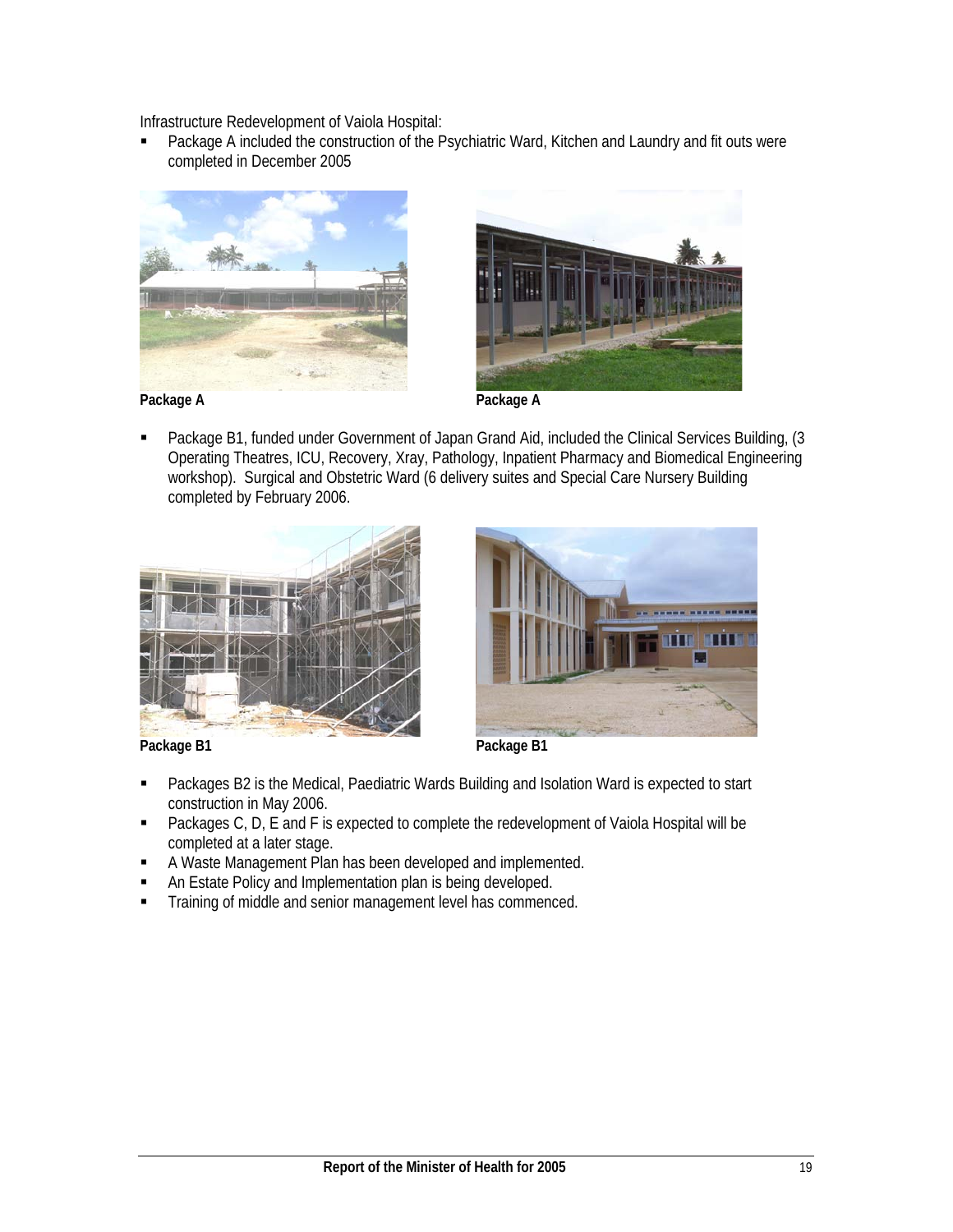## **6. HEALTH DISTRICTS**

## **6.1 'Eua Health District**

## **6.1.1. Management**

Dr 'Elenoa Matoto, Acting Chief Medical Officer is responsible for managing Niu'eiki Hospital and the 'Eua health district and is supported by 1 Health Officer.

## **6.1.2. Objectives**

The hospitals objectives are:

- To promote the "Healthy Island" concept in 'Eua.
- $\blacksquare$  To improve maternal and child health services.
- $\blacksquare$  To increase awareness of the people of 'Eua regarding non-communicable disease especially diabetes, hypertension and heart disease.
- To increase the rate of family planning usage in 'Eua.
- To improve the skills and knowledge of staff in order to provide quality care to the people of 'Eua.
- To maintain a high rate of childhood immunization coverage.
- To foster and improve relationship between the health sector and public.
- $\blacksquare$  To increase community awareness and partnership programme.

## **6.1.3. Functions**

The hospital's function is:

To provide quality health care and to cater for the health needs of the people of 'Eua.

## **6.1.4. Nursing**

Nursing Sister 'Ana Hausia is responsible for managing nursing services in 'Eua and is supported by 10 nursing staff.

## **6.1.5. Laboratory**

Laboratory Technician Grade II, Mrs Lalamea Tu'ipulotu is responsible for managing and delivering laboratory services at Niu'eiki.

All specimen are referred to Vaiola Hospital for analysis.

## **6.1.6. Dental**

Senior Dental Therapist, Mr Sione Halahala is responsible for managing and delivering dental services in 'Eua. Services provided during the year includes oral examination, minor surgery, filling, tooth extraction, antenatal dental care and the school dental health programme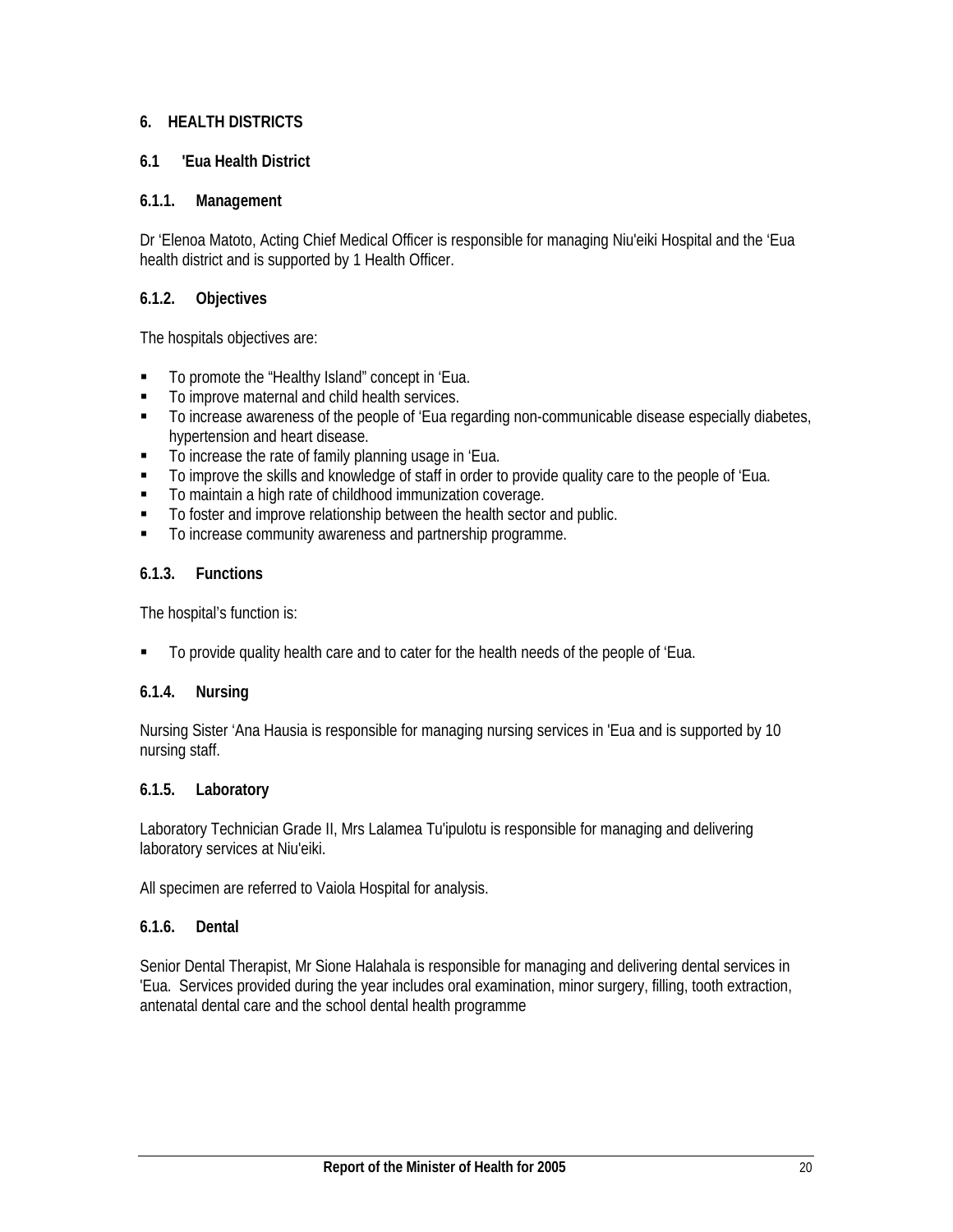## **6.1.6.1. Objectives**

The section's objectives are,

- $\blacksquare$  To introduce medical records for patients rather than log book.
- $\blacksquare$  To improve the process of ordering supplies.
- To update knowledge and skills of staff.
- To upgrade equipment and instrument in the department.
- $\blacksquare$  To improve functioning of equipment and reduce breakdowns.
- To recruit 1 dental therapist or dental chairside assistant.

#### **6.1.7. Environmental Health**

Public Health Inspector Grade II, Mrs 'Amelia Vea is responsible for environmental health services and include village, retail and wholesale meat selling premises inspection, garbage and waste disposal and construction inspection.

#### **6.1.7.1. Objectives**

The section's objectives are,

- **Upgrade healthy living standard of the island.**
- Attend efficiently to all public complaints.
- 100% inspection of all food establishments.

#### **6.1.8. Administrative Support**

Junior Clerk, Mrs 'Unaloto Sateki is responsible for clerical and financial duties and daily paid Junior Medical Recorder Ms Puataukanave Mala'efo'ou is responsible for medical records services.

#### **6.1.9. Auxiliary Staff**

Niu'eiki Hospital employs the standard compliment of non-clinical support staff which includes drivers, laundry, catering, domestic, Security, and grounds keepers.

#### **6.1.10. Milestones**

In delivering its services, the following were identified as milestones during the year,

- Collected \$31185.40 for the 'Eua Hospital Week.
- **Purchase a new ECG machine from the fund collected during the Hospital Week.**
- Hospital Visiting Committee bought a new lawn mower, cooler and a freezer for the kitchen.
- Medical equipment were donated by the 'Eua residing community in New Zealand.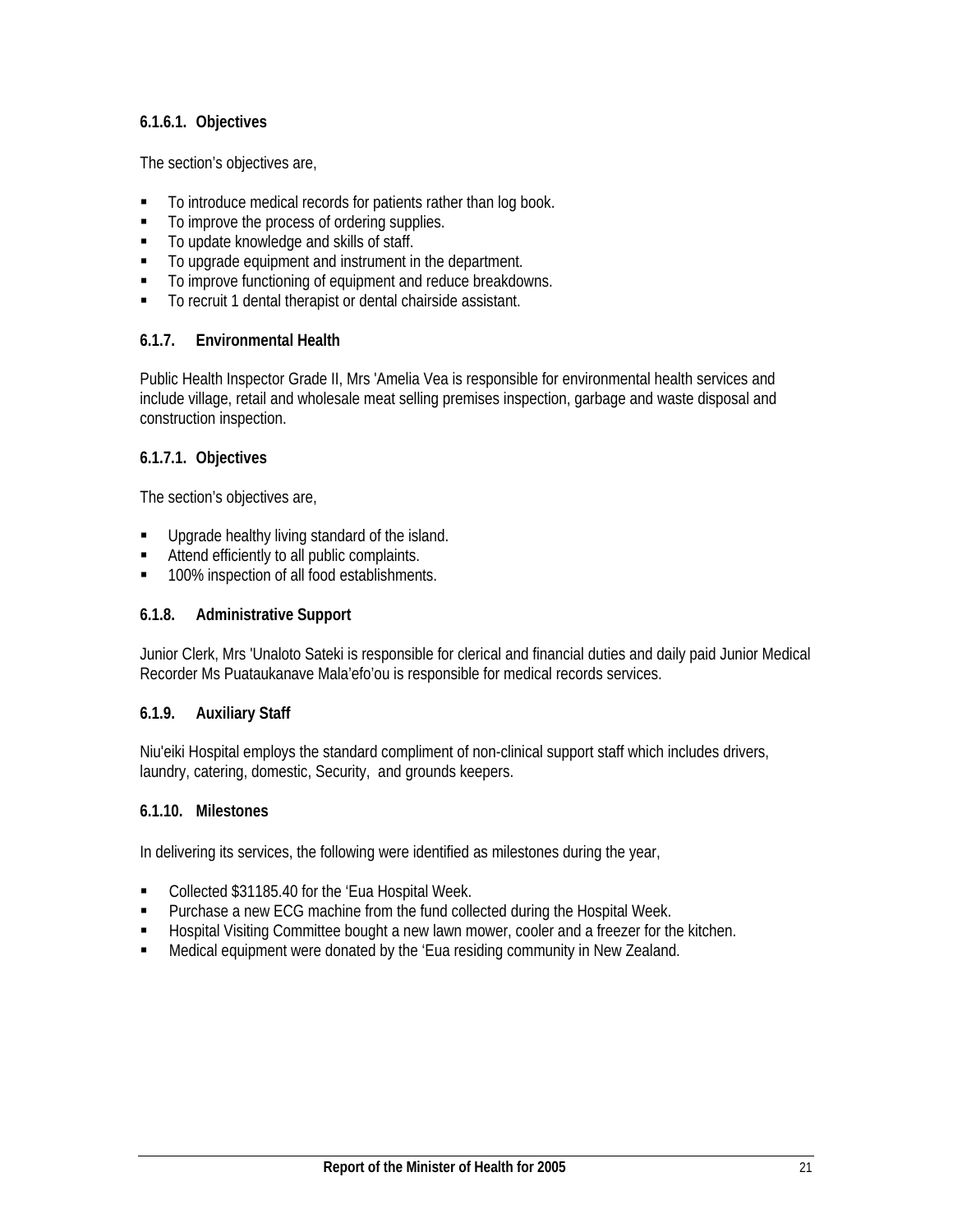## **6.2. Ha'apai Health District**

## **6.2.1 Management**

Health services in the Ha'apai group are provided through 1 Hospital (Niu'ui) at Pangai, 2 Health Centres and 3 Reproductive Health Clinics. Acting Chief Medical Officer Dr Lisiate 'Ulufonua is responsible for managing Ha'apai health services in Ha'apai and is supported by 1 Medical Officer and 2 Health Officers. There was a total of 48 staff working in Niu'ui Hospital during the year.

## **6.2.2 Objectives**

The hospital's objectives are,

- To carry out its core functions in accordance with the national mission with its allocated financial and human resources.
- To review and reinforce regular health preventative activities thus promoting healthy living in the communities of Ha'apai in the next five years.
- To provide high quality health care to the people of Ha'apai with adequate staffing and upgraded equipments for the next five years.
- To support regular in-service training to al the healthcare givers of Ha'apai for the next ten years.
- To upgrade the information and technical service available for the Ha'apai health service in the next five years.
- To upgrade the Staff Quarters for the next three years.
- To continue seeking assistance from Ha'apai people residing abroad.
- To identify development partners to provide ongoing foreign assistance to the health needs of the Ha'apai people.
- To continue supporting the Ha'apai Hospital Board of Visitors as a means to work towards health for all.

## **6.2.3 Functions**

The hospital's functions are,

The Ha'apai health service had various core functions trying to emphasise not only on Curative Health Service but with more commitment to preventative community based approach to the people.

- **Preventative community based health service.**
- Curative health hospital and community based health service.
- **•** Dentistry preventative outreach to the community mainly primary schools.
- Dentistry curative hospital and community health service.
- **•** Patient Transferral to Vaiola Hospital.

## **6.2.4 Financial Allocations**

Niu'ui Hospital was allocated \$487,896 and was utilized for operation, maintenance and purchase of technical equipment.

## **6.2.5 Medical Officers.**

The Ha'apai health service had been very fortune to have three medical officers assigned to Niu'ui when the year commenced which was a significant milestone thus whereby significant activities were carried out.

However, this team did not last long due to the Ministry's long term planning thus only one medical officer remained at Niu'ui for the last 2 months of the year.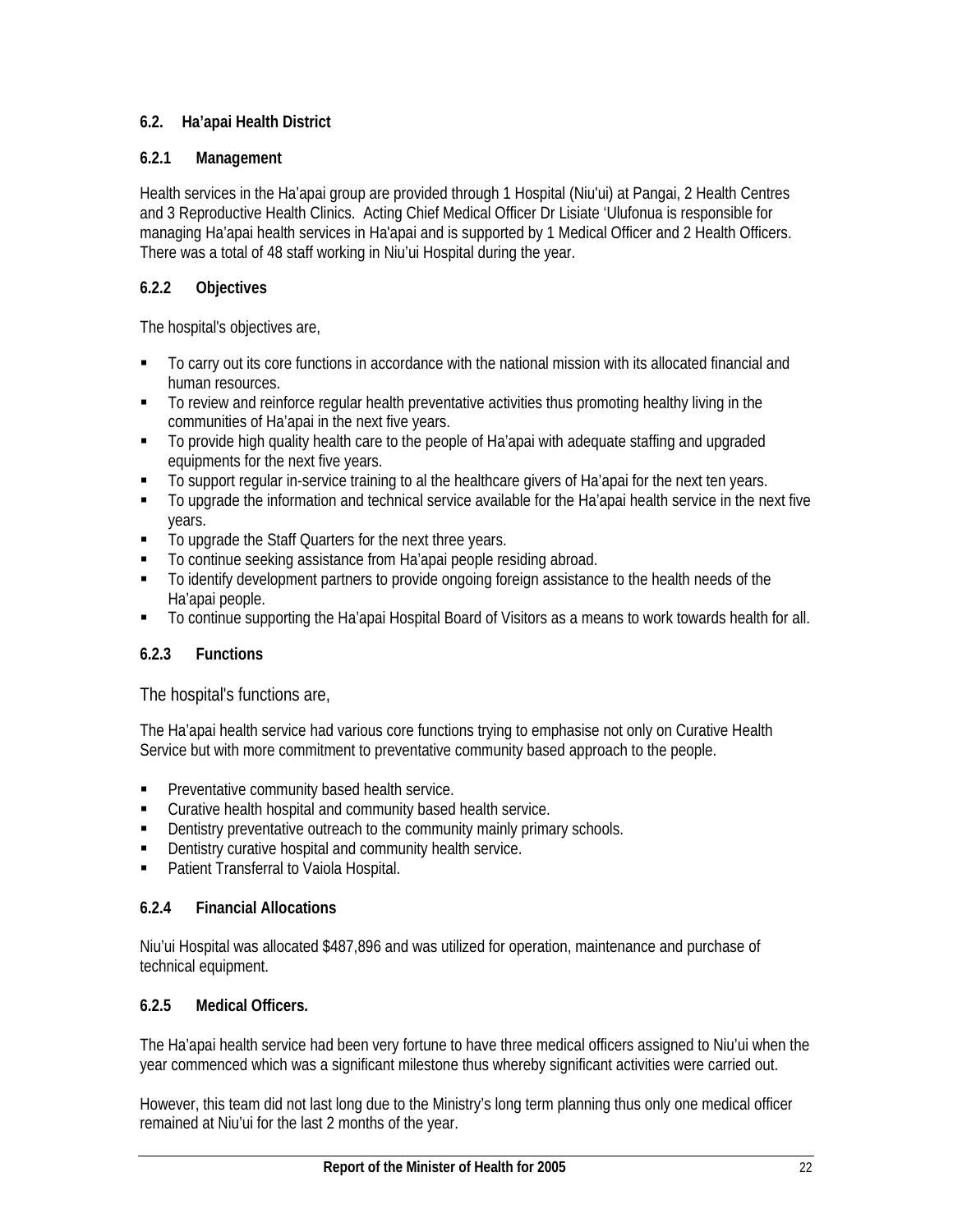Despite the Ha'apai health service managed to deliver its services to its people.

## **6.2.6 Nursing**

Senior Nursing Sister Mele Havealeta is responsible for the supervision and management of all nursing staffs. A total of 12 clinical nursing staff are assigned to Niu'ui Hospital.

Senior Nurse Midwife 'Onita Tupou is responsible for managing Public Health Nursing services and is supported by 6 public health nursing staff.

## **6.2.7 Dental**

Dental Therapist Meleseini Veituna is responsible for the provision of dental services and is supported by Dental Chair-side Assistant Ms. Silipa Tou'anga and were both replaced by Dental Therapist Lusiola Finau and Dental Chairside Assistant 'Elasi Manufekai in September 2005.

#### **6.2.8 Laboratory**

Laboratory Technician Grade II Ms. Senisaleti Pasikala is responsible for the provision of laboratory services.

#### **6.2.9 Radiology**

Assistant Radiographer Grade II Mr Siosifa Pahulu is responsible for the provision of x-ray services. Most xrays carried out were chest x-rays and orthopaedic cases. Film processing continues to be performed manually.

#### **6.2.10 Diabetic and Hypertension**

In the year 2005, there were 16 more newly diagnosed cases of hypertension, 21 new cases with diabetes and hypertension. One case needed Amputation and 50 cases needing daily dressing. Currently, there are is a total of 651 patients attending NCD Clinic in Ha'apai.

## **Table 11 Diabetic and Hypertension**

| <b>Patients Profile for NCD Clinisc</b>        | Number |
|------------------------------------------------|--------|
| Newly DX HTN                                   | 16     |
| Newly DX Dm and HTN                            | 21     |
| Amputation                                     |        |
| <b>Dressing</b>                                | 50     |
| Death                                          | g      |
| Screening for Dm and HTN                       | 124    |
| Patients admitted with DFS                     | 22     |
| Patient access of fitness for Tooth Extraction | 31     |
| <b>Total number of HTN</b>                     | 342    |
| <b>Total number of DM/HTN</b>                  | 309    |
| Total number of patients                       | 651    |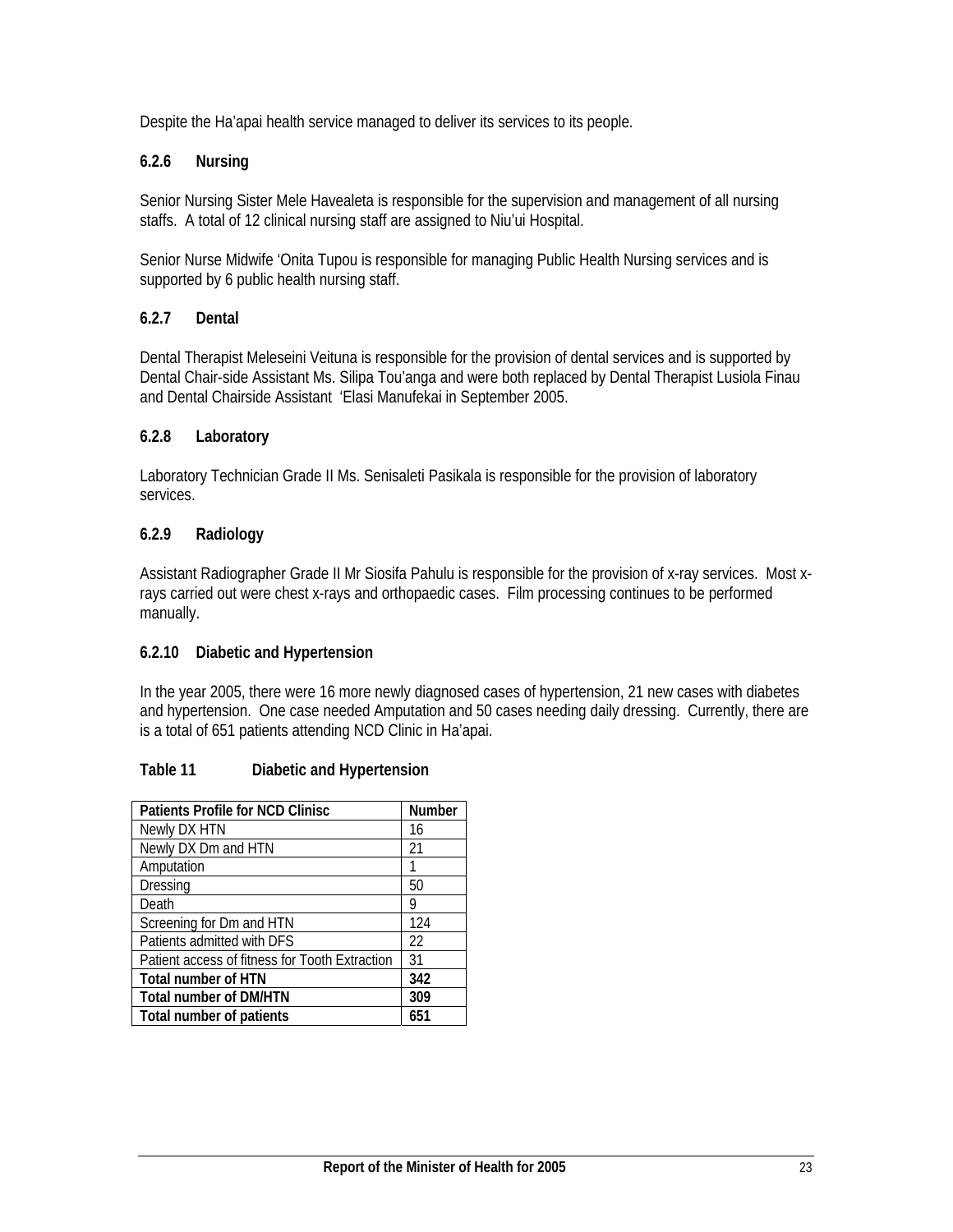## **6.2.11 Milestones**

In delivering its services, the following were identified as milestones during the year,

- The Dental Clinic was renovated by the Ballarat Rotary Club in conjunction with the Fofo'anga Club of Melbourne.
- The Japanese Government donated a new van to enable travel in support of the outreach program to the primary schools.

## **6.3. Vava'u Health District**

#### **6.3.1. Management**

Chief Medical Officer Dr. Edgar 'Akau'ola is responsible for managing health services in the Vava'u District and is supported by 3 Medical Officers. Health services in Vava'u are provided through Prince Wellington Ngu Hospital at Neiafu and 4 Health Centres at Tefisi, Ta'anea, Falevai, and Hunga.

The primary responsibility of the Vava'u Health District is to improve the health of the people by promoting healthy lifestyle and prevent health problems, detecting and treating disease with available treatment.

#### **6.3.2. Clinical Services**

Dr. Edgar 'Akau'ola is responsible for the provision of clinical services and was supported by Medical Officers Dr. Siaki 'Ela Fakauka, Dr. Tupou Pua'a and Dr Sela Takitaki.

#### **6.3.3. Nursing**

- Nursing Sister Graduate 'Akesa Halatanu is responsible for the supervision and management of all nursing staffs. A total of 23 clinical nursing staff are assigned to Ngu Hospital.
- Sister 'Ilisapeti Kolopeaua who is responsible for managing public health nursing services and is supported by 9 public health nursing staff.

## **6.3.4. Laboratory**

Laboratory Technician Grade II Mr. Timote Fakasi'i'eiki and Mr. Sione 'Inia are responsible for the provision of laboratory services.

#### **6.3.5. Pharmacy**

Assistant Pharmacist Grade II Mr. Petelo Manu is responsible for the provision of pharmaceutical and dispensing services and is supported by Assistant Pharmacist Grade II Mr. Ma'u Tu'ineau.

## **6.3.6. X-Ray**

X-Ray Technician Grade II Mrs. 'Atomi Palu is responsible for the provision of x-ray services.

#### **6.3.7. Dental Services**

Acting Senior Dental Officer Dr. Doris Young is responsible for the provision of dental services and is supported by Dental Assistant Mrs. 'Anaseini Lauti and Dental Therapist Mrs. Nasinu Mahe.

Dental services provided include oral health education, dental scaling and prophylaxis, fissure sealants for class 2 children, restorations, root canal therapy, and extractions.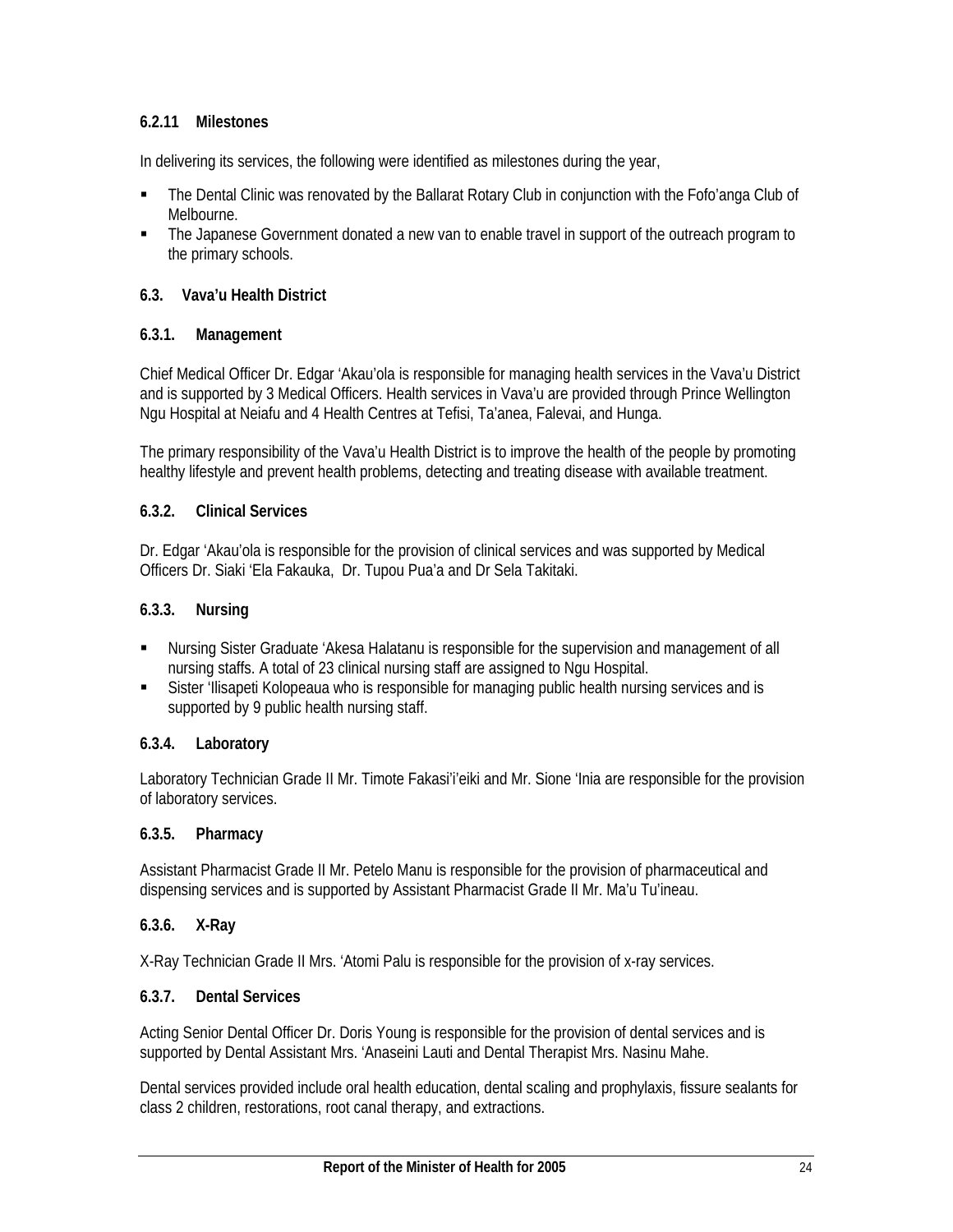## **6.3.8. Environmental Health**

Public Health Inspectors Grade II Mr. Leopino Fa'asolo and Mr. Manase Malua are responsible for provision of environmental health services and are supported by three sanitation officers and 1 daily paid sanitation officer.

## **6.3.9. Medical Record**

Medical Recorder Ms. Kaliopeta Vainikolo is responsible for the provision of medical record services and is supported by Junior Medical Recorder Ms. Palaniketi Talia'uli.

#### **6.3.10. Diabetic Clinic**

Dr. Pua'a is responsible for conducting the Diabetic programme and is supported by Staff Nurse Losa Lea.

| Month      | <b>Diabetes</b> | Hypertension | <b>Dressing</b> | <b>Home Visit</b> | <b>Total Attendance</b> |
|------------|-----------------|--------------|-----------------|-------------------|-------------------------|
| Jan        | 200             | 164          | 22              | 10                | 396                     |
| Feb        | 255             | 160          | 20              | 25                | 460                     |
| Mar        | 249             | 140          | 40              | 18                | 447                     |
| Apr        | 192             | 167          | 45              | 4                 | 408                     |
| May        | 393             | 239          | 11              | 23                | 666                     |
| Jun        | 117             | 126          | 6               | 23                | 266                     |
| Jul        | 216             | 205          |                 | 15                | 488                     |
| Aug        | 164             | 155          | 4               | 17                | 340                     |
| Sept       | 209             | 241          | 8               | 23                | 481                     |
| Oct        | 175             | 143          | 13              | 12                | 343                     |
| Nov        | 232             | 196          | 13              | 23                | 464                     |
| <b>Dec</b> | 115             | 107          | 4               |                   | 320                     |
| Total      | 1819            | 1796         | 128             | 128               | 3645                    |

#### **Table 12 Diabetic programme for Ngu Hospital - 2005**

**Table 13 Newly Diagnosed, 2005** 

| <b>New Cases</b>       | M  |    |
|------------------------|----|----|
| Diabetes-DM            |    | 13 |
| HTN-Hypertension       |    | 13 |
| <b>Stroke</b>          |    |    |
| <b>IHD</b>             |    |    |
| <b>RHD</b>             |    |    |
| DM and HPT             |    | 13 |
| <b>Total New Cases</b> | 35 |    |

## **6.3.11. Operating Theatre and Anaesthesia**

Dr Fakauka and Dr Pua'a were responsible for Operating Theatre and Anaesthesia and are supported by Sister 'Akanesi 'Avala and Staff Nurse Salome Toko.

#### **Table 14 Major Anaesthesia Cases, 2005**

| Month | Sedate | LA  | Spinal | GА | <b>Block</b> | Minor        | Major         | Total<br>patients |
|-------|--------|-----|--------|----|--------------|--------------|---------------|-------------------|
| Jan   |        | ïO. |        |    |              | 82           |               | 124               |
| Feb   |        |     |        |    |              | 14           |               | 36                |
| Mar   |        |     |        | 10 |              | $\sim$<br>20 | $\sim$<br>ט ו | 75                |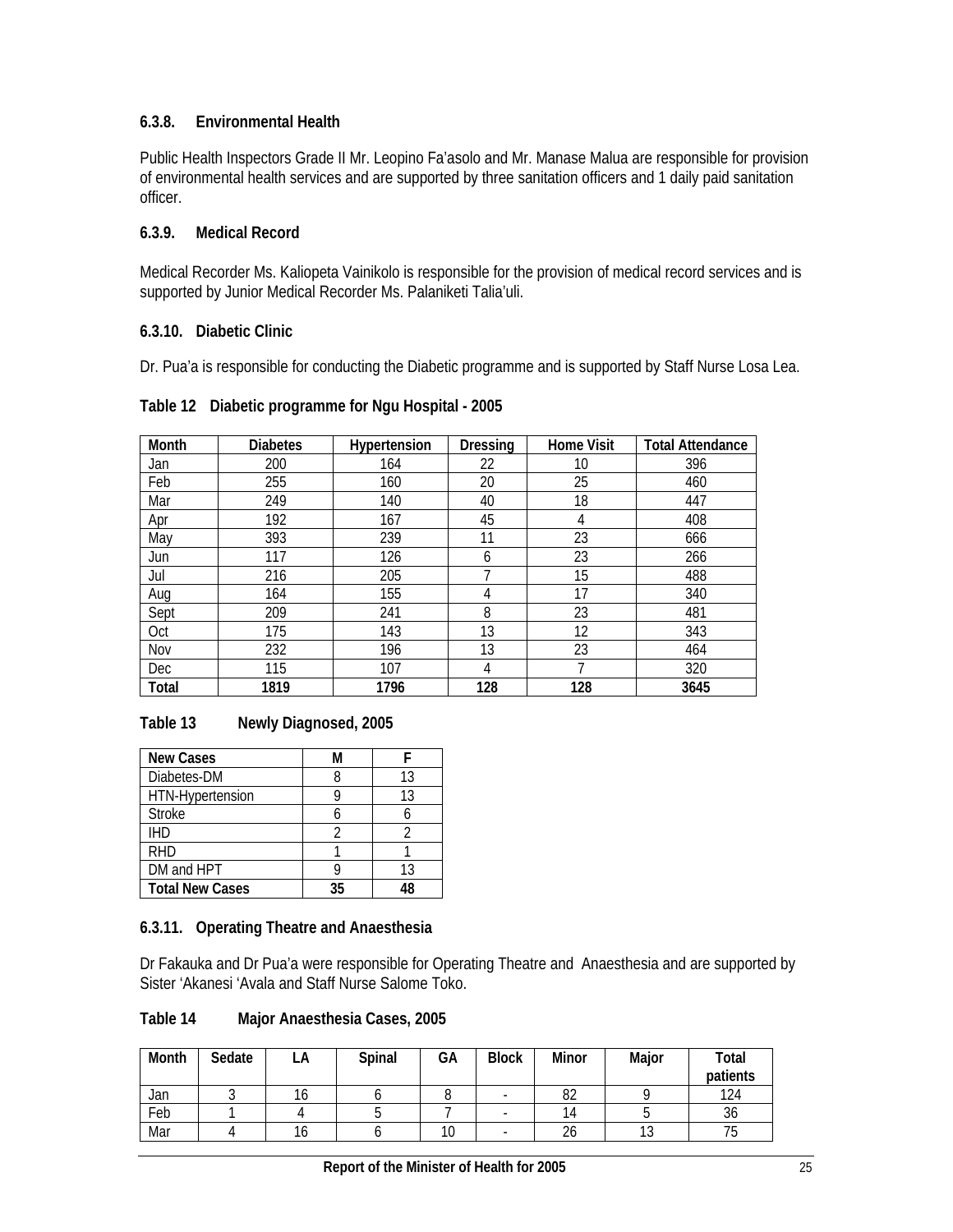| Apr   | ⌒  |     |    |            |    | ົ   |    | 15  |
|-------|----|-----|----|------------|----|-----|----|-----|
| May   |    |     |    | -          | -  | 18  |    | 43  |
| Jun   |    |     |    | $\sqrt{2}$ |    |     | ୪  | 35  |
| Jul   |    |     |    | 10         |    | 19  | o  | 49  |
| Aug   |    |     |    | -          |    |     |    | 16  |
| Sept  |    |     | o  |            | 19 | 24  |    | 55  |
| Oct   | h  | 40  |    | 10         |    | 64  | 17 | 143 |
| Nov   | b  |     |    | -          |    | 16  |    | 31  |
| Dec   |    |     | 15 |            |    | 19  | 11 | 56  |
| Total | 37 | 107 | 77 | 48         | 19 | 296 | 94 | 683 |

## **Table 15 Major Surgical Cases, 2005**

| Month      | D&C | C-section      | Hydrocelectomy | Appendicectomy | Herniotomy |
|------------|-----|----------------|----------------|----------------|------------|
| Jan        |     | 2              |                | 4              |            |
| Feb        |     | 5              |                |                |            |
| Mar        |     | 5              |                | 2              | 3          |
| Apr        |     | 4              |                |                |            |
| May        |     | 4              |                | ำ              |            |
| Jun        |     | 3              |                |                |            |
| Jul        |     |                |                |                |            |
| Aug        |     |                |                |                |            |
| Sept       |     | 3              |                |                |            |
| Oct        |     |                |                |                |            |
| Nov        |     | $\mathfrak{D}$ |                |                |            |
| <b>Dec</b> |     | 8              |                | า              |            |
| Total      | 3   | 51             |                | 13             | 5          |

## **6.3.12. Transport Services**

Senior Driver Mr. Poutele Kupu is responsible for this section with the assistance of four Drivers.

## **6.3.13. Administration Services**

Computer Operator Grade II Ms. Pelenatita Siasau, First Class Clerk Ms. Sesili Tu'ifua and two daily paid clerks are responsible for this section.

## **6.3.14. Milestones**

In delivering its services, the following were identified as milestones during the year,

- EU project in progress
	- Completion of 5 quarters renovation
	- **EXECOMPLET** Completion of hospital compound fence
	- 4 computers, 1 photocopier machine, 1 TV/DVD screen set and 1 radio tape
	- **2** lawnmowers and 2 weed-eater machines
- <sup>2</sup> 2 containers were received from the Vava'u Lahi Health Trust, Auckland which contains hospital goods, beds and lines.
- Arrival of Dr Sela Takitaki to increase the number of doctors to 4.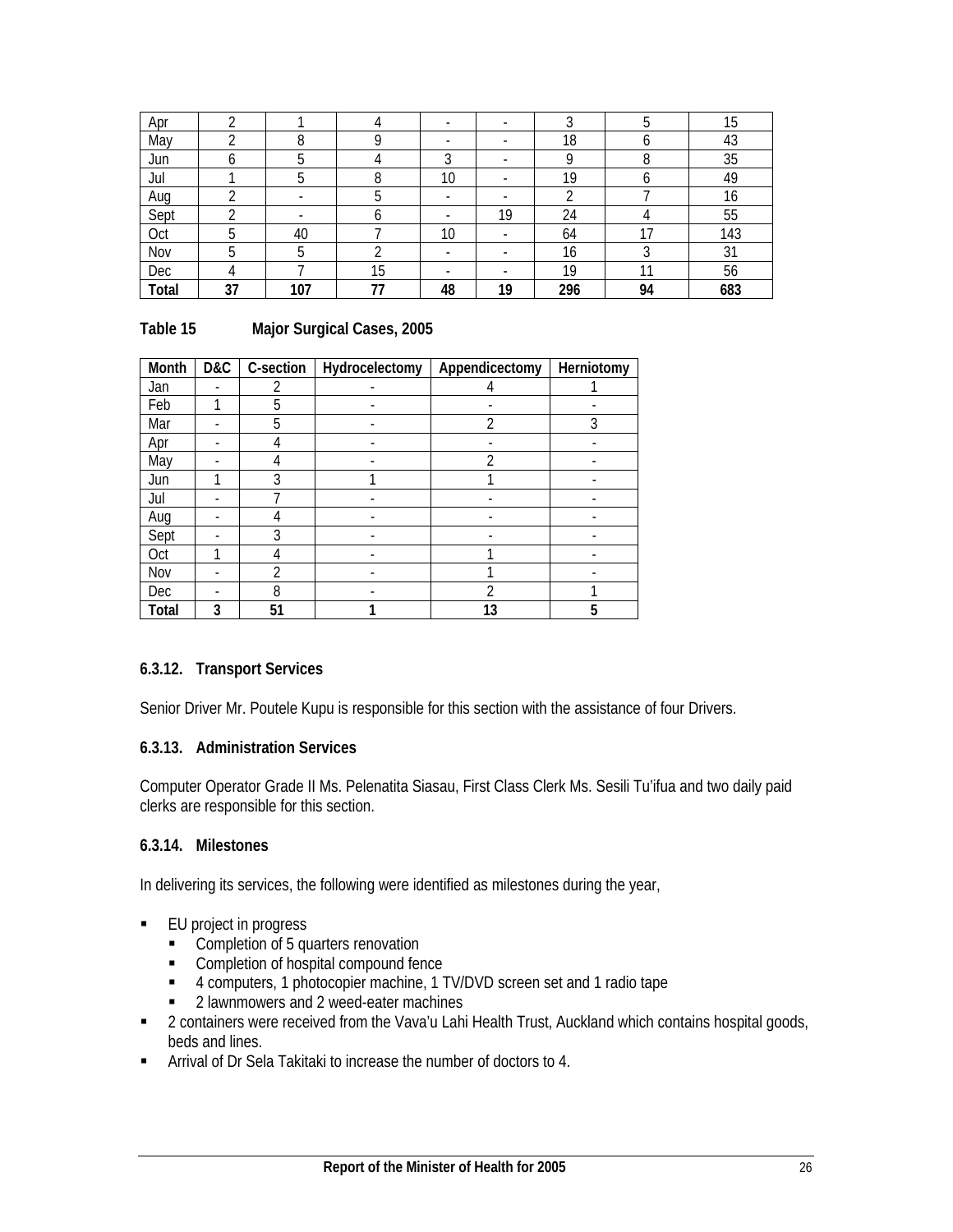## **6.4. Niuatoputapu Health District**

## **6.4.1. Management**

Medical Officer, Dr. Sione 'Akau'ola was responsible for managing the Centre until July when Dr. Sepiuta 'Aho Lopati took over. Dr. Lopati is supported by a Midwife, Dental Therapist, 2 Senior Staff Nurses and 4 supporting staff.

## **6.4.1.1. Objectives**

The Centre's objectives are:

- To provide the best possible quality health care to all people of Niuatoputapu and Tafahi Islands with the available resources.
- To improve patient-care and staff performance.
- To increase community awareness regarding common non-communicable diseases.
- To improve patient competency in home care of acute diarrhoea and acute respiratory diseases.
- To establish effective patient referral procedure for Likamonu Health Centre.
- To strengthen community involvement in strategies to improve overall health.
- To have 100% coverage and follow up for anti-filariasis medications.

## **6.4.1.2. Functions**

The Centre's functions are:

#### **Clinical services**

- **EXECONDUCT CONDUCT CONSULTATION** from Monday through Friday, after hours and weekends.
- **Conduct clinics on Tuesday and Thursday and follow up of defaults.**
- Conduct minor surgery and dressings.
- Conduct monthly visits to Tafahi for clinics/consultation and village inspection.

## **Public Health services**

- **Provide maternal and child health care delivery.**
- **Provide antenatal and postnatal care.**
- Conduct family planning.
- **•** Provide immunization .
- Conduct health promotion activities.
- **Conduct regular health community visits.**
- **Conduct village and retail stores inspections.**
- Clear sailing yachts.

## **6.4.2. Dispensary**

Conduct pharmaceutical and dispensing services.

#### **Table 16 Clinical services, 2005**

| Conditions       | Total |
|------------------|-------|
| Admissions       | 60    |
| Patient referral |       |
| Deaths           |       |
| <b>Births</b>    |       |
| <b>Diabetic</b>  |       |
| Hypertension     | າ′    |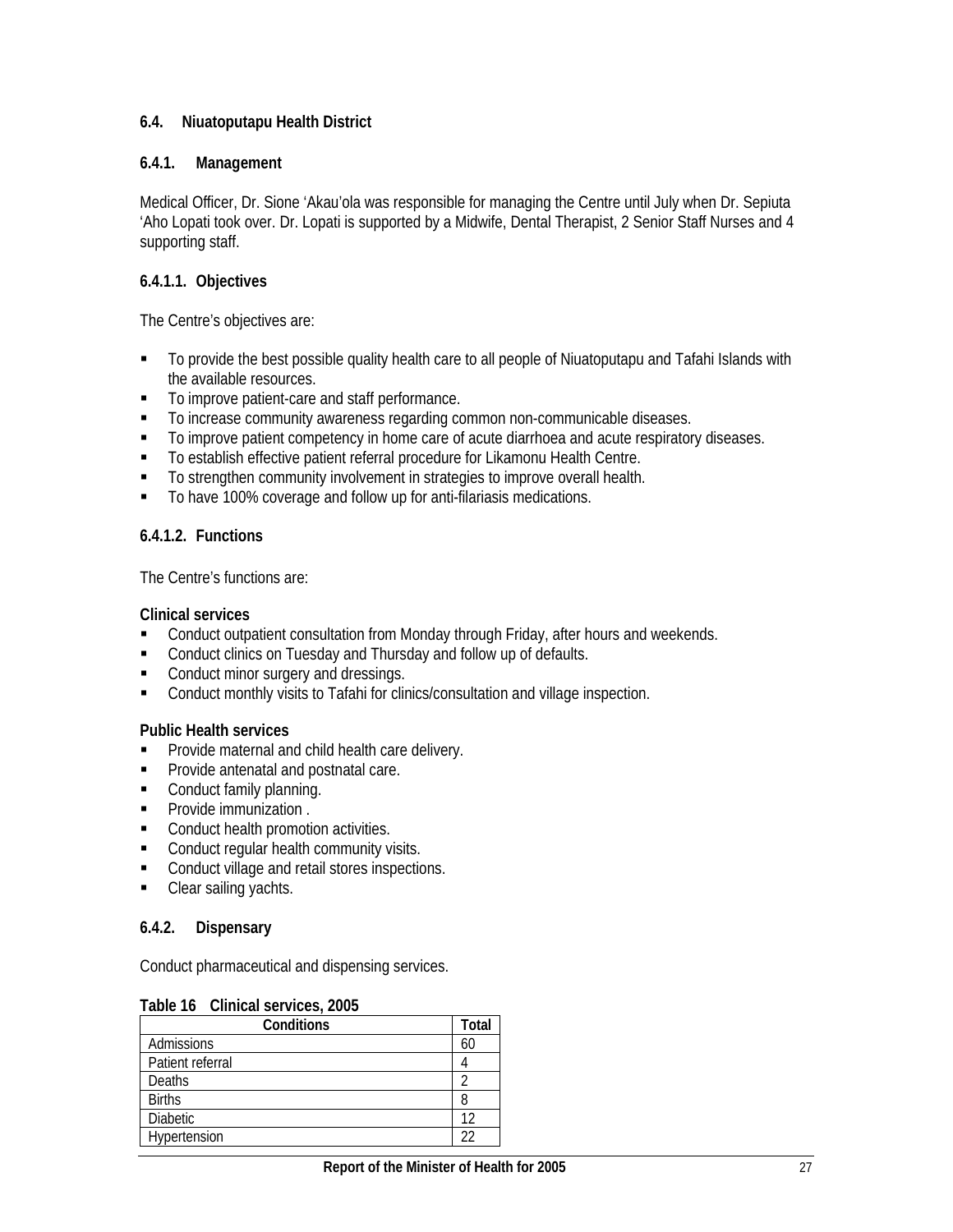| Diabetic and hypertension                          |    |
|----------------------------------------------------|----|
| Cardiac                                            |    |
| DM/HTN/Cardiac                                     |    |
| Minor surgeries (I&D, circumcision and lumpectomy) | 30 |

#### **6.4.3. Nursing services, 2005**

Mrs. Taufa Mone and Mrs. Monika 'Uvea are responsible for clinical nursing services and assist with both inpatient and outpatient care.

#### **Table 17 Immunization coverage**

| `ondition                          | ∵entage ∴<br>uu |
|------------------------------------|-----------------|
| Immun<br>coverage<br>nmunization ( | n c<br>υJ       |

#### **6.4.4. Dental Services, 2005**

Provide conservative treatment, extractions and tooth fillings.

Dental Therapist Nenase Latu is responsible for the conservative treatment, extractions and tooth fillings.

#### **Table 18 Treatment, extractions and tooth fillings - 2005**

| Condition                                                                             | Number |
|---------------------------------------------------------------------------------------|--------|
| Patient examined and treated<br>Adult - 209<br>Children – 62<br>Expected mothers - 20 | 291    |
| Antibiotic                                                                            | 21     |
| Tooth fillings<br>Permanent - 48<br>Temporary – 53                                    | 101    |
| Tooth extractions                                                                     | 169    |
| <b>Tooth caries</b>                                                                   | 89     |
| Periodontic                                                                           | 76     |
| Scaling                                                                               | 33     |
| Polishing                                                                             | 25     |
| Others                                                                                | 25     |

#### **6.4.5. Milestones**

In providing its services, the following were identified as milestones during the year,

- Dr. Sione 'Akau'ola completed his 1 year posting in Niuatoputapu and departed for Tongatapu in June.
- New Zealand High Commission donated 13 kVA new generators.
- Collected \$7,000 during the hospital week.
- **Purchase of ECG machine, diagnostic set, laryngoscope, pulse oximeter and ambu-bag with fund** received during the hospital week.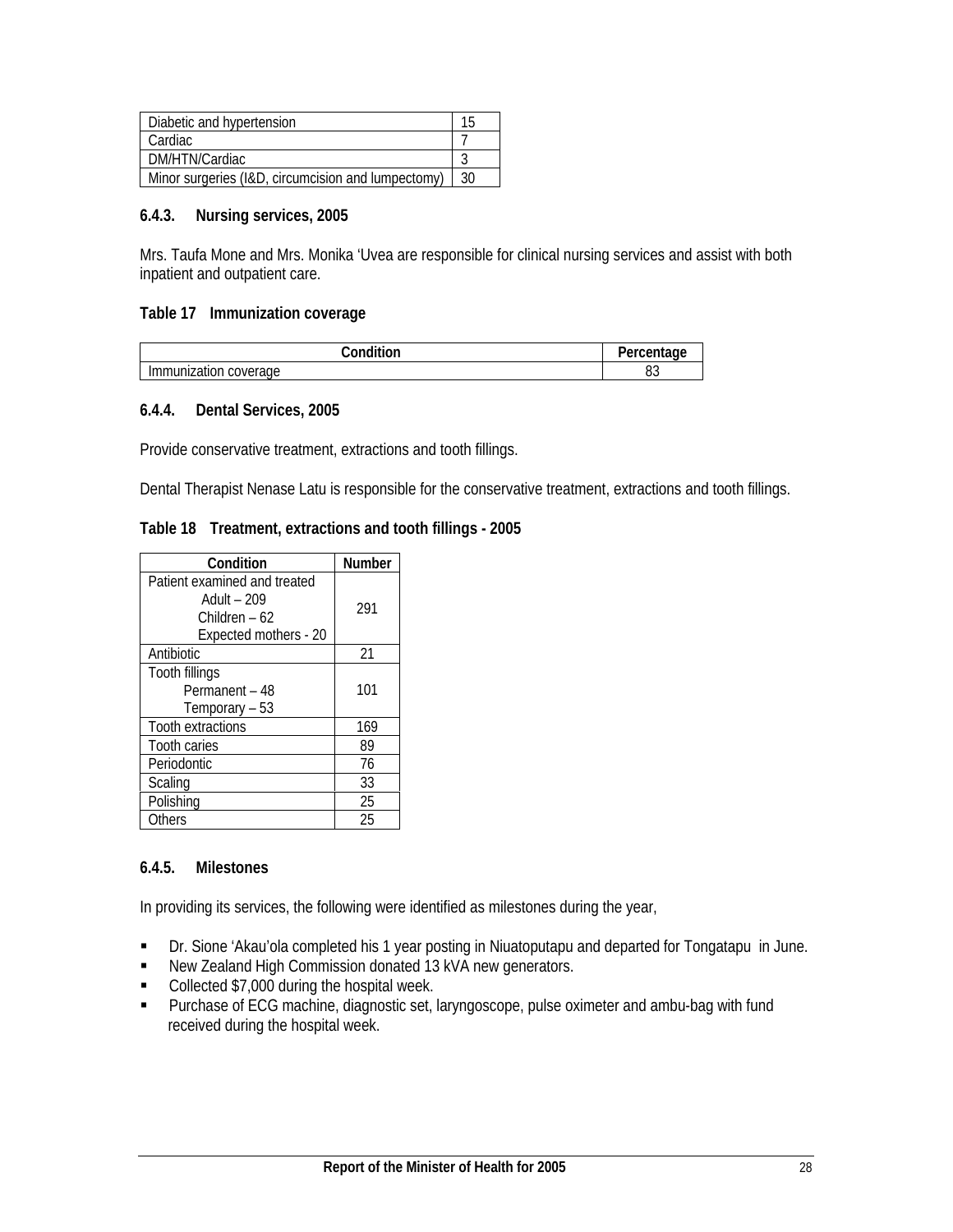## **6.5. Niuafo'ou Health District**

## **6.5.1. Management**

Health Officer, Sione T. 'Ulufonua is responsible for managing health services in Niuafo'ou and is supported by 1 Public Health Nurse, 1 clinical nurse and 2 non clinical support staff.

## **6.5.1.1. Objectives**

The centre's main objectives are:

- To improve the quality of inpatient services in the Island.
- To improve oral health.
- $\blacksquare$  To improve the mother and child health by strengthening family planning method.
- $\blacksquare$  To enforce public health act regarding cigarette smoking.
- $\blacksquare$  To improve the source of electrical energy in the Island.
- To strengthen workers relationship and incentive.

#### **6.5.1.2. Functions**

The centre's functions are:

#### **Curative**

- Out patient and emergency.
- **Special out patient clinic for hypertension and diabetic monthly.**
- **Antenatal care once a week.**
- Postnatal care.
- Dental care and school visit.
- Home visit and follow up of cases.
- **Immunization.**

## **In Patient**

- **Admission of very ill patients and those who prefer admission.**
- Admission of all delivery mother and baby.
- Referral of cases requiring further treatment and management.

#### **Preventive**

- **Health education.**
- **Village inspection and sanitation.**
- Retail store and food handler inspection.
- **Village development committee.**
- **Youth development committee.**
- **Village and patient transfer fund committee.**

## **7. PUBLIC HEALTH SERVICES**

#### **7.1. Management**

Chief Medical Officer, Dr Malakai 'Ake is responsible for managing this Division and is supported by a Health Administrator. The Division consists of six sections, (Communicable Diseases, Reproductive Health, Community Health, Environmental Health, Health Promotion and Non Communicable Diseases).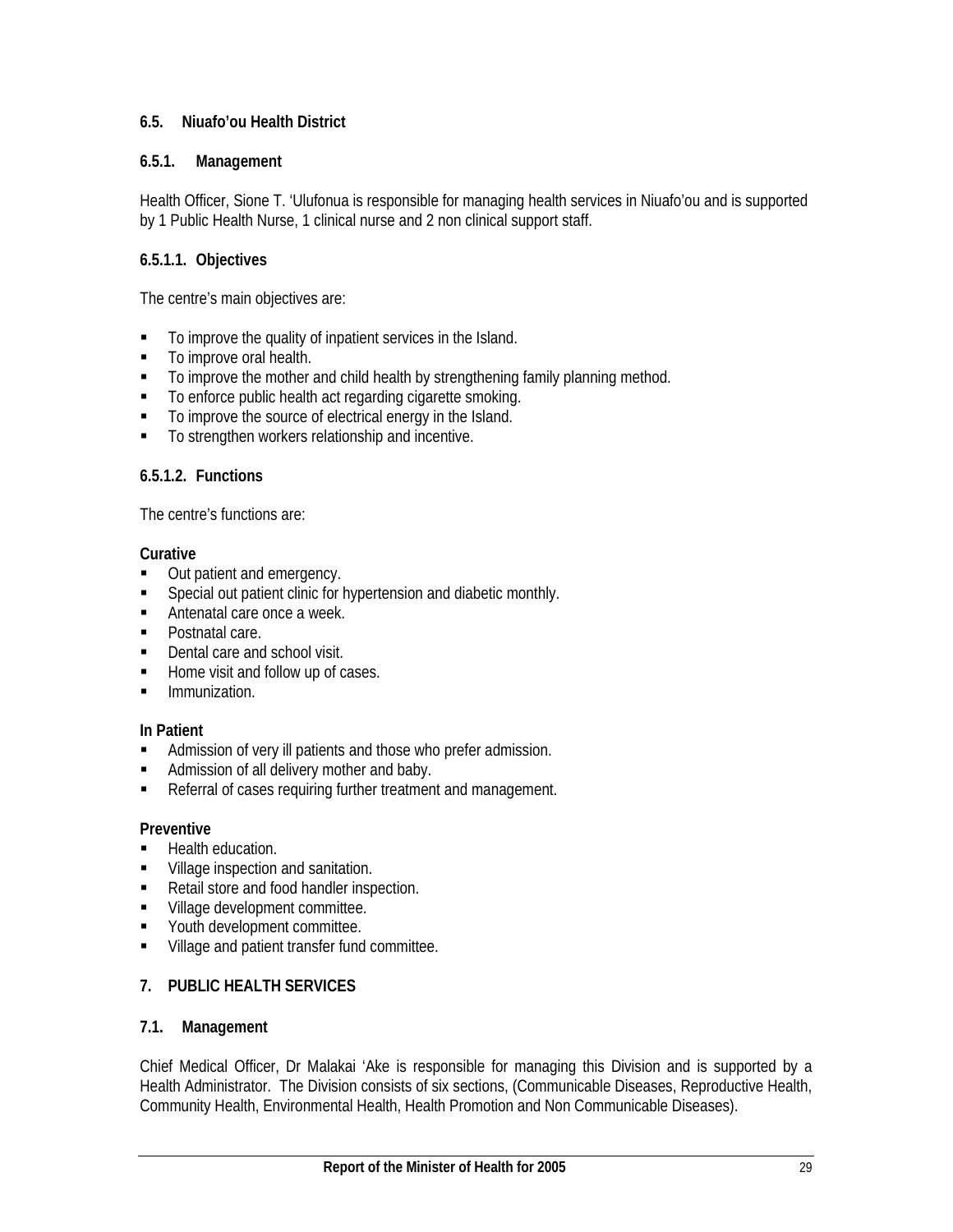## **7.2. Communicable Diseases**

Senior Medical Officer, Dr. Seini Kupu is responsible for managing this section and is supported by 3 Public Health Assistants.

## **7.2.1. Objectives**

The section's objective is:

- To reduce the incidence and prevalence of communicable diseases through implementation of strategies outline in many health care programs/projects, and through policy development and legislation to facilitate implementation of certain public health interventions.
- To maintain the high standard of provision of necessary services for visa applicants, employment recruits and food handlers at all times.
- To maintain the high level of cure rates of DOTS, and to improve the detection rate (10%) of current of pulmonary tuberculosis and screening of contacts.
- $\blacksquare$  To improve surveillance of certain diseases especially the outbreak prone diseases like dengue, typhoid and influenza like illness.
- To collaborate more effectively with all stakeholders that provide services for STI including HIV/AIDS, in planning, implementation and monitoring of all strategies developed so far, and in accordance with the National Strategic Plan for Response to STI including HIV/AIDS.
- To ascertain proper management of all patients admitted to Isolation/Infectious Ward, or those that were being discharged and need to be followed up at home.
- To ensure the capacity of the staff are developed appropriately and to ensure a safe working environment, both for staffs and users of our services.

## **7.2.2. Functions**

The section's functions are:

- Develop guidelines for prevention and control of outbreak prone diseases like dengue, influenza like illness (ILI), typhoid and others as situation arises.
- To develop treatment protocols as in STI syndromic case management flow charts.
- To manage the suspected/confirmed STI patients including tracing and treat all possible partner(s). Management implies on history taking, diagnosis, treatment, counselling including condom promotion, and follow up. The same approach applies to the identified contacts.
- To implement and monitor DOTS strategy as outlined in the Global Fund to fight AIDS, TB and Malaria proposal for Tonga.
- To continue management of the Isolation/Infectious Ward.
- **Responsible for the processing of visa applicants, food handlers and employment recruits.**
- To work closely with relevant clinicians in management of infectious disease index patients as well as contacts in the community eg. Meningococcal meningitis and typhoid.

## **7.2.3. Financial Allocation**

The section was allocated \$5,969 was utilized for purchase of technical equipment.

## **7.2.4. Milestones**

In delivering its services, the following were identified as milestones during the year,

Ms Nukonuka Mafile'o completed a 3 week training in Fiji on the management of leprosy.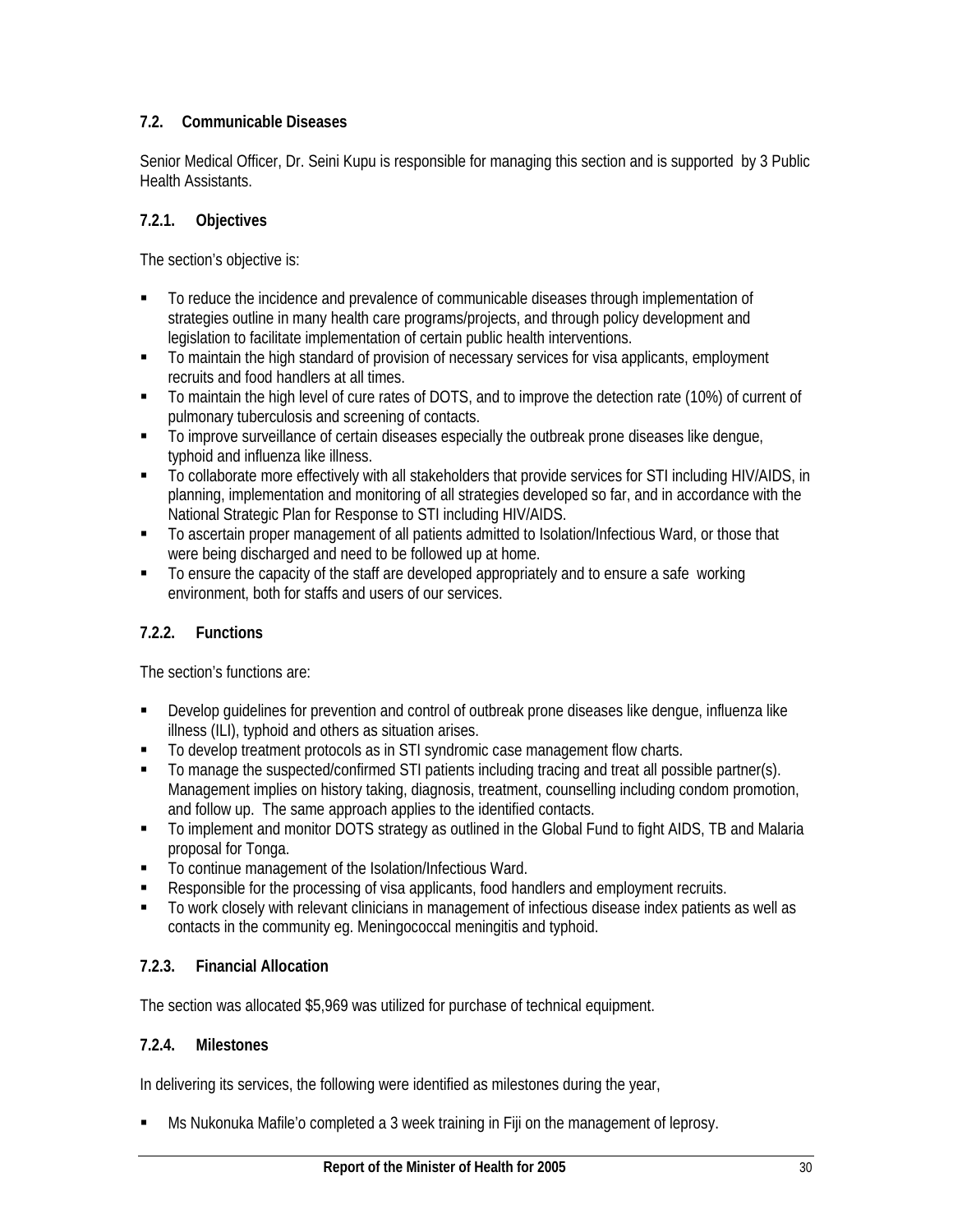- Dr Kupu and Mr Saia Penitaini attended a regional workshop for 6 countries that were undertaking the second generation surveillance surveys.
- Dr Kupu and Ms Betty Blake attended the annual Pacific Islands Region Country Coordinating Mechanism in Nadi, Fiji.

# **STI including HIV/AIDS Program**

- Dr S. Kupu and Health Officer Lineti Koloi conducted a 5 days training workshop for health workers (30) on STI case management, both syndromic ally and specific infection treatment, at the Tonga Medical Association building. The training was funded from Global Fund to fight AIDS, TB and Malaria.
- Throughout the year, the Section saw patients with STI's in the STI clinic, mainly gonorrhoea and Trichomonas as in the Table below.

| Age Group | Gonorrhoea     |          |                |                | <b>Trichomonas</b> | <b>Others</b> |        |  |
|-----------|----------------|----------|----------------|----------------|--------------------|---------------|--------|--|
|           | Male           | Female   | <b>Total</b>   | Male<br>Female |                    | Male          | Female |  |
| $10 - 15$ | 0              | 0        | 0              | 0              | 0                  | 0             |        |  |
| $16 - 20$ | 6              | $\Omega$ | 6              | O              | O                  | $\Omega$      | O      |  |
| $21 - 25$ | 21             | $\Omega$ | 21             | O              |                    | $\Omega$      | 0      |  |
| $26 - 30$ | 2              |          | 213            | O              | 2                  | $\Omega$      | 0      |  |
| $31 - 35$ | $\mathfrak{D}$ | 0        | 32             | O              | O                  |               |        |  |
| $36 - 40$ | O              | 0        | 20             | O              | O                  | $\Omega$      | U      |  |
| 41-45     | O              | $\Omega$ | $00\,$         | O              | N                  | $\Omega$      |        |  |
| 46-50     | 1              | $\Omega$ | 0 <sup>1</sup> | O              | N                  | $\Omega$      | U      |  |
| 51-54     | O              | $\Omega$ | 10             | O              | O                  |               |        |  |
| 55-60     | N              | 0        | $00\,$         | O              | O                  | $\Omega$      |        |  |
| Sub-Total | 32<br>1        |          | 33             | 0              | 3                  | 2             | 0      |  |
|           |                |          | Total<br>$=$   | -38            |                    |               |        |  |

### **Table 19 Confirmed curable sexually transmitted infections 2005**

# **TB-DOTS Program**

- There are 4 units of DOTS management nationwide. The Project continues its management of positive cases on outpatient basis unless the patient is very sick or there are other underlying conditions(s) that warrant being admitted.
- From WHO standard, Tonga needs to improve its detection rate while cure rate needs to be maintained at 85% and higher. The TB drugs are provided through the recurrent budget of the Ministry.

### **Table 20 Newly diagnosed patients treated for TB, both as sputum positive or extrapulmonary**

| Age Group |      | Sputum positive | Sputum negative - Extrapulmonary |        |  |  |
|-----------|------|-----------------|----------------------------------|--------|--|--|
| (years)   | Male | Female          | Male                             | Female |  |  |
| <5        |      |                 |                                  |        |  |  |
| $5-15$    |      |                 |                                  |        |  |  |
| $16 - 25$ |      |                 |                                  |        |  |  |
| $26 - 35$ |      |                 |                                  |        |  |  |
| 36-45     |      |                 |                                  |        |  |  |
| 46-55     |      |                 |                                  |        |  |  |
| 56-65     |      |                 |                                  |        |  |  |
| $>65$     |      |                 |                                  |        |  |  |
| Total     |      | 5               |                                  |        |  |  |

**The Section through the assistance of the Global Fund had increased its multimedia awareness** program by developing spots for TB DOTS TV and Radio spots.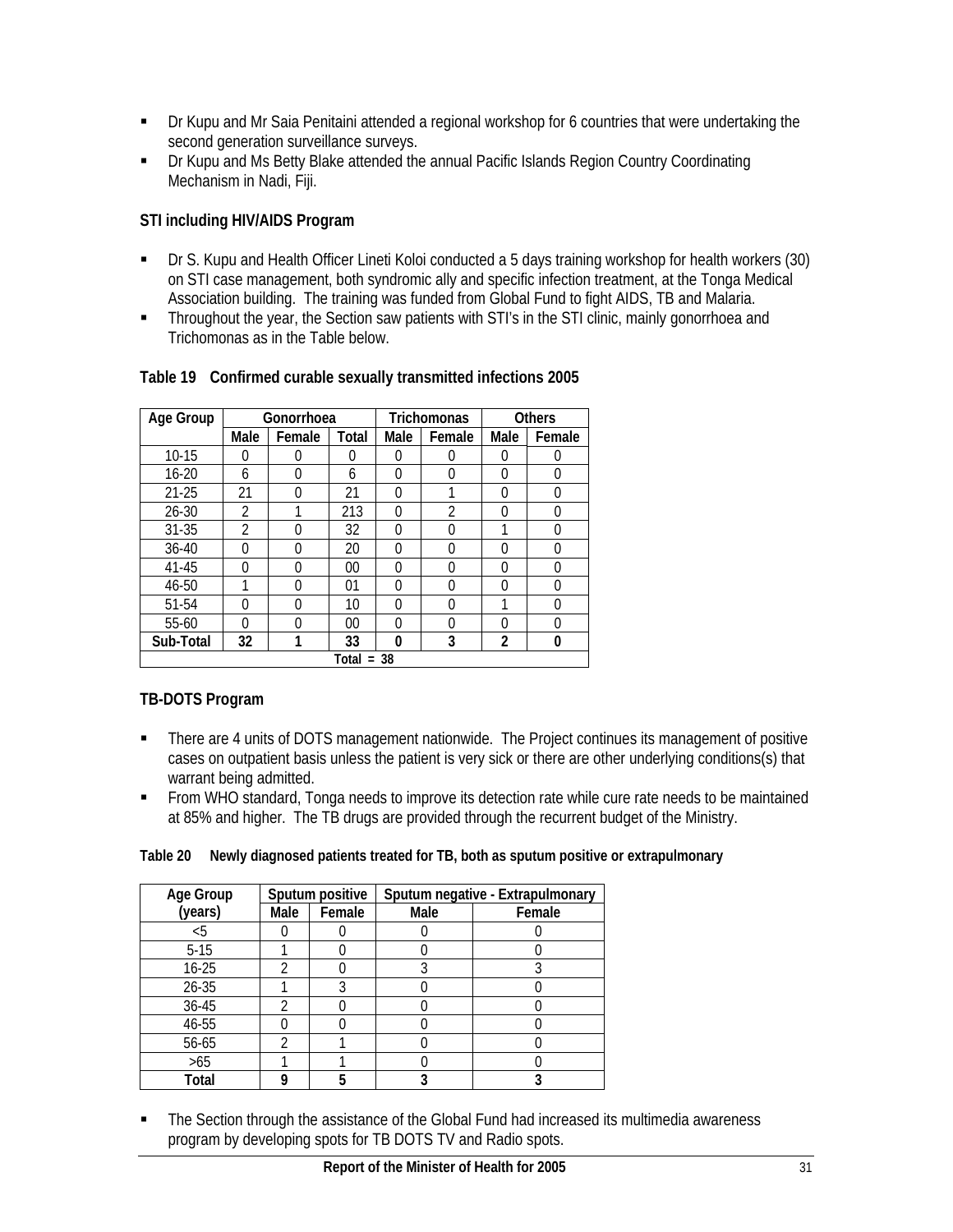During the World TB Day, there were poster and essay competition on the theme: "Treatment starts with detection" in Vava'u while in Tongatapu, banners were erected at different spots in the villages; Tshirts were printed with the logo and other health promotion messages and WHO donated bags and Tshirts with IEC pamphlets.

### **Typhoid Fever**

- For the last 5 years, there had been marked decrease of salmonella typhi typhoid fever. One of the important findings that may be contributing to an improved control and prevention of typhoid fever included the success of identifying at least one healthy carrier. Other contributing factors included improved sanitation and living conditions.
- The section collaborates with the Environment Health section and Laboratory services on the management of identified cases. In 2005, we were not able to identify any healthy carrier(s) for all confirmed typhoid cases, and about 90% of the index patients were from Fotuha'a or had spent some time in Fotuha'a.

| Age group<br>(years) | Male           | Female | <b>Total</b> |
|----------------------|----------------|--------|--------------|
|                      |                |        |              |
| $\overline{5}$       |                |        |              |
| $5-10$               | $\overline{2}$ |        | 3            |
| $11 - 15$            |                |        |              |
| $16 - 20$            | 0              |        | 0            |
| $21 - 25$            | U              |        | n            |
| 26-30                |                |        |              |
| $31 - 35$            |                |        | 0            |
| 36-40                | U              |        | O            |
| 41 >                 | U              |        | n            |
| Total                | 5              |        | 6            |

### **Table 21 Confirmed salmonella typhi typhoid cases by age and sex 2005**

### **7.3. Environmental Health**

Medical Officer Special Grade Dr. Reynold 'Ofanoa is responsible for managing this section and is assisted by 1 Supervising Public Health Inspector, 2 Senior Public Health Inspector, 1 Senior Public Health Inspector Graduate, 1 Public Health Inspector, 1 Public Health Inspector Grade I, 9 Public Health Inspector Grade II and 13 supported staff.

### **7.3.1. Financial Allocation**

The section was allocated \$174,054.00 for the implementation of its four main activities.

### **7.3.2. Objectives**

The section's objectives are:

- To reduce the incidence of communicable diseases in Tonga.
- To upgrade and develop the village water supply systems.
- $\blacksquare$  To provide an effective services to the community.
- To improve management of environmental health activities.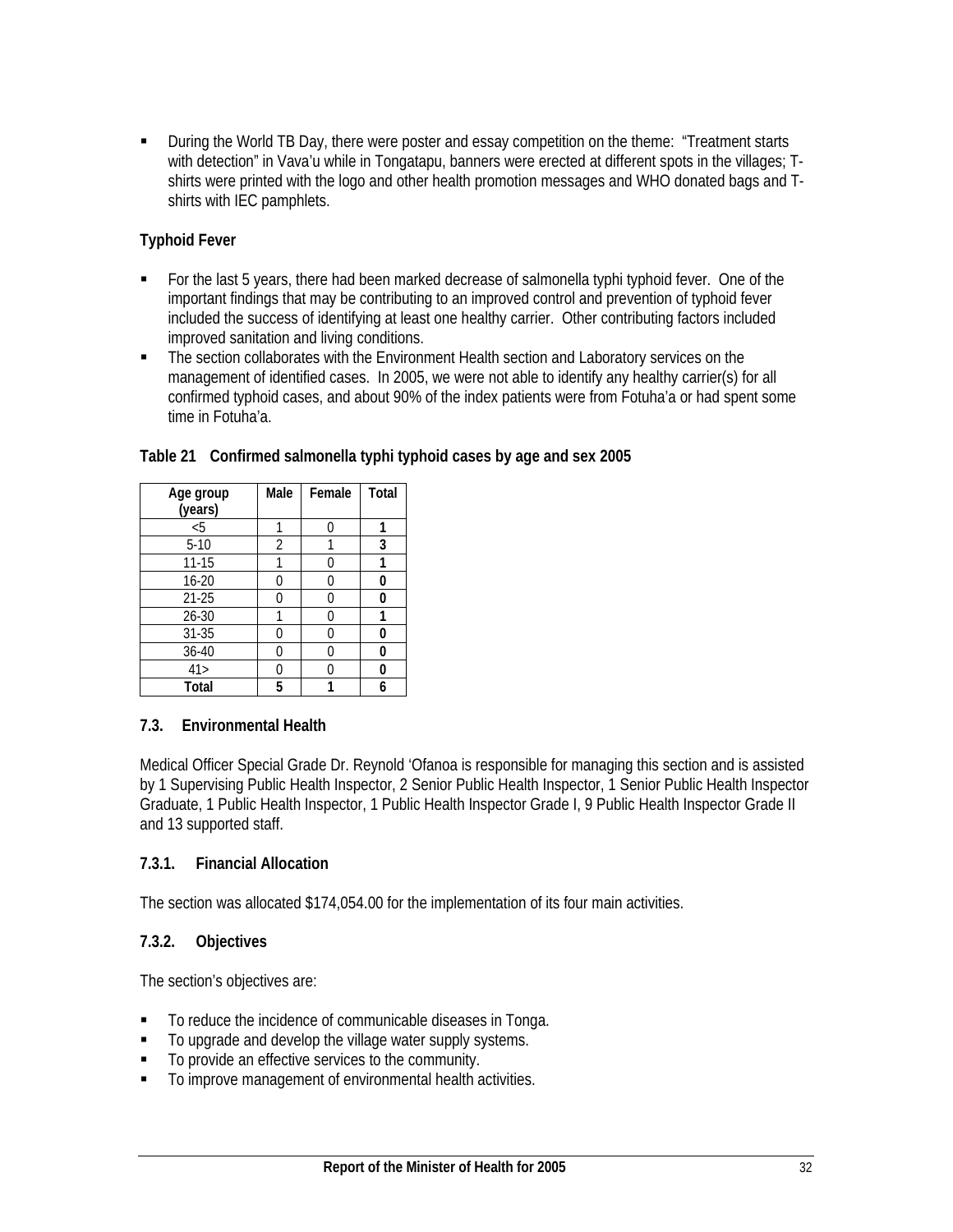# **7.3.3. Functions**

The section's functions are:

- To provide adequate and high standard of environmental health services to the public.
- To promote and implement improved access to safe water and food.
- $\blacksquare$  To promote improved sanitation practices.

### **7.3.4. Milestones**

In delivering its services, the following were identified as milestones during the year,

- 98% of the total population access to portable community water supplies.
- Health care waste management was introduced to the hospital and health centres and are collected on a regular basis and disposed under the Public Heath Inspector's supervision.

### **7.4. Health Promotion**

Senior Medical Officer, Dr Viliami Puloka is responsible for managing this section and is supported by 8 Health Promotion Officers, 2 Technician, 1 daily paid staff and 1 Japanese Volunteer.

### **7.4.1. Functions**

This section's functions are,

- To identify at risk persons/ groups within the health staff as well as people throughout Tonga.
- To screen health staff and people on weight, height, waist, body fat, blood sugar level and blood pressure.
- To work together with National NCD Committee and its Sub Committees in prevention and control of NCDs.
- To collect and analyse statistics on risk factors for NCDs.
- To provide in service training for staff.
- To identify training needs, particularly formal training.
- To establish a Health Promotion Foundation.
- To allocate staff according to functions of the service.
- $\blacksquare$  To develop professional production techniques.
- To support the WHO program of International health days and other programs.

# **7.4.2. Objectives**

The section's objectives is,

 To empower the public at large, improve their health status by providing primary preventive services and also supportive mechanism for every health program and services throughout the Ministry.

### **7.4.3. Financial Allocation**

The section was allocated \$20,719 and was utilized for broadcasting of TV programs, purchase office supplies, technical equipment, printing and stationaries. The section received support from partners such as WHO, SPC, PAHP and AusAID.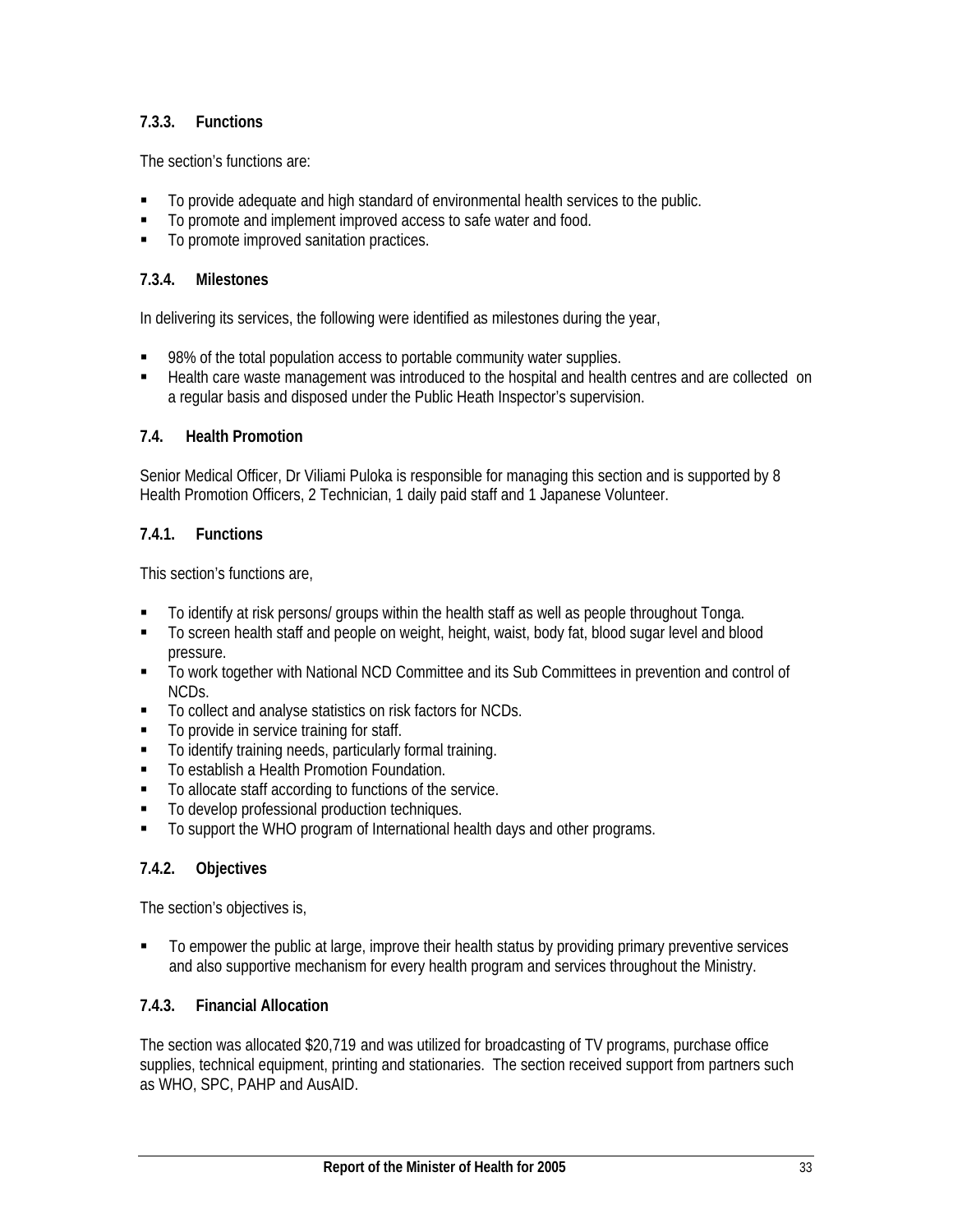# **7.4.4. Activities**

During the year, the section was able to implement the following activities.

**Radio Programme***:* The section continued to coordinate the various radio programmes of the Ministry. A total of 170 radio programmes were produced and broadcasted.

|                | No Subject                | No. of Programmes |
|----------------|---------------------------|-------------------|
|                | <b>Diabetes</b>           | 50                |
| $\overline{2}$ | <b>Health Promotion</b>   | 25                |
| 3              | Dental Health             | 24                |
| 4              | Talkback                  | 24                |
| 5              | <b>Tobacco Act</b>        | 8                 |
|                | <b>Community Activity</b> | 8                 |
| -7             | Out patient               |                   |
| 8              | Outer Island programme    | 5                 |
| 9              | Environmental Health      |                   |
|                | Communicable Disease      | 2                 |

|  |  |  |  | Table 22 Number of radio programmes produced and broadcasted - 2005 |  |
|--|--|--|--|---------------------------------------------------------------------|--|
|--|--|--|--|---------------------------------------------------------------------|--|

| No Subject           | No. of Programmes |
|----------------------|-------------------|
| 11 Special Clinic    |                   |
| 12 Surgical Ward     | 2                 |
| 13 Clinical Services | 2                 |
| 14 Filariasis        | 2                 |
| 15 Nutrition         |                   |
| 16 Ear, Nose, Throat |                   |
| 17 Medical Record    |                   |
| 18 Eye Clinic        |                   |
| 19 Foot care         |                   |
| Total                |                   |

**TV Programme:** The use of television to promote priority health issues in Tonga is one of the major responsibilities of the section. A total of 93 TV programmes were produced and telecasted during the year.

#### **Table 23 Number of Television programmes produced and telecasted - 2005**

| No             | <b>Television Programmes</b>      | No. of programmes        |
|----------------|-----------------------------------|--------------------------|
| 1              | <b>Diabetes</b>                   | 26                       |
| $\overline{2}$ | <b>Community Health Promotion</b> | 18                       |
| 3              | Tobacco                           | 18                       |
| 4              | Dengue Fever                      | 8                        |
| 5              | Filariasis                        | 4                        |
| 6              | Foot sepsis                       | 4                        |
| $\overline{7}$ | Foot care                         | 3                        |
| 8              | Ante Natal and Immunisation       | 2                        |
| 9              | Obesity                           | $\overline{\mathcal{L}}$ |
| 10             | Healthy eating                    |                          |
| 11             | <b>Hospital Service</b>           |                          |
| 12             | <b>Stroke</b>                     | 1                        |
| 13             | Hypertension                      |                          |
| 14             | Environmental Health              |                          |
| 15             | Typhoid                           |                          |
| 16             | Cancer Pap smear                  |                          |
| 17             | Women and Children health         |                          |
|                | Total                             | 93                       |

### **7.4.5. Milestones**

In providing its services, the following were identified as milestone during the year.

- **Trainings and Workshops**
	- Review of National NCD strategic plan on 17 February 2005.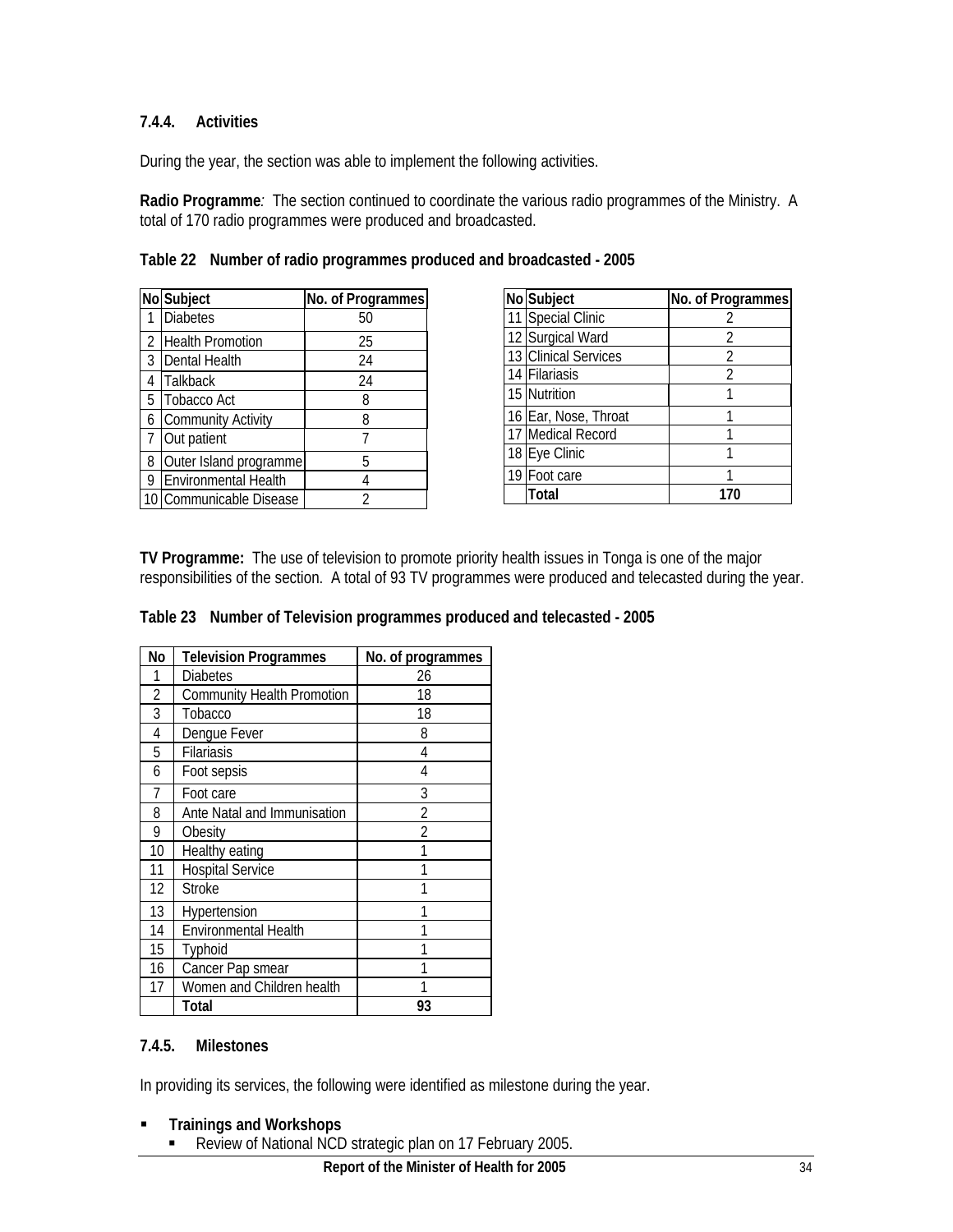- Workshop on Tobacco Control Act Enforcement on 21-25 February 2005.
- Training with the Taxi Drivers and Owners on Tobacco Act on the 8 June 2005.
- Training with the Bus Drivers and Owners on Tobacco Act as well on the 19 June 2005.
- **Tobacco Cessation training workshop on 8 11 November 2005 led by Sue Taylor.**
- Training workshop with the Police force and Custom Officers on Tobacco Control Act on the 2-4 November 2005
- **Special award of community support**
	- Rev. Semisi Fonua was awarded a certificate of appreciation plus cheque of T\$500-00 for his efforts to support enforcing tobacco act in sport.
	- Mr Peseti Ma'afu was awarded with a certificate and cheque of T\$500-00 as a role model for exercising.
	- Mr Mana Latu was awarded a certificate and cheque of T\$500-00 for supplying vegetables consistently to the public.
- **Implementing of the Fifth MDA campaign (Filariasis)** 
	- MDA campaign completed its final intervention beginning 2 October until December 2005.
- **Recruited of staff for Tobacco control program**
	- Mr Sione Vanisi was employed on the 7 November 2005 to be the Cessation Officer for Tobacco Control.
	- Mr Niutupuivaha Fakakovikaetau was appointed as the Enforcement Officer of Tobacco Control Act.
- **Demonstration of exercise at the Foundation Laying Ceremony of Vaiola Hospital**
	- Health Promotion staff grouped together with other health staff and demonstrated a good example of exercising.



### **7.5. Community Health**

Supervising Public Health Officer, Mr. Simione Tei is responsible for managing this section and is supported by 3 Senior Health Officers, 2 Nurse Practitioners, 19 Health Officers and 1 Clerk Typist.

Community health services entail health services beyond the boundaries of the four hospitals in the country. Services are delivered from 7 rural Health Centres in Tongatapu, 2 in Ha'apai, 3 in Vava'u and 1 each in Niuatoputapu and Niuafo'ou. The Health Centre is the base from which comprehensive primary health care services are delivered to the community.

### **7.5.1. Objectives**

The section's objectives are: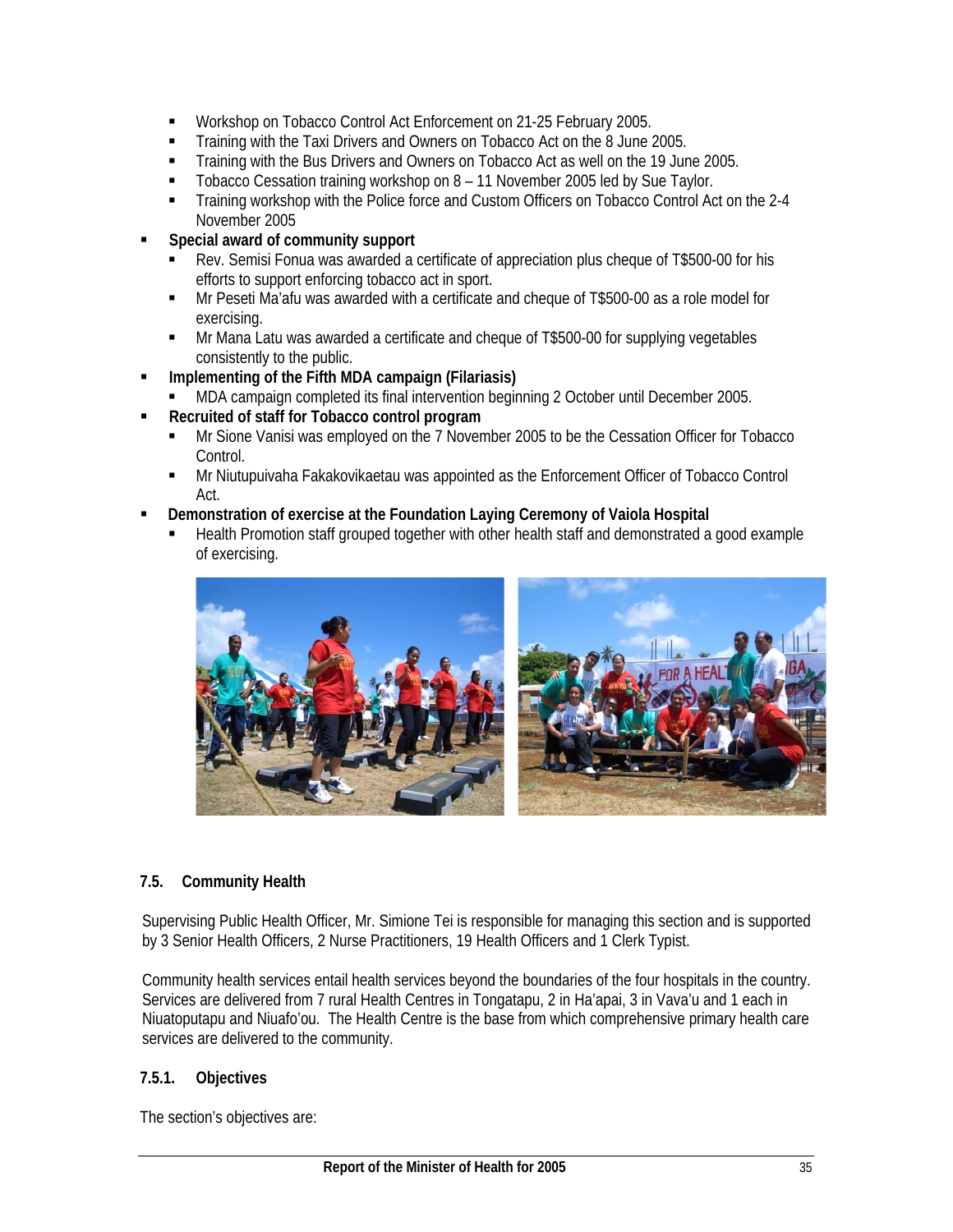- To promote community participation in repairing, renovation and maintenance of health centre premises.
- To educate and promote healthy life style in the community
- To improve data collection and reporting system from the health centres.
- To coordinate, plan and implement school health programmes.
- To upgrade staff skills and knowledge
- $\blacksquare$  To improve the patient referral system from health centres to hospitals.
- $\blacksquare$  To engender and motivate Health Officer to rural and isolated areas.

### **7.5.2. Functions**

The Health Centre's functions are:

### **Treatment**

- **Provide 24-hour primary health care services to its community.**
- **Provide limited inpatient care at health centres.**
- Refer patients requiring specialized medical and nursing service.
- **Provide follow up of cases referred from hospitals.**
- **Provide rural dispensary services.**
- **Provide Diabetic clinic and follow up defaults.**

### **Family Health**

- Provide supervised childcare, immunization, family planning, antenatal care and referral of patients requiring hospital care.
- Provide immunization for tetanus, measles, whooping cough, polio and diphtheria.

### **Dental Health**

**Provide and assist with the provision of dental services.** 

### **Disease Control**

- Control communicable diseases through case finding, default tracing, surveillance, immunization and assistance with treatment.
- **Promote programmes for nutritional improvement through community, schools and liaison with other** agencies.
- Advise on and promote suitable water supplies, methods of waste disposal, housing and vector control.

### **Health Education**

 Promote personal and community awareness of the value of health, importance of nutrition, environmental sanitation, personal hygiene, and community cooperation with disease control activities.

### **Community Involvement:**

- Work with communities to promote participation and contribution to the management of rural health services.
- Cooperate, assist and integrate services within a rural health district.
- Report regular on health status of the population and activities carried out within the service.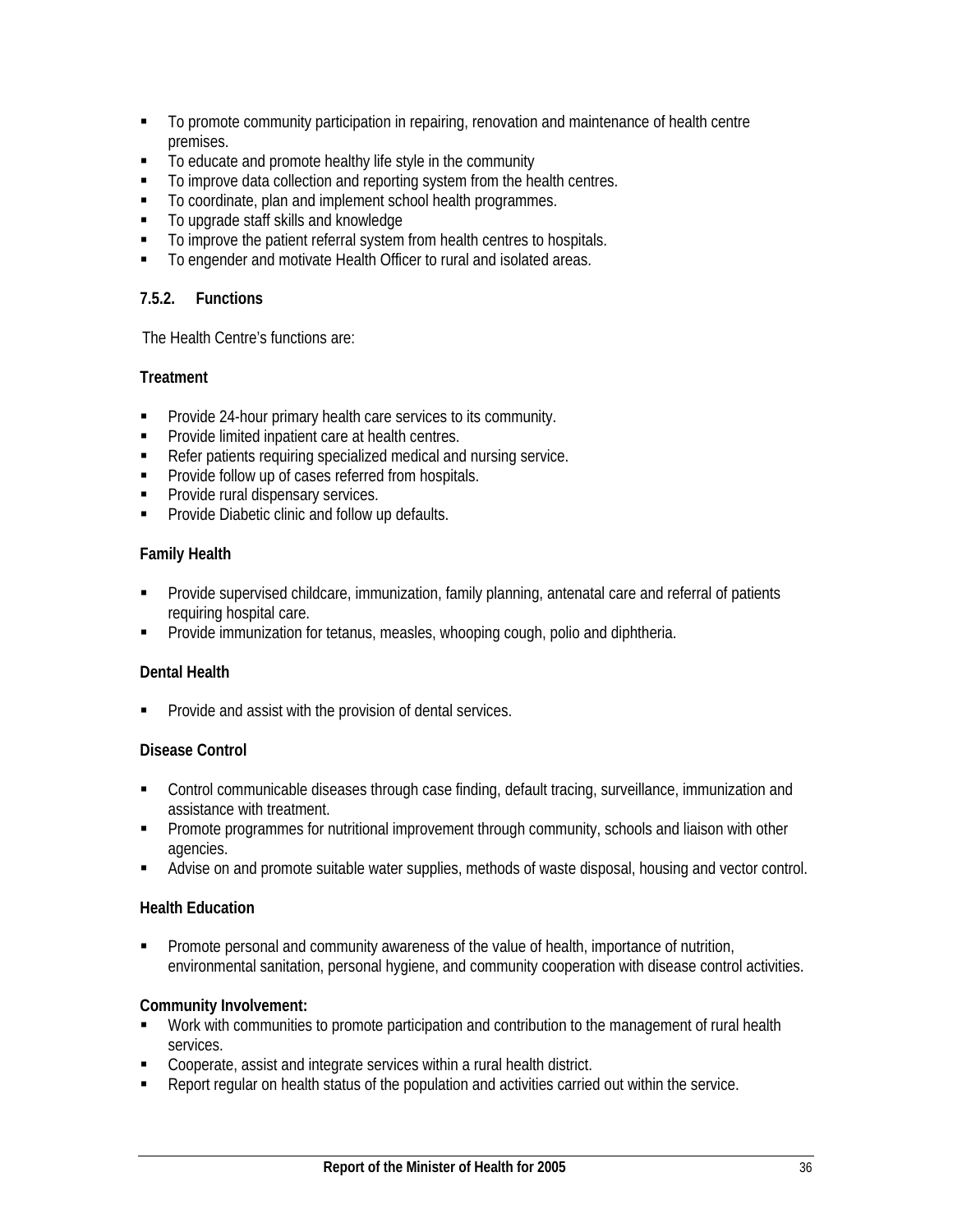**Table 24 Health Centre Visits (Tongatapu)** 

|           | Total |
|-----------|-------|
| Kolonga   | 6,971 |
| Mu'a      | 9,894 |
| Fua'amotu | 5,690 |
| Vaini     | 4,309 |
| Houma     | 4,251 |
| Nukunuku  | 4,730 |
| Kolovai   | 4,973 |

# **7.5.3. Financial Allocation**

The section was allocated \$39,250 and was utilized for purchasing of office supplies, training of staff, grounds keeping, printing and stationery.

### **7.5.4. Milestones**

In delivering its service, the following were identified as milestones during the year.

- Achievement through partnership with the community.
	- Renovation of Fua'amotu, Houma, Mu'a, and Nukunuku Health Centres.
	- **Monthly meeting conducted with Health Officers and District Officers.**
	- Seven new vehicles purchased by the communities and Republic of China for all health centres.
	- **E** Establishment of a Health Committee in Kolonga with membership consisting of Town Officers and District Officers.
- **Training** 
	- One Health Officer pursued 3 months attachment at FSM, Fiji.
	- Establishment of a new filing system (boxes and charts) in the Health Centres through collaboration with the Health Information Consultant recruited by the Health Sector Support Project.
	- Availability of more drugs in the Health Centres like anti HTN and DM Drugs.
	- The Health Sector Support Project provided bins and liner bags for collection of health care waste.

# **8. MEDICAL SERVICES**

### **8.1. Management**

Medical Superintendent, Clinical Services, Dr Siale 'Akau'ola is responsible for the administration and management of Vaiola Hospital and is supported by the Hospital Administrator, Ms. Kolianita Alfred. Hospital is divided along the traditional medical disciplines by wards and specialities and supported by clinical and non-clinical services.

### **8.2. Paediatric Ward**

Specialist Paediatrician Dr Toakase Fakakovi is responsible for managing the ward and the Special Care Nursery (SCN) and is supported by 2 Residential Medical Officer (Australian Volunteer), 1 Medical Intern, 20 Nursing and 1 non clinical support staff.

### **8.2.1. Objectives**

The section's objectives are: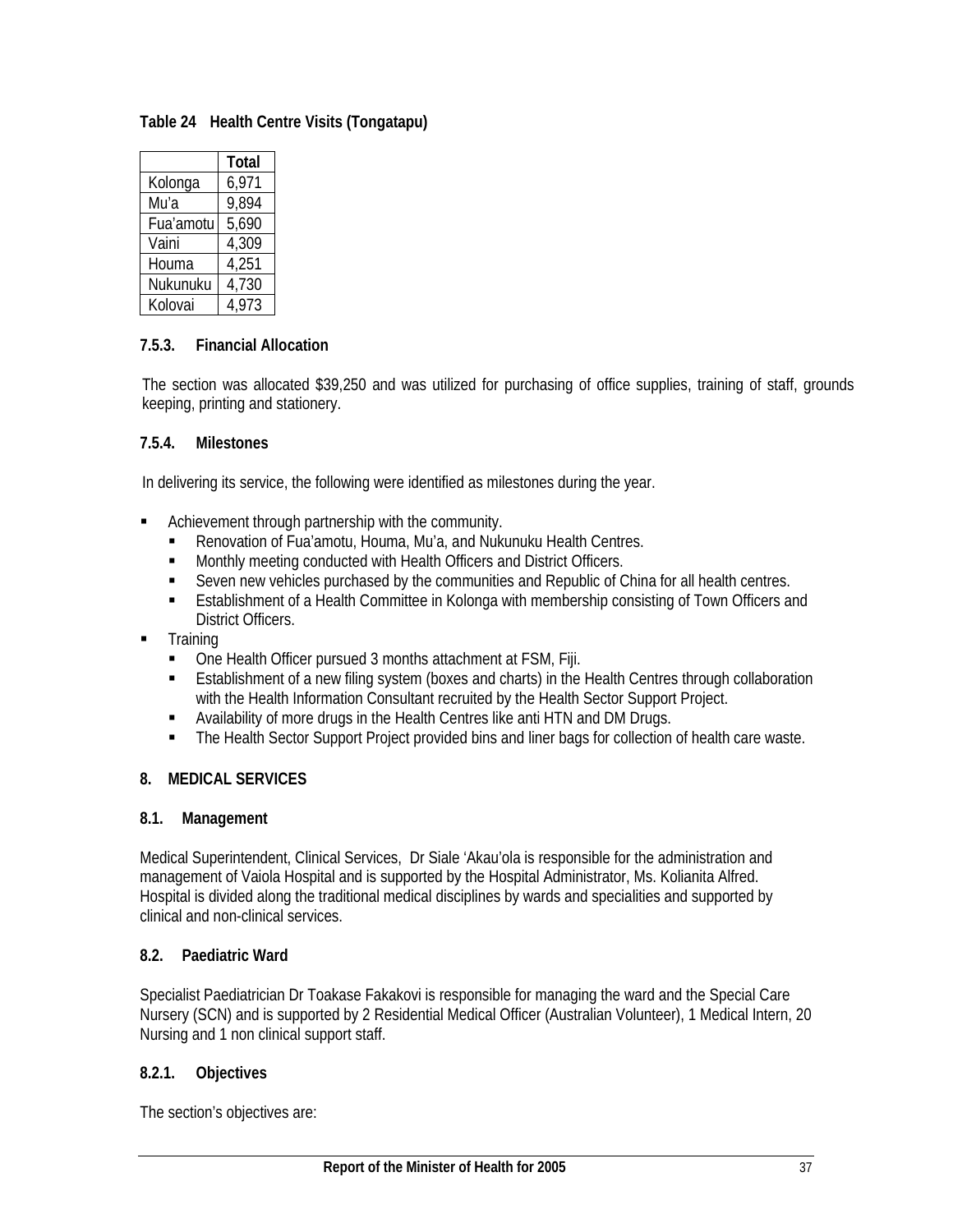- To improve and upgrade patient management and staff performance.
- $\blacksquare$  To upgrade and maintain ward equipments and facilities.
- To ensure and maintain best infection control.
- To reduce overall inpatients case fatalities by 10%.
- To reduce inpatients mortality from common illnesses by 10%.
- To develop protocols and guidelines for management and treatment of common paediatric and neonatal illnesses.
- To organize and implement CDD and Acute Respiratory Infection workshops for health care workers to help decrease the overall morbidity and mortality from these illnesses throughout the country.
- To establish and register Vaiola Hospital as a Baby Friendly Hospital.

# **8.2.2. Functions**

The section's functions are:

- **Provide the best possible health services to ensure best physical, social and economical development** and good health status for all children aged 0 to 14 years in Tonga.
- Provide care for acutely ill children and those with chronic diseases.
- **Special care for premature babies.**
- **Support and care for disabled children.**
- Refer children who need overseas treatment.
- **Provide health education for staff, parents and the public regarding child care.**
- **Provide support and advice to all other hospitals and health centres in the country.**
- Collaborate with other sections (Public Health, Obstetric) and organizations that are directly involved in the care of children.
- Continuous improvement and upgrading of health services for the children of Tonga.

# **8.2.3. Financial Allocations**

The ward was allocated \$ 5,000.00 for the purchase of non-clinical supplies.

### **Medical Personnel.**

- In 2005, there were 2 residential medical Officers when Dr Catherine Latu joined us in March 2005 in addition to Dr Kyan Ahdieh, Australian Volunteer and 2 interns for 6 months.
- For the first time we had 2 health officers rotating to us for a month each but unfortunately this did not continue for the entire year. With 3 permanent doctors in the ward, we were able to provide Out Patient Department service during normal working hours from Monday to Thursday.

### **Paediatric Ward Nursing Staff**

Nursing Sister Mele Kapani continued to be the charge nurse in 2005. New rotating nurses come and go but fortunately most of the experienced nurses were kept in the ward and again, this helped uphold the standard we want to keep our service at. The very rare occasion of calling in nurses from other wards to work in the ward demonstrates how dedicated these nursing staff are to provide service to the children. In time of illness, other staff quickly step in to cover.

With the breaking down of the ICU services, nurses from both wards especially the Paediatric Ward with no ICU training were forced to care for critically ill patients in the respective wards. These were of course with no extra support in most cases. Despite the emotional and physical drain, the staff continue to provide these services to the best of their ability. In time of short staff, the quality of care were always maintained.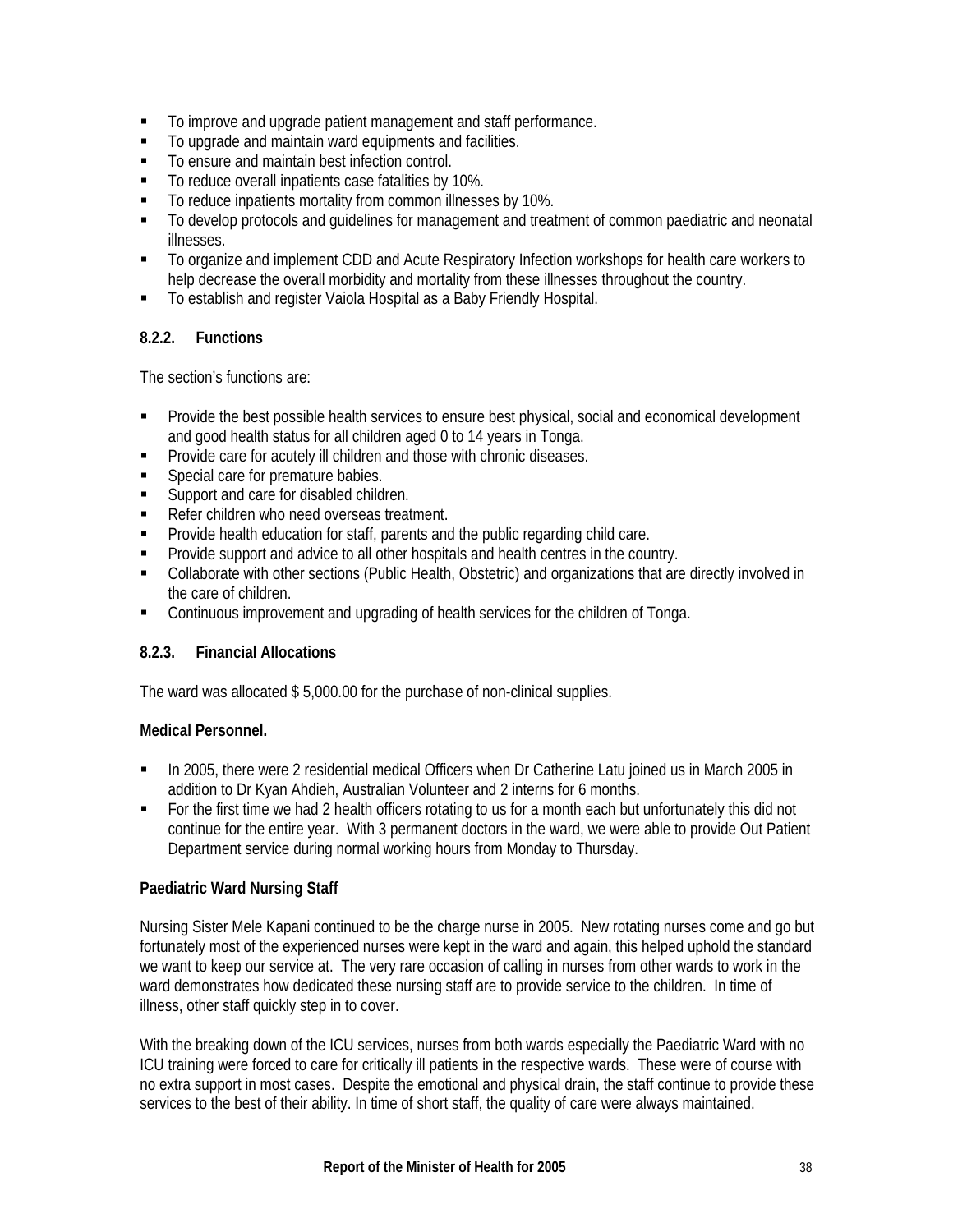Ideally for both wards to have a dedicated clinical nursing consultant apart from the Sister-in-Charge to be directly responsible for teaching and maintaining good quality clinical care. Currently this role is performed by the Specialist Paediatrician who has a lot of other responsibilities.

## **Special Care Nursery Nursing staff**

A midwife is now in charge of the SCN. At the best of time we have 6 permanent nursing staff in the unit who always strive to provide the best of care for the babies in the country. These nurses staff the 3 shifts when the workload is high and proceed on deferred leave when workload is lessens. Consequently, quality care in the ward was maintained throughout the year.

### **8.2.4. Milestones**

In delivering its services, the following were identified as milestones during the year:

- World Health Organisation donated an infant heater for the SCN.
- Senior Medical Officer Toakase Fakakovikaetau was promoted to Specialist Paediatrician.
- An addition to our staff this year was Dr. Catherine Latu which allowed the medical staff to provide GOPD consultation from Monday to Friday 9am – 5pm through out the year, the best medical staffing ever for Paediatric.
- Saving 10 out of 12 cases of Hypernatraemia during the gastroenteritis epidemic is a big milestone for us. Medical, nursing and laboratory staff worked 24 hours during these months to save these children.
- Introducing the Hib vaccine in May 2005 is a milestone to all health care services in Tonga but most importantly to the people and children of Tonga. Death from meninigitis alone was only 3 this year compared to 5 last year. We should look forward to less mortality from meningitis and septicaemia especially among infants from now onward.
- Although more admissions this year the total deaths and case fatality rate for Paediatric was less compared to last year, 30 % of these deaths could not have been prevented. Unfortunately the same can't be said for SCN who had more deaths this year but again 54% of them could not have been prevented at least in the Tonga set up.
- Once again it is of some comfort to know that most children who died in Tongatapu died in the hospital. This had definitely contributed to the higher fatality rate for the year but may also reflect that more if not all people are seeking our help and accepting our service when they are sick. For us, this showed that we get the opportunity to provide our service to every sick child in Tongatapu, and the opportunity to give them the best care we can. Equally important this also improved the quality of our death statistic in our report.
- Determining the prevalence of LBW for the last 6 years had been a step forward into having our figures right. Prevalence of LBW in Tonga is 23 per 1000 live-births.
- 3 cases of Congenital hypothyroidism highlights that this problem is not uncommon in Tonga, although 2 in one year is more than what we expected from a world prevalence of 1/4000. I am sure some infants had lost their lives from this problem without being diagnosed before.
- **Paediatric and SCN must admit that we have just enough monitors to gather for most our needs most of** the time. SCN has been given a new infant heater by the WHO.

Provided below is a summary of the wards activities during the year.

The Paediatric Service provides service to children from age 0 – 14 years; total of 25,806, 36.2 % of the population of Tongatapu.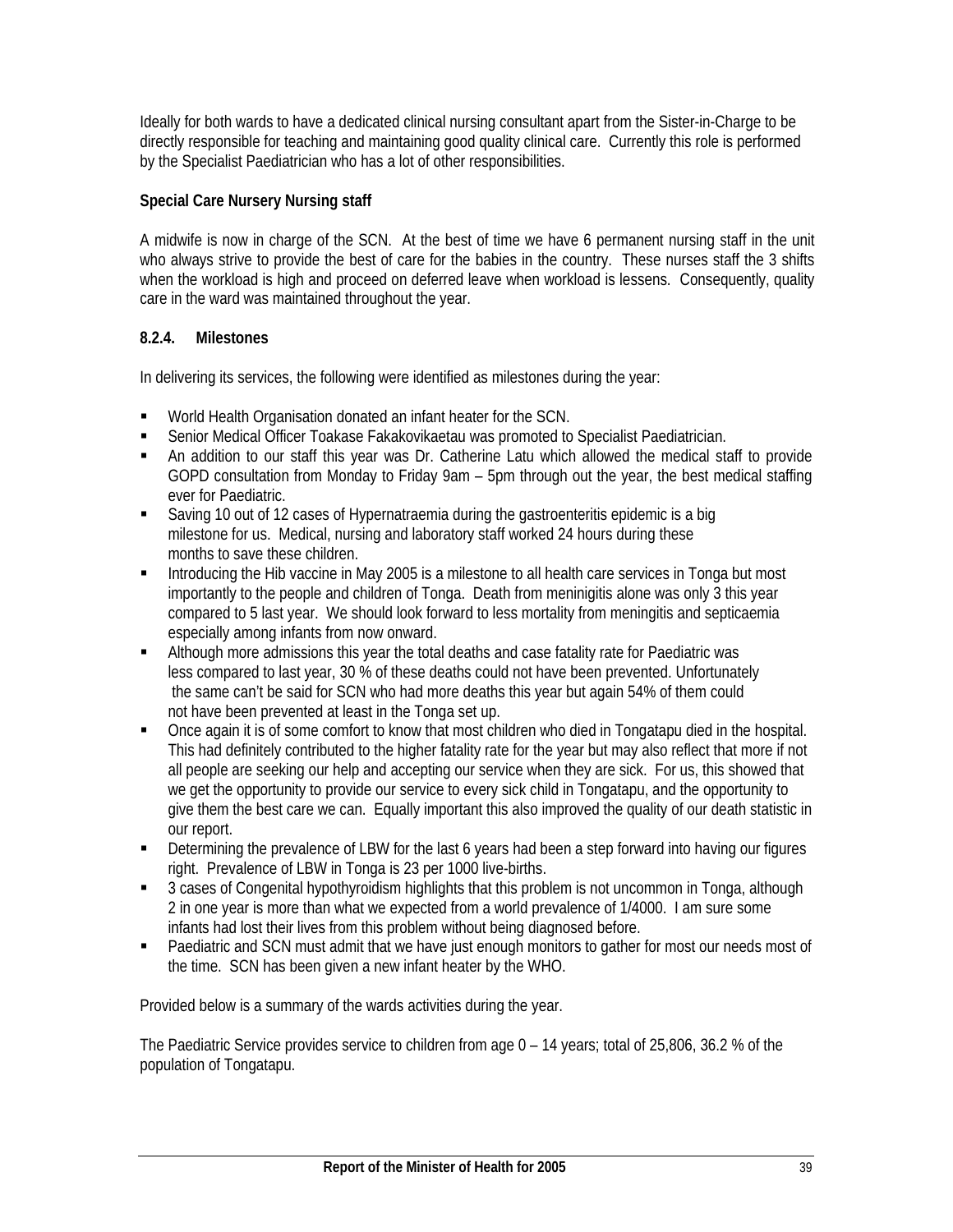**Table 25 Paediatric population of Tongatapu** 



**Table 26 Paediatric admission for 2005** 



**Total Paediatric Admissions per year**

- Paediatric ward had the most admissions during December (128) with a quite month in August with 62 admissions only. A lethal viral Gastroenteritis epidemic that started in October and peaked in December accounted for the large amount of admissions this month.
- **EXTENDITY Acute Respiratory Infection (ARI) continued to be the major cause of admission to Paediatric ward with** Bronchiolitis contributing 49%, Pneumonia 42% and with 9% due to Asthma.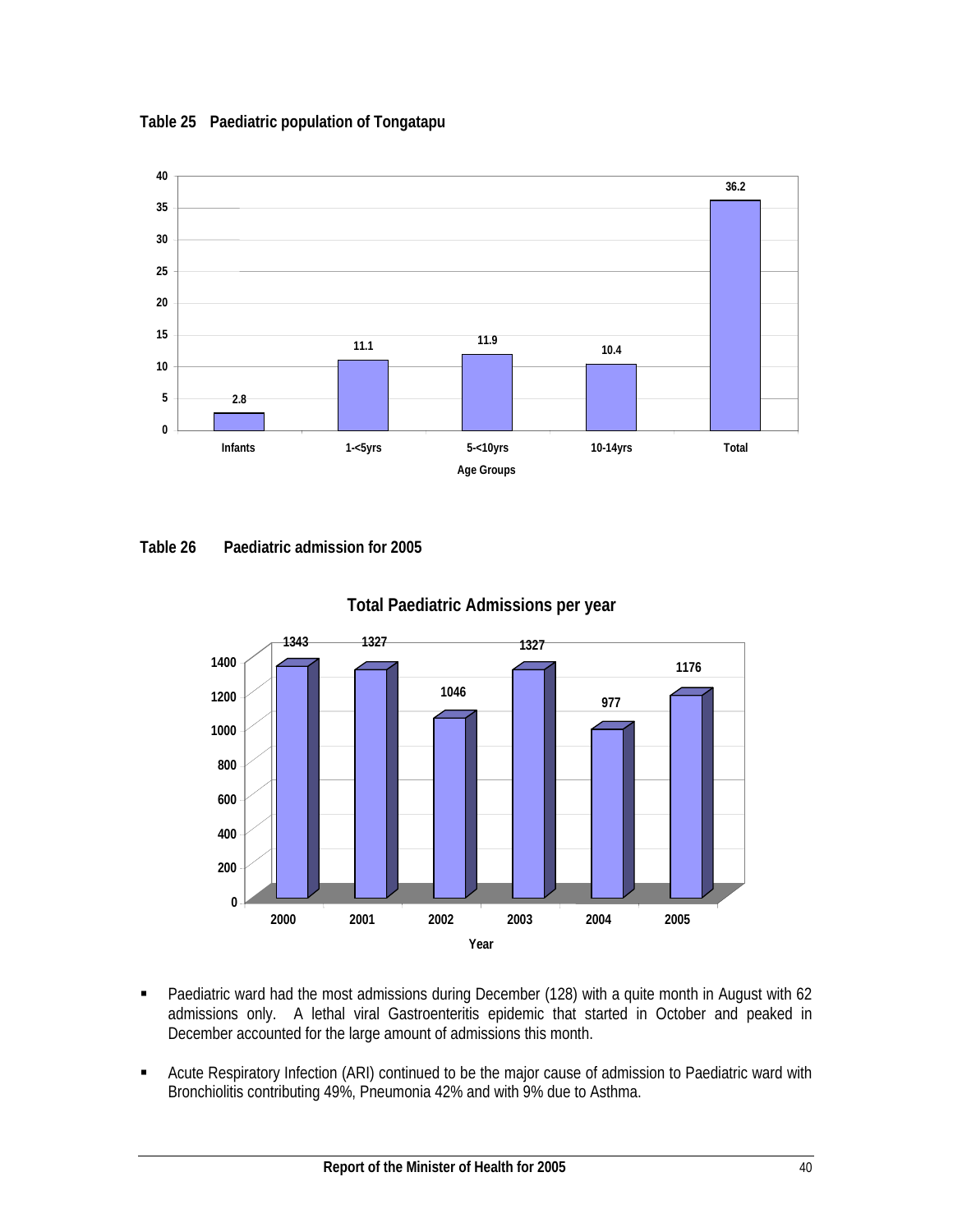



 Acute Gastroenteritis again account for 10% of all medical admissions with a clear epidemic during the summer month. This has always been the pattern for the previous years but this epidemic had more children complicated by hypernatreamia and claimed 4 deaths in Tongatapu and 2 from Vava'u, the highest deaths from gastroenteritis in the last 5 years.





Three new cases of Congenital Hypothyroidism were diagnosed this year, one after the age of one year who has migrated to New Zealand, one diagnosed at 6 weeks with poor weight and one diagnosed in New Zealand with the Gutherie test. Altogether there are 3 cases currently under our care. World prevalence is 1 / 4000 and less among black people and obviously we are looking at more than expected, 2 infants in one year (1/1000).

### **Case Fatalities**

Compared to last year we had more admissions but less fatalities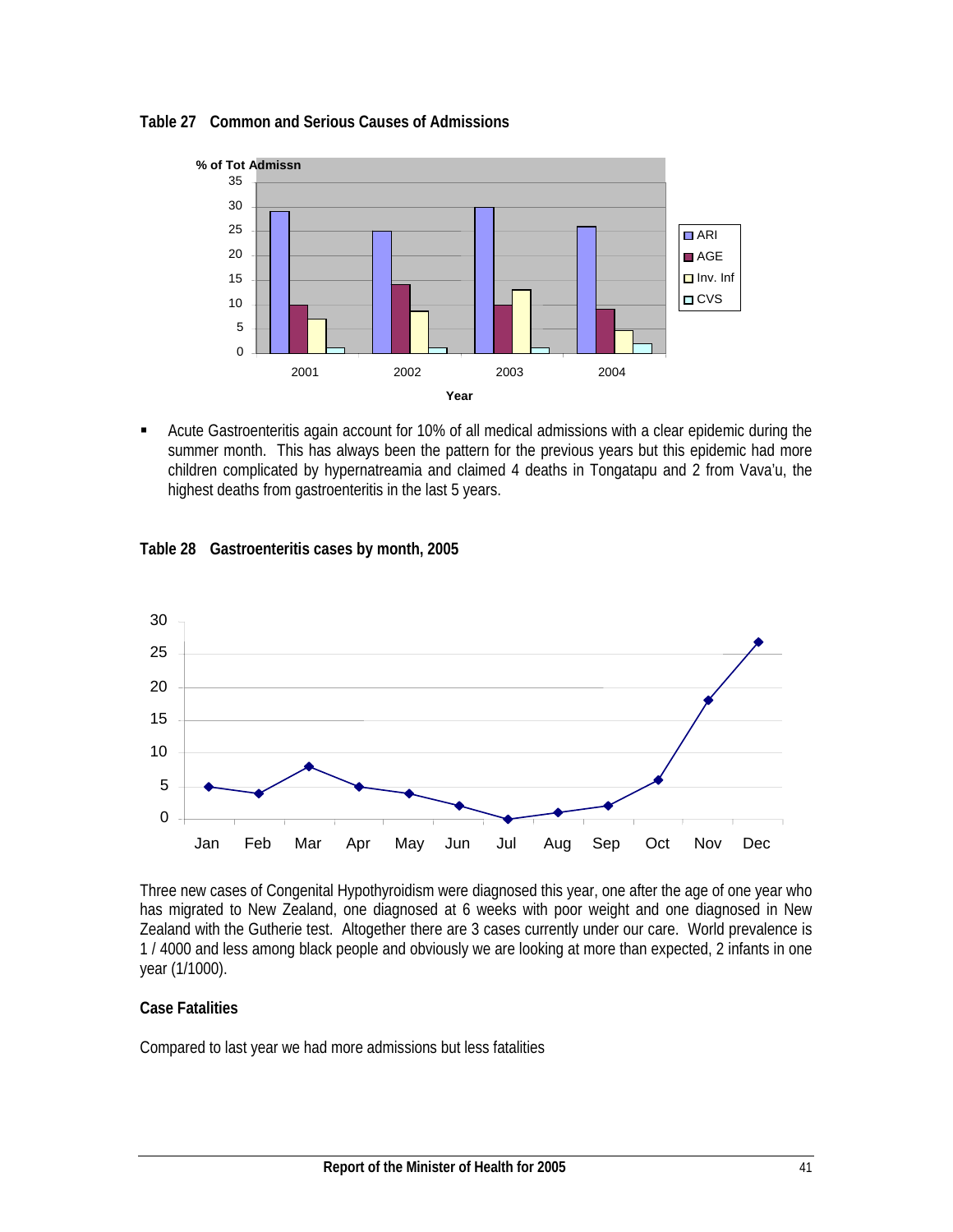**Table 29 Total admissions and total number of deaths in the last 6 years** 



**Table 30 Case Fatalities by Gender 2001 - 2005** 

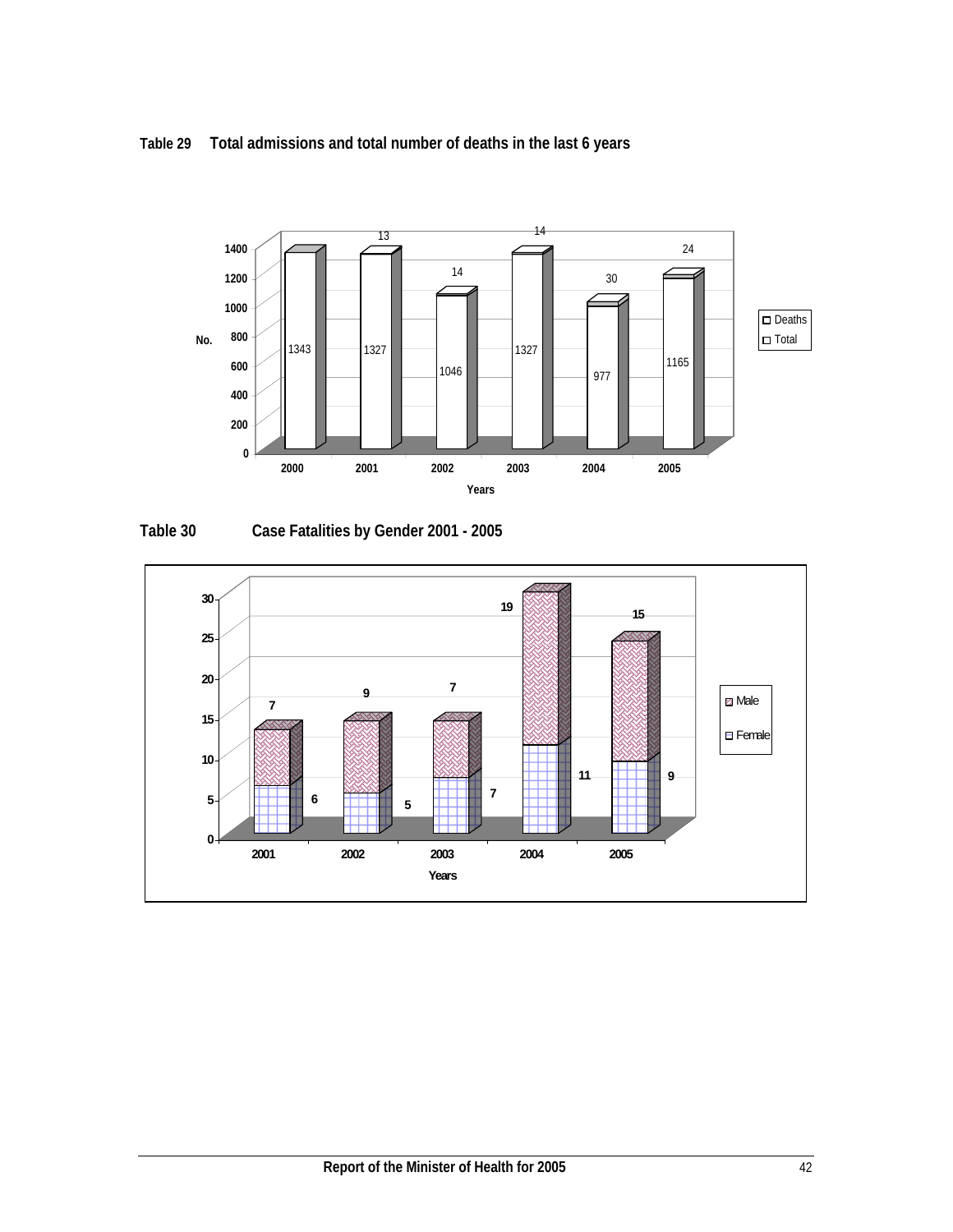**Table 31 Causes of Fatalities among Paediatric patients, 2005** 



- **Infectious disease has always been the major cause of deaths among Paediatric patients causing** 75% of deaths in 2005.
- Breakdown of the 18 patients who died of infectious cause were as follows:
	- 7 died of septicaemia all infants with one case of Meningoccocaemia
	- 3 from meningitis 1 infants, 1under 5 from Staphlococcal meningitis and 1 older than 5 years. The low prevalence of meningitis and age distribution here is very different from previous years high-lighting the impact of the introduction of Hib vaccine at the 1<sup>st</sup> half of this year
	- 3 from Pneumonia all infants with 2 aspiration pneumonia. Pneumonia alone is a very rare cause of death in Tonga but Aspiration pneumonia from Tongan medicine had not only cause a lot of morbidity this year but had resulted in 2 deaths.
	- 2 from Acute gastroenteritis, both infants, one on arrival from severe dehydration and the other from hypernatraemia.
	- One infant died from pertusis, unfortunately no specimen was able to collect from this patient for laboratory confirmation but it was atypical clinical case.
	- One infant died from Hepatitis A, not an uncommon outcome for hepatitis at this age.
	- Finally an unfortunate 12 years old boy died of Acute Bacterial Endocarditis within 12 hours of admissions.
- 4 patients died from Congenital abnormalities:
	- 3 had Congenital heart diseases 2 inoperable (1 AVSD, 1TAPVR) and the other 1 with TGA with no funding for overseas treatment available at the time.
	- One infant died from inoperable biliary atresia.
- Cancer caused 2 deaths in Paediatric this year, one 13 years old Trisomy 21 with ALL and one under 5 years old with a lung mass.

The Case Fatality Rate among Paediatric Inpatients of Vaiola Hospital for the Year 2005 (24 out of 1165 admissions) was 20.6 per 1000, a decrease of 10 per 1000 from 2004. At least 7 (29% - as bolded) of these deaths were not preventable. Out of the 12 confimed cases of hypernatramic dehydration we had during the gastroenteritis epidemic at the end of the year only 2 died from hypernatraemia, a recognized high mortality risk complication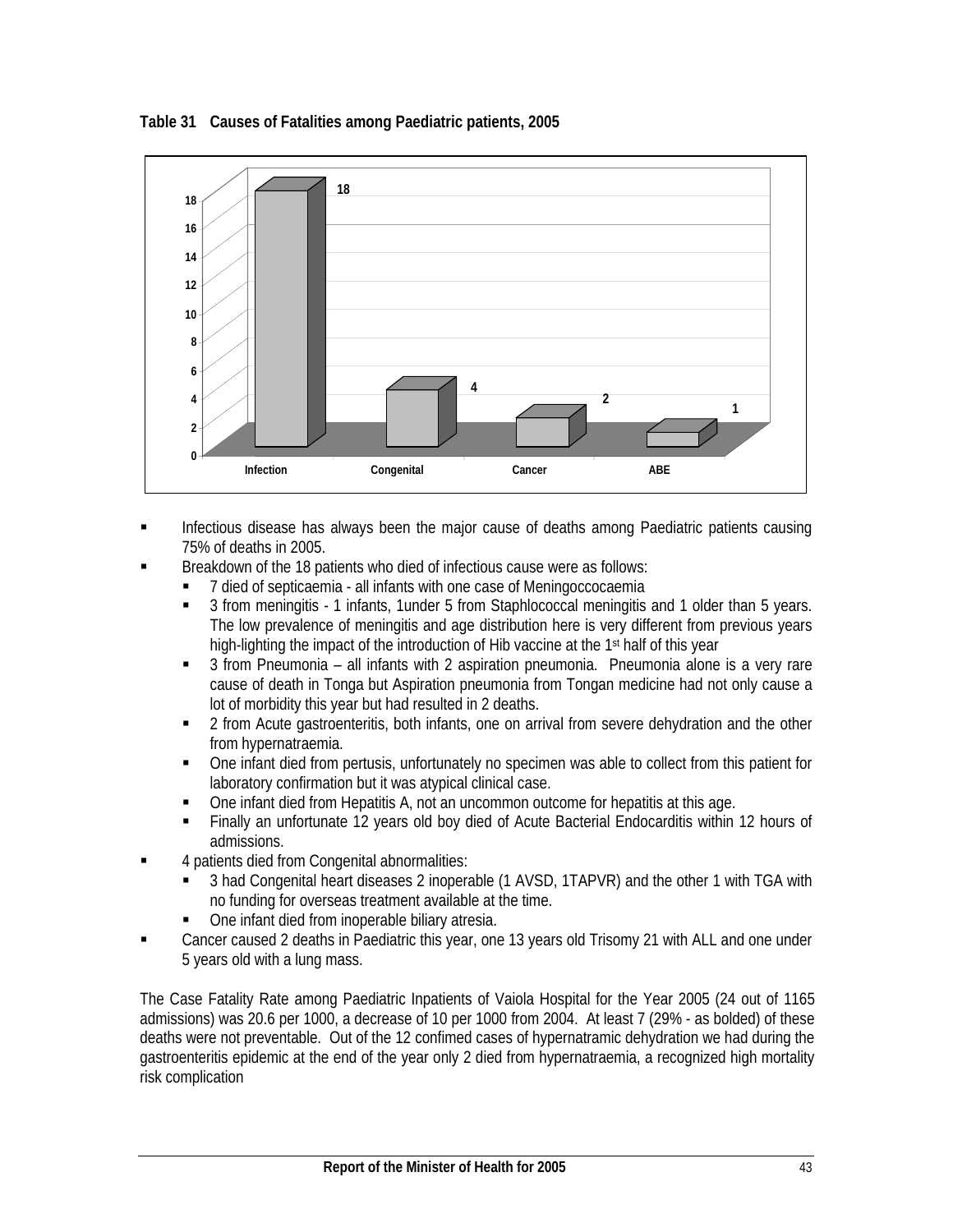# **Special Care Nursery**

Admissions to the Special Care Nursery in 2005 was the highest in the last decade with 328 babies and almost equal number of male (52%) and female(48%)



## **Table 32 Total number of admission to the SCN Year 2000-2005**

**Figh rate of admissions occurred during the month of January and August with 35 admissions each and** November had the least number of admissions (<20).

### **Table 33 Causes of Admissions to SCN, 2001 - 2005**



- Neonatal Jaundice and Prematurity had always been the 2 most common causes of admission to the special care nursery.
- For 2005, 40% of admissions were due to jaundice with 70% being due to Physiological jaundice again reflecting how poor / slow we are starting early breastfeeding. 30% of jaundice was due to ABO incompatibility but with early diagnosis and treatment of jaundice we again were able to prevent the need for Exchange transfusion this year. The last time we did Exchange transfusion was in 2002 and we hope to keep that record.
- Prematurity caused 19% of admission with babies ranging from 26 to 36 weeks gestational age and birth weight of as little as 935 grams. This year a 27 weeks baby with Birth Weight of 1120 grams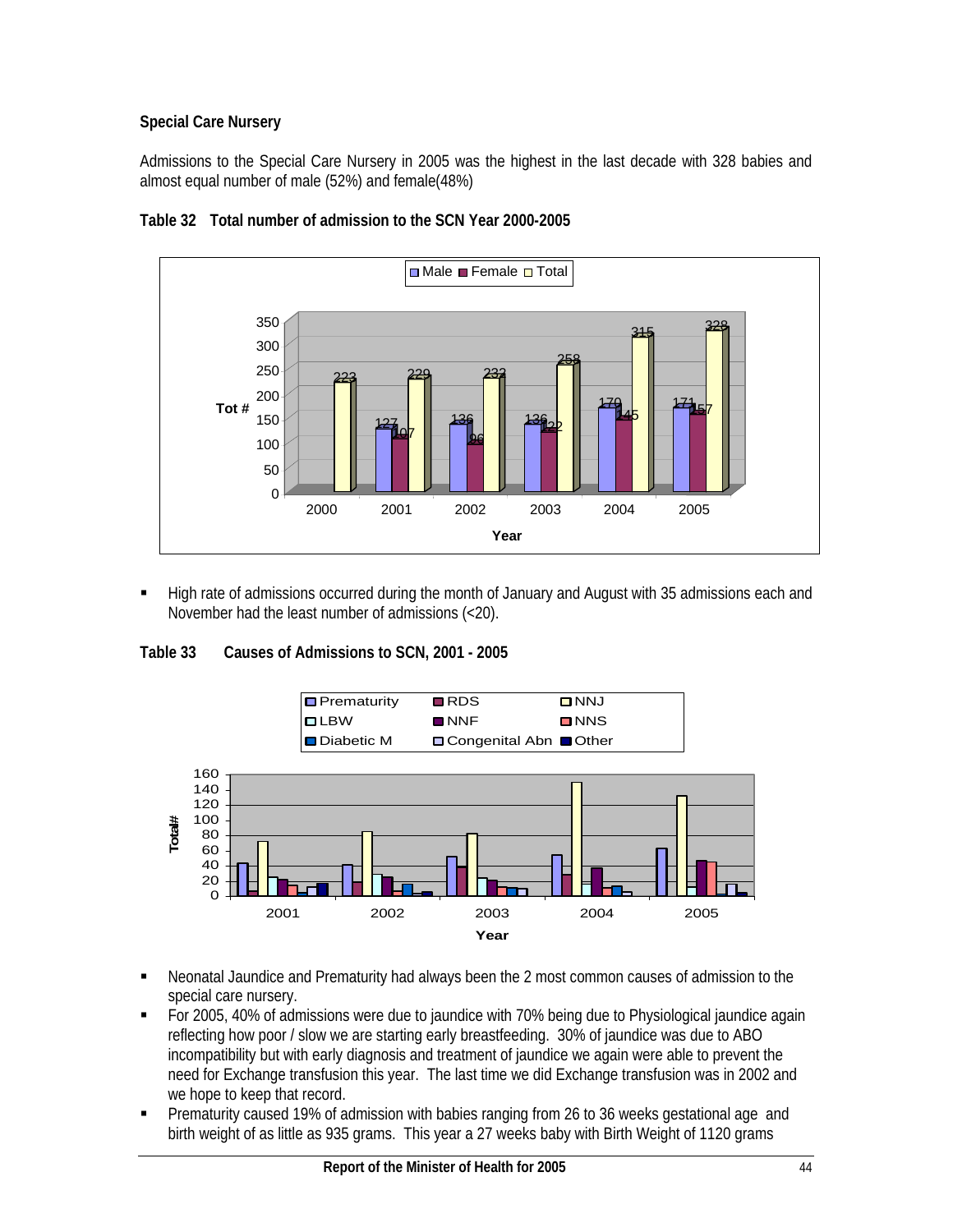survived from the unit. The smallest to survive from our unit was a 27 weeks baby in 2002 with BW of 880 grams.

- Neonatal fever (14%) and Neonatal sepsis (13%) were the third and fourth common causes of admission.
- Congenital abnormalities contributed 5% (16cases) of admission compared to only 2% (6cases) last year. Not only was this more common this year it also accounted to majority of neonatal deaths with 43% (7 out of 16) mortality rate.
- Low Birth Weight (LBW) alone as the cause of admission to SCN caused 4% of admissions, however almost all Premature babies were low birth weight. In total there were 71 LBW babies born in Vaiola out of 1988 total deliveries in 2005. This gives a prevalence rate 3.6% of LBW for Tongatapu and 2.7% for the whole of Tonga with 2617 total live-births for 2005 .
- We were able to audit the LBW prevalence in Tonga as in Annex IV Table 3, for the last 6 years. Using the Vaiola LBW as numerator to the total live-births for the whole kingdom gave a very close estimation of LBW prevalence in Tonga which averaged at 23 per 1000 live-births for the last 6 years.
- Other uncommon causes of admission include meconium aspiration (2%), babies of diabetic mothers (1%) and others. The biggest baby born in Vaiola in 2005 weighed 5380 grams.
- 28 babies needed CPAP this year compared to 10 last year and 7 (25%) of them died, CPAP had certainly saved the lives of the other 75%.

### **Case Fatalities in the SCN, 2005**

 In the year 2005 SCN had 15 deaths, 8 deaths more than last year; 2004 had the least deaths in the last 5 years with only 7 deaths (Graph 6.2.4, Annex IV Table 4).





- More female babies (70%) died than male babies. The most common cause of death was congenital abnormality (54%) in contrast to Prematurity, the major cause of death in the 4 preceding years.
- Of the 7 deaths from Congenital abnormalities 5(71%) had multiple systems involved, one had congenital hypoplastic kidneys and one with congenital lung mass.
- 5 (38%) died from Prematurity all due to severe hyaline membrane diseases with the eldest being a 33 weeks baby. Others were 26, 29 and two 30 weeks.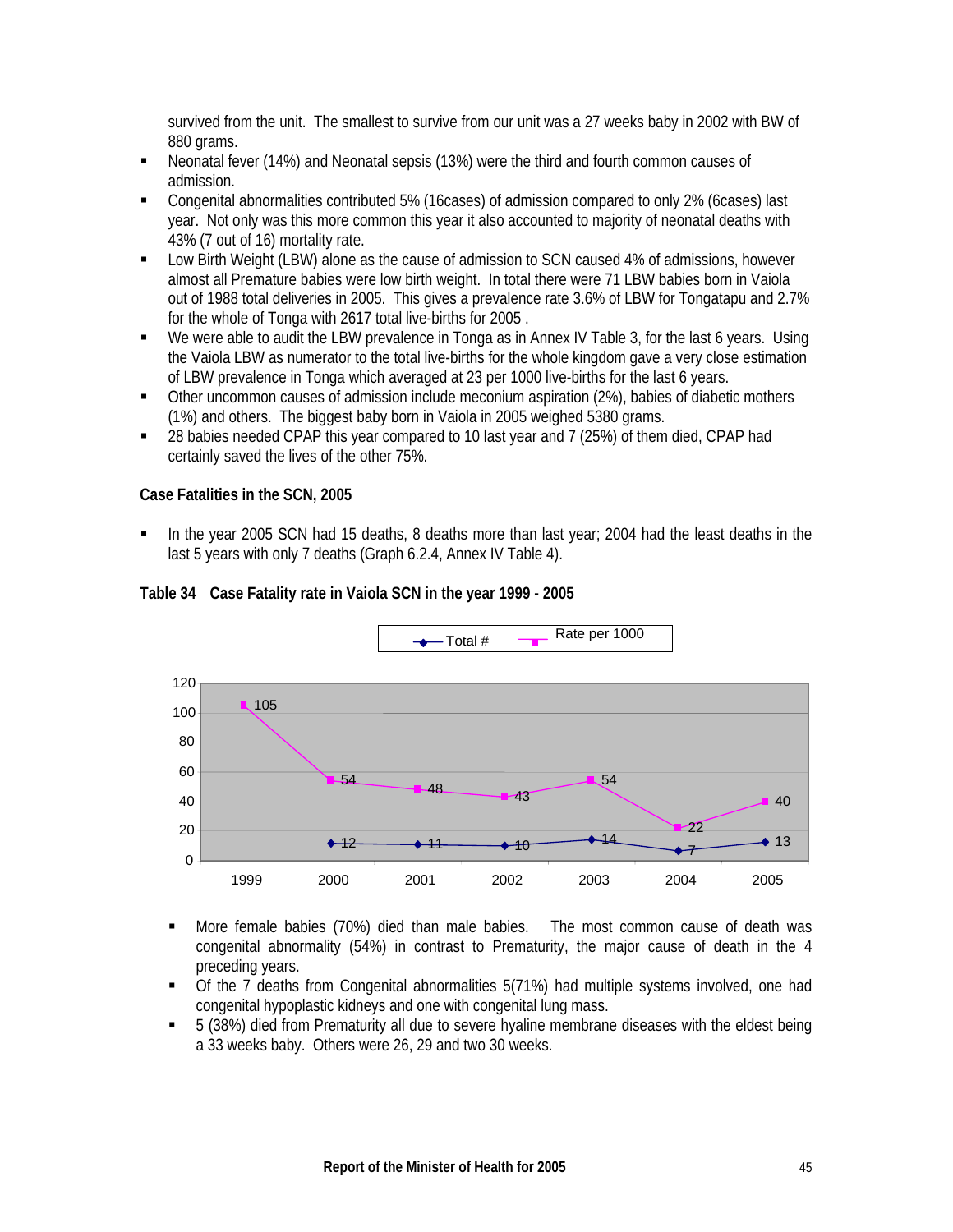**Table 35 Causes of fatalities in SCN for 2005** 



Only one baby died from sepsis who was a full term baby.

The Case Fatality Rate for the Special Care Nursery for the Year 2005 was 40 per 1000 compared to 22 in 2004. Although more deaths, more than half (54%) of these were due to congenital abnormalities, which could not be prevented not only in our set up here in Tonga but also in most hospitals around the world.

### **Infants and under 5 mortality rate**

- Using the Vaiola Figures of infant deaths will give a very close if not the exact rate of IMR for Tonga. There were 33 infant deaths altogether in Vaiola hospital and using 1988 live births for Tongatapu and 2617 for the whole of Tonga will give a IMR of 16.6 and 12.6 per 1000 respectively.
- There were 2 under 5 deaths giving a U5MR of 0.25 for Tongatapu (7922) and 0.18 for the whole of Tonga (11178).

# **8.3. Surgical Ward**

Senior Medical Officer Dr. Samson Mesol is responsible for managing the ward and assisted by 1 Surgeon Specialist Dr David Innes. Nursing Sister Seneti Fakahua, headed the team of 16 nurses and 4 non-clinical support staff.

### **8.3.1. Objectives**

The ward's objectives are:

- To deliver safe surgical quality services to our customers with the best possible health outcomes for the people of Tonga, and to practice surgical services within the Ministry of Health with available resources at all time.
- To ensure that most surgical clients are provided with enough health education at all times.
- To continue to value surgical staff by enhancing staff sense of pride and commitment through ongoing training, allow flexibility and innovative practice in all level of services.
- To practice good communication skills through revising staff job descriptions according to each staff roles and responsibilities.
- To promote team work and training of staff at all levels.

# **8.3.2. Functions**

The ward's functions are:

Treat and manage all patients presenting with surgical problems.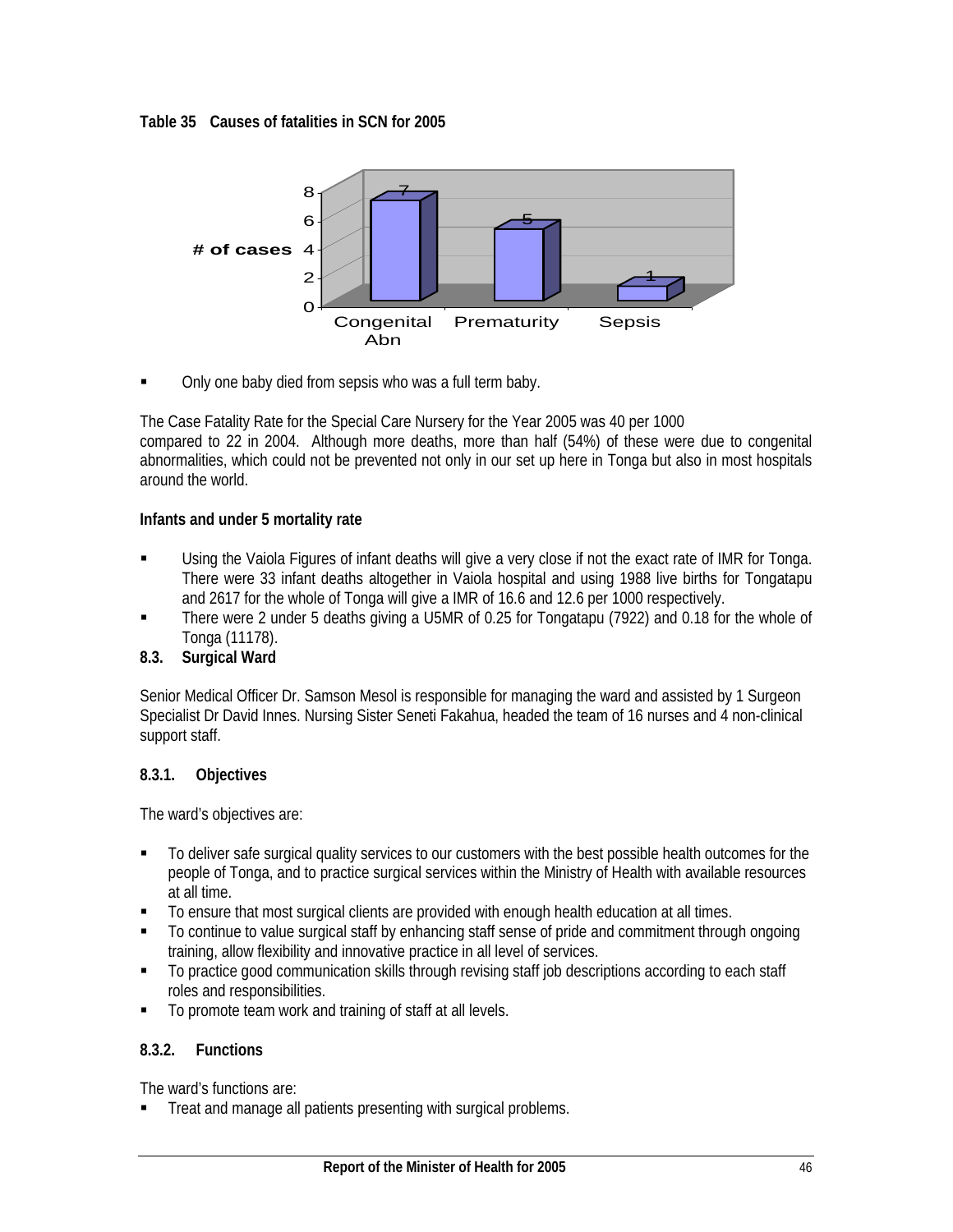- **Provide safe, efficient, effective and timely pre-operative and post-operative services for those** undergoing surgery above the age of 12 years
- Determine, screen and stabilize clients for surgery.
- **Provide effective health education for surgical patient at all times.**
- **Conduct ongoing training for staff of surgical ward.**
- Respond effectively to surgical referral of clients from community clinics, Outer Islands and overseas referral when needed.
- **Provide safe and clean working environment in the ward by ensuring that instrument and equipment is** available and in good condition at all time.
- Follow-up discharge patients and out patient surgical patients by providing Special Outpatient Clinic on Monday, Wednesday and Fridays.



### **Table 36 Surgical Admissions for 2005**

There were 1052 surgical admissions for 2005.

**Note:** Trauma includes non-specific diagnoses such as MVA, assault, fall, working injury and rugby injury. **Table 37 Operations and Procedures in Operating Theatre for 2005** 



The total number of procedures performed in 2005 was 1632.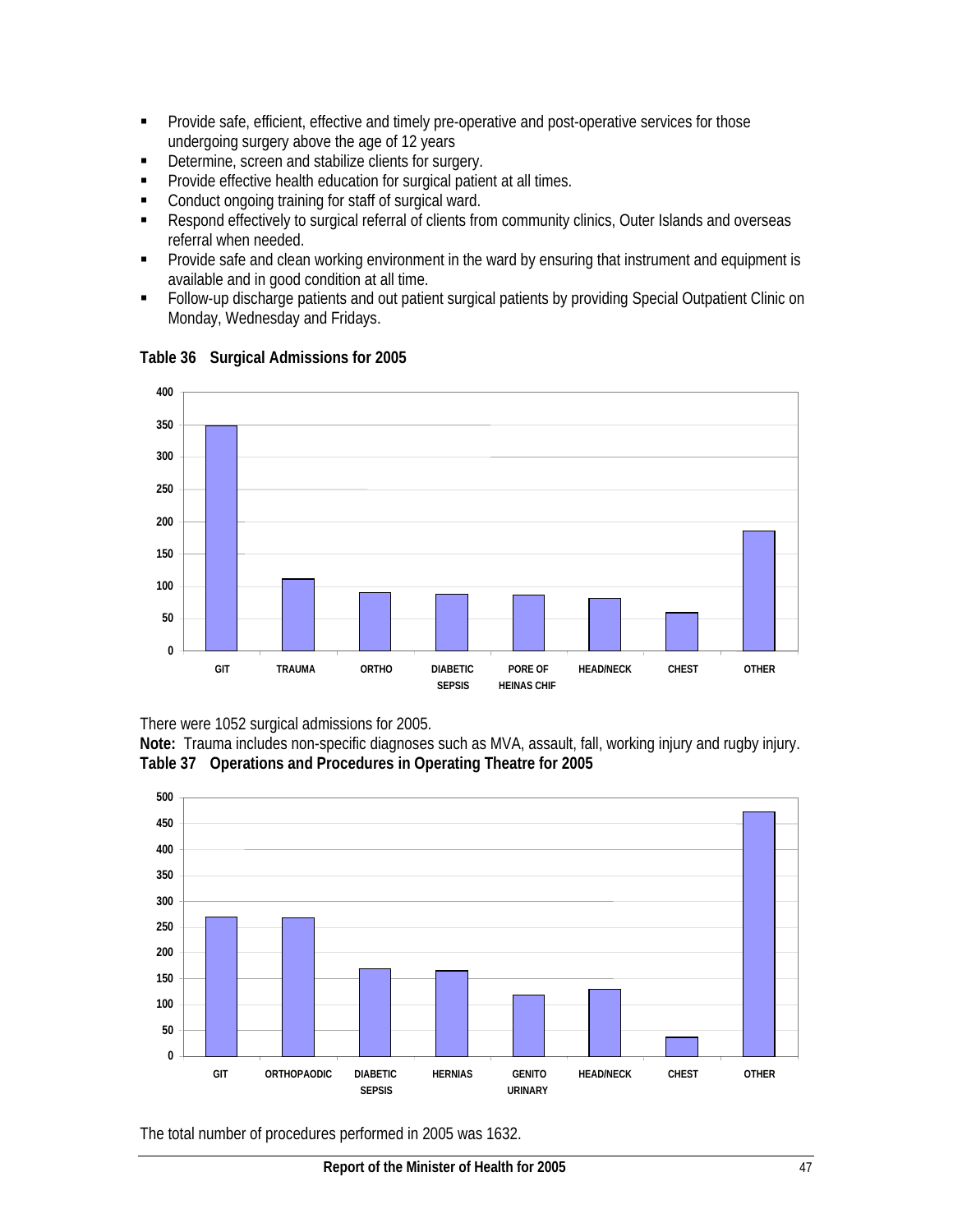**Note:** 

- Gastroscopy and sigmoidoscopy are included in GIT procedures.
- Plaster changes/removals/applications are included in orthopaedics.
- There were 21 major amputations (BKA or AKA) performed last year, all diabetic related. That is a definite increase.
- **Majority of the Genitors cases were circumcisions.**

# **8.3.3. Financial Allocations**

The ward was allocated \$5,000.00 and was utilized for purchase of non clinical supplies and equipment.

# **8.3.4. Milestones**

In delivering its services, the following were identified as milestones during the year,

- Dr David Innes, Surgeon Specialist joined the Surgical Unit in January 2005 and has contributed significantly to the delivery of surgical services. Most notably in the teaching and supervision of interns and registrars.
- Dr Saia Piukala sat his Part I, Surgical exam in Fiji after having being super here. He has passed with very high grades that he has gone to Fiji, full time to complete his masters.
- For the first time in many years, the division was able to run 3 weekly outpatients clinics.
- Hon. Minister of Health continued to provide clinical surgical services.
- Interplast Australia spend 2 weeks in September 2005.
- **The club foot team visited in October 2005, a service this country cannot do without.**
- Mr Persy Pearce, Paediatric surgeon spend a week with the ward in November 2005.

# **8.4. Medical Ward**

Senior Medical Officer Dr Sione Latu is responsible for managing this wards and is supported by 1 Medical Officer, 1 intern, and 16 nursing staff.

# **8.4.1. Objectives**

The wards objectives are:

- To teach medical staff the ethical standard of integrity and professionalism viewed as the traditional hallmarks of the physician.
- To emphasize the principles of evidence-based medical treatment, discussed in the context of costeffective, outcomes-oriented care.
- To provide ongoing education opportunities of the highest calibre to practitioners.
- To review and develop programs that will answer the needs of health care reform and better train medical staff in the environments of the future.
- To formalise the Standard Treatment Guidelines as Treatment Protocols for management of internal medicine cases.
- To reduce morbidity and mortality related to Non-communicable diseases and related complicated through a concerted primary care approach and risk factor management on a secondary prevention level.
- To send another RMO for postgraduate training at the Masters level and another at the Fellowship level.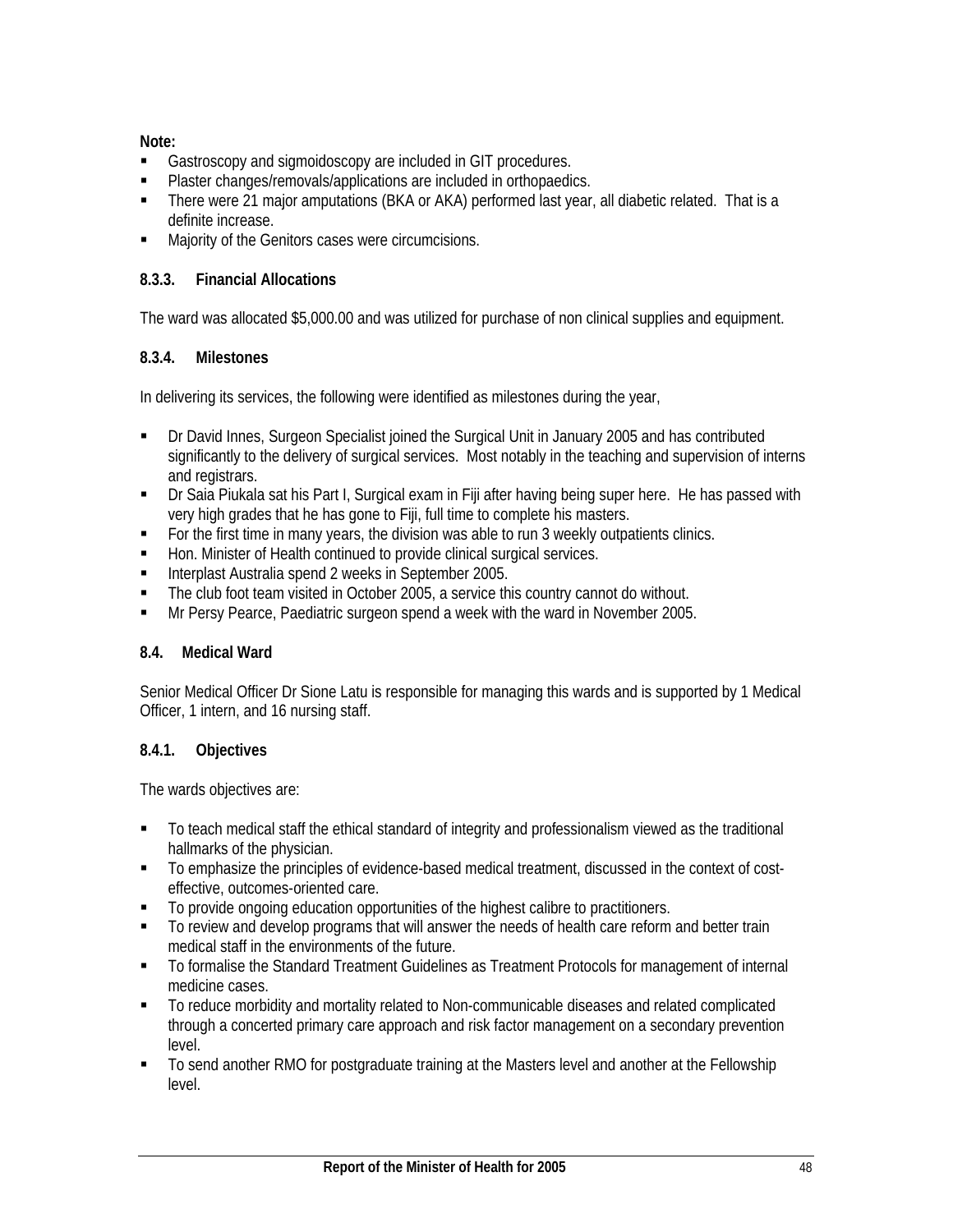### **8.4.2. Functions**

The wards functions are:

- To provide comprehensive, longitudinal, humane and cost effective medical care to the ill and expert health counsel to individual patients and to the community as a whole.
- To act as a responsive resource in affairs related to general internal medicine and primary care for the national with a particular emphasis on the health care needs of Tonga. This includes consultation medicine (inter-departmental, inter-island and overseas referrals).
- To educate medical staff in the field of general internal medicine recognizing that it is an integral part of primary care.

### **8.4.3. Financial Allocations**

The ward was allocated \$5,000.00 and was utilized for purchase of equipment and office supplies.

#### **Outpatients Services:**

- We have 5 formal Special Outpatient Clinics of which 1 is on a 1 in 3 rotational basis between Vaiola Hospital, Mu'a Health Centre (for the Eastern Districts) and Kolovai Health Centre (for the Western Districts).
- An average of between 20-25 patients per clinic with an average duration between clinics re-visits of 608 weeks.
- There are approximately 1-2 new patients per clinic. Clinics are held for only approximately 48 weeks of the year making it a total of 240 Special Medical Outpatient Clinics per year.
- Using 25 patients/clinic patient will be seen between 6-8 times/year so that the pool of clinic patients is in the vicinity of 750-1,000 with a new intake rate of close to 40=-8% per clinic.
- NCDs and related complications accounted for almost 80% of the mortality within the Medical Ward (76/99) deaths) and assuming all were clinic patients (which invariably they are and highlights the issue of non-compliance with management and clinic review) the attrition rate should be in the vicinity of 15- 20% annually (taking into account amongst other things like emigration, voluntary defaulting, clinic discharges, clinical cure etc.). The 'clinic pool' would therefore be increasing at about close to 10% per year. These figures do not take into account the significant number of outpatients cases seen and reviewed in the Medical Ward.

### **Inpatients Services:**

The total admissions for the year were 1064 as compared to 1452 in 2004 and 1475 in 2003.

#### **Table 38 Leading Causes of Admissions to the Medical Ward, 2005**

| <b>Diseases</b>                         | Total | Percentage |
|-----------------------------------------|-------|------------|
| Miscellaneous/Non-categorised diagnosis | 266   | 25         |
| Cardiac related diagnosis               | 164   | 15         |
| Diabetes related diagnosis              | 107   | 10         |
| COPD                                    | 99    | 9          |
| LRTI/Pneumonia                          | 72    |            |
| Hypertension related diagnosis          | 65    | 6          |
| <b>Stroke</b>                           | 60    | 6          |
| Viral illness                           | 52    | 5          |
| <b>GIB/PUD</b>                          | 45    |            |
| Malignancy                              | 43    | 4          |
| Renal failure                           | 38    | 4          |
| Septicaemia                             | 31    | 3          |
| Asthma                                  | 22    | 2          |
| <b>TOTAL</b>                            | 1064  | 100        |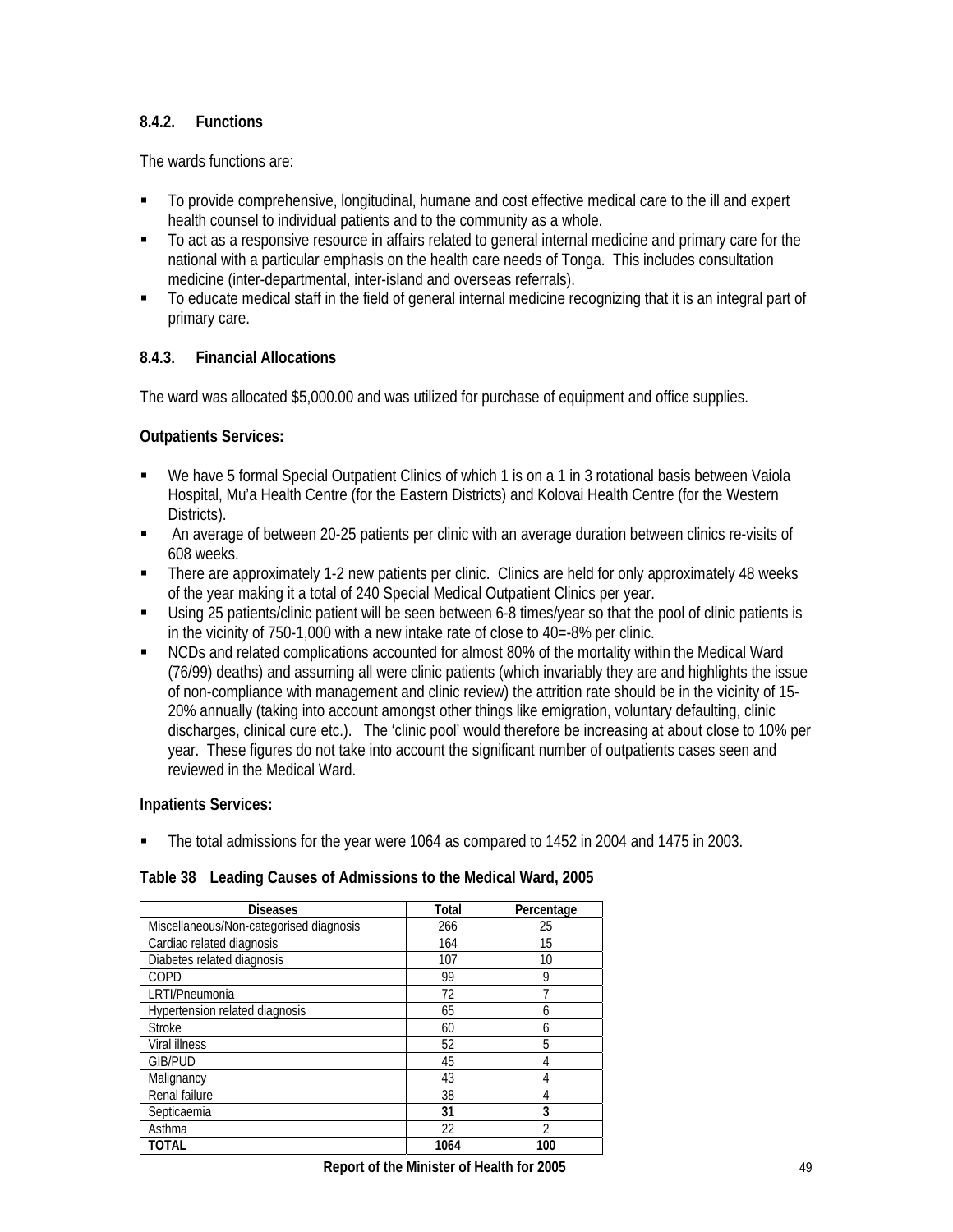- There was a drop in the total annual number of admission from the previous year of close to 30%. This was most evident in the months during the Civil Servants Strike where the daily occupancy rate was down to less than 20%.
- NCDs and related complications account to close to 55% of the total admissions. The average length of stay/admission was about 5.7 days however, in certain chronic diseases like COPD where because of our inability to provide domiciliary oxygen their average length of stay was heavily skewed to the left by a factor of 4-5 times. This obviously has a great negative impact in terms of the financial and social burden of the disease and the loss of productivity (in terms of QALYS) both at the communal and national levels.

### **Mortality**

A total of 99 deaths were recorded by the ward in comparison to 91 in 2004 and 90 in 2003.

| Causes of death                         | <b>Total</b>   | Percentage |
|-----------------------------------------|----------------|------------|
| Cardiac related diagnosis               | 19             | 20         |
| Malignancy                              | 17             | 17         |
| <b>Stroke</b>                           | 15             | 15         |
| Renal failure                           | 11             | 11         |
| COPD                                    | 10             | 10         |
| Septicaemia                             | 9              | g          |
| Miscellaneous/Non-categorised diagnosis |                |            |
| <b>GIB/PUD</b>                          | 5              | 5          |
| Diabetes related diagnosis              |                |            |
| LRTI/Pneumonia                          | $\mathfrak{D}$ | າ          |
| TOTAL                                   | 99             | 100        |

### **Table 39 Medical Ward Mortality 2005**

- **NCDs and related complications again take the four top positions for the commonest causes of** mortality at the Medical Ward. They account for close to 80% of total mortality even though they only account for 55% of the total admissions. The big 'movers' up the table are malignancy, stroke and renal failure which is not surprisingly considering the 'terminal' nature of these diseases once diagnosed.
- The proportion of deaths related to malignancy would have surpassed cardiac related diagnosis considering that a significant proportion of patients chose to spend their remaining times at home with loved ones and this a reflection of the current cultural decorum regarding the 'dying entity/process'. Sepsis only accounts for less than 15% of deaths which is a reflection of disease transition phenomenon from infectious diseases to NCDs seen globally.
- The proportion of deaths due to diabetes has been diluted by the singularly-based cause of death classification. Diabetes is disease with myriad presentations and is invariably involved in many of the deaths seen.

# **8.4.4. Milestones**

In providing its services, the following were identified as milestones during the year,

- Senior Medical Officer participated in IARC Cancer Epidemiology Course in May, 2005.
- Pan-Pasifika Medical Association and TMA Conference held here in August, 2005.
- Dr Michael Micholson, a volunteer cardiologist from Tasmania, spent a month sabbatical here in November.
- **More staff nurses enrolling with the numerous computer courses offered at our Computer Lab.**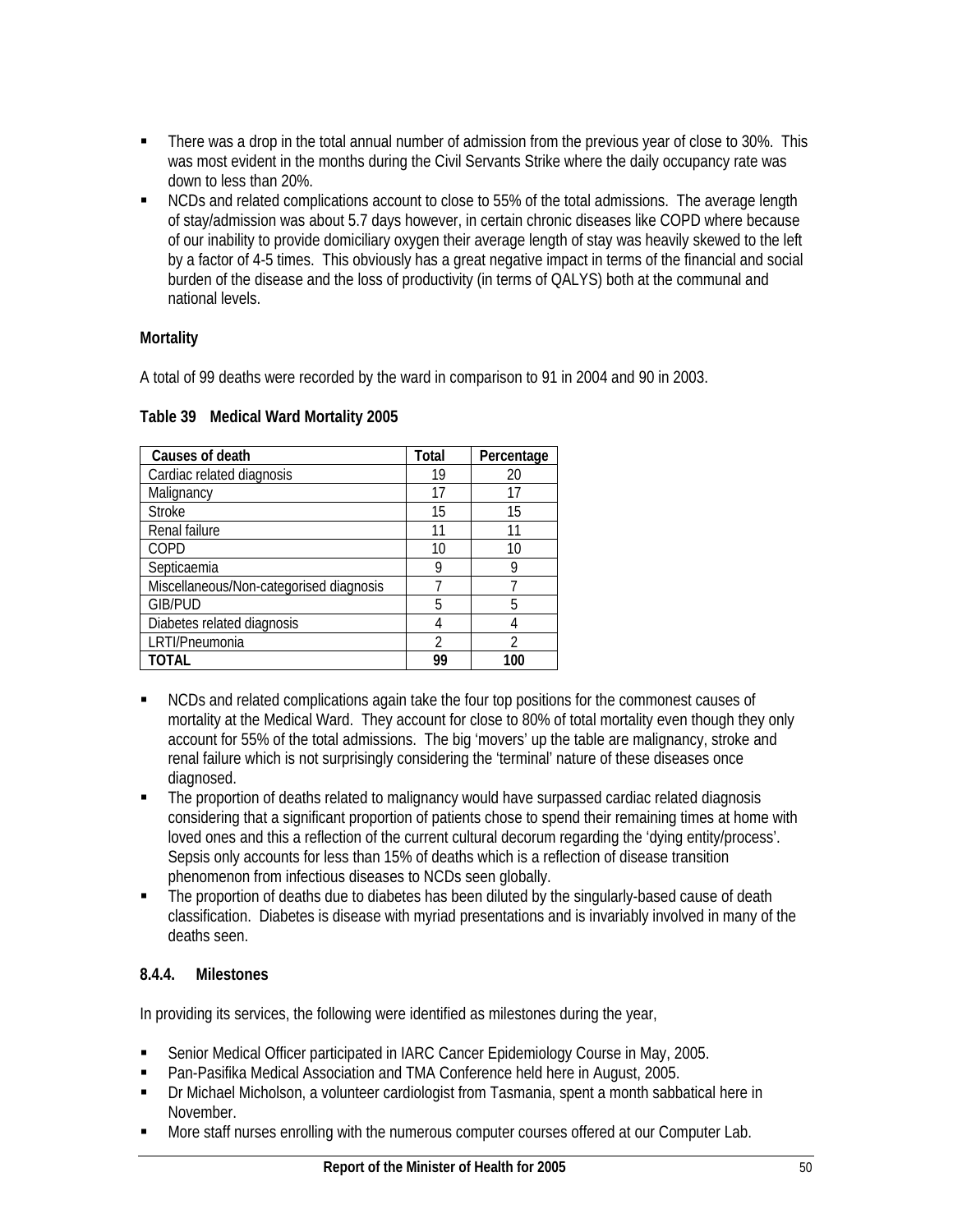# **8.5. Obstetrics and Gynaecology**

Senior Medical Officer, Dr. Semisi. F. Latu is responsible for managing this ward and is supported by 2 Senior Medical Officers and 25 nursing staff.

# **8.5.1. Objectives**

The wards objectives are:

### **Obstetrics**

- To send Interns on minimum of 4 months Obstetric attachment.
- To secure postgraduate trainings for doctors to staff the outer island hospitals.
- To offer local midwifery course to cater for the needs of island hospitals.
- To obtain mobile ultrasound machine for emergency use in Obstetric Ward.
- To attain emergency obstetric equipment in Obstetric Ward.
- To implement clinical protocol in Vaiola Hospital.
- $\blacksquare$  To transfer clinical protocol to the islands.
- To screen for gestational diabetes by OGT on all mothers.
- To undertake routine ultrasound scanning at 20-24 weeks gestation.
- To conduct regular 6 months visit to the outer islands.
- To introduce antenatal STI surveillance in Vaiola Hospital.
- $\blacksquare$  To provide information leaflets and media production.
- $\blacksquare$  To introduce evening antenatal classes.

## **Gynaecology**

- **To implement clinical protocol in Vaiola Hospital.**
- $\blacksquare$  To transfer clinical protocol to the islands.
- To conduct Pap smear screening for cervical cancer in gynaecology outpatient clinic.
- $\blacksquare$  To provide a colposcope to gynaecology clinic.
- To secure clinical attachment for nursing staff to an overseas hospital.
- $\blacksquare$  To provide information leaflets and media production.

# **8.5.2. Functions**

The wards functions are:

- Conduct and supervise the antenatal clinic.
- Conduct and supervise the gynaecological clinic.
- **Provide family planning services, including contraception and infertility services.**
- **Provide obstetrics services to all patients admitted in pregnancy, labour, and puerperium.**
- **Provide services to all patients admitted with gynaecological problems.**
- Advise and/or provide service to all obstetric and gynaecological cases referred from health centres, private clinics, and district hospitals in the outlying islands.

### **8.5.3. Financial Allocations**

The ward was allocated \$4,000.00 for the purchase of equipment and supplies.

### **8.5.4. Milestones**

In providing its services, the following were identified as milestones during the year,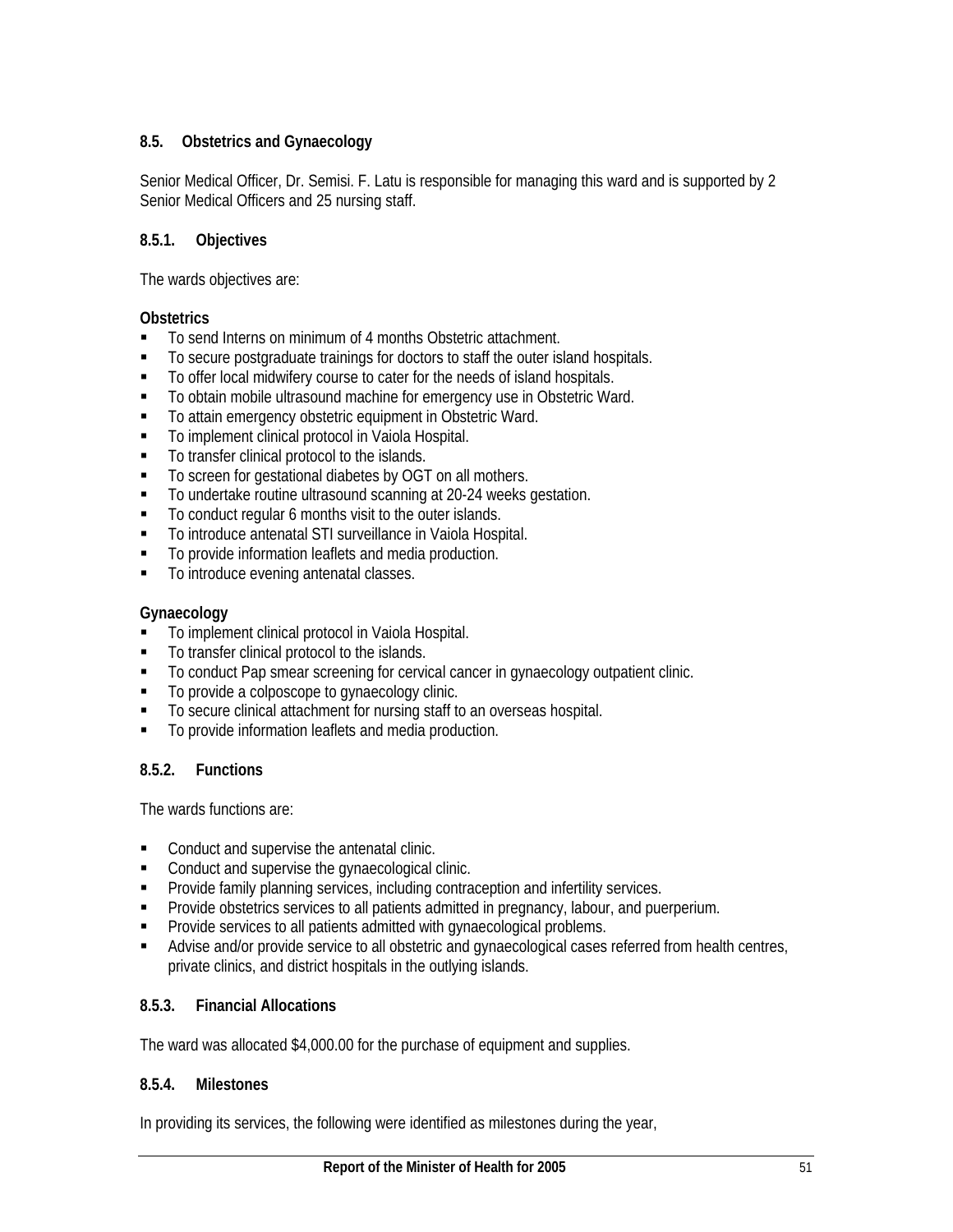- Continued education was carried out during the year, including regular ward meeting, ward round, individual case discussions and workshops.
- Antenatal clinic at Vaiola Hospital is fully staffed by clinical nurses and doctors.
- In October 2005, a Workshop on Reproductive Health was carried out for nurses, health officers and young doctors and was emphasized on:
	- **Essential Obstetrics**
	- $\blacksquare$  PPH
	- **Hypertension in pregnancy**
	- Diabetes in pregnancy
	- **Family Planning**
	- Public awareness issues
	- **Counselling on FP**
	- **IUCD and voluntary sterilization**
	- **Sexually Transmitted Infections**
	- Men as partners
- Dr 'Aivi Puloka and Sr Sela Paasi visited Vava'u and Ha'apai and conducted a Reproductive Health workshop. This was also an opportunity for Dr Puloka to attend to problem cases in the islands and some of them were transferred to Vaiola Hospital for further treatment.
- A cardiac monitor with pulse oxymeter is now available in Obstetric Ward which helps with management of our intensive care patients.
- The Clinical Protocol was completed and officially presented to the Director of Health during the Reproductive Health Training/Workshop in October. Copies have been distributed to the outer islands for use until it is review in the future.
- GDM screening with OGTT is now carried out in the ward.
- Routine ultrasound scanning of the antenatal patients is continuing and has been very helpful.
- A training on the use of colposcope for screening cervical cancer cases was carried out in April but there were not enough number of patients to be screened.
- The Interns spent 4 months at the department compared to 3 month in the previous years. The longer period spent in the department the more beneficial as they would be more prepared to manage high risk cases/emergency cases in the outer islands.

### **8.6. Anaesthesia and Intensive Care Unit**

Anaesthetist Specialist, Dr. Bernard Tu'inukuafe is responsible for managing these services and is supported by 1 Senior Medical Officer, 1 Medical Officer, and 1Senior Health Officer.

### **8.6.1. Objectives**

The section's objectives' are:

- To ensure a continuous level of high standard anaesthetic services.
- To assist as much as possible in intensive care management.
- To continue education and training of ICU and anaesthetic staff.
- To maintain a high level of equipment, drugs and facilities.

### **8.6.2. Functions**

The section's functions' are:

- **Provide a safe and high standard of anaesthetic services to patients undergoing operative procedures.**
- Assist with the intensive care management of critically ill patients.
- Provide pre anaesthetic and postoperative assessment and care of patients.
- Assist with the resuscitation and transport of critically ill patients.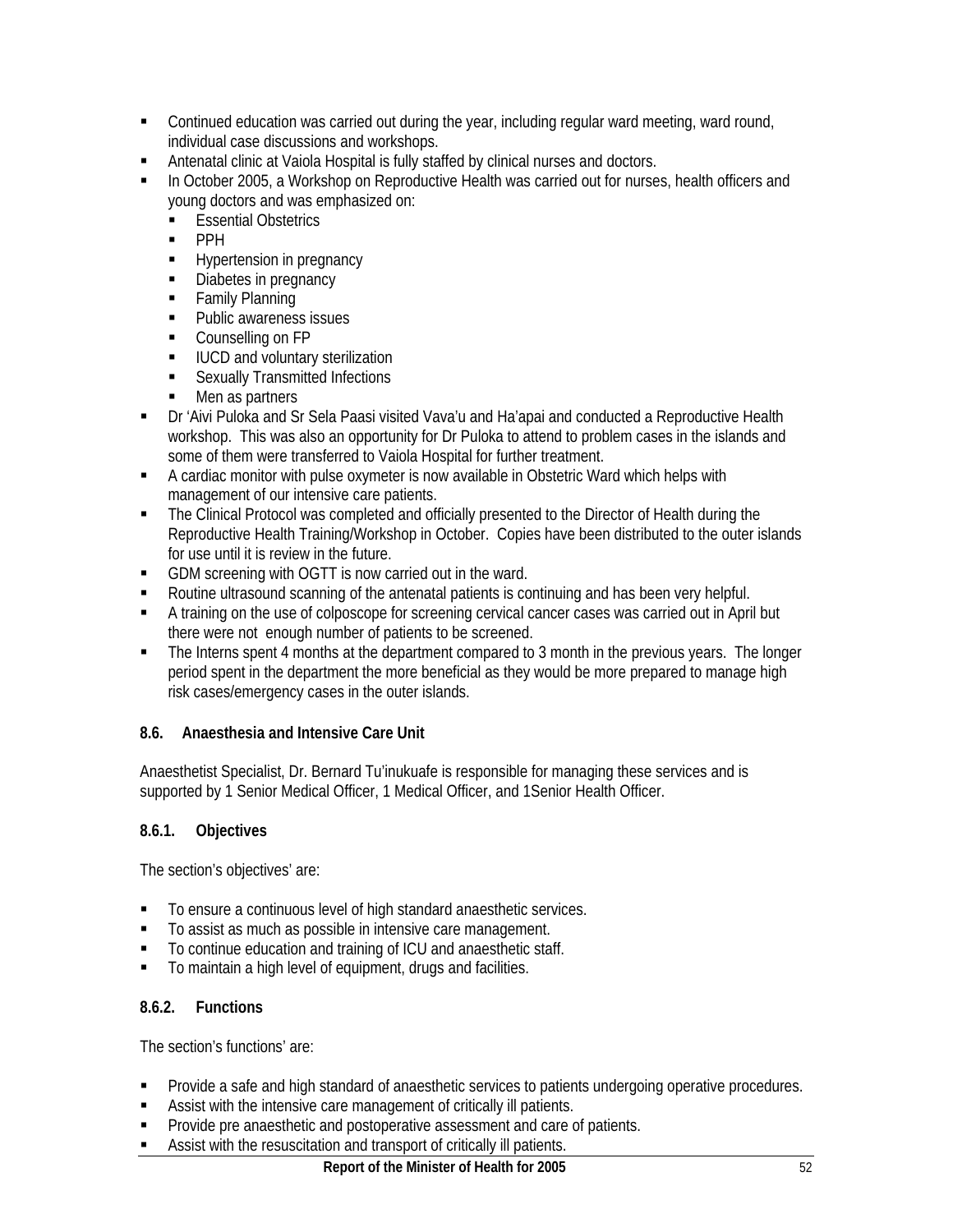## **8.6.3. Financial Allocations**

The section was allocated \$10,000.00 and was utilized for purchase of equipment.

|                  | Jan | Feb    | Mar | Apr | May | Jun | Jul    | Aug | Sep | Oct | Nov | Dec   | Total |
|------------------|-----|--------|-----|-----|-----|-----|--------|-----|-----|-----|-----|-------|-------|
| No. of GA        | 144 | 123    | 91  | 99  | 108 | 109 | 116    | 93  | 135 | 134 | 99  | 93    | 1344  |
| No. of Spinals   | 17  | 17     | 25  | 31  | 26  | 31  | 27     | 26  | 24  | 19  | 21  | 24    | 288   |
| No. of Epidurals | ኅ   | ◠<br>ے |     | 4   |     |     | ◠<br>J |     |     |     |     |       | 21    |
| No. of Blocks    | 37  | 12     |     | 10  | 8   |     | o      | 10  | 5   | b   |     | 13    | 131   |
| No. of Sedations | -   | O      | 4   | 4   | 5   | 3   |        | 3   | b   |     | 4   | 4     | 43    |
| No. of Locals    | 21  | 42     | 44  | 52  | 38  | 73  | 35     | 35  | 38  | 43  | 39  | 52    | 512   |
|                  |     |        |     |     |     |     |        |     |     |     |     | Total | 2339  |

|  | Table 41 Admission for Intensive Care Unit for the year 2005 |  |  |
|--|--------------------------------------------------------------|--|--|
|  |                                                              |  |  |

|                            | Jan                      | Feb                      | Mar | Apr | May | Jun                      | Jul | Aua | Sep                      | Oct | Nov                      | Dec   | Total |
|----------------------------|--------------------------|--------------------------|-----|-----|-----|--------------------------|-----|-----|--------------------------|-----|--------------------------|-------|-------|
| No. of Admission           | 3                        | ົ                        | 11  | 4   | 8   |                          |     |     | b                        | b   | 6                        |       | 65    |
| No. of patients survived   | 3                        |                          | Q   | 3   | 6   | $\overline{\phantom{a}}$ |     | ۰   | 4                        | 3   | 5                        |       | 48    |
| No. of patients died       | ۰                        |                          | ◠   | ◀   | າ   | ◢                        | -   | 4   |                          | 3   | ◢                        |       | 17    |
| No. of Neo/Infants         |                          |                          |     |     | า   |                          |     |     | ⌒<br>୵                   | ำ   | າ                        |       | 14    |
| No. of Ventilated patients | $\overline{\phantom{a}}$ | ◠                        | -   | -   |     |                          | -   | -   | $\overline{\phantom{0}}$ | ↷   | $\overline{\phantom{0}}$ |       | O     |
| Male                       | ↑                        | $\overline{\phantom{a}}$ | b   |     | 8   | $\overline{\phantom{0}}$ | 5   | າ   | 5                        | ◢   | 4                        |       | 42    |
| Female                     |                          | ↷                        | 5   | 3   | -   |                          |     |     | $\overline{\phantom{0}}$ | 5   | າ                        |       | 23    |
| No. of Adults              | ◠<br>J                   |                          | 10  | 3   | 6   | -                        | b   |     | Ç<br>ر .                 | 4   | 4                        |       | 51    |
|                            |                          |                          |     |     |     |                          |     |     |                          |     |                          | Total | 266   |

### **8.6.4. Milestones**

In providing its services, the following were identified as milestone during the year,

- Dr Maureen Nelson, an anaesthetist sponsored by the Commonwealth Secretariat completed her 3 years contract in February 2005. We are very thankful for her dedicated service.
- The Intensive Care Nursing Training Programme consisting of 10 staff nurses started in February and would last for a year.
- Senior Health Officer, Mr. Talilotu To'ia attended a 1 week anaesthetic conference in the Cook Islands in September 2005.

### **8.7. Mental Health**

Senior Medical Officer, Dr Mapa Puloka is responsible for managing mental health services and is supported by 1 Medical Officer, 7 Nursing Staff, 1 Mental Health Welfare Officer, 1 Psychiatric Social Worker and 7 Psychiatric Assistants.

# **8.7.1. Objectives**

The section's objectives' are:

- To ensure the continuity of skilled and committed staff.
- To improve the quality follow-up of psychiatric patients, eg. the establishment of a half way house is a need indeed.
- To develop mental health services in the outer Islands.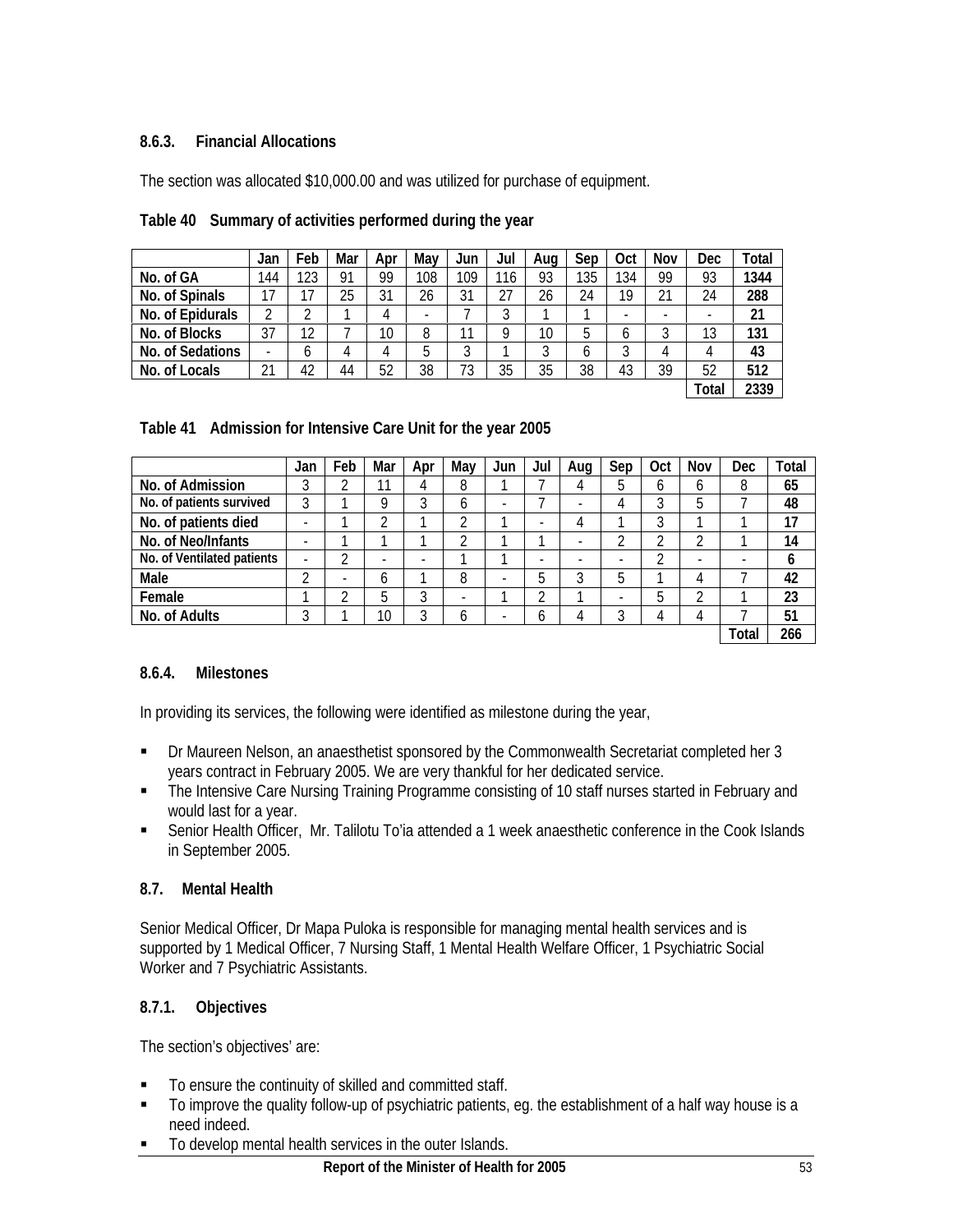- To promote knowledge in mental health and dissolve misconceptions, stigmatization, ignorance and discrimination.
- To implement legislation especially the provisions of the current Mental Health Act No. 8 of 2001.
- To develop network.
- $\blacksquare$  To improve the interdisciplinary management of psychiatric in-patients.
- To purchase appropriate equipment for management of psychiatric in-patients.

### **8.7.2. Functions**

The section's functions' are:

- **Treat and contain acute psychiatric cases and emergencies.**
- **Treat and rehabilitate chronic psychiatric cases.**
- **Provide psychiatric care to patients who have suffered institutionalization and to continue the process of** deinstitutionalization.
- **Treat and contain forensic psychiatric cases according to the provision of the Mental Health Act 2001.**
- Follow-up outpatient cases and to continue psycho-social rehabilitation (PSR).
- **Implement an "Open Door Policy" for drop in cases with psychiatric problem and respite care. Patients** admitted via open door policy are known as "revolving door patients" or RDP.
- **Ensure active participation in matters related to the promotion of mental health**

#### **8.7.3. Financial Allocations**

The section was allocated \$83,251.00 and was utilized for the purchase of supplies and equipment.

#### **Table 42 Summary of community based activities performed during the year.**

| <b>Activities</b>                                                                                     | <b>Number</b> |  |  |  |  |  |
|-------------------------------------------------------------------------------------------------------|---------------|--|--|--|--|--|
| Number of RDP admission for 2005                                                                      |               |  |  |  |  |  |
| Number of admission via section 23 of the Mental Health Act 2001 (02/01/05 - 31/12/05)                | 79            |  |  |  |  |  |
| Number of Mental Health Review Tribunal (MHRT) Meeting in 2005                                        | 38            |  |  |  |  |  |
| Number of applications for extended orders to the Mental Health Review Tribunal (MHRTC) were approved | 57            |  |  |  |  |  |
| Number of Community Treatment Orders issues                                                           | 35            |  |  |  |  |  |
| Number of consultation Liaison Psychiatry (CLP) for the year 2005                                     | 4             |  |  |  |  |  |
| Number of admissions pursuant to the requirement of the Criminal Offence Act                          |               |  |  |  |  |  |
| Number of home visits for the year 2005                                                               |               |  |  |  |  |  |
| Number of new outpatients for the year 2005                                                           | 38            |  |  |  |  |  |
| Number of attendants for the Psychiatric Special Outpatient Clinic (SPOC)                             | 876           |  |  |  |  |  |
| Number of defaulters of SOPC (16% compare to 37.2% in 2004)                                           | 142           |  |  |  |  |  |
| Total number of deaths for the year 2004 (all outpatient)                                             |               |  |  |  |  |  |
| 1 unknown<br>(Causes of death: -                                                                      |               |  |  |  |  |  |
| 1 cardiac arrest                                                                                      |               |  |  |  |  |  |
| 1 suicide                                                                                             |               |  |  |  |  |  |

#### **Table 43 No. of Admission by Gender**

| No. of male admission              | 65    |
|------------------------------------|-------|
| No. of female admissions           | 28    |
| Female to Male admission ratio     | 1:2.0 |
| No. new cases                      | 37    |
| No. of female new admissions       |       |
| No. of male new admissions         | 28    |
| Female to male new admission ratio | 1:3   |
| No. of readmissions                |       |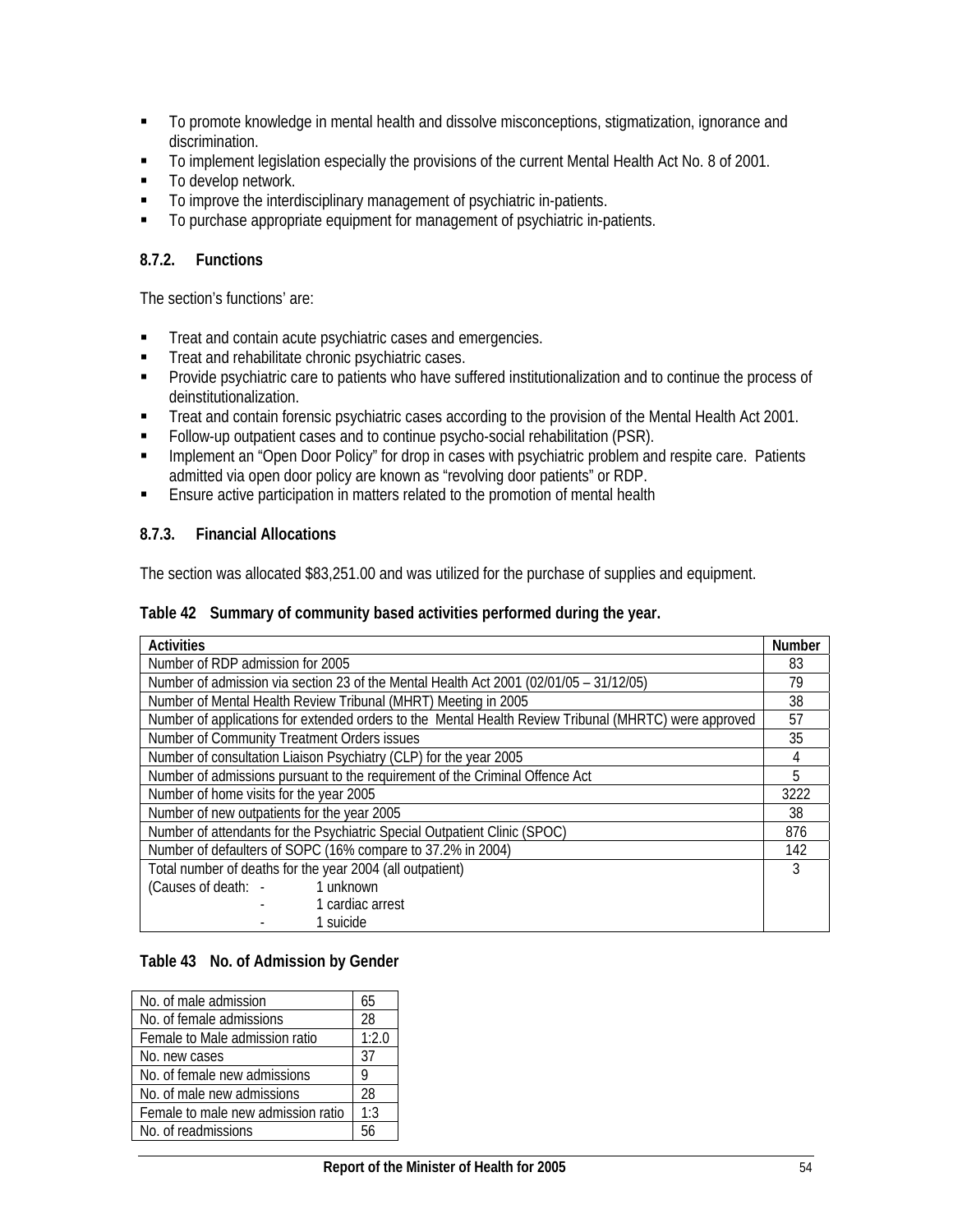| No. of male readmissions   |     |
|----------------------------|-----|
| No. of female readmissions |     |
| Female to male readmission | 1.2 |

### **8.7.4. Milestones**

In providing its services the following were identified as milestones during the year:

- We have now moved to the new psychiatric unit. The new unit has more space, well ventilated and the structure fits the requirement of the patients and staff.
- A continued reduction of the number of readmission to the psychiatric unit as a result of continuing medication on wheel (MOW), out-reach programme and frequent home visit to patient's home in the community.
- The Fiefia programme has started an outreach programme.
- A five day commemoration of the Mental Health Day 2005 was carried out. The theme for this year was "Mental and Physical health across the Lifespan".

### **8.8. Operating Theatre**

Nursing Sister Tangiketatau Taulanga is responsible for managing this service and is supported by 1 Nursing Sister, 1 Senior Staff Nurse, 10 Staff Nurses, and 2 support staff.

# **8.8.1. Objectives**

The section's objectives are:

- 1. To provide experience, trained staff to maintain and expand the services, to save life in emergencies and to promote improved health.
- 2. To provide staff with adequate in-service education to enable them to maintain and expand their knowledge and skills required for competent practice.
- 3. To maintain quality and standard services at all times.
- 4. To provide a safe working environment.

# **8.8.2. Functions**

The section's functions are:

- To provide a high quality services whether it is pre-operative or post-operative or during the operation that is professionally sound, cost effective and to comply with the ethical principles of the Ministry of Health.
- $\blacksquare$  To provide a good services for the comfort of the patient undergoing surgery.
- To explain to patients Theatre procedure both pre-op and post-operative so as to reduce the anxiety the patient may have concerning his/her sickness.
- To encourage staff to be involved in policy formation.
- To participate in the recruitment of staff.

### **8.8.3. Financial Allocations**

The section was allocated T\$5000.00 and was utilized for the purchase of supplies and medical equipment.

### **8.8.4. Milestones**

In providing its services, the following was identified as milestone during the year,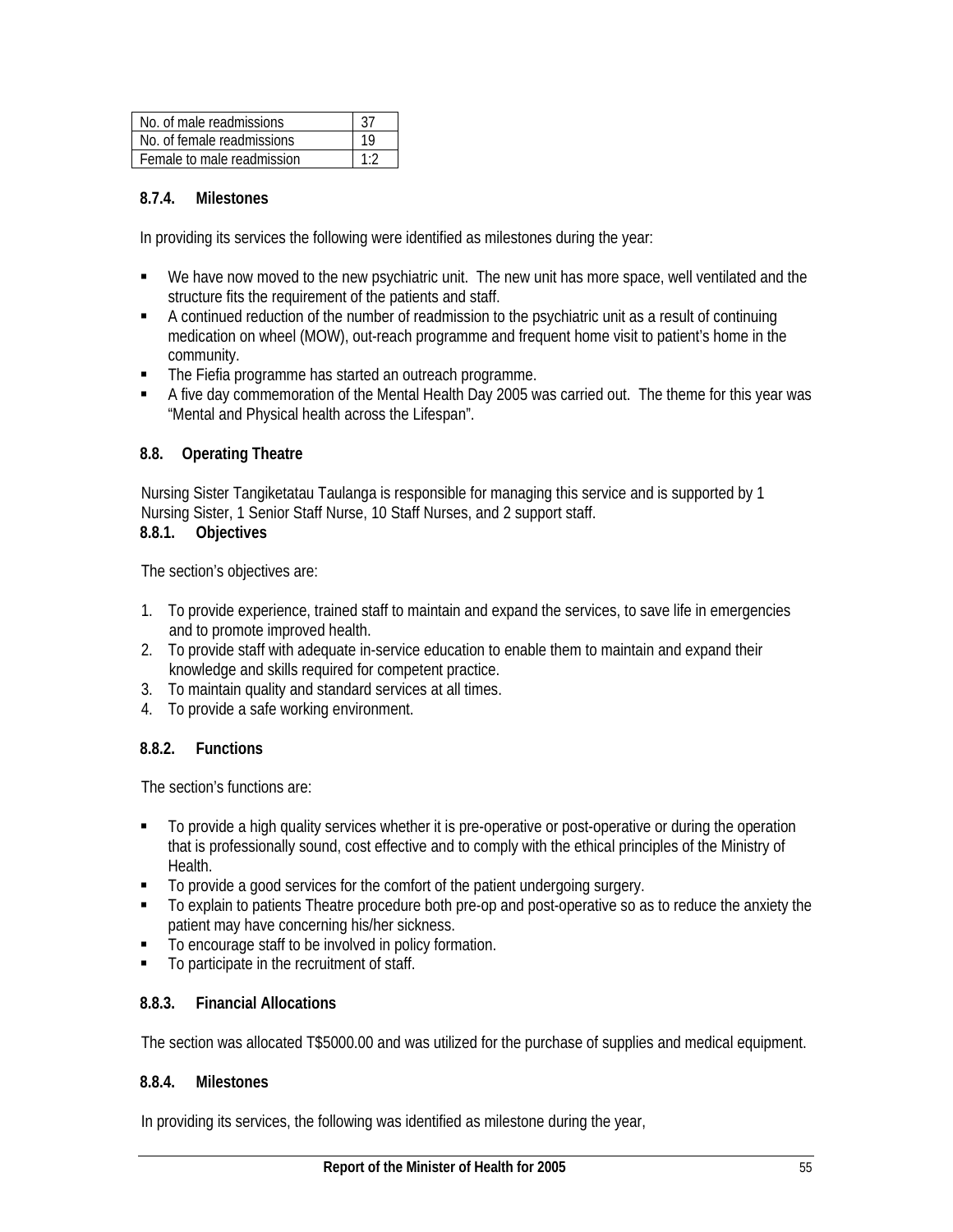- Twinning Programme with St. John of God Hospital, Ballarat, Australia donated surgical equipment and supplies.
- **The Clubfoot Team donated an electric tourniquet.**
- Hon. Dr Viliami Tangi donated a new rectal biopsy set.
- **•** Dr Innes donated uniforms, sigmoid set and other useful instruments.
- Plastic Team donated supplies.

# **8.9. Ophthalmology**

Medical Officer Special Grade Dr Paula Vivili is responsible for managing this section and is supported by 1 Health Officer and 1 Nursing Staff.

# **8.9.1. Objectives**

This section's objectives are:

- To ensure that Eye care is considered as a priority area.
- $\blacksquare$  To provide appropriately trained staff to carry out primary care education of the public.
- To provide adequately equipped facilities to ensure provision of quality eye care at all.
- $\blacksquare$  To strengthen cataract services and develop an audit of outcomes.
- $\blacksquare$  To develop an appropriate diabetic eye disease screening and management programme.
- To provide low cost glasses.
- $\blacksquare$  To develop a system for assessing and detecting the extent of eye problems in Tonga.
- $\blacksquare$  To develop a system for the delivering of eye care services both centrally and also an outreach component.

# **8.9.2. Financial Allocations**

The section was allocated \$10,000.00 for Technical Equipment which is used to support services of the section. A large amount of equipment and consumables are provided by visiting teams. The section provides all the Eye Care equipments of the country and staff undertake outreach trips to the outer islands to provide these services. Referrals are also made to the section from the outer islands.

The section continued to benefit from services provided by visiting teams. Their contribution both in expertise and equipment plays an integral role in the Section's ability to provide the services it does. The following teams visited during the year.

- **-** Hawaiian Eye Foundation (Hawaii)
- **Pacific Island Project (AusAID, Australia)**
- Surgical Eye Expedition (USA)
- **Volunteer Ophthalmic Services Overseas (NZ)**

# **8.9.3. Milestones**

In delivering its services, the following were identified as milestones during the year,

- **Visitors** 
	- Dr Judy Newman, a paediatric ophthalmologist from the USA visited and was organized through Surgical Eye Expeditions.
	- Dr John Corby accompanied by Dr Tom Prater and the team visited in June and toured the islands.
	- Dr Toohey, Dr Willoughby and optometrists Duncan Bush and an ophthalmic nurse Julie Smith visited in September and have the opportunity to tour the islands.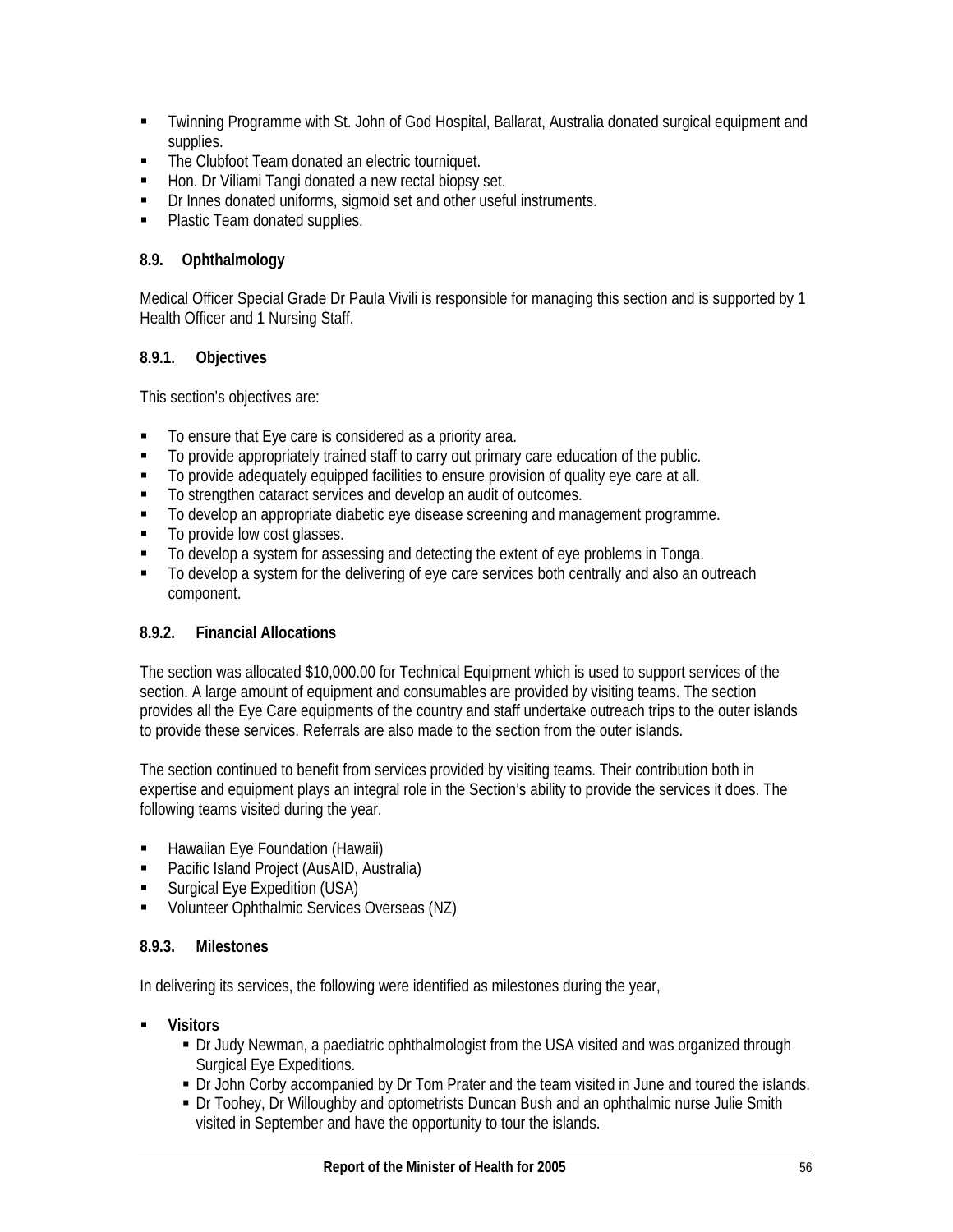- Dr Timothy Crane from Hawaii visited for two days arranged through the Surgical Eye Expeditions and Hawaii Eye Foundation.
- **Donations** 
	- Laser for treating diabetes eye disease donated by Timothy Crane of Kauai, Hawaii.
	- Operating microscope from Dr John Corby and the Hawaiian Eye Foundation
- **WHO Funding** 
	- WHO funded programme for Primary Eye Care which include training of staff in Tongatapu, Vava'u and Ha'apai. The funding also covered some equipment for the program.
- **Telemedicine** 
	- The section uses the internet to contact colleagues overseas regarding the management of complicated patients. This is done through emailing photos of patients of consultations mainly to Auckland Eye in New Zealand and Drs Toohey and Willoughby in Australia.
- **Meetings and Conferences** 
	- Royal New Zealand and Australian College of Ophthalmology (RANZCO) Annual Conference: Dr Paula Vivili attended this conference meeting in November held in Australia funded by the RANZCO. The meeting resulted in forging new ties and relations for the Pacific Islands including Tonga.
	- The Fred Hollows Foundation (NZ) Pacific Eye Health Workshop: Dr Paula Vivili and Nursing Staff Meleane Eke attended this workshop in November held in Suva, Fiji funded by the Fred Hollows Foundation. The meeting discussed topics such as research, refraction and trainings. Presentation was done by Dr Vivili on 'Myopia in school children', and again Dr Vivili was re-elected as Chairman of Pacific Eye Care Society (PacEYES). An announcement also made at the meeting was the set up of the Pacific Eye Institute (PEI) in the Solomons and post graduate courses in ophthalmology will also offers for both doctors and nurses. These courses will be accredited through the Fiji School of Medicine.
- **Outreach** 
	- During the year the section was able to carry out two trips to Vava'u, one trip to Ha'apai and 'Eua, Training of staff in the outer islands in Basic Eye Care is an important component in the long term sustainability of the Outreach programme. WHO funded these visits.

### **8.10. Ear Nose Throat**

Senior Medical Officer, Dr. Lei Saafi is responsible for managing this specialty service and is supported by 1 Medical Officer and 1 Staff Nurse.

### **8.10.1. Objectives**

The Clinics objectives are:

- To promote cost-effective patient management through;
	- Providing high standard clinic management techniques
	- Faster but safe discharge of patients from the wards
- $\blacksquare$  To improve the service by upgrading management techniques.
- To recruit and train 1 more ENT Surgeon.
- To establish a new audiometry service.
- $\blacksquare$  To provide 'on the job training' to the staff.
- **Provide health education especially to parents on ear hygiene, prevention of foreign bodies lodging in** ENT areas.
- $\blacksquare$  To reduce overseas referrals.

### **8.10.2. Functions**

The Clinic's functions are: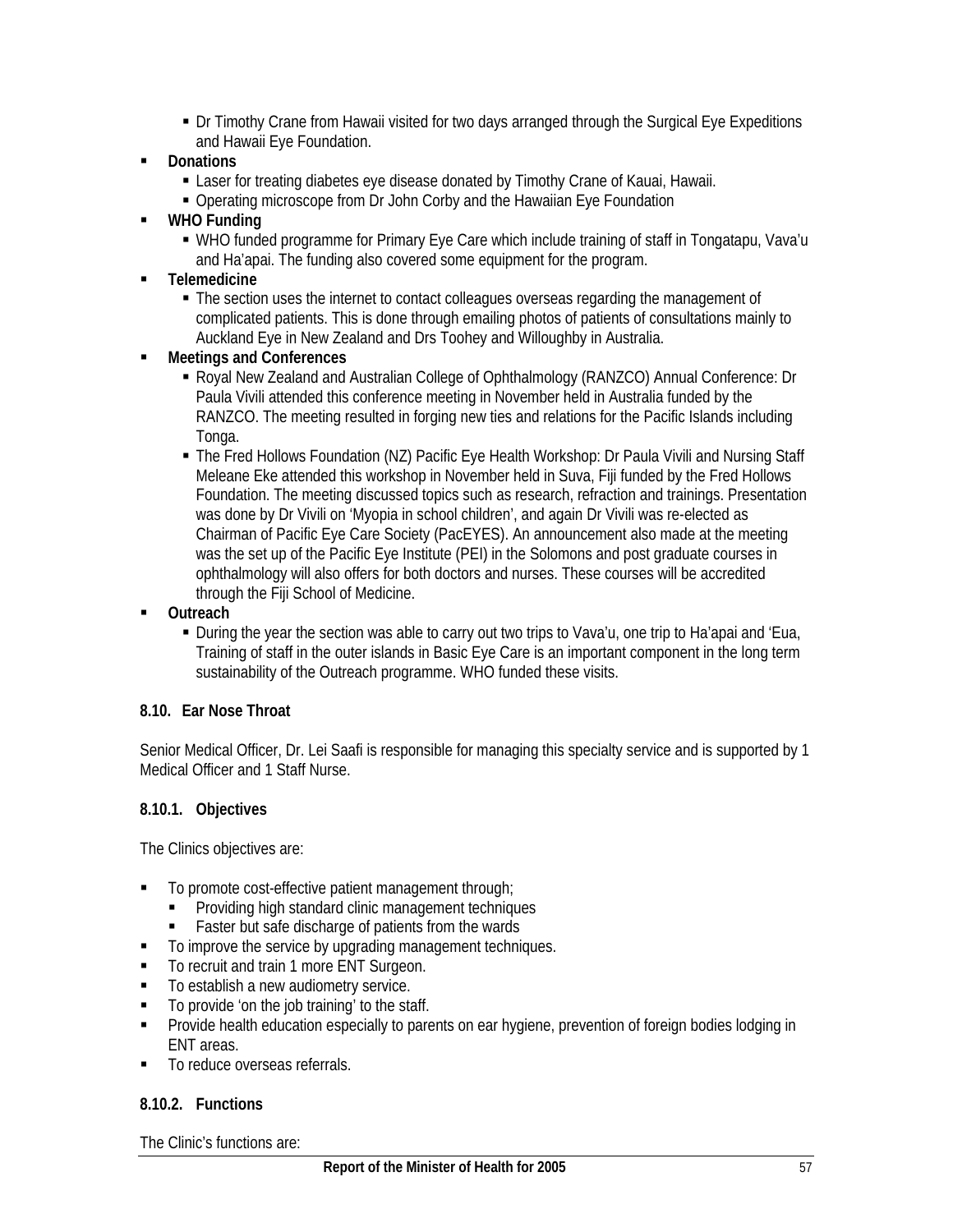- **Provide 24 hour coverage for in-patients and all acute emergencies at OPD.**
- Manage all ENT problems and their complications, both in outpatient and inpatient.
- **Perform weekly (Monday) ENT routine operations.**
- **EXECONDUCT CONDUCT FOUR PATE IN PATE IN EXECUTE:** Conduct four weekly Out Patient sessions for new patients and follow-up.
- Establish and maintain links with Health Centers, district hospitals and private practitioners.
- Keep proper recordings for the section.

### **8.10.3. Financial Allocations**

The section was allocated \$5,000.00 for the purchase of supplies and equipment.

### **8.10.4. Milestones**

In providing its services, the following were identified as milestones during the year,

- **Recruiting of Dr Tevita Vakasiuola to the ENT team.**
- Purchase of Computer for the unit.
- Dr Ngalu Havea again visited Tonga with the Ear, Nose and Throat Pacific Island Project Team during July 2005 for 10 days.

# **8.11. Emergency and General Outpatients**

Medical Officer Special Grade, Dr. Lemisio Sa'ale is responsible for managing this section and is supported by 4 Medical Officers, 1 Senior Health Officer, 12 Nursing Staff and 2 support staff.

### **8.11.1. Objectives**

The section's objectives are:

- $\blacksquare$  To improve quality of services for patients seeking emergency and outpatient care.
- $\blacksquare$  To provide ongoing training of staff (doctors and nurses).
- $\blacksquare$  To improve its management and planning.
- $\blacksquare$  To improve relationships with other disciplines within the hospital.

# **8.11.2. Functions**

The section's functions are:

- **Provide in-hospital emergency and outpatient services**
- Provide pre-hospital emergency ambulance services.

### **Pre-Hospital Emergency Ambulance Services**

 This service has been implemented and further improvements are needed in area of equipment, staffing and ongoing education of staff.

### **In-Hospital Emergency and Outpatient Services**

- Emergency cases are transferred immediately to the Emergency Room (ER).
- All other patients are registered and triage using the international triage system (1 to 5). They are seen according to their triage scale.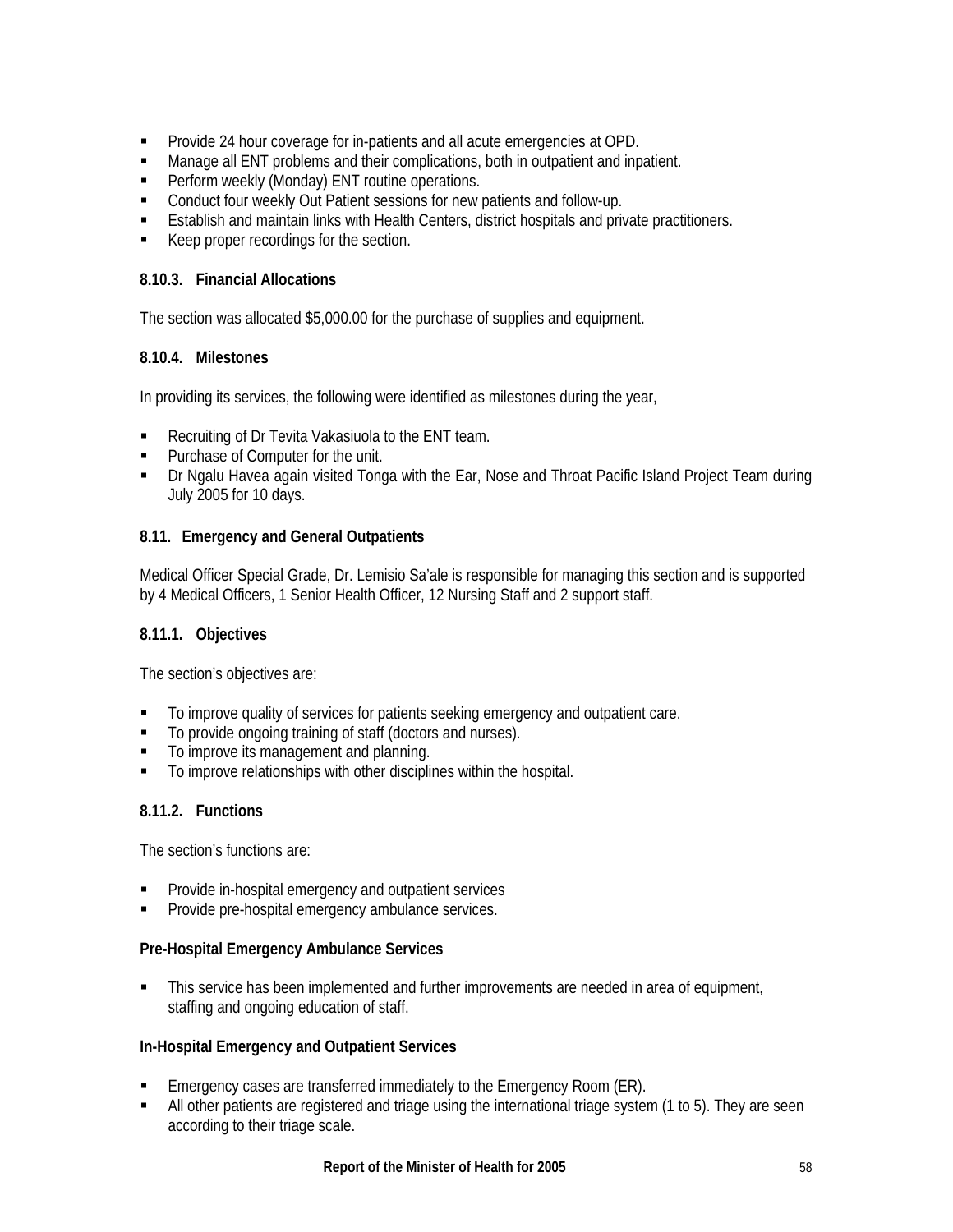# **8.11.3. Financial Allocations**

The ward was allocated \$4,000 and was utilized for implementation of its activities.

| <b>Service</b>          | 2005  | 2004   | 2003   |
|-------------------------|-------|--------|--------|
| Consultations           | 69064 | 67,329 | 70,577 |
| Emergencies             | 535   | 593    | 839    |
| <b>Dressings</b>        | 7,196 | 6,354  | 5,715  |
| <b>Minor Operations</b> | 325   | 584    | 836    |
| Nebulizations           | 4,380 | 4,072  | 3,174  |
| Ambulance               | 43    | 45     | 43     |

|  | Table 45 The table and graph reflects the trends for the last nine years. |  |
|--|---------------------------------------------------------------------------|--|
|--|---------------------------------------------------------------------------|--|

|                     | 1997   | 1998   | 1999   | 2000   | 2001   | 2002   | 2003  | 2004  | 2005  |
|---------------------|--------|--------|--------|--------|--------|--------|-------|-------|-------|
| Emergencies         | 381    | 396    | 415    | 731    | 793    | 983    | 839   | 593   | 535   |
| <b>Dressings</b>    | 31,092 | 43,992 | 41,672 | 13,029 | 13,782 | 15,504 | 5,715 | 6,354 | 196   |
| Minor Ops.          | 600    | 744    | .127   | .044   | ,020   | 655    | 836   | 584   | 325   |
| <b>Nebulization</b> | 5,255  | ,128   | 3,789  | 4.065  | 4.855  | 4,619  | 3,174 | 4,072 | 4,380 |

Total number of emergencies continues to decrease from 2004 to 2005.

### **Table 46 Other activities performed per month in 2005 in comparison to 2004**

|       | Dressing |       | <b>Injections</b> |       | <b>Minor Ops</b> |      | <b>Nebulizes</b> |       | ECG  |      |
|-------|----------|-------|-------------------|-------|------------------|------|------------------|-------|------|------|
|       | 2005     | 2004  | 2005              | 2004  | 2005             | 2004 | 2005             | 2004  | 2005 | 2004 |
| Jan   | 714      | 624   | 516               | 390   | 28               | 26   | 401              | 366   | 50   | 42   |
| Feb   | 653      | 553   | 812               | 405   | 35               | 31   | 368              | 341   | 74   | 80   |
| Mar   | 678      | 588   | 550               | 448   | 35               | 28   | 390              | 299   | 70   | 69   |
| Apr   | 597      | 537   | 490               | 393   | 28               | 20   | 380              | 372   | 61   | 60   |
| May   | 536      | 536   | 472               | 353   | 27               | 18   | 392              | 346   | 71   | 76   |
| Jun   | 547      | 447   | 494               | 364   | 35               | 26   | 438              | 446   | 73   | 76   |
| Jul   | 639      | 539   | 310               | 363   | 26               | 33   | 400              | 357   | 63   | 64   |
| Aug   | 600      | 608   | 414               | 299   | 20               | 22   | 316              | 336   | 80   | 89   |
| Sep   | 480      | 470   | 485               | 288   | 11               | 12   | 324              | 356   | 66   | 65   |
| Oct   | 546      | 446   | 506               | 346   | 20               | 7    | 300              | 282   | 84   | 81   |
| Nov   | 605      | 505   | 458               | 407   | 31               | 7    | 381              | 392   | 49   | 39   |
| Dec   | 601      | 501   | 579               | 373   | 29               | 354  | 290              | 179   | 36   | 35   |
| TOTAL | 7,196    | 6,354 | 6,086             | 4,429 | 325              | 584  | 4,380            | 4,072 | 777  | 776  |

# **Table 47 Emergency cases per month in 2005 in comparison to 2004**

|      |      | Admission |      | Discharge Home | Death On Arrival |      | <b>Emergency Death</b> |      |
|------|------|-----------|------|----------------|------------------|------|------------------------|------|
| Year | 2005 | 2004      | 2005 | 2004           | 2005             | 2004 | 2005                   | 2004 |
| Jan  | 32   | 39        | 5    | 8              |                  |      | 4                      |      |
| Feb  | 38   | 37        |      | 10             | 5                | 5    | 0                      |      |
| Mar  | 48   | 28        |      | 9              |                  |      | 3                      | 3    |
| Apr  | 32   | 27        | 9    | 12             | 4                |      |                        |      |
| May  | 45   | 48        | 8    |                |                  | 4    | 0                      |      |
| Jun  | 35   | 46        | 5    |                | 3                | 4    |                        |      |
| Jul  | 37   | 43        | 5    | 8              |                  | 5    |                        |      |
| Aug  | 12   | 34        |      | 8              | b                | 3    | 3                      |      |
| Sep  | 16   | 42        |      | 3              |                  |      |                        |      |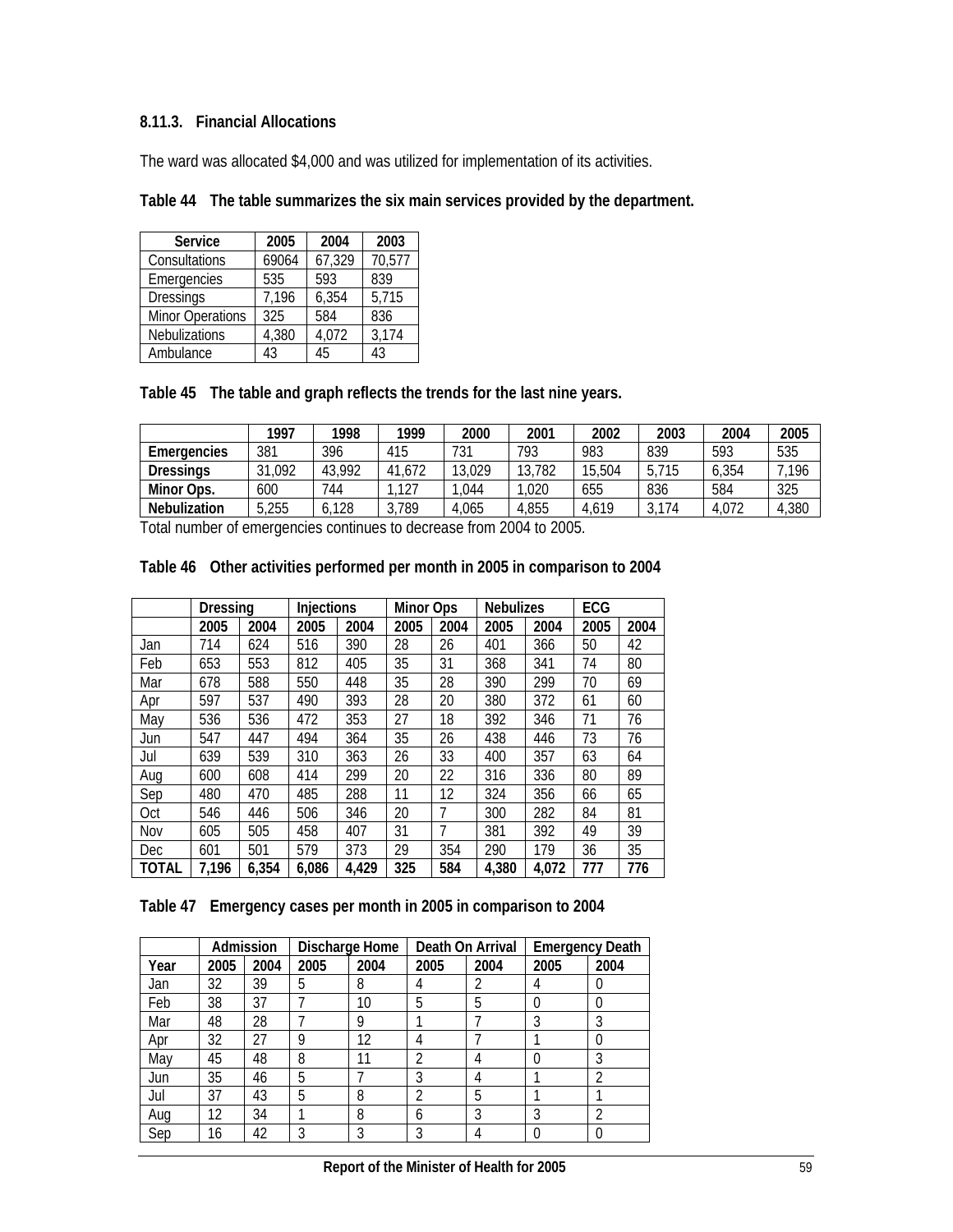| ∩rt<br>Uul | ിറ<br>∠∪ | 20           |         | $\cdot$ | ີ                  |     |    |         |
|------------|----------|--------------|---------|---------|--------------------|-----|----|---------|
| Nov        | ົດ<br>υu | $\sim$<br>24 | $\cdot$ | Д       |                    |     |    | $\cdot$ |
| Dec        | 59       | 28           | -1      | -<br>u  |                    |     |    | $\cdot$ |
| TOTAL      | 407      | 425          | 70      | 90      | $\Lambda^{\gamma}$ | 6 I | 16 | 17      |

- 76% of all emergencies were admitted and 13% sent home on medications. Of all admissions from Emergency Room:
	- 51% to medical ward
	- 28% to surgical ward
	- 20% to paediatric ward
	- $\sim$  <1% to ICU (3 cases only)
	- <1% to obstetric ward (1 case only)
- Total death in 2005 decreases from 78 in 2004 to 58 only. The most common cause of death resulted from acute cardiac MI (56%), respiratory diseases (12.5%, and injuries (12.5%).

### **8.11.4. Milestones**

In providing its services, the following were identified as milestones during the year,

- Dr. Lemisio Sa'ale was promoted to Medical Officer Special Grade in July 2005.
- Airport disaster exercise
	- Hospital disaster plan revived with Dr. David Innes as the Organizer.
	- One airport disaster exercise undertaken on 20 July 2005.
	- There is still room for improvement especially those activities at the airport.
- Visiting Consultants
	- Cherry Pretty, an Emergency Nurse from St. John of God Hospital, Australia visited the department for one month and conducted teaching sessions and workshops.

### **8.12. CLINICAL SUPPORT SERVICES**

### **8.12.1. National Centre for Diabetes and Cardiovascular Diseases**

Chief Medical Officer, Clinical Services, Dr. Taniela Palu is responsible for managing the Centre and is supported by 2 Nutritionist and 3 Nursing staff.

### **8.12.2. Objectives**

The Centre's principle objectives are:

- To prevent or delay the onset of complications caused by diabetes and cardiovascular diseases, and to improve their management hence ensuring a more productive and healthy population.
- To participate and support the establishment of National policies for the integrated prevention and control of diabetes and cardiovascular diseases.
- To develop and implement integrated strategies for the prevention of diabetes and cardiovascular diseases, with emphasis on primary prevention and promotion of healthy lifestyles.
- To increase community-based detection and control of diabetes and cardiovascular disease.
- To establish or strengthen the management of diabetes and cardiovascular diseases and their complications (Tertiary prevention).
- **TO establish and strengthen appropriate epidemiological surveillance and monitoring for diabetes and** cardiovascular disease and their risk factors.
- To further strengthen the development of human resources and research for the prevention and control of diabetes and cardiovascular disease.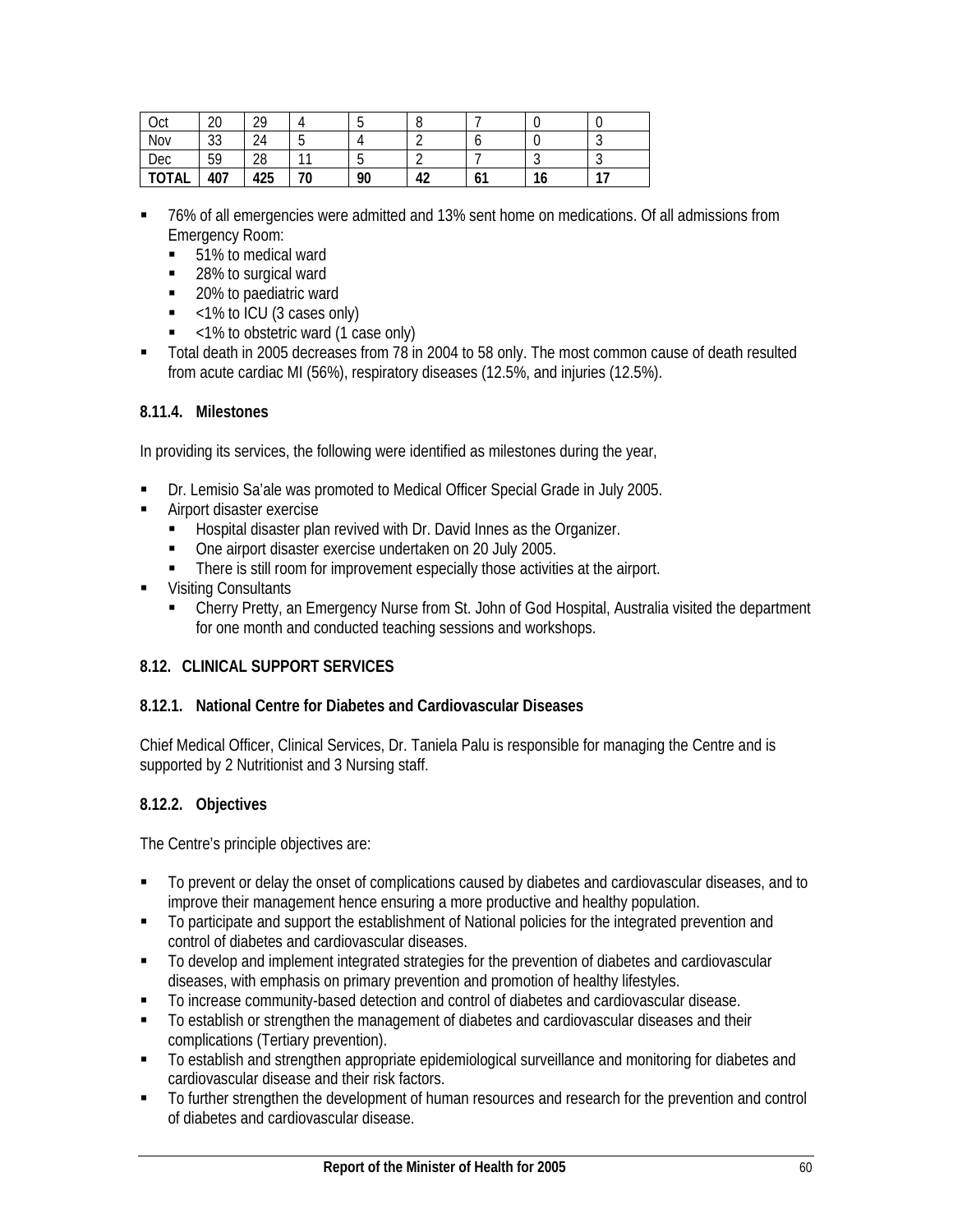To maintain and strengthen the working partnership with the Australian Centre for Diabetes Strategies at the Prince of Wales Hospital in Sydney, Australia and to ensure the continuity of the AusAID funded Tonga Diabetes Project.

## **8.12.3. Functions**

The Centre's functions are:

- **Provide specialist care for all-inpatients and out patient diabetics in Tonga.**
- **Provide advice on diabetic management to other hospitals and health centres.**
- **Provide education and training for health workers on diabetes and NCD.**
- Work closely with the Health Promotion and NCD Section of the Public Health Division on prevention strategies relating to diabetes and NCD risk factors intervention and management.
- Advise the Hon. Minister of Health and Director of Health of the National Plan for the prevention and control of diabetes and cardiovascular diseases.
- **Provide advice to other Ministries on issues relating to diabetes and cardiovascular disease through the** National NCD Committee and participate in the subcommittees of the National NCD.
- Work closely with the Australian Centre for Diabetes Strategies of the Prince of Wales Hospital in planning and implementing the Tonga Diabetes Project funded by AusAID.
- Serve as a referral centre for diabetes and cardiovascular diseases.

| Month      | Clinic | Rebook & Refill | Dental | HbA1c          | Screening | <b>New Cases</b> |     |
|------------|--------|-----------------|--------|----------------|-----------|------------------|-----|
|            |        |                 |        |                |           | М                | F   |
| Jan        | 393    | 80              | 67     | 23             | 31        |                  | 26  |
| Feb        | 649    | 39              | 27     | 28             | 63        | 6                | 18  |
| Mar        | 724    | 32              | 21     | 59             | 63        | 10 <sup>1</sup>  | 15  |
| Apr        | 630    | 37              | 19     | $\mathbf 0$    | 14        | 5                | 4   |
| May        | 571    | 32              | 19     | $\mathbf 0$    | 52        | 8                | 18  |
| June       | 660    | 27              | 18     | 5              | 32        | 3                | 6   |
| July       | 506    | 31              | 19     | 4              | 28        | 6                | 10  |
| Aug        | 405    | 22              | 7      | 22             | 24        | $\overline{2}$   | 13  |
| Sept       | 640    | 48              | 18     | 15             | 35        | 5                | 8   |
| <b>Oct</b> | 545    | 46              | 13     | $\overline{2}$ | 44        | 8                | 11  |
| Nov        | 565    | 34              | 27     | $\theta$       | 41        | $\overline{2}$   | 11  |
| <b>Dec</b> | 447    | 36              | 9      | 4              | 16        |                  | 6   |
| Total      | 6735   | 464             | 264    | 162            | 443       | 63               | 146 |

#### **Table 48 Daily Attendance**

- A record is kept of the daily attendance at the Diabetes Centre as shown in the above table. The main reasons for visits are:
	- Clinic appointments.
	- Refill of medication or rebook of appointments.
	- **Clarification for dental extraction.**
	- Screening for diabetes.
	- **Dressing of ulcers. (refer to Dressing)**
- Diabetic wound dressing is conducted 3 days a week and daily for patients with ulcers and those requiring daily dressings.
	- Comparing the statistics for dressings in 2004 and 2005, these were the significant findings:
		- The number of dressings has decreased significantly in 2005. However, there were more people dressed. This shows that patients came with ulcers and wounds that needed to be dressed daily rather than on alternate days.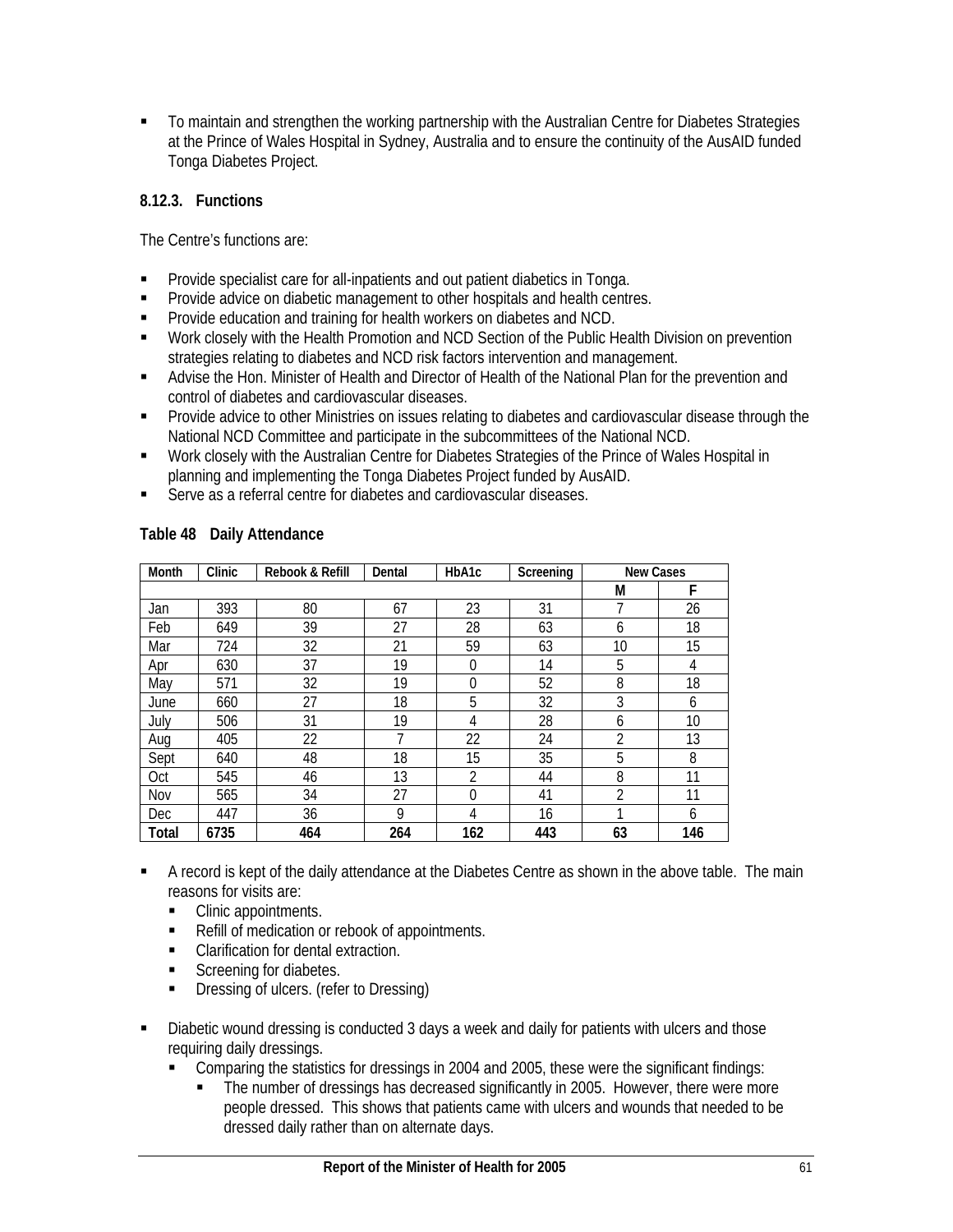• There was a significant decrease (24%) in the number of diabetic patients admitted for sepsis. Unfortunately, there were more amputations, reflecting late presentation to the Diabetes Centre.

| Month        | No. of<br>No. of people<br>dressed<br>dressing |     | Admission<br>from NCD | No. of<br>amputations |
|--------------|------------------------------------------------|-----|-----------------------|-----------------------|
| January      | 349                                            | 78  | 6                     | 5                     |
| February     | 318                                            | 65  | 5                     | 2                     |
| March        | 268                                            | 55  | 5                     | 3                     |
| April        | 277                                            | 48  | 4                     |                       |
| May          | 319                                            | 45  | $\overline{2}$        |                       |
| June         | 190                                            | 44  | $\overline{2}$        | O                     |
| July         | 148                                            | 48  | 0                     | 2                     |
| August       | 122                                            | 27  | 2                     |                       |
| September    | 163                                            | 49  | $\mathfrak{D}$        |                       |
| October      | 213                                            | 50  | 0                     |                       |
| November     | 214                                            | 65  | $\Omega$              |                       |
| December     | 149                                            | 20  | $\Omega$              | N                     |
| <b>TOTAL</b> | 2730                                           | 594 | 28                    | 18                    |

### **Table 49 Dressing**

### **Screening**

A total of 443 individuals were screened and 135 were confirmed diabetic i.e FBS >7 mmol/L, and 74 had Impaired Glucose Tolerance(IGT) i.e FBS 6.1– 7 mmol/L. This makes a total of 209 (47% of total screened). The following table shows the gender distribution of the new cases i.e 57% of these patients are females.

|              | <b>NEW CASES</b> |                |                      |
|--------------|------------------|----------------|----------------------|
| <b>MONTH</b> | Female           | Male           | TOTAL                |
| January      | 26               | 7              | 33 – 27 DM: 6 IGT    |
| February     | 18               | 6              | 24 - 13 DM: 11 IGT   |
| March        | 15               | 10             | 25 - 15 DM; 10 IGT   |
| April        | 4                | 5              | $9 - 5$ DM; 4 IGT    |
| May          | 18               | 8              | 26 - 16 DM; 10 IGT   |
| June         | 6                | 3              | $9 - 8$ DM ; 1 IGT   |
| July         | 10               | 6              | $16 - 11 DM : 5 IGT$ |
| August       | 13               | 2              | $15 - 12$ DM : 3 IGT |
| September    | 8                | 5              | $13 - 10$ DM : 3 IGT |
| October      | 11               | 8              | $19 - 11$ DM : 8 IGT |
| November     | 11               | $\mathfrak{D}$ | $13 - 10$ DM ; 3 IGT |
| December     | 6                | 1              | $7 - 7$ DM : 0 IGT   |
| TOTAL        | 146              | 63             | 209 – 135 DM: 74 IGT |

### **Table 50 New Cases - 2005**

DM: confirmed diabetic **IGT: Impaired Glucose Tolerance**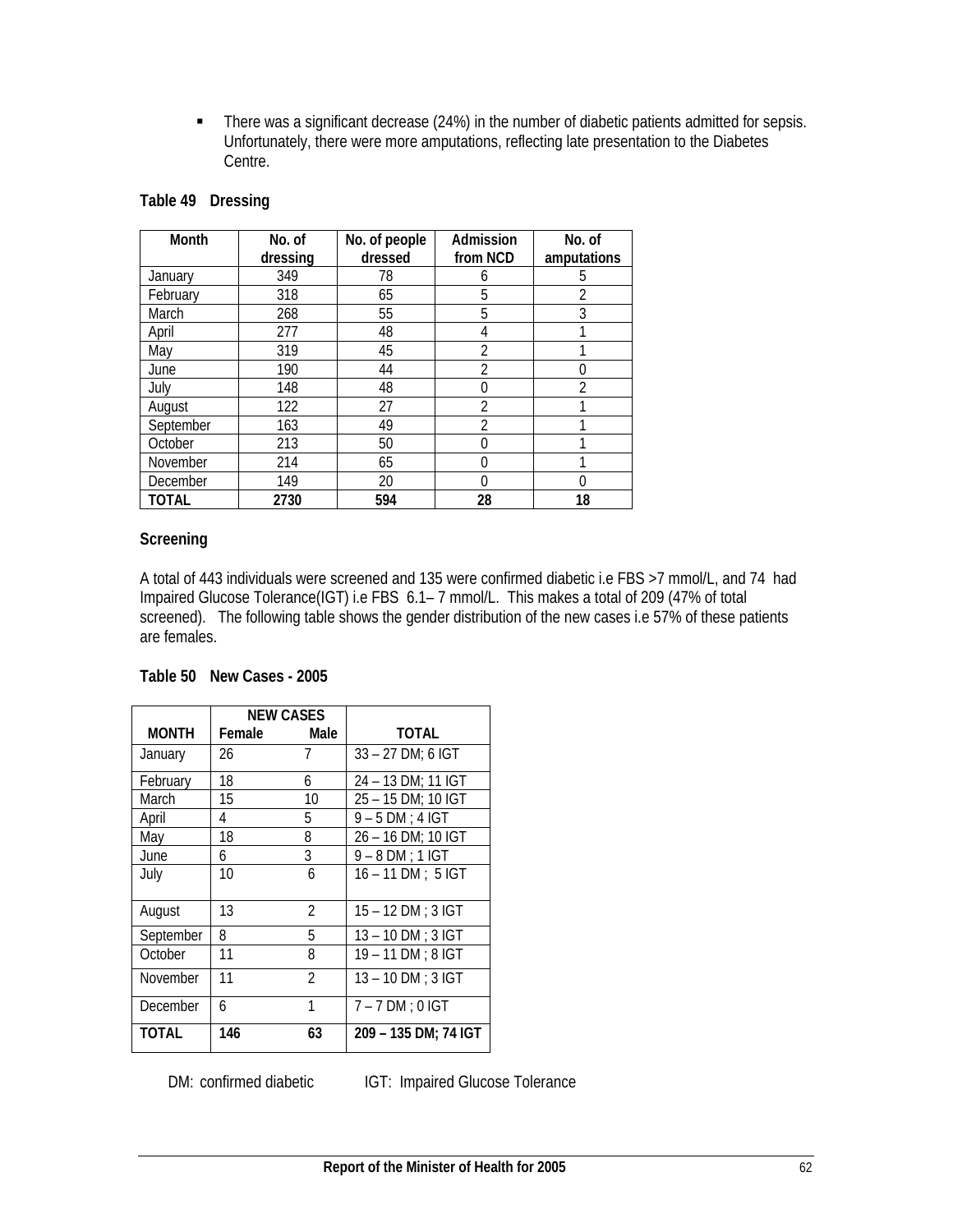## **Refill and Rebook**

A majority of these people are for rebook of appointments. Refill of medication is done using the Medication card which usually is valid for 2 to 3 months, unless they defaulted their clinic appointments.

### **Glygated Haemoglobin test**

Less patients were tested this year as compared to 2004. This is due to unavailability of reagent testing strips which are supplied through the Diabetes Tonga Project funded by AusAID, the Vaiola Hospital Board of Visitors or by Bayer through the QAAMS( Quality Assurance For Aboriginal Medical Services) which works in collaboration with RCPA Quality Assurance Programs.

### **8.12.4. Milestones**

In providing its services, the following were identified as milestones during the year,

- **Annual Strategic Planning Workshop** 
	- In February, the Diabetes centre staff carried out a one day Strategic Planning workshop to review and plan current and future activities for 2005.
- **Diabetes Centre Transport** 
	- The Diabetes Centre started its community outreach activity in 2003 by decentralization of the service to hold Diabetes clinics in the Health centres. This program was greatly affected by the unavailability of a transport for the times scheduled to visit the Health centres. The Tonga Diabetes Project funded by AusAID provided funding for an eight seater van for the Centre which was made available in May.
- **Duty visit to outer islands** 
	- In June through to July, a combined team from the Diabetes centre and the Eye clinic visited the islands of 'Eua, Vava'u and Ha'apai and spend 2 – 3 days at each to conduct refresher workshops for the health workers and clinical consultations for diabetic patients. A total of 260 patients were seen.
- **Mobile clinic** 
	- A major concern of the Diabetes centre for years now is the inaccessibility of the Centre and Health centres to immobile patients and the difficulty these patients face when travelling to the Centre for clinic appointments and it has been a plan to be able to visit these patients at home but was not possible due to transport problems. The availability of the vehicle for the Centre, enabled this program to begin in September. Patients seen in this visit include:
		- Amputees
		- CVA patients
		- Patients who are unable to walk
		- Patients with end stage complications
		- Others who have difficulty travelling to the centre
	- This program is carried out every Thursday afternoon and the number of patients seen ranges from 10 to 20 per day. The visiting team carries out all routine tests done during clinic appointments, including eye check for retinopathy and taking of blood for kidney function test. 31 villages were visited with a total of 123 patients seen.
- **Review of Treatment Guideline for Diabetes Type II** 
	- A one day workshop for all doctors and nurses concerned was held in September to review the Treatment Guideline for Diabetes Type II in Tonga and was let by Professor Stephen Colagiuri.
	- This workshop was unique in that Professor Colagiuri is the chairperson of the IDF Clinical Guideline Taskforce that developed the Global Treatment Guideline for Type 2 Diabetes which was completed in July, and Tonga was the first to review its Guideline accordingly.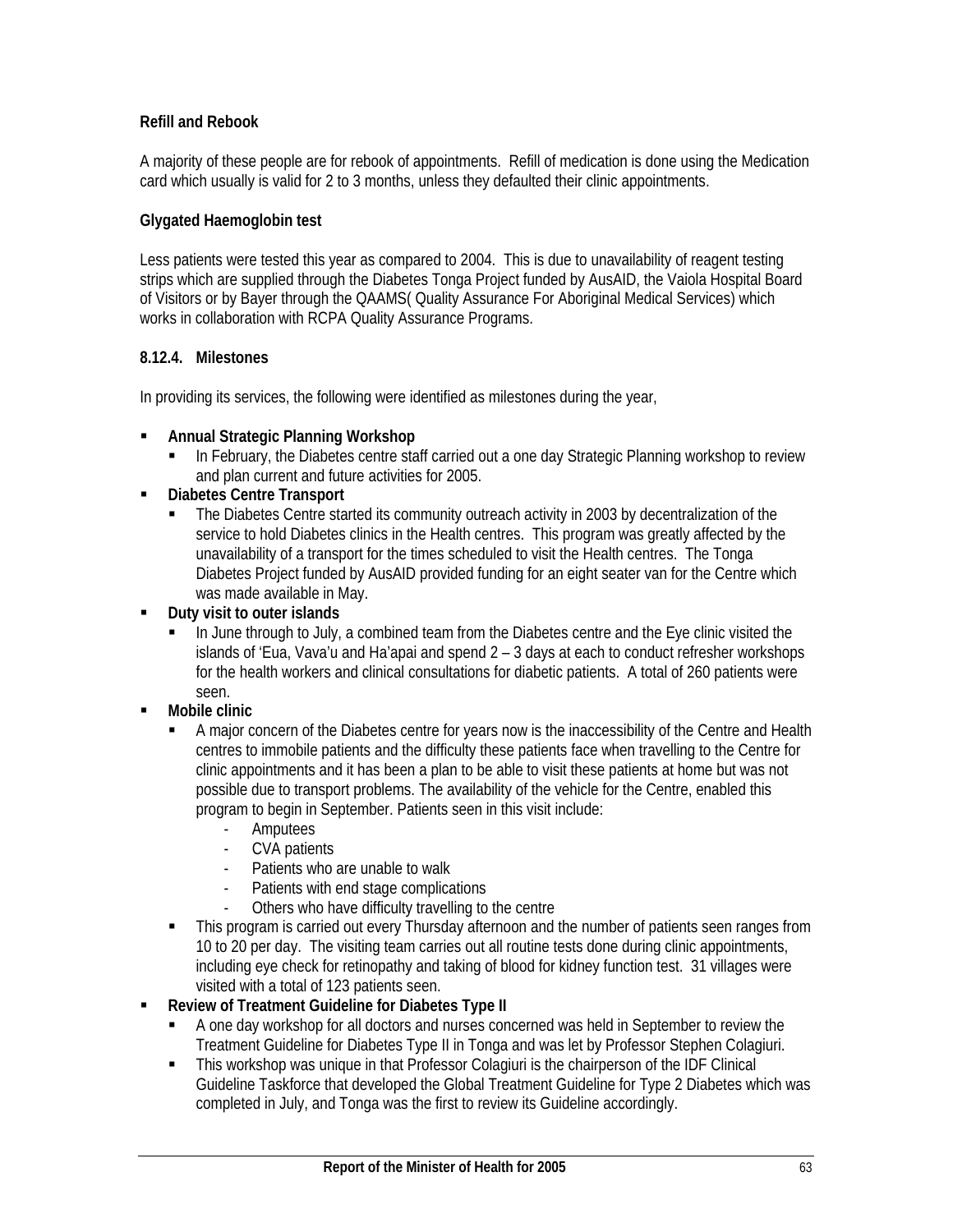- **Urinary Microalbumin/Creatinine Ratio** 
	- The Diabetes centre is now able to carry out this test using the DCA Machine with special reagent strips donated by Professor Stephen Colagiuri.
- **Save Feet Campaign** 
	- During the Diabetes Strategic Planning workshop at the beginning of the year, it was proposed that there is a need to conduct a 'Save Feet' campaign as foot problems seemed to be the most common, yet preventable complication in Tonga.
	- This coincided with the World Diabetes Day theme for 2005 which was "Put Feet First. Prevent Amputations".
	- Visits to Vava'u, Ha'apai and 'Eua were scheduled to conduct the campaign by ways of holding workshops to health workers concentrating on the Feet anatomy, feet problems, prevention of amputations, wound and ulcer management.
	- The visiting team was led by Dr Paula Vivili and the staff of the Centre. Radio programs were recorded in Vava'u on the same issues.
	- Due to other commitments and shortage of staff, the visit to 'Eua was rescheduled for early 2006.
	- In Tongatapu, during the Diabetes week  $(7<sup>th</sup> 14<sup>th</sup>)$ , Nov) the Diabetes Centre staff visited all 7 Health centres to conduct education sessions for patients on Foot care and preventing amputations.
- **Gestational Diabetes Screening for Vava'u and Ha'apai** 
	- During the duty visit to the outer islands earlier, a concern raised was the inability to conduct screening for GDM in the islands and related to the lack of glucose powder. World Health Organisation donated measuring scales for use in Vava'u and Ha'apai for the programme
	- During the visit to conduct the Save Feet campaign, we included Senior Nurse Midwife Leti Siliva who is currently in charge of this program in Vaiola to teach the procedures involved and the organisation of such a program.
	- A nurse was selected to carry out this program in each of the island hospitals. The measuring scale from Vaiola was taken to Ha'apai to weigh supplies for a few months while awaiting their own.

# **8.13. Nutrition and Dietetic**

Two (2) Nutritionists are responsible for managing the section. One has been on special leave since December 2003.

### **8.13.1. Objectives**

The section's objectives are,

- To develop and implement integrated strategies for the prevention of non communicable diseases with emphasis on health promotion and healthy lifestyles.
- To increase community awareness of risk factors and to decrease the incidence of non communicable diseases.
- To strengthen patient education to inpatients and outpatients.
- To enhance and maintain nutritional status of patients.
- To ensure that inpatients receive well and appropriate healthy diet while in the hospital.

### **8.13.2. Functions**

The section's functions are,

- **Provide special care for all inpatients and outpatients with diet related problems.**
- **Provide advice on nutrition to the public.**
- Provide education and training for all health workers on nutrition and related topics.
- Work closely with the Public Health section on health promotion issues.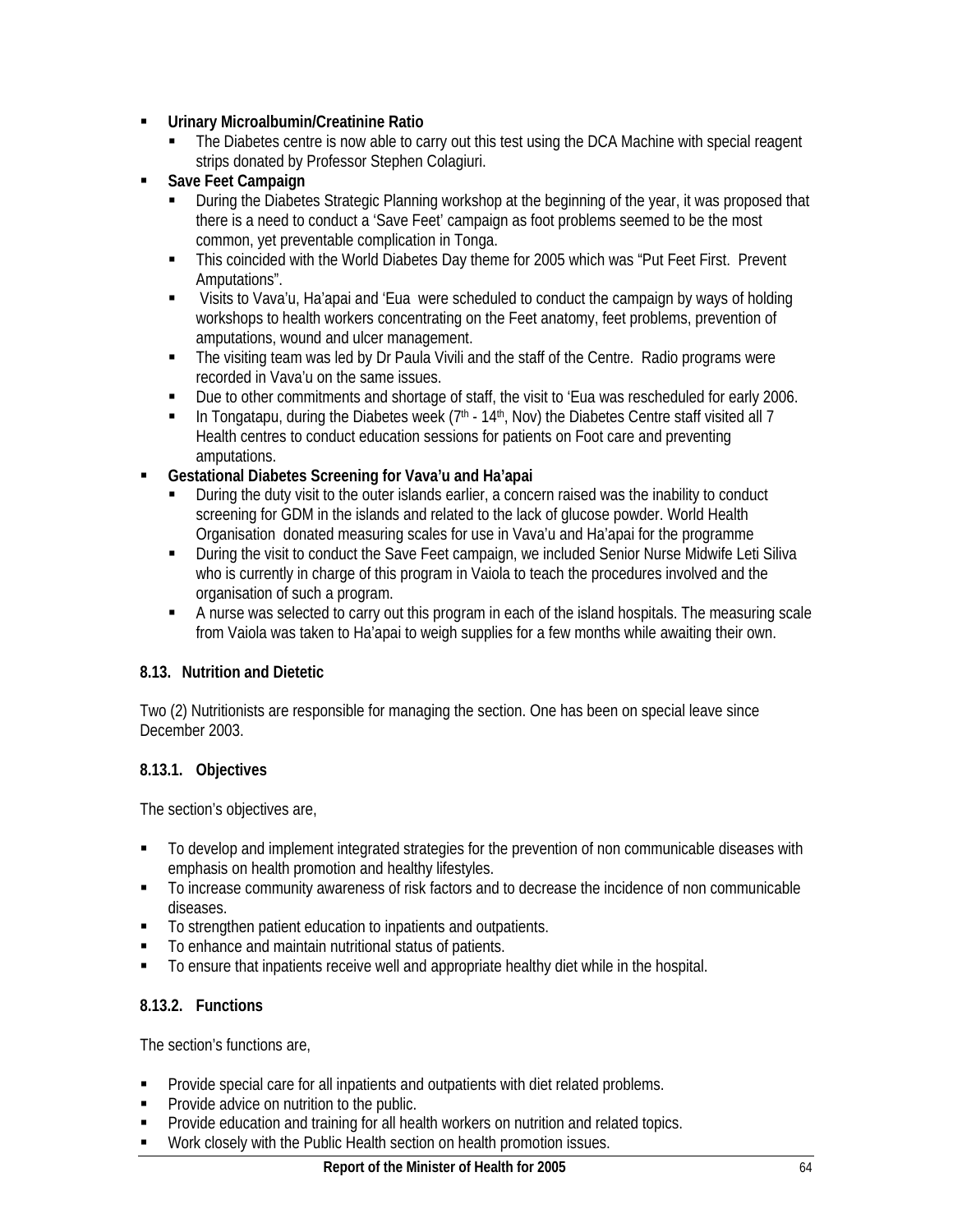**Provide advice to other Ministries on nutrition issues through the National Food and Nutrition** Committee, Ministry of Education and Non-Government Organisation.

A Diet Clinic operates on Tuesdays and Thursdays and follow up of diabetic patients is performed daily and inpatients are seen as referred.

| Month    | No. of patients attending |  |  |  |  |
|----------|---------------------------|--|--|--|--|
| January  | 50                        |  |  |  |  |
| February | 41                        |  |  |  |  |
| March    | 37                        |  |  |  |  |
| April    | 17                        |  |  |  |  |
| May      | 48                        |  |  |  |  |
| June     | 35                        |  |  |  |  |
| July     | 26                        |  |  |  |  |

| Month     | No. of patients attending |  |  |  |
|-----------|---------------------------|--|--|--|
|           |                           |  |  |  |
| August    | 35                        |  |  |  |
| September | 31                        |  |  |  |
| October   | 26                        |  |  |  |
| November  | 30                        |  |  |  |
| December  | 28                        |  |  |  |
| TOTAL     | 410                       |  |  |  |

|  | Table 51 Outpatients - Diet clinics for diabetics on Tuesdays and Thursdays. |  |  |  |  |
|--|------------------------------------------------------------------------------|--|--|--|--|
|--|------------------------------------------------------------------------------|--|--|--|--|

| Table 52 Tube feed cases are mainly referred from ICU and Medical Ward |  |  |
|------------------------------------------------------------------------|--|--|
|                                                                        |  |  |

| Type of case     | Number         |
|------------------|----------------|
| <b>Diabetes</b>  | 25             |
| Hypertension     | 15             |
| Lipid lowering   | 20             |
| Weight reduction | 50             |
| Malnutriition    | $\mathfrak{D}$ |
| High protein     | 5              |
| Tube feed        | 15             |
| <b>TOTAL</b>     | 132            |

### **8.13.3. Milestones**

In providing its services, the following was identified as milestones during the year,

• The Nutrition and CVD Risk Factor survey of School children in Tonga.

#### **8.14. Laboratory**

Dr. Siale 'Akau'ola, Senior Medical Officer is responsible for managing this section and is supported by 29 technical, 2 clerical and 4 supporting staff.

#### **8.14.1. Objectives**

The sections objectives are:

- $\blacksquare$  To provide quality laboratory services at all times.
- To promote staff development through continuous education and training.
- To provide a safe and productive working environment.
- To improve communication and problem solving skills.
- To upgrade laboratory capability in Outer Island Laboratories.
- To comply with the law and statutes of the Kingdom of Tonga.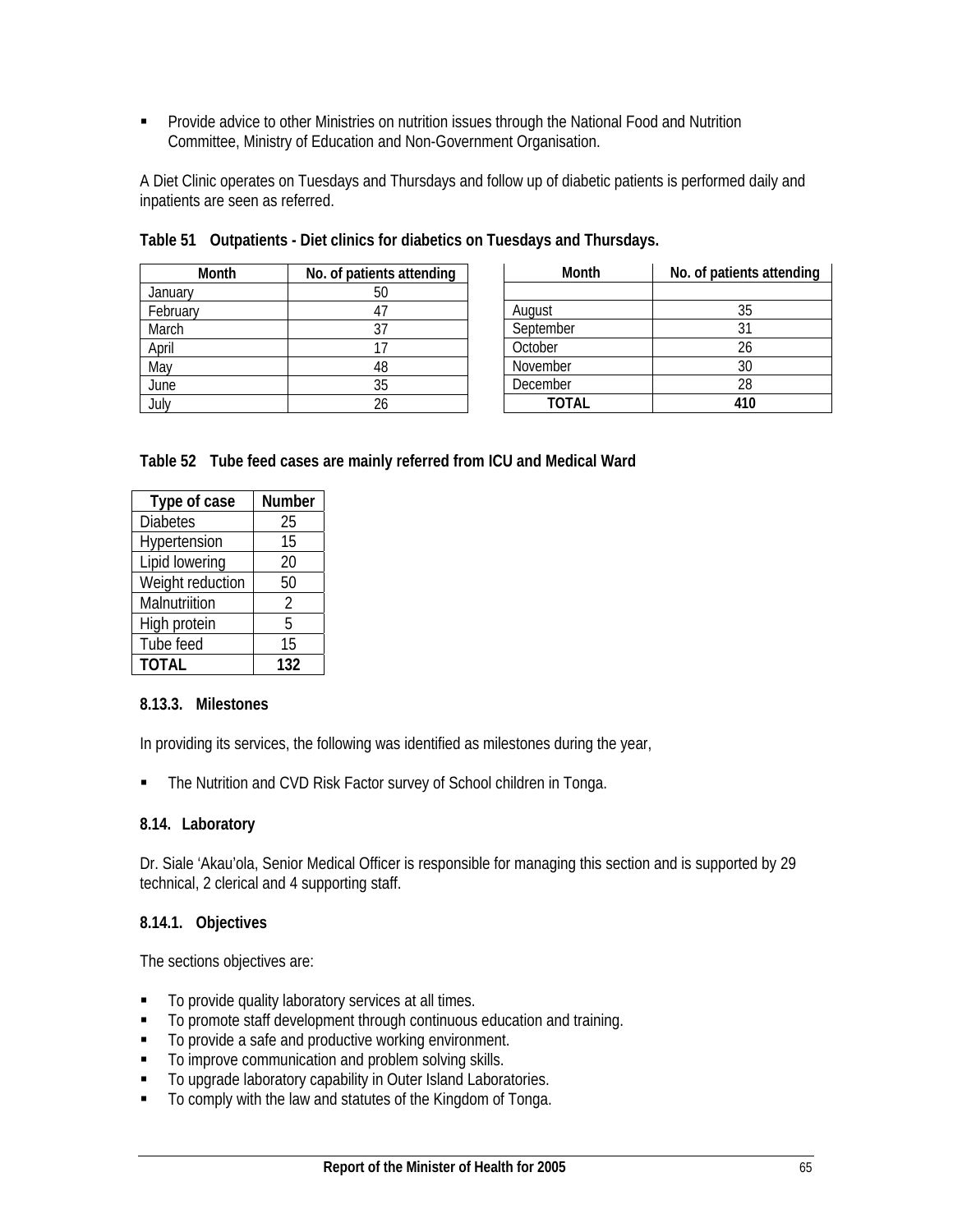### **8.14.2. Functions**

The sections function is:

**Provide customers with high quality cost effective services in all aspects, and the standard of such standard** services to comply with or exceed all accepted ethical and professional principles, as embodied in any accreditation criteria that may, at some time, apply in Tonga.

### **8.14.3. Financial Allocations**

The section was allocated \$136,100 and was utilized for purchase of office supplies, technical equipment and supplies, medical supplies, overseas laboratory costs, health laboratory costs, and hospital supplies (blood transfusion).

#### **Provided below is a summary of services provided by the Laboratory during the year.**

- The total number of tests performed in 2005 (169,187) decreased by 2,840 tests from the previous year. This decrease reflects the period when the civil servants dispute occurred.
- The 13 specimens sent overseas for B.pertussis IgM antibody testing proved 8 positive of which 7 were confirmed and 1 was indeterminate.
- There were 35 specimens tested for ANA and 4 were positive of which 1 was diagnostic SLE and 3 were highly suggestive of SLE.
- There were 67 positive dengue cases during the year and mostly from the outer islands.

| <b>Particulars</b>   | 2005     | %     | 2004           | %     | 2003     | %     | 2002     | %     |
|----------------------|----------|-------|----------------|-------|----------|-------|----------|-------|
| Salmonella typhi     |          | 0.70  | 4              | 0.60  | 27       | 3.26  | 6        | 0.73  |
| Other Salmonella     | 2        | 0.20  | $\theta$       | 0.00  | $\theta$ | 0.00  | 8        | 0.98  |
| Shigella             | 12       | 1.20  | 11             | 1.64  | 14       | 1.69  | 48       | 5.88  |
| Escherishia Coli     | 178      | 17.80 | 113            | 16.82 | 167      | 20.14 | 179      | 21.91 |
| Klebsiella           | 70       | 7.00  | 45             | 6.70  | 66       | 7.96  | 62       | 7.59  |
| Proteus              | 80       | 8.00  | 66             | 9.82  | 63       | 7.60  | 48       | 5.88  |
| Pseudomonas          | 71       | 7.10  | 46             | 6.85  | 65       | 7.84  | 66       | 8.08  |
| <b>Staph Aureus</b>  | 117      | 11.70 | 74             | 11.01 | 110      | 13.27 | 89       | 10.89 |
| Pneumococcus         | 7        | 0.70  | 8              | 1.19  | 20       | 2.41  | 17       | 2.08  |
| Haemophilus          | 26       | 2.60  | 12             | 1.79  | 21       | 2.53  | 14       | 1.71  |
| Strep/Group A        | 10       | 1.00  | 15             | 2.23  | 6        | 0.72  | 2        | 0.24  |
| Neisseria Gonorrhoea | 49       | 4.90  | 111            | 16.25 | 35       | 4.22  | 40       | 4.90  |
| N. Meningitidis      | 3        | 0.30  | $\mathfrak{D}$ | 0.30  | 6        | 0.72  | 4        | 0.49  |
| V. Parahaemolyticus  | 7        | 0.70  | 7              | 1.04  | 0        | 0.00  | $\Omega$ | 0.00  |
| M. Tuberculosis      | $\Omega$ | 0.00  | $\theta$       | 0.00  | 28       | 3.38  | 54       | 6.61  |
| Others               | 361      | 36.10 | 158            | 23.51 | 201      | 24.25 | 184      | 22.52 |
| TOTAL                | 1000     | 100   | 672            | 100   | 829      | 100   | 821      | 100   |

#### **Table 53 Number of major pathogens isolated throughout the Kingdom during the Year 2005**

- 7 typhoid cases were confirmed in 2005 (2 from children of the same household in Veitongo and 5 other case from the Ha'apai Group).
- E. Coli is still the most commonly isolated pathogen.
- Staph aureus, second most commonly isolated pathogen has 99% resistance to penicillin. Resistance rate to penicillin in 1996 was 92.2%.
- N. Gonorrhoea which became unprecedented second in year 2005 (111 isolated) dropped to sixth place with 49 isolated only.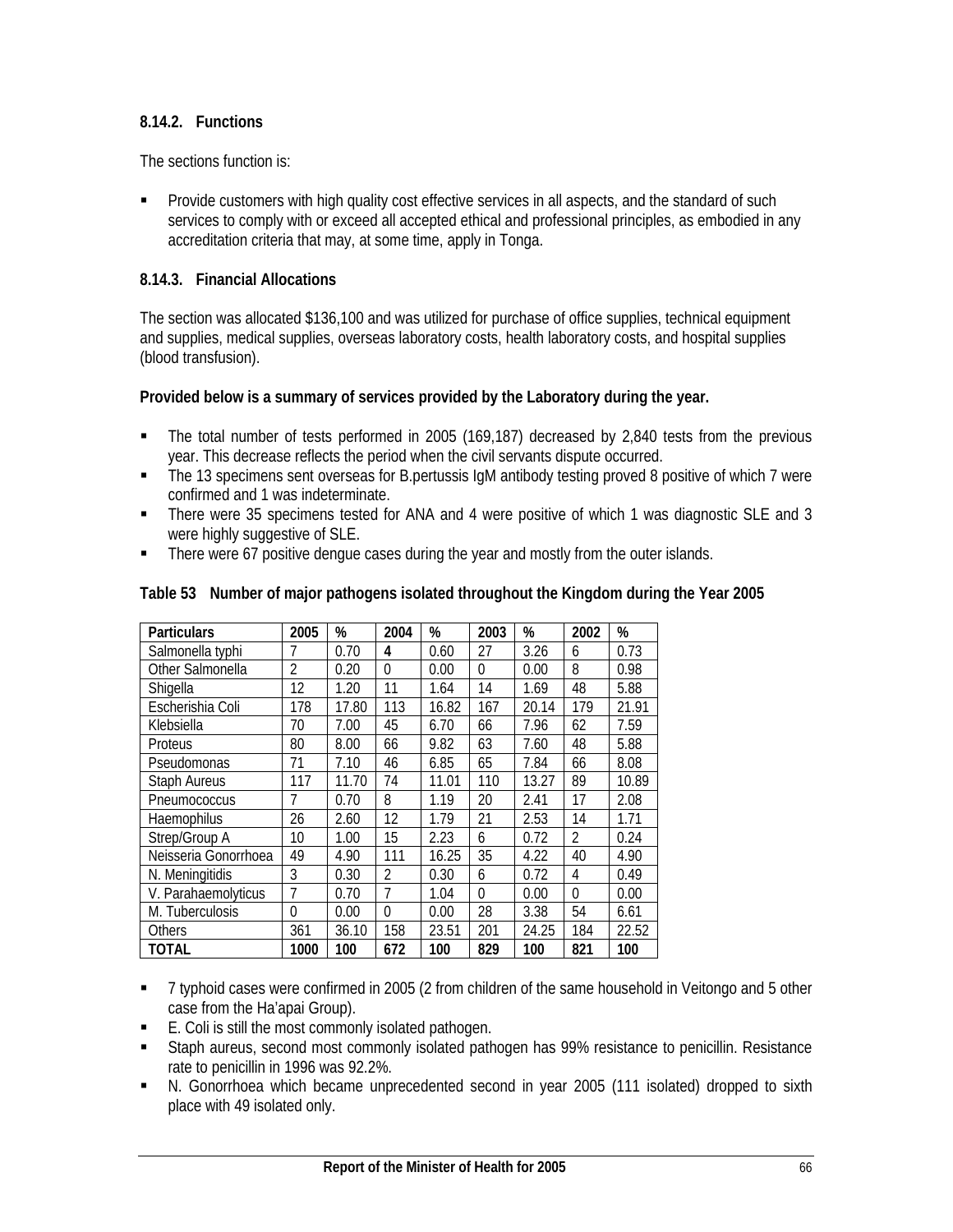### **8.14.4. Milestones**

In providing its services, the following were identified as milestones during the year,

- Principal Medical Pharmacist Mrs. Ane Ika pursued the Health Informatics course funded by WHOin the Computer Lab from 4 -7 April 2005.
- Senior Medical Scientist Mrs. Latu Soakai pursued the following trainings.
	- Chemical Management training sponsored by AusAID in the Department of Environment from 26 27 April 2005.
	- Management Skills training also sponsored by AusAID in the Department of Environment from 12 -13 October 2005.
- Senior Medical Scientist Ms. Mary Fakahau attended an Antimicrobial Resistance Surveillance Programme in Manila funded by W.H.O from 6 – 9 June 2005.
- Senior Lab Technician Mr. Siale'uvea Finau attended a Regulation of Blood and Blood Products Safety and Quality Control and Anti Virus Strategy workshop in Canberra Australia funded by AusAID from 20 -24 June 2005.
- Mr. Finau was granted a NZ scholarship to pursue study for a Master in Science on Forensic Pathology in New Zealand.
- Senior Laboratory Technician Mr. Sitanilei Hoko completed his B.Sc in Medical Laboratory Technology funded by W.HO. and is doing his required practical attachment before returning to Tonga next year.
- Lab Technician Grade 1 Mrs. Fele'unga Vaka'uta pursued the following trainings,
	- Leadership Skills training funded by AusAID from 29 30 September 2005.
	- Clinical Laboratory Technology training in Japan funded by JICA from 4 November 2005 through 8 February 2005.
- **EXECT AD Technician Grade II Ms. Sokopeti Litili pursued training on Leadership Development funded by** AusAID from May – June 2005.
- Lab Technician Grade II Mr. 'Epitani Vaka pursued training on Blood Bank Technology in PPTC, Wellington funded by W.H.O from 8 August through 6 September 2005.
- Clerk Class III Ms. Lu'isa Tupou pursued training on Production and Writing Technical Information funded by NZAid in the Datec Computer Room from 16 - 20 May 2005.
- WHO, Tonga office donated two computer and a printer to the Blood Transfusion Unit and Reception for donor recruitment work and data collection and input.
- **EXECUTE:** Laboratory supporters donated a new computer and printer for staff use.

### **8.15. Radiology**

Dr. 'Ana 'Akau'ola, Medical Officer Special Grade is responsible for managing this section and is supported by 11 technical and 1 clerical staff.

### **8.15.1. Objectives**

The section's objectives are:

- To provide good quality x-ray and ultrasound services at all times in order to assist the clinicians at arriving at right diagnosis of patients undergoing investigation.
- To work well together with other medical staff so as to provide satisfactory radiological diagnostic service.
- To ensure staff knowledge and skills are up to standard by providing ongoing on the job education at all time.

### **8.15.2. Functions**

The section's function is: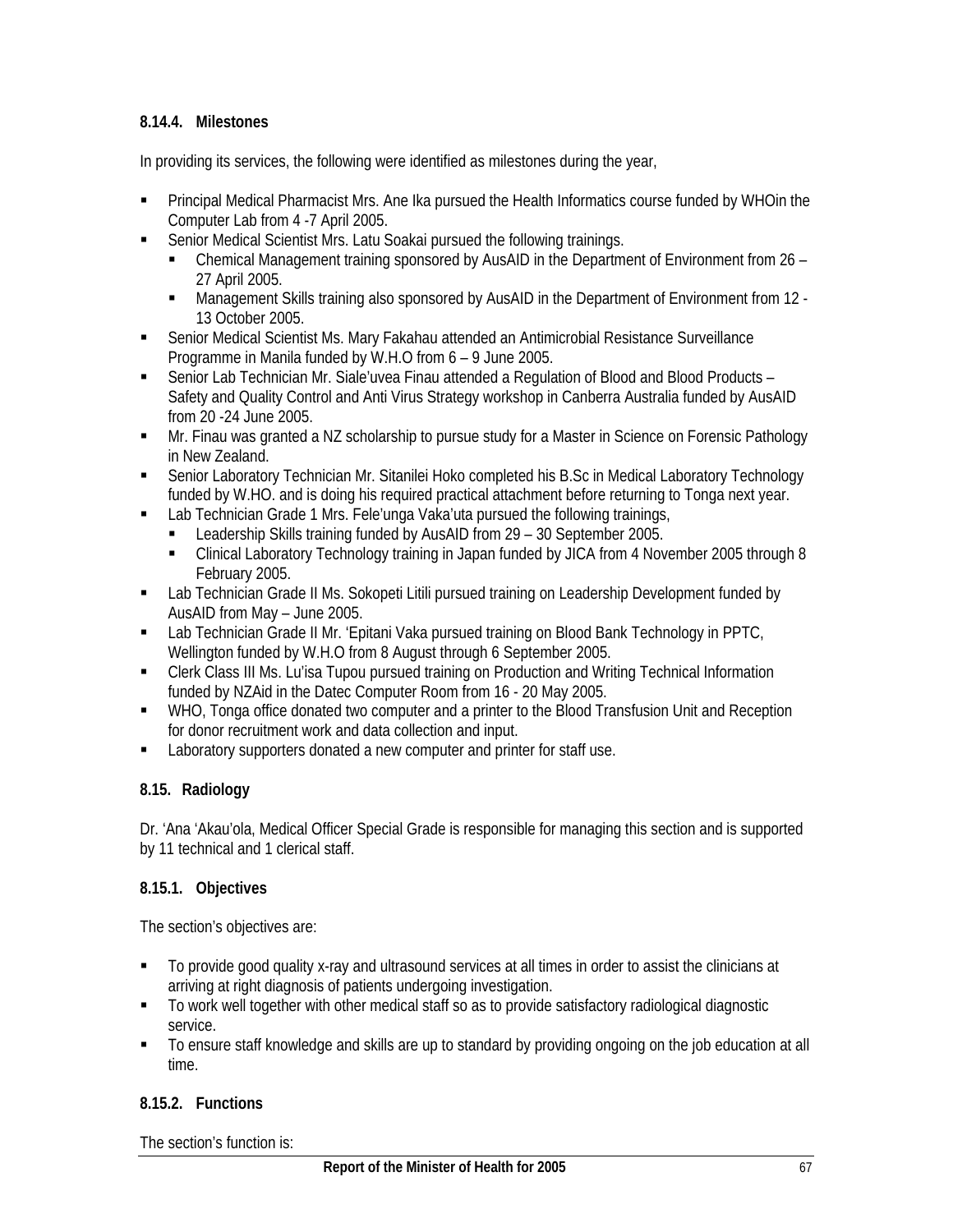To provide radiological diagnostic services to clinicians and to the public.

|  | Table 54 Ultrasound examinations performed - 2005 |
|--|---------------------------------------------------|
|--|---------------------------------------------------|

| Examination                         | No. of cases |
|-------------------------------------|--------------|
| Obstetric                           | 1487         |
| Pelvis                              | 966          |
| Upper Abdomen                       | 922          |
| Small parts breast, thyroid, testis | 226          |
| <b>Others</b>                       | 37           |
| Echocardiogram                      | 370          |
| Total                               | 4008         |

#### **8.15.3. Financial Allocations**

The section was allocated \$45,500.00 and was utilized for the purchase of technical equipment, medical and office supplies.

#### **8.15.4. Milestones**

In delivering its services, the following were identified as milestone during the year:

- Dr Edgar 'Akau'ola was promoted to Chief Medical Officer, Ngu Hospital.
- **Dr** 'Ana 'Akau'ola was promoted to Senior Medical Officer In-charge of Radiology.
- Mr Takumi Nishigaki, Japanese Senior Volunteer returned to Japan in October 2005 after being with this section for 2 years. He was a most dedicated sonographer and echo-cardiographer.

### **8.16. Pharmacy**

Principal Pharmacist, Mrs. Melenaite Mahe is responsible for managing this section and is supported by 31 established staff.

#### **8.16.1. Objectives**

The section's objective is,

 To provide good quality, safe, effective and affordable essential drugs and standard medical supplies at all times to all the people of Tonga and ensure its rational use.

### **8.16.2. Functions**

The section's functions are:

- Ensure availability of safe, effective, affordable and good quality drugs and medical supplies for the people of Tonga.
- **Ensure proper selection of drugs and medical supplies through the National Drugs and Medical** Supplies Committee.
- **Ensure best procurement practice is used.**
- Ensure appropriate storage conditions are used and effective and timely distribution process is in place.
- **Ensure that legislative framework is operational.**
- **Ensure that rational use and appropriate information are available.**
- **Ensure best pharmacy practice is adopted.**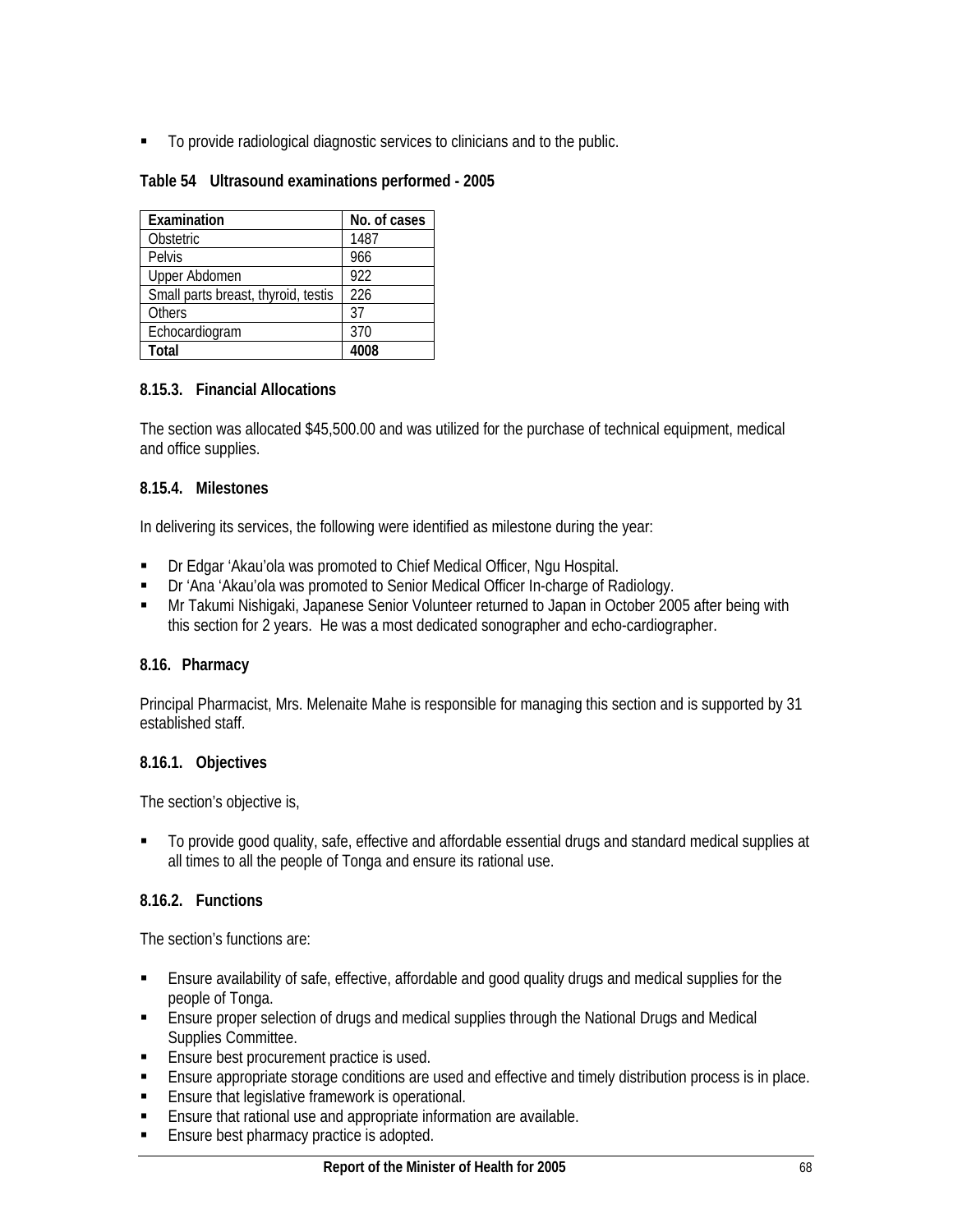## **8.16.3. Financial Allocations**

The section was allocated \$1,304,251 and was utilized for purchase of medicinal drugs and medical supplies.

The Central Pharmacy and Medical Store (CPMS) has five units. Administration, Manufacturing, Procurement/Drug Registration, Stores and Distribution, and Dispensing.

### **Administration**

- This section is responsible for handling correspondences, filing, personnel and financial management.
- Maintaining of vote book and preparation of vouchers for payment of local and overseas expenditures.

### **Manufacturing**

The Manufacturing unit was staffed by a complement of four personnel during the year.

### **Table 55 Production Output for 2005**

| Item                       |      | No. of Batches | Total      |             |  |
|----------------------------|------|----------------|------------|-------------|--|
|                            | 2005 | 2004           | 2005       | 2004        |  |
| <b>Oral Preparation</b>    | 271  | 185            | 16712L     | 10474L      |  |
| Dermatological Preparation | 197  | 173            | 2712.45L   | 2679L       |  |
|                            |      |                | 190kg      | 226kg       |  |
| Extemporaneous             | 187  | 164            | 28.59L     | 23.56L      |  |
|                            |      |                |            | 1kg         |  |
| Total                      | 655  | 522            | 19,453.04L | 13,177.26 L |  |
|                            |      |                | 190kg      | 277 kg      |  |

Production output for 2005 increased by 26% from the previous year.

### **Procurement and Registration**

- The Procurement and Registration unit have been merged to ensure improved efficiency.
- A Procurement Officer is responsible for procurement of all drugs and medical supplies that are stored and distributed throughout the country.
- **•** Drugs and medical supplies are procured worldwide.
- **Tenders are released for the majority of requirements and smaller items are procured directly from the** supplier.
- An Assistant Pharmacist Grade II is responsible for conducting product registration for the country as required by the Therapeutic Good Act 2001.
- Registration is done based on what is currently used with the need to utilize paper registration where products would be screened before they are registered to be used in the country. The aim is to ensure that only effective, safe and good quality products are allowed into the country.

### **Stores and Distribution**

- This section is responsible for receiving all incoming goods, checked, record and stored for distribution upon receipt of requisitions from all stations throughout Tonga.
- This section provides services for 4 Hospitals, 14 Health Centres, 34 Reproductive Health Clinics and few village health workers throughout Tonga.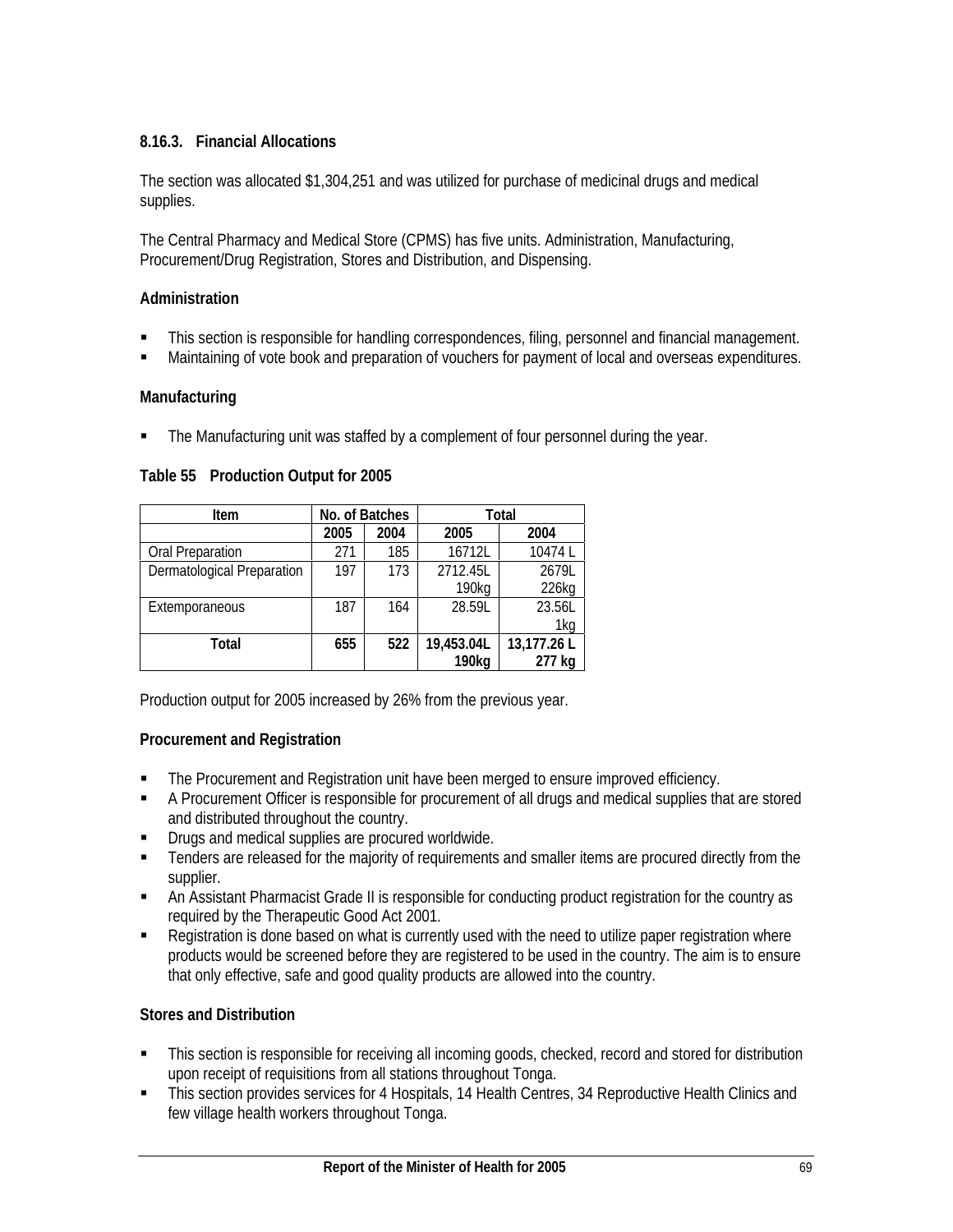- **The distribution to the outer islands is done on a bimonthly basis but some are more frequent** depending on the availability of drugs and supplies.
- Supplies for Vaiola Hospital Pharmacy is done on a weekly basis and it is planned that there should be limited areas in the hospital who would get their supplies direct.
- The distribution of the locally manufactured products was as follows: Vaiola Hospital 77%, Prince Ngu Hospital 9%, and Niu'ui Hospital 4%. Niu'eiki Hospital 2%, Health Centres 3% and Others 4%. 1% of goods were reported to be damaged or expired.

## **Dispensing**

- Dispensing Counter is an extension of the outpatient dispensing at Vaiola for a limited range of items, which are available only from the Central Pharmacy and Medical Store to be monitored.
- There is a need to move this to Vaiola Pharmacy but until there is enough space and better monitoring system established, services would continue to be provided from Central Pharmacy and Medical Store, Old Vaiola.

|            |      |              | Salbutamol     | <b>Beclomethasone</b> | <b>Insulin</b> | Isophane       | Soluble        |        |
|------------|------|--------------|----------------|-----------------------|----------------|----------------|----------------|--------|
| Month      | Pres | <b>Items</b> | <b>Inhaler</b> | <b>Inhaler</b>        | 70/30          | <b>Insulin</b> | <b>Insulin</b> | Repeat |
| Jan        | 389  | 1465         | 228            | 119                   | 79             | 112            |                | 189    |
| Feb        | 477  | 1256         | 200            | 100                   | 184            | 83             | 2              | 228    |
| Mar        | 487  | 1434         | 197            | 104                   | 221            | 79             | 3              | 264    |
| Apr        | 385  | 1302         | 182            | 120                   | 190            | 79             | 5              | 260    |
| May        | 457  | 1419         | 233            | 149                   | 206            | 61             | 3              | 279    |
| June       | 428  | 1352         | 231            | 142                   | 191            | 76             | 5              | 281    |
| Julv       | 548  | 1546         | 148            | 91                    | 157            | 64             | 5              | 237    |
| Aug        | 609  | 1574         | 142            | 100                   | 226            | 79             | 2              | 288    |
| Sep        | 639  | 1563         | 189            | 132                   | 237            | 69             | 6              | 422    |
| 0ct        | 633  | 1603         | 184            | 109                   | 172            | 82             | 3              | 438    |
| Nov        | 576  | 1567         | 184            | 117                   | 215            | 70             | 3              | 478    |
| <b>Dec</b> | 695  | 1704         | 154            | 46                    | 216            | 72             | 5              | 482    |
| Total      | 6323 | 17785        | 2272           | 1329                  | 2404           | 926            | 49             | 4005   |

## **Table 56 Central Pharmacy and Medical Store Dispensing Counter Record**

- The dispensing counter receives 9% (11% in 2004) of the total cost of items issued out of the Cental Pharmacy and Medical Store. Stock discrepancies continue to decrease due to better stock control.
- The Asthma Project improved the management of asthma and more patients are now on Beclomethasone (956 in 2004 vs. 1329 in 2005 – increased by 39%). This reduced the use of Salbutamol inhaler from 3192 to 2272 (drop by 29%). Ventolin inhaler use drop by 920 while Beclomethasone usage was increased by 373 inhalers.
- There was a decrease in the use of soluble insulin (from 62 to 49 vials) while the use of Mixtard slightly increases (from 2268 to 2404 vials).
- There was a slight increase in the total number of prescriptions (0.6%), total number of items (7%) and the total number of repeat prescription (15%) dispensed from the CPMS this year compared to last year.

## **Vaiola Hospital Pharmacy**

- Mr. Siutaka Siua is in charge of Vaiola Pharmacy and is supported by 2 Assistant Pharmacist Grade I, and 6 Assistant Pharmacist Grade II.
- The pharmacy is responsible for outpatients and inpatients dispensing and also participates in a monthly basis visits to Mu'a and Kolovai Health Centres to replenish patient's medication that are not available in the Health Centre.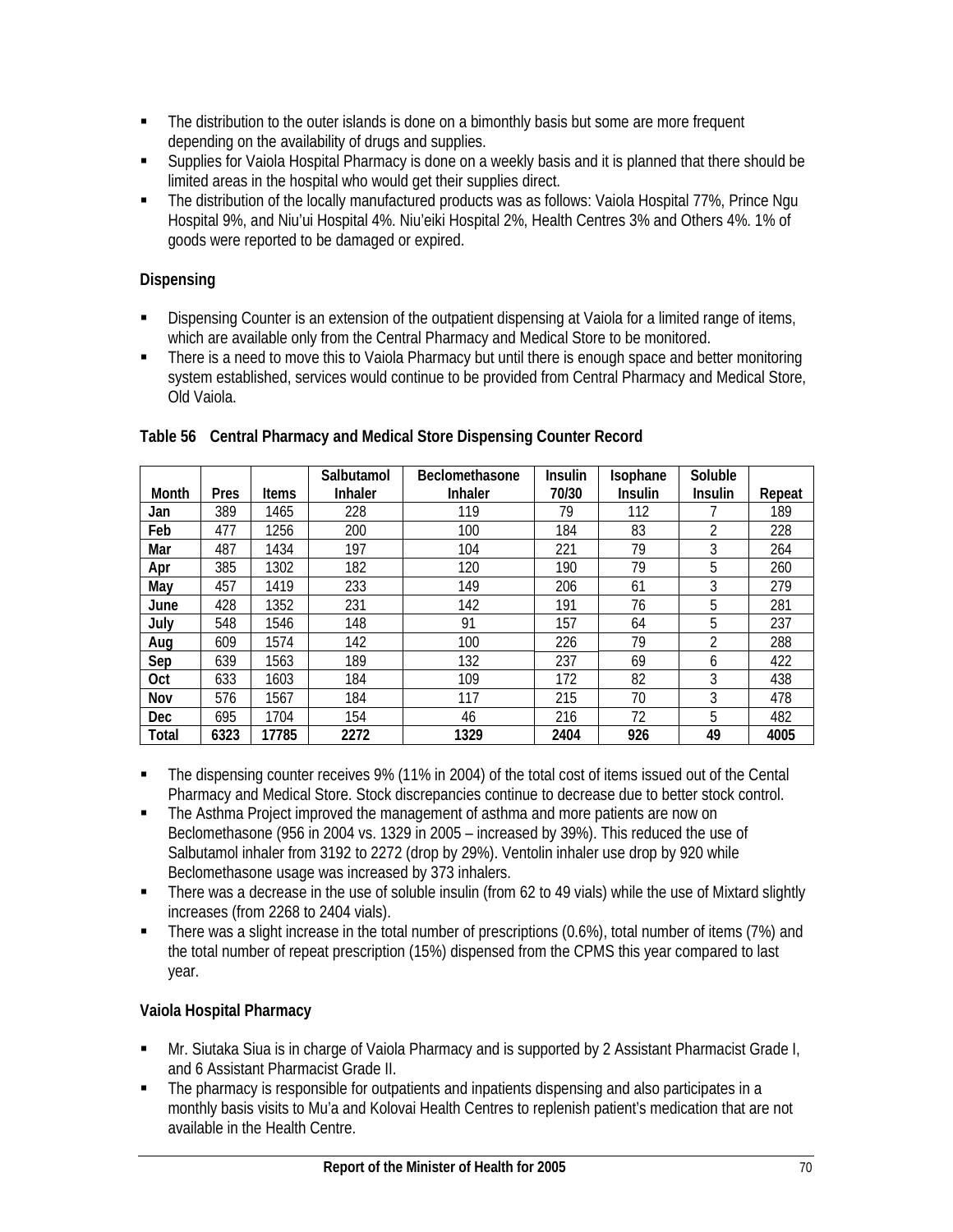| Month      |        | <b>AM SHIFT</b>                                                                               |        |         |                          | <b>OPD</b> |              | <b>PM SHIFT</b> |              |                          |       |                          |
|------------|--------|-----------------------------------------------------------------------------------------------|--------|---------|--------------------------|------------|--------------|-----------------|--------------|--------------------------|-------|--------------------------|
|            | Pres   | <b>Items</b>                                                                                  | Wards  | Repeats |                          | Pres       | <b>Items</b> | Pres            | <b>Items</b> | Wards                    |       | Repeats                  |
|            |        |                                                                                               |        | Pres    | Items                    |            |              |                 |              |                          | Pres  | Items                    |
| Jan        | 7,120  | 12,600                                                                                        | 696    | 1,287   | 2,122                    | 395        | 594          | 4,021           | 8,960        | 320                      | 302   | 496                      |
| Feb        | 7,325  | 12,764                                                                                        | 760    | 1,329   | 2,629                    | 401        | 604          | 4,601           | 9,622        | 300                      | 396   | 556                      |
| Mar        | 9,172  | 16,384                                                                                        | 1,580  | 1,374   | 3,034                    | 479        | 690          | 7,259           | 15,436       | 636                      | 408   | 607                      |
| Apr        | 9,017  | 15,876                                                                                        | 980    | 1,314   | 2,997                    | 425        | 702          | 7,102           | 15,101       | 597                      | 402   | 612                      |
| May        | 8,765  | 13,956                                                                                        | 917    | 1,345   | 2,768                    | 411        | 604          | 6,987           | 13,575       | 505                      | 378   | 539                      |
| Jun        | 7,021  | 1,251                                                                                         | 721    | 1,039   | 2,976                    | 396        | 478          | 4,783           | 9,544        | 321                      | 356   | 586                      |
| Jul        | 6,567  | 1,012                                                                                         | 698    | 712     | 1,876                    | 395        | 482          | 3,242           | 7,987        | 154                      | 187   | 324                      |
| Aug        | 5,342  | 7,980                                                                                         | 423    | 654     | 1,569                    | 298        | 389          |                 |              |                          |       |                          |
|            |        | Implementing of our new computerizing system for labelling and the Pharmacy closing at 4:30pm |        |         |                          |            |              |                 |              |                          |       |                          |
| Sep        | 6,136  | 8,568                                                                                         | 890    |         |                          | 304        | 399          | 876             | 1,012        | 235                      | 289   | 567                      |
| Oct        | 8,248  | 15,238                                                                                        | 900    |         | $\overline{\phantom{a}}$ | 545        | 787          | 806             | 998          | 132                      | 176   | 323                      |
| Nov        | 7,315  | 13,305                                                                                        | 786    |         |                          | 413        | 679          | 1,128           | 1,478        |                          |       |                          |
| <b>Dec</b> | 7,344  | 13,601                                                                                        | 875    |         | $\overline{\phantom{a}}$ | 534        | 780          | 1,332           | 1,563        | $\overline{\phantom{a}}$ |       | $\overline{\phantom{a}}$ |
| Total      | 89,372 | 132,535                                                                                       | 10,226 | 9,054   | 19,971                   | 4,996      | 7,188        | 42,137          | 85,276       | 3,200                    | 2,894 | 4,610                    |

**Table 57 Prescriptions record for Vaiola Pharmacy 2005** 

- A computerised dispensing mSupply system was launched at Vaiola Hospital Pharmacy in September to ensure complete accurate patient medication records, clear labelling, better presentation, and a form of drug inventory. This is a big improvement in the delivery of the Vaiola Hospital Pharmacy services including the ability to pick up repeat medications that were not captured in the previous recording system.
- There were more people (increased by 34%), more number of items (increase by 8%), more number of repeats prescriptions dispensed during the AM shift this year compared to 2004. Last year, more and more people are using the pm shift and the number of prescriptions dispensed is nearly three quarters of those dispensed during normal hours. However this year less people are using the pm shift and the OPD after normal working hours. This may have been due to the industrial action during the month of July and August and also due to the cut back in the Vaiola hospital opening hours.

### **Prince Ngu Hospital Pharmacy**

- Prince Ngu Hospital Pharmacy is managed by 2 Assistant Pharmacists Grade II.
- The Pharmacy operates from Monday to Saturday from 8.30am to 4.30pm and again from 5.00pm to 11.00pm Monday to Sunday. After hours medications are dispensed by the nurses.
- Pharmacy officers are rostered on-call duties to replenish the stock when they ran out.

#### **Table 58 Prescriptions Record for Prince Ngu Hospital Pharmacy 2005**

| Month |             | <b>AM SHIFT</b> |       |         | <b>OPD</b> |              | <b>PM SHIFT</b> |              |
|-------|-------------|-----------------|-------|---------|------------|--------------|-----------------|--------------|
|       | <b>Pres</b> | <b>Items</b>    | Wards | Repeats | Pres       | <b>Items</b> | Pres            | <b>Items</b> |
|       |             |                 |       |         |            |              |                 |              |
| Jan   | 2505        | 4350            | 627   | 324     | 454        | 808          | 786             | 1410         |
| Feb   | 2232        | 4367            | 542   | 315     | 437        | 675          | 1079            | 1862         |
| Mar   | 3664        | 7069            | 678   | 404     | 298        | 506          | 1734            | 2911         |
| Apr   | 2733        | 5057            | 473   | 539     | 136        | 233          | 958             | 1488         |
| May   | 3228        | 5940            | 501   | 484     | 79         | 134          | 1573            | 2918         |
| Jun   | 3002        | 5497            | 558   | 545     | 68         | 104          | 1745            | 3294         |
| Jul   | 2121        | 3322            | 634   | 379     | 50         | 88           | 783             | 1383         |
| Aug   | 1967        | 3260            | 568   | 478     | 614        | 1011         | 104             | 165          |
| Sep   | 2128        | 3367            | 564   | 465     | 768        | 1258         |                 |              |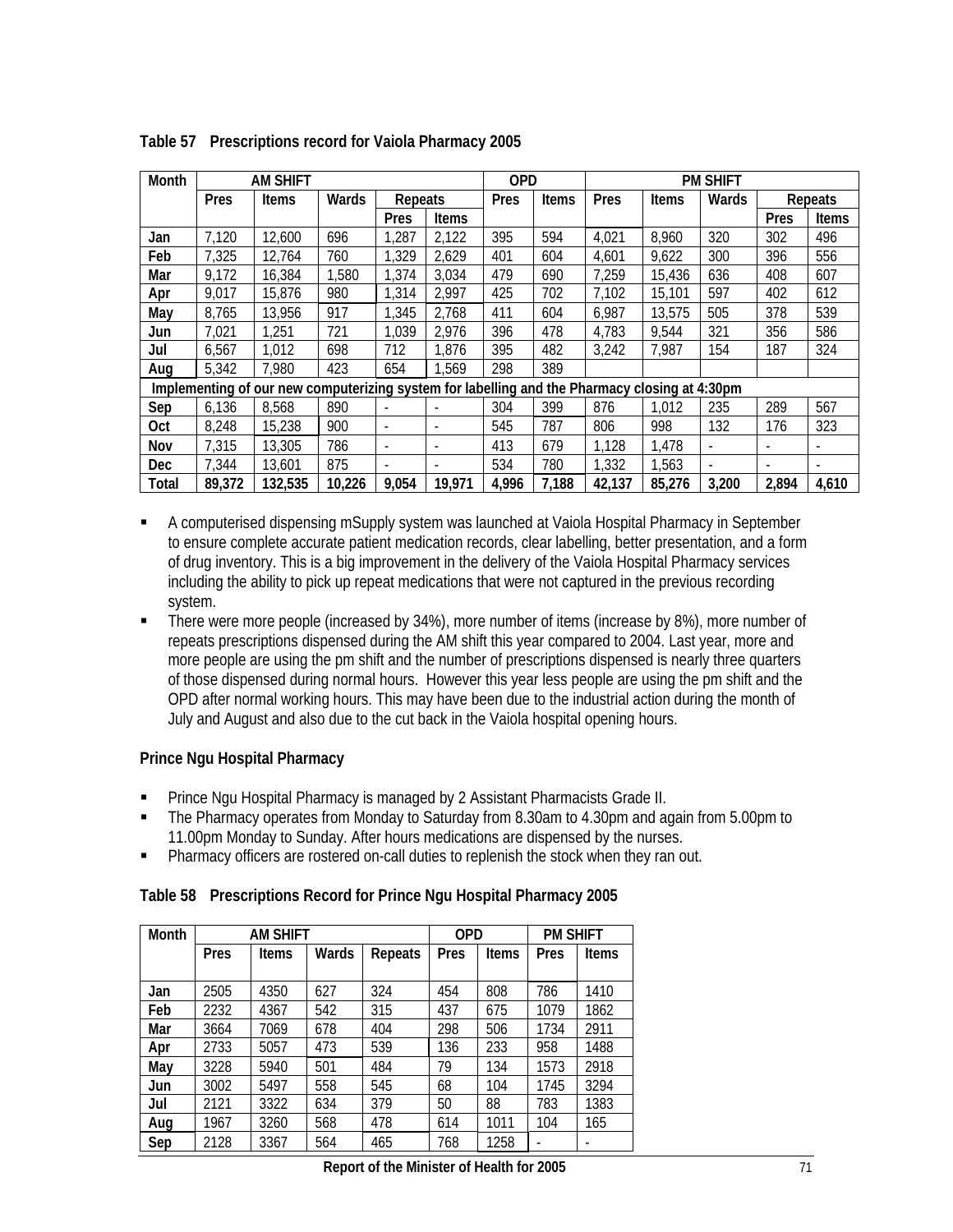| Oct          | 2293   | 3640   | 480   | 560      | 807   | 1277  | ۰     |        |
|--------------|--------|--------|-------|----------|-------|-------|-------|--------|
| Nov          | 2370   | 4024   | 481   | 766      | 866   | 1386  | ۰     |        |
| Dec          | 2128   | 3426   | 499   | $41^{-}$ | 835   | 1392  |       | -      |
| <b>Total</b> | 30.371 | 53,319 | 6.605 | 5.676    | 5.412 | 8.872 | 8.762 | 15,431 |

- There is an increase in the number of prescriptions (increase by 2.7%) and number of items (increase by 5.7%) dispensed during normal working hours.
- There was an increase in the number of repeat prescription (increase by 8%) and the number of ward items (26%) dispensed.
- **There was a big reduction in the number of prescriptions and the number of items dispensed from the** OPD, however this is because the Pharmacy was opened also at the pm shift (i.e. 5.00pm – 11.00pm every night) up until the industrial action in July and August.

### **Niu'ui Hospital Pharmacy**

A single Assistant Pharmacist Grade II is responsible for the operation of the Niu'ui Hospital Pharmacy.

| Month      | Pres  | <b>Items</b> | Repeat | After hours | <b>Items</b> |
|------------|-------|--------------|--------|-------------|--------------|
| Jan        | 987   | 1271         | 281    | 300         | 590          |
| Feb        | 907   | 1321         | 207    | 251         | 531          |
| Mar        | 791   | 1121         | 195    | 309         | 599          |
| Apr        | 995   | 1761         | 176    | 247         | 530          |
| May        | 911   | 1311         | 216    | 291         | 603          |
| Jun        | 930   | 1453         | 346    | 301         | 639          |
| Jul        | 1127  | 1531         | 251    | 213         | 420          |
| Aug        | 1211  | 1621         | 197    | 327         | 689          |
| Sept       | 1287  | 1653         | 233    | 285         | 535          |
| 0ct        | 1011  | 1521         | 267    | 274         | 501          |
| Nov        | 1193  | 1627         | 819    | 262         | 487          |
| <b>Dec</b> | 957   | 1356         | 201    | 243         | 499          |
| Total      | 12307 | 17547        | 3389   | 3303        | 6623         |

### **Table 59 Prescriptions Record for Niu'ui Hospital Pharmacy 2005**

- There is an increase in the number of attendance and the number of repeats during the normal working hours this year compared to last year.
- There is also an increase in the number of attendance and the number of items dispensed during after hours.
- The number of asthmatic this year has nearly doubled the number recorded last year.
- The number of diabetic patients relying on insulin injections has increased dramatically.

## **Niu'eiki Hospital Pharmacy**

A single Assistant Pharmacist Grade II is responsible for pharmaceutical services at Niu'eiki Hospital.

|       | <b>Normal Hours</b> |      |              |      |                        |      |      | After hours - OPD |              |      |  |
|-------|---------------------|------|--------------|------|------------------------|------|------|-------------------|--------------|------|--|
|       | Pres                |      | <b>Items</b> |      | <b>RPT<sub>S</sub></b> |      | Pres |                   | <b>Items</b> |      |  |
| Month | 2004                | 2005 | 2004         | 2005 | 2004                   | 2005 | 2004 | 2005              | 2004         | 2005 |  |
| Jan   | 546                 | 959  | 839          | 1437 | 301                    | 401  | 260  | 202               | 487          | 343  |  |
| Feb   | 594                 | 854  | 904          | 1345 | 232                    | 369  | 392  | 237               | 612          | 413  |  |
| Mar   | 741                 | 1123 | 1284         | 1746 | 288                    | 429  | 322  | 244               | 686          | 317  |  |
| Apr   | 748                 | 1101 | 1134         | 1706 | 376                    | 384  | 586  | 251               | 960          | 320  |  |
| May   | 613                 | 1086 | 972          | 1742 | 331                    | 382  | 378  | 308               | 660          | 565  |  |
| Jun   | 530                 | 892  | 895          | 1275 | 357                    | 491  | 105  | 194               | 269          | 379  |  |
| Jul   | 644                 | 671  | 1100         | 1123 | 365                    | 354  | 145  | 252               | 276          | 385  |  |

**Table 60 Prescriptions Record for Niu'eiki Hospital Pharmacy 2005**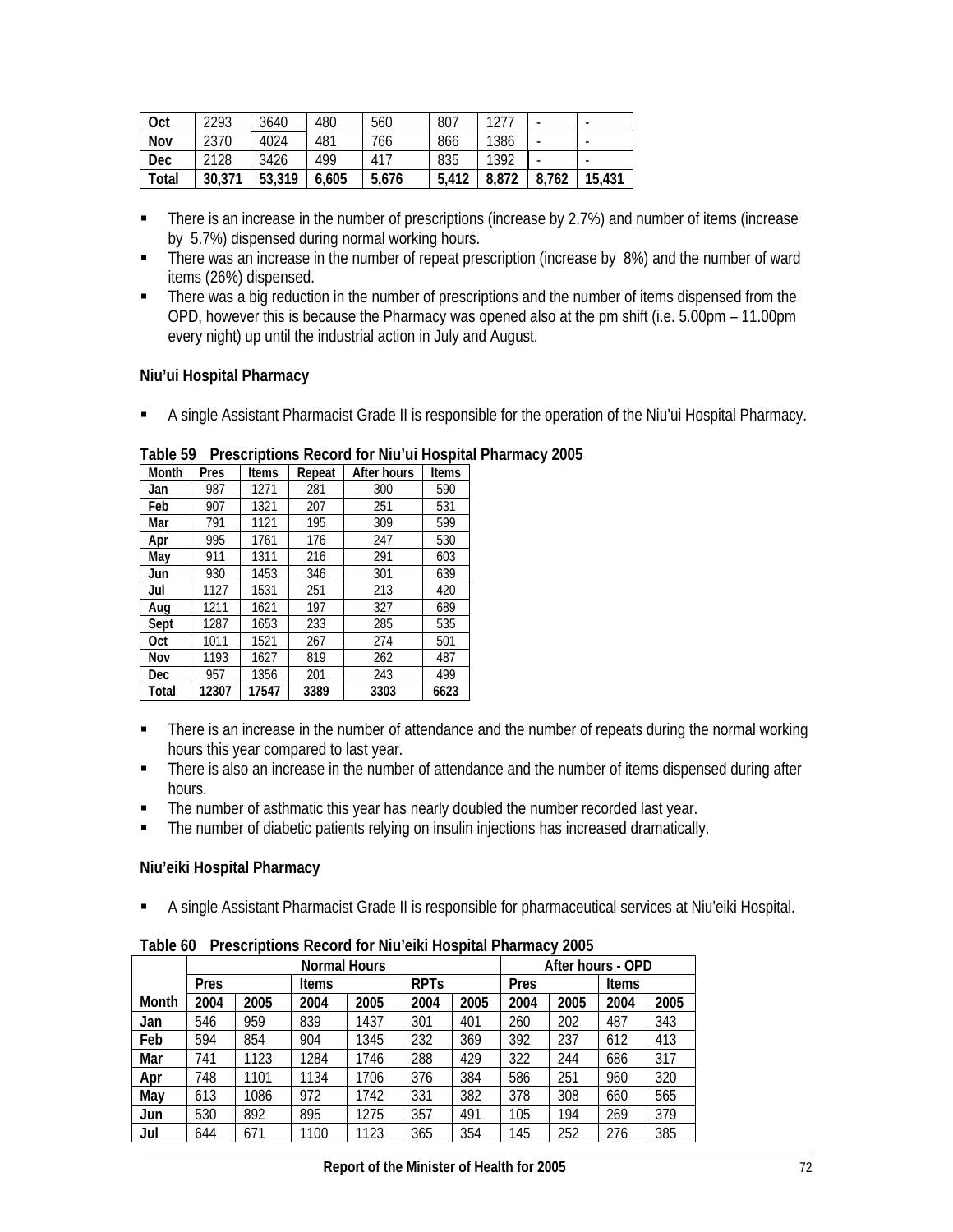| Aug        | 848   | 245    | 1394   | 350   | 270   | 200   | 164   | 200   | 270   | 200   |
|------------|-------|--------|--------|-------|-------|-------|-------|-------|-------|-------|
| Sep        | 823   | 854    | 1284   | 1351  | 315   | 373   | 210   | 150   | 355   | 255   |
| Oct        | 764   | 800    | 1159   | 1251  | 466   | 300   | 250   | 106   | 408   | 164   |
| Nov        | 898   | 617    | 1396   | 1330  | 419   | 406   | 756   | 115   | 390   | 200   |
| <b>Dec</b> | 772   | 786    | 1161   | 1223  | 336   | 302   | 188   | 276   | 331   | 429   |
| Total      | 8,521 | 10,188 | 13,522 | ,5879 | 2,161 | 4,391 | 3,243 | 2,535 | 5,704 | 3,970 |

- Number of prescription and the number of items dispensed during normal hours increased by 20% and 17% respectively. The biggest percentage increased was the number of repeat prescriptions, which was increased by about 103%. However, there was a decreased in the number of prescription and number of items dispensed from the OPD. That is, 21% and 30% respectively.
- The supplies to the outer-islands were satisfactory. Oxygen supplies seemed to be a major challenge in all the hospitals.

### **8.16.4. Milestones**

In providing its services, the following were identified as milestones during the year,

- **The mSupply dispensing module was installed at the Vaiola Hospital Pharmacy during September,** 2005 with the help of Mr. Craig Drown. The AusAid through the Tonga Health Project supported the initiative and WHO assisted with funding the project.
- **Overseas workshop** 
	- **Mrs. Melenaite Mahe and Ms. Sela Moa from Labour and Commerce attended a workshop held in** Suva Fiji on TRIPS. This was to enlighten those in the pharmaceutical sector on the effects of availability and affordability of essential drugs and issues related to WTO.
	- Melenaite Mahe also visited manufacturers in Malaysia to see how they operate in relation to other manufacturers.
	- Ms. Losaline Titiuti attended two workshops on Counterfeit held in Manila Phillipines and in Canberra Australia.
	- **Mr.** Siutaka Siua attended a training workshop on Regulation of Prescription Medicine and capacity building on Anti-HIV medications.
	- Ms. Melesisi Finefeuiaki attended training in Copenhagen on procurement.
- **Staffing** 
	- The six trainees have completed their training and have all been promoted to the post of Assistant Pharmacist Grade II.

### **8.17. Central Sterilising Supply Department**

The Sterile Supervisor Mr Tangitau Fukofuka is responsible for managing this service. He is assisted by two Sterile Assistants. Senior Nursing Sister Lavinia Vakasiuola joined the CSSD staff to strengthen the service but left towards the end of the year.

### **8.17.1. Functions**

The section's function is,

To provide sterile surgical instruments and linen for the operating theatre, wards, health centres and clinic in adequate supply at all times.

### **8.17.2. Objectives**

The section's objectives are,

To maintain quality standard of service at all times.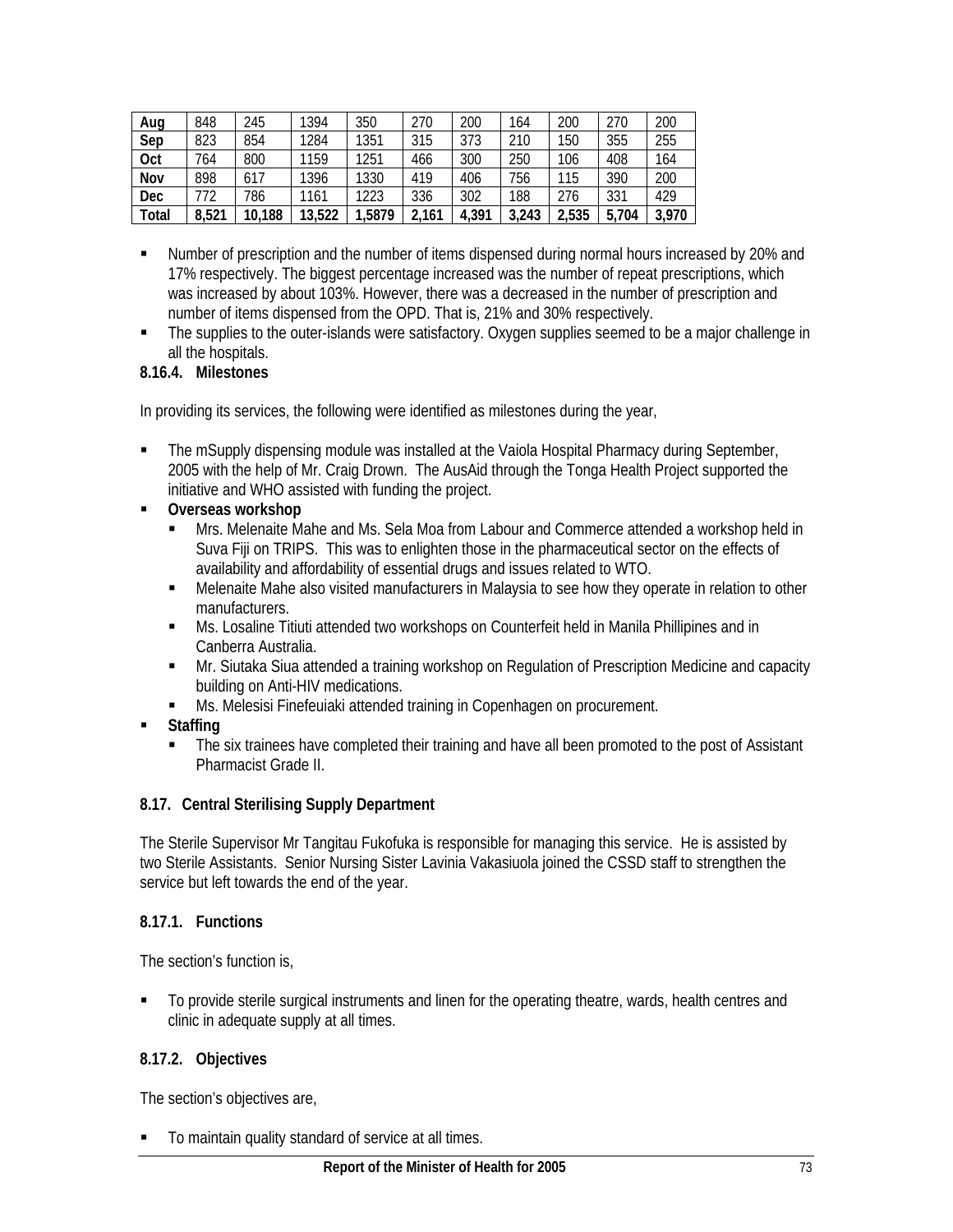- To ensure standard sterile procedures are followed at all times.
- To ensure adequate supply of instrument and linen is maintained in adequate quantity at all times.
- To maintain a harmonious working environment within the section and between staff and other sections and divisions.

### **8.17.3. Financial Allocations**

The section was allocated TOP\$2,000.00 which was used to purchase special quality cleaning chemicals for instruments from overseas.

The major part of CSSD work is sterilizing 20 different kinds of trays, for specific procedures in adequate supply, round the clock. This is a phenomenal demand on this service with only three staff working in the section. The number required of these different trays is over two hundred daily. This is in addition to the daily demand for linen and instrument from the operating theatre.

### **8.18. Non Clinical Support Services**

The Medical Superintendent Support Services Dr 'Akanesi Makakaufaki is responsible for managing this Division. She is assisted by the Hospital Administrator, Mrs Kolianita Lavemai Alfred and the Senior Hospital Executive Officer, Mr Filipe Taufa. The Division consists of nine sections: Maintenance, Domestic, Catering, Laundry, Seamstress, Grounds-Keeping, Security, Cental Sterile Supply Division and Switchboard Operation. Each Section has a supervisor taking care of the operation of the section.

### **8.18.1. Functions**

The Division's functions are:

- The core function of the Medical Superintendent Support Service Office is to ensure that all the sections are providing efficient and effective service that meet the needs of both patients and staff in a cost effective way.
- Facilitates all overseas patient referral travelling requirements and the provision of all administrative requirements.

### **8.18.2. Objectives**

The Division's objectives are:

- $\blacksquare$  To upgrade the quality of the service in all sections.
- To cut cost to the lowest level possible without compromising the quality of the service provided.
- To improve communication with staff through regular meetings and dissemination of information.
- To identify training needs for staff that would empower them and further enhance performance.
- To ensure that all the appropriate facilities and equipment needed for best practice in each section are provided.
- $\blacksquare$  To develop plans for future development that would further enhance service delivery in a cost effective way.

## **8.18.3. Financial Allocations**

The division was allocated over \$900,000 divided to each section. The Medical Superintendent, Support Services monitors expenditures through managing procurement cooperatively with each supervisors to develop procedures and processes to address problem areas.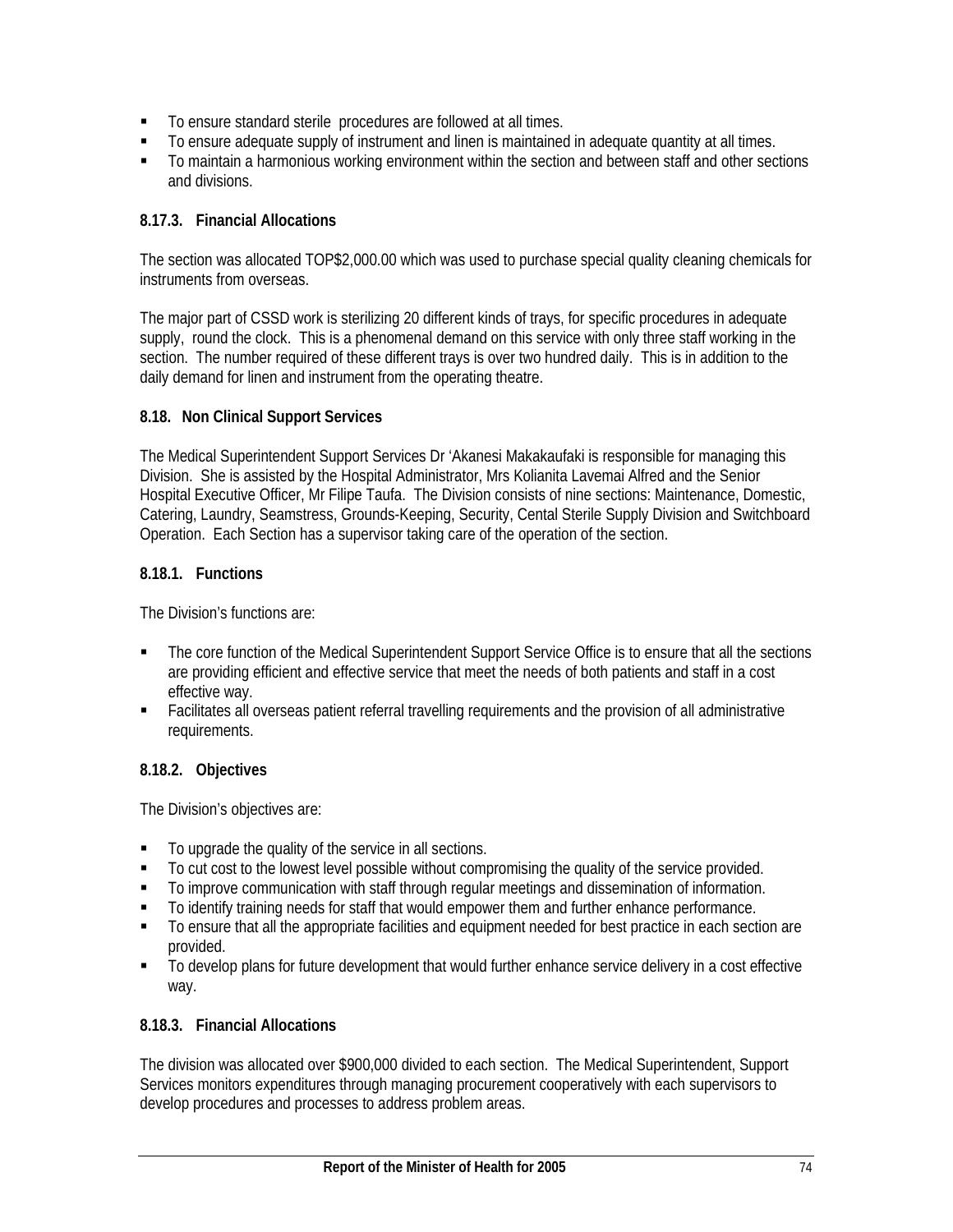## **Hospital Forms**

- This task for management is allocated with a separate budget totalling \$20,000.00. However this budget not only finances all hospital forms but also office supplies and technical equipment are included in this budget.
- The division is responsible to ensure that all sections and divisions of Vaiola Hospital, health centres and health clinics needs for these standard hospital forms are provided in the required quantity, efficiently and effectively.
- There are 27 different kinds of forms, the majority of these are for patients needs. To highlight the demand on this service, 685,008 forms provided for hospital use for a six months period. This utilized 56.9% of the budget.

## **8.18.4. Milestones**

In delivering its services, the following were identified as milestones during the year.

- Infection control training was conducted towards the end of the year for all the Domestic, Catering and the Laundry Staff. As a result of the training, new procedures for each section were developed and implemented. New tools and equipment were identified and purchased and staff were greatly motivated to improve performance.
- Training for the Seamstress Staff was conducted by a trainer from 'Ahopanilolo Technical College to upgrade skill, knowledge and performance.
- New car park labelling and procedures were developed to bring order to this area.
- For many years, the Catering expenditure always exceeded the budget. At the beginning of the new financial year, expenditure had consistently been below budget due to reformed management strategies being implemented in this section. In the last financial year, expenditure exceeded budget by \$15,000.00.
- New work plans for the grounds keeping greatly improved service quality and made a big difference to the environment.
- A visit from the World Bank Waste Management Specialist conducted training to staff on managing waste.

## **8.19. Hospital Security**

The staff providing this service are from two separate organizations. There are three staff working for the Ministry of Health, while the majority of the security staff belongs to the private company, Sapoi Security Firm. Extra staff were recruited during the industrial action to protect and safe guard other properties of the Ministry of Health.

## **8.19.1. Functions**

The section's function is:

 To provide Security Service to all hospital staff and all hospital facilities in the compound of the Ministry of Health.

## **8.19.2. Objectives**

The section's objectives are:

 $\blacksquare$  To upgrade the standard of the security service provided especially in the management of visitors movement and patient attendants.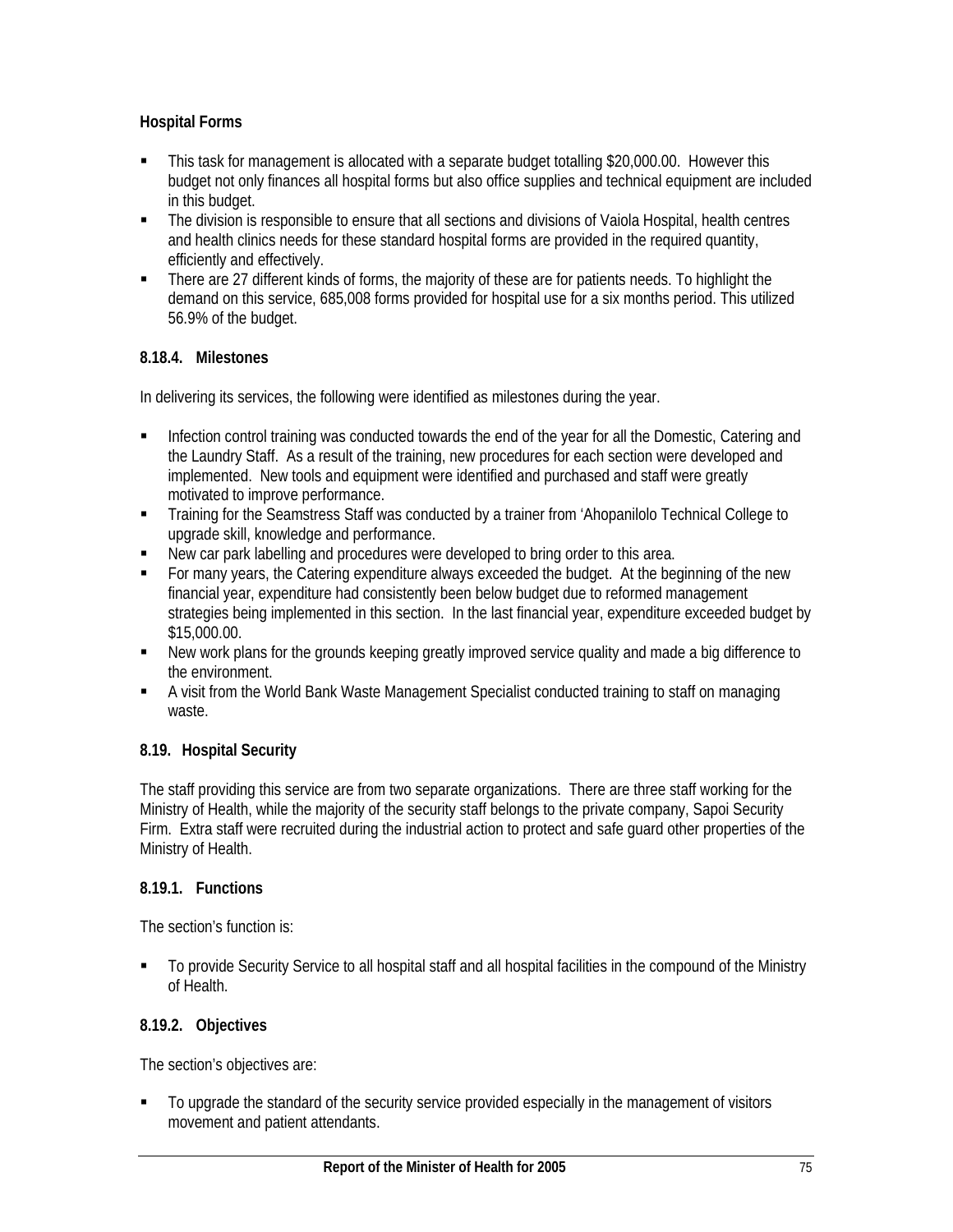- To ensure security and safety of patients, staff and properties of the Ministry within the Hospital compound is in place.
- To educate the public in all aspects and procedures of our security service so they would understand and peacefully comply and cooperate with our security staff. This is vital to the success, efficiency and effectiveness of this service.

### **8.19.3. Financial Allocations**

The section was allocated \$40,000 for the security contract. Staff capacity during the industrial action was doubled because of increased demand from the ministry.

### **8.19.4. Milestones**

In delivering its services, the following were identified as milestones during the year:

**Filtum** of the security staff from private sector is a recent endeavour by the Ministry to upgrade this service.

### **8.20. Laundry**

This section consists of 1 supervisor, 6 laundry maids and 4 laundry man.

The core function of this section is to provide quality laundry and ironing for all hospital linen and staff uniforms.

### **8.20.1. Objectives**

The section's objectives are:

- $\blacksquare$  To provide quality laundry and ironing service for Ministry of Health.
- To further explore ways of obtaining detergents and chemical suitable to remove stains from linen and manage contaminated linen in the best way possible.
- $\blacksquare$  To procure a new boiler unit that provides the necessary temperature for quality laundry.
- To explore the possibility of a solar heater system in order to solve fuel cost.
- To improve linen collection and sorting through procurement of laundry bags and trolleys.
- To produce laundered linen that are white and spotless at all times.
- To encourage enthusiasm, collaboration and cooperation from all staff in the Ministry to check, stock take and record accurately at all contact points, in the flow of linen, the amount of linen they handle.

### **8.20.2. Financial Allocations**

The section was allocated \$5,000.00 budget. This budget is utilized for the purchase of washing detergents and chemicals.

There have been 155,884 linen pieces washed for the year in 3657 loads of washing. There are three washing machines, one large and two smaller ones. There are two dryers and one presser for ironing purposes.

### **8.20.3. Milestones**

In delivering its services, the following were identified as milestones during the year,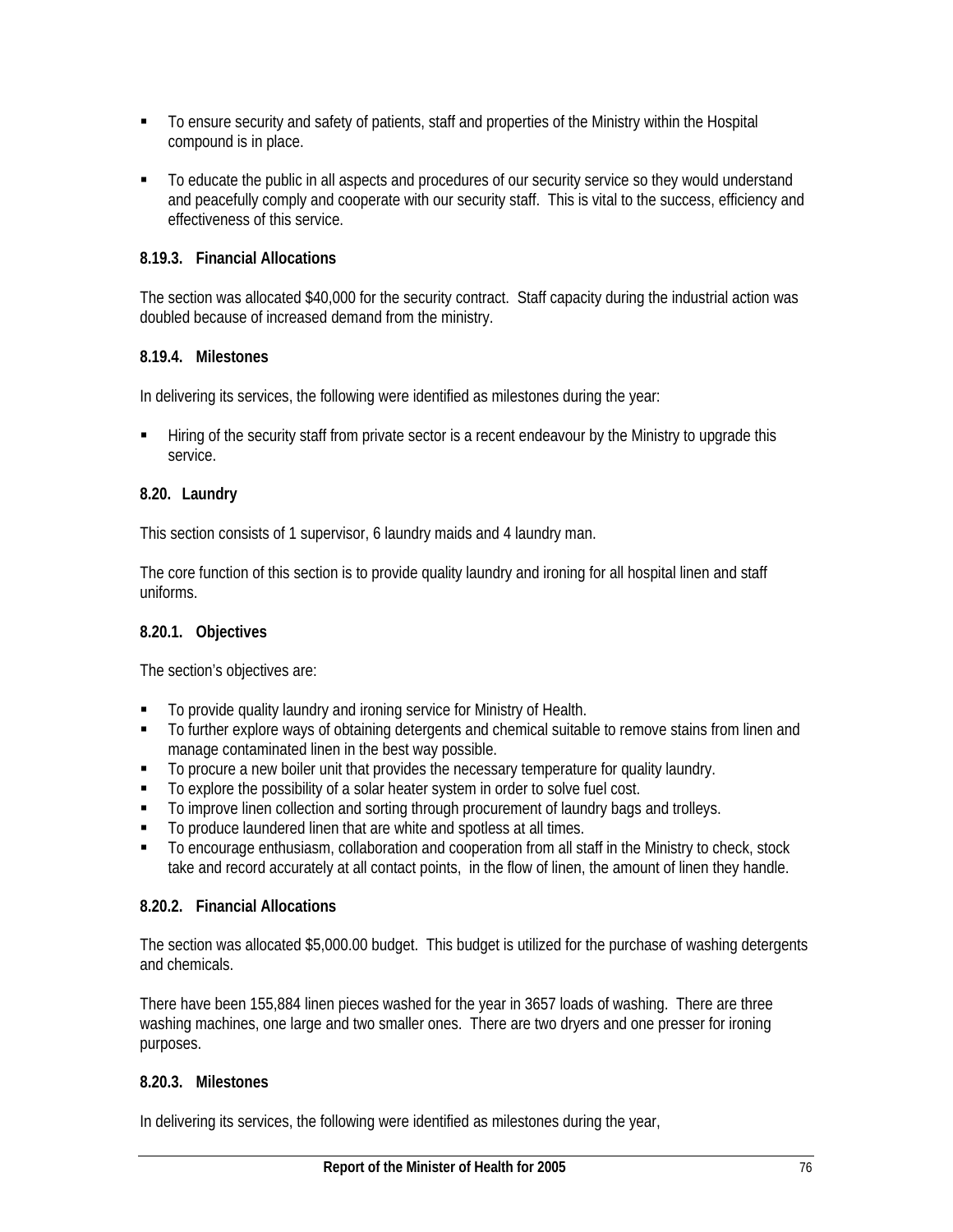- The Staff all participated in the infection control training towards the end of the year.
- **IMPROVED FINANCIST MANAGEMENT AND THE IMPROVED FINANCIS**.
- New laundry procedures are being developed to upgrade quality service.
- **Competitive bidding for laundry detergents undertaken.**

### **8.21. Seamstress**

Seamstress Supervisor Mrs 'Atilila Vuna is responsible for this section. Two daily paid seamstress support the supervisor.

### **8.21.1. Functions**

The core function of this section's are:

- To provide high quality seamstress service for Vaiola Hospital, Health Centres and clinics at all times.
- Outer island Hospital linen are also provided from the linen budget.
- To sew uniforms for Nurses and other staff in the Ministry of Health

#### **8.21.2. Objectives**

The section's objectives are:

- To sew the number of specified uniforms required by nursing staff and other support service staff in the standard and quantity required.
- To sew all the necessary bed linen required at Vaiola Hospital and Health Centres.
- To sew all theatre and CSSD linen required in adequate supply.
- To control expenditure to match budget without compromising quality to the service.

### **8.21.3. Financial Allocations**

The section was allocated \$25,000.00 for linen which is managed by the Matron. This provides for all the linen needs of the Vaiola Hospital, the outer island hospitals and all the health centres and clinics. Donations in kinds of linen supplies continue to come from overseas donors. A great proportion of our linen are provided through this channel.Tongan communities overseas are becoming important contributors to the Ministry's linen supply, mainly from New Zealand and Australia. These Tongan communities have also provided supplies as for the outer island hospitals of Vava'u, Ha'apai and 'Eua.

### **8.21.4. Milestones**

In delivering its services, the following were identified as milestones during the year,

- A one week training to upgrade staff skill and knowledge was conducted by an instructor from 'Ahopanilolo Technical School.
- Facilities and working conditions were greatly improved by providing fans, comfortable chairs and carpets for staff use.
- Sewing machines were repaired and spare parts provided.

### **8.22. Grounds Keeping**

Mr 'Ofa Viau is the supervisor responsible for this section and he is supported by 4 staff.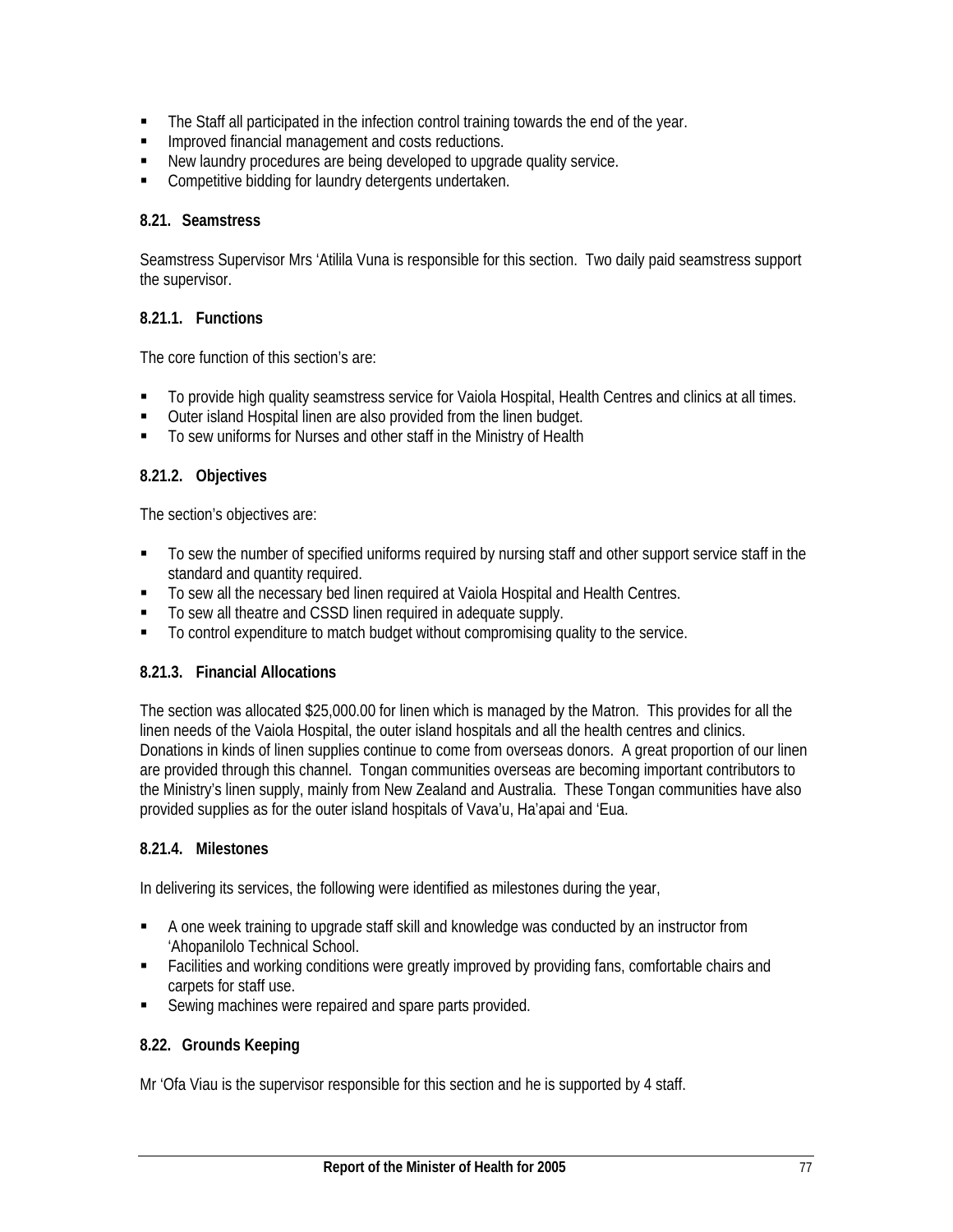### **8.22.1. Functions**

The core function of this section's are:

- To ensure that the hospital grounds are maintained at all times.
- To maintain and develop the flower gardens in the hospital compound to a high standard.
- To clean and pick up the rubbish in the compound and dispose it in a hygienic and sustainable manner.

#### **8.22.2. Objectives**

The section's objectives are:

- **To maintain high quality grounds keeping service at all times.**
- To coordinate the collection and disposing of waste with other staff and departments.
- To maintain staff morale through supervision and motivation at all times.
- $\blacksquare$  To ensure adequate and quality equipment and facilities are maintained.
- Need to look for some landscaping professional to develop the hospital compound to a state be fitting the new environment.

#### **8.22.3. Financial Allocations**

The section was allocated \$10,000.00 to cover cost for equipment, uniforms, technical supplies and fuel. Quite often, hired service for landscaping is needed during this new development project for Vaiola.

#### **8.22.4. Milestones**

In delivering its services, the following were identified as milestones during the year,

- Staff meeting and assistance with work plan development was achieved.
- **Fuels expenditures was greatly reduced.**
- One lawn mower and weed eater machines, uniforms and boots plus protective glasses, gardening equipment such as knifes and hedge cutter were purchased.

#### **8.23. Domestic**

This section consists of 1 Domestic Supervisor, 8 Wards Maid, 6 Orderlies, 1 Public Convenient Attendant and 7 Psychiatric Assistant.

#### **8.23.1. Functions**

The core function of this section's is:

 To provide quality cleaning service to all areas of the hospital. They may also accommodate other small tasks for patient's needs while performing their duties in the wards.

### **8.23.2. Objectives**

The section's objectives are:

- $\blacksquare$  To develop new cleaning procedures in order to upgrade quality service.
- To purchase all the necessary equipment and facilities required by staff to produce best service.
- To closely supervise and monitor and manage staff in order to improve performance and service quality.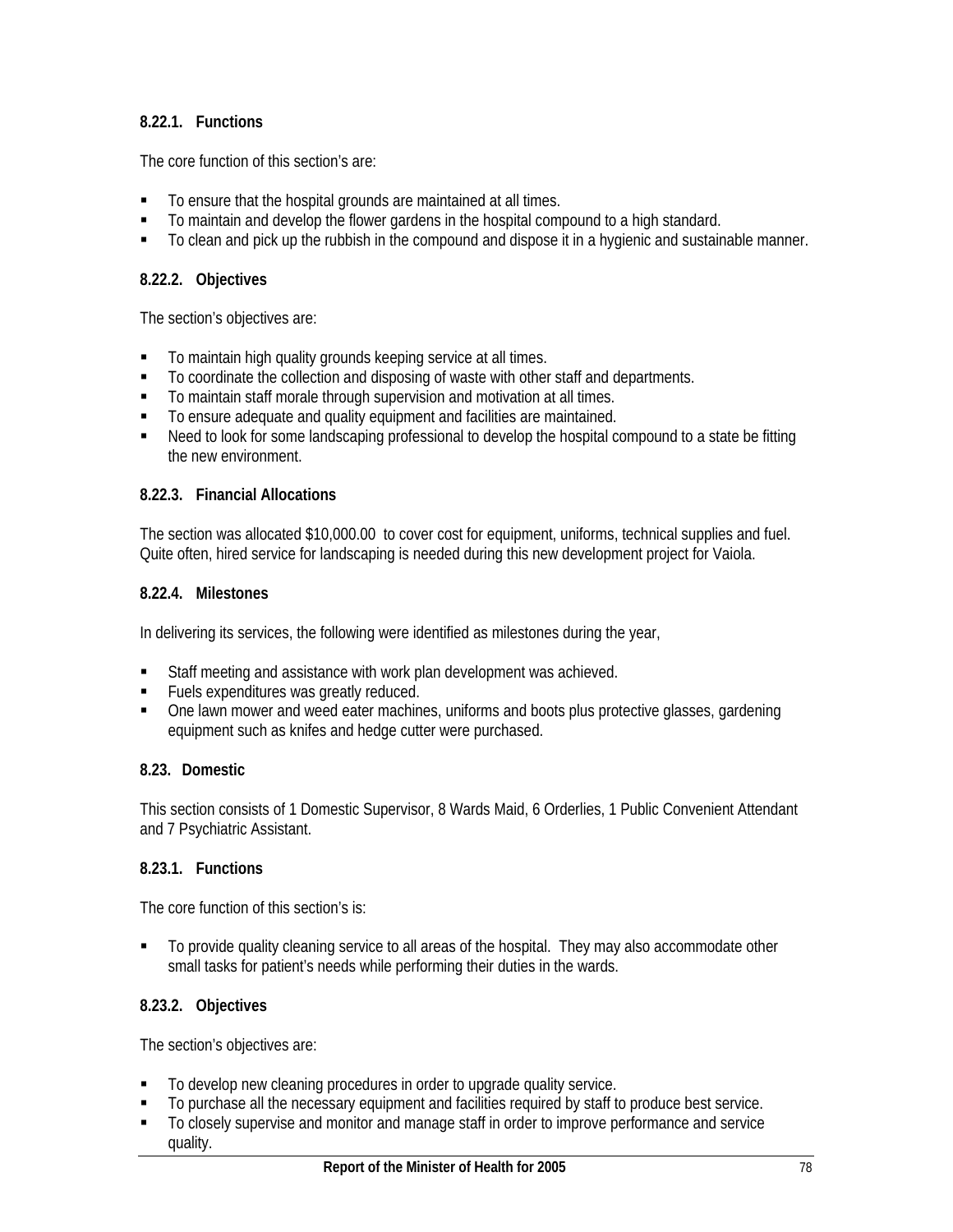- To closely monitor procurement in order to control cost.
- To identify training needs and implement accordingly.

### **8.23.3. Financial Allocations**

The section was allocated \$35,000.00 for its services. This covers for all cleaning chemicals and equipment for Vaiola Hospital and all peripheral health Centres in Tongatapu.

### **8.23.4. Milestones**

In delivering its services, the following were identified as milestones during the year,

- All staff participated in the infection control training.
- New cleaning procedures were developed to enhance performance.
- New equipment needed to improve quality service were purchased.
- **IMPROVED UNDERSTANDING AND COMMUNICATION WITH STAFF WAS developed.**

#### **8.24. Switchboard Operations**

The Senior Telephone Operator, Mrs Luseane Polota is responsible for this service and is supported by five other staff. One operator is stationed at the new administration building permanently.

### **8.24.1. Functions**

The core function of this section's is:

To provide quality telephone communication service for the Ministry of Health at all times.

### **8.24.2. Objectives**

The section's objectives are:

- To upgrade quality service so as to minimise complaints regarding staff performance.
- To explore ways of controlling telephone usage by staff to reduce cost.
- To develop training programmes in order to empower both operator and hospital staff alike in knowledge and understanding of the service.
- To further review the service and cost cutting strategies as future development in reducing expenditures.
- To enhance customer service skills of the telephone operators through training and education.

### **8.24.3. Financial Allocations**

The section was allocated \$150,000 for its services and covers the cost of outgoing telephone calls. An average spending of nearly \$18,000 monthly on telephone calls.

### **8.25. Catering Services**

Mrs 'Ana 'Akau'ola, Acting Chief Cook is responsible for this section and is supported by 7 Assistants Cooks.

### **8.25.1. Functions**

The core function of this section's is: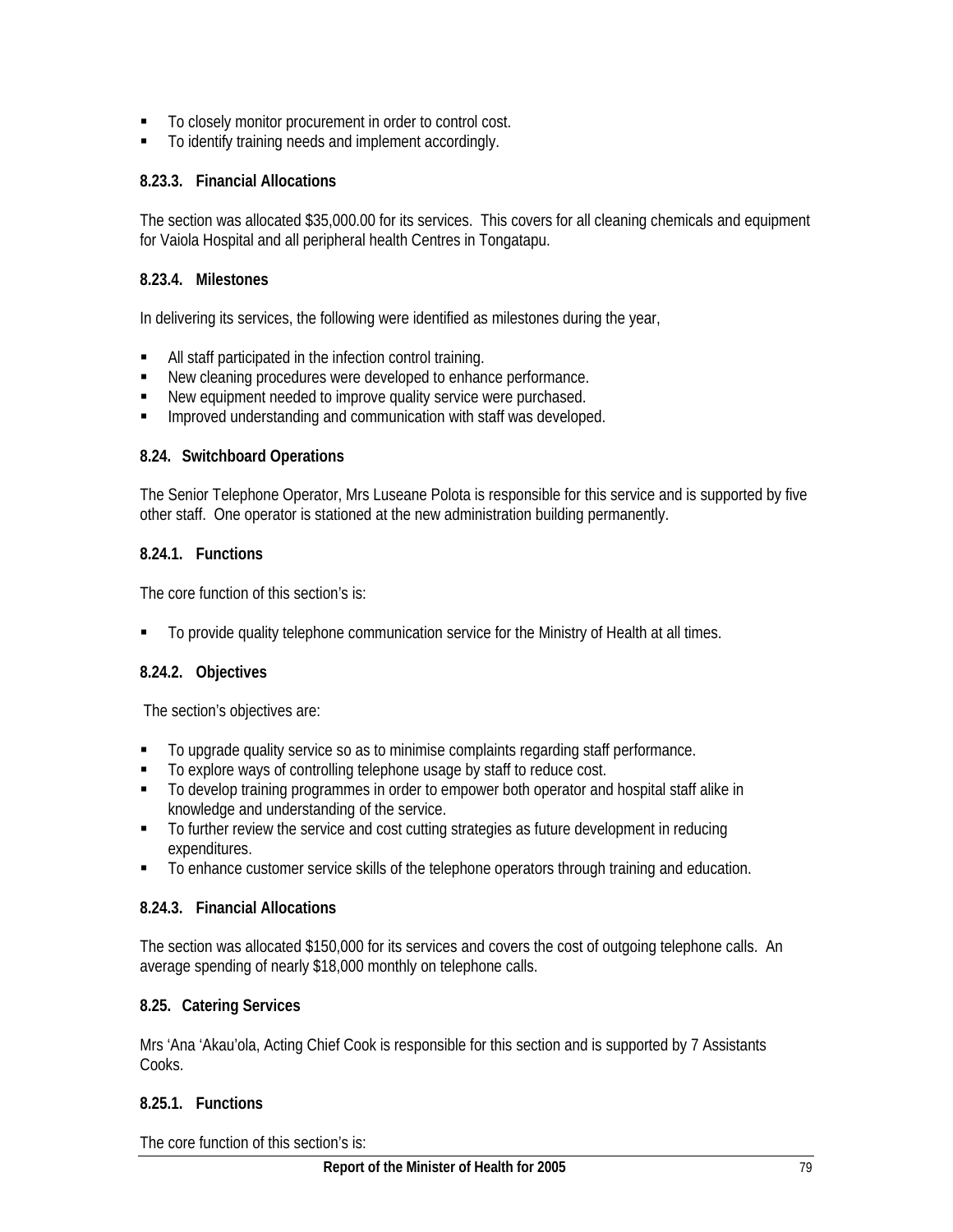To provide high quality meals for patients. They also provide meals for live-in student nurses and staff who are required to work through meal times without a meal break.

### **8.25.2. Objectives**

The section's objectives are:

- To ensure that patient's diets provided are of high quality and appropriate for their health needs.
- To identify training needs for staff that would further enhance performance and quality service.
- To upgrade procurement and stocktaking procedures in order to control cost.
- To ensure all necessary equipment and facilities are provided.

### **8.25.3. Financial Allocations**

The section was allocated \$205,000.00. This provides for patients' and staffs' diets and for the procurement of technical equipment. This budget was always exceeded by expenditures for many years in the past. Expenditures had since been consistently below budget right to the end of the year in December.

The catering service prepare three meals, Breakfast, Lunch and Dinner daily for patients and staff as explained before. They provide an average of 120 meals for each meal time but this can rise to a maximum of 150 meals. As cost of living rises, meals are becoming more costly to provide.

### **8.25.4. Milestones**

In delivering its services, the following were identified as milestones during the year,

- **Training was conducted for staff in infection control which greatly empowers staff in proper food** handling standards and cleaning procedures.
- New procedures were developed which contributed tremendously to our achievement in Budget control which were: new menu developed and used as the basis for procurement of food items and ordering the right quantity of meal ingredients required per person for each meal. All these information were utilized to put a tight control on spending as mentioned earlier.
- New tools and equipment were purchased.
- Stock control measures were instituted that discouraged excessive food wastage, stock loss, and also encourage staff cooperation and honesty.

### **8.26. Maintenance**

Senior Hospital Engineer, Mr. Tu'ifua Taumoefolau is responsible for managing this section and is supported by 16 staff.

### **8.26.1. Objectives**

The section's objectives are:

- To stock most vital spares.
- **Enforce planned maintenance for all facilities and equipment.**
- $\blacksquare$  To improve provision of medical gases
- **IMPROVE MONITORY IN A LOCAL EXAM** equipments and facilities.
- To develop best-practice equipment management and maintenance processes.
- Introduce regular equipment maintenance program for the island hospitals.
- To develop a facility maintenance program for Vaiola Hospital.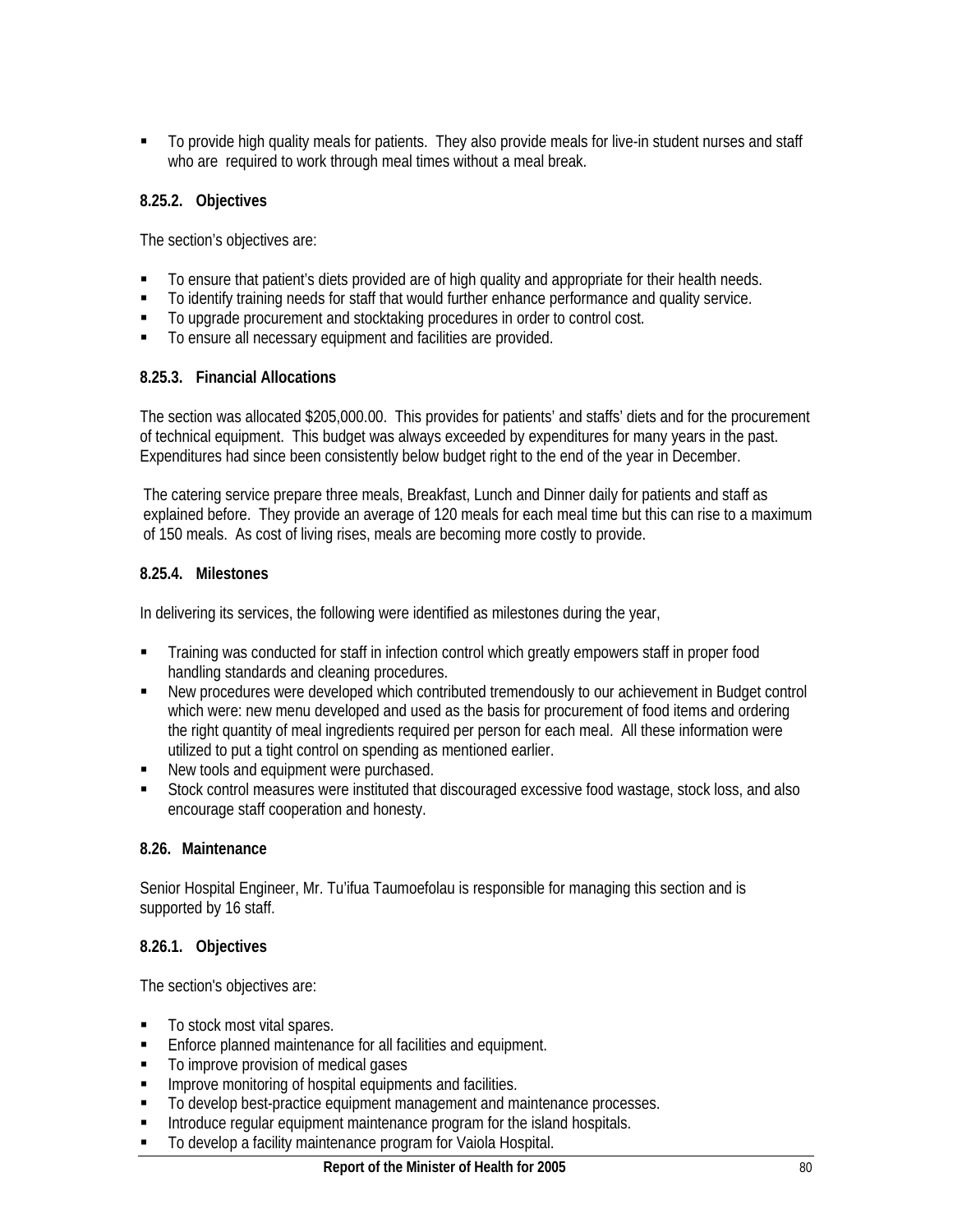- $\blacksquare$  To appropriate manage the use of utilities.
- $\blacksquare$  To appropriately manage and improve equipment purchases.
- Establish cost of repairs for biomedical equipment record.

### **8.26.2. Functions**

The section's functions are:

- Sourcing and procurement of equipment and spare parts from overseas.
- **Commission and decommission of equipment.**
- **Provide engineering maintenance services for equipment and facilities.**
- **Perform minor alterations to facilities.**
- **Prepare proposals for improvement of equipment and facilities.**

| Year | Number of large oxygen<br>cylinders produced | Number of large oxygen<br>cylinders purchased | <b>Total Number of large</b><br>oxygen cylinders supplied. |
|------|----------------------------------------------|-----------------------------------------------|------------------------------------------------------------|
| 2000 | 1272                                         | 52                                            | 1324                                                       |
| 2001 | 1700                                         |                                               | 1742                                                       |
| 2002 | 1701                                         | 18                                            | 1719                                                       |
| 2003 | 2226                                         | 30                                            | 2256                                                       |
| 2004 | 2530                                         | 66                                            | 2596                                                       |
| 2005 | 2574                                         |                                               | 2584                                                       |

#### **Table 61 Medical Gas: Oxygen produced at the Vaiola Oxygen Concentrating Plant**

Large Medical air  $= 81$  cylinders Large Nitrous Oxide  $= 9$  cylinders

The Vaiola Hospital Steam Boiler used a total of 58,325 litres of diesel. The significant decrease from last year is mainly due to better maintenance of the steam system.

### **Table 62 Steam Boiler Consumption**

| Year | <b>Boiler fuel (Diesel)</b> |
|------|-----------------------------|
|      | Consumption, litre          |
| 2000 | 97969                       |
| 2001 | 98393                       |
| 2002 | 69023                       |
| 2003 | 60378                       |
| 2004 | 58325                       |
| 2005 | 59100                       |

### **8.26.3. Milestones**

In providing its services the following were identified as milestones during the year.

- Mr. Tu'ifua Taumoefolau was admitted to the degree of Master of Philosophy in Mechanical Engineering from the Australian National University in March 2005.
- **In February, Mr. Sioeli Manu traveled to Ha'apai to carry out repairs/maintenance of dental equipment.**
- Mr. Osaiasi 'Alatini carried out electrical work in the same month in Ha'apai. This included repairs to the standby generator, mortuary cooler, and installation of extra electrical fittings.
- In May, Mr. Manu traveled to Vava'u and Ha'apai to carry out repairs and maintenance to dental equipment.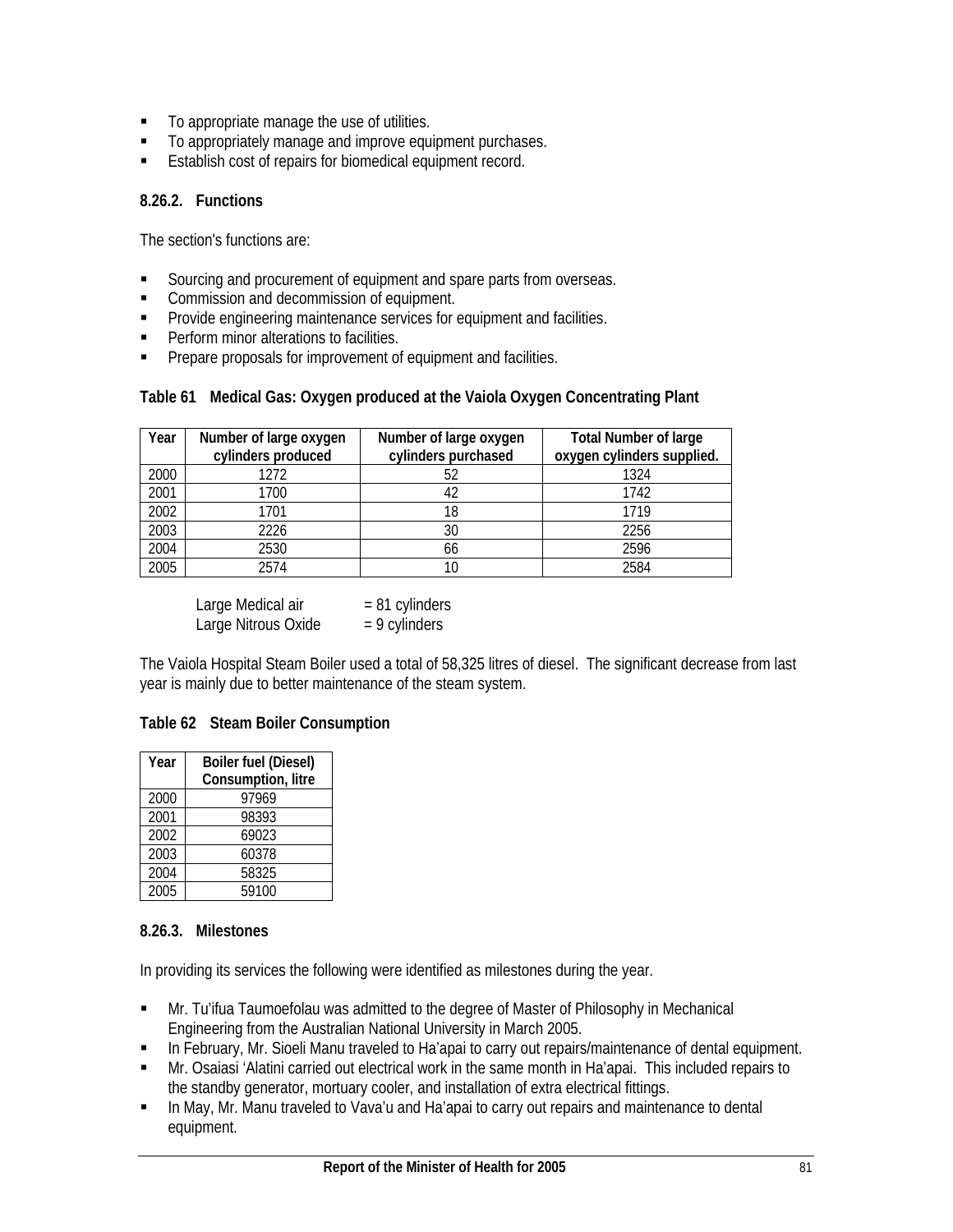- **In July Mr. 'Alatini and Mr. T. Taumoefolau traveled to Niuatoputapu and installed a new generator that** was donated by the New Zealand Government.
- **In September, Mr. Feleti Eke traveled to Vava'u to repair the CSSD autoclave.**
- In September, Mr. Manu also traveled to Ha'apai with the Balart Rotary group to install new dental equipment.
- **In December, Mr. Manu traveled to 'Eua to carry out maintenance of Dental equipment.**
- Mr. 'Ofeina Soakai went on a one month staff exchange to the Engineering Department of St. John of God Hospital, Ballarat. The knowledge gained in this on-the-job training is very beneficial for the Vaiola Maintenance Section.

### **9. NURSING SERVICES**

### **9.1. Management**

Chief Nursing Officer Mrs Lata Malu is responsible for the efficient and effective management of the Nursing Division.

The division's goal is to contribute to the health of the nation through the provision of the best possible nursing care services.

The division is made up of three sections,

- **-** Hospital Nursing
- The Queen Salote School of Nursing
- Reproductive Health

### **9.2. Vaiola Hospital Nursing**

Matron, Mrs. Valoa Fifita is responsible for the management and administration of this section and is supported by 1 Assistant Matron, 6 Senior Nursing Sister, 1 Assistant Senior Nursing Sister, 5 Nursing Sister Graduate, and 189 nursing staff.

### **9.2.1. Vaiola Hospital Nursing**

#### **9.2.1.1. Objectives**

The section's objectives are:

- **IMPROVE and upgrade nursing staff's management.**
- **Upgrade standard of hospital nursing services.**
- Review and provide policies and regulation for the improvement of staff performance.
- Upgrade nursing staffs skills and knowledge.

### **9.2.1.2. Functions**

The section's functions are:

- To provide best quality nursing services to all patients.
- To implement therapeutic measures ordered by Medical Officers with intelligent application to patients.
- $\blacksquare$  To co-operate with all hospital staff and services to facilitate and improve patient management.
- To support in-service and post basic training of nurses.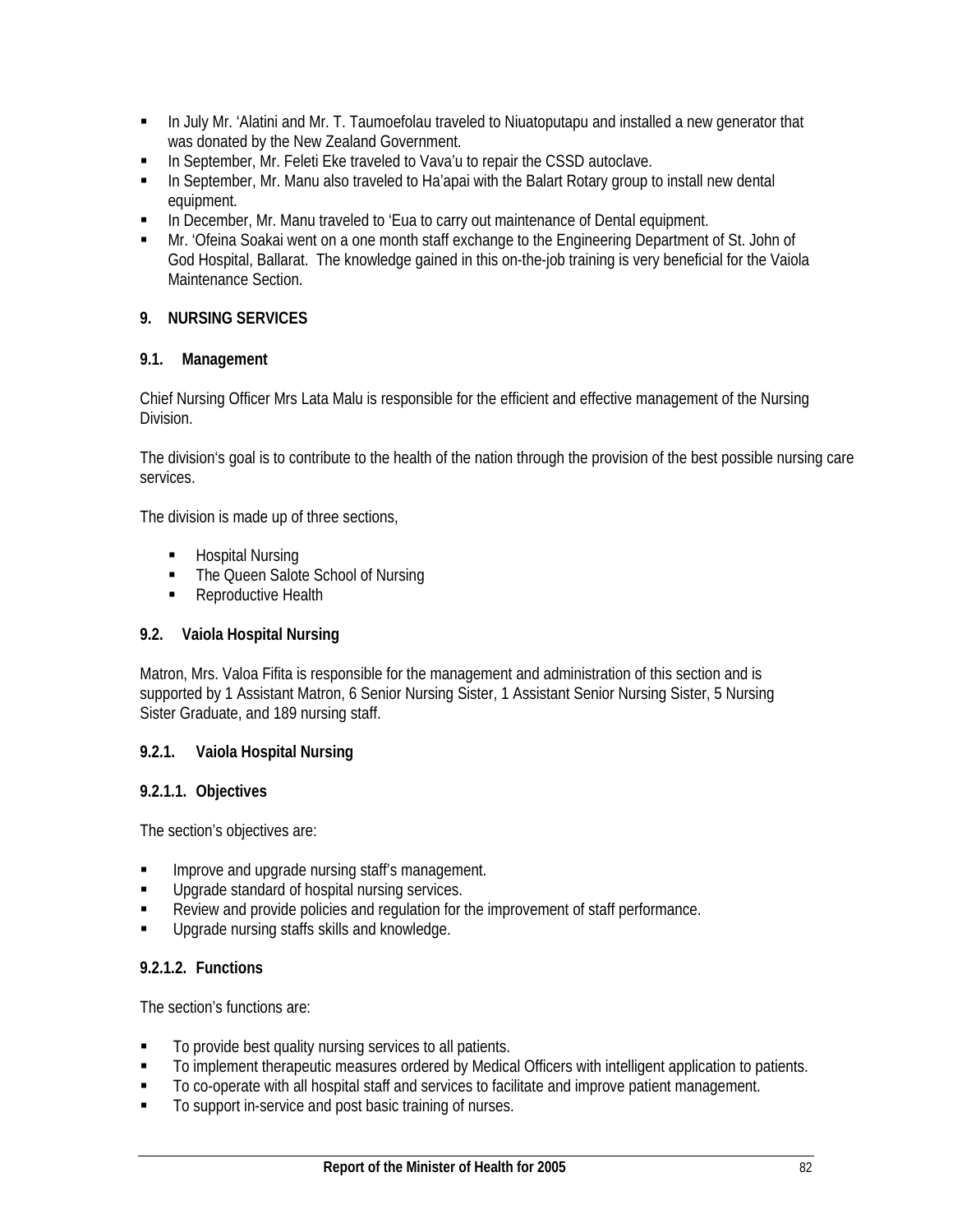## **9.2.2. Financial Allocation**

The section was allocated \$44,000.00 and was utilized for purchase of uniforms for nurses, linen requirements for all hospitals and health centres.

### **9.2.3. Milestones**

In providing its services, the following were identified as milestones during the year,

- The Vaiola Hospital Board of Visitors continues their assistance by raising \$200,000 during the annual Hospital Week.
- Mr. John MacDonald from St. John of God Hospital visited and assisted with training of the ICU students, as well as donating 2 containers of hospital equipments to Vaiola Hospital.
- Ms Marianne Crowe and Ms Cheryl Pretty also of St. John of God Hospital visited and worked in Outpatient Department and Surgical Ward.
- **Trainings implemented:** 
	- Senior Staff Nurse Piuela Tu'akalau and Staff Nurse Lona Uaisele attended one month attachment at St. John of God Hospital in Ballarat, Australia.
	- Senior Staff Nurse Mele Pongi attended a two weeks workshop on HIV in Fiji.
	- Staff Nurse Daphne Mahoni attended 6 months training in special care nursing in New Zealand.
	- Staff Nurse Meleane Eke attended one week workshop on eye treatment in Fiji.
	- Staff Nurse pursues one year ICU training commencing February 2005.

### **9.3. Queen Salote School of Nursing (QSSN)**

Mrs 'Ana Kavaefiafi, Principal, Queen Salote School of Nursing is responsible for the management and administration of the School and is supported by 7 nursing education staff, 1 Computer Operator Grade III and 1 Librarian.

## **9.3.1. Objectives**

The schools objectives are:

- **To provide a continuous process of curriculum development/review based on evidence-based practice and** assessment of its effectiveness in the preparation of students for nursing practice.
- To develop the full potential of the nursing student to enable him/her to apply the knowledge and skills in various health care setting.
- To direct educational programme to utilize physical, medical and social sciences and humanities as foundation for learning the art and science of nursing.
- To develop appropriate instructional strategies to cope with individual differences of the learner.
- To render student-based training to nursing students.
- To provide transport for student's field experience.
- To effectively manage all post-basic nursing training.
- To provide a forum where others can contribute to the preparation of future nurses.
- $\blacksquare$  To utilize other health professionals in the training of nursing students.
- To upgrade all staff of QSSN to degree level for implementation of diploma level training for nurses.
- To upgrade and maintain the physical facilities at QSSN to sufficiently accommodate staff offices, a science laboratory, a nursing science laboratory, a library, and a staff common room with rest room facilities.
- To facilitate the upgrading of instruments and equipments in hospital wards as support service for student learning.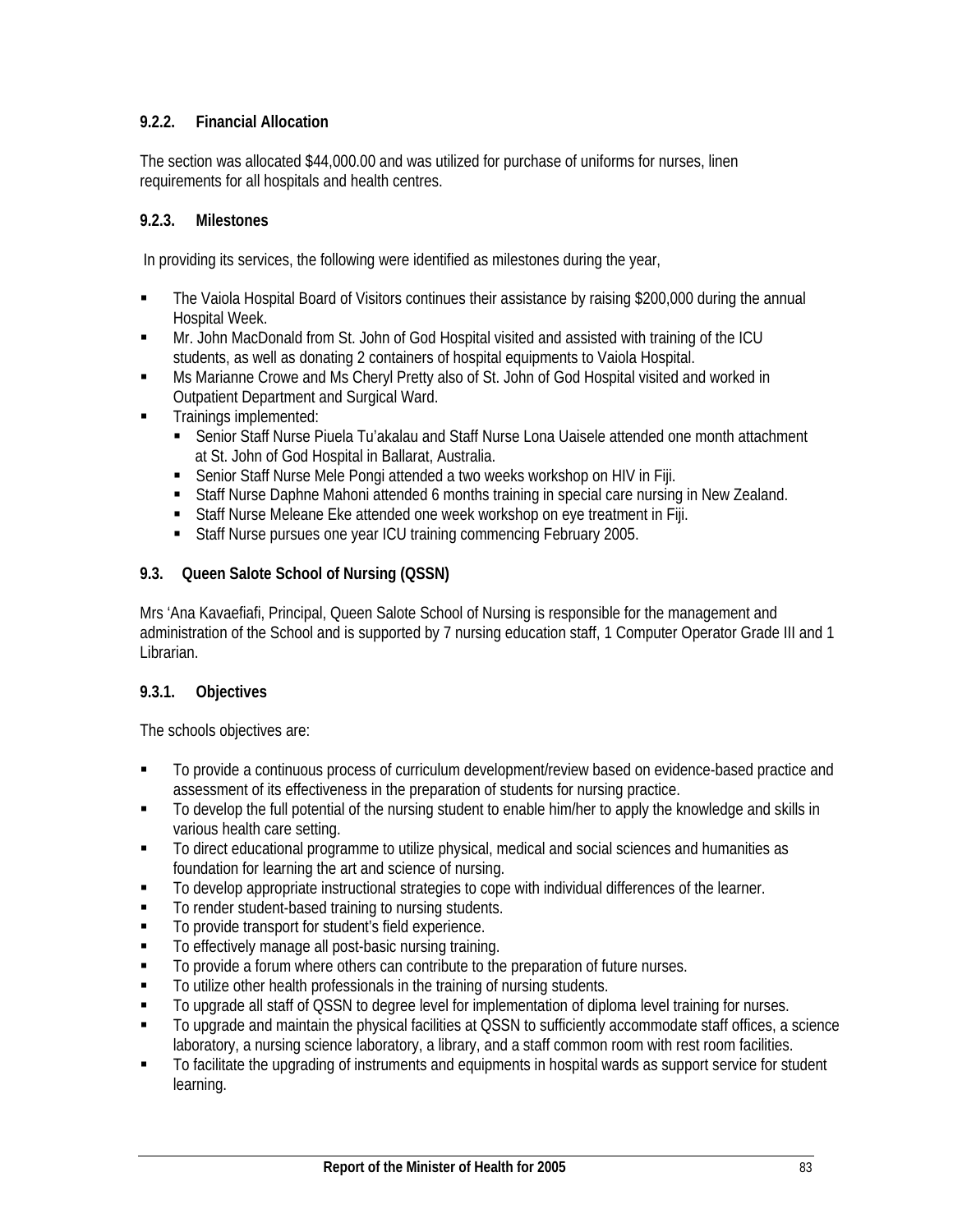## **9.3.2. Functions**

The school functions are:

- Develop, implement and evaluate a curriculum which is academically sound, scientifically based, culturally acceptable, socially appropriate and internationally recognized.
- Recruit and prepare suitable nursing candidates (Basic and Post-Basic Nursing), for quality and effectively health care delivery to the people of the Kingdom of Tonga.
- Work collaboratively within the Nursing Division and other divisions of the Ministry to maintain the highest standards of nursing practice for nurses in Tonga.
- **Provide an educational programme that will continuously upgrade the knowledge and skills of nurses both** locally and in isolated areas.
- Initiate a programme that prepares the staff of QSSN to function at an optimum level of competency.

## **9.3.3. Financial Allocations**

The School was allocated \$14,234.00 for implementation of its various activities during the year.

## **9.3.4. Meetings and Workshops**

The School conducted, facilitated or attended the following meetings and workshops.

- Sr 'Ana Kavaefiafi and Kathy Ramsay, Breast Feeding Workshop, 7-11 February 2005.
- Male Nurse Graduate Peni Havea, Breast Feeding Workshop, 14-18 February 2005.
- Sr 'Ana Kavaefiafi, Reproductive Health Workshop, Fiji, 2-11 May 2005.
- Sr 'Ana Kavaefiafi, International Confederation of Midwives 27<sup>th</sup> Congress, Brisbane, 21-28 July 2005.
- Sr 'Ana Kavaefiafi, Pacific Medical Association, TMA Conference Room, Tonga, 22 August 2005.
- Sr Kathy Ramsay, STI Management Workshop, 1 September 2005.
- Sr 'Ana Kavaefiafi, ARI Workshop 4 & 6 October 2005.
- Sr 'Ana Kavaefiafi, Diabetes Guideline, 19 October 2005.
- Management Workshop for Clincial Nurses, 4-8 April 2005
- Curriculum Development and Review Workshop, 12-15 April 2005

During the year, the school was fortunate to be visited by these Consultants and to host overseas nursing students.

- Mrs Mary MacManus, AUT Head of Nursing and Midwifery.
- **Mr Thevi Pather, Camosun College of Nursing, Canada.**
- 8 Nursing students from Camosun College of Nursing gained 5 weeks Clinical Experience in Vaiola and the Community, 7 May – 14 June 2005

## **9.3.5. Milestones**

In providing it services during the year, the following have been identified as milestones,

- The approval of QSSN Bond to be used for Student Nurses.
- **Post-Graduate Course in Critical Care Nursing commenced 1st March 2005. The first course of its kind to be** implemented by QSSN.
- **First 21 graduates from the Diploma of Nursing Programme.**
- Queen Salote School of Nursing staff participated in on-line courses offered by POLHN Centre, Ministry of Health.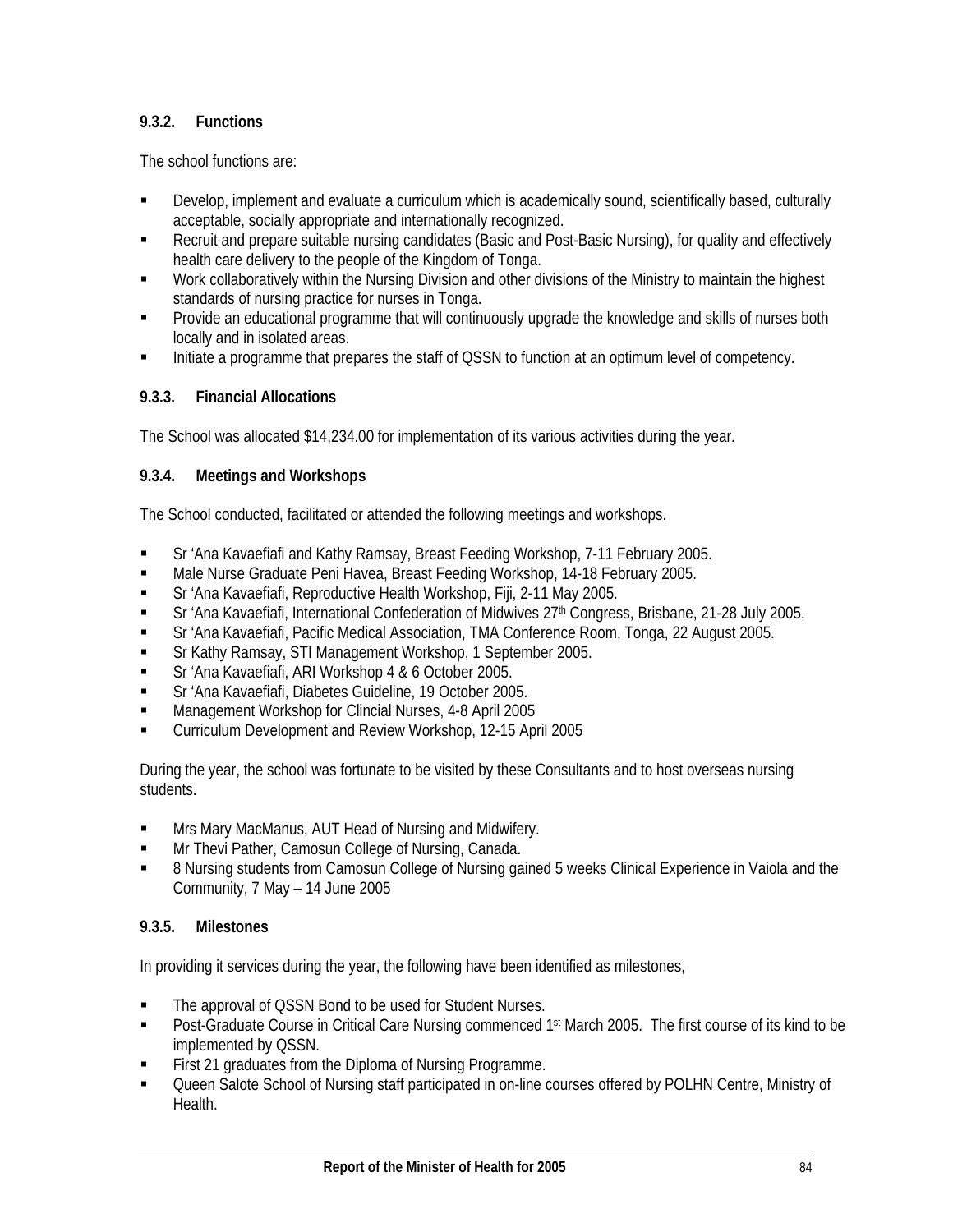## **9.4. Reproductive Health**

Supervising Public Health Sister, Mrs Sela Paasi manages this section and is supported by 1 Senior Nursing Sister, 3 Nursing Sister Graduate and 41 Public Health Nurses.

#### **9.4.1. Objectives**

The section's objectives are:

- $\blacksquare$  To develop skilled and committed staff to meet the evolving roles of public health nurses.
- $\blacksquare$  To improve and upgrade staff performance.
- To improve communication, teamwork, and cooperation, and reduce conflicts and misunderstanding among health workers.
- To provide effective and quality reproductive health services to women of child bearing age through:
	- Easy access to reproductive health, adolescent and sexual health.
	- Maintaining high coverage of ante natal and post natal care.
	- Helping couples and individuals to plan their families.
- To promote safe motherhood with continuing low mortality rates and high coverage levels of all services
- To ensure and monitor good health and normal development among infants and under five years old children through good immunization coverage, good nutrition and good care management of childhood illnesses in the community.
- To promote and improve the rate of exclusive breast feeding babies at 4 months and six months.
- To maintain and equip the Health Clinics and Health Centres with necessary services and adequate equipment.
- To upgrade public health nurses in public speaking and computer literacy skills.
- Conduct regular meetings, liaise with other community programmes and conduct regular island visits.
- Conduct awareness programmes through radio and TV which are funded by UNFPA.
- To assist in developing an occupational health standard for all public health staff.

### **9.4.2. Functions**

The section's functions are:

- To provide effective and quality services to mothers, infants, children, adolescents and others through reproductive health strategic approaches throughout the Kingdom of Tonga. This includes:
	- Training preparation of nurses with updated knowledge and skills, to deal with her daily activities.
	- Set up goals and objectives through collaboration and discussion with all nurses of the section.
	- The provision of quality ante natal care and post natal care to women of child bearing age throughout the Kingdom.
	- **Providing services for the adolescent population.**
	- Helping couples to plan their family.
	- Making family planning methods available to clients based on their choice.
	- **Provision of immunization services to ante natal mothers, school children, under five years old** children and infants as directed by the National Immunization Policy.
	- **Provision of awareness programmes through radio and TV.**
	- Responsible for the school health and school clinics.
	- Responsible for the regular assessment of the under five years old children and infants
	- **Promote and encourage mothers to exclusively breast feeding their babies for at least four months** to six months.
	- Responsible for the community nursing services to sick people as well as healthy people.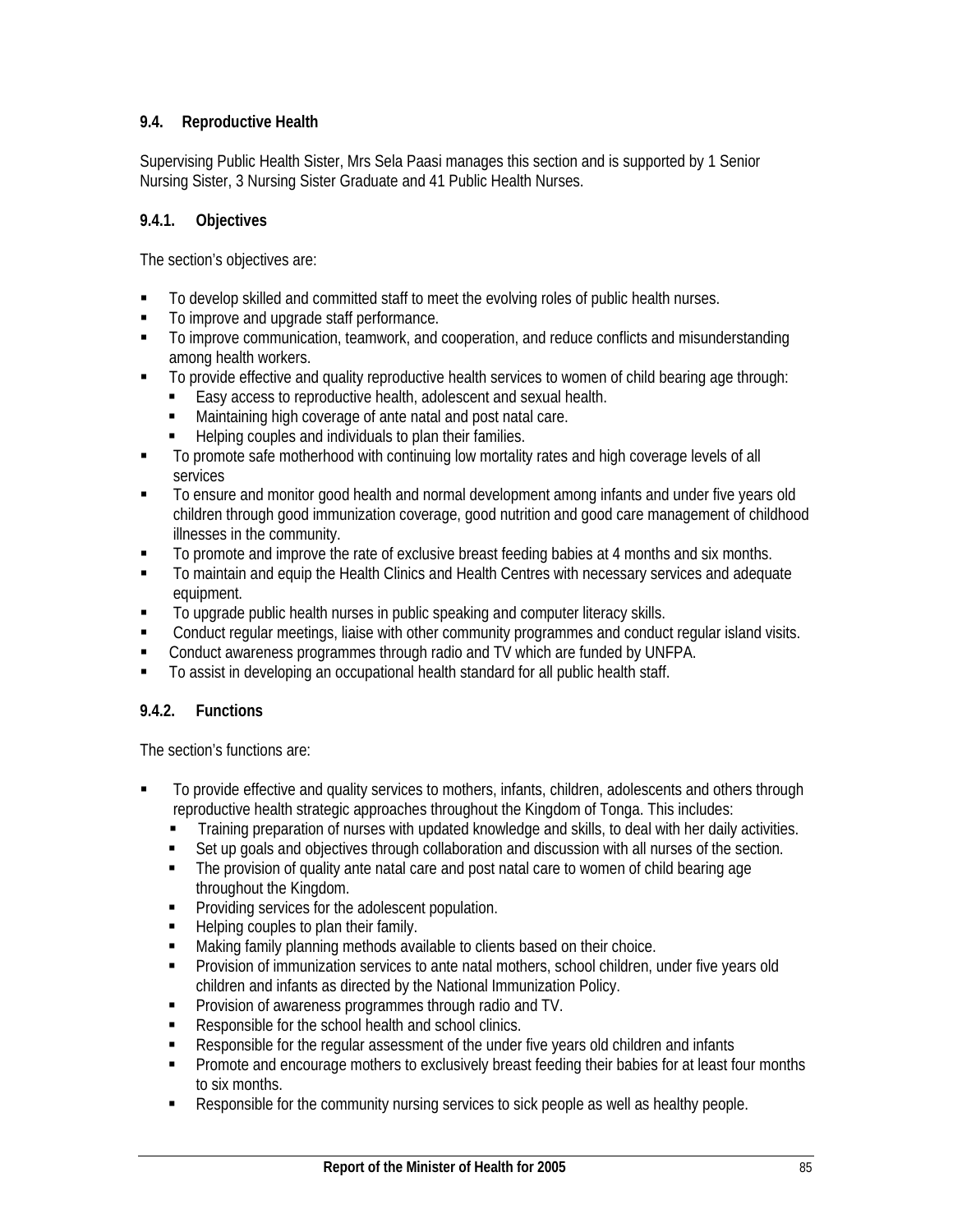Collaboration, coordination, teamwork and participation with other health care workers, other health sections, NGO and some government ministries and sectors in a wide range of community development initiatives and activities.

## **9.4.3. Financial Allocations**

The section was allocated \$51,650 for implementation of its services and also received financial support from UNFPA and WHO.

## **9.4.4. Milestones**

In providing its services, the following were identified as milestones during the year,

- Five days Management, Review and Planning Workshop of the section was officially opened by HRH Princess Salote Pilolevu Tuita and the UNFPA Representative Mr. Najib M. Assifi, Dr. Annette Robertson and Lorna Rolls attended the Opening Ceremony.
- Sr. Graduate Afu Tei attended the Community Health Administration Course in Okinawa, Japan early January 2005.
- **Introduction of HIB vaccines in April 2005.**
- Dr. 'Aivi Puloka, Sr. 'Ana Kavaefiafi and Sr. Sela Paasi attended the Reproductive Health Technical Workshop in Suva, Fiji in May 2005.
- Supervising Public Health Sister Sela Paasi attended the Regional Immunization Management Workshop in Noumea early May 2005.
- Supervising Public Health Sister Sela Paasi in her position as the President of the Tonga Nurses Association attended the Commonwealth Nurses Federation Biennial General Meeting as from 17-18 May 2005 in Singapore, and the ICN Council of National Representatives (CNR) 21-23 May and the ICN Congress as from 24-26 May 2005 in Taipei, Taiwan.
- The second edition of the Policy for National Immunization Programme and the Immunization Handbook for health workers were endorsed by the Ministry of Health in August 2005.
- **Electronic registry of Immunization Services and Family Planning.**
- Cold Chain Policy was also endorsed by the Ministry of Health in 2005.
- Consultant Dr. Salesi Katoanga from UNFPA conducted a:
	- Rapid needs assessment of clinic based Family Planning and Sexually Transmitted Infections
	- Facility needs assessment for Family Planning and Emergency Obstetric Care (FP/EmoC) in October 2005 with the support of the enumerators – Sr. Sela Paasi, Sr. Talau Takau, Senior Nurse Mid Wife Falahola Lavaki.
- Good partnership and effective collaboration between the Ministry of Health, people of the community and TFHA were strengthened in working towards production of outputs in both reproductive health and adolescent reproductive health programmes.
- **Public Health Nurses attend various trainings, workshops, seminar meetings throughout the year.**
- Supervisory visits to the clinics and health centres in Tongatapu by supervisors and were conducted throughout the year at regular intervals.
- Reproductive Health services and clinics at Ha'apai, Vava'u and 'Eua was visited once in 2005.
- Weekly Radio Programme for Nurses continued throughout the year were made possible with WHO funding.

## **10. DENTAL SERVICES**

Chief Dental Officer, Dr. Viliami Telefoni Latu is responsible for managing and coordinating dental services to ensure the services delivered are efficient and effective, monitor and maintain high quality standards to ensure the ongoing improvement in the dental services.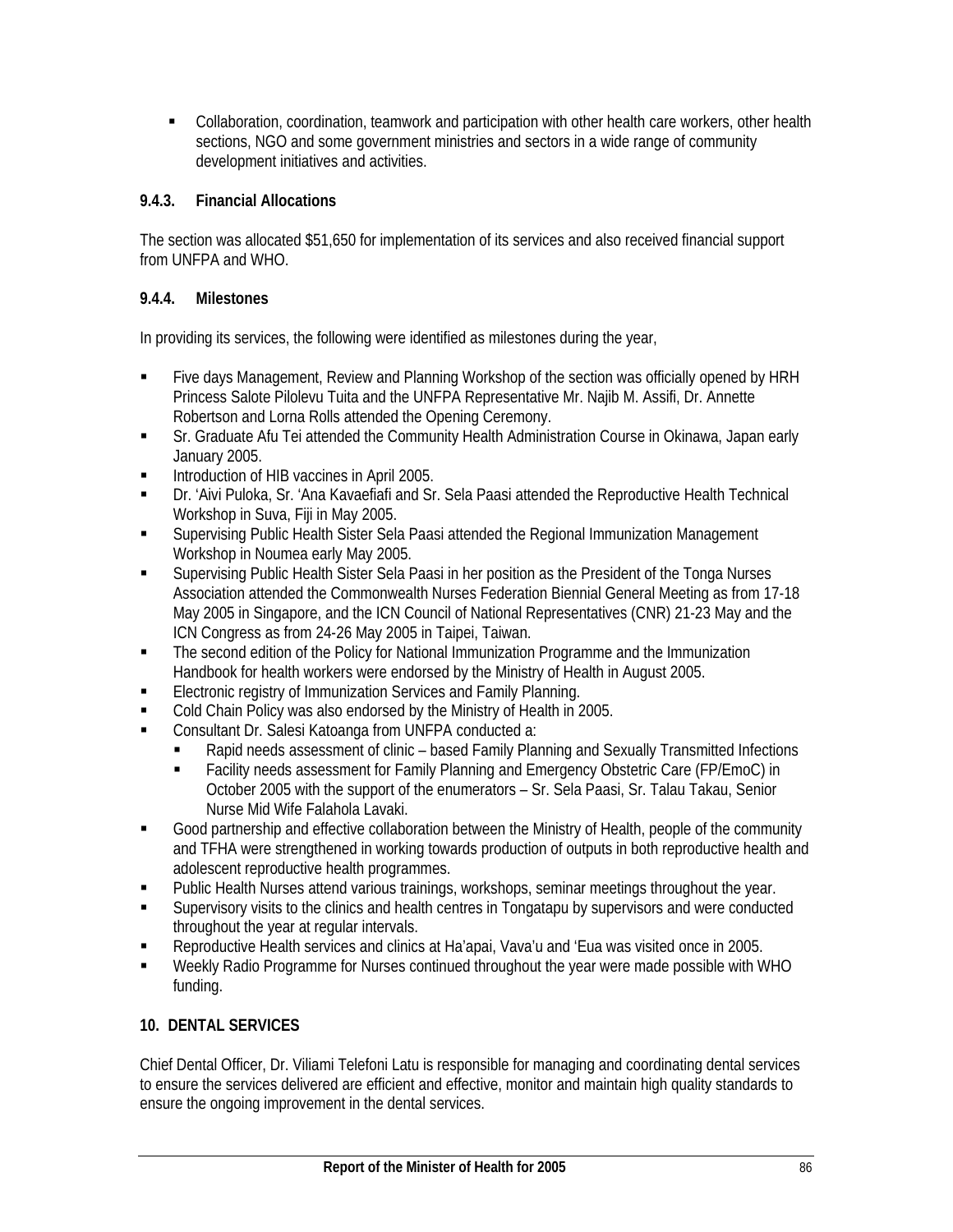### **10.1. Objectives**

The division's objectives are,

- To reduce the incidence of dental caries and other oral health problems.
- **Provide best available treatment to people seeking dental care with available resources.**
- To ensure that all people in Tonga have access to the best possible care to achieve optimal oral health.
- $\blacksquare$  T o comply with the laws and statutes of the Kingdom of Tonga.
- To create and maintain a working environment that is safe and productive to maintain the interest and motivation of staff.
- $\blacksquare$  To use every problem identified as an opportunity for improvement.

### **10.2. Functions**

The division's functions are,

- **Prevent dental diseases**
- Promote oral health
- **Treat dental diseases**
- **Provide curative and preventive dental care for the people of Tonga**
- Ensure the public has access to the best oral health care

The dental establishment consists of 47 posts of which 41 were filled with 6 vacancies. This consist of 1 Chief Dental Officer, 2 Principal Dental Officer, 4 Senior Dental Officer, 5 Dental Officer, 4 Senior Dental Therapist, 6 Dental Therapist, 1 Dental Technologist, 1 Senior Dental Technician, 7 Dental Chairside Assistant, 7 Dental Therapist Trainee, 1 Dental Sterile Supply Assistant, 1 Dental Computer Assistant, and 1 Dental Receptionist.

Dental services are made available to the public through dental outpatient and inpatient services at Vaiola Hospital and health centres for the people of Tongatapu, Prince Wellington Ngu Hospital and Health centres for the people of Vava'u, Niu'ui Hospital and Health centre for Ha'apai people, Niu'eiki Hospital for 'Eua, as well as Likamonu Health Centre for Niuatoputapu and Tu'akifalelei Health Centre for Niuafo'ou.

These services were provided during the year:

- Ongoing oral health promotion and education.
- Actively support and enforce improvement of oral hygiene.
- **Provide advice and instruction on appropriate use of fluoride.**
- Educate people how to control intake of sugar.
- Support and encourage continued education of dental staff.
- **EXECONTINUE SCHOOL dental preventive programme.**
- Continue "Bright Smile Bright Future", "Fluoride Mouth Rinse", and "Pit and Fissure Sealants" programmes.
- Training of 7 Dental Therapist.

### **10.3. Financial Allocations**

The Division was allocated \$110,000.00 and was utilized to facilitate efficient and effective deliverance of curative services, school dental services and public health (excluding schools).

### **10.4. Milestone**

In delivering its services, the following were identified as milestones during the year,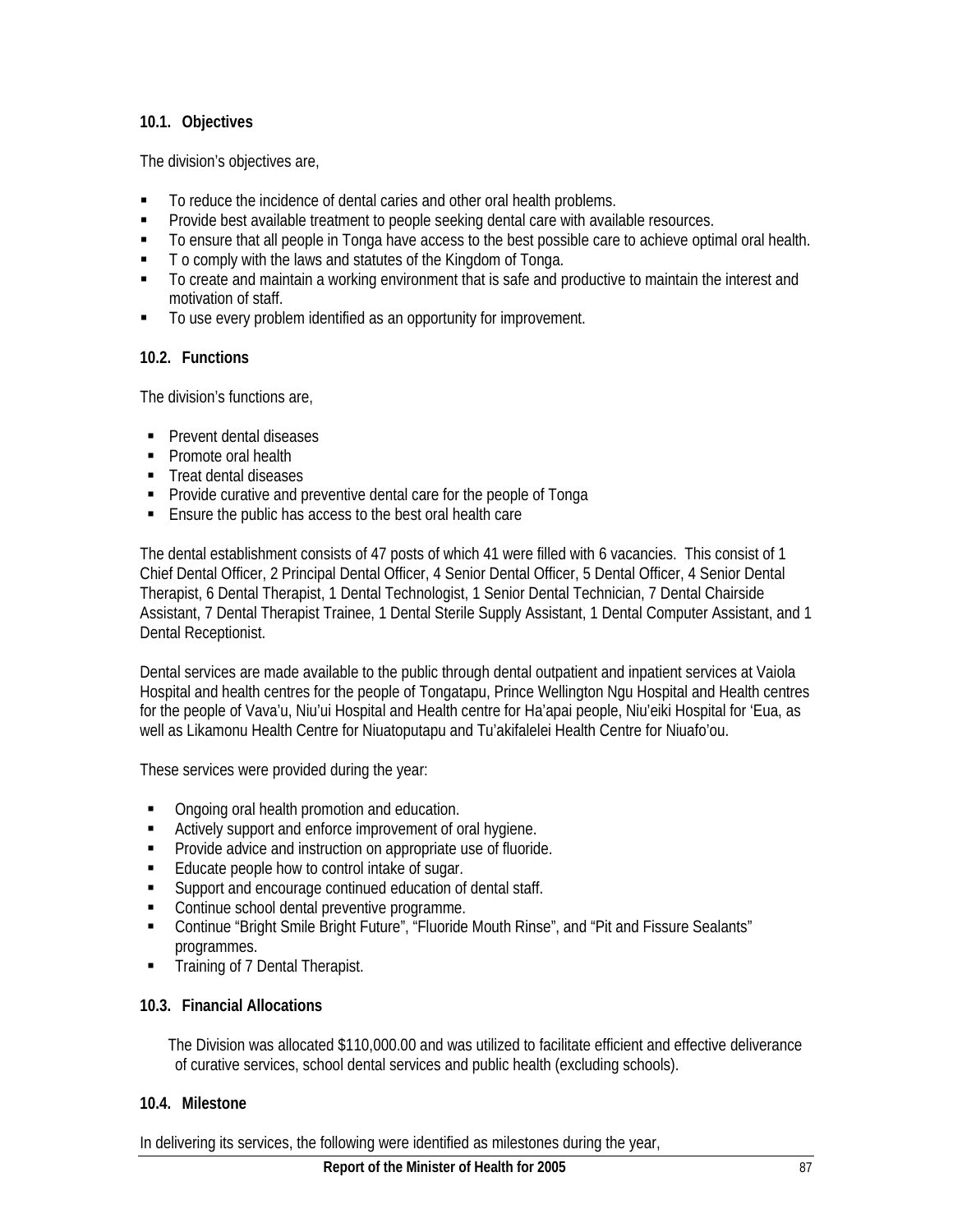- WHO funded workshops on Awareness and Oral Health Promotion for Health Officers, Midwives and Public Health Nurses; selected communities in Tongatapu, Vava'u and Ha'apai.
- Decline of caries rate from DMF3 to DMF2 in 12 years school children.
- **Ballarat Dental Team from Australia upgraded and equipped the Niu'eiki Dental Clinic.**
- **2** more Primary Schools included in the Fluoride Mouth Rinse Programme in Tongatapu.
- **Extension of Pits and Fissure Sealant programme to Vava'u and Ha'apai.**

### **11. ADMINISTRATION**

### **11.1. Management**

Principal Health Administrator, Mr Tu'akoi 'Ahio is responsible for managing the division.

The Division's general vision is doing the right thing right.

The Division's core mission is to respond effectively to all the support services required by the Ministry in term of:

- **Administrative and Corporate Services**
- **Personnel and Human Resource Management**
- **Financial Management**
- **Transport Services**

#### **11.2. Administrative and Corporate Services**

The Principal Health Administrator manages this section and is supported by 1 Clerk Class II.

#### **11.2.1. Objectives**

The section's objectives are:

- To improve staff morale through improved communication and recognition of achievement.
- To improve basic management skills of section heads within the division.
- To establish a standard timeframe for processing of Administrative Procedures.
- $\blacksquare$  To have an up to date and accurate asset register of capital and office equipment and furniture of the Ministry.

### **11.2.2. Functions**

The section's functions are:

- **Provide relevant induction and administrative training program for the officers.**
- Conduct weekly and monthly meeting.
- Regular follow up and recognition of achievement.
- Develop a participatory (team work) environment through team meetings, delegation of work.
- **Develop a monitoring mechanism to monitor the performance.**
- **Conduct individual coaching and mentoring.**
- **Develop a register format.**
- Coordinate the collection and update of information for each centre/station.
- **Provide an annual updated record to Director of Health and Hon. Minister of Health.**
- **Staff awareness.**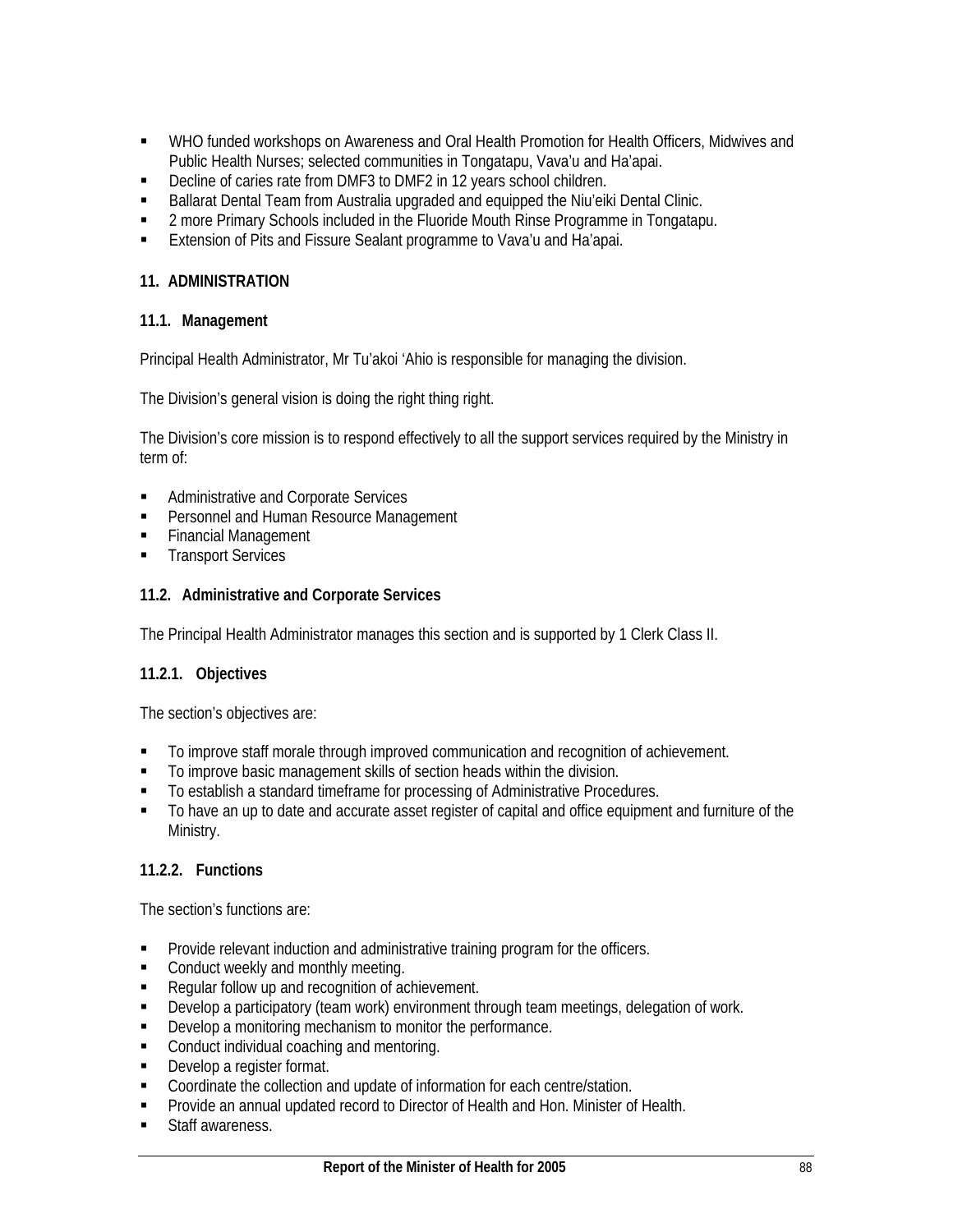### **11.2.3. Financial Allocations**

This section was allocated \$3,750 and was utilized for office operation.

### **11.2.4. Milestones**

In providing its services, the following were identified as milestones during the year

- Administrative procedures and policies are transparent to all staff of the Ministry of Health (staffing matters and policies were made available to divisions and sections within the Ministry).
- Clear timeframe for some administrative procedures (supporting letters for visa and loan application).
- Asset register developed. Asset register collection and update information for Tongatapu, Vava'u and Ha'apai.

#### **11.3. Personnel and Human Resource Management**

The Health Administrator, Mrs. 'Olivia Tu'ihalamaka who is responsible for these services is currently on study leave. The Computer Operator Grade III, Ms. Moli Kiola is currently managing this section and is supported by 3 staff.

#### **11.3.1. Objectives**

The section's objectives are,

- To ensure staff has the knowledge, skills and motivation to provide a high quality human resource management (HRM) support service.
- To provide effective and efficient HRM systems and processes.
- **To retain staff.**
- To provide staff with further training in HRM and filing system.
- To improve filing system.
- $\blacksquare$  To improve the record of all correspondence in the Ministry.

### **11.3.2. Functions**

The section's functions are,

- To provide human resource management services to the Ministry of Health, including all health services.
- **Computerize leave entitlement of all staff in the Ministry.**
- **Computerize casual and sick leave for all staff of the Ministry.**
- **Computerize cabinet decisions 2004/05.**
- Renew all the cover of the personal and working files.
- Register all inwards and outward correspondences.
- **Maintain personal and operation files.**

#### **11.3.3. Financial Allocations**

This section was allocated \$100.00 and was utilized for office operation.

The tables below summarizes the number of P.S.C. Decisions and C.D. Decisions received during the year. There is a total of 1,123 personal files and 552 operational files.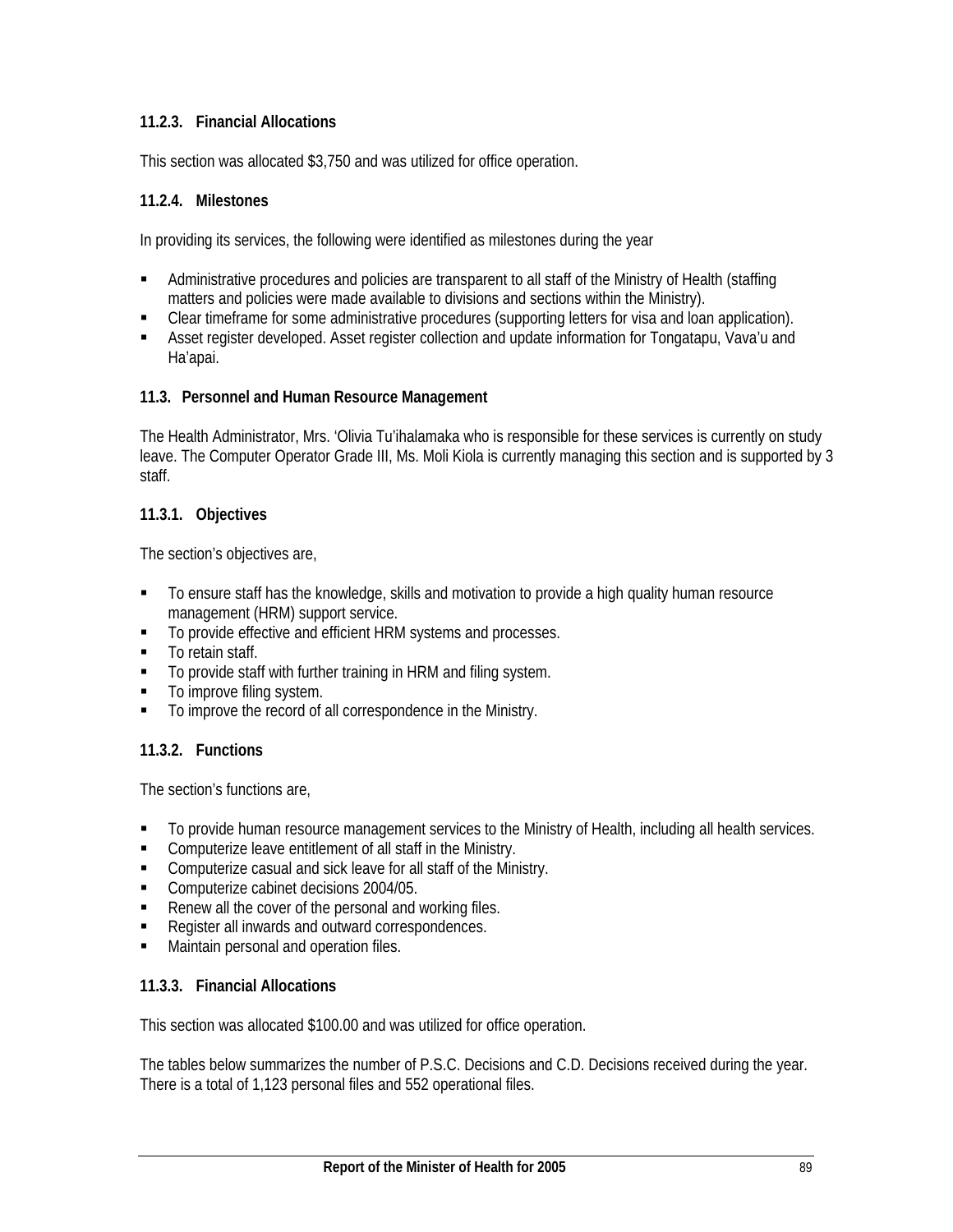### **Table 63 Public Service Commission Decisions, 2005**

| <b>Particulars</b>      | No. |
|-------------------------|-----|
| Study leave without pay |     |
| Dismissal               | 15  |
| Retirement              |     |
| Resignation             | 12  |
| Termination             |     |
| Promotion               | 1በ5 |

| <b>Particulars</b>                  | No. |
|-------------------------------------|-----|
| Appointment                         |     |
| <b>Retirement on Medical Ground</b> | 10  |
| Increment credit                    |     |
| Others                              |     |
| Total                               | 230 |

#### **Table 64 Cabinet Decisions, 2005**

| <b>Particulars</b>             | No. |
|--------------------------------|-----|
| Cash payment                   |     |
| Courses, training and meetings |     |
| Others                         |     |
| Total                          |     |

### **11.3.4. Milestones**

In delivering its services, the following were identified as milestones during the year,

- **Updated staff list using Micro Pay.**
- **Inwards flow system for the files.**
- **ULT CULT COUT COUTF** Outwards flow system for all correspondence (internal and external).
- **Computerized leave entitlements.**

#### **11.4. Financial Management**

Senior Accountant, Ms. Sesimani Taulanga is responsible for managing this section and supported by 18 staffs. The section was allocated \$15,500.00 for office operation.

#### **11.4.1. Objectives**

The Section's objectives are:

- To provide a timely payment of staff salary, wages, allowance and Income tax.
- To improve revenue collection within the Ministry of Health and achieve annual revenue target.
- To provide updated and regular financial reports.
- $\blacksquare$  To provide budget to all cost centres and monitor expenditure against the Budget.
- To produce a realistic Draft Estimates annually.
- **To broaden staff skills in Sun System.**

#### **11.4.2. Functions**

The Section's functions are:

- Salary and Wages Payment.
- **Revenue Collection.**
- **Financial Management.**
- **Preparation of Draft Estimates and Budgeting.**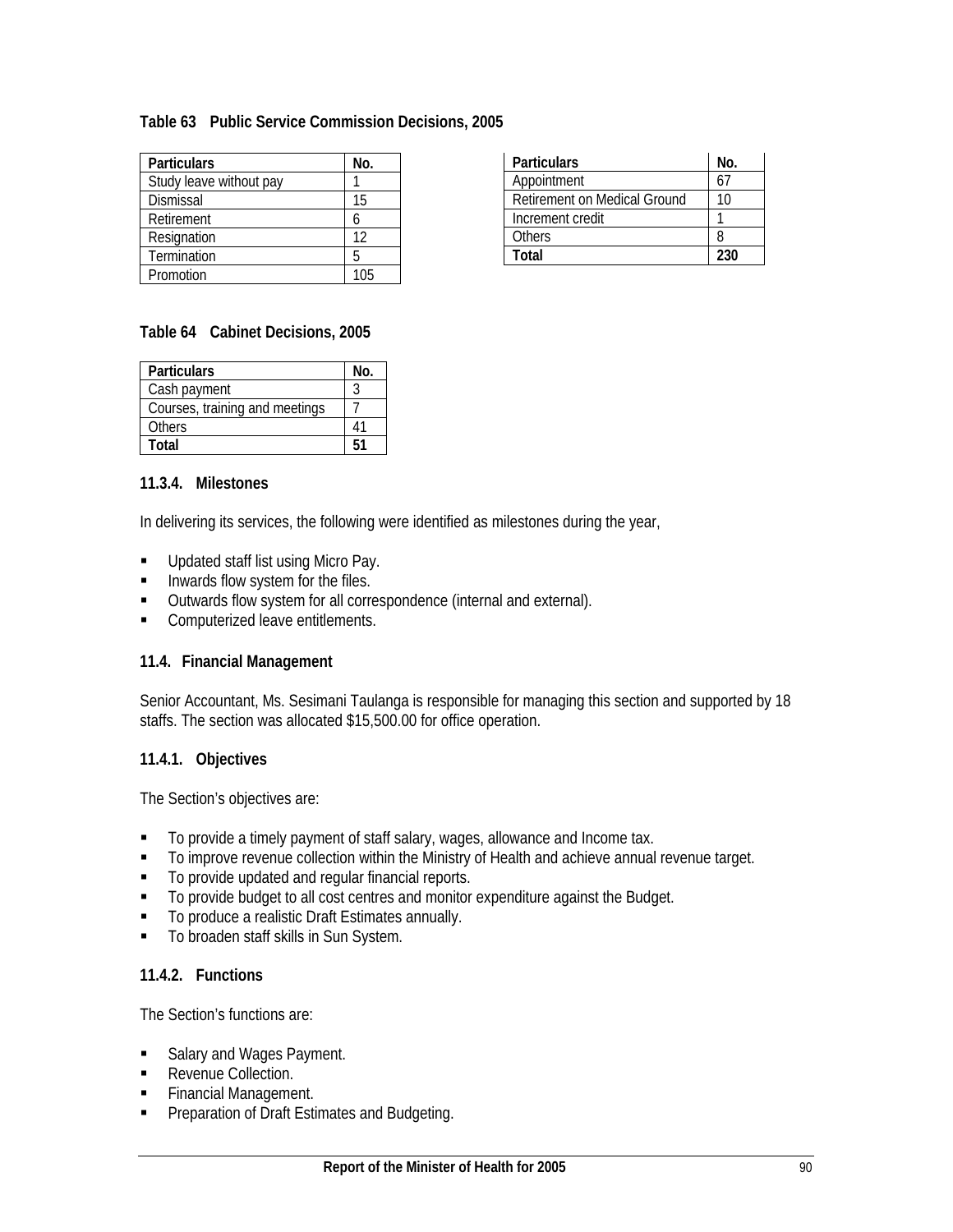### **11.4.3. Milestones**

In delivering its services, the following were identified as milestones during the year,

- **Achieved Revenue target for 2004/05 fiscal year.**
- Monthly report distributed to Programme Managers on a monthly basis.
- Prepared and paid 2,836 vouchers.

#### **11.5. Transport Services**

Transport Supervisor, Mr. Tu'itavake Lavaki is responsible for managing this section and supported by 22 drivers.

### **11.5.1. Objectives**

The section's objective is:

 To ensure the availability of transport for the efficient mobilization of health personnel and distribution of medical supplies and equipment throughout the district.

#### **11.5.2. Functions**

The section's functions are:

- Pick up and drop staff at P.M. and night duty (especially nurses and medical officers)
- Driving the Ministry's vehicles.
- Send and deliver message as required.
- **Look after the vehicles.**
- **Maintaining vehicles in good and clean condition.**

#### **11.5.3. Financial Allocations**

The section was allocated \$223,823 and was utilized for purchase of fuel and maintenance of vehicles.

In Tongatapu there are 31 vehicles and 22 of these were funded and provided by external donors while 9 were funded by the Government. In Vava'u, there are 5 vehicles with 3 funded by external donors and 2 by Government. In Ha'apai, there are 2 vehicles and both were funded by external donors. In 'Eua, there are 2 vehicles and external donor and Government funded each. In Niuatoputapu there is only 1 vehicle and was funded by Government. In Niuafo'ou, there is one vehicle and was funded by an external donor.

#### **11.5.4. Milestones**

In delivering its services, the following were identified as milestones during the year,

- 11 new vehicles.
- Standby ambulance.
- Staff roster to meet work needs.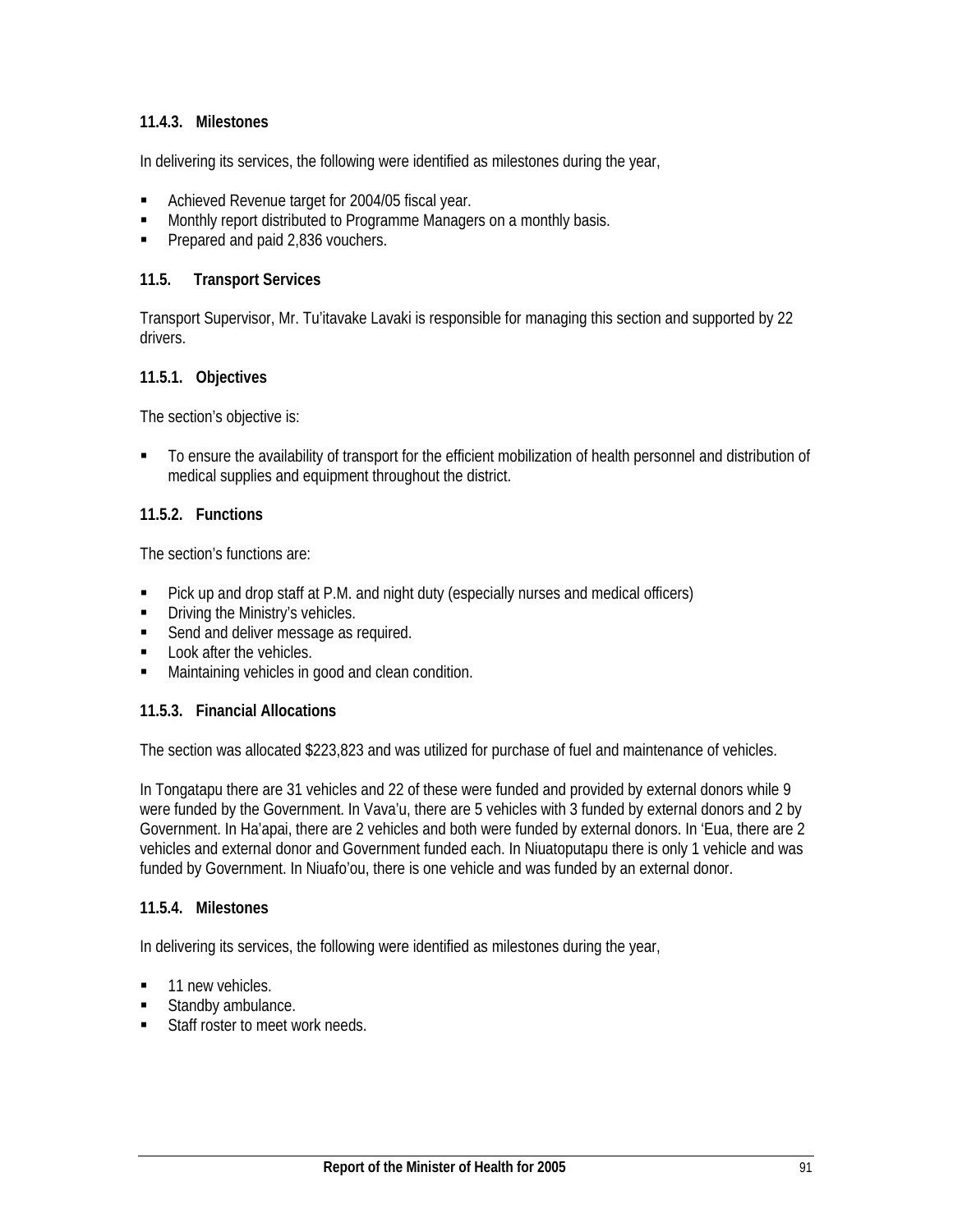### **12. HEALTH PLANNING AND INFORMATION**

#### **12.1. Management**

Acting Principal Health Planning Officer Mr. Sione V. Hufanga was responsible for managing the Division which consist s of the Health Planning, Health Information, Information Technology, Medical Records, Health Projects.

The Division's objective is to provide efficient and effective, health planning, health information, project planning and medical records services to its customers within and from outside the Ministry locally, regionally and internationally.

### **12.2. Health Planning**

This section is headed by the Principal Health Planning Officer and is assisted by a Health Planning Officer and a Computer Operator Grade II.

The sections mission statement is; to provide efficient, timely and effective health planning services to the Ministry and partner organizations.

#### **12.2.1. Objectives**

|  | Table 65 The sections key result areas and objectives are: |
|--|------------------------------------------------------------|
|  |                                                            |

| Key Result Area                                         | Objective                                                                                                                                                                                                                                                                                                                                                                                                                                                                                                                                                                              |
|---------------------------------------------------------|----------------------------------------------------------------------------------------------------------------------------------------------------------------------------------------------------------------------------------------------------------------------------------------------------------------------------------------------------------------------------------------------------------------------------------------------------------------------------------------------------------------------------------------------------------------------------------------|
| Staffing and staff development<br>1.                    | To ensure the required number of staff with the appropriate knowledge<br>and skills are employed to provide efficient and effective health planning<br>services.<br>To provide opportunities for staff training<br>To secure funding for staff training<br>To prioritize training needs                                                                                                                                                                                                                                                                                                |
| 2.<br>Planning approach for health<br>services In Tonga | To document the planning process<br>٠<br>To disseminate the planning approach and educate staff                                                                                                                                                                                                                                                                                                                                                                                                                                                                                        |
| Master Plan for Vaiola<br>3.<br>Hospital                | To prepare a Master Plan and Stage 1, facilities plan for Vaiola<br>To undertake detailed Stage II facilities planning                                                                                                                                                                                                                                                                                                                                                                                                                                                                 |
| Policy development<br>4.<br>capabilities                | To establish research capability<br>٠<br>To provide support for development of relevant health policies<br>٠                                                                                                                                                                                                                                                                                                                                                                                                                                                                           |
| 5.<br>Concepts of evaluation and<br>health outcomes     | • To evaluate planning processes<br>Develop the concept of key performance indicators<br>٠                                                                                                                                                                                                                                                                                                                                                                                                                                                                                             |
| National Health Development<br>6.<br>Committee          | Formulation of recommendations on matters pertaining to health policy,<br>п.<br>including legislation and regulations as required.<br>Formulate training and human resources plans.<br>Determine the programmes and projects required to fulfil the health<br>development plan, and recommending development and recurrent<br>estimates to support the programmes<br>Fostering intra-service and inter-organizational cooperation and<br>coordination of the various health programmes in operation.<br>Monitor the implementation of programmes and updating plans and<br>programmes. |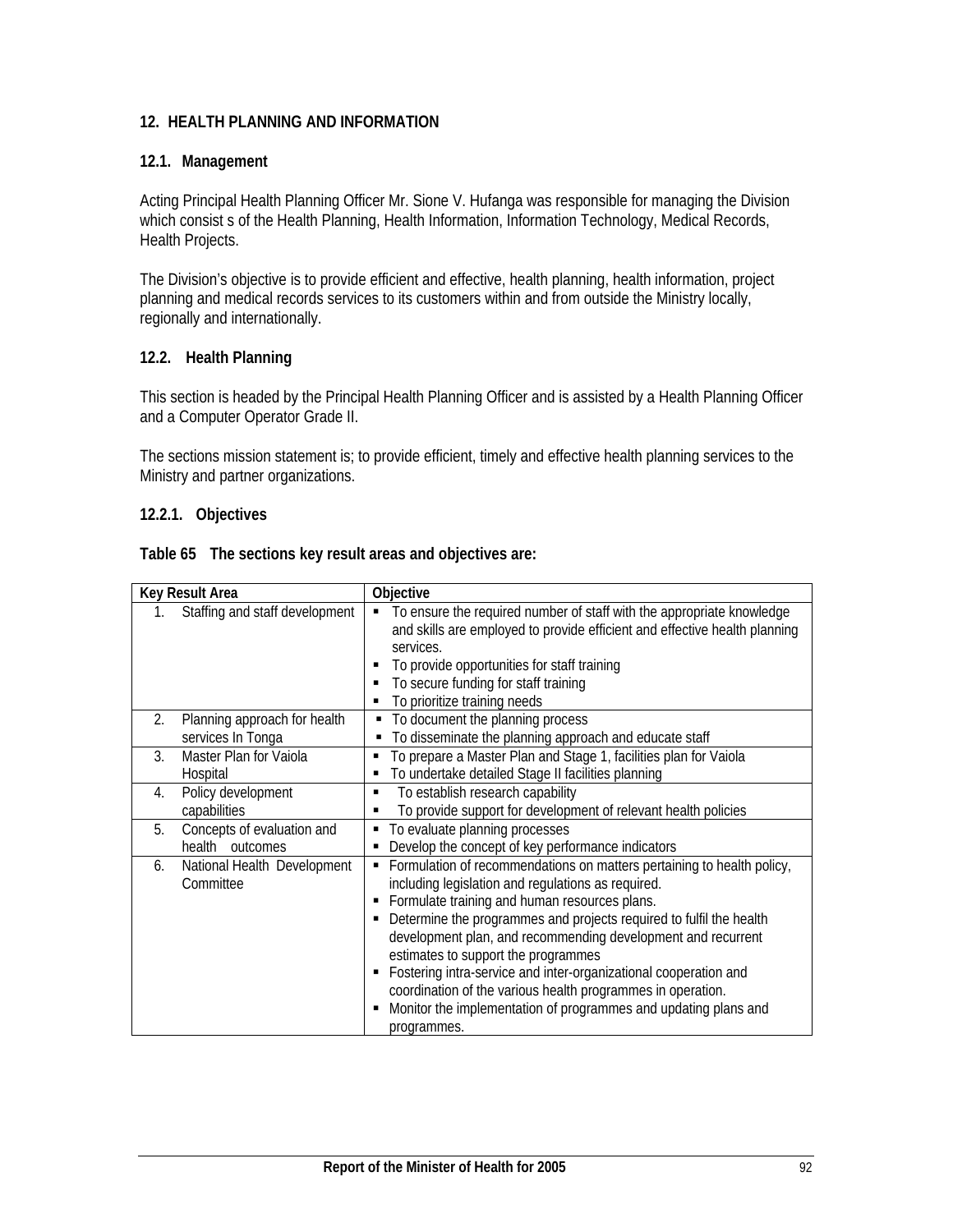### **12.2.2. Functions**

The sections functions are:

- In consultation with programme managers responsible for the development, implementation and monitoring of the Ministry's Corporate planning process.
- Development, implementation and monitoring of the bi-annual WHO Programme Budget.
- **EXECT** Liaise with donor agencies in regard to development projects and activities.
- **Provide secretariat functions for the National Health Development Committee.**
- **Prepare, implement and monitor the Ministry's Development Estimates.**
- Oversee activities related to human resource training and development.

### **12.2.3. Financial Allocations**

The Section was allocated \$17,000 and was utilized to purchase office supplies, printing and stationery, and processing of the Ministry's staff overseas training needs.

### **12.2.4. Milestones**

In providing its services, the following were identified as milestones during the year,

- Principal Health Planning Officer, Mr. Taniela Sunia Soakai continues his appointment with WHO as a Human Resource Specialist Workforce Planning, October 2004 – December 2005, WHO Headquarters, Geneva, Switzerland.
- **Health Project Officer, Ms. Elsie Tupou assumed duty in February 2005.**
- Foundation laying ceremony of Package B1 of the Master Plan for the Upgrading and Refurbishment of Vaiola Hospital was undertaken on 23 February 2005.
- Ceremony for commencement of Package A, construction of the Master Plan was undertaken on 11 May 2005.
- **EXTHEAlth Planning Officer, Mrs. Mafi Hufanga attended in-country training on "Writing and Producing 4** Technical Information" from 16 – 27 May 2005.
- Computer Operator Grade III, Mrs. Poaki Totau was promoted to Computer Operator Grade II with effect from 01 July 2005.
- **Job descriptions of staff of the section were reviewed and updated.**

### **12.3. Health Information**

Health Statistics Officer, Mr Sione Hufanga is responsible for managing this section and is supported by 3 staff.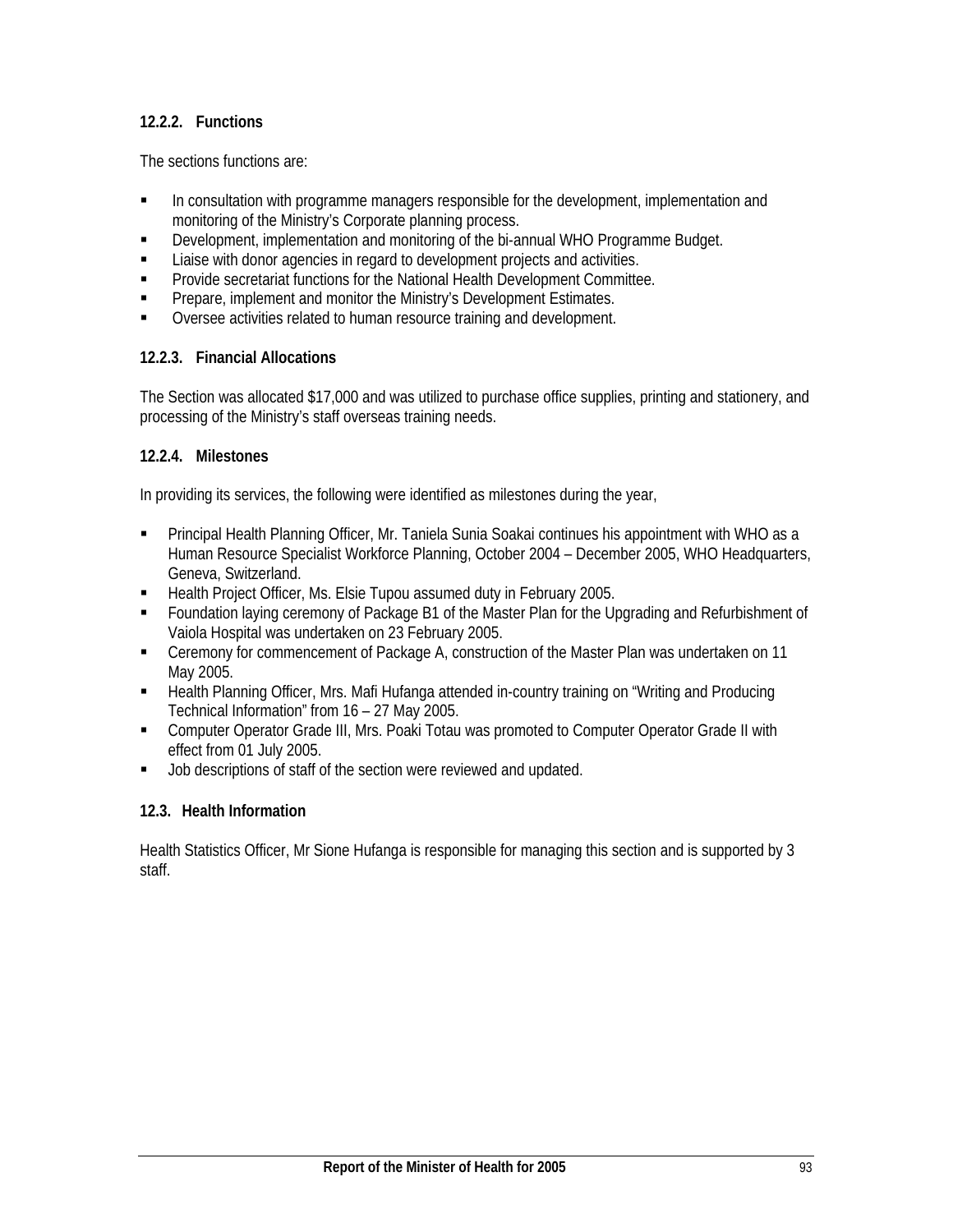## **12.3.1. Objectives**

#### **Table 66 The section's objectives are:**

| Key Result Areas                                   | Objectives                                                                                      |
|----------------------------------------------------|-------------------------------------------------------------------------------------------------|
| Adequate number of skilled and committed staff     | To train staff.<br>г                                                                            |
|                                                    | To provide staff with further training in health<br>п                                           |
|                                                    | information management and data analysis.                                                       |
|                                                    | To ensure staff understand their job description.<br>п                                          |
| Efficient and effective health information systems | To improve data analysis capability.                                                            |
|                                                    | To improve data quality to international                                                        |
|                                                    | standard.                                                                                       |
|                                                    | To improve the reporting of clinical information.                                               |
|                                                    | To benchmark health status information with<br>п                                                |
|                                                    | other Pacific Islands                                                                           |
|                                                    | To improve report production.                                                                   |
| Adequate facilities, equipment and supplies        | Improve work space.                                                                             |
|                                                    | To ensure quality of computers and other office<br>п<br>supplies are above average expectation. |

### **12.3.2. Functions**

The section functions are:

- **EXECOMPUTER COMPUTER COMPUTER** COMPUTER **COMPUTER** COMPUTER **CONST**
- **EXECOMPUTER CHEALTE COMPUTER 1** Computerize Health Centre weekly and monthly reports.
- Computerize Hospital weekly/monthly reports.
- **Disseminate health information locally, regionally and internationally.**
- **Prepare statistical tables for the Annual Report of the Hon. Minister of Health.**
- **Computerize Births and Deaths data.**
- Liaise with Justice and Statistics Department in matters pertaining to births and deaths registration.

## **12.3.3. Financial Allocations**

The section was allocated \$4,000 and was utilized for the purchase of office supplies and maintenance of equipment.

### **12.3.4. Milestones**

In providing its services, the following were identified as milestones during the year,

- Computer Operator Grade I, Ms. Nauna Paongo successfully completed her online training for a Post Graduate Diploma in Health Informatics with the University of Otago.
- Ms. Paongo attended the Global Youth Tobacco Survey (GYTS) in Manila, Philippines.
- **Ms. Paongo attended the HINARI workshop in Suva, Fiji.**
- **EXECT IN** Health Information Management Association of Australia conducted in country training on Coding and Medical Terminology for Health Information and Medical Records staff.
- **Job descriptions for staff of the section were reviewed and updated.**
- **Implementation of new Certificate of Live Birth Policy and Procedure on 07 March 2005.**
- **EXECT** Health Statistics Officer, Mr. Sione Hufanga attended a two weeks workshop on Pacific Health Research in Auckland New Zealand from 30 May – 10 June 2005.
- Approval of new admission and discharge form by the Health Information Steering Committee in November 2005.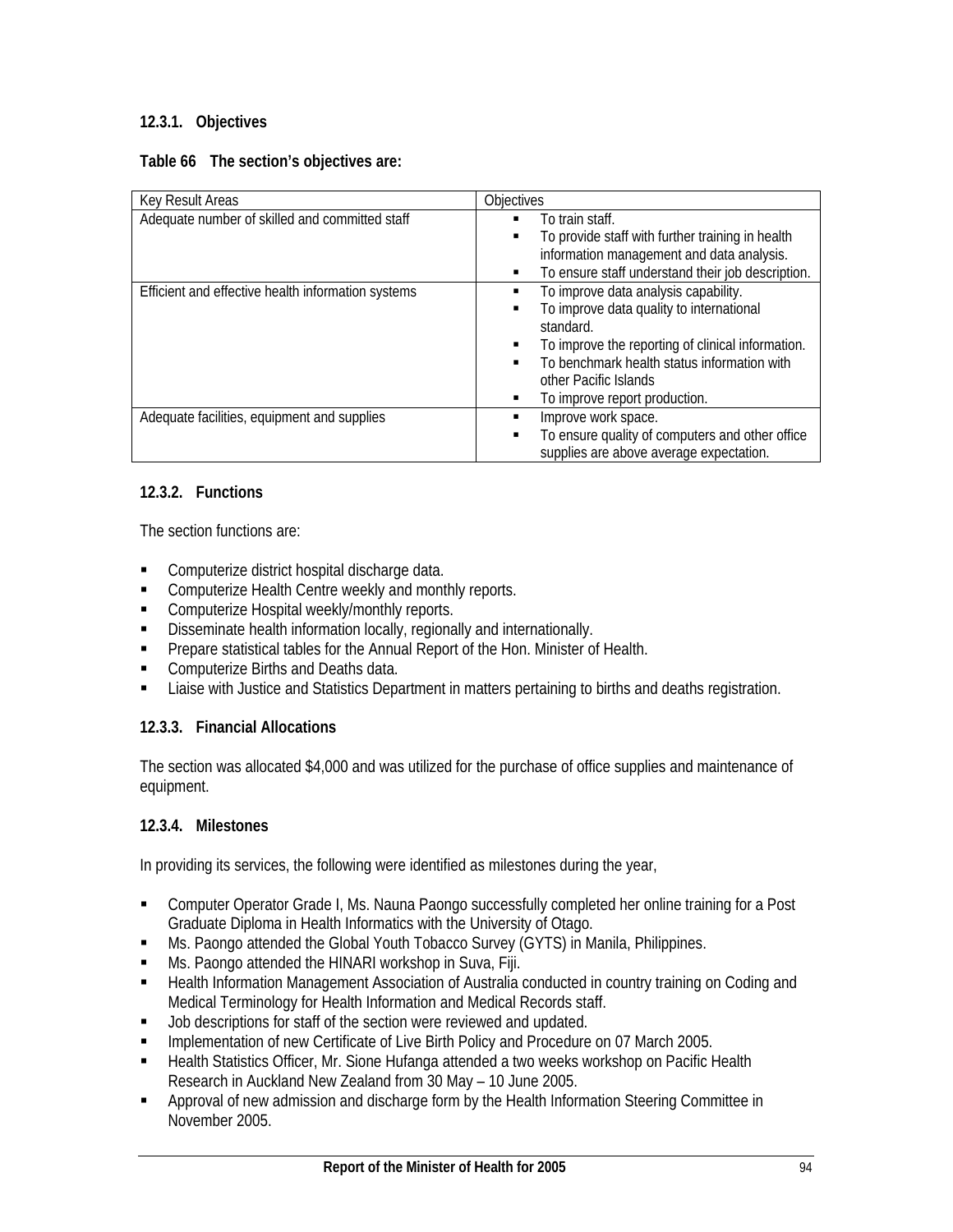### **12.4. Information Technology**

Computer Programmer, Mr. Tu'amelie Paea is manages the section and assisted by 2 daily paid Computer Operator Grade III.

#### **12.4.1. Objectives**

The section's objectives are:

- To align IT services with the current and future needs of the Ministry.
- To improve the quality of the IT services delivered.
- To ensure adequate staffing levels.
- To ensure computer standards are maintained.
- To optimize support and development costs.
- To improve data quality.
- To improve quality of LAN, WAN and internet.

### **12.4.2. Functions**

The section's function is:

**Responsible for supporting of computers within the Ministry and developing policies and procedure for** procurement of new IT equipment.

#### **Table 67 Number of computers within the Ministry of Health, 2005**

| Division/Section              | No. of computers |
|-------------------------------|------------------|
| Administration                | 22               |
| Medical                       | 24               |
| <b>Public Health</b>          | 11               |
| Dental                        |                  |
| Nursing                       | 5                |
| Health Planning & Information | 18               |
| Computer Lap                  | 12               |
| Pharmacy                      |                  |

| Division/Section      | No. of computers |
|-----------------------|------------------|
| <b>Health Centres</b> |                  |
| Vava'u District       |                  |
| Ha'apai District      |                  |
| 'Eua District         |                  |
| Niua District         |                  |
| <b>PMU</b>            |                  |
| Tonga Health Project  | 2                |
| TOTAL                 | 115              |

#### **Table 68 Number of computers in the Ministry of Health, 2005**

| <b>Network</b>                 | Number of computers |
|--------------------------------|---------------------|
| Health                         | 75                  |
| <b>Medical Store</b>           |                     |
| Queen Salote School of Nursing |                     |
| Computer Lab                   | 17                  |
| Standalone computers           | 20                  |
| ΤΩΤΔΙ                          | 115                 |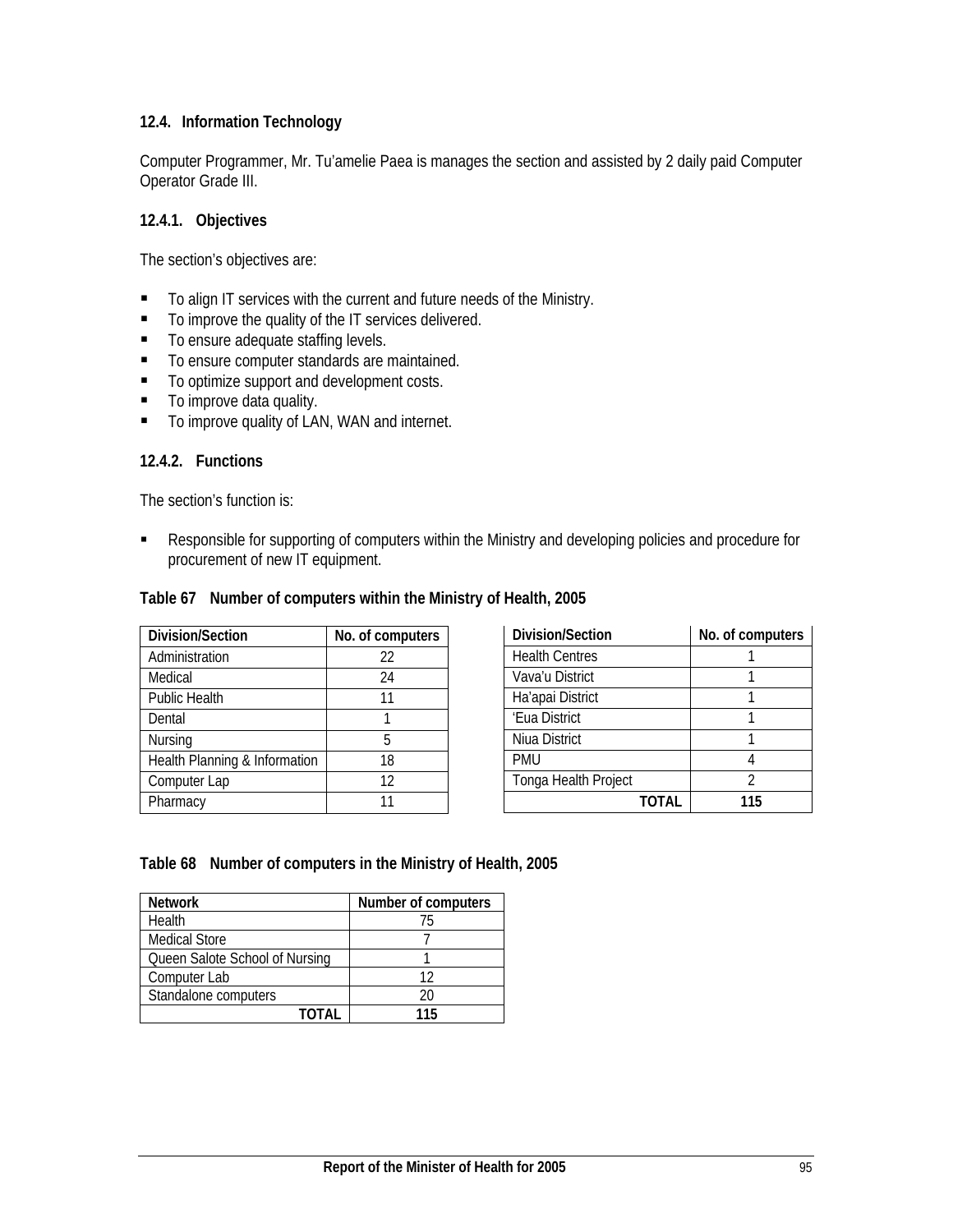### **Table 69 Computers installed during year, 2005.**

| Section/Division                                 | No. of computers      |
|--------------------------------------------------|-----------------------|
| Medical Records/Health Planning & Information    | 3                     |
| Pharmacy/Medical Store                           | 3                     |
| Dental                                           |                       |
| <b>ENT/Medical</b>                               |                       |
| Hospital Administration/Medical                  |                       |
| Obstetrics/Medical                               |                       |
| Laboratory/Medical                               | 2                     |
| <b>Health Promotion/Public Health</b>            |                       |
| Health Information/Health Planning & Information |                       |
| Maintenance/Medical                              | 1 Laptop              |
| Health Information/Health Planning & Information | 1 Laptop              |
| TOTAL                                            | 14 Desktops/2 Laptops |

### **12.4.3. Milestones**

In providing its services, the following were identified as milestones during the year:

- **Example 1 Establishment of IT Service Support Desk and Database.**
- **Extend computer network connections:**
- **EXECO Medical Records/Health Planning and Information**
- **Example 21 Health Promotion/Public Health**
- **Dispensary/Medical Ward**

#### **12.5. Medical Records**

Senior Medical Records Officer in Charge, Ms 'Ofa Mafi is responsible for managing this section and is supported by 8 staff.

### **12.5.1. Objectives**

The section's objectives are:

- To continue training and development of Medical Records staff.
- $\blacksquare$  To have proper completed records.
- To ensure staff understand their job description.
- $\blacksquare$  To have a proper secondary storage area to accommodate all inactive records for future reference, research and education purposes.
- $\blacksquare$  To cull inactive medical records to allow storage space for active medical records.
- Ensure a single record is created to each patient containing all Outpatient and Inpatient history.
- To ensure an accurate and complete electronic PMI is maintained to accurately identify each patient and allocate a single unique hospital number.

### **12.5.2. Functions**

The section's functions are:

- Ensure all medical record inpatient and outpatient needs are attended to.
- Ensure all admissions, transfer and separation procedures are completed and in order.
- **Attend to all health care professionals' requests regarding patients' medical records.**
- **Ensure notifiable diseases as required by the Public Health Act 1992.**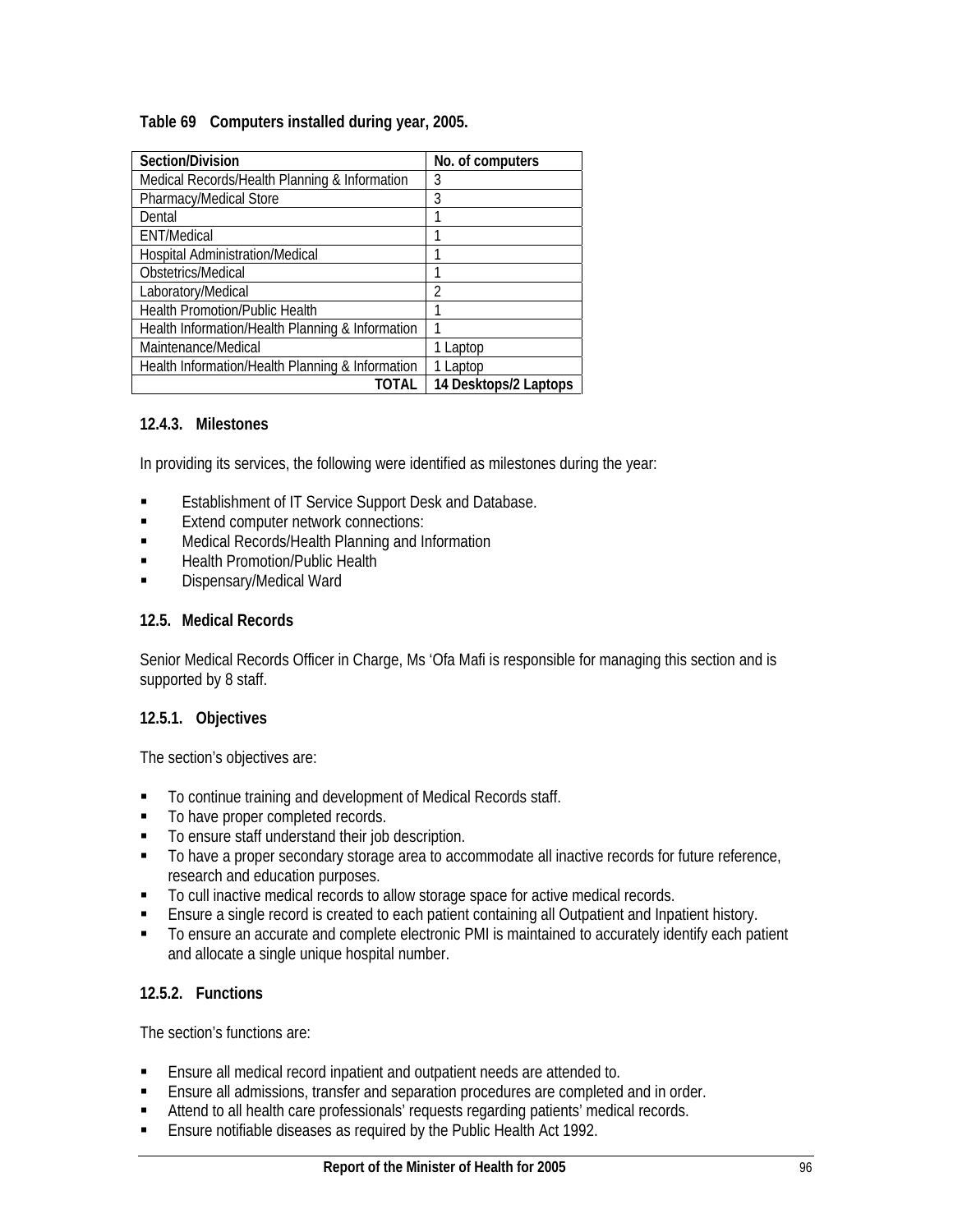**ISSUING OF death certificates.** 

## **12.5.3. Financial Allocations**

The section was allocated \$3150.00 and was utilized for purchase of office supplies and equipment.

## **12.5.4. Milestones**

In providing its services, the following were identified as milestones during the year,

- **EXECT** Health Information Management Association of Australia conducted in-country training in coding and medical terminology for Health Information and Medical Records staff. Following this training, seven new coders were awarded Certificates.
- Recruited 4 new daily staff to help with the section. On-the-job training is conducted continuously to ensure skilled and committed staff.
- **EXECT ASSP Consultant Ms Jackie Kent is assisting the Medical Record Section to improve coding skills.**
- **Staff attended in-country courses like Customer Services and Management Training Programme.**
- Short course in ICD-10 Coding in Brisbane, Australia and staff exchange with St. John of God Hospital, Ballarat.

## **12.6. Health Project**

Health Project Officer, Ms Elsie Tupou is responsible for managing this section.

## **12.6.1. Objectives**

The section's objectives are:

- **Increase the number of projects approved and implemented.**
- To develop a plan for the Ministry's equipment/renovation and new building needs.
- To prioritize and maintaining the Ministry training needs.
- To improve staff knowledge and skills by further training.
- To provide efficient and effective secretarial tasks to the Training Development Committee.

## **12.6.2. Functions**

The section's functions are:

- **In collaboration with programme managers to develop, implement and monitor health projects relating** to purchase of equipment and renovation of Ministry's building.
- Liaise with project donors in regard to development projects and activities.
- **Provide secretariat functions for the Training Development Committee.**

## **12.6.3. Milestones**

In delivering its services, the following were identified as milestones during the year.

- Ms. Tupou attended workshop held in the Tonga Medical Association building on Project Proposal from the 21-24 February 2005.
- Ms. Tupou attended workshop held in the Tonga Medical Association on Management Development from 9/5-1/7/2005.
- EU Project Program One completed with two activities implemented. The Renovation of 5 existing staff quarters and fencing of hospital compound in Prince Ngu Hospital.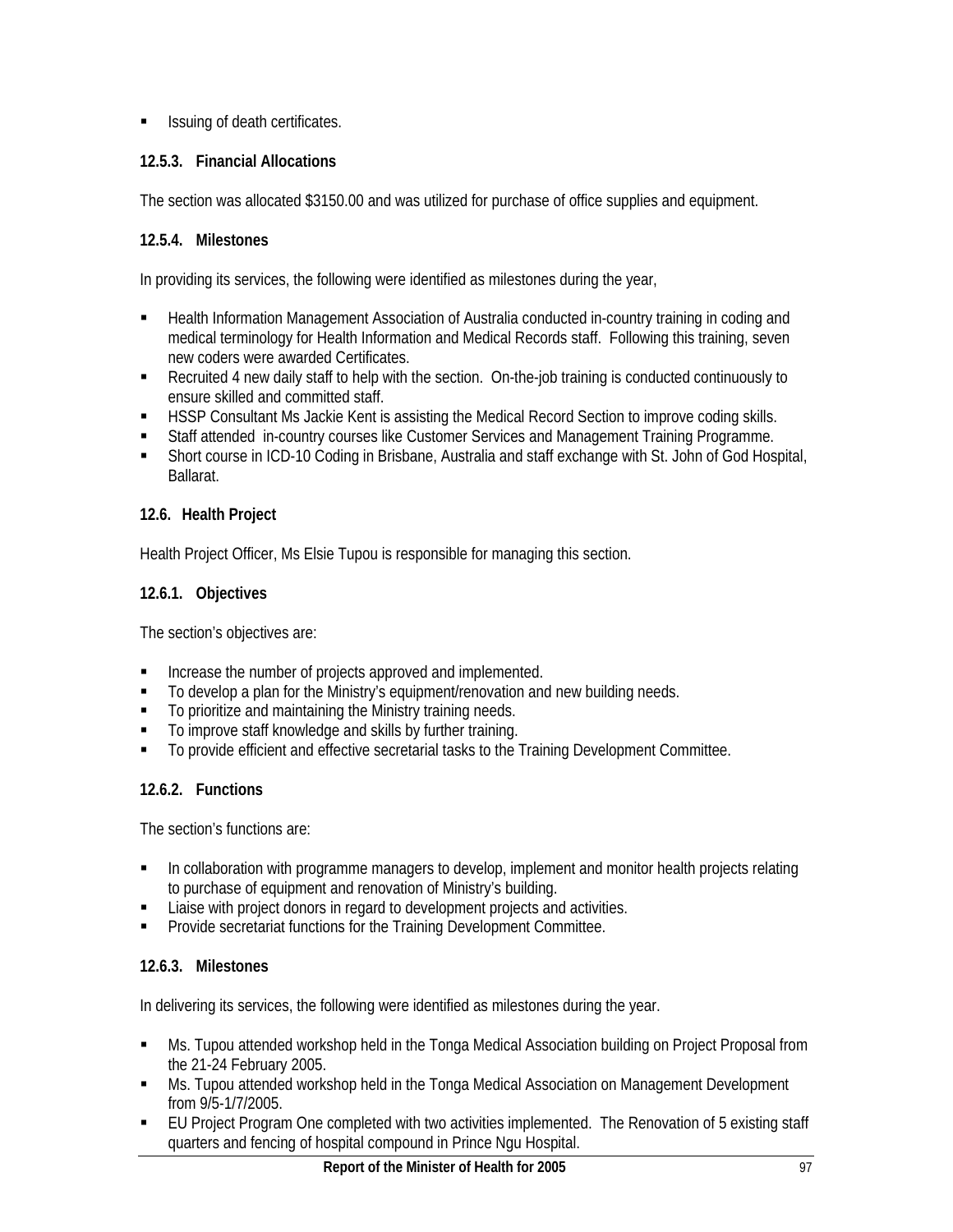EU Project Program Expenditure Two begins in 2005 with \$2,374,522.00 approved for 18 activities to be implemented in 2006.

## **12.7. Research Unit**

Senior Medical Officer, Dr. Sunia Foliaki is responsible for managing the section and is supported by one daily paid clerk.

## **12.7.1. Objectives**

The section's objectives are:

- $\blacksquare$  To be the primary recipient and processor of all health research proposals submitted to the Ministry of Health and its consequent submission to the Director of Health and/or the National Health Ethics and Research Committee.
- To initiate and recommend to the Ministry of Health appropriate health research.
- To conduct specific health research as approved by the Ministry of Health.
- To collaborate and coordinate national and international health research involving the Ministry of Health.
- To ensure that any collaboration is mutually agreed on in terms of conduct of research and Intellectual Property matters.
- $\blacksquare$  To coordinate and develop health research capacity for local staff.

## **12.7.2. Functions**

The section's function are:

**Promote, collaborate and conduct appropriate and high quality health research on priority issues** affecting the health of the people of Tonga and the development of national capacity to undertake health research.

Provided below is a summary of the section's activities during the year.

## **Asthma Self Management Project**

The Research Unit has completed at least 12 months of conducting a special clinic for all asthmatics (all age groups) in Tongatapu. A Total of 179 clients were seen at the asthma clinic in 2005 as compared to 212 seen in 2004. Of the initial 159 asthmatics that were regularly reviewed and participated in 2005 in the Asthma Self Management Project, 80 have completed a second interview to evaluate the impact of the study.

## **Cancer in Pacific Populations Study**

This study has 3 arms: (i) a descriptive analyses of cancer incidence and mortality in Tonga; (ii) a case – control study of breast cancer in women in Tonga beginning from the 1<sup>st</sup> January 2005 to 31<sup>st</sup> December 2006; (iii) the women with breast cancer who agree to participate in the case-control study will also form the basis of a follow-up study, which will examine factors that determine cancer survival. Eleven cases of cancer of the breast were diagnosed and referred to Vaiola in 2005. Only 3 of these clients have been interviewed and registered to participate in the study, the rest wither being overseas, passed away without the chance to be interviewed or not yet contacted.

The study is closely linked to the establishment of Tonga's Cancer Registry detailed below. A similar study is being carried out in Fiji, Samoa and Niue as well as among Pacific people in New Zealand.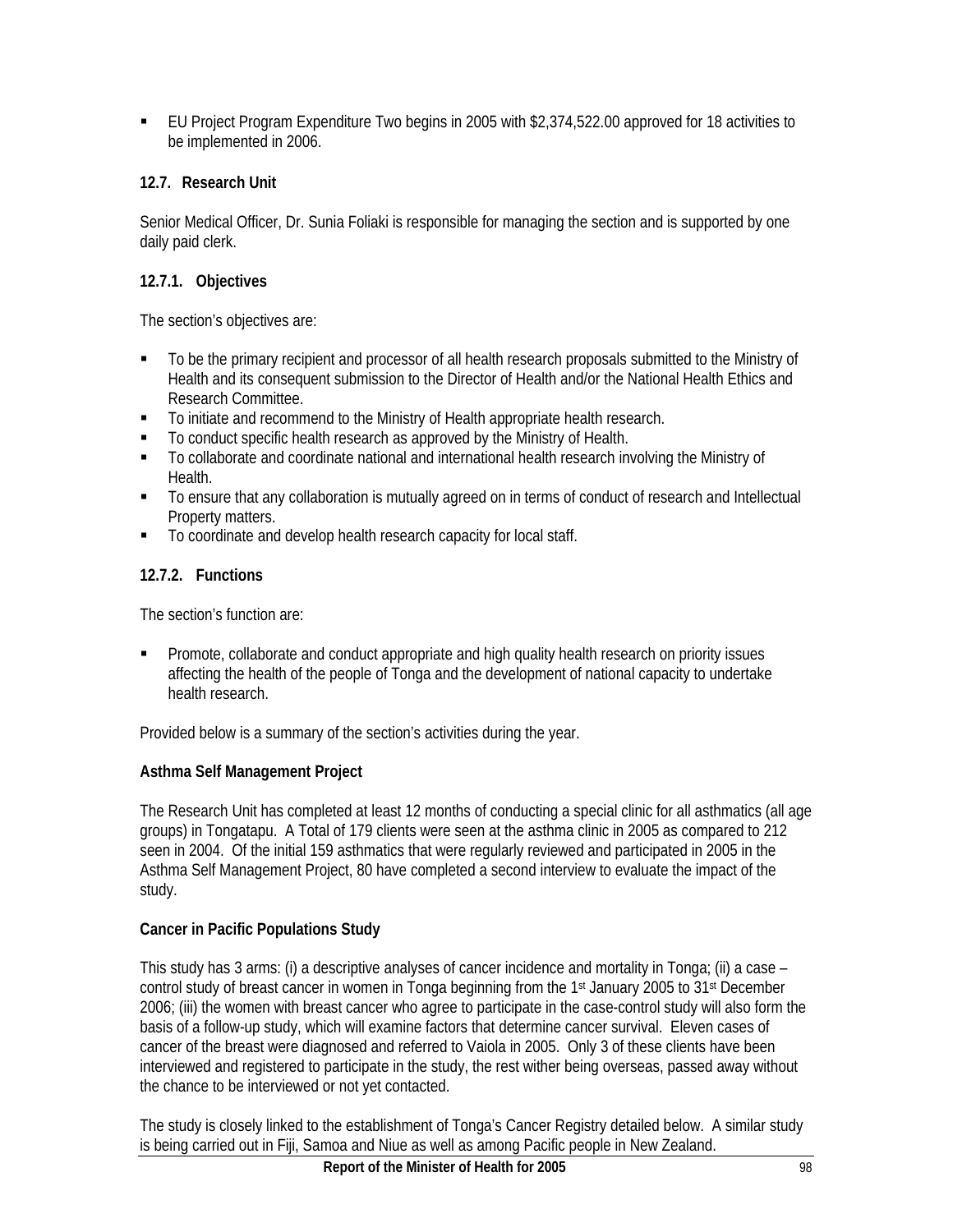## **Cancer Registry**

Cancer has been the second leading cause of mortality in Tonga for more than 5 years now. Tonga's population is projected to yield between at least 500 to 550 cancer cases a year. Despite the lack of a Cancer Registry (the current Registry having been approved in late 2004 with one established staff), available evidence suggests Tonga's cancer pattern to follow those experienced in more industrialised countries with high cancer of the colon, lung and breast cancer among women as opposed to Melanesian countries which flow a developing country pattern. All laboratory reports of cancer cases have been collected from 1990 to now. All cases diagnosed with cancer are electronically available from 2001 onwards, likewise deaths due to cancer from 2000. Preliminary discussions have been undertaken ad has enables the cancer registry to have access to the latter 2 data sets. This has facilitated the management and analysis of more meaningful and accurate data on cancer for research, projection and health planning purposes. As expected there is a significant amount of data missing from the laboratory records even if allowances are made to those cancer cases presenting late that were not actually biopsies for histological examination. A total of 650 laboratory records were available for the last 10 years out of an expected 5,000 cases. Furthermore, less than 20% of expected cancer cases are reported annually to and tabled by the Ministry of Health. Of those that have been tabled and reviewed, there are of course indications of the need for auditing and further training in coding. A full analysis has not been done given the amount of work needed to enter and verify more than 10 years of data. However certain patterns stand out to support that Tonga's cancer incidence and pattern does in fact comply with those ween in developed countries. Other "interesting" findings are a high than expected incidence of endometrial cancer and a disproportionate high number of breast cancers among a younger age group. An area looked at more closely in the breast cancer case control study is the assessment of survival among breast cancer patients and its relation to various biological and management indicators. The above preliminary approval for reconciliation of laboratory data with the Health Planning and Information data would greatly assist the Ministry of Health's effort to secure meaningful and quality cancer data for assessment of prevention and control strategies in cancer.

## **Pacific Obesity Prevention in Communities (OPIC) Project**

The OPIC Study is a 5 year study and commenced in 2005; as a collaborative study between the Ministry of Health (Tonga), Fiji School of Medicine (FSM), Fiji Ministry of Health, the University of Auckland and Deakin University of Australia. **(OPIC) PROJECT**. OPIC has begun collecting data and implementing the OPIC Study in Nukunuku, Houma and Kolonga. The interventions used in this project include education, policy, environmental and social strategies in several settings such as schools, churches, villages and neighbourhoods.

A full time Research Assistant funded by OPIC whose primary task to oversee data management for the OPIC project has been employed since December 2005. His role will include spending one day of the week for the lifetime of OPIC to assist with other health research activities of the Research Unit. Initially the newly employed OPIC Research Assistant was to be based directly under the Research Unit as OPIC's contribution to the establishment of a Research Unit within the Ministry of health (Tonga). This has not followed and is being looked into.

## **Prevalence of Group B Streptococcus (GBS) among pregnant women in Vaiola Hospital**

The Research Unit is a Co-Investigator of the above study with the Paediatric Unit as Principal Investigator.

## **Training of Health Personnel (Research, Epidemiology and Statistics)**

A limited number of lectures were given to final year nurses of the Queen Salote School of Nursing on research and epidemiology. These however were and are conducted on an ad hoc basis awaiting final integration of research methodology and epidemiology and statistics into the nursing curriculum. It is hoped that other health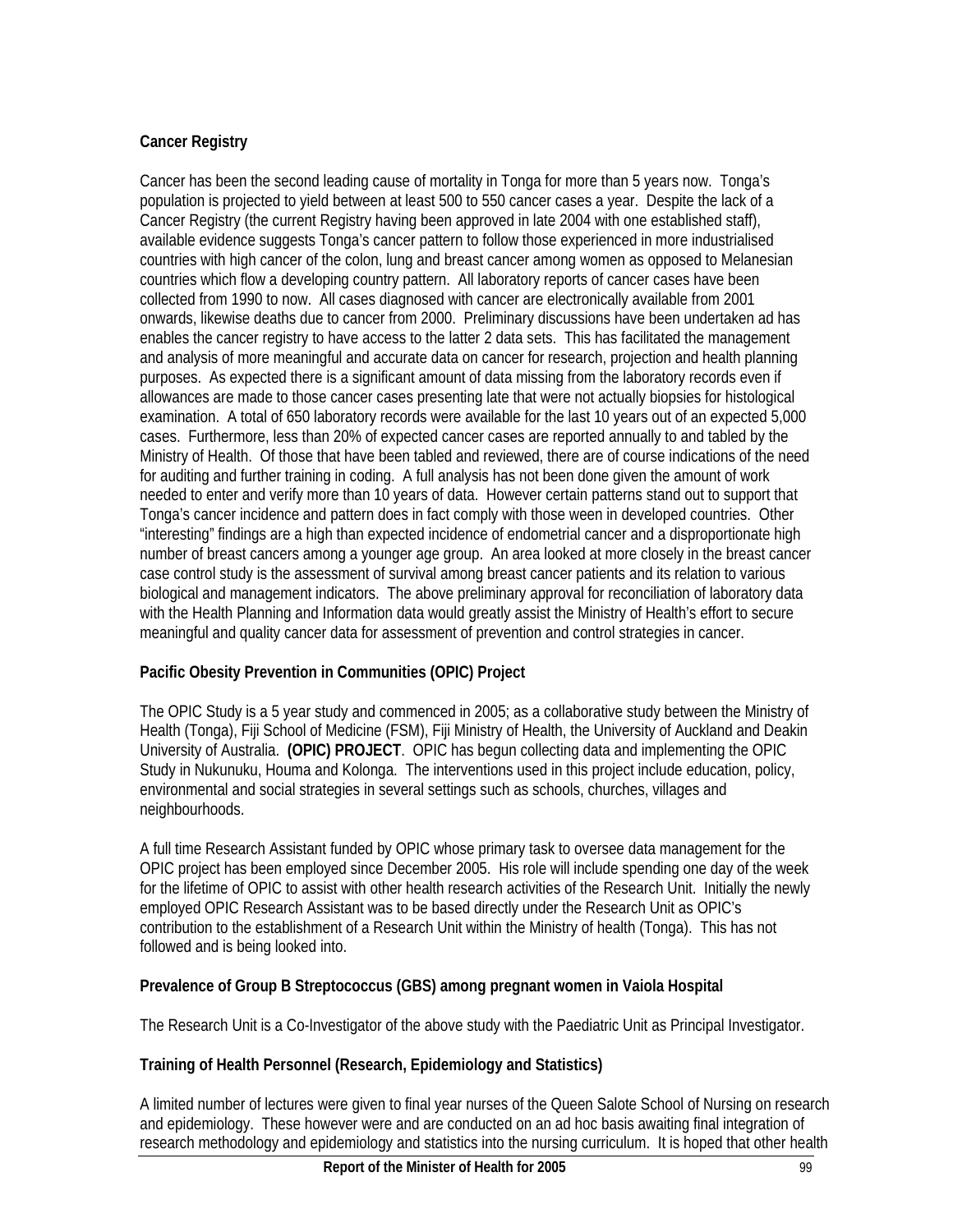sections would encourage closer collaboration and involvement of the Research Unit within their programmes for improving and evaluating their activities as they see appropriate.

### **12.7.3. Milestones**

In delivering its services, the following were identified as milestones during the year,

#### **Asthma Self Management Intervention Study:**

- Phase one of the study was completed with over 170 cases of asthma seen and followed up. Secondary interviews were conducted to assess the impact of the intervention.
- The study was commenced in Vava'u in January 2006. Preliminary results were encouraging with the mean daily Peak Expiratory Flow Rate (PEFR) readings increased by 17% from 352 1.min<sup>-1</sup> to 413 1.m<sup>-</sup> 1. Similarly, asthmatics reporting having woken from sleep needing a reliever 2 or more nights over the last 7 days fell from 51% to 14% over a 6 month period.

The special clinic for asthmatics is supported and in collaboration with Dr Sione Latu (Medical Ward) and Dr Toakase Fakakovi (Paediatric Ward).

### **Tonga Cancer Registry:**

The Research Unit has entered all available laboratory registered cancer cases from 1990 to now. The total records available as referred to above indicate a gross underestimation of projected incidence for Tonga. The Unit has recently (January 2006) been granted approval to download cancer registered cases from the Health Planning and Information Division. Merging of data from the Health Planning and Information with the Laboratory data has served as an "audit" for other mortality data at both sources. The Tonga Cancer Registry hopes to report preliminary descriptive findings in the first 2 months of 2006 given access to Ministry of Health figures.

In terms of data quality it is evident (as alluded to above) that training in coding is highly recommended for both clinicians and coders alike, given our reliance on reported figures for reporting, projection and planning purposes. It would of course serve to minimise inappropriate classification of cancer as well as other diseases. It is also evident that a conciliation of laboratory, Health Planning and Information as well as cancer data from other areas including the outer islands and individual wards and doctors is more than desirable.

### **Resource Person Health Research Council of New Zealand/WHO Training on Research:**

The Senior Medical Officer/Research Unit was invited to be part of the Faculty for the Health Research Council of New Zealand/WHO Regional Training on Health Research for Pacific Health Personnel in Auckland in May 2005.

### **ISAAC Steering Committee Meeting:**

The Senior Medical Officer/Research Unit as a member of the ISAAX Steering Committee attended the Annual Meeting held at the Chinese University of Hong Kong from the  $5<sup>th</sup>$  to  $6<sup>th</sup>$  November 2005.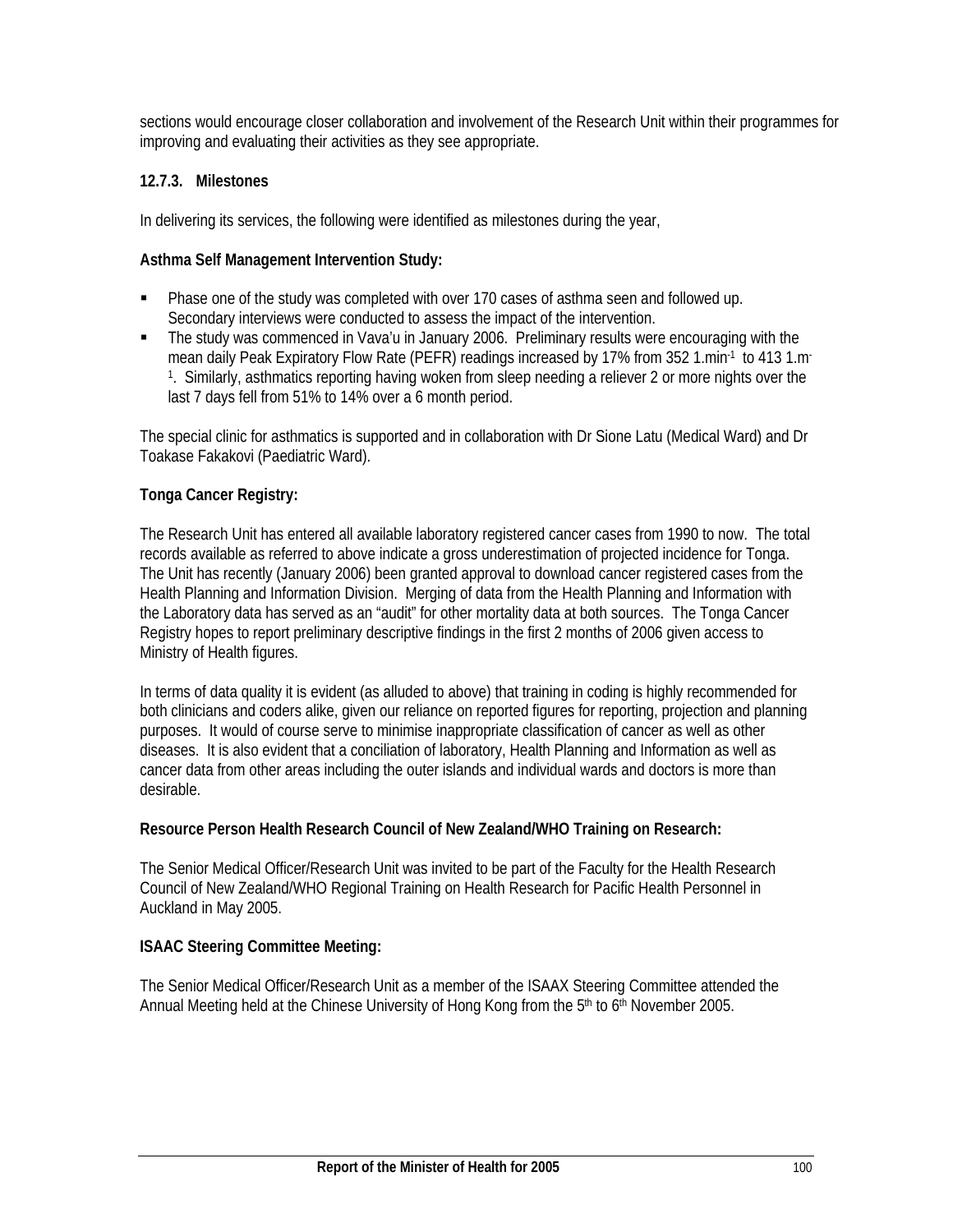### **13. ACKNOWLEDGEMENT**

I wish to acknowledge my appreciation to the Director of Health and all staff of the Ministry of Health for their loyalty, cooperation and dedication during the year, without which much of what is contained in this Annual Report would not have been achieved.

I wish to make special mention of the villages and districts throughout the Kingdom that have embraced and supported the Ministry's efforts to extend its services to the community and request this excellent relationship be continued into the future.

I am indebted to members of the Royal Family, Honourable Ministers of the Crown, Nobles of the Realm, Heads of Government Departments, Development Partners and Agencies, Non Government Organisations which the Ministry was associated with for the valuable partnership and support throughout 2005.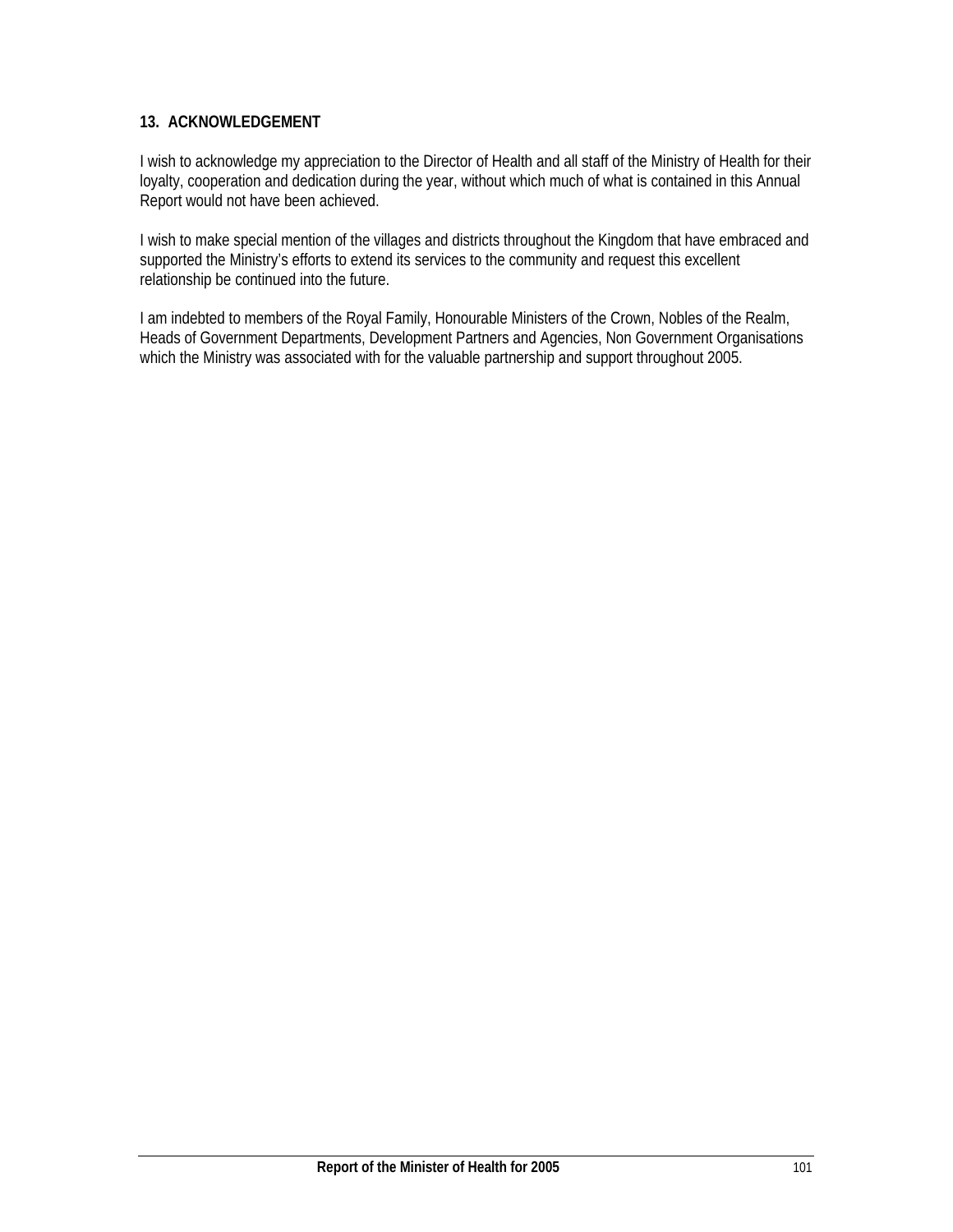|                                                       | 2005                |                     |                                  | 2004                             | 2003                             |                                  | 2002                             |                                  | 2001                             |                                  |
|-------------------------------------------------------|---------------------|---------------------|----------------------------------|----------------------------------|----------------------------------|----------------------------------|----------------------------------|----------------------------------|----------------------------------|----------------------------------|
| <b>POST</b>                                           | <b>EST</b>          | <b>POST</b>         | <b>EST</b>                       | <b>POST</b>                      | <b>EST</b>                       | <b>POST</b>                      | <b>EST</b>                       | <b>POST</b>                      | <b>EST</b>                       | <b>POST</b>                      |
|                                                       | <b>POST</b>         | <b>FILLED</b>       | <b>POST</b>                      | <b>FILLED</b>                    | <b>POST</b>                      | <b>FILLED</b>                    | <b>POST</b>                      | <b>FILLED</b>                    | <b>POST</b>                      | <b>FILLED</b>                    |
| <b>MINISTER OF HEALTH</b>                             | 1                   | 1                   | 1                                | 1                                | 1                                | 1                                | 1                                | 1                                | 1                                | 1                                |
|                                                       |                     |                     |                                  |                                  |                                  |                                  |                                  |                                  |                                  |                                  |
| <b>ADMINISTRATION</b>                                 | 9                   | 7                   | 8                                | 6                                | 8                                | 5                                | 8                                | 6                                | 8                                | 5                                |
| Director of Health                                    | 1                   | $\mathbf{1}$        | 1                                | 1                                | 1                                | 1                                |                                  | $\mathbf{1}$                     | 1                                | 1                                |
| Principal Health Planning Officer                     | 1                   | 1                   | 1                                | 1                                | 1                                | 1                                | 1                                | 1                                | 1                                |                                  |
| Principal Health Administrator                        | 1                   | 1                   | 1                                | 1                                | 1                                | $\mathbf{1}$                     | 1                                | $\mathbf{1}$                     | 1                                | 1                                |
| Health Administrator                                  | 4                   | 3                   | 3                                | 3                                | 3                                | $\overline{2}$                   | 3                                | $\overline{2}$                   | 3                                | $\mathbf{1}$                     |
|                                                       |                     |                     |                                  |                                  |                                  |                                  |                                  |                                  |                                  |                                  |
| Hospital Administrator                                | 1                   | 1                   | 1                                | 0                                | $\mathbf{1}$                     | 0                                | 1                                | $\mathbf{1}$                     | $\mathbf{1}$                     | 1                                |
| <b>Assistant Secretary</b>                            | 1                   | $\Omega$            | $\mathbf{1}$                     | $\theta$                         | 1                                | $\theta$                         | $\mathbf{1}$                     | $\Omega$                         | $\mathbf{1}$                     | $\Omega$                         |
|                                                       |                     |                     |                                  |                                  |                                  |                                  |                                  |                                  |                                  |                                  |
| <b>MEDICAL STAFF</b>                                  | 103                 | 75                  | 83                               | 63                               | 85                               | 65                               | 88                               | 66                               | 90                               | 70                               |
| Royal Physician                                       | 1                   | 1                   | 1                                | $\mathbf{1}$                     | $\mathbf{1}$                     | 1                                | 1                                | 1                                | 1                                | 1                                |
| Medical Superintendent                                | 2                   | $\overline{2}$      | $\overline{2}$                   | $\overline{2}$                   | $\mathbf{1}$                     | $\mathbf{1}$                     | 1                                | $\mathbf{1}$                     | $\mathbf{1}$                     | $\mathbf{1}$                     |
| Chief Medical Officer                                 | 4                   | $\overline{2}$      | 4                                | $\overline{2}$                   | 4                                | $\overline{2}$                   | $\overline{4}$                   | $\overline{4}$                   | 4                                | 4                                |
| Senior Medical Officer                                | 14                  | 10                  | 15                               | 10                               | 15                               | 12                               | 15                               | 12                               | 15                               | 11                               |
| Medical Officer Special Grade                         | 10                  | 4                   | 7                                | 4                                | $\overline{7}$                   | 4                                | $\overline{7}$                   | 4                                | 7                                | 4                                |
| Medical Officer                                       | $\overline{31}$     | 22                  | $\overline{25}$                  | 21                               | $\overline{26}$                  | $\overline{22}$                  | 26                               | 14                               | $\overline{26}$                  | $\overline{22}$                  |
| Chief Surgeon Specialist                              | 1                   | 1                   | 1                                | $\mathbf{1}$                     |                                  | 0                                | 1                                | $\bf{0}$                         | 1                                | $\mathbf 0$                      |
| Anaesthetist Specialist                               | $\overline{2}$      | $\mathbf{1}$        | $\overline{2}$                   | $\overline{2}$                   | $\overline{2}$                   | $\overline{2}$                   | $\overline{2}$                   | $\overline{2}$                   | $\overline{2}$                   | $\mathbf{1}$                     |
| Physician Specialist                                  | 1                   | $\mathbf 0$         | $\mathbf{1}$                     | $\mathbf 0$                      | 1                                | $\mathbf 0$                      | 1                                | $\mathbf{0}$                     | $\mathbf{1}$                     | 0                                |
| <b>Obstetrician Gynaecologist Specialist</b>          | 1                   | $\mathbf 0$         | 1                                | $\mathbf 0$                      | 1                                | $\mathbf{0}$                     | $\mathbf{1}$                     | $\mathbf{0}$                     | 1                                | 0                                |
| Paediatric Specialist                                 | $\mathbf{1}$        | $\Omega$            | $\theta$                         | $\mathbf 0$                      | $\overline{0}$                   | $\theta$                         | $\theta$                         | $\Omega$                         | $\Omega$                         | $\mathbf 0$                      |
| Medical Officer Trainee                               | $\overline{2}$      | 1                   | 0                                | $\boldsymbol{0}$                 | $\overline{0}$                   | $\boldsymbol{0}$                 | $\overline{0}$                   | $\overline{0}$                   | $\overline{0}$                   | 0                                |
| Supervising Health Officer                            | 1                   | $\mathbf{1}$        | $\mathbf{1}$                     | $\mathbf{1}$                     | 1                                | $\mathbf{1}$                     | $\mathbf{1}$                     | $\mathbf{1}$                     | $\mathbf{1}$                     | 1                                |
| Senior Health Officer                                 | 5                   | $\overline{4}$      | 5                                | $\overline{4}$                   | 5                                | $\overline{4}$                   | 5                                | 5                                | 4                                | 3                                |
| Health Training Co-coordinator                        | 1                   | $\theta$            | 1                                | 0                                | $\mathbf{1}$                     | $\mathbf 0$                      | 1                                | $\mathbf{1}$                     | $\mathbf{1}$                     | $\mathbf{1}$                     |
| <b>Health Officer</b>                                 | 16                  | 16                  | 17                               | $\overline{15}$                  | 19                               | 16                               | $\overline{22}$                  | 21                               | $\overline{25}$                  | 21                               |
| Health Officer Trainee                                | 10 <sup>1</sup>     | 10                  | $\overline{0}$                   | $\Omega$                         | $\overline{0}$                   | $\Omega$                         | $\overline{0}$                   | $\Omega$                         | $\Omega$                         | $\Omega$                         |
|                                                       |                     |                     |                                  |                                  |                                  |                                  |                                  |                                  |                                  |                                  |
|                                                       | 53                  | 43                  | 45                               | 41                               | 46                               | 43                               | 52                               | $\overline{37}$                  | 52                               | 38                               |
|                                                       |                     |                     |                                  |                                  |                                  |                                  |                                  |                                  |                                  |                                  |
| <b>DENTAL STAFF</b>                                   | 1                   | 1                   | 1                                | 1                                | 1                                | $\mathbf{1}$                     | 1                                | $\mathbf{1}$                     | 1                                | $\mathbf{1}$                     |
| Chief Dental Officer                                  |                     |                     |                                  |                                  |                                  |                                  |                                  |                                  |                                  |                                  |
| Principal Dental Officer                              | $\overline{2}$      | $\overline{2}$      | $\overline{2}$                   | $\sqrt{2}$                       | $\overline{2}$                   | $\overline{2}$                   | $\overline{2}$                   | $\overline{2}$                   | $\overline{2}$                   | $\overline{2}$                   |
| Senior Dental Officer                                 | 5                   | 4                   | 5                                | 5                                | 5                                | 5                                | $\overline{4}$                   | 4                                | 4                                | 4                                |
| <b>Dental Officers</b>                                | 9                   | 6                   | 8                                | 5                                | 9                                | 8                                | 8                                | $\overline{7}$                   | 8                                | 5                                |
| Senior Dental Therapist                               | $\overline{4}$      | $\overline{4}$      | 4                                | $\overline{4}$                   | $\overline{4}$                   | $\overline{4}$                   | 4                                | 4                                | $\overline{4}$                   | 4                                |
| Dental Therapist                                      | 13                  | 13                  | 6                                | 6                                | 6                                | 6                                | 8                                | 6                                | 8                                | 7                                |
| Senior Dental Technician                              | 1                   | $\mathbf{1}$        | 1                                | $\mathbf{1}$                     | $\mathbf{1}$                     | $\mathbf{1}$                     | 1                                | $\mathbf 0$                      | 1                                | 0                                |
| Dental Prosthodonist                                  | 1                   | 1                   | $\mathbf{1}$                     | $\mathbf{1}$                     | $\mathbf{1}$                     | $\mathbf{1}$                     | 1                                | $\mathbf{1}$                     | $\mathbf{1}$                     | $\mathbf{1}$                     |
| Dental Technician                                     | $\overline{2}$      | $\overline{2}$      | 0                                | 0                                | 0                                | $\mathbf 0$                      | 0                                | 0                                | 0                                | $\mathbf 0$                      |
| <b>Dental Receptionist</b>                            | $\mathbf{1}$        | $\mathbf{1}$        | $\mathbf{1}$                     | $\mathbf{1}$                     | $\mathbf{1}$                     | $\mathbf{1}$                     | $\mathbf{1}$                     | $\mathbf 0$                      | $\mathbf{1}$                     | $\mathbf 0$                      |
| Dental Sterile Supply Assistant                       | 1                   | $\mathbf{1}$        | $\mathbf{1}$                     | 1                                | 1                                | $\overline{0}$                   | 1                                | $\overline{0}$                   | 1                                | 0                                |
| Dental Therapist Trainee                              | 5                   | $\mathbf 0$         | $\overline{7}$                   | 7                                | $\overline{7}$                   | 7                                | 7                                | $\mathbf{0}$                     | 7                                | $\pmb{0}$                        |
| Dental Chairside Assistant                            | 8                   | 7                   | 8                                | $\overline{7}$                   | 8                                | $\overline{7}$                   | 14                               | $\overline{12}$                  | 14                               | $\overline{14}$                  |
|                                                       |                     |                     |                                  |                                  |                                  |                                  |                                  |                                  |                                  |                                  |
| <b>NURSING STAFF</b>                                  | 421                 | 362                 | 400                              | 315                              | 380                              | 342                              | 385                              | 325                              | 381                              | 321                              |
| Chief Nursing Officer                                 | 1                   | 1                   | 1                                | $\mathbf{1}$                     | 1                                | $\mathbf{1}$                     | 1                                | 1                                | $\mathbf{1}$                     | $\mathbf{1}$                     |
| Matron                                                | 1                   | 1                   | 1                                | 1                                | 1                                | 1                                | 1                                | 1                                | 1                                | 1                                |
| <b>Assistant Matron</b>                               | 1                   | $\mathbf{1}$        | $\mathbf{1}$                     | $\mathbf 0$                      | $\mathbf{1}$                     | $\mathbf 0$                      | 1                                | $\mathbf{1}$                     | $\mathbf{1}$                     | $\mathbf{1}$                     |
| Supervising Public Health Sister                      | 1                   | 1                   | 1                                | 1                                | 1                                | 1                                | 1                                | 1                                | 1                                | 1                                |
| Senior Nursing Sister                                 | 6                   | 5                   | 5                                | 5                                | 5                                | 5                                | 5                                | 5                                | 3                                | $\overline{3}$                   |
| <b>Nursing Sister</b>                                 | 18                  | 15                  | 16                               | 14                               | 16                               | 14                               | 15                               | 11                               | 16                               | 13                               |
| Senior Staff Nurse                                    | 26                  | 22                  | 25                               | 20                               | 25                               | 20                               | 25                               | 18                               | 22                               | 18                               |
| <b>Assistant Senior Nursing Sister</b>                | $\mathbf{1}$        | $\mathbf{1}$        | $\mathbf{1}$                     | $\mathbf{1}$                     | $\mathbf{1}$                     | $\mathbf{1}$                     | $\mathbf{1}$                     | $\mathbf{1}$                     | $\mathbf{1}$                     | $\mathbf{1}$                     |
| Staff and Student Nurse                               | 245                 | 219                 | 258                              | 200                              | 228                              | 219                              | 233                              | 211                              | 243                              | 211                              |
| Staff Nurse Diplomate                                 | 21                  | 21                  | 0                                | 0                                | 0                                | 0                                | 0                                | 0                                | $\pmb{0}$                        | 0                                |
| Principal Q.S.S.N                                     | 1                   | 1                   | $\mathbf{1}$                     | $\mathbf{1}$                     | $\mathbf{1}$                     | $\mathbf{1}$                     | $\mathbf{1}$                     | $\mathbf{1}$                     | $\mathbf{1}$                     | $\mathbf{1}$                     |
| Nursing Sister Graduate                               | 8                   | 6                   | 8                                | 7                                | 8                                | 7                                | 8                                | 8                                | 8                                | 5                                |
| Senior Tutor Sister                                   | $\overline{2}$      | $\mathbf{1}$        | $\overline{2}$                   | $\overline{2}$                   | $\overline{2}$                   | $\overline{2}$                   | $\overline{2}$                   | $\overline{2}$                   | $\overline{2}$                   | $\overline{2}$                   |
| Senior Nurse Midwife                                  | 16                  | 16                  | 9                                | 8                                | 16                               | 15                               | 18                               | 15                               | 18                               | 15                               |
| Public Health Sister<br>Public Health Sister Graduate | 2<br>$\overline{3}$ | 2<br>$\overline{3}$ | $\overline{c}$<br>$\overline{3}$ | $\overline{2}$<br>$\overline{2}$ | $\overline{2}$<br>$\overline{3}$ | $\overline{2}$<br>$\overline{2}$ | $\overline{c}$<br>$\overline{3}$ | $\overline{2}$<br>$\overline{2}$ | $\overline{c}$<br>$\overline{3}$ | $\overline{2}$<br>$\overline{2}$ |

# **Appendix 1 Officials and Personnel of the Ministry of Health by Posts, 2001- 2005**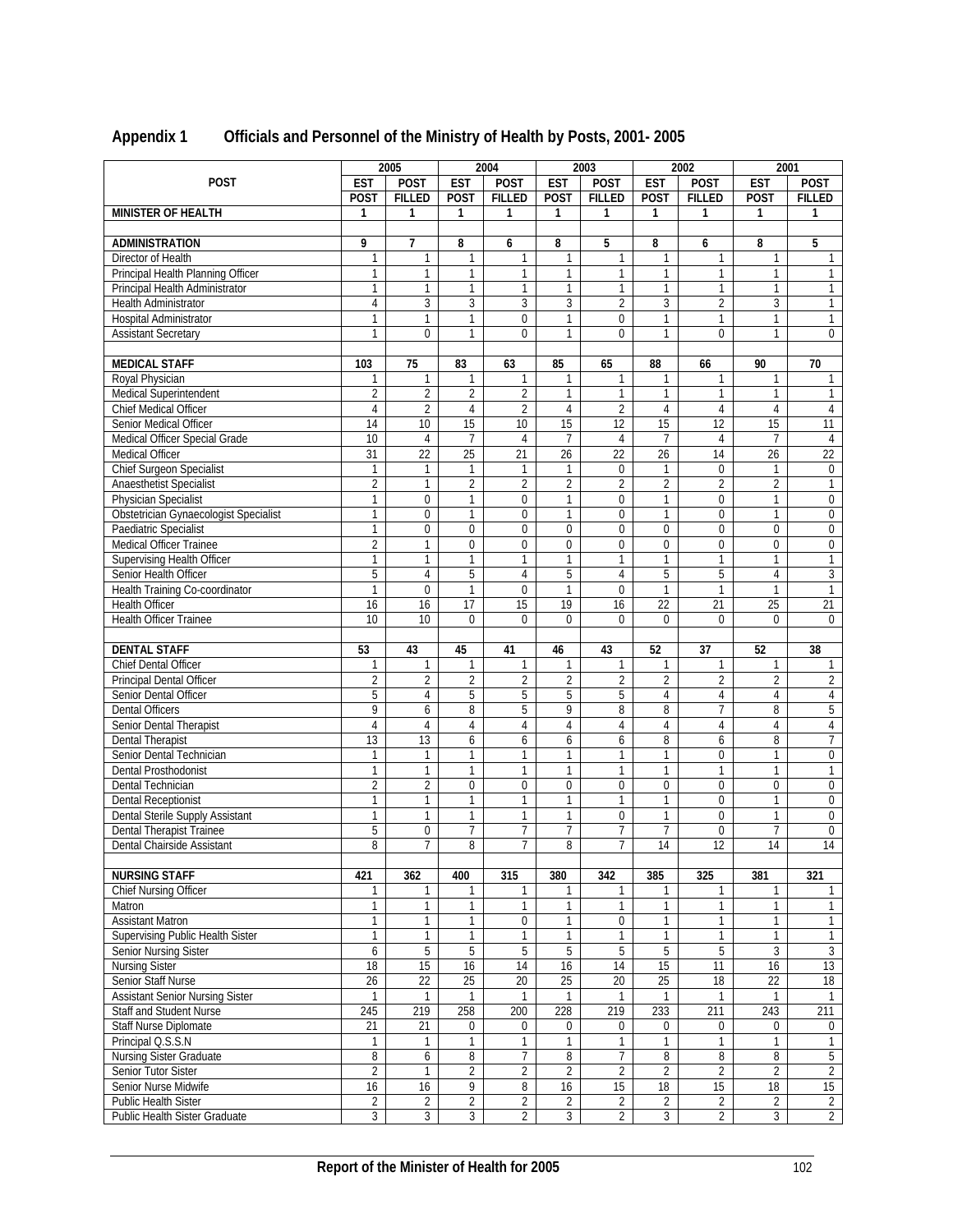# **Officials and Personnel of the Ministry of Health by Posts, 2001- 2005**

|                                               |                | 2005             |                | 2004             |                 | 2003             |                 | 2002           | 2001           |                 |
|-----------------------------------------------|----------------|------------------|----------------|------------------|-----------------|------------------|-----------------|----------------|----------------|-----------------|
| <b>POST</b>                                   | <b>EST</b>     | <b>POST</b>      | <b>EST</b>     | <b>POST</b>      | <b>EST</b>      | <b>POST</b>      | <b>EST</b>      | <b>POST</b>    | <b>EST</b>     | <b>POST</b>     |
|                                               | <b>POST</b>    | <b>FILLED</b>    | <b>POST</b>    | <b>FILLED</b>    | <b>POST</b>     | <b>FILLED</b>    | <b>POST</b>     | <b>FILLED</b>  | <b>POST</b>    | <b>FILLED</b>   |
| Public Health Nurse                           | 18             | 8                | 20             | 12               | 21              | 11               | 20              | 9              | 20             | 16              |
| Public Health Nurse Midwife                   | 3              | $\overline{2}$   | 3              | 3                | 3               | 3                | $\theta$        | $\Omega$       | $\theta$       | $\Omega$        |
| Nurse Midwife                                 | 18             | 12               | 17             | 12               | 20              | 16               | $\overline{25}$ | 16             | 19             | 16              |
| Senior Public Health Sister                   | 1              | 1                | 1              | $\mathbf{1}$     | 1               | 1                | 1               | 1              | 1              | 1               |
| Tutor Sister (Graduate)                       | 4              | $\overline{4}$   | 4              | $\overline{4}$   | 4               | 3                | $\overline{4}$  | $\overline{2}$ | 3              | 3               |
| Clinical Nurse Tutor                          | 1              | $\mathbf{1}$     | 1              | 1                | 1               | 1                | 1               | 1              | 1              | 1               |
| Clinical Nurse Tutor (Graduate)               | 1              | $\mathbf{1}$     | 1              | $\mathbf{1}$     | 1               | $\mathbf{1}$     | $\mathbf{1}$    | $\mathbf{1}$   | 1              | 0               |
| Senior Public Health Nurse                    | 17             | 12               | 14             | 11               | 14              | 11               | 14              | 13             | 11             | $\overline{7}$  |
| Librarian                                     | 1              | 1                | 1              | 1                |                 | 1                |                 | 1              | 1              | 0               |
| Nurse Practitioner                            | $\overline{2}$ | $\overline{2}$   | 2              | $\overline{2}$   | $\mathbf{1}$    | $\mathbf{1}$     | $\mathbf{1}$    | $\mathbf{1}$   | 1              | $\overline{0}$  |
| <b>Public Health Senior Nurse Midwife</b>     | $\overline{2}$ | 2                | $\overline{2}$ | $\overline{2}$   | $\overline{2}$  | $\overline{2}$   | $\mathbf 0$     | $\mathbf 0$    | $\mathbf 0$    | $\mathbf 0$     |
|                                               |                |                  |                |                  |                 |                  |                 |                |                |                 |
| <b>TECHNICAL STAFF</b>                        | 158            | 121              | 161            | 130              | 164             | 132              | 166             | 113            | 161            | 121             |
| Senior Health Promotion Officer               | 1              | 1                | 1              | 1                | 1               | 1                | 1               | 1              |                | 0               |
| <b>Health Promotion Officer</b>               | 1              | 1                | 1              | $\mathbf{1}$     | 1               | $\mathbf{1}$     | 1               | $\overline{0}$ | 1              | $\mathbf{1}$    |
| <b>Health Promotion Officer Graduate</b>      | $\mathbf{1}$   | 1                | $\mathbf 0$    | $\mathbf 0$      | 0               | $\mathbf 0$      | $\mathbf 0$     | $\mathbf 0$    | 0              | $\overline{0}$  |
| Health Promotion Officer (Education)          | $\mathbf{1}$   | $\mathbf{1}$     | $\overline{2}$ | $\overline{2}$   | $\overline{2}$  | $\mathbf{1}$     | $\overline{2}$  | $\mathbf{1}$   | $\overline{2}$ | $\overline{2}$  |
| Health Promotion Assistant Grade II           | $\overline{2}$ | $\overline{2}$   | 3              | $\overline{2}$   | 3               | 3                | 3               | 3              | 3              | 3               |
| Senior Health Education Technician            | $\mathbf{1}$   | $\mathbf 0$      | $\mathbf{1}$   | 0                | 1               | $\boldsymbol{0}$ | 1               | 1              | 1              | 1               |
| Senior Health Education Assistant Grade II    | $\mathbf{1}$   | $\overline{0}$   | 1              | 1                | $\mathbf{1}$    | $\mathbf{1}$     | $\mathbf{1}$    | $\mathbf{1}$   | 1              | 1               |
| Health Promotion Officer Grade I              | $\overline{2}$ | 1                | $\overline{2}$ | 1                | $\overline{2}$  | 2                | 2               | $\overline{2}$ | $\overline{2}$ | $\overline{2}$  |
| Health Promotion Officer Grade II (Education) | 3              | $\mathbf 0$      | 0              | 0                | $\overline{0}$  | $\overline{0}$   | 0               | 0              | 0              | 0               |
| Health Promotion Officer (Technician)         | $\mathbf{1}$   | 1                | 1              | $\mathbf{1}$     | 1               | $\mathbf{1}$     | 1               | 1              | 1              | 1               |
| Health Promotion Technician Trainee           | 1              | 1                | 1              | 1                | 1               | 1                | 1               | 1              | 1              | 1               |
| Supervising Public Health Inspector           | $\mathbf{1}$   | 1                | 1              | $\mathbf{1}$     | $\mathbf{1}$    | $\mathbf{1}$     | 1               | $\mathbf{1}$   | 1              | $\mathbf{1}$    |
| Senior Public Health Inspector                | $\overline{2}$ | 2                | 2              | $\overline{2}$   | $\overline{2}$  | $\overline{2}$   | 3               | $\overline{2}$ | 3              | $\overline{2}$  |
| <b>Public Health Inspector Graduate</b>       | $\mathbf{1}$   | $\mathbf{1}$     | 1              | $\mathbf{1}$     | 1               | 1                | 0               | $\mathbf 0$    | 0              | $\overline{0}$  |
| Public Health Inspector                       | $\mathbf{1}$   | $\mathbf{1}$     | 1              | $\mathbf{1}$     | $\overline{0}$  | $\mathbf 0$      | $\Omega$        | $\mathbf 0$    | 0              | $\overline{0}$  |
| Public Health Inspector Grade I               | 1              | 1                | 1              | 1                | $\overline{2}$  | $\overline{2}$   | 1               | $\mathbf{1}$   | 1              | $\mathbf{1}$    |
| Public Health Inspector Grade II              | 14             | 10               | 11             | $\overline{11}$  | $\overline{15}$ | $\overline{11}$  | 16              | 10             | 18             | $\overline{14}$ |
| Public Health Inspector                       | 1              | $\mathbf 0$      | $\mathbf 0$    | 0                | 0               | $\pmb{0}$        | 0               | 0              | 0              | 0               |
| <b>Public Facilities Attendant</b>            | $\mathbf{1}$   | $\mathbf{1}$     | 3              | $\overline{2}$   | 3               | $\overline{2}$   | 3               | $\mathbf 0$    | 3              | $\mathbf 0$     |
| <b>Sanitation Officer</b>                     | 4              | 4                | 5              | 4                | 5               | 4                | 5               | 3              | 5              | 3               |
| Water Maintenance Officer                     | 3              | 3                | 3              | 3                | 3               | 3                | 3               | 0              | 3              | 0               |
| Public Health Assistant Grade I               | 3              | $\overline{2}$   | 3              | 3                | $\overline{3}$  | 3                | $\overline{2}$  | $\overline{2}$ | $\overline{2}$ | $\overline{2}$  |
| Public Health Assistant Grade II              | 3              | $\overline{2}$   | 3              | $\overline{2}$   | 3               | $\overline{2}$   | 3               | $\overline{2}$ | 3              | 3               |
| <b>Principal Pharmacist</b>                   | $\mathbf{1}$   | $\mathbf{1}$     | $\mathbf{1}$   | $\mathbf{1}$     | $\mathbf{1}$    | $\mathbf{1}$     | 1               | $\mathbf{1}$   | $\mathbf{1}$   | 1               |
| Senior Pharmacist Graduate                    | $\mathbf{1}$   | 1                | 1              | $\mathbf{1}$     | 0               | $\mathbf 0$      | $\overline{0}$  | $\mathbf 0$    | $\overline{0}$ | $\mathbf 0$     |
| Pharmacist Graduate                           | $\overline{2}$ | $\overline{2}$   | $\overline{2}$ | $\overline{2}$   | 3               | $\mathbf{1}$     | 3               | $\overline{2}$ | 3              | $\mathbf 0$     |
| Senior Pharmaceutical Technologist            | 1              | $\mathbf 0$      | 1              | 1                | 1               | 1                | 1               | $\mathbf{1}$   | 1              | $\mathbf{1}$    |
| <b>Assistant Pharmacist Grade I</b>           | 3              | 3                | 3              | 3                | 3               | 3                | 3               | 3              | 3              | 3               |
| Assistant Pharmacist Grade II                 | 15             | 15               | 14             | 11               | 16              | 13               | 16              | 13             | 16             | $\overline{14}$ |
| <b>Assistant Pharmacist Trainee</b>           | $\overline{2}$ | $\Omega$         | 6              | 6                | 6               | 6                | 6               | 6              | $\Omega$       | $\overline{0}$  |
| Procurement Officer                           | 1              | 1                | 1              | 1                | 1               | 1                | 1               | 1              | 1              | 1               |
| Stock Control Officer                         | $\mathbf{1}$   | $\mathbf{1}$     | $\mathbf{1}$   | 1                | $\mathbf{1}$    | 1                | 1               | 1              | 1              | $\mathbf{1}$    |
| <b>Principal Medical Scientist</b>            | 1              | 1                | $\mathbf{1}$   | 1                | $\mathbf{1}$    | 1                | 1               | 1              | 0              | $\mathbf 0$     |
| <b>Senior Medical Scientist</b>               | 3              | 3                | 3              | 3                | 3               | 3                | 3               | 3              | 3              | $\overline{3}$  |
| Medical Scientist                             | $\overline{3}$ | $\overline{2}$   | $\overline{3}$ | $\overline{3}$   | $\overline{3}$  | $\overline{2}$   | $\overline{3}$  | $\overline{2}$ | 3              | $\overline{2}$  |
| Senior Laboratory Technician                  | $\mathbf{1}$   | $\mathbf{1}$     | 1              | 1                | 1               | $\mathbf{1}$     | 1               | 1              | $\mathbf{1}$   | 1               |
| Laboratory Technician Grade I                 | $\overline{4}$ | 4                | $\overline{4}$ | $\overline{4}$   | 3               | 3                | $\overline{4}$  | 4              | 4              | $\overline{4}$  |
| Laboratory Technician Grade II                | 15             | 14               | 15             | $\overline{12}$  | 16              | 15               | 16              | 11             | 16             | $\overline{11}$ |
| Assistant Laboratory Technician Grade II      | 5              | 4                | 7              | 4                | 7               | 0                | 7               | 0              | 7              | 5               |
| Senior Radiology Technologist                 | $\mathbf{1}$   | 1                | $\mathbf{1}$   | 1                | 1               | 1                | 1               | 1              | $\mathbf{1}$   | 1               |
| Radiographer                                  | 1              | $\mathbf 0$      | $\mathbf{1}$   | 1                | $\mathbf{1}$    | 1                | 1               | 1              | 1              | $\mathbf{1}$    |
| Senior Ultrasonographer                       | 1              | 1                | $\mathbf{1}$   | 1                | 1               | 1                | 1               | 1              | 1              | 1               |
| Radiographer Graduate                         | $\mathbf{1}$   | $\mathbf 0$      | 1              | 0                | $\mathbf{1}$    | $\pmb{0}$        | 1               | 0              | $\mathbf{1}$   | 0               |
| Assistant Radiographer Grade I                | 5              | $\overline{2}$   | 5              | 2                | 5               | 2                | 5               | 2              | 5              | $\overline{2}$  |
| Assistant Radiographer Grade II               | $\overline{7}$ | $\boldsymbol{6}$ | 7              | 6                | 7               | 7                | 9               | 5              | 5              | $\overline{5}$  |
| Radiology Technologist                        | $\mathbf{1}$   | $\mathbf{1}$     | $\mathbf{1}$   | $\mathbf{1}$     | 1               | $\mathbf{1}$     | $\mathbf{1}$    | $\mathbf{1}$   | 1              | 1               |
| Assistant Radiographer Trainee                | 3              | $\pmb{0}$        | 3              | $\pmb{0}$        | 1               | 0                | 1               | 0              | 5              | $\overline{4}$  |
| Assistant Radiographer Trainee Grade II       | $\mathbf{1}$   | $\mathbf 0$      | $\mathbf{1}$   | $\boldsymbol{0}$ | 0               | $\pmb{0}$        | $\mathbf 0$     | $\overline{0}$ | 0              | $\mathbf 0$     |
| Psychiatric Assistant Grade I                 | $\mathbf{1}$   | 0                | 0              | $\mathbf 0$      | 0               | $\mathbf 0$      | 0               | 0              | $\overline{0}$ | $\mathbf 0$     |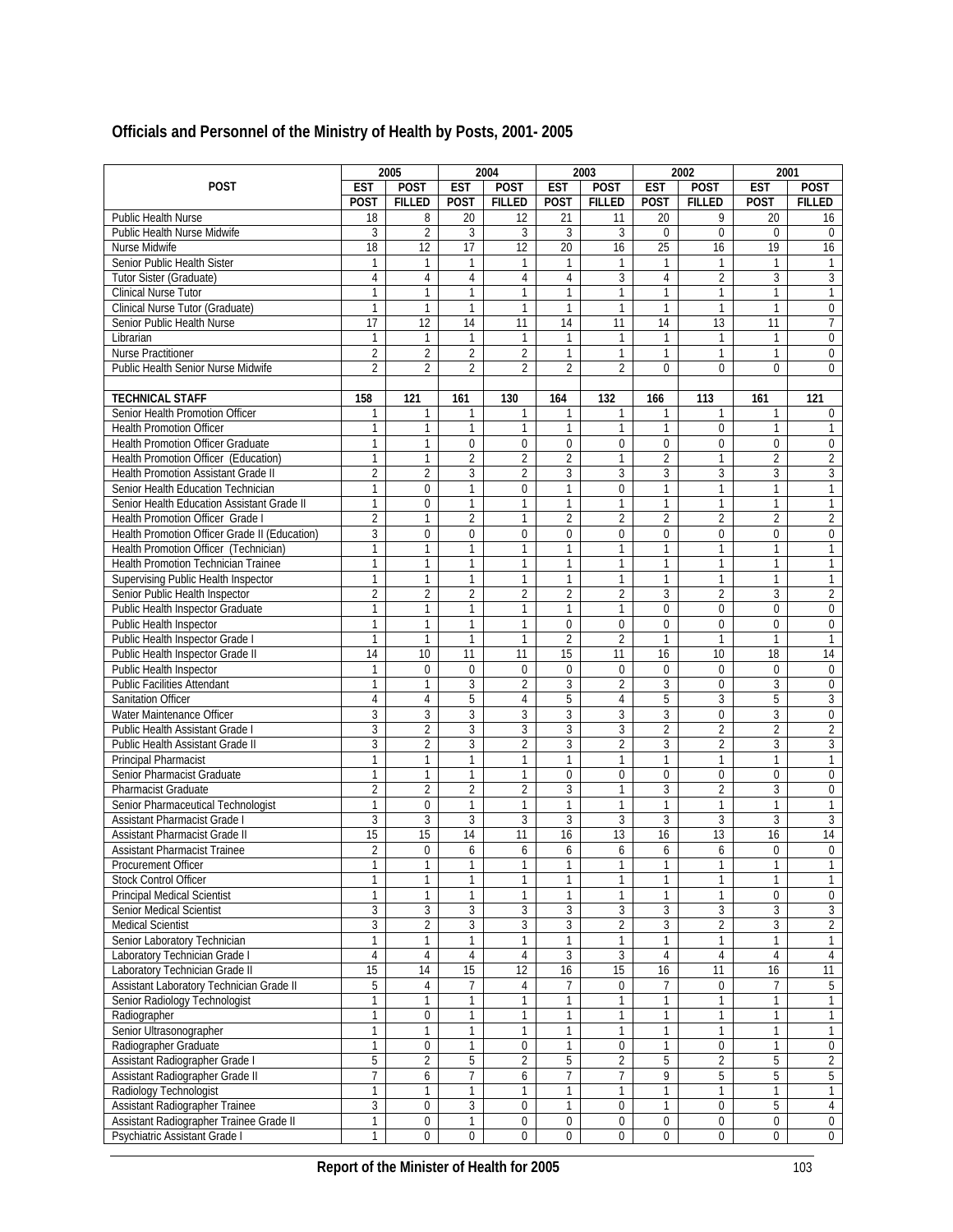|                                     |                | 2005             |                  | 2004             |                 | 2003            |                 | 2002            |                 | 2001            |
|-------------------------------------|----------------|------------------|------------------|------------------|-----------------|-----------------|-----------------|-----------------|-----------------|-----------------|
| <b>POST</b>                         | <b>EST</b>     | <b>POST</b>      | <b>EST</b>       | <b>POST</b>      | <b>EST</b>      | POST            | <b>EST</b>      | <b>POST</b>     | <b>EST</b>      | POST            |
|                                     |                |                  |                  |                  |                 |                 |                 |                 |                 |                 |
|                                     | <b>POST</b>    | <b>FILLED</b>    | <b>POST</b>      | <b>FILLED</b>    | <b>POST</b>     | <b>FILLED</b>   | <b>POST</b>     | <b>FILLED</b>   | <b>POST</b>     | <b>FILLED</b>   |
| Psychiatric Assistant Grade II      | 7              | 5                | 9                | 7                | 9               | 9               | 9               | 7               | 9               |                 |
| Mental Health Welfare Officer       | $\overline{2}$ | $\mathbf{1}$     | $\overline{2}$   | $\mathbf{1}$     | $\overline{2}$  | $\mathbf{1}$    | $\overline{2}$  | $\mathbf 0$     | $\overline{2}$  | $\mathbf{1}$    |
| Psychiatric Social Worker           | $\mathbf{1}$   | $\mathbf{1}$     | 1                | $\mathbf{1}$     | 1               | 1               | 1               | $\mathbf{1}$    | $\mathbf{1}$    | $\mathbf{1}$    |
| Nutritionist                        | $\overline{2}$ | $\overline{2}$   | $\overline{2}$   | $\overline{2}$   | $\overline{2}$  | $\overline{2}$  | $\overline{2}$  | $\overline{2}$  | $\overline{2}$  | $\overline{2}$  |
| Physiotherapist                     | $\mathbf{1}$   | 1                | 1                | $\mathbf{1}$     | $\mathbf{1}$    | 1               | 1               | $\mathbf{1}$    | $\mathbf{1}$    | $\mathbf{1}$    |
| Occupational Therapist              | 1              | $\mathbf 0$      | 0                | $\mathbf 0$      | $\overline{0}$  | 0               | $\mathbf 0$     | $\overline{0}$  | $\mathbf 0$     | $\mathbf 0$     |
| <b>Health Statistics Officer</b>    | $\mathbf{1}$   | $\mathbf{1}$     | 1                | $\mathbf{1}$     | $\mathbf{1}$    | $\mathbf{1}$    | 1               | $\mathbf{1}$    | $\mathbf{1}$    | 1               |
| Computer Programmer                 | $\mathbf{1}$   | 1                | 1                | $\mathbf{1}$     | $\mathbf{1}$    | 0               | $\mathbf{1}$    | 0               | 1               | 0               |
| Computer Operator Grade I           | 1              | 1                | 1                | 1                | $\mathbf{1}$    | 1               | 1               | $\mathbf{1}$    | $\mathbf{1}$    | 1               |
| Senior Medical Record Officer       | $\overline{2}$ | $\Omega$         | 1                | $\mathbf 0$      | $\mathbf{1}$    | 0               | 1               | $\mathbf 0$     | $\mathbf{1}$    | $\mathbf 0$     |
|                                     |                | 1                |                  |                  |                 |                 | 1               | $\mathbf{1}$    | $\mathbf{1}$    |                 |
| Health Project Officer              | 1              |                  | 1                | $\mathbf 0$      | 1               | $\mathbf{1}$    |                 |                 |                 | 1               |
| Health Planning Officer             | 1              | $\mathbf{1}$     | 1                | $\mathbf{1}$     | $\mathbf{1}$    | $\mathbf{1}$    | 1               | $\mathbf 0$     | $\mathbf{1}$    | 0               |
| Senior Sterile Supply Supervisor    | 1              | $\mathbf 0$      | $\mathbf{1}$     | $\overline{0}$   | $\mathbf{1}$    | $\mathbf{1}$    | $\mathbf{1}$    | $\mathbf{1}$    | $\mathbf{1}$    | 1               |
| Sterile Supply Supervisor           | $\mathbf{1}$   | $\mathbf{1}$     | 1                | 1                | $\mathbf{1}$    | $\mathbf{1}$    | $\mathbf{1}$    | $\mathbf{1}$    | $\mathbf{1}$    | $\mathbf{1}$    |
| Sterile Supply Assistant            | 4              | 4                | 6                | 5                | 6               | 5               | 6               | $\overline{4}$  | 6               | $\overline{4}$  |
| <b>ACCOUNTING AND CLERICAL</b>      | 57             | 47               | 51               | 47               | 50              | 44              | 47              | 43              | 45              | 45              |
| Senior Accountant                   | 1              | 1                | 1                | 1                | 1               | 0               | 1               | $\mathbf 0$     | 1               | 1               |
| Principal Accounting Officer        | 1              | 1                | 1                | $\mathbf{1}$     | $\mathbf{1}$    | 1               | 1               | $\mathbf{1}$    | 1               | $\mathbf{1}$    |
| <b>Accounting Officer</b>           | $\overline{2}$ | $\overline{2}$   | 1                | 1                | $\mathbf{1}$    | 1               | 1               | $\mathbf{1}$    | 1               | 1               |
| Senior Hospital Executive Officer   | 1              | $\mathbf{1}$     | 1                | $\mathbf{1}$     | $\mathbf{1}$    | $\mathbf{1}$    | $\mathbf{1}$    | $\mathbf{1}$    | $\mathbf{1}$    | 1               |
| Clerk Class I                       | 3              | 3                | 2                | $\overline{2}$   | $\overline{2}$  | $\overline{2}$  | $\overline{2}$  | $\overline{2}$  | $\overline{2}$  | $\overline{2}$  |
| Clerk Class II                      | 3              | 3                | 5                | 4                | 5               | $\overline{4}$  | 3               | 3               | 3               | 3               |
| <b>Medical Record Officer</b>       | $\mathbf{1}$   | $\Omega$         | 1                | $\mathbf 0$      | $\mathbf{1}$    | 0               | 1               | $\mathbf{1}$    | $\mathbf{1}$    | 1               |
| Senior Medical Recorder             | 1              | 1                | 1                | 1                | $\mathbf{1}$    | 1               | 1               | $\mathbf{1}$    | $\mathbf{1}$    | $\mathbf{1}$    |
| <b>Medical Recorder</b>             | 3              | 3                | 3                | 3                | $\overline{2}$  | $\overline{2}$  | $\overline{2}$  | $\overline{2}$  | 3               | 3               |
| Junior Medical Recorder             | 10             | 5                | 7                | 7                | 8               | 8               | 6               | 6               | 6               | 6               |
|                                     |                |                  |                  |                  |                 |                 |                 |                 |                 |                 |
| Typist Clerk Grade III              | 1              | $\mathbf{1}$     | 1                | 1                | $\mathbf{1}$    | 1               | $\overline{2}$  | $\overline{2}$  | $\overline{2}$  | $\overline{2}$  |
| Computer Operator Grade II          | 3              | 3                | $\Omega$         | $\mathbf 0$      | $\overline{0}$  | $\mathbf 0$     | $\overline{0}$  | $\mathbf 0$     | $\overline{0}$  | $\overline{0}$  |
| Computer Operator Grade III         | 7              | 5                | 8                | 8                | 6               | 6               | 6               | 5               | 5               | 5               |
| <b>Computer Assistant</b>           | 9              | 9                | 10 <sup>10</sup> | 9                | $\overline{13}$ | 12              | $\overline{13}$ | $\overline{13}$ | $\overline{13}$ | 13              |
| Health Registry Recorder            | $\overline{2}$ | $\overline{2}$   | $\overline{2}$   | $\overline{2}$   | $\overline{2}$  | $\overline{2}$  | 1               | 1               | 1               | $\mathbf{1}$    |
| <b>Financial Analyst</b>            | 1              | $\mathbf 0$      | 1                | 0                | 0               | 0               | $\mathbf 0$     | $\mathbf 0$     | $\mathbf 0$     | 0               |
| <b>Accounting Officer Diplomate</b> | $\overline{2}$ | $\overline{2}$   | $\overline{2}$   | $\overline{2}$   | $\mathbf{1}$    | 0               | 1               | $\mathbf{1}$    | 1               | $\mathbf{1}$    |
| Clerk Class III                     | 6              | 5                | 4                | 4                | $\overline{4}$  | 3               | 5               | 3               | 3               | 3               |
| SUPERVISORY AND DOMESTIC            | 169            | 154              | 193              | 177              | 196             | 160             | 186             | 122             | 176             | 147             |
| Medical Storeman                    | 1              | 1                | 1                | 1                | 1               | 1               | 1               | $\mathbf{1}$    | 1               | $\mathbf{1}$    |
| <b>Assistant Medical Storeman</b>   | 1              | 1                | 1                | 1                | 1               | 1               | 1               | $\overline{0}$  | 1               | $\mathbf 0$     |
| Storeman Clerk                      | $\mathbf{1}$   | $\mathbf{1}$     | $\mathbf{1}$     | $\mathbf{1}$     | $\mathbf{1}$    | $\mathbf{1}$    | $\mathbf{1}$    | $\theta$        | $\overline{2}$  | $\mathbf 0$     |
| <b>Store Assistant</b>              | 3              | 3                | $\overline{4}$   | 3                | $\overline{4}$  | $\overline{2}$  | $\overline{4}$  | 3               | $\overline{4}$  | 3               |
| Chief Cook                          | $\overline{2}$ | $\overline{2}$   | 3                | $\overline{2}$   | 3               | $\overline{2}$  | 3               | $\mathbf 0$     | 3               | $\overline{2}$  |
| <b>Assistant Cook</b>               | 14             | 14               | 15               | $\overline{13}$  | 15              | $\overline{13}$ | 14              | 5               | 10              | 10              |
| Seamstress Supervisor               | 1              | 1                | 1                | 0                | $\mathbf{1}$    | 0               | 1               | $\mathbf{1}$    | $\mathbf{1}$    | $\mathbf{1}$    |
| <b>Seamstress</b>                   | $\mathbf{1}$   | $\mathbf{1}$     | $\overline{4}$   | $\overline{2}$   | $\overline{4}$  | 3               | $\overline{4}$  | 3               | $\overline{4}$  | $\overline{4}$  |
| Domestic Supervisor                 | $\overline{2}$ | $\overline{2}$   | 2                | $\mathbf{1}$     | $\overline{2}$  | 1               | $\overline{2}$  | $\mathbf{1}$    | $\overline{2}$  | 1               |
| Laundry Supervisor                  | $\mathbf{1}$   | $\mathbf{1}$     | 1                | $\mathbf{1}$     | $\mathbf{1}$    | 1               | 1               | $\overline{0}$  | $\mathbf{1}$    | $\overline{0}$  |
| Laundryman                          | 5              | $\overline{5}$   | $\overline{7}$   | 5                | $\overline{7}$  | 4               | 7               | $\mathbf{3}$    | 6               | $\overline{0}$  |
| Laundry Maid                        | 12             | 11               | 13               | 12               | 12              | $10$            | 11              | 6               | 12              | 12              |
| Male Orderlies                      |                |                  | $\overline{17}$  |                  | $\overline{19}$ |                 |                 |                 | 18              |                 |
|                                     | 16             | 16               | 29               | 15               | 29              | 15              | 18<br>28        | 10              | 28              | 17              |
| Wardmaids                           | 23             | 16               |                  | 22               |                 | $\overline{24}$ |                 | $\overline{14}$ |                 | $\overline{26}$ |
| Laboratory Maid                     | 5              | 5                | 5                | 5                | 5               | 5               | 5               | 5               | 5               | 5               |
| <b>Dental Maid</b>                  | 1              | $\boldsymbol{0}$ | 1                | $\boldsymbol{0}$ | $\mathbf{1}$    | 1               | 1               | $\mathbf{1}$    | 1               | $\mathbf{1}$    |
| <b>Transport Supervisor</b>         | 1              | 1                | 1                | $\mathbf{1}$     | 1               | 1               | 1               | $\mathbf{1}$    | 1               | 1               |
| Senior VIP Driver                   | 1              | 1                | 0                | 0                | 0               | 0               | 0               | $\pmb{0}$       | 0               | $\mathbf 0$     |
| <b>VIP Driver</b>                   | $\mathbf{1}$   | $\mathbf{1}$     | $\mathbf{1}$     | $\mathbf{1}$     | $\mathbf{1}$    | $\mathbf{1}$    | $\mathbf{1}$    | $\mathbf{1}$    | $\mathbf{1}$    | $\mathbf{1}$    |
| <b>Driver</b>                       | 26             | 23               | $\overline{27}$  | 27               | 26              | 25              | $\overline{21}$ | 21              | 21              | 21              |
| Senior Driver                       | 1              | 1                | 1                | $\mathbf{1}$     | 1               | 1               | 1               | $\mathbf{1}$    | $\mathbf{1}$    | $\mathbf{1}$    |
| Mechanic                            | $\mathbf{1}$   | $\mathbf 0$      | 1                | $\mathbf{1}$     | $\mathbf{1}$    | 1               | $\mathbf{1}$    | $\mathbf{1}$    | $\mathbf{1}$    | $\mathbf 0$     |
| House Keeper                        | 2              | $\overline{2}$   | 4                | 2                | 4               | $\overline{2}$  | 4               | 2               | 4               | $\overline{2}$  |
| Groundskeeper                       | $\overline{7}$ | 6                | 9                | 5                | 9               | 5               | 9               | 5               | 9               | 8               |
| Caretakers                          | $\overline{2}$ | $\overline{2}$   | $\overline{c}$   | $\overline{2}$   | $\overline{2}$  | $\overline{2}$  | $\overline{2}$  | $\overline{2}$  | $\overline{2}$  | $\overline{2}$  |

# **Officials and Personnel of the Ministry of Health by Posts, 2001- 2005**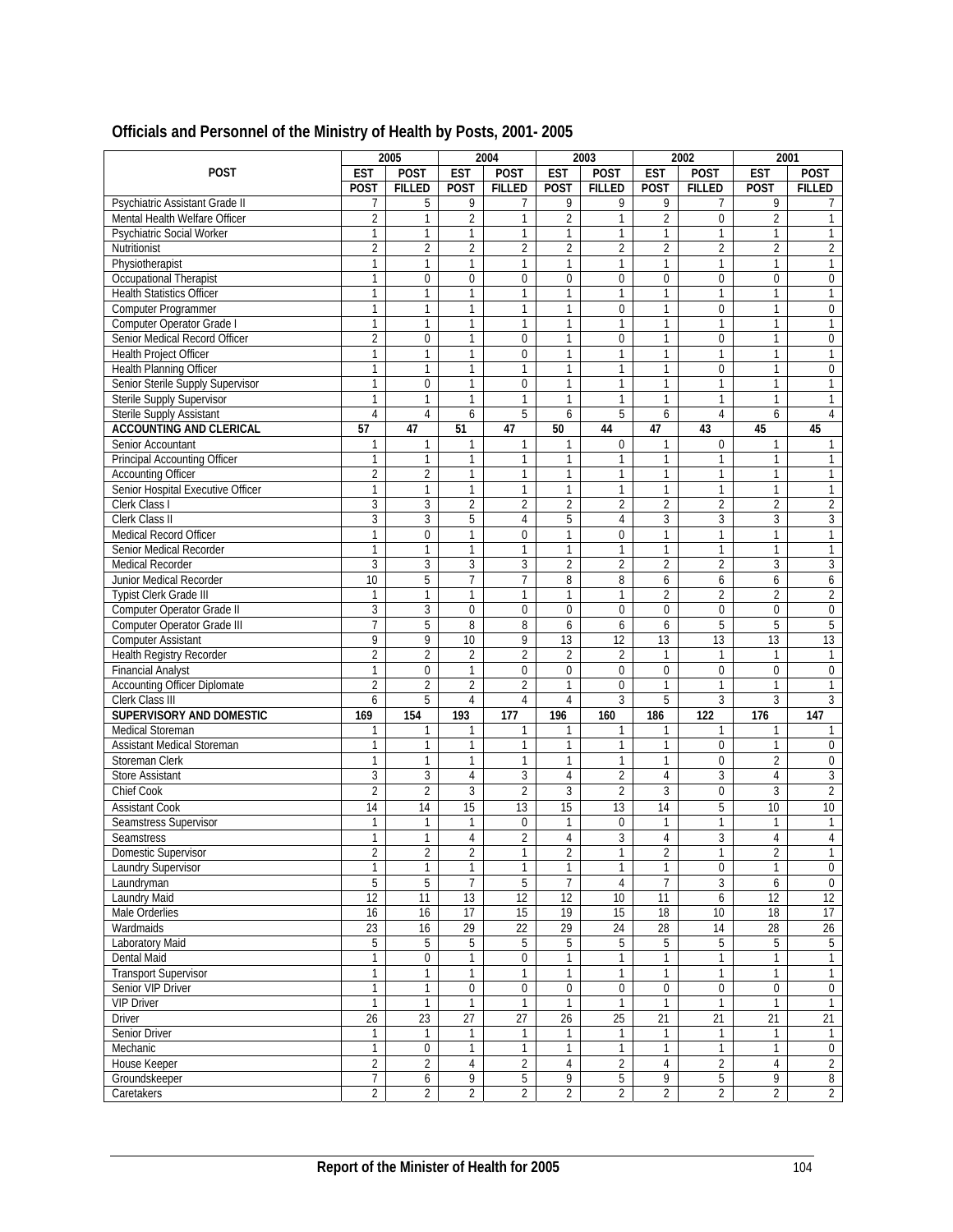|                                   |                | 2005           |                | 2004           |                | 2003           |                | 2002           |                | 2001           |
|-----------------------------------|----------------|----------------|----------------|----------------|----------------|----------------|----------------|----------------|----------------|----------------|
| <b>POST</b>                       | <b>EST</b>     | <b>POST</b>    | <b>EST</b>     | <b>POST</b>    | <b>EST</b>     | <b>POST</b>    | <b>EST</b>     | <b>POST</b>    | <b>EST</b>     | <b>POST</b>    |
|                                   | <b>POST</b>    | <b>FILLED</b>  | POST           | <b>FILLED</b>  | <b>POST</b>    | <b>FILLED</b>  | POST           | <b>FILLED</b>  | <b>POST</b>    | <b>FILLED</b>  |
| Building Tradesman Leading Hand   |                |                | 1              |                |                |                |                |                | 1              |                |
| Steam Maintenance Fitter          |                | 1              | 1              | 1              |                | $\mathbf{1}$   |                |                | 1              |                |
| <b>Boilerman</b>                  | $\overline{2}$ | $\overline{2}$ | $\overline{2}$ | $\overline{2}$ | $\overline{2}$ | $\overline{2}$ | $\overline{2}$ | $\overline{2}$ | 2              | $\overline{2}$ |
| Refrigeration Mechanic            |                | 1              | 1              | 1              | 1              | $\mathbf{1}$   | 1              | 0              | 1              | 1              |
| Leading Hand Electrician          |                | 1              | 1              | 1              | 1              | $\mathbf{1}$   | 1              | 1              | 1              | 1              |
| Master                            |                | 1              | 1              | 1              | 1              | $\mathbf{1}$   | 1              | $\overline{1}$ | 1              | 1              |
| Oxygen Plant Operator             |                | 1              | 1              | 1              | 1              | $\mathbf{1}$   |                | 1              | 1              | 0              |
| Engineer                          |                | 1              | 1              | 1              | 1              | $\mathbf{1}$   | 1              | 1              | 1              | $\mathbf{1}$   |
| Senior Telephone Operator         |                | 1              | 1              | 1              | 1              | $\mathbf{1}$   | 1              | 1              | 1              | 1              |
| Telephone Operator                | 4              | 4              | 4              | 4              | 4              | 3              | 4              | 4              | 4              | 3              |
| Painter                           |                | 1              | $\overline{2}$ | 2              | $\overline{2}$ | $\overline{2}$ | $\overline{2}$ | $\overline{2}$ | 1              | 1              |
| Senior Hospital Engineer Graduate |                | 1              | 1              | 1              | 0              | $\mathbf 0$    | 0              | $\mathbf 0$    | 0              | 0              |
| Plumber                           | $\overline{2}$ | $\overline{2}$ | 1              | 1              | $\overline{2}$ | $\overline{2}$ | $\overline{2}$ |                | 1              | 1              |
| Kitchen Hand                      | $\overline{2}$ | $\overline{2}$ | $\overline{2}$ | $\overline{2}$ | $\overline{2}$ | $\overline{2}$ | $\overline{2}$ | 1              | $\overline{2}$ | 1              |
| Plumber Tradesman Leading hand    |                | 1              | 1              | 1              | 1              | $\theta$       |                | 1              | 1              | 1              |
| Sewage Plant Operator             | 1              | 1              | 1              | $\mathbf{1}$   | $\mathbf{1}$   | $\mathbf{1}$   | $\mathbf{1}$   | 1              | 1              | $\mathbf{1}$   |
| Hospital Fitter Electrician       |                | 1              | 1              | 0              | $\overline{2}$ | $\overline{2}$ | $\overline{2}$ | 1              | 2              | 2              |
| Hospital Service Foreman          | 1              | $\overline{1}$ | 1              | 1              | 1              | $\mathbf{1}$   | 1              | 1              | 1              | $\mathbf{1}$   |
| Hospital Maintenance Electrician  | 1              | $\mathbf{1}$   | 1              | 1              | 1              | $\mathbf{1}$   | <sub>1</sub>   | 1              | 1              | 1              |
| <b>Technician Electromedical</b>  |                | 1              | 1              | 1              |                | $\mathbf{1}$   |                | и              | 1              |                |
| Mechanical Supervisor             | 1              | $\mathbf{1}$   | 1              | 1              | 1              | $\mathbf{1}$   | 1              | 1              | 1              | 1              |
| Handyman                          | 1              | $\mathbf{1}$   | 1              | 1              | $\overline{2}$ | $\mathbf{1}$   | 1              | 0              | 1              | 0              |
| <b>Hospital Security Officer</b>  | 5              | 5              | 9              | 6              | 10             | $\overline{7}$ | 9              | 8              | 9              | 8              |
| Security Officer                  |                | 1              | 1              | 1              | 1              | $\mathbf{1}$   | $\overline{2}$ | $\theta$       | $\overline{2}$ | $\Omega$       |
| Garbage Removal Supervisor        | 1              | $\Omega$       | 1              | 1              | 1              | $\mathbf{1}$   | 1              | 1              | 0              | 0              |
| Garbage Remover                   | 3              | 3              | 3              | 3              | 3              | 3              | 3              | $\overline{2}$ | 0              | 0              |
|                                   |                |                |                |                |                |                |                |                |                |                |
| <b>GRAND TOTAL</b>                | 971            | 810            | 942            | 780            | 930            | 792            | 933            | 713            | 914            | 748            |

# **Officials and Personnel of the Ministry of Health by Posts, 2001- 2005**

**Source** : Civil List

**Description** : This table present the staff establishment of the Ministry of Health from 2001to 2005.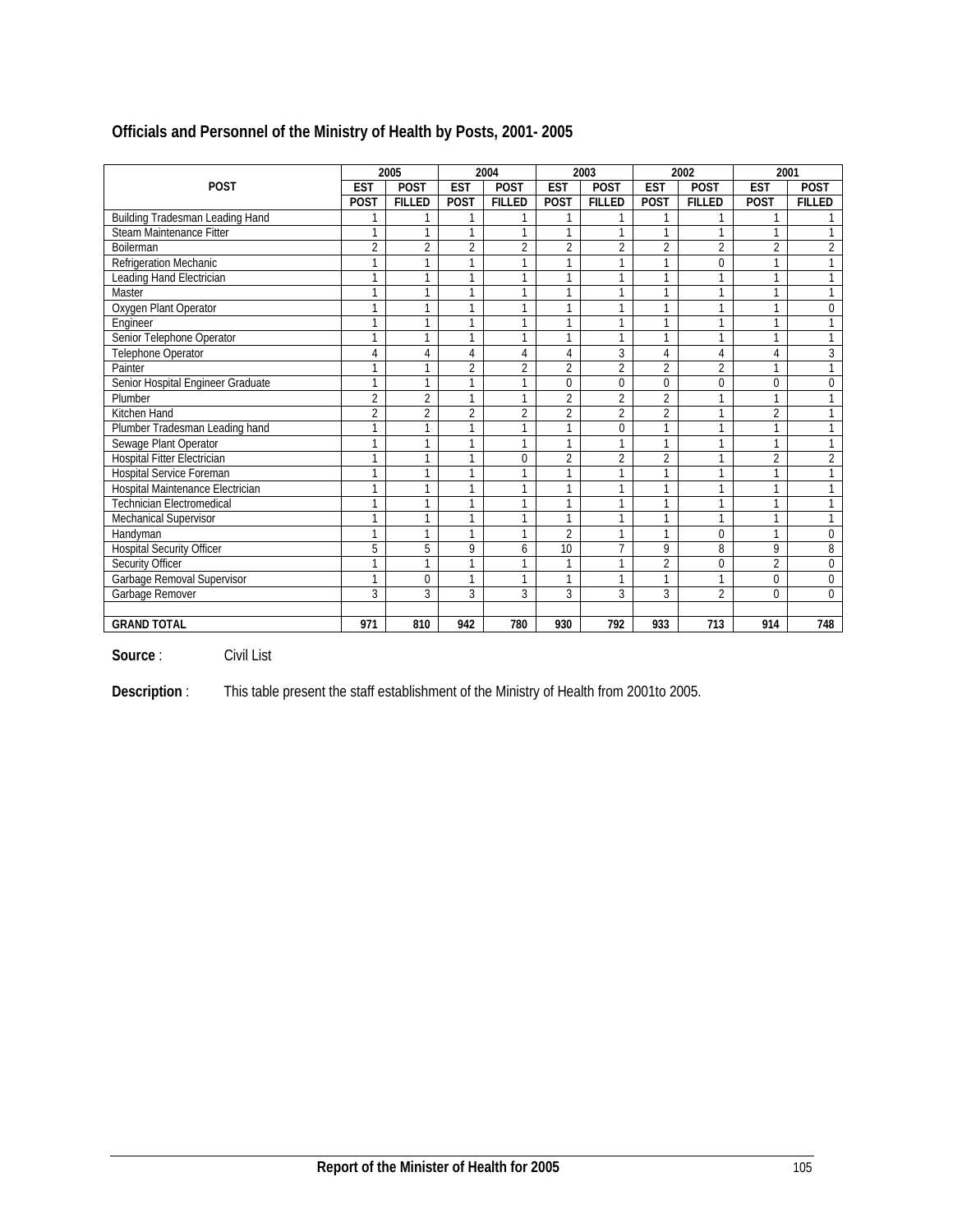#### **Appendix 2 Estimates of Health Expenditure and Revenue Government of Tonga, Fiscal Years 2001/2002 – 2005/2006**

| <b>FISCAL YEAR</b>       | <b>MINISTRY OF HEALTH</b>                                                                                                                                                                                                                                                                                                                                                                                                                                                                                            | <b>MINISTRY OF</b>                                                                                                                                                         | MINISTRY OF HEALTH NET       | <b>PROJECTED</b> | <b>MINISTRY OF HEALTH GROSS</b> |  |  |  |  |  |
|--------------------------|----------------------------------------------------------------------------------------------------------------------------------------------------------------------------------------------------------------------------------------------------------------------------------------------------------------------------------------------------------------------------------------------------------------------------------------------------------------------------------------------------------------------|----------------------------------------------------------------------------------------------------------------------------------------------------------------------------|------------------------------|------------------|---------------------------------|--|--|--|--|--|
|                          | <b>GROSS RECURRENT</b>                                                                                                                                                                                                                                                                                                                                                                                                                                                                                               | <b>HEALTH TOTAL</b>                                                                                                                                                        | <b>RECURRENT EXPENDITURE</b> | POPULATION OF    | <b>RECURRENT EXPENDITURE</b>    |  |  |  |  |  |
|                          | <b>EXPENDITURE</b>                                                                                                                                                                                                                                                                                                                                                                                                                                                                                                   | <b>REVENUE</b>                                                                                                                                                             |                              | <b>TONGA</b>     | PER HEAD                        |  |  |  |  |  |
| 2005/2006 (Est)          | 14845304.00                                                                                                                                                                                                                                                                                                                                                                                                                                                                                                          | 1737140.00                                                                                                                                                                 | 13108164.00                  | 102369           | 145                             |  |  |  |  |  |
| 2004/2005 (Prov)         | 13291021.80                                                                                                                                                                                                                                                                                                                                                                                                                                                                                                          | 364102.28                                                                                                                                                                  | 12926919.52                  | 101865           | 130                             |  |  |  |  |  |
| 2003/2004 (Prov)         | 11765173.00                                                                                                                                                                                                                                                                                                                                                                                                                                                                                                          | 336136.35                                                                                                                                                                  | 11429036.65                  | 101404           | 116                             |  |  |  |  |  |
| 2002/2003 (Act)          | 10919797.00                                                                                                                                                                                                                                                                                                                                                                                                                                                                                                          | 298015.79                                                                                                                                                                  | 10621781.21                  | 101002           | 108                             |  |  |  |  |  |
| 2001/2002 (Act)          | 10472061.00                                                                                                                                                                                                                                                                                                                                                                                                                                                                                                          | 274268.16                                                                                                                                                                  | 9544818.00                   | 100673           | 104                             |  |  |  |  |  |
| Source:                  | Ministry of Finance                                                                                                                                                                                                                                                                                                                                                                                                                                                                                                  | Program Budget Estimate of the Government of Tonga<br>Tonga Population Census 1996 Demographic Analysis, Statistics Department<br>Tonga Government Gazette, 27th June 2005 |                              |                  |                                 |  |  |  |  |  |
| Description:             | This table contains data of financial resources allocated from the Government of Tonga to the Ministry<br>of Health. It also shows the revenue generated from services delivered by the Ministry of Health and<br>deposited with the Ministry of Finance. The Net Recurrent Expenditure column is derived as the<br>difference between Gross Recurrent Expenditure and Total Revenue. The Gross Recurrent Expenditure<br>per head is derived by dividing Gross Recurrent Expenditure by Projected Population Column. |                                                                                                                                                                            |                              |                  |                                 |  |  |  |  |  |
| (Act)<br>(Prov)<br>(Est) | Official amount that has been Gazetted.<br>Provisional amount provided by Ministry of Finance but has been not Gazetted<br>Estimated Amount from the Budget Estimate of the Government of Tonga for the Current Financial<br>Year.                                                                                                                                                                                                                                                                                   |                                                                                                                                                                            |                              |                  |                                 |  |  |  |  |  |
| Note:                    | All data in this table have been revised from the Annual Report 2004 except Projected Population. This<br>revision was based on the adjustment of the Gross Recurrent Expenditure and Ministry of Heath's Total<br>Revenue column from Estimated to Actual and Provisional Amounts.                                                                                                                                                                                                                                  |                                                                                                                                                                            |                              |                  |                                 |  |  |  |  |  |

#### **Appendix 3 Ministry of Health Recurrent Expenditure and Government Recurrent Expenditures: Government of Tonga, 2001/2002 - 2005/2006**

| <b>FISCAL YEAR</b> | <b>HEALTH SERVICES</b> | <b>TOTAL GOVERNMENTS RECURRENT</b><br>% OF TOTAL |                    |  |
|--------------------|------------------------|--------------------------------------------------|--------------------|--|
|                    | <b>EXPENDITURE</b>     | <b>EXPENDITURE</b>                               | <b>EXPENDITURE</b> |  |
| 2005-2006 (Est)    | 14845304               | 143333724                                        | 10.4%              |  |
| 2004-2005 (Est)    | 13344463               | 114576468                                        | 11.6%              |  |
| 2003-2004 (Est)    | 11544180               | 112980798                                        | 10.2%              |  |
| 2002-2003 (Act)    | 10144818               | 98632662                                         | 10.3%              |  |
| 2001-2002 (Act)    | 9744818                | 85939341                                         | 11.3%              |  |

| Source:      | Program Budget Estimate of the Government of Tonga<br>Tonga Population Census 1996 Demographic Analysis, Statistics Department<br>Tonga Government Gazette, 27th June 2005<br>Ministry of Finance                                        |
|--------------|------------------------------------------------------------------------------------------------------------------------------------------------------------------------------------------------------------------------------------------|
| Description: | This table contains the Gross Recurrent Expenditure of the Ministry of Health and the Government of<br>Tonga. The percentage of Total Government Expenditure is derived from the Ministry and the<br>Government's Recurrent Expenditure. |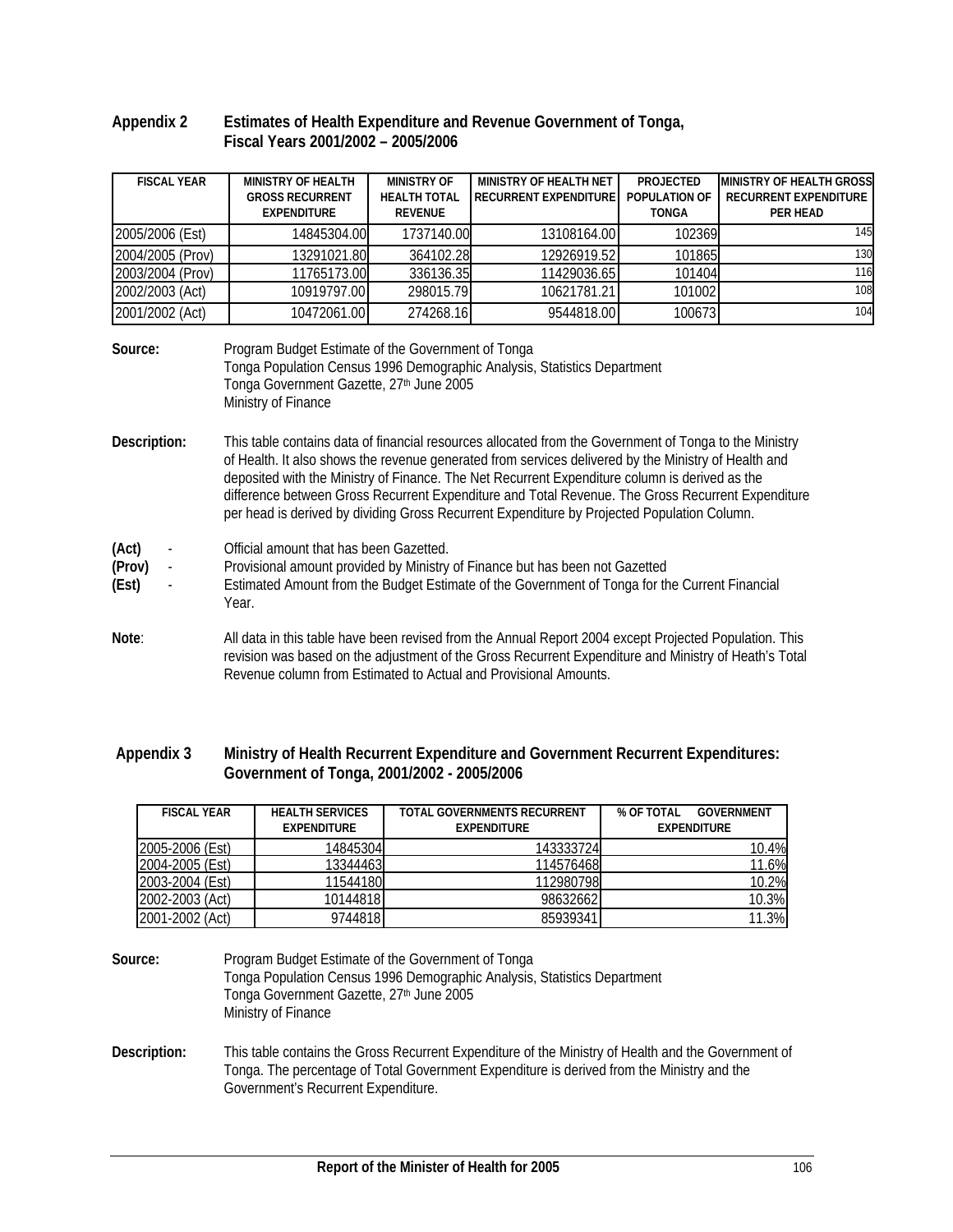#### **Appendix 4 Transport Services: 2005**

|                            | Vaiola     |      | Ngu |           |      | Niu'ui | Niu'eiki | NT I | NF |                          | TOTAL |      |
|----------------------------|------------|------|-----|-----------|------|--------|----------|------|----|--------------------------|-------|------|
|                            | 2005       | 2004 |     | 2005 2004 | 2005 | 2004   | 2005     |      |    | 2004 2005 2004 2005 2004 | 2005  | 2004 |
| <b>Established drivers</b> |            | 19.  |     |           |      |        |          |      |    |                          |       | 291  |
| Un-established drivers     |            |      |     |           |      |        |          |      |    |                          |       | 4    |
| Number of Vehicles         | $^{\circ}$ | 23   |     |           |      |        |          |      |    |                          |       | 33   |
| Motor cycles               |            |      |     |           |      |        |          |      |    |                          |       | 61   |

**Source: Transport Section-Manual Data Collection** 

**Description:** This table reflects the number of drivers employed by the Ministry, as well as the number of vehicles operated by the Ministry of Health in 2004 and 2005.

### **Appendix 5 Population by Gender, 1996 – 2005**

| <b>YEARS</b> | <b>BOTH</b> | <b>MALE</b> | <b>FEMALE</b> |
|--------------|-------------|-------------|---------------|
| 2005         | 102369      | 52260       | 50109         |
| 2004         | 101865      | 51975       | 49890         |
| 2003         | 101404      | 51711       | 49693         |
| 2002         | 101002      | 51473       | 49529         |
| 2001         | 100673      | 51273       | 49400         |
| 2000         | 100283      | 51019       | 49264         |
| 1999         | 99821       | 50732       | 49089         |
| 1998         | 98372       | 49875       | 48497         |
| 1997         | 98077       | 49725       | 48352         |
| 1996         | 97784       | 49576       | 48208         |

**Source***:* Tonga Population Census 1996 Demographic Analysis, Statistics Department

**Description:** This data was extracted from the Tonga Population Census 1996 to project the estimated population for 2005. Note that there are slight differences between this table and the Tonga Population Census 1996 but this is attributed to decimal point rounding.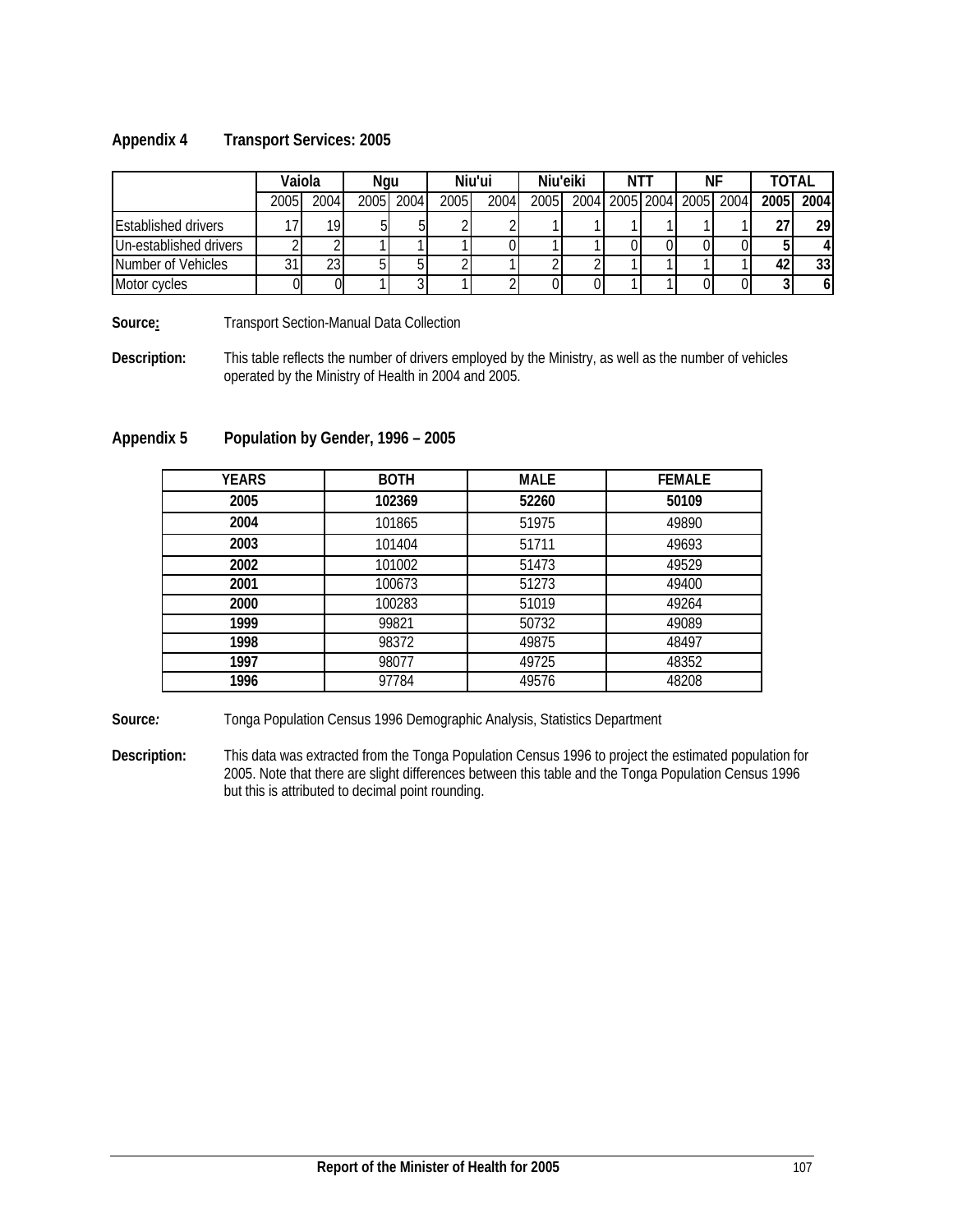| <b>AGE GROUPS</b> | <b>TOTAL</b> | <b>ACCUMULATE %</b> | <b>MALE</b> | <b>FEMALE</b> |
|-------------------|--------------|---------------------|-------------|---------------|
| ALL AGES          | 102369       | 100                 | 52260       | 50109         |
| $0 - 4$           | 11914        | $12 \overline{ }$   | 6154        | 5760          |
| $5 - 9$           | 12004        | 12                  | 6212        | 5792          |
| $10 - 14$         | 12217        | 12                  | 6405        | 5812          |
| $15 - 19$         | 11388        | 11                  | 6081        | 5307          |
| $20 - 24$         | 10755        | 11                  | 5542        | 5213          |
| $25 - 29$         | 7703         | 8                   | 3922        | 3781          |
| $30 - 34$         | 5680         | 6                   | 2858        | 2822          |
| $35 - 39$         | 5710         | 6                   | 2903        | 2807          |
| $40 - 44$         | 4872         | 5                   | 2426        | 2446          |
| $45 - 49$         | 4203         | 4                   | 2002        | 2201          |
| $50 - 54$         | 3700         | 4                   | 1748        | 1952          |
| $55 - 59$         | 3105         | 3                   | 1454        | 1651          |
| $60 - 64$         | 2846         | 3                   | 1384        | 1462          |
| $65 - 69$         | 2389         | $\overline{2}$      | 1232        | 1157          |
| 70 - 74           | 1812         | 2                   | 918         | 894           |
| $75 +$            | 2071         | 2                   | 1019        | 1052          |

**Appendix 6 Population Break Down by Gender and Age Group, 2005** 

**Source**: Tonga Population Census 1996 Demographic Analysis, Statistics Department

**Description:** The above data was extracted from the Tonga Population Census 1996 to show the estimated population and age group for 2005 and age group. Please note that there are slight differences between this table and the Tonga Population Census 1996 but this is attributed to decimal point rounding.

| Appendix 7 | Reported Livebirths, Total Deaths and Infant Deaths Under 1 Year, 2000 - 2005 |  |  |  |
|------------|-------------------------------------------------------------------------------|--|--|--|
|------------|-------------------------------------------------------------------------------|--|--|--|

| <b>YEARS</b> |              | LIVEBIRTHS         |       | <b>DEATHS</b>      | <b>INFANT DEATHS</b> |                         |  |
|--------------|--------------|--------------------|-------|--------------------|----------------------|-------------------------|--|
|              | <b>TOTAL</b> | <b>CRUDE BIRTH</b> | TOTAL | <b>CRUDE DEATH</b> | <b>TOTAL</b>         | <b>INFANT MORTALITY</b> |  |
|              |              | RATE*              |       | RATE *             |                      | RATE **                 |  |
| 2005         | 2634         | 25.                | 543   | 5.0                |                      | 11.8                    |  |
| 2004         | 2429         | 23.8               | 617   | ο.                 | 38                   | 15.1                    |  |
| 2003         | 2658         | 26.2               | 588   | ს.ბ                | 34                   | 12.8                    |  |
| 2002         | 2442         | 24.2               | 581   | 5.8                | 24                   | 9.8                     |  |
| 2001         | 2531         | 25.7               | 579   | 5.                 | აა                   | 13.0                    |  |
| 2000         | 2457         | 24.6               | 649   | 6.5                | 32                   | 13.0                    |  |

\* Rate per 1,000 population

\*\* Rate per 1,000 livebirths

| Source:      | Death Database, Health Information Section<br>Livebirth Database, Health Information Section<br>Vaiola Hospital Mortuary Registration Book<br>Admission and Discharge Database, Health Information and Medical Records Section |
|--------------|--------------------------------------------------------------------------------------------------------------------------------------------------------------------------------------------------------------------------------|
| Description: | The table reflects the absolute number and rate of livebirths, deaths and infant deaths for the whole of<br>Tonga.                                                                                                             |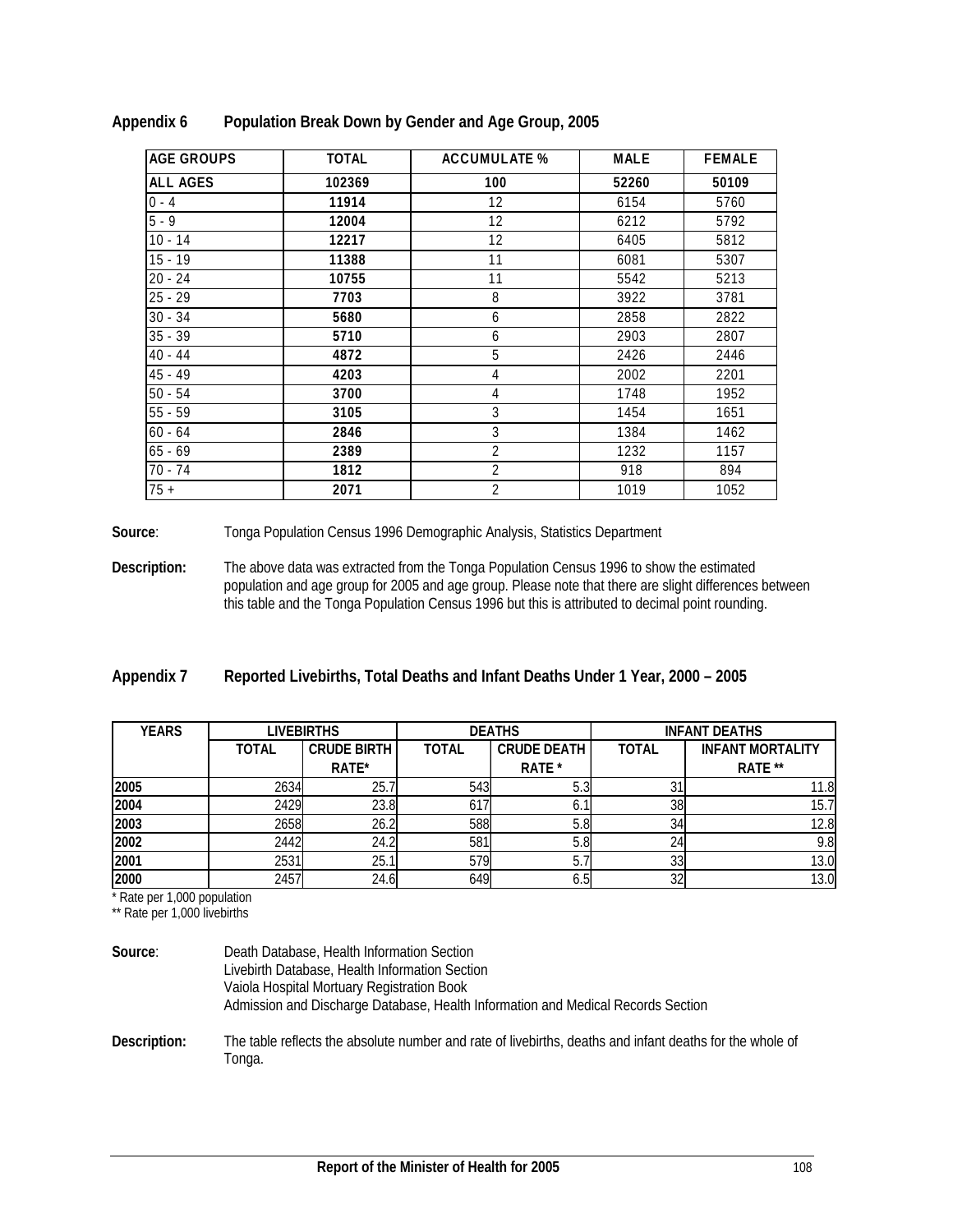| <b>AGE OF MOTHER</b> | <b>WHOLE</b><br><b>KINGDOM</b> | TONGATAPU | <b>VAVA'U</b> | <b>HA'APAI</b> | <b>EUA</b> | <b>NTT</b>     |
|----------------------|--------------------------------|-----------|---------------|----------------|------------|----------------|
| Under 15             |                                |           |               | 0              |            |                |
| $15 - 19$            | 83                             | 68        | 8             | b              |            |                |
| $20 - 24$            | 649                            | 508       | 95            | 33             | 12         |                |
| $25 - 29$            | 751                            | 598       | 98            | 37             | 16         | $\mathfrak{D}$ |
| $30 - 34$            | 641                            | 496       | 106           | 29             | 8          |                |
| $35 - 39$            | 385                            | 287       | 64            | 20             | 12         |                |
| $40 - 44$            | 112                            | 85        | 14            | 10             |            |                |
| 45 - 49              | 12                             |           |               |                |            |                |
| <b>TOTAL</b>         | 2634                           | 2050      | 389           | 136            | 52         |                |

#### **Appendix 8 Reported Livebirths by Age of Mother And District, 2005**

**Source**: Livebirth Certificates issued by the Ministry of Health.

- **Description:** This table captures the distribution of livebirths by age of mother and by district. The primary data source of this database is the duplicate copies of the Certificate of livebirth which are issued by staff of the Ministry of Health for livebirths occurring in hospitals, health centres and the community.
- **Limitations**: There is a small percentage of livebirths that may not be captured in the Ministry's livebirth process. A validation process is taking place between the Health Information Database, Reproductive Health Section and Obstetric Wards data to improve reporting. The discrepancies between these sources are now less than 2%.

| <b>AGE GROUP</b> |             |                 | <b>WHOLE KINGDOM</b> |         |           |        | <b>DISTRICT</b> |                |        |
|------------------|-------------|-----------------|----------------------|---------|-----------|--------|-----------------|----------------|--------|
|                  | <b>BOTH</b> |                 | M                    | Accum % | Tongatapu | Vava'u | Ha'apai         | 'Eua           | Niua's |
|                  | 31          | 16 <sub>1</sub> | 15 <sub>l</sub>      | 6%      | 29        |        | 0               |                |        |
| - 4              | 8           |                 |                      | 1%      | b         |        | 0               |                |        |
| $5 - 14$         | 6           | ⌒               | 4                    | 1%      | 5         |        | $\Omega$        | $\Omega$       |        |
| $15 - 24$        | 17          |                 | 11                   | 3%      | 15        |        |                 | 0              |        |
| $25 - 34$        | 20          | 0               | 11                   | 4%      | 19        |        |                 | 0              |        |
| $35 - 44$        | 23          | 8               | 15                   | 4%      | 20        |        | 0               |                |        |
| 45 - 54          | 58          | 23              | 35                   | 11%     | 50        | b      | 0               | ↑              |        |
| $55 - 64$        | 76          | 33              | 43                   | 14%     | 66        | 8      | 2               | $\Omega$       |        |
| $65 - 74$        | 124         | 47              | 77                   | 23%     | 98        | 18     | b               | $\mathfrak{D}$ |        |
| $75 +$           | 180         | 74              | 106                  | 33%     | 143       | 27     | 4               | 5              |        |
| <b>TOTAL</b>     | 543         | 222             | 321                  | 100%    | 451       | 64     | 14              | 12             | າ      |

### **Appendix 9 Reported Deaths By Age And District, 2005**

| Source: | Medical Records Inpatient Death Database.            |
|---------|------------------------------------------------------|
|         | Vaiola Hospital Mortuary Registration Book           |
|         | Death Certificates issued by the Ministry of Health. |

**Description:** This table reflects the pattern of mortality by age group, sex and districts irrespective of cause of death.

Limitation: It is acknowledge that there may be significant numbers of unreported deaths especially those who die in the community and the isolated islands. Further work is being undertaken to validate community deaths.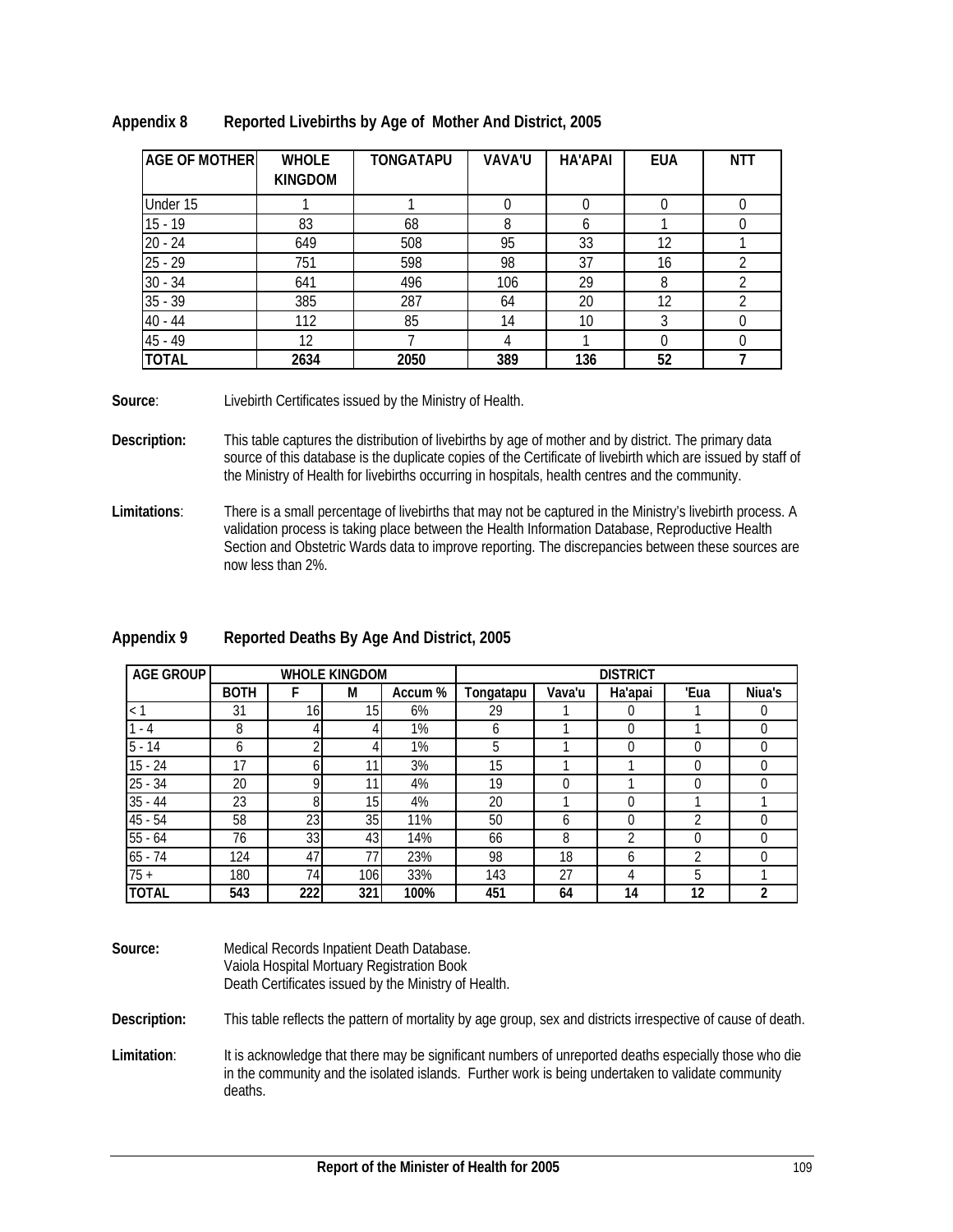| <b>DISTRICT</b> | <b>LOCATION</b> | <b>ESTIMATED</b>  |                                                                                                                        | <b>AVAILABLE HEALTH FACILITY</b> |                   |
|-----------------|-----------------|-------------------|------------------------------------------------------------------------------------------------------------------------|----------------------------------|-------------------|
|                 |                 | <b>POPULATION</b> | <b>HOSPITAL</b><br>0<br>$\Omega$<br>0<br>0<br>0<br>0<br>0<br>0<br>0<br>$\Omega$<br>$\Omega$<br>0<br>1<br>0<br>$\theta$ | <b>HEALTH CENTRE</b>             | <b>MCH CLINIC</b> |
| TONGATAPU       | Tofoa           | 70119             |                                                                                                                        | 0                                | 19                |
|                 | Kolonga         | 5001              |                                                                                                                        |                                  | $\Omega$          |
|                 | Mu'a            | 5661              |                                                                                                                        | 1                                | $\Omega$          |
|                 | Fua'amotu       | 4054              |                                                                                                                        |                                  | 0                 |
|                 | Vaini           | 6285              |                                                                                                                        | 1                                | $\Omega$          |
|                 | Houma           | 4313              |                                                                                                                        |                                  | $\Omega$          |
|                 | Nukunuku        | 3137              |                                                                                                                        |                                  | $\Omega$          |
|                 | Kolovai         | 3549              |                                                                                                                        |                                  | $\Omega$          |
| VAVA'U          | Neiafu          | 16452             |                                                                                                                        | $\Omega$                         | 5                 |
|                 | Ta'anea         | 2399              |                                                                                                                        | 1                                | 0                 |
|                 | Falevai         | 1322              |                                                                                                                        |                                  | $\mathbf 0$       |
|                 | <b>Tefisi</b>   | 2486              |                                                                                                                        | 1                                | $\Omega$          |
| <b>HA'APAI</b>  | Hihifo          | 8518              |                                                                                                                        | 0                                | 5                 |
|                 | Nomuka          | 769               |                                                                                                                        | 1                                | $\overline{0}$    |
|                 | Ha'afeva        | 1341              |                                                                                                                        | 1                                | $\Omega$          |
| 'EUA            | Niu'eiki        | 5165              |                                                                                                                        | $\Omega$                         | 3                 |
| <b>NIUA'S</b>   | Niuatoputapu    | 1343              |                                                                                                                        | 1                                |                   |
|                 | Niuafo'ou       | 769               |                                                                                                                        | 1                                |                   |

### **Appendix 10 Health Facilities by District, 2005**

**Source:** Estimated Population based on Statistics Department projections.

**Description:** This is a list of health facilities (Hospital, Health Centre and MCH Clinic), their location and the estimated population living in these area served by the respective health facility.

**Assumption**: Due to a lack of precise indicators to measure the population mobility and the variance of natural increase, the Ministry assume that the proportion of the population living in each place remain the same over time.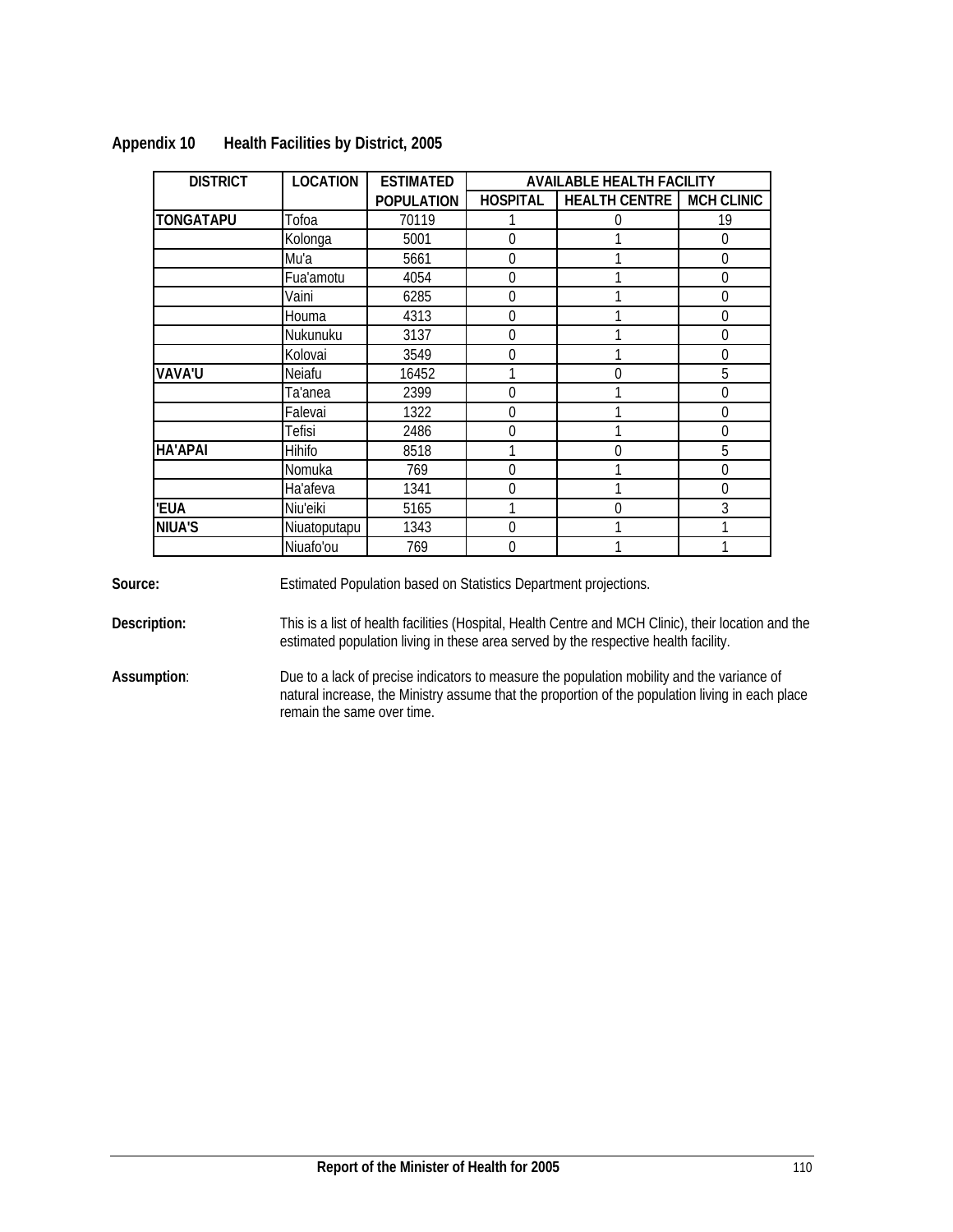| <b>SERVICES</b>                     |                  | <b>HOSPITAL</b> |                 |                | <b>TOTAL</b>     |                 | <b>YEARS</b>   |                |                  |
|-------------------------------------|------------------|-----------------|-----------------|----------------|------------------|-----------------|----------------|----------------|------------------|
|                                     | <b>VAIOLA</b>    | <b>NGU</b>      | NIU'UI          | NIU'EIKI       | 2005             | 2004            | 2003           | 2002           | 2001             |
| 1. BED CAPACITY AND OCCUPANCY       |                  |                 |                 |                |                  |                 |                |                |                  |
| Bed Capacity: Beds                  | 199              | 61              | $\overline{25}$ | 18             | 303              | 303             | 303            | 302            | 302              |
| <b>Bassinets</b>                    | 38               | $\overline{12}$ | 5               | $\overline{2}$ | $\overline{57}$  | 57              | 57             | 57             | 57               |
| Bed Occupancy %: Beds               | 43%              | 26%             | 28%             | 14%            | 37%              | 36%             | 34%            | 39%            | 39%              |
| <b>Bassinets</b>                    | 34%              | 11%             | 17%             | 14%            | 27%              | 18%             | 44%            | 46%            | 46%              |
| 2. SUMMARY INFORMATION OF PATIENTS: |                  |                 |                 |                |                  |                 |                |                |                  |
| Adult<br>Discharge:                 | 4302             | 998             | 520             | 235            | 6055             | 6413            | 6906           | 6302           | 6918             |
| Children                            | 726              | 137             | 132             | 48             | 1043             | 942             | 1173           | 1026           | 1189             |
| <b>Infants</b>                      | 751              | 87              | 69              | 27             | 934              | 764             | 773            | 705            | 953              |
| <b>TOTAL DISCHARGE</b>              | 5779             | 1222            | 721             | 310            | 7381             | 8119            | 8852           | 8033           | 9060             |
| Adult<br>Deaths:                    | 125              | $\overline{17}$ | 7               | 3              | 152              | 185             | 149            | 184            | 182              |
| Children                            | 9                | $\overline{2}$  | $\mathbf 0$     | 2              | 13               | 16              | 12             | 7              |                  |
| Infants                             | $\overline{2}$   | $\overline{4}$  | $\mathbf{1}$    | 1              | $\boldsymbol{8}$ | 30              | 15             | 10             | 23               |
| <b>TOTAL DEATHS</b>                 | 136              | 30              | 10              | 6              | 182              | 239             | 176            | 201            | 212              |
| <b>TOTAL PATIENTS DAYS</b>          |                  |                 |                 |                |                  |                 |                |                |                  |
| Adult                               | 27440            | 5147            | 2049            | 775            | 35411            | 35341           | 37201          | 38427          | 43013            |
| Children                            | 3963             | 645             | 545             | 173            | 5326             | 4259            | 5206           | 5021           | 6030             |
| Infants                             | 4657             | 481             | 308             | 104            | 5550             | 3785            | 3853           | 3995           | 4979             |
| <b>AVERAGE LENGTH OF STAY</b>       |                  |                 |                 |                |                  |                 |                |                |                  |
| Adults                              | 6                | 5               | 4               | 3              | 5                | 6               | 5              | 5              | 6                |
| Children                            | 5                | 5               | $\overline{4}$  | $\overline{4}$ | 5                | 5               | $\overline{4}$ | 5              | 5                |
| Infants                             | $\overline{6}$   | $6 \mid$        | 4               | 4              | 5 <sup>1</sup>   | 5               | 5              | 4              | $\overline{5}$   |
| 3. CONFINEMENTS:                    |                  |                 |                 |                |                  |                 |                |                |                  |
| Normal<br>Delivery:                 | 1662             | 332             | 148             | 130            | 2272             | 2471            | 2483           | 2411           | 2226             |
| <b>Breech</b>                       | 29               | $\overline{4}$  | $\overline{2}$  | $\mathbf{0}$   | 35               | 23              | 38             | 49             | 58               |
| Forceps                             | $\overline{24}$  |                 | $\overline{0}$  | $\overline{0}$ | $\overline{25}$  | $\overline{28}$ | 38             | 32             | 53               |
| Cesarean                            | 237              | 52              | 9               | $\mathbf 0$    | 298              | 270             | 229            | 248            | $\overline{143}$ |
| <b>Total: Livebirths</b>            | 1968             | 399             | 180             | 129            | 2676             | 2814            | 2723           | 2780           | 2455             |
| Still Birth                         | $\overline{19}$  | 4               | 5               | $\mathbf 0$    | 28               | 20              | 32             | 33             | 27               |
| 4. OUT-PATIENT DEPARTMENT:          |                  |                 |                 |                |                  |                 |                |                |                  |
| Consultation                        | 69064            | 30430           | 19145           | 10374          | 129013           | 129412          | 140515         | 157191         | 129906           |
| 5. SURGICAL OPERATION:              |                  |                 |                 |                |                  |                 |                |                |                  |
| In-patient                          | 1535             | 678             | $\mathbf 0$     | $\mathbf{0}$   | 2213             | 2096            | 1687           | 1737           | 2885             |
| Post Operative Infection            | $\overline{2}$   | $\Omega$        | 1               | $\Omega$       | $\overline{3}$   | $\mathbf 0$     | $\overline{2}$ | $\overline{7}$ | $\overline{0}$   |
| Death During Operation              | $\mathbf{0}$     | $\overline{0}$  | $\mathbf 0$     | $\mathbf 0$    | $\overline{0}$   | $\mathbf{0}$    | $\mathbf{0}$   | $\overline{2}$ | 1                |
| Minor Operation                     | 1913             | 296             | $\overline{10}$ | $\overline{0}$ | 2219             | 1910            | 2059           | 2230           | 2099             |
| <b>Major Operation</b>              | 734              | 94              | 32              | $\overline{0}$ | 860              | 784             | 766            | 1066           | 786              |
| General                             | 1344             | 48              | $\overline{0}$  | $\mathbf{0}$   | 1392             | 1505            | 1579           | 1655           | 1663             |
| Spinal                              | 288              | $\overline{77}$ | 11              | $\mathbf 0$    | 376              | 221             | 203            | 186            | 242              |
| Local                               | $\overline{512}$ | 107             | $\overline{2}$  | $\Omega$       | 621              | 439             | 494            | 643            | 351              |
| 6. DENTAL SERVICES:                 |                  |                 |                 |                |                  |                 |                |                |                  |
| Patient Seen                        | 34952            | 7115            | 2700            | 2018           | 46785            | 49277           | 44461          | 38705          | 44438            |

### **Appendix 11 Health Services: Hospital Activities, 2005**

**Sources** Admission and Discharge Database, Medical Records Section Obstetric Ward Manual Registration Outpatient Department Manual Registration Surgical Ward Manual Registration Dental Division Manual Registration

**Description:** This table summarizes major activity in the four main hospitals in Tonga for 2005 and over the last five years.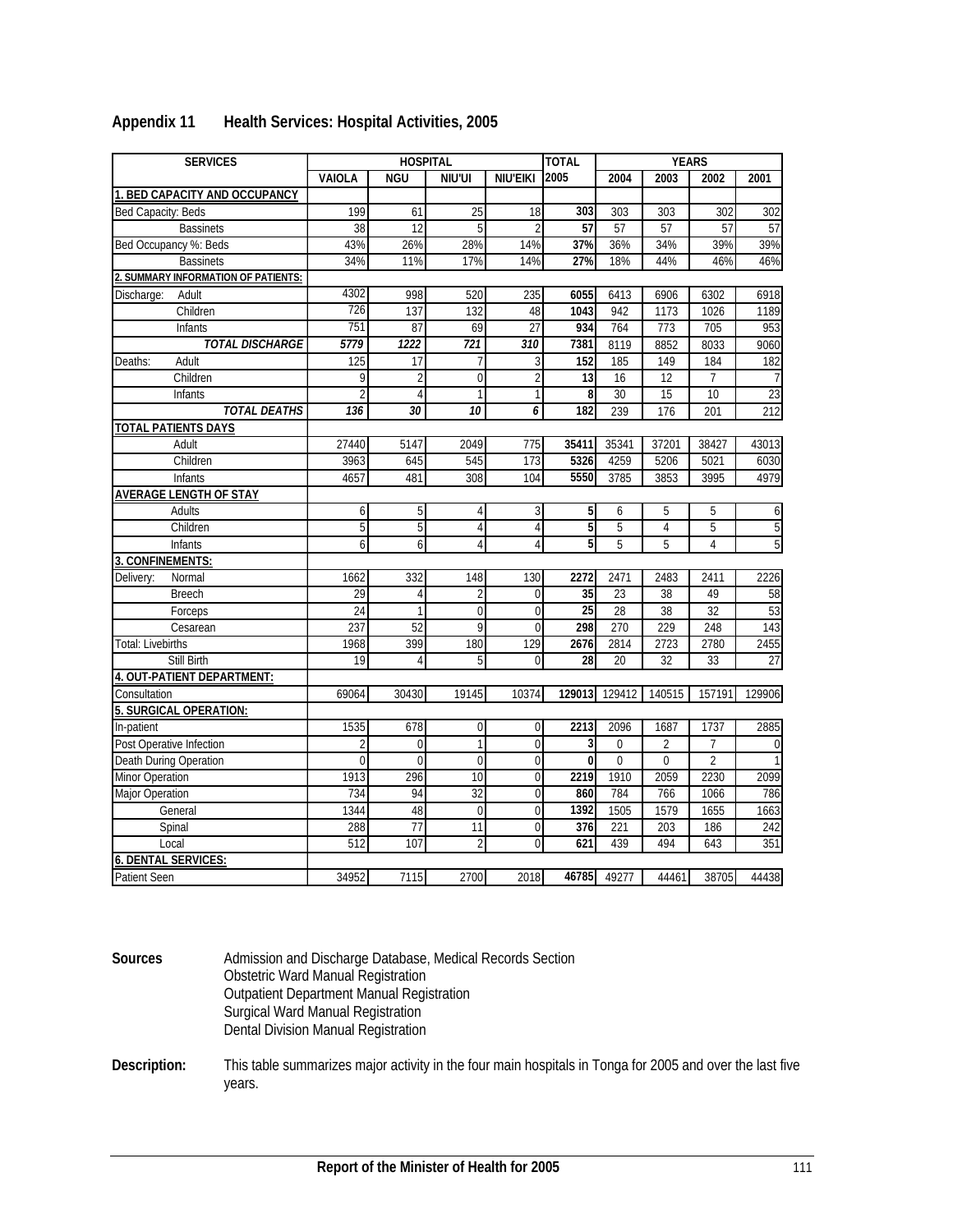| <b>ACTIVITY</b>    | <b>WHOLE</b>    |                |                |                 | <b>TONGATAPU</b> |                | <b>HA'APAI</b> |                |                | NIUA'S          |                |                |
|--------------------|-----------------|----------------|----------------|-----------------|------------------|----------------|----------------|----------------|----------------|-----------------|----------------|----------------|
|                    | <b>KINGDOM</b>  | MU'A           | <b>KOLONGA</b> | <b>FU'AMOTU</b> | <b>VAINI</b>     | NUKUNUKU       | <b>HOUMA</b>   | <b>KOLOVAI</b> | <b>NOMUKA</b>  | <b>HA'AFEVA</b> | <b>NTT</b>     | <b>NF</b>      |
| 1. OUT-PATIENTS:   |                 |                |                |                 |                  |                |                |                |                |                 |                |                |
| Treatment:         |                 |                |                |                 |                  |                |                |                |                |                 |                |                |
| <b>First Visit</b> | 43402           | 11979          | 7908           | 3788            | 3356             | 4066           | 3098           | 4397           | 1744           | 3066            | $\overline{0}$ | $\overline{0}$ |
| Revisit            | 2791            | 588            | 454            | 346             | 426              | 357            | 213            | 161            | 85             | 161             | $\overline{0}$ | $\overline{0}$ |
| Ante-Natal:        |                 |                |                |                 |                  |                |                |                |                |                 |                |                |
| <b>First Visit</b> | $\overline{15}$ | $\mathbf{0}$   | $\mathbf 0$    | $\overline{0}$  | $\mathbf{0}$     | 15             | $\mathbf 0$    | $\mathbf 0$    | $\mathbf 0$    | $\overline{0}$  | $\mathbf 0$    | $\mathbf{0}$   |
| Revisit            | 17              | $\overline{0}$ | $\overline{0}$ | $\overline{0}$  | $\overline{0}$   | 17             | $\overline{0}$ | $\overline{0}$ | $\overline{0}$ | $\overline{0}$  | $\overline{0}$ | $\overline{0}$ |
| Post - Natal:      |                 |                |                |                 |                  |                |                |                |                |                 |                |                |
| <b>First Visit</b> | 12              | $\overline{0}$ | $\overline{0}$ | $\overline{0}$  | $\overline{0}$   | 12             | $\overline{0}$ | $\overline{0}$ | $\overline{0}$ | $\overline{0}$  | $\mathbf 0$    | $\overline{0}$ |
| Revisit            | 7               | $\overline{0}$ | $\overline{0}$ | $\overline{0}$  | $\overline{0}$   | 7              | $\overline{0}$ | $\overline{0}$ | $\overline{0}$ | $\overline{0}$  | $\overline{0}$ | $\overline{0}$ |
| Child Health:      |                 |                |                |                 |                  |                |                |                |                |                 |                |                |
| <b>First Visit</b> | 343             | $\overline{0}$ | 18             | $\overline{0}$  | $\overline{0}$   | 236            | $\overline{0}$ | 89             | $\overline{0}$ | $\overline{0}$  | $\overline{0}$ | $\overline{0}$ |
| Revisit            | 114             | $\overline{0}$ | $\overline{7}$ | $\overline{0}$  | $\overline{0}$   | 98             | $\overline{0}$ | 9              | $\overline{0}$ | $\overline{0}$  | $\overline{0}$ | $\overline{0}$ |
| $1 - 5$ Years:     |                 |                |                |                 |                  |                |                |                |                |                 |                |                |
| <b>First Visit</b> | 973             | $\overline{0}$ | 48             | $\overline{0}$  | $\mathbf{0}$     | 590            | $\overline{0}$ | 335            | $\overline{0}$ | $\overline{0}$  | $\overline{0}$ | $\overline{0}$ |
| Revisit            | 112             | $\overline{0}$ | 11             | $\overline{0}$  | $\overline{0}$   | 92             | $\overline{0}$ | $\overline{9}$ | $\overline{0}$ | $\overline{0}$  | $\overline{0}$ | $\overline{0}$ |
| Family Planning:   |                 |                |                |                 |                  |                |                |                |                |                 |                |                |
| <b>First Visit</b> | $\overline{6}$  | $\overline{0}$ | $\overline{0}$ | $\overline{0}$  | $\overline{0}$   | 6              | $\overline{0}$ | $\overline{0}$ | $\overline{0}$ | $\overline{0}$  | $\overline{0}$ | $\overline{0}$ |
| Revisit            | 16              | $\overline{0}$ | $\overline{0}$ | $\overline{0}$  | $\overline{0}$   | 16             | $\Omega$       | $\overline{0}$ | $\overline{0}$ | $\Omega$        | $\mathbf{0}$   | $\Omega$       |
| 2. HOME VISIT:     |                 |                |                |                 |                  |                |                |                |                |                 |                |                |
| Treatment:         |                 |                |                |                 |                  |                |                |                |                |                 |                |                |
| <b>First Visit</b> | 195             | 37             | $\overline{0}$ | 17              | 12               | 33             | $\overline{9}$ | $\overline{0}$ | 23             | 64              | $\mathbf 0$    | $\overline{0}$ |
| Revisit            | 178             | 20             | $\overline{0}$ | 10              | 12               | 46             | 17             | $\overline{0}$ | 46             | 27              | $\mathbf 0$    | $\overline{0}$ |
| Ante-Natal:        |                 |                |                |                 |                  |                |                |                |                |                 |                |                |
| <b>First Visit</b> | $\overline{3}$  | $\overline{0}$ | $\overline{0}$ | $\overline{0}$  | $\overline{0}$   | $\overline{3}$ | $\overline{0}$ | $\overline{0}$ | $\overline{0}$ | $\overline{0}$  | $\overline{0}$ | $\mathbf 0$    |
| Revisit            | $\overline{2}$  | $\overline{0}$ | $\overline{0}$ | $\overline{0}$  | $\overline{0}$   | $\overline{2}$ | $\overline{0}$ | $\overline{0}$ | $\overline{0}$ | $\overline{0}$  | $\overline{0}$ | $\overline{0}$ |
| Post - Natal:      |                 |                |                |                 |                  |                |                |                |                |                 |                |                |
| <b>First Visit</b> | 1               | $\overline{0}$ | $\overline{0}$ | $\overline{0}$  | $\overline{0}$   | $\mathbf{1}$   | $\overline{0}$ | $\overline{0}$ | $\overline{0}$ | $\overline{0}$  | $\overline{0}$ | $\overline{0}$ |
| Revisit            | 1               | $\overline{0}$ | $\overline{0}$ | $\overline{0}$  | $\overline{0}$   | 1              | $\overline{0}$ | $\overline{0}$ | $\overline{0}$ | $\overline{0}$  | $\overline{0}$ | $\overline{0}$ |
| Child Health:      |                 |                |                |                 |                  |                |                |                |                |                 |                |                |
| <b>First Visit</b> | 9               | $\overline{0}$ | $\overline{0}$ | $\overline{0}$  | $\overline{0}$   | 9              | $\overline{0}$ | $\overline{0}$ | $\overline{0}$ | $\mathbf 0$     | $\overline{0}$ | $\overline{0}$ |
| Revisit            | $\overline{14}$ | $\mathbf{0}$   | $\overline{0}$ | $\overline{0}$  | $\mathbf{0}$     | 14             | $\mathbf 0$    | $\mathbf 0$    | $\overline{0}$ | $\overline{0}$  | $\overline{0}$ | $\overline{0}$ |

# **Appendix 12 Health Services: Health Centre Activities, 2005**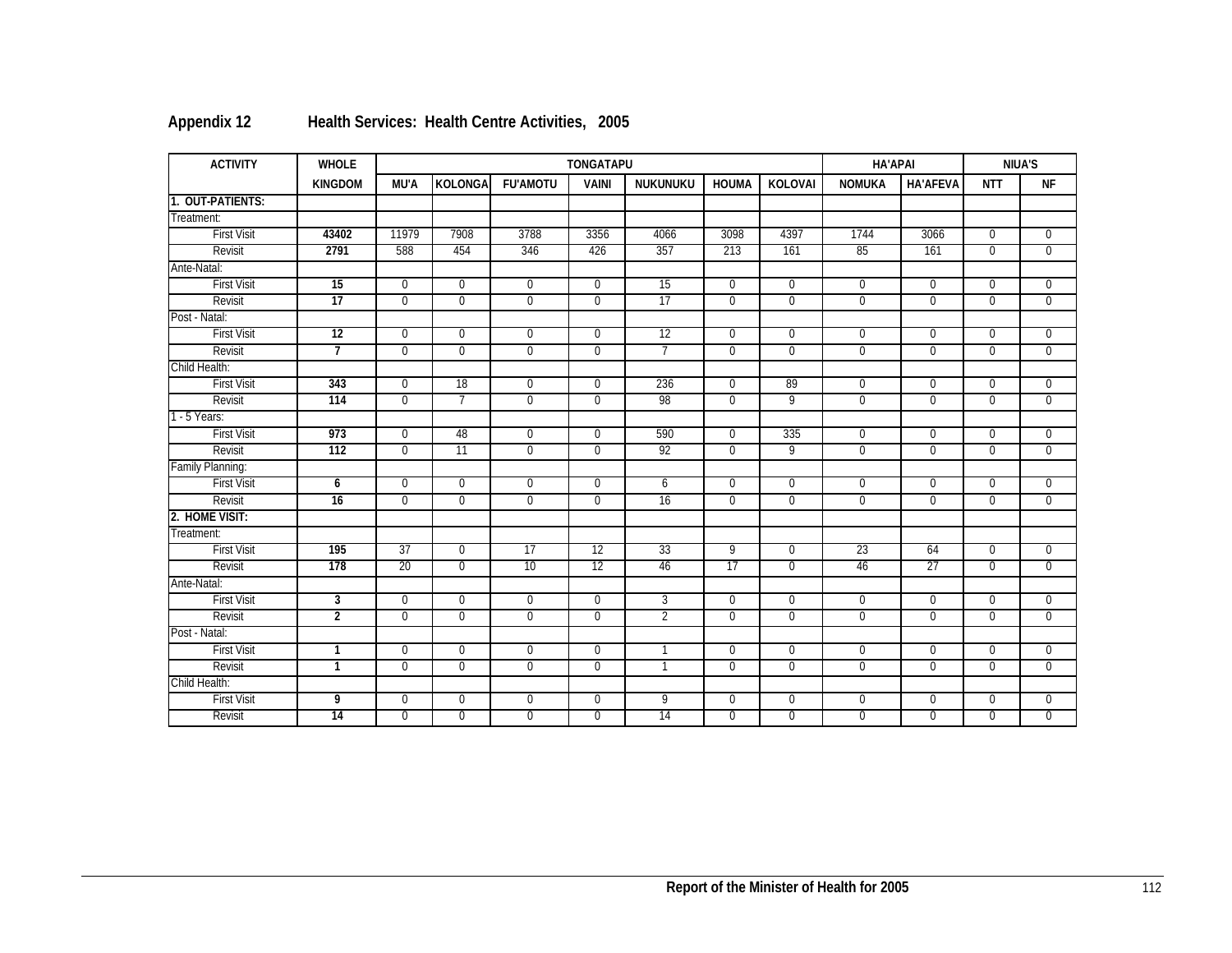| <b>ACTIVITY</b>                      | <b>WHOLE</b>     |                |                |                 | <b>TONGATAPU</b> |                |                |                | <b>HA'APAI</b> |                 |                | <b>NIUA'S</b>  |
|--------------------------------------|------------------|----------------|----------------|-----------------|------------------|----------------|----------------|----------------|----------------|-----------------|----------------|----------------|
|                                      | <b>KINGDOM</b>   | <b>MU'A</b>    | KOLONGA        | <b>FU'AMOTU</b> | <b>VAINI</b>     | NUKUNUKU       | <b>HOUMA</b>   | <b>KOLOVAI</b> | <b>NOMUKA</b>  | <b>HA'AFEVA</b> | <b>NTT</b>     | <b>NF</b>      |
| $1 - 5$ Years:                       |                  |                |                |                 |                  |                |                |                |                |                 |                |                |
| <b>First Visit</b>                   | 6                | $\overline{0}$ | $\overline{0}$ | $\overline{0}$  | $\overline{0}$   | 6              | $\overline{0}$ | $\overline{0}$ | $\overline{0}$ | $\overline{0}$  | $\overline{0}$ | $\overline{0}$ |
| Revisit                              | 10               |                | $\Omega$       | $\Omega$        | $\Omega$         | 10             | $\overline{0}$ | $\overline{0}$ | $\overline{0}$ | $\overline{0}$  | $\overline{0}$ | $\overline{0}$ |
| Family Planning:                     |                  |                |                |                 |                  |                |                |                |                |                 |                |                |
| <b>First Visit</b>                   | $\overline{0}$   | $\mathbf{0}$   | $\overline{0}$ | $\overline{0}$  | $\Omega$         | $\mathbf 0$    | $\mathbf 0$    | $\mathbf 0$    | $\mathbf{0}$   | $\mathbf 0$     | $\mathbf 0$    | $\mathbf 0$    |
| Revisit                              | $\overline{4}$   | $\mathbf{0}$   | $\overline{0}$ | $\overline{0}$  | $\Omega$         | 4              | $\overline{0}$ | $\overline{0}$ | $\overline{0}$ | $\overline{0}$  | $\overline{0}$ | $\overline{0}$ |
| 3.IN-PATIENTS:                       |                  |                |                |                 |                  |                |                |                |                |                 |                |                |
| <b>Beds Available</b>                | 10               | $\Omega$       | $\overline{2}$ | $\Omega$        | $\Omega$         | $\Omega$       | $\Omega$       | $\Omega$       | $\overline{2}$ | 6               | $\Omega$       | $\Omega$       |
| Admission                            | 95               | $\overline{0}$ | $\Omega$       | $\overline{0}$  | $\Omega$         | 17             | $\Omega$       | $\mathbf{0}$   | 10             | 68              | $\Omega$       | $\overline{0}$ |
| Patients days                        | 231              | $\overline{0}$ | $\overline{0}$ | $\overline{0}$  | $\Omega$         | $\overline{0}$ | $\overline{0}$ | $\overline{0}$ | 45             | 186             | $\overline{0}$ | $\overline{0}$ |
| <b>4.SURGERY &amp; ANAESTHESIA:</b>  |                  |                |                |                 |                  |                |                |                |                |                 |                |                |
| Minor Surgery                        | 426              | 54             | 138            | 69              | 76               | 19             | 19             | 33             | 4              | 14              | $\overline{0}$ | $\overline{0}$ |
| Local Anaesthesia                    | 169              | 14             | 88             | 3               | $\overline{3}$   | 11             | 16             | 12             | 12             | 10              | $\Omega$       | $\overline{0}$ |
| <b>CLINICAL TESTS:</b>               |                  |                |                |                 |                  |                |                |                |                |                 |                |                |
| Specimen Examine: Urine              | $\boldsymbol{0}$ | $\mathbf 0$    | $\overline{0}$ | $\overline{0}$  | 0                | $\mathbf 0$    | $\mathbf 0$    | $\overline{0}$ | $\overline{0}$ | $\mathbf 0$     | $\mathbf 0$    | $\overline{0}$ |
| <b>Blood</b>                         | 6                | $\mathbf 0$    | $\overline{0}$ | $\mathbf 0$     | $\Omega$         | 6              | $\mathbf 0$    | $\mathbf 0$    | $\mathbf{0}$   | $\mathbf 0$     | $\mathbf 0$    | $\mathbf 0$    |
| Faeces                               | $\overline{0}$   | $\overline{0}$ | $\overline{0}$ | $\overline{0}$  | $\overline{0}$   | $\overline{0}$ | $\overline{0}$ | $\overline{0}$ | $\overline{0}$ | $\overline{0}$  | $\overline{0}$ | $\overline{0}$ |
| Sputum                               | $\Omega$         | $\Omega$       | $\Omega$       | $\Omega$        | $\Omega$         | $\Omega$       | $\Omega$       | $\Omega$       | $\overline{0}$ | $\Omega$        | $\Omega$       | $\overline{0}$ |
| <b>REFERRAL TO HOSPITAL:</b><br>6    |                  |                |                |                 |                  |                |                |                |                |                 |                |                |
| No. of Patients                      | 208              | 35             | 17             | 17              | 7                | 27             | 26             | 37             |                | 41              | $\overline{0}$ | $\overline{0}$ |
| <b>SCHOOL HEALTH:</b>                |                  |                |                |                 |                  |                |                |                |                |                 |                |                |
| <b>School Visit</b>                  | 49               | $\overline{2}$ | $\overline{8}$ | 4               | $\Omega$         | 22             | $\overline{0}$ | $\overline{0}$ | $\overline{7}$ | 6               | $\overline{0}$ | $\overline{0}$ |
| <b>TETANUS TOXOID:</b><br>8.         |                  |                |                |                 |                  |                |                |                |                |                 |                |                |
| Pregnant Women: First Visit          | $\overline{24}$  | $\mathbf 0$    | $\Omega$       | $\overline{14}$ | $\Omega$         | 5              | $\Omega$       | $\overline{5}$ | $\Omega$       | $\overline{0}$  | $\Omega$       | $\mathbf 0$    |
| <b>Second Visit</b>                  | 9                | $\overline{0}$ | $\overline{0}$ | $\mathbf{1}$    | $\overline{0}$   | 6              | $\overline{0}$ | $\overline{2}$ | $\overline{0}$ | $\overline{0}$  | $\overline{0}$ | $\overline{0}$ |
| <b>Booster</b>                       | 10               | $\mathbf{0}$   | $\Omega$       | 0               | 6                | 4              | $\Omega$       | $\mathbf 0$    | $\overline{0}$ | $\overline{0}$  | $\mathbf{0}$   | $\mathbf 0$    |
| <b>First Visit</b><br>Other Persons: | $\overline{152}$ | 26             | 78             | $\overline{0}$  | $\overline{2}$   | 12             | $\overline{8}$ | 17             | $\overline{0}$ | $\overline{9}$  | $\overline{0}$ | $\overline{0}$ |
| <b>Second Visit</b>                  | 47               | $\overline{0}$ | 36             | $\overline{0}$  | $\Omega$         | 9              | $\overline{0}$ | $\overline{0}$ | $\overline{0}$ | $\overline{2}$  | $\overline{0}$ | $\overline{0}$ |
| <b>Booster</b>                       | 30               | 19             | $\overline{0}$ | $\overline{0}$  | $\overline{3}$   | 3              | $\overline{5}$ | $\overline{0}$ | $\overline{0}$ | $\overline{0}$  | $\overline{0}$ | $\overline{0}$ |
| <b>DEATHS REPORT:</b><br>9           |                  |                |                |                 |                  |                |                |                |                |                 |                |                |
| Number of Death                      | $\mathbf{0}$     | $\mathbf 0$    | $\mathbf{0}$   | 0               | $\Omega$         | $\Omega$       | $\mathbf 0$    | $\mathbf 0$    | $\mathbf{0}$   | $\mathbf 0$     | $\mathbf 0$    | $\mathbf 0$    |

### **Appendix 13 Health Services: Health Centre Activities, 2005**

**Source**: Health Officers' Monthly Report

**Description**: Summary of the 9 major activities delivered in the health centres and the number of services delivered. The statistics three Health Centres in Vava'u are not included in this table due to limited number of Health Officers to run these clinics.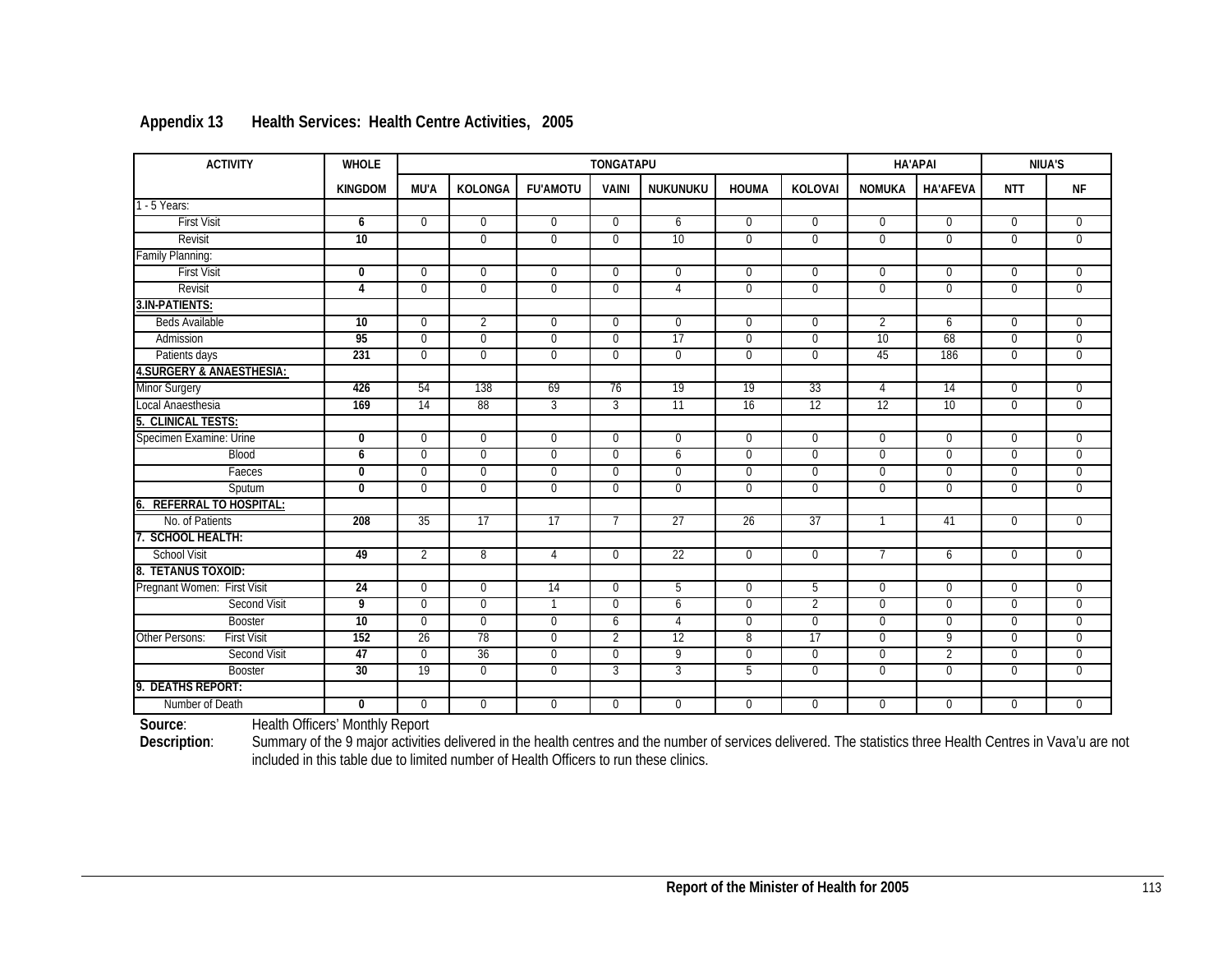| <b>ACTIVITY</b>                                       | 2005                                                                                                                                                                                                                                                                                                 | 2004                                                                                                                                                                                                                                                                  | 2003                                                                                                                                                                                                                                                                                                     | 2002                                                                                                                                                                                                                                                    |
|-------------------------------------------------------|------------------------------------------------------------------------------------------------------------------------------------------------------------------------------------------------------------------------------------------------------------------------------------------------------|-----------------------------------------------------------------------------------------------------------------------------------------------------------------------------------------------------------------------------------------------------------------------|----------------------------------------------------------------------------------------------------------------------------------------------------------------------------------------------------------------------------------------------------------------------------------------------------------|---------------------------------------------------------------------------------------------------------------------------------------------------------------------------------------------------------------------------------------------------------|
| A. TOTAL CONSULTATION                                 | 3226                                                                                                                                                                                                                                                                                                 | 3290                                                                                                                                                                                                                                                                  | 3292                                                                                                                                                                                                                                                                                                     | 3611                                                                                                                                                                                                                                                    |
| <b>B. CAUSES OF COMPLAINTS:</b>                       |                                                                                                                                                                                                                                                                                                      |                                                                                                                                                                                                                                                                       |                                                                                                                                                                                                                                                                                                          |                                                                                                                                                                                                                                                         |
| Otitis Media (Acute)                                  | 382                                                                                                                                                                                                                                                                                                  | 289                                                                                                                                                                                                                                                                   | 389                                                                                                                                                                                                                                                                                                      | 313                                                                                                                                                                                                                                                     |
| Otitis Media (Chronic Supprative)                     | 603                                                                                                                                                                                                                                                                                                  | 616                                                                                                                                                                                                                                                                   | 607                                                                                                                                                                                                                                                                                                      | 614                                                                                                                                                                                                                                                     |
| Otitis Media (Serious or Glue)                        | 189                                                                                                                                                                                                                                                                                                  | 157                                                                                                                                                                                                                                                                   | 181                                                                                                                                                                                                                                                                                                      | 207                                                                                                                                                                                                                                                     |
| Otitis Externa (All Kinds)                            | 246                                                                                                                                                                                                                                                                                                  | 269                                                                                                                                                                                                                                                                   | 318                                                                                                                                                                                                                                                                                                      | 382                                                                                                                                                                                                                                                     |
| Chronic Mastoiditis                                   | $\overline{7}$                                                                                                                                                                                                                                                                                       | 20                                                                                                                                                                                                                                                                    | 9                                                                                                                                                                                                                                                                                                        | 8                                                                                                                                                                                                                                                       |
| Rhinitis (All Kinds)                                  | 63                                                                                                                                                                                                                                                                                                   | 96                                                                                                                                                                                                                                                                    | 83                                                                                                                                                                                                                                                                                                       | 129                                                                                                                                                                                                                                                     |
| Nasal Polypi                                          | 30                                                                                                                                                                                                                                                                                                   | 32                                                                                                                                                                                                                                                                    | 50                                                                                                                                                                                                                                                                                                       | 23                                                                                                                                                                                                                                                      |
| Sinusitis (Acute & Chronic)                           | 42                                                                                                                                                                                                                                                                                                   | 71                                                                                                                                                                                                                                                                    | 82                                                                                                                                                                                                                                                                                                       | 87                                                                                                                                                                                                                                                      |
| Foreign Body (Ear)                                    | 125                                                                                                                                                                                                                                                                                                  | 135                                                                                                                                                                                                                                                                   | 170                                                                                                                                                                                                                                                                                                      | 162                                                                                                                                                                                                                                                     |
| Foreign Body (Nose)                                   | 36                                                                                                                                                                                                                                                                                                   | 19                                                                                                                                                                                                                                                                    | 24                                                                                                                                                                                                                                                                                                       | 28                                                                                                                                                                                                                                                      |
| Froeign Body (Trachea or Brochus)                     | $\mathbf 0$                                                                                                                                                                                                                                                                                          | 0                                                                                                                                                                                                                                                                     | 0                                                                                                                                                                                                                                                                                                        | $\boldsymbol{0}$                                                                                                                                                                                                                                        |
| Foreign Body (Oesophagus)                             | 12                                                                                                                                                                                                                                                                                                   | $\overline{7}$                                                                                                                                                                                                                                                        | $\overline{7}$                                                                                                                                                                                                                                                                                           | 9                                                                                                                                                                                                                                                       |
| Eczema                                                | 126                                                                                                                                                                                                                                                                                                  | 86                                                                                                                                                                                                                                                                    | 119                                                                                                                                                                                                                                                                                                      | 143                                                                                                                                                                                                                                                     |
| Wax Impaction                                         | 499                                                                                                                                                                                                                                                                                                  | 699                                                                                                                                                                                                                                                                   | 611                                                                                                                                                                                                                                                                                                      | 704                                                                                                                                                                                                                                                     |
| Tonsilitis                                            | 73                                                                                                                                                                                                                                                                                                   | 38                                                                                                                                                                                                                                                                    | 49                                                                                                                                                                                                                                                                                                       | 55                                                                                                                                                                                                                                                      |
| Quinsy                                                | $\overline{0}$                                                                                                                                                                                                                                                                                       | $\mathbf{1}$                                                                                                                                                                                                                                                          | 3                                                                                                                                                                                                                                                                                                        | 8                                                                                                                                                                                                                                                       |
| Generalised Pharyngitis                               | 36                                                                                                                                                                                                                                                                                                   | 9                                                                                                                                                                                                                                                                     | 27                                                                                                                                                                                                                                                                                                       | 30                                                                                                                                                                                                                                                      |
| Laryngitis (Acute & Chronic)                          | $\overline{4}$                                                                                                                                                                                                                                                                                       | 5                                                                                                                                                                                                                                                                     | 1                                                                                                                                                                                                                                                                                                        | 4                                                                                                                                                                                                                                                       |
| Epiglottitis/Nasal Polyps                             | $\mathbf 0$                                                                                                                                                                                                                                                                                          | $\overline{2}$                                                                                                                                                                                                                                                        | $\mathbf{1}$                                                                                                                                                                                                                                                                                             | $\pmb{0}$                                                                                                                                                                                                                                               |
| Laryngo-tracheitis                                    | $\mathbf 0$                                                                                                                                                                                                                                                                                          | $\mathbf{1}$                                                                                                                                                                                                                                                          | $\mathbf{1}$                                                                                                                                                                                                                                                                                             | $\pmb{0}$                                                                                                                                                                                                                                               |
| Epistaxis                                             | 32                                                                                                                                                                                                                                                                                                   | 28                                                                                                                                                                                                                                                                    | 36                                                                                                                                                                                                                                                                                                       | 31                                                                                                                                                                                                                                                      |
| Tumors (All kind)                                     | 15                                                                                                                                                                                                                                                                                                   | 13                                                                                                                                                                                                                                                                    | 10                                                                                                                                                                                                                                                                                                       | 9                                                                                                                                                                                                                                                       |
| <b>Thyroid Tumor</b>                                  | 21                                                                                                                                                                                                                                                                                                   | 30                                                                                                                                                                                                                                                                    | 52                                                                                                                                                                                                                                                                                                       | 35                                                                                                                                                                                                                                                      |
| Trauma (All kind)                                     | 37                                                                                                                                                                                                                                                                                                   | 33                                                                                                                                                                                                                                                                    | 38                                                                                                                                                                                                                                                                                                       | 44                                                                                                                                                                                                                                                      |
| Others                                                | 648                                                                                                                                                                                                                                                                                                  | 634                                                                                                                                                                                                                                                                   | 424                                                                                                                                                                                                                                                                                                      | 586                                                                                                                                                                                                                                                     |
| Total complaints                                      | 3226                                                                                                                                                                                                                                                                                                 | 3290                                                                                                                                                                                                                                                                  | 3292                                                                                                                                                                                                                                                                                                     | 3611                                                                                                                                                                                                                                                    |
| Minor Operations                                      | 298                                                                                                                                                                                                                                                                                                  | 302                                                                                                                                                                                                                                                                   | 148                                                                                                                                                                                                                                                                                                      | 144                                                                                                                                                                                                                                                     |
| <b>Major Operations</b>                               | 221                                                                                                                                                                                                                                                                                                  | 226                                                                                                                                                                                                                                                                   | 130                                                                                                                                                                                                                                                                                                      | 62                                                                                                                                                                                                                                                      |
| <b>Total Operations</b>                               | 519                                                                                                                                                                                                                                                                                                  | 528                                                                                                                                                                                                                                                                   | 278                                                                                                                                                                                                                                                                                                      | 206                                                                                                                                                                                                                                                     |
| <b>D. INPATIENTS</b><br>5 LEADING CAUSES OF ADMISSION | 1) Post-op care for<br>Tonsillectomy and acute<br>Tonsilitis (21) 2) Sinus<br>surgery including FESS and<br>Sinusitis (20) 3) Polypectomy Sinusitis (16)<br>(16) 4) Thyroidectomy<br>including Parotidectomy &<br>submandibulectomy (13) 5)<br>Mastoiditis and post-op care<br>for Mastoidectomy (6) | 1) Post-op care for<br>Tonsillectomy and acute<br>Tonsilitis (19) 2) Sinus<br>surgery including FESS and<br>3) Thyroidectomy including<br>Parotidectomy &<br>submandibulectomy (12) 4)<br>Polypectomy (9) 5)<br>Mastoiditis and post-op care<br>for Mastoidectomy (9) | 1) Sinus surgery including<br><b>FESS</b><br>(25)<br>(2) Polypectomy<br>(10)<br>3) Quinsy/Acute tonsilitis &<br>Post-op care for tonsillectomy<br>(22)<br>4) Thyroidectomy including<br>Parotidectomy &<br>submandibulectomy<br>(14)<br>5)<br>Turbinectomies/Ethmoidectomy<br>including Septoplasty (16) | 1) Post-op care for<br>Tonsillectomy (26)<br>(2) Sinus surgery including<br><b>FESS (Functional Endoscopie</b><br>Sinus Surgery) (15)<br>3) Polypectomy<br>(11)<br>4) Foreign bodies from throat<br>& Oesophagus & nose<br>(10)<br>5) Thyroidectomy (6) |
| No. of Admission                                      | 84                                                                                                                                                                                                                                                                                                   | 72                                                                                                                                                                                                                                                                    | 87                                                                                                                                                                                                                                                                                                       | 101                                                                                                                                                                                                                                                     |

### **Appendix 14 ENT Clinic: Inpatient and Outpatient Treatment, 2002 - 2005**

Source: **ENT Section Manual Registration** 

**Description:** This table contains the major conditions treated for both inpatients and outpatients as reported by the ENT clinic for 2005 and the previous three years.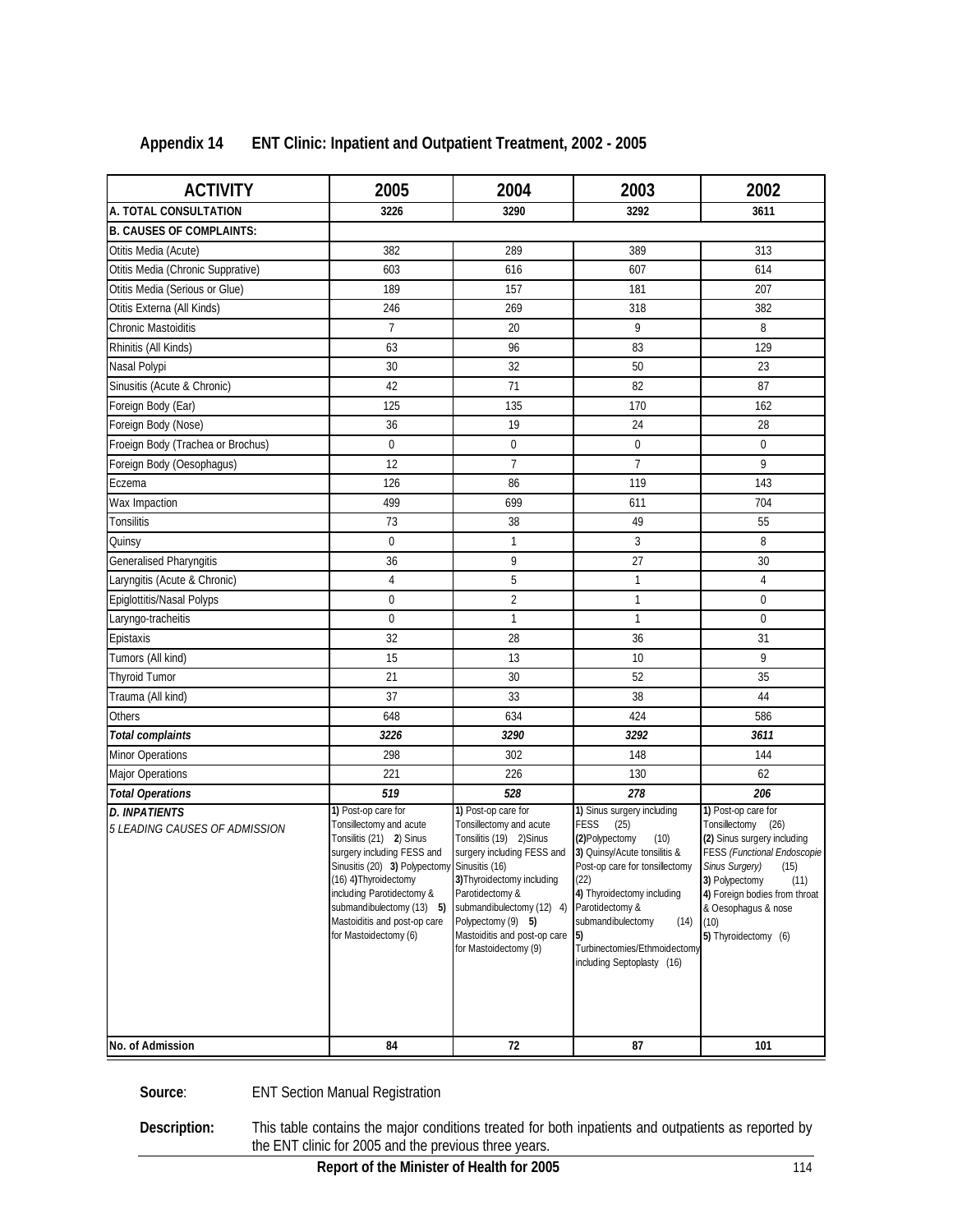| <b>ACTIVITY</b>             |      |                 |                | <b>DISTRICT</b> |      |                 |          |                 |      | <b>YEARS</b>    |      |
|-----------------------------|------|-----------------|----------------|-----------------|------|-----------------|----------|-----------------|------|-----------------|------|
|                             |      | VAIOLA          | <b>NGU</b>     |                 |      | NIU'UI          |          | <b>NIU'EIKI</b> |      |                 |      |
|                             | 2005 | 2004            | 2005           | 2004            | 2005 | 2004            | 2005     | 2004            | 2005 | 2004            | 2003 |
| Routine Test                | 91   | 706             | 108            | 292             | 225  | 190             | 0        | 0               | 424  | 1188            | 141  |
| Refraction                  | 200  | 603             | 235            | 299             | 0    | 136             | 245      | 540             | 680  | 1578            | 503  |
| Conjunctivities             | 496  | 404             | $\theta$       | 0               | 0    | $\overline{0}$  | $\Omega$ | 0               | 496  | 404             | 645  |
| Diabetic eye check          | 1089 | 388             | 0              | 160             | 0    | 45              | 32       | 0               | 1121 | 593             | 740  |
| Presbyopia                  | 470  | 215             | $\Omega$       | 0               | 0    | $\Omega$        | $\Omega$ | 0               | 470  | 215             | 2023 |
| Cataract                    | 353  | 268             | 0              | 60              | 0    | 30 <sup>1</sup> | 0        | 20              | 353  | 378             | 448  |
| Contusions Eye injury       | 149  | 40              | $\Omega$       | $\Omega$        | 0    | $\overline{0}$  | $\Omega$ | 0               | 149  | 40              | 17   |
| Pterygium                   | 135  | 142             | 0              | 20              | 0    | 15              | 0        | 0               | 135  | 177             | 106  |
| Corneal Ulcer               | 50   | 50              | $\Omega$       | 0               | 0    | $\overline{0}$  | $\Omega$ | 0               | 50   | 50              | 30   |
| Glaucoma                    |      | 3               | $\Omega$       | 0               | 0    | $\overline{0}$  | 0        | 0               | 2    | 3               | 3    |
| <b>Uveitis</b>              | 49   | $\overline{20}$ | $\Omega$       | $\overline{0}$  | 0    | $\overline{0}$  | $\Omega$ | 0               | 49   | $\overline{20}$ | 14   |
| Review                      | 685  | 431             | $\theta$       | 60              | 0    | 10 <sup>1</sup> | 0        | 0               | 685  | 501             | 569  |
| Others                      | 132  | 661             | $\Omega$       | 0               | 0    | $\Omega$        | $\Omega$ | 0               | 132  | 661             | 947  |
| Minor Surgery               | 23   | 10              | $\overline{2}$ | 15              |      | $\overline{0}$  | 0        | 0               | 26   | 25              | 46   |
| Major Surgery               | 108  | 45              | 18             | 38              | 0    | 8 <sup>1</sup>  | 0        | 0               | 126  | 91              | 161  |
| Argon Laser for Retinopathy | 129  | 40              | 8              | 30 <sub>l</sub> | 13   | 5 <sup>1</sup>  | 0        | 0               | 150  | 75              | 90   |
| Yag for Capsulotomy         | 10   | 4               | 0              |                 | 0    | $\Omega$        | $\Omega$ | 0               | 10   | 5               | 26   |
| <b>TOTAL SERVICES</b>       | 4171 | 4030            | 371            | 975             | 239  | 439             | 277      | 560             | 5058 | 6004            | 6509 |

### **Appendix 15 Ophthalmic Clinic: Examination and Treatment, 2005**

**Source**: Ophthalmic Section Manual Registration

**Description**: This table contains the main conditions treated and services provided by the ophthalmic clinic in the four district hospitals for 2005 and the previous two years.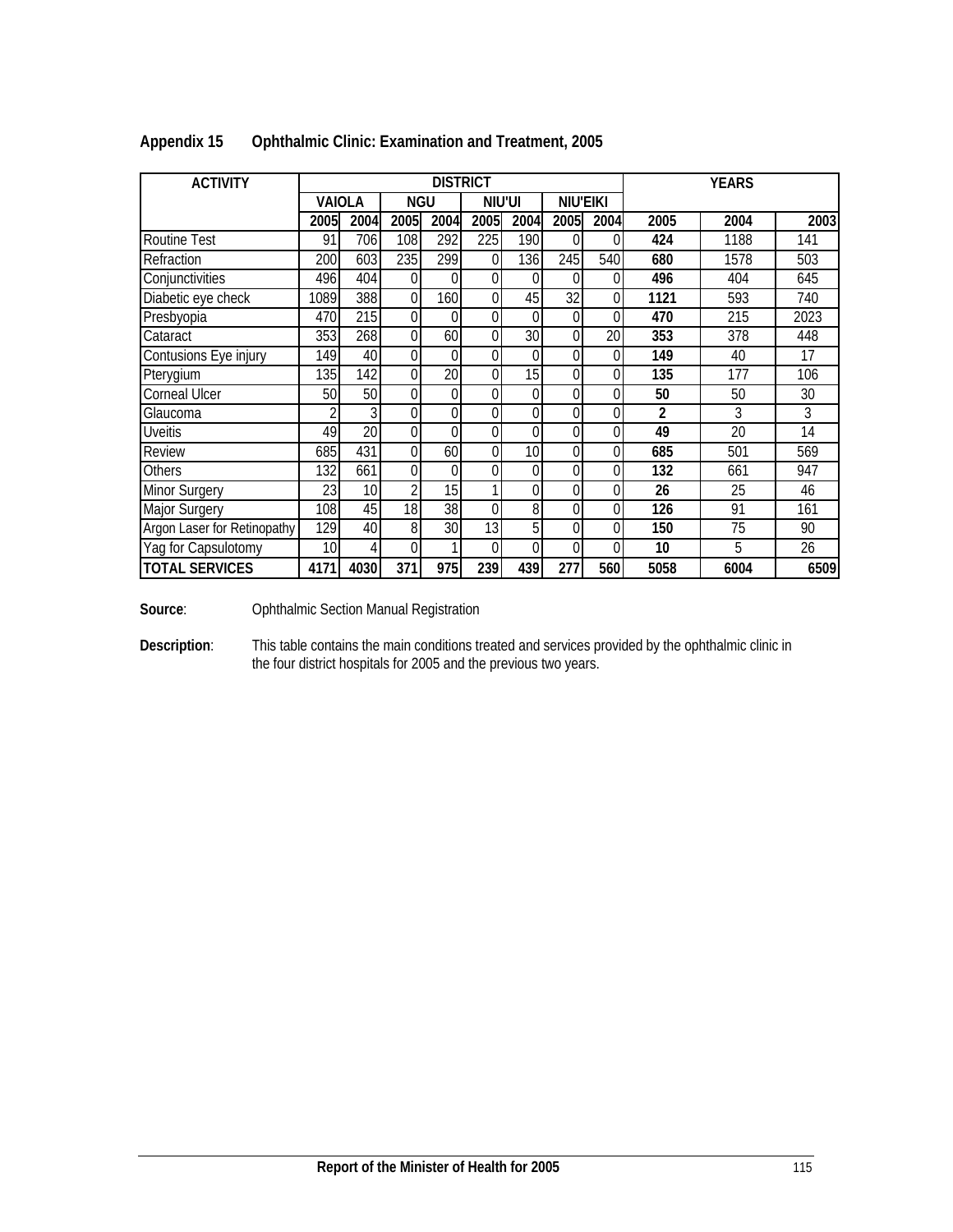| <b>ACTIVITY</b>                 | 2005           | 2004           | 2003             | 2002             | 2001            |
|---------------------------------|----------------|----------------|------------------|------------------|-----------------|
| 1. DIABETIC CLINIC              |                |                |                  |                  |                 |
| <b>Total Register</b>           | 2434           | 2463           | 2247             | 2017             | 1808            |
| No. of Attendances              | 8277           | 10094          | 13984            | 13837            | 15114           |
| Dressings                       | 3194           | 3175           | 4065             | 2863             | 3502            |
| Others                          | 423            | 6919           | 9919             | 3716             | 3527            |
| Mode of Therapy:                |                |                |                  |                  |                 |
| Insulin and OHA                 | 460            | 415            | 450              | 355              | 288             |
| Oral Hypoglycemic Agents        | 1637           | 1798           | 1366             | 1442             | 1333            |
| <b>Insulin</b>                  | 98             | 30             | 35               | 20               | 6               |
| Diet Alone                      | 285            | 220            | 396              | 200              | 181             |
| <b>Special Tests:</b>           |                |                |                  |                  |                 |
| Micro Albuminium                |                |                | $\overline{115}$ | $\overline{20}$  | $\overline{28}$ |
| Glycated Haemoglobin            | 162            | 411            | 110              | 147              | 326             |
| No. of new cases                | 209            | 246            | 270              | 209              | 154             |
| No. of old cases                | 2225           | 2199           | 1977             | 1808             | 1654            |
| 2. HYPERTENSION CLINIC          |                |                |                  |                  |                 |
| Responsible Medical Officer (s) | 1              | $\mathbf{1}$   | $\overline{2}$   | $\overline{2}$   | 2               |
| No. of Attendance's             | 716            | 1087           | 1051             | 1154             | 1189            |
| Male                            | 333            | 586            | 581              | 351              | 439             |
| Female                          | 383            | 501            | 470              | 803              | 754             |
| No. of new cases                | 41             | <b>NA</b>      | 51               | 57               | 68              |
| No. of old cases                | 948            | 1087           | 1051             | 1097             | 1171            |
| 3. GENERAL MEDICAL CLINIC       |                |                |                  |                  |                 |
| Responsible Medical Officer (s) | $\mathbf{1}$   | $\overline{2}$ | $\overline{2}$   | $\overline{3}$   | $\overline{2}$  |
| No. of Attendances              | 686            | 476            | 381              | $\overline{303}$ | 405             |
| Total No. of Patients           | 949            | 585            | 413              | 420              | 615             |
| 4. CARDIAC CLINIC               |                |                |                  |                  |                 |
| Responsible Medical Officer (s) | 1              | 2              | 2                | 3                | $\overline{2}$  |
| No. of Attendances              | 1476           | 1085           | 785              | 1320             | 1172            |
| No. of RHD                      | <b>NA</b>      | <b>NA</b>      | <b>NA</b>        | 3                | N/A             |
| No. of RHD referred overseas    | <b>NA</b>      | <b>NA</b>      | <b>NA</b>        | 2                | N/A             |
| No. of IHD                      | <b>NA</b>      | <b>NA</b>      | <b>NA</b>        | $\theta$         | N/A             |
| 5. PEDIATRIC CLINIC             |                |                |                  |                  |                 |
| Responsible Medical Officer (s) | $\overline{2}$ | $\overline{2}$ | 2                | $\mathbf{1}$     | 1               |
| No. of patients                 | 605            | 850            | 1122             | 910              | 768             |
| Male                            | 260            | 458            | 400              | 408              | 336             |
| Female                          | 181            | 392            | 539              | 502              | 432             |
| No. of Attendances              | 441            | <b>NA</b>      | 939              | 1250             | N/A             |
| Pediatric cardiac clinic        |                |                |                  |                  |                 |
| No. of patients                 | 426            | 405            | 104              | 275              | 313             |
| Male                            | 165            | 200            | 39               | 108              | 133             |
| Female                          | 152            | 185            | 39               | 105              | 93              |
| No. of Attendances              | 317            | 385            | 78               | 213              | 226             |
| <b>6. SURGICAL CLINIC</b>       |                |                |                  |                  |                 |
| Responsible Medical Officer (s) | 3              | 3              | 3                | 3                | $\overline{3}$  |
| No. of patients                 | 1612           | 1378           | 1002             | 2605             | 1680            |
| Male                            | 650            | 763            | 650              | 1130             | 909             |
| Female                          | 513            | 615            | 352              | 883              | 771             |
| 7. CHEST CLINIC                 |                |                |                  |                  |                 |
| Responsible Medical Officer (s) | 1              | 1              | $\overline{2}$   | 2                | $\overline{2}$  |
| No. of Patients                 | 840            | 913            | 525              | 513              | 823             |
| Male                            | 344            | 441            | 182              | 183              | 284             |
| Female                          | 283            | 417            | 206              | 185              | 300             |
| No. of Attendances              | 627            | 858            | 388              | 308              | 305             |

### **Appendix 16 Vaiola Hospital Outpatient Special Clinics, 2001 - 2005**

**NA**- Not Available

Source: Special Clinics Manual Registration and the Diabetic Database

**Description:** This table captures the clinician's workload in the seven special clinics, and the numbers of visits for 2005 and the previous four years.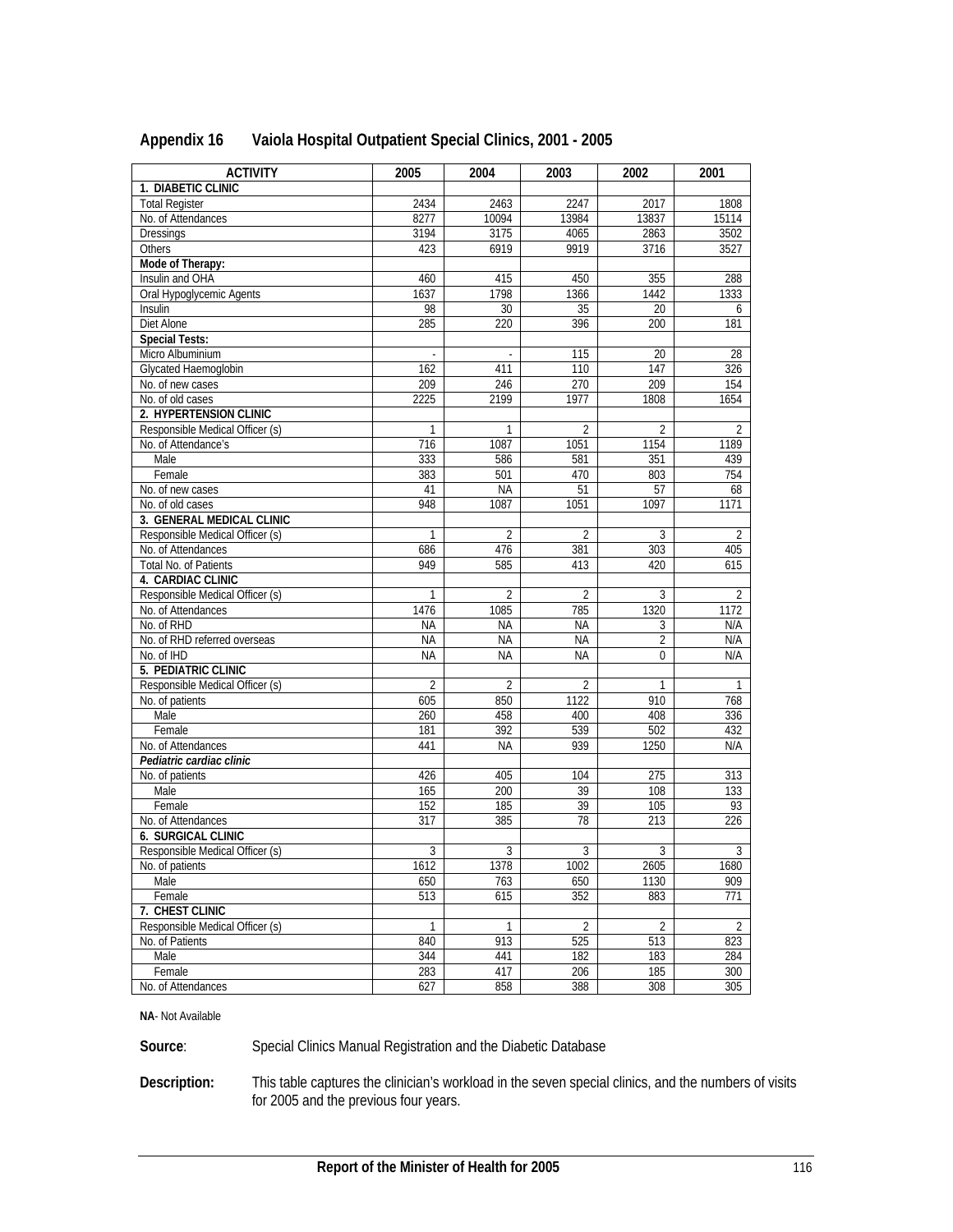| <b>SITE</b>                                                 |              |              | <b>YEARS</b> |              |                |               | <b>HOSPITALS</b> |                |
|-------------------------------------------------------------|--------------|--------------|--------------|--------------|----------------|---------------|------------------|----------------|
|                                                             | 2005         | 2004         | 2003         | 2002         | 2001           | <b>VAIOLA</b> | <b>NGU</b>       | <b>NIU'UI</b>  |
| <b>CHEST</b>                                                |              |              |              |              |                |               |                  |                |
| Routine investigation for diseases, injuries and<br>reviews | 3219         | 3390         | 3911         | 3476         | 3731           | 2780          | 269              | 170            |
| Routine for injuries                                        | 170          | 472          | 196          | 259          | 176            | 130           | 35               | 5              |
| Routine for government services & visas                     | 1993         | 1711         | 1594         | 1925         | 1462           | 1902          | 85               | 6              |
| <b>ABDOMEN RADIOGRAPHY</b>                                  |              |              |              |              |                |               |                  |                |
| Plain Abdomen                                               | 298          | 348          | 302          | 348          | 385            | 230           | 51               | 17             |
| <b>Ba Meal</b>                                              | 24           | 37           | 52           | 47           | 57             | 24            | $\overline{0}$   | $\mathbf 0$    |
| Ba Enema                                                    | 19           | 40           | 45           | 33           | 25             | 19            | $\Omega$         | $\mathbf 0$    |
| (I.V.P and Cystogram) Urography                             | 20           | 44           | 48           | $\pmb{0}$    | 87             | 20            | $\overline{0}$   | $\pmb{0}$      |
| Obstetric and Gyenecology radiography Mother &<br>foetus    | 28           | 21           | 45           | 29           | 30             | $\mathbf 0$   | 22               | 6              |
| Pelvimetry                                                  | 0            | $\theta$     | $\mathbf 0$  | $\mathbf 0$  | 0              | $\mathbf 0$   | $\overline{0}$   | $\mathbf 0$    |
| Hysterosalpingogram                                         | 0            | $\mathbf{1}$ | $\mathbf 0$  | 0            | $\overline{2}$ | $\mathbf 0$   | $\overline{0}$   | $\mathbf 0$    |
| Intrauterine Contraceptive Device                           | $\mathbf{0}$ | $\mathbf{1}$ | $\Omega$     | 5            | $\overline{4}$ | $\theta$      | $\Omega$         | $\Omega$       |
| <b>BONE RADIOGRAPHY:</b>                                    |              |              |              |              |                |               |                  |                |
| Extremeties                                                 | 1688         | 1886         | 2264         | 2278         | 2194           | 1400          | 212              | 76             |
| <b>Thoracic Spine</b>                                       | 101          | 78           | 56           | 94           | 58             | 47            | 53               | $\mathbf{1}$   |
| Skull & Facial Bones                                        | 580          | 805          | 897          | 1248         | 938            | 497           | 59               | 24             |
| Pelvis & Hips                                               | 203          | 262          | 218          | 237          | 270            | 155           | 40               | 8              |
| Lumbosacral spine                                           | 304          | 370          | 414          | 376          | 396            | 238           | 59               | $\overline{7}$ |
| Cervical spine                                              | 192          | 252          | 304          | 274          | 235            | 154           | 24               | 14             |
| <b>SCREENING PROGRAMME: MISCELLANEOUS</b>                   |              |              |              |              |                |               |                  |                |
| Myelogram                                                   | 19           | 12           | 25           | 10           | 13             | 19            | $\mathbf 0$      | $\mathbf 0$    |
| Venogram                                                    | 0            | $\mathbf{1}$ | 0            | $\mathbf{1}$ | 4              | $\Omega$      | $\Omega$         | $\Omega$       |
| Sialogram                                                   | 0            | $\mathbf 0$  | 0            | 0            | $\mathbf{1}$   | 0             | $\mathbf 0$      | $\mathbf 0$    |
| Foreign Bodies                                              | 41           | 27           | 18           | 12           | 10             | 41            | $\mathbf 0$      | $\mathbf 0$    |
| Ultrasound:                                                 |              |              |              |              |                |               |                  |                |
| Obstetric                                                   | 1487         | 1742         | 1944         | 1096         | 1505           | 1487          | $\mathbf 0$      | $\mathbf 0$    |
| Upper Abdomen                                               | 922          | 914          | 769          | 584          | 601            | 922           | $\mathbf 0$      | $\mathbf 0$    |
| Pelvis and Lower Abdomen                                    | 966          | 692          | 476          | 916          | 655            | 966           | 0                | $\Omega$       |
| Breast, Thyroid and other small parts                       | 226          | 170          | 148          | 131          | 172            | 226           | $\mathbf 0$      | $\mathbf 0$    |
| Echo Cardiography                                           | 370          | 379          | 15           | 122          | 43             | 370           | $\mathbf 0$      | $\mathbf 0$    |
| <b>TOTAL</b>                                                | 12870        | 13655        | 13741        | 13501        | 13054          | 11627         | 909              | 334            |

### **Appendix 17 X-Ray and Ultrasound Examination by Hospitals, 2001- 2005**

**NA** - Not Available

**Source**: X-ray and Ultrasound Manual Registration

**Description**: This table contains the number of X-ray and Ultrasound examinations and screenings that were performed in the hospitals in 2005 and the previous four years.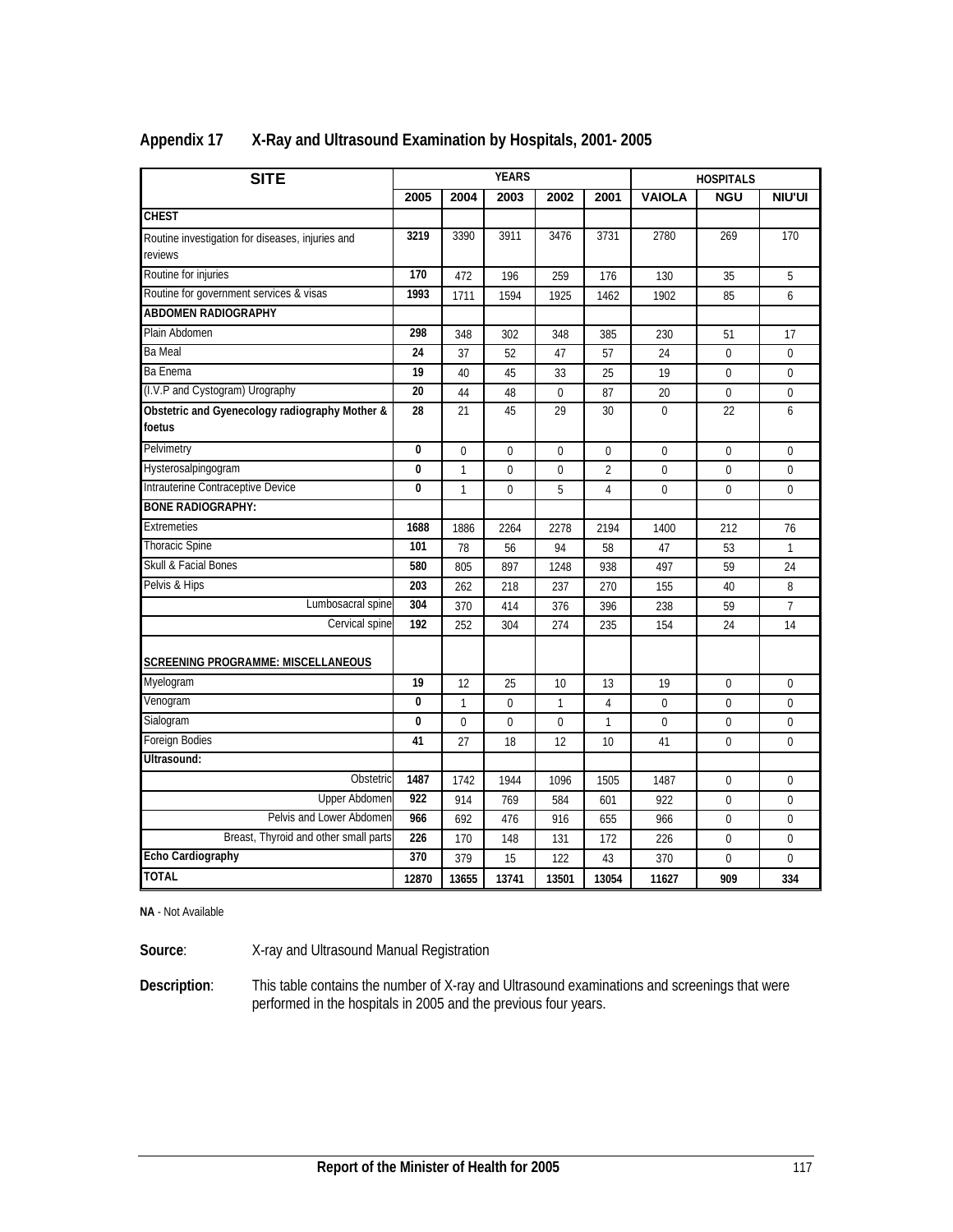| <b>TYPE OF TEST</b>            | 2005   | 2004        | 2003           | 2002           | 2001          | $\frac{0}{0}$ | <b>TT</b>      | <b>VV</b> | <b>HP</b>   | <b>'EUA</b> |
|--------------------------------|--------|-------------|----------------|----------------|---------------|---------------|----------------|-----------|-------------|-------------|
| Blood                          | 156635 | 160097      | 155896         | 160443         | 157997        | 93%           | 125839         | 24010     | 5055        | 1731        |
| Urine                          | 8279   | 7590        | 6830           | 8338           | 11446         | 5%            | 6721           | 1413      | 145         | $\mathbf 0$ |
| Stool and Rectal swabs         | 1251   | 1475        | 1552           | 1865           | 2055          | 1%            | 1123           | 79        | 49          | $\mathbf 0$ |
| Sputum                         | 541    | 443         | 840            | 1458           | 1306          | 0%            | 541            | 0         | 0           | 0           |
| Cerebro-Spinal Fluids          | 317    | 215         | 242            | 243            | 343           | 0%            | 317            | $\Omega$  | $\Omega$    | $\mathbf 0$ |
| Pleural & Other body fluids    | 140    | 110         | 194            | 120            | 104           | 0%            | 140            | $\Omega$  | $\mathbf 0$ | $\mathbf 0$ |
| Skin Scrapping                 | 138    | 173         | 95             | 128            | 155           | 0%            | 135            | 3         | $\Omega$    | $\Omega$    |
| Water                          | 15     | 12          | 65             | 474            | 250           | 0%            | 15             | $\Omega$  | $\Omega$    | 0           |
| Leprosy skin biopsy            | 0      | 8           | $\Omega$       | $\Omega$       | $\Omega$      | 0%            | $\Omega$       | $\Omega$  | $\Omega$    | $\Omega$    |
| Medico - legal Test            | 5      | 2           | $\overline{2}$ | 8              | $\mathbf 0$   | 0%            | 5              | 0         | $\Omega$    | $\mathbf 0$ |
| Semen                          | 0      | 5           | 30             | 70             | 74            | 0%            | 0              | 0         | $\mathbf 0$ | $\mathbf 0$ |
| Pus & Other swab               | 1235   | 1071        | 1106           | 1537           | 1449          | 1%            | 1215           | 9         | 11          | 0           |
| <b>Bone Marrow</b>             | 0      | 3           | $\overline{7}$ | $\overline{2}$ | 8             | 0%            | 0              | $\Omega$  | $\mathbf 0$ | $\mathbf 0$ |
| Cytology                       | 109    | 162         | 125            | 104            | 184           | 0%            | 109            | $\Omega$  | $\Omega$    | 0           |
| Histology                      | 522    | 661         | 623            | 664            | 819           | 0%            | 522            | 0         | $\mathbf 0$ | $\mathbf 0$ |
| Food                           | 0      | 0           | $\Omega$       | $\Omega$       | 2             | 0%            | $\Omega$       | $\Omega$  | $\Omega$    | $\Omega$    |
| Tissues                        | 0      | $\Omega$    | $\Omega$       | $\Omega$       | $\Omega$      | 0%            | $\Omega$       | 0         | $\Omega$    | $\Omega$    |
| <b>TOTAL</b>                   | 169187 | 172027      | 167607         |                | 175454 176192 | 100%          | 136682         | 25514     | 5260        | 1731        |
| Specimens for oversease tests: |        |             |                |                |               |               |                |           |             |             |
| <b>Blood</b>                   | 425    | 463         | 457            | 615            | 609           | 91%           | 425            | 0         | $\mathbf 0$ | 0           |
| Sputum / TB Sensitivity        | 0      | 0           | $\Omega$       | 0              | $\mathbf{1}$  | 0%            | $\mathbf 0$    | $\Omega$  | $\Omega$    | $\Omega$    |
| <b>Body Fluid</b>              | 0      | 0           | $\mathbf 0$    | 0              | $\mathbf 0$   | 0%            | $\mathbf 0$    | 0         | $\mathbf 0$ | $\mathbf 0$ |
| <b>Bone Marrow</b>             | 0      | $\Omega$    | $\Omega$       | $\Omega$       | $\Omega$      | 0%            | $\Omega$       | $\Omega$  | $\Omega$    | $\Omega$    |
| <b>Block</b>                   | 39     | $\mathbf 0$ | $\mathbf 0$    | 0              | $\mathbf 0$   | 8%            | 39             | 0         | $\mathbf 0$ | $\mathbf 0$ |
| <b>Tissues</b>                 | 0      | 4           | 27             | 27             | 26            | 0%            | $\mathbf 0$    | $\Omega$  | $\mathbf 0$ | $\mathbf 0$ |
| Urine                          | 2      | 3           | 1              | 6              | 0             | 0%            | $\overline{2}$ | 0         | 0           | 0           |
| Miscellaneous                  | 1      | 0           | $\Omega$       | 0              | $\Omega$      | 0%            | 1              | 0         | $\mathbf 0$ | 0           |
| <b>TOTAL</b>                   | 467    | 470         | 485            | 648            | 636           | 99%           | 467            | 0         | 0           | $\mathbf 0$ |

#### **Appendix 18 Laboratory Tests Referred and Performed in the Hospital Laboratories, 2001-2005**

Source: Laboratory Manual Registration

**Description**: This table contains the types of tests referred and preformed in the hospitals laboratories in 2005 and the previous 4 years.

### **Appendix 19 Laboratory Tests Performed by Unit, 2005**

| UNIT                          |        | <b>WHOLE KINGDOM</b> |        | <b>Ngu</b> | Niu'ui | Niu'eiki |  |
|-------------------------------|--------|----------------------|--------|------------|--------|----------|--|
|                               | No.    | %                    |        |            |        |          |  |
| Haematology                   | 87528  | 52%                  | 61442  | 21099      | 3811   | 1176     |  |
| <b>Blood Transfusion</b>      | 30811  | 18%                  | 26216  | 2856       | 1195   | 544      |  |
| Biochemistry                  | 36255  | 21%                  | 36255  |            | 0      | $\Omega$ |  |
| Microbiology                  | 13757  | 8%                   | 11933  | 1559       | 254    | 11       |  |
| <b>Histology and Cytology</b> | 831    | $0\%$                | 831    |            | 0      | 0        |  |
| <b>Medical Legal</b>          | 5      | $0\%$                | 5      |            | 0      |          |  |
| <b>TOTAL</b>                  | 169187 | 100%                 | 136682 | 25514      | 5260   | 1731     |  |

**Source:** Laboratory Manual Registration

**Description**: This number of laboratory tests performed by each unit in the respective hospitals in 2005.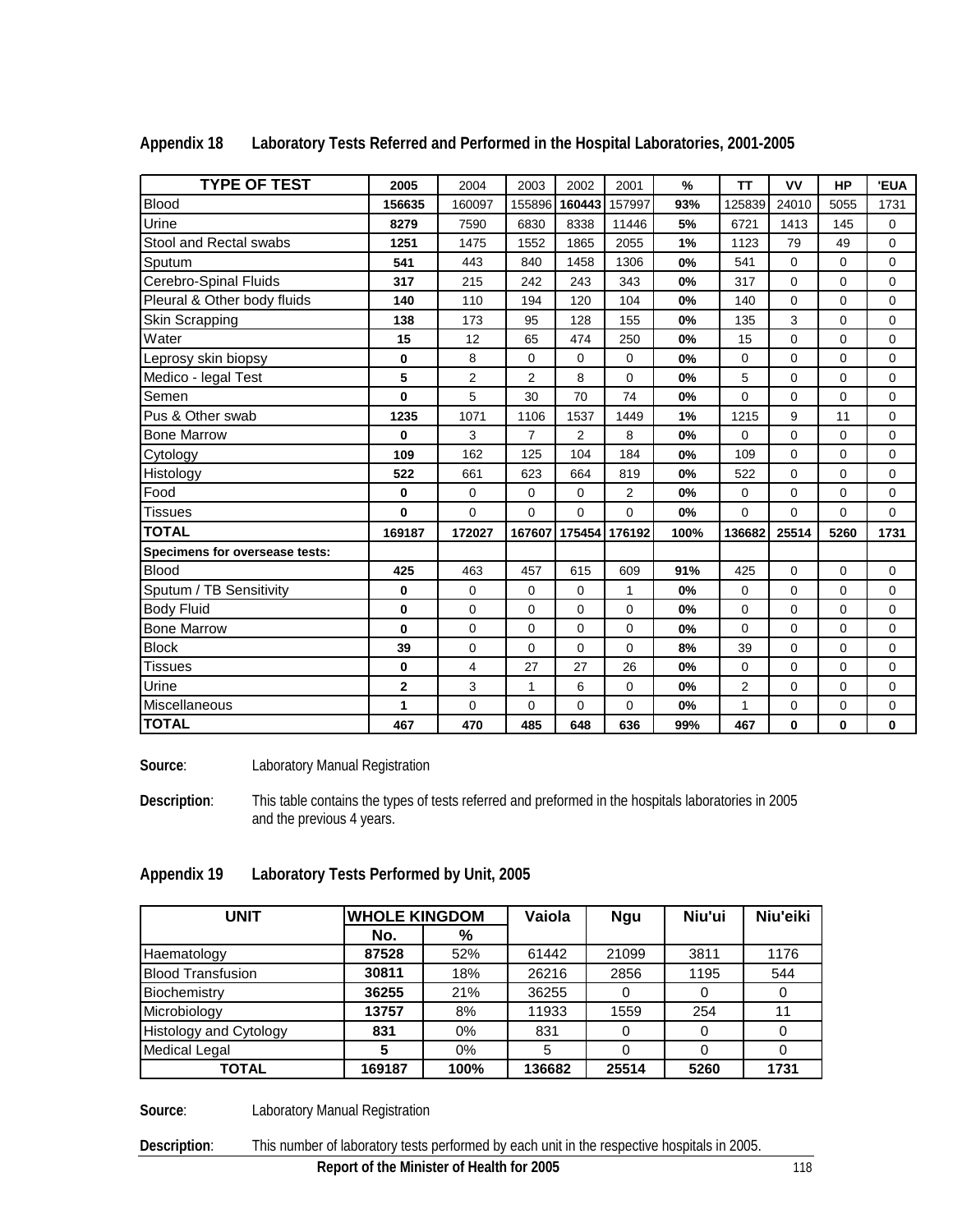| <b>ACTIVITY</b>                   |             |                  |                | <b>DISTRICTS</b> |                  |           |                | <b>TOTAL</b>    |                 |                | <b>YEARS</b>   |                 |
|-----------------------------------|-------------|------------------|----------------|------------------|------------------|-----------|----------------|-----------------|-----------------|----------------|----------------|-----------------|
|                                   | TΤ          | VV               | H <sub>P</sub> | 'EUA             | <b>NTT</b>       | <b>NF</b> | H/C            | 2005            | 2004            | 2003           | 2002           | 2001            |
| Number of Patients seen           | 34952       | 7115             | 2700           | 2018             | 291              | ΝA        | 1683           | 48759           | 51538           | 47180          | 40206          | 45041           |
| Adult                             | 29680       | 5640             | 2106           | 1652             | 209              | ΝA        | 1448           | 40735           | 37216           | 36722          | 30279          | 35102           |
| Children                          | 3798        | 1119             | 415            | 254              | 62               | NA        | 235            | 5883            | 12112           | 8282           | 7583           | 7675            |
| <b>Expectant Mothers</b>          | 1474        | 356              | 179            | 112              | 20               | <b>NA</b> | $\overline{0}$ | 2141            | 2210            | 2266           | 2344           | 2254            |
| Services Rendered                 | 63954       | 7040             | 3425           | 3432             | 606              | <b>NA</b> | 21720          | 100177          | 97605           | 108163         | 50175          | 50604           |
| Oral Examination                  | 34952       | 7115             | 2700           | 2018             | 373              | <b>NA</b> | 1683           | 48841           | 41425           | 47180          | 40206          | 41480           |
| <b>Dental Extraction:</b>         |             |                  |                |                  |                  |           |                |                 |                 |                |                |                 |
| Total No. of teeth removed        | 15141       | 2108             | 1133           | 476              | 165              | <b>NA</b> | 792            | 19815           | 2560            | 36719          | 21497          | 20594           |
| Caries                            | 11138       | 1567             | 608            | 249              | 89               | <b>NA</b> | 489            | 14140           | 16194           | 20956          | 14824          | 13768           |
| Perio                             | 3684        | 357              | 375            | 188              | 76               | <b>NA</b> | 225            | 4905            | 3675            | 15763          | 1696           | 1599            |
| Conservative:                     |             |                  |                |                  |                  |           |                |                 |                 |                |                |                 |
| Temporary Fillings                | 9852        | 962              | 576            | 306              | 53               | <b>NA</b> | 189            | 11938           | 9477            | 12039          | 10760          | 10619           |
| Permanent Fillings                | 8977        | 525              | 438            | 649              | 101              | <b>NA</b> | 89             | 10779           | 7956            | 5994           | 4997           | 5637            |
| Simple Amalgam                    | 2802        | 86               | 75             | 152              | 26               | <b>NA</b> | 29             | 3170            | 2611            | 2301           | 2176           | 1871            |
| Conmpound Amalgam                 | 1984        | 173              | 26             | 95               | 27               | NA        | 30             | 2335            | 1776            | 1265           | 1187           | 1460            |
| Composite Amalgam                 | 1972        | 207              | 256            | 379              | 48               | <b>NA</b> | 30             | 2892            | 2147            | 1563           | 1629           | 1269            |
| <b>Endodontic Treatment</b>       | 2219        | 59               | 16             | 23               | $\overline{0}$   | <b>NA</b> | $\overline{0}$ | 2317            | 2788            | 1075           | 952            | 1119            |
| X-rays (Periapical)               | 720         | 22               | 65             | 0                | 0                | <b>NA</b> | $\bf{0}$       | 807             | 1362            | 1034           | 907            | 982             |
| Preventive:                       |             |                  |                |                  |                  |           |                |                 |                 |                |                |                 |
| Oral Hygiene Instruction          | 1557        | 165              | 384            | $\mathbf 0$      | $\mathbf 0$      | <b>NA</b> | 173            | 2279            | 2536            | 47130          | 5765           | 6735            |
| Scaling                           | 724         | 67               | 113            | $\overline{0}$   | $\overline{0}$   | <b>NA</b> | 8              | 912             | 1007            | 708            | 667            | 470             |
| Polishing                         | 677         | $\overline{26}$  | 50             | 0                | $\mathbf 0$      | NA        | 6              | 759             | 720             | 660            | 356            | 220             |
| Gingival treatment                | $\mathbf 0$ | $\mathbf 0$      | $\mathbf 0$    | 0                | $\mathbf 0$      | <b>NA</b> | $\mathbf 0$    | 0               | 36              | 206            | 137            | 64              |
| <b>Antibiotic Therapy</b>         | 1155        | 523              | 153            | 143              | 21               | <b>NA</b> | 34             | 2029            | 2692            | 2553           | 2818           | 3519            |
| Dental Prosthetic:                |             |                  |                |                  |                  |           |                |                 |                 |                |                |                 |
| a. Full Upper                     | 132         | $\mathbf 0$      | 0              | 0                | $\mathbf 0$      | <b>NA</b> | $\mathbf 0$    | 132             | 52              | 98             | 68             | 133             |
| b. Full Lower                     | 125         | $\mathbf 0$      | $\mathbf 0$    | 0                | $\mathbf 0$      | <b>NA</b> | $\mathbf{0}$   | 125             | 36              | 95             | 65             | 96              |
| c. Partial Upper                  | 190         | $\overline{0}$   | $\overline{0}$ | $\overline{0}$   | $\overline{0}$   | <b>NA</b> | $\overline{0}$ | 190             | 279             | 187            | 289            | 270             |
| d. Partial Lower                  | 50          | 0                | $\mathbf 0$    | $\overline{0}$   | $\mathbf 0$      | NA        | $\overline{0}$ | 50              | 135             | 81             | 86             | 114             |
| e. Repair                         | 146         | 4                | 27             | $\overline{0}$   | $\mathbf 0$      | <b>NA</b> | $\overline{0}$ | 177             | 168             | 273            | 271            | 312             |
| f. Rebase                         | 1           | $\overline{0}$   | $\overline{0}$ | $\overline{0}$   | $\overline{0}$   | ΝA        | $\overline{0}$ | 1               | 5               | 13             | 11             |                 |
| g. Relining                       | 14          | 0                | $\mathbf 0$    | 0                | $\mathbf 0$      | <b>NA</b> | $\mathbf 0$    | 14              | 22              | 35             | 24             | $\overline{27}$ |
| h. Easing                         | 32          | 5                | $\mathbf 0$    | 0                | $\mathbf 0$      | <b>NA</b> | $\overline{0}$ | $\overline{37}$ | 80              | 92             | 123            | 71              |
| <b>Orthodontic Therapy</b>        | 35          | $\overline{0}$   | $\overline{0}$ | 0                | $\mathbf 0$      | <b>NA</b> | $\overline{0}$ | 35              | 18              | 46             | 4              | $\overline{27}$ |
| Operations:                       |             |                  |                |                  |                  |           |                |                 |                 |                |                |                 |
| a. Minor Oral Surgery             | 305         | 0                | 0              | 0                | $\mathbf{0}$     | <b>NA</b> | $\mathbf 0$    | 305             | 372             | 159            | 848            | 302             |
| b. Major Oral Surgery             | 38          | 0                | 0              | 0                | 0                | ΝA        | 0              | 38              | 72              | ΝA             | 45             | 65              |
| c. OMF Surgical                   | <b>NA</b>   | ΝA               | NA             | ΝA               | <b>NA</b>        | NA        | <b>NA</b>      | ΝA              | $\Omega$        | $\overline{0}$ | 0              | $\overline{0}$  |
| School Visited:                   |             |                  |                |                  |                  |           |                |                 |                 |                |                |                 |
| Primary School                    | 57          | 12               | 3              | 0                | $\mathbf 0$      | <b>NA</b> | $\mathbf 0$    | $\overline{72}$ | 77              | 80             | 61             | $\overline{70}$ |
| Secondary School                  | $\pmb{0}$   | 1                | $\overline{0}$ | 0                | $\mathbf{0}$     | <b>NA</b> | 0              | 1               | 9               | 10             | $\overline{0}$ | $\mathbf 0$     |
| No. of Visits to School           | 161         | 13               | 32             | 0                | $\overline{0}$   | ΝA        | 0              | 206             | 471             | 150            | 174            | 199             |
| No. of Children participating     | 10426       | 1030             | 750            | 0                | 0                | ΝA        | 0              | 12206           | 15492           | 15267          | 0              | 33905           |
| Fluoride Programme:               |             |                  |                |                  |                  |           |                |                 |                 |                |                |                 |
| Pre-school                        | 4           | $\boldsymbol{0}$ | $\overline{2}$ | 0                | $\mathbf{0}$     | ΝA        | $\mathbf 0$    | 6               | 5               | 3              | $\overline{0}$ | 3               |
| Primary school                    | 13          | $\mathbf 0$      | $\overline{4}$ | $\mathbf 0$      | $\boldsymbol{0}$ | ΝA        | 0              | $\overline{17}$ | $\overline{12}$ | 10             | $\mathbf 0$    | 9               |
| No. of Children examine & treated | 2839        | $\mathbf 0$      | 750            | $\mathbf 0$      | $\mathbf{0}$     | 0         | 0              | 3589            | 2385            | 3563           | $\Omega$       | 1337            |
| with fluoride oral hygiene        |             |                  |                |                  |                  |           |                |                 |                 |                |                |                 |
| No. of visits to these school     | 510         | 0                | 180            | 0                | 0                | ΝA        | 0              | 690             | 76              | 66             | $\overline{0}$ | ΝA              |
| <b>Fissure Sealant Prog:</b>      |             |                  |                |                  |                  |           |                |                 |                 |                |                |                 |
| No. of Children participating     | 1128        | ᠊ण               | U              | U                | U                | ΝA        | U              | 1128            | 76              | 66             | 0              | NA              |
| No. of teeth seal                 | 4225        | 0                | 0              | 0                | 0                | NА        | 0              | 4225            | 0               | 0              | 0              | 0               |

| Appendix 20 |  |  |  |  | Dental Services: Patients Seen & Services Provided by Health Districts, 2001-2005 |
|-------------|--|--|--|--|-----------------------------------------------------------------------------------|
|-------------|--|--|--|--|-----------------------------------------------------------------------------------|

**NA** - Not Available

**Source:** Dental Division Manual Registration

**Description:** Statistics of the main services delivered by the Dental Division in 2005 and the previous four years, and a profile of the patients receiving these services. These services are delivered in hospitals and some health centres.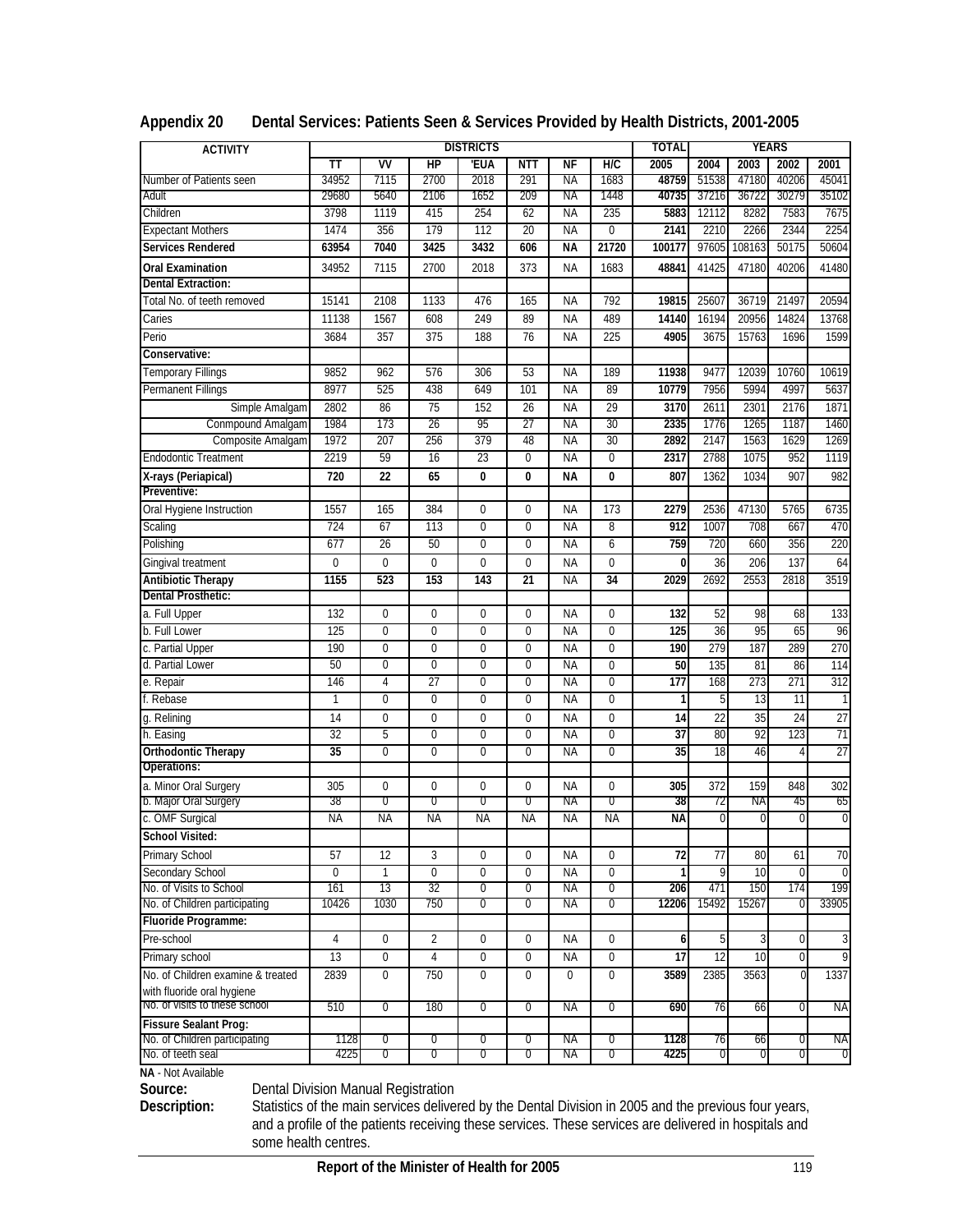| <b>CAUSES</b>                                                     | 2005             | 2004             | 2003             | 2002             | 2001             |
|-------------------------------------------------------------------|------------------|------------------|------------------|------------------|------------------|
| Schizophrenia                                                     | 30               | 50               | 88               | 82               | 22               |
| Schizoaffective disorder                                          | $\Omega$         | $\overline{3}$   | 8                | 8                | 3                |
| Bipolar mood disorder                                             | 23               | 42               | 65               | 56               | 19               |
| Acute and transient psychotic disorder                            | $\overline{2}$   | $\mathbf{0}$     | $\overline{2}$   | $\mathbf{1}$     | $\overline{4}$   |
| Personality and behavioural disorder due to brain disease, damage | 3                | $\overline{0}$   | 4                | $\mathbf 0$      | $\mathbf 0$      |
| and dysfunction                                                   |                  |                  |                  |                  |                  |
| Other Non-Organic psychosis                                       | 3                | $\overline{2}$   | $\mathbf 0$      | $\mathbf 0$      | 4                |
| Delusional disorder                                               | $\mathbf{1}$     | $\mathbf{1}$     | $\mathbf{1}$     | $\overline{2}$   | $\overline{2}$   |
| Other anxiety disorder                                            | $\mathbf 0$      | $\overline{0}$   | 1                | $\boldsymbol{0}$ | $\mathbf 0$      |
| Other non-organic psychotic disorder and panic disorder           | $\mathbf 0$      | $\Omega$         | $\Omega$         | $\mathbf 0$      | $\mathbf 0$      |
|                                                                   |                  |                  |                  |                  |                  |
| Dementia                                                          | 3                | 5                | 5                | $\overline{7}$   | $\overline{4}$   |
| Other mental disorder due to brain damage, and dysfunction and    | $\overline{2}$   | $\overline{2}$   | 3                | 10               | 5                |
| physical disease                                                  |                  |                  |                  |                  |                  |
| Mental retardation                                                | $\mathbf{1}$     | 10               | 4                | $\mathbf{1}$     | $\overline{3}$   |
| Mental and behavioural disorders due to use of alcohol            | $\Omega$         | $\mathbf 0$      | $\overline{2}$   | $\theta$         | $\mathbf{1}$     |
|                                                                   |                  |                  |                  |                  |                  |
| Mental and behavioural disorders due to use of cannabinoids       | $\mathbf 0$      | $\mathbf{0}$     | $\overline{2}$   | $\mathbf 0$      | $\overline{2}$   |
| Conduct disorder                                                  | $\mathbf{1}$     | $\mathbf{1}$     | 6                | 8                | $\mathbf{1}$     |
| Mental and behavioural disorder due to psychoactive substance     | 4                | 6                | 8                | 3                | $\overline{4}$   |
| <u>use</u>                                                        |                  |                  |                  |                  |                  |
| Non-organic sleep disorder, unspecified                           | $\Omega$         | $\Omega$         | $\Omega$         | $\mathbf 0$      | $\mathbf 0$      |
| Dissociative (conversion) disorder                                | $\Omega$         | $\Omega$         | $\Omega$         | $\theta$         | $\overline{2}$   |
| Borderline Personality disorder                                   | $\mathbf 0$      | $\Omega$         | 0                | $\mathbf 0$      | $\mathbf 0$      |
| Other schizophrenic-like disorder                                 | $\Omega$         | $\Omega$         | $\overline{2}$   | $\theta$         | $\mathbf 0$      |
| Obsessive compulsive disorder                                     | $\mathbf 0$      | $\mathbf 0$      | $\mathbf 0$      | $\mathbf 0$      | $\mathbf{1}$     |
| Acute stress disorder                                             | $\mathbf 0$      | $\mathbf{0}$     | $\mathbf 0$      | $\mathbf 0$      | $\mathbf{1}$     |
| Panic disorder                                                    | $\mathbf 0$      | $\mathbf{0}$     | $\mathbf 0$      | $\mathbf 0$      | $\mathbf{1}$     |
| Alcohol withdrawal                                                | $\mathbf{1}$     | $\mathbf{0}$     | $\mathbf 0$      | $\mathbf 0$      | $\mathbf 0$      |
| Adjustment disorder with parasuicidal act                         | 3                | $\mathbf 0$      | 0                | 0                | $\mathbf 0$      |
| Schizotypal Disorder                                              | $\mathbf{1}$     | $\overline{0}$   | $\mathbf 0$      | $\mathbf 0$      | $\Omega$         |
| Medical induced movement disorder                                 | $\mathbf 0$      | $\overline{0}$   | $\mathbf{1}$     | 3                | $\mathbf{1}$     |
| Adjustment disorder                                               | 4                | 7                | 26               | $\overline{2}$   | 8                |
| Recurrent depressive disorder                                     | $\mathbf 0$      | $\mathbf{1}$     | $\overline{7}$   | 10               | $\boldsymbol{0}$ |
| Depressive episode                                                | 0                | $\boldsymbol{0}$ | $\mathbf{1}$     | 1                | $\pmb{0}$        |
| Conduct disorder and Organic Amnestic                             | $\mathbf{1}$     | $\Omega$         | $\mathbf 0$      | $\theta$         | $\Omega$         |
| Mental Retardation and Bipolar affective disorder                 | 3                | $\overline{0}$   | 0                | $\theta$         | $\mathbf 0$      |
| Mental and behavioural disorder associated with the puerprium     | $\boldsymbol{0}$ | $\overline{0}$   | 0                | $\mathbf 0$      | $\mathbf{1}$     |
| <b>NEC</b>                                                        |                  |                  |                  |                  |                  |
| Dissocial personality disorder                                    | $\mathbf{1}$     | $\mathbf{1}$     | $\mathbf{3}$     | $\mathbf 0$      | $\overline{2}$   |
| Manic episode                                                     | 4                | 3                | $\boldsymbol{0}$ | 3                | 4                |
| Tic disorder                                                      | $\boldsymbol{0}$ | $\boldsymbol{0}$ | 0                | $\boldsymbol{0}$ | $\mathbf{1}$     |
| Paranoid Personality disorder                                     | 0                | $\boldsymbol{0}$ | $\overline{2}$   | 0                | $\mathbf 0$      |
| Mental disorder, not otherwise specified                          | $\overline{2}$   | $\mathbf 0$      | 5                | $\overline{2}$   | $\mathbf{1}$     |
| <b>TOTAL ADMISSIONS</b>                                           | 93               | 134              | 246              | 199              | 97               |

### **Appendix 21 Psychiatric Ward Admissions, 2001-2005**

**Source**: Mental Health Ward Manual Registration

**Description**: Statistics on the causes of admission to the Psychiatric Ward for 2005 and the previous four years.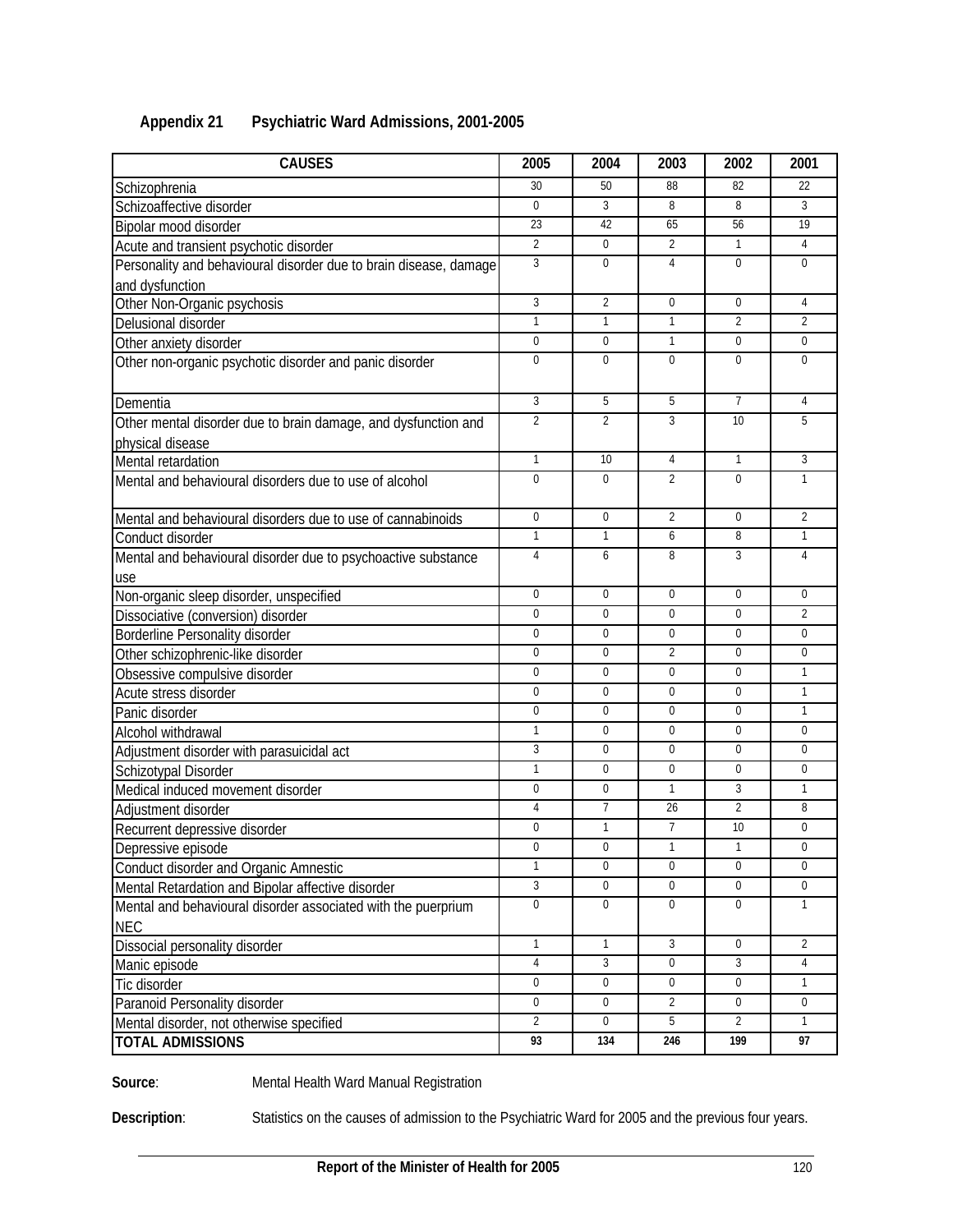| Appendix 22 | Queen Salote School of Nursing Student Roll, 2002-2005 |
|-------------|--------------------------------------------------------|
|-------------|--------------------------------------------------------|

| <b>Class</b> | <b>No. Students</b> |                      | <b>Graduates</b> | Resigned | Termination |
|--------------|---------------------|----------------------|------------------|----------|-------------|
|              |                     | 1/01/2005 31/12/2005 |                  |          |             |
| 2002         | 24                  |                      | 21               |          |             |
| 2003         | 26                  | $21+1*$              |                  |          |             |
| 2004         | 30                  | 26                   |                  |          |             |
| 2005         | 42                  | $*38$                |                  |          |             |
| <b>TOTAL</b> | 122                 | 107                  | 21               |          | 15          |

• One student was referred for Overseas treatment but is still on the QSSN Roll.

**Source:** Queen Salote School of Nursing Student Roll

**Description**: Total number of new nursing students recruited at the beginning of each training program since 2002. This also indicates the number of students that successfully completed the training program, and those who left without completing.

#### **Appendix 23 Laundry Services Provided, 2005**

| Equipment /<br><b>Activities</b> |        | <b>Washing Equipment</b> |              | Washing | Labelling       |       |               |         |                   |
|----------------------------------|--------|--------------------------|--------------|---------|-----------------|-------|---------------|---------|-------------------|
|                                  | W/Mach | <b>Drv Spinner</b>       | <b>Drver</b> | Roller  | <b>IPresser</b> | Loads | <b>Pieces</b> | Uniform | <b>INew Linen</b> |
| No                               |        |                          |              |         |                 | 3657  | 153876        |         | 2008              |

**Source**: Laundry Section Manual Registration

**Description**: Statistics of laundry equipment operating in 2005 and the washing and labeling undertaken.

### **Appendix 24 ANC Attendance (New) by Trimester and District, 2005**

| <b>TRIMESTER</b>    |      | <b>TONGA</b> |                 | тт  |           | v٧   |                 | НP   |     | <b>'EUA</b> |     | <b>NIUA'S</b>   |  |
|---------------------|------|--------------|-----------------|-----|-----------|------|-----------------|------|-----|-------------|-----|-----------------|--|
|                     | No.  | %            | No.             | %   | No.       | %    | No.             | $\%$ | No. | %           | No. | $\%$            |  |
| Early (12 weeks)    | 234  | 9%           | 120             | 7%  | <b>26</b> | 7%1  | 57              | 25%  | 18  | 13%         | 13  | 33              |  |
| 1 (13-20 weeks)     | 680  | 28%          | 423             | 25% | 111       | 28%  | 77              | 34%  | 59  | 44%         | 10  | 25 <sub>l</sub> |  |
| II (21-32 weeks)    | 1166 | 47%          | 821             | 49% | 206       | 52%  | 80              | 35%  | 42  | 31%         | 17  | 43              |  |
| $III (33+)$         | 348  | 14%          | 274             | 16% | 47        | 12%  | 12 <sub>1</sub> | 5%   | 15  | 11%         | 0   | $\overline{0}$  |  |
| No Booking (no ANC) | 37   | 2%           | 32 <sub>l</sub> | 2%  |           | 1%   | ΟI              | 0%   |     | 1%          | 0   | -01             |  |
| <b>TOTAL</b>        | 2465 | 100%         | 1670            | 99% | 394       | 100% | 226             | 100% | 135 | 100%        | 40  | 100%            |  |

**Source:** Reproductive Health Section

**Description**: This table provides the number of mothers attending the Ante Natal Clinic by the stages of pregnancy by District for 2005.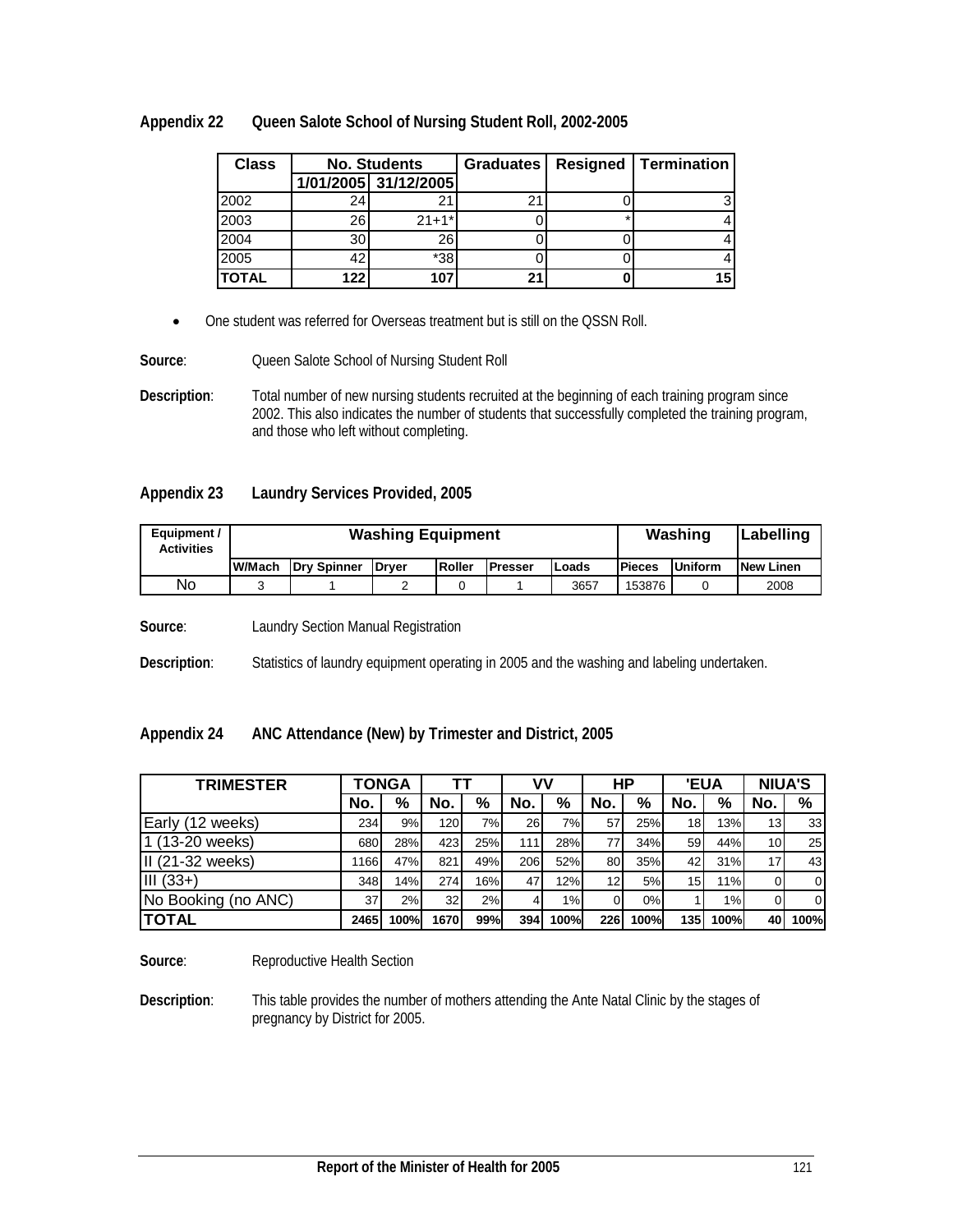| <b>CAUSES</b>                        | <b>TONGA</b> | ТT   | ۷V  | HP  | <b>'EUA</b> | <b>NIUA'S</b> |
|--------------------------------------|--------------|------|-----|-----|-------------|---------------|
|                                      | No.          | No.  | No. | No. | No.         | No.           |
| 1. Bleeding Ante Postpartum          | 19           | 14   | 3   |     | 0           |               |
| 2. Hypertension                      | 49           | 31   | 8   | 3   | 4           | 3             |
| 3. Diabetes                          | 56           | 47   | 4   | 3   | $\Omega$    | 2             |
| 4. Teenage Pregnancy                 | 68           | 45   | 9   | 13  | $\Omega$    |               |
| 5. Elders (too old)                  | 359          | 238  | 62  | 32  | 18          | 9             |
| 6. Frequent births (less than 2 yrs) | 560          | 403  | 91  | 28  | 27          | 11            |
| 7. Too many children (more than 4)   | 653          | 421  | 130 | 64  | 27          | 11            |
| 8. Anaemia                           | 30           | 23   | 2   | 4   |             | $\Omega$      |
| 9. Other                             | 9            | 6    |     | 2   | $\Omega$    | $\Omega$      |
| <b>TOTAL</b>                         | 1803         | 1228 | 310 | 150 | 77          | 38            |

### **Appendix 25 Causes of Complaint During Pregnancy, 2005**

**Source:** Reproductive Health Section

**Description**: Statistics of the major causes of complaints during pregnancy by district for 2005.

**Appendix 26 Deliveries by Attendant and Place of Birth, 2005** 

| <b>Place of</b><br><b>Birth</b> | <b>Traditional Birth</b><br><b>Attendant</b> | <b>Medical</b><br><b>Officers</b> | <b>Nurses</b> | <b>Health</b><br><b>Officers</b> | <b>Others</b> | No. of<br><b>Deliveries</b><br>for 2005 | No. of<br><b>Deliveries</b><br>for 2004 |
|---------------------------------|----------------------------------------------|-----------------------------------|---------------|----------------------------------|---------------|-----------------------------------------|-----------------------------------------|
| Home                            | 58                                           |                                   | 25            |                                  | 3             | 86                                      | 93                                      |
| <b>HC &amp; Clinics</b>         |                                              |                                   | 26            | 10                               |               | 37                                      | 32                                      |
| Hospital                        |                                              | 660                               | 1858          |                                  | 40            | 2558                                    | 2587                                    |
| <b>Others</b>                   |                                              |                                   |               |                                  |               |                                         |                                         |
| <b>TOTAL</b>                    | 58                                           | 661                               | 1909          | 10                               | 44            | 2682                                    | 2713                                    |

Source: Reproductive Health Section Manual Registration

**Description:** This table provides statistics on the location of deliveries and the type of personnel attending the delivery for 2005. This information was compiled by Public Health Nurses. This number of deliveries counts all livebirths irrespective of whether the babies have been issued a Certificate of livebirth or not.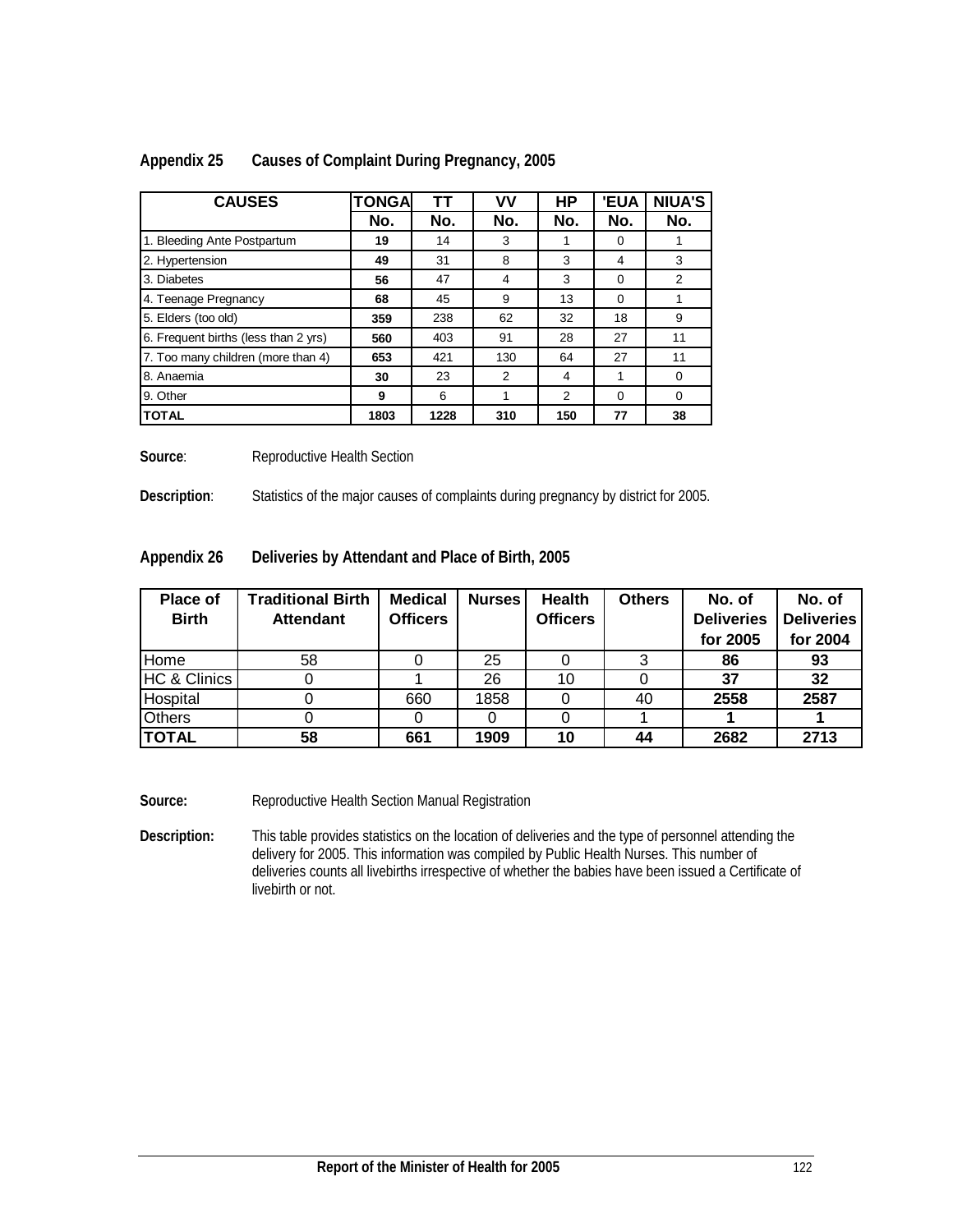| <b>Immunization</b> |              |      | Tonga       |       |       | <b>Tongatapu</b> |      | Vava'u |      | Ha'apai |      | 'Eual |          | Niua's      |
|---------------------|--------------|------|-------------|-------|-------|------------------|------|--------|------|---------|------|-------|----------|-------------|
|                     |              | Tot  | Imm.        | %     | Tot   | Imm.             | Tot  | Imm.   | Tot  | lmm     | Tot  | Imm.  | Tot      | Imm.        |
| <b>BCG</b>          |              | 2717 | 2697        | 99.7% | 1973  | 1954             | 400  | 400    | 182  | 182     | 133  | 132   | 29       | 29          |
| <b>POLIO</b>        |              | 2526 | 2523        | 99.9% | 1837  | 1835             | 366  | 365    | 172  | 172     | 124  | 124   | 27       | 27          |
|                     | 2            | 2392 | 2386        | 99.7% | 1740  | 1734             | 342  | 342    | 170  | 170     | 116  | 116   | 24       | 24          |
|                     | 3            | 2143 | 2128        | 99.3% | 1597  | 1582             | 298  | 298    | 157  | 157     | 68   | 68    | 23       | 23          |
| <b>DPT</b>          |              | 1451 | 1450        | 99.9% | 1164  | 1163             | 111  | 111    | 143  | 143     | 33   | 33    | $\Omega$ | $\mathbf 0$ |
|                     | $\mathbf{2}$ | 1312 | 1306        | 99.5% | 1080  | 1074             | 66   | 66     | 142  | 142     | 24   | 24    | $\Omega$ | $\mathbf 0$ |
|                     | 3            | 1112 | 1100        | 98.9% | 988   | 976              | 25   | 25     | 85   | 85      | 14   | 14    | 0        | 0           |
| <b>HEP B</b>        |              | 2717 | 2717        | 100%  | 1973  | 1973             | 400  | 400    | 182  | 182     | 133  | 133   | 29       | 29          |
|                     | 2            | 2509 | 2506        | 99.9% | 1825  | 1823             | 366  | 365    | 167  | 167     | 124  | 124   | 27       | 27          |
|                     | 3            | 2219 | 2206        | 99.4% | 1633  | 1620             | 311  | 311    | 140  | 140     | 112  | 112   | 23       | 23          |
| DPT/HIB             |              | 1837 | 1833        | 99.8% | 1362  | 1359             | 265  | 264    | 137  | 137     | 46   | 46    | 27       | 27          |
| DPT/HIB             | $\mathbf{2}$ | 1938 | 1930        | 99.6% | 1459  | 1451             | 276  | 276    | 120  | 120     | 59   | 59    | 24       | 24          |
| DPT/HIB             | 3            | 1720 | 1718        | 99.9% | 1254  | 1252             | 273  | 273    | 115  | 115     | 55   | 55    | 23       | 23          |
| <b>HIB</b>          |              | 3913 | 3893        | 99.5% | 2814  | 2794             | 684  | 684    | 203  | 203     | 173  | 173   | 39       | 39          |
|                     | 2            | 3535 | 3525        | 99.7% | 2704  | 2694             | 524  | 524    | 151  | 151     | 121  | 121   | 35       | 35          |
|                     | 3            | 1989 | 1974        | 99.2% | 1671  | 1658             | 181  | 181    | 94   | 94      | 28   | 28    | 15       | 13          |
| <b>MR</b>           |              | 2622 | 2612        | 99.7% | 1854  | 1848             | 421  | 417    | 185  | 185     | 122  | 122   | 40       | 40          |
|                     | 2            | 2053 | 2016        | 98.2% | 1488  | 1453             | 271  | 270    | 122  | 122     | 135  | 135   | 37       | 36          |
| <b>DPT</b>          | 4            | 2184 | 2152        | 98.5% | 1467  | 1439             | 422  | 419    | 85   | 85      | 168  | 168   | 42       | 41          |
| <b>TOTAL</b>        |              |      | 42889 42672 | 99.5% | 31883 | 31682            | 6002 | 5991   | 2752 | 2752    | 1788 | 1787  | 464      | 460         |

|  | Appendix 27 | Immunization Programme Coverage, 2005 |  |
|--|-------------|---------------------------------------|--|
|--|-------------|---------------------------------------|--|

Source: Reproductive Health Manual Registration

**Description:** This table shows the type immunization provided by Public Health Nurses, the coverage rate of immunization for 2005.

| <b>Appendix 28</b> | Infant Nutritional Mode, 2005 |
|--------------------|-------------------------------|
|--------------------|-------------------------------|

| <b>TONGA</b><br><b>Nutritional Mode</b> |      | Tongatapu |      | Vava'u |     | Ha'apai |     | 'Eua |     | Niua's |     |       |
|-----------------------------------------|------|-----------|------|--------|-----|---------|-----|------|-----|--------|-----|-------|
|                                         | No.  | %         | No.  | %      | No. | %       | No. | %    | No. | $\%$   | No. | %     |
| A. Exclusive Breast Feeding:            |      |           |      |        |     |         |     |      |     |        |     |       |
| (4 - 12 months)                         | 1904 | 87%       | 1299 | 83%    | 326 | 98%     | 144 | 100% | 112 | 89%    | 23  | 92%   |
| B. No Breast Feeding:                   |      |           |      |        |     |         |     |      |     |        |     |       |
| $4 - 12$ months)                        | 119  | 5%        | 108  | 7%     | 8   | 2%      | 0   | 0%   | 3   | 2%     | 0   | $0\%$ |
| C. Breast Feeding with Supplement:      |      |           |      |        |     |         |     |      |     |        |     |       |
| $4 - 12$ months)                        | 612  | 28%       | 474  | 30%    | 125 | 38%     | 0   | 0%   | 11  | 9%     | 2   | 8%    |
| Total No.of Mother's interviewed        |      | 2198      |      | 1572   |     | 331     |     | 144  |     | 126    | 25  |       |

**Source:** Reproductive Health Manual Registration

**Description:** This table shows the number and rates of the different types of infant feeding for the main island of Tonga as reported by mothers who were interviewed for 2005.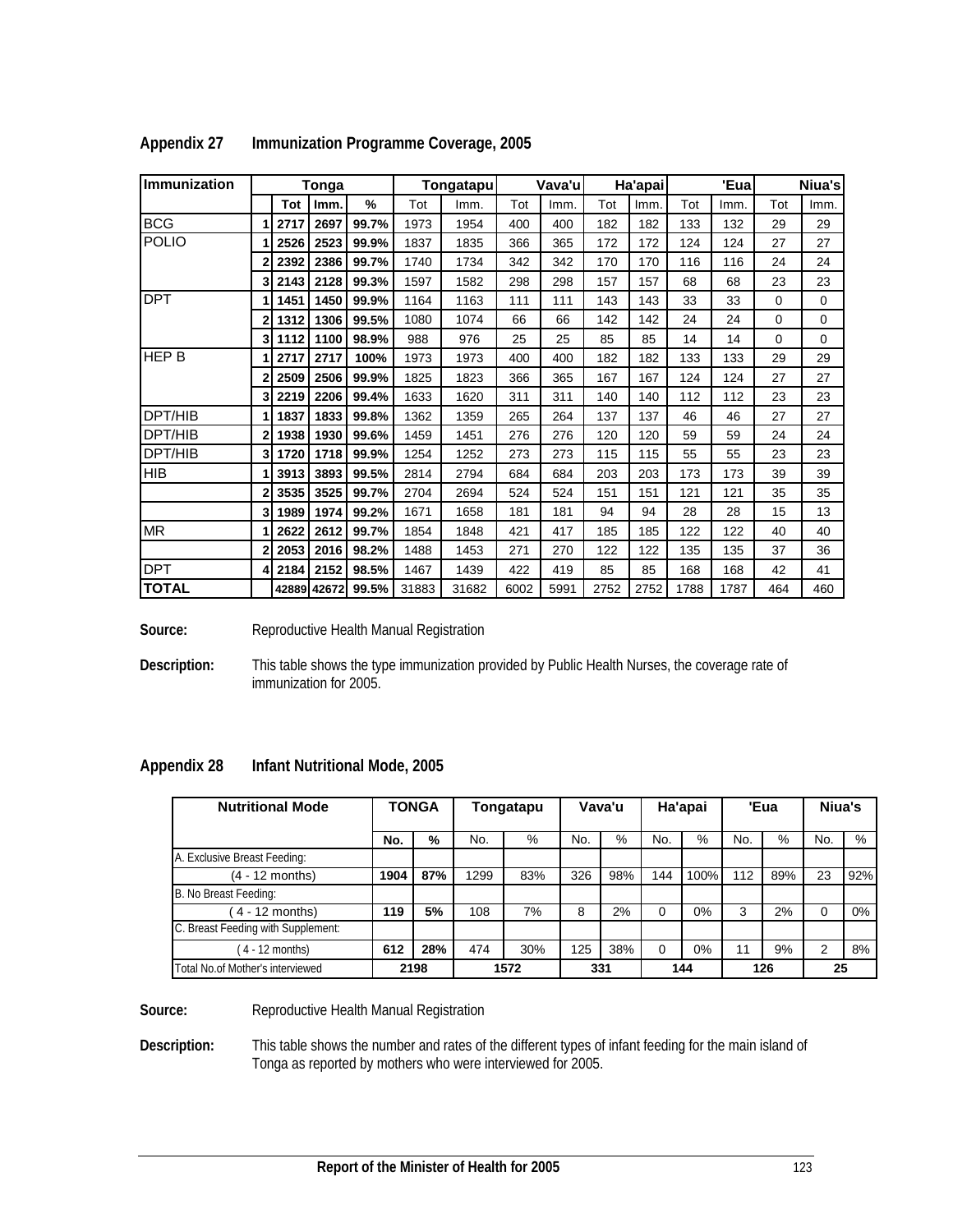| Appendix 29 | Number of New Acceptors by Method, 2005 |
|-------------|-----------------------------------------|
|             |                                         |

| <b>DISTRICT</b> | <b>IUD</b> | <b>PILL</b> | <b>CONDOM</b> | <b>RHYTHM</b> | <b>VAS</b> | TUB | <b>DEPO</b> | <b>OTHERS</b> | <b>TOTAL</b> |
|-----------------|------------|-------------|---------------|---------------|------------|-----|-------------|---------------|--------------|
| Tongatapu       | 75         | 181         | 119           | 64            | 0          | 74  | 395         | 29            | 937          |
| Vava'u          | 12         | 50          | 37            | 42            | 0          | 49  | 109         |               | 299          |
| Ha'apai         | 16         | 23          | 12            | 29            | 0          | 14  | 70          |               | 165          |
| Eua             | 6          |             |               |               | 0          | 8   | 23          |               | 51           |
| Niua's          | 4          | ⌒           | 6             | 6             | 0          |     | 12          |               | 32           |
| <b>TFH</b>      | 21         | 68          | 113           |               | 94         | 0   | 33          |               | 329          |
| <b>Total</b>    | 134        | 331         | 291           | 144           | 94         | 146 | 642         | 31            | 1813         |
| l%              | 7%         | 18%         | 16%           | 8%            | 5%         | 8%  | 35%         | 2%            | 100%         |

Source: Reproductive Health Manual Registration

**Description:** This table shows the number of new users of contraceptives by method for the main islands of Tonga in 2005.

| un vini <i>ah</i>          |            |             |    | <b>TOtal Corninaceptive OSCIS by IVICITION AND AGE, (IVICITION IVITA), 2003</b> |          |               |               |            |            |             |               |              |
|----------------------------|------------|-------------|----|---------------------------------------------------------------------------------|----------|---------------|---------------|------------|------------|-------------|---------------|--------------|
| <b>AGE</b><br><b>GROUP</b> | <b>IUD</b> | <b>PILL</b> |    |                                                                                 |          | <b>CONDOM</b> | <b>RHYTHM</b> | <b>VAS</b> | <b>TUB</b> | <b>DEPO</b> | <b>OTHERS</b> | <b>TOTAL</b> |
|                            |            | C           | м  |                                                                                 |          |               |               |            |            |             |               |              |
| Below 20                   | 4          | 6           | 10 | 8                                                                               | 0        | $\Omega$      | $\Omega$      | 38         | 5          | 71          |               |              |
| $20 - 24$                  | 50         | 38          | 46 | 54                                                                              | 26       | $\Omega$      | 4             | 213        | 6          | 437         |               |              |
| $25 - 29$                  | 93         | 73          | 76 | 98                                                                              | 75       | $\Omega$      | 74            | 365        | 10         | 864         |               |              |
| $30 - 34$                  | 134        | 67          | 66 | 88                                                                              | 76       | $\Omega$      | 139           | 411        | 28         | 1009        |               |              |
| $35 - 39$                  | 132        | 64          | 38 | 80                                                                              | 83       | $\Omega$      | 317           | 342        | 20         | 1076        |               |              |
| $40 - 44$                  | 87         | 39          | 7  | 26                                                                              | 48       | $\Omega$      | 231           | 206        | 19         | 663         |               |              |
| $45 +$                     | 25         | 8           |    | 7                                                                               | 18       | $\Omega$      | 119           | 71         | 17         | 266         |               |              |
| <b>TFHA</b>                | 90         | 158         | 3  | 224                                                                             | $\Omega$ | 103           | $\Omega$      | 158        | 0          | 736         |               |              |

**TOTAL 615 453 247 585 326 103 884 1804 105 5122**

| Appendix 30 | Total Contraceptive Users by Method and Age, (Method Mix), 2005 |
|-------------|-----------------------------------------------------------------|
|             |                                                                 |

C:- Combined

M:- Mini-pill

**Source:** Reproductive Health Manual Registration

**Description**: This table shows the contraceptive users by method and age group for 2005.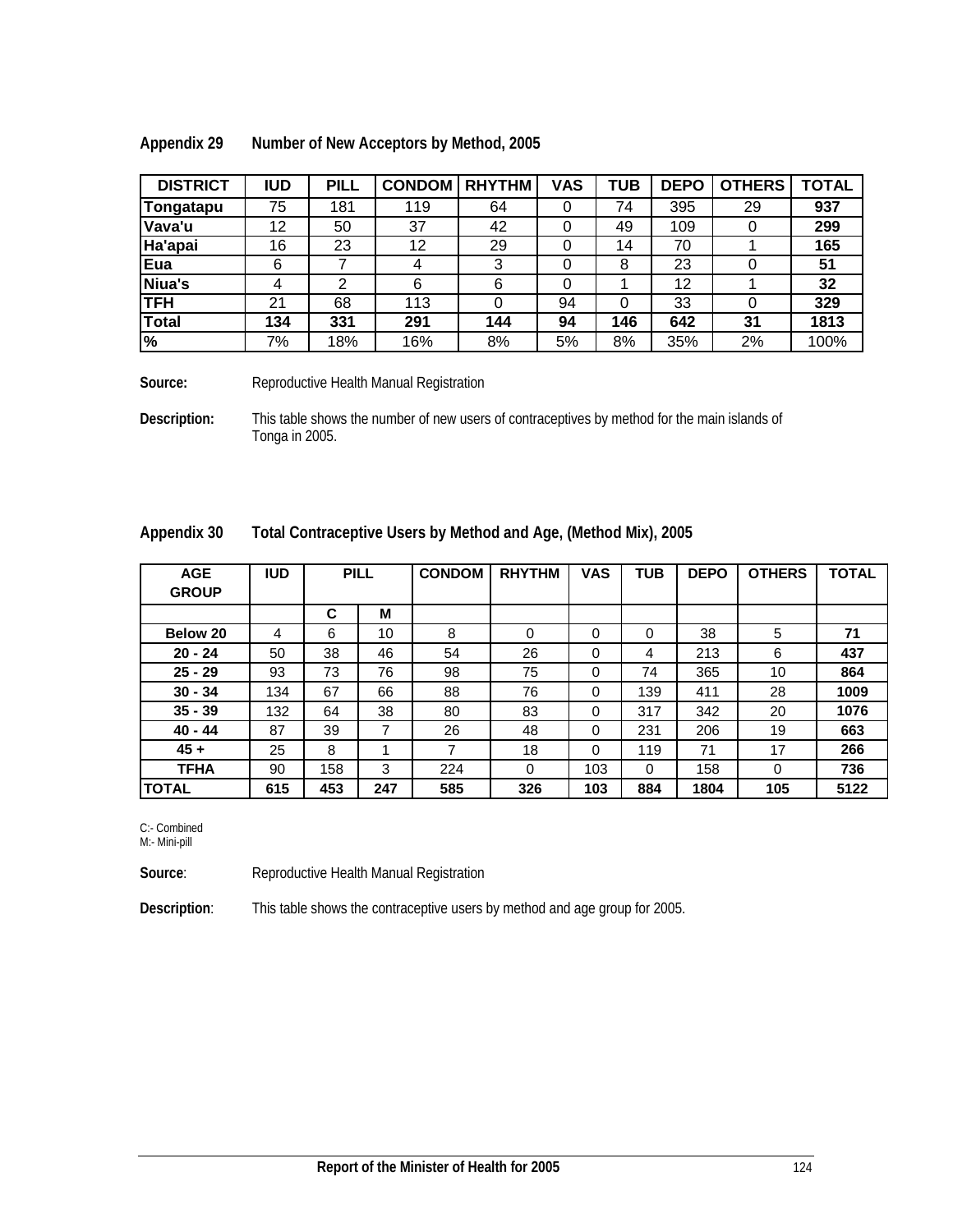| <b>REASONS</b>        | <b>IUD</b>     | <b>PILL</b>    | CONDOM   | <b>RHYTHM</b>  | <b>DEPO</b> | <b>OTHERS</b>  | <b>TOTAL</b> |
|-----------------------|----------------|----------------|----------|----------------|-------------|----------------|--------------|
| Over Age              | 0              | $\theta$       |          |                | 6           | 4              | 12           |
| Want a child          | $\mathfrak{D}$ | 33             | 14       | 10             | 80          |                | 140          |
| <b>Client Failure</b> | 0              | $\theta$       | 1        | 2              | 1           | $\Omega$       | 4            |
| Method Failure        | 0              | 2              | 0        | 0              | $\Omega$    | $\Omega$       | 2            |
| Husband refusal       | 0              | 0              |          | 0              | 4           | $\Omega$       | 5            |
| Pregnant              | 0              | 33             | 19       | 9              | 29          | 5              | 95           |
| Migrated Out          | 0              | $\theta$       | $\theta$ | $\theta$       | 3           | $\Omega$       | 3            |
| Nurse failure         | 0              | 1              | 0        | 0              | $\Omega$    | $\Omega$       | 1            |
| Side effect           | 1              | 0              | 0        | $\theta$       | 3           | $\Omega$       | 4            |
| Other                 | 1              | 5              | 4        | $\mathfrak{D}$ | 29          |                | 42           |
| <b>TOTAL</b>          | 4              | 74             | 40       | 24             | 155         | 11             | 308          |
| Tongatapu             | 52             | 395            | 261      | 201            | 846         | 180            | 1935         |
| Vava'u                |                | 68             | 24       | 12             | 86          | 3              | 194          |
| Ha'apai               | $\overline{2}$ | 4              | 12       | 5              | 63          | 6              | 92           |
| 'Eua                  | 0              | $\Omega$       | $\theta$ | $\theta$       | $\Omega$    | $\Omega$       | $\mathbf{0}$ |
| Niua's                |                | $\overline{2}$ | 4        |                | 6           | $\mathfrak{D}$ | 22           |

**Appendix 31 Reasons for Discontinuation of Family Planning, 2005** 

Source: Reproductive Health Manual Registration

**Description:** This table shows statistics of those who discontinue using contraceptive methods based on patient reported reasons for 2005 by district.

| Appendix 32 | Th Case Notification, Detection and Cure Rates, 2002-2005 |  |
|-------------|-----------------------------------------------------------|--|

| Year              | Smear<br>Positive | Smear<br>Negative | Extra<br>Pulm TB | Retreatment<br>Cases | <b>Total</b> | Notification<br>(All types) |                         | <b>CASE DETECTION</b>   |
|-------------------|-------------------|-------------------|------------------|----------------------|--------------|-----------------------------|-------------------------|-------------------------|
|                   |                   |                   |                  |                      |              |                             | All type                | <b>Smear Pos</b>        |
|                   |                   |                   |                  |                      |              |                             | WHO est.<br>(89/100000) | WHO est.<br>(40/100000) |
| 2002              | 22                |                   |                  |                      | 28           | 28                          | 31%                     | 55%                     |
| Cure rate         |                   |                   |                  |                      | 79%          |                             |                         |                         |
| 2003              | 11                | C                 | ኅ                | N                    | 16           | 16                          | 18%                     | 28%                     |
| Cure rate         |                   |                   |                  |                      | 88%          |                             |                         |                         |
| 2004              | 8                 | ς                 |                  | 0                    | 12           | 12                          | 14%                     | 30%                     |
| Cure rate         |                   |                   |                  |                      | 88%          |                             |                         |                         |
| 2005              | 11                | 3                 | 5                | 01                   | 19           | 19                          | 21%                     | 48%                     |
| Cure rate         |                   |                   |                  |                      | 89%          |                             |                         |                         |
| Total             | 52                | 11                | 10               |                      | 75           |                             |                         |                         |
| Ave. Cure<br>rate |                   |                   |                  |                      | 86%          |                             |                         |                         |

Source: Communicable Disease Manual Registration

**Description:** This table shows the reported TB cases, cure rates and the case detection from 2002 until 2005.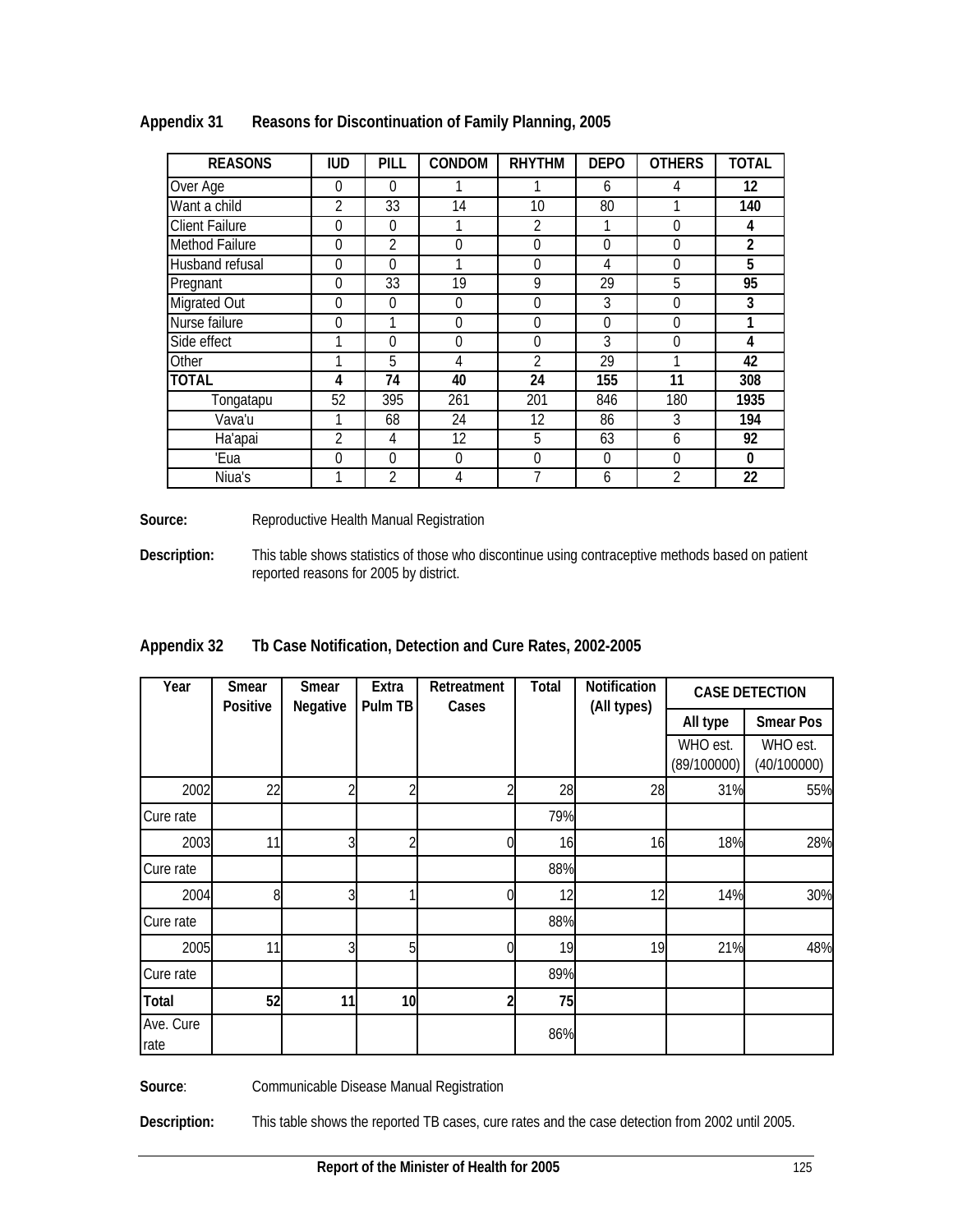|           | Gonorrhoea   |                |          | Trichomonas | Others | Total  |          |
|-----------|--------------|----------------|----------|-------------|--------|--------|----------|
| Age Group | Male         | Female         | Male     | Female      | Male   | Female |          |
| $10 - 15$ | 0            | 0              |          | 0           |        | 0      | $\bf{0}$ |
| $16 - 20$ | <sub>b</sub> | 0              |          | D           |        | 0      | 6        |
| $21 - 25$ | 21           | 0              |          |             |        | U      | 22       |
| $26 - 30$ |              |                |          |             |        |        | 5        |
| $31 - 35$ |              | 0              |          |             |        |        | 3        |
| $36 - 40$ |              | $\Omega$       |          |             |        | C      | n        |
| $41 - 45$ |              | 0              |          | በ           |        | 0      | 0        |
| $46 - 50$ |              | $\overline{0}$ |          |             |        | 0      |          |
| $51 - 55$ | 0            | 0              | $\Omega$ | 0           |        | 0      |          |
| Total     | 32           |                | 0        | 3           |        | 0      | 38       |

# **Appendix 33 Confirmed Curable STI's by Age and Gender, 2005**

Source: Communicable Disease Manual Registration

**Description**: This table presents the number of cases of Sexually Transmitted Infections for 2005 by age group and sex.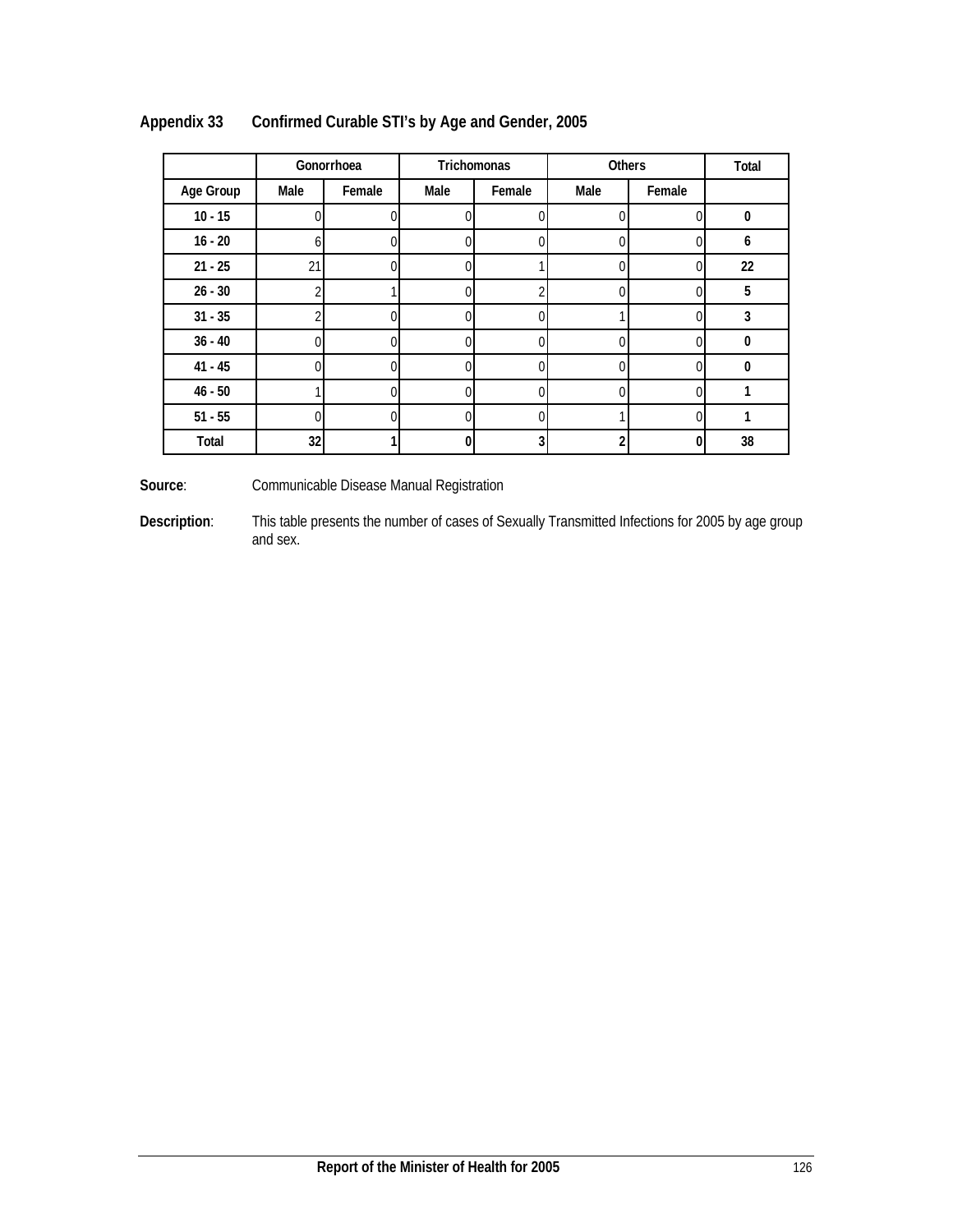|                                           |                |                | <b>DISTRICTS</b> |                           |                         |                | <b>YEAR</b> |                 |
|-------------------------------------------|----------------|----------------|------------------|---------------------------|-------------------------|----------------|-------------|-----------------|
|                                           | тт             | ٧V             | HP               | <b>'EUA</b>               | 2005                    | 2004           | 2003        | 2002            |
| <b>SANITARY INSPECTION</b>                |                |                |                  |                           |                         |                |             |                 |
| <b>Occupied Allotment</b>                 | 6255           | 4982           | 1158             | 1476                      | 13871                   | 13248          | 18889       | 11293           |
| <b>Unoccupied Allotment</b>               | 786            | 240            | 256              | 291                       | 1573                    |                |             |                 |
| <b>Private Dwelling</b>                   | 5857           | 4487           | 1108             | 1066                      | 12518                   | 15788          | 19560       | 13311           |
| <b>BBQ &amp; Hawkeries</b>                | 65             | 14             | 15               | 2                         | 96                      | 0              | 0           | 0               |
| <b>Butcher Shops</b>                      | 2              | 0              | 0                | 0                         | $\overline{2}$          | 4              | 6           | 3               |
| <b>Bakeries</b>                           | 22             | $\overline{5}$ | 2                | 1                         | 30                      | 18             | 23          | 17              |
| <b>Aerated Water Factory</b>              | 1              | 0              | 0                | 0                         | 1                       | 3              | 6           | 4               |
| <b>Food Stored</b>                        | 297            | 287            | 92               | 62                        | 738                     | 1988           | 1807        | 1612            |
| Restaurant                                | 37             | 16             | 5                | $\overline{0}$            | 58                      | 64             | 99          | 73              |
| Snack Bars                                | 28             | 4              | 3                | $\overline{0}$            | 35                      | 14             | 31          | 33              |
| <b>Inspection of Building Plans</b>       |                |                |                  |                           |                         |                |             |                 |
| <b>Building sites</b>                     | 154            | 11             | 22               | 0                         | 187                     | 450            | 327         | 279             |
| <b>Private Dwelling</b>                   | 150            | 60             | 19               | $\overline{0}$            | 229                     | 141            | 282         | 225             |
| Septic tank                               |                |                |                  | $\overline{0}$            | $\overline{\mathbf{0}}$ | 339            | 1679        | 280             |
| <b>Public Building</b>                    | 4              | 8              | 3                | 0                         | 15                      | 205            | 76          | 73              |
| <b>Inspection of Water Supplies</b>       |                |                |                  |                           |                         |                |             |                 |
| Piped                                     | 4959           | 2801           | 296              | 1248                      | 9304                    | 10933          | 12540       | 8253            |
| Well                                      | 13             | 10             | 15               | $\overline{0}$            | $\overline{38}$         | 92             | 207         | 92              |
| Spring                                    | $\overline{0}$ | $\overline{0}$ | 0                | 1                         | 1                       | 1              | 1           | 1               |
| Rain Water                                | 3443           | 2400           | 1152             | 1127                      | 8122                    | 9943           | 10933       | 6206            |
| <b>Inspection of Toilet Facilities</b>    |                |                |                  |                           |                         |                |             |                 |
| <b>Water Sealed Toilet</b>                | 628            | 28             | 379              | 322                       | 1357                    | 4455           | 4920        | 4055            |
| <b>Pit Lathne</b>                         | 569            | 1862           | 459              | 401                       | 3291                    | 2554           | 5493        | 2806            |
| Septic tank                               | 3652           | 2494           | 296              | 651                       | 7093                    | 5459           | 6203        | 3607            |
| Household without                         | 51             | 4              | 24               | $\overline{0}$            | 79                      | 66             | 87          | 98              |
| <b>Food Condemned</b>                     |                |                |                  |                           |                         |                |             |                 |
| Chicken Meat (KG)                         |                |                |                  |                           | $\overline{\mathbf{0}}$ | 0              | 21172       | 17660           |
| Mutton(KG)                                | $\blacksquare$ | $\blacksquare$ | $\blacksquare$   | $\blacksquare$            | $\overline{\mathbf{0}}$ | $\overline{0}$ | 7650        | 2766            |
| Canned Food (No.of cans)                  | 0              | 42             | $\blacksquare$   | $\overline{\phantom{a}}$  | 42                      | 0              | 1753        | 3150            |
| Flour (bags)                              | $\overline{a}$ |                | $\blacksquare$   | $\overline{a}$            | $\overline{\mathbf{0}}$ | $\overline{0}$ | 1512        | 1646            |
| Fish (KG)                                 | $\overline{0}$ | 281            | $\blacksquare$   | $\blacksquare$            | 281                     | $\overline{0}$ | 945         | 950             |
| <b>Registration of Food Establishment</b> |                |                |                  |                           |                         |                |             |                 |
| <b>Butcher Shops</b>                      | 2              | $\overline{0}$ | 0                | $\overline{0}$            | $\overline{\mathbf{2}}$ | 9              | 6           | $\overline{2}$  |
| <b>Bakeries</b>                           | 22             | 4              | 2                | 1                         | 29                      | 17             | 25          | 17              |
| Ice Cream Factory                         | 1              | $\overline{0}$ | $\overline{0}$   | $\overline{0}$            | 1                       | 3              | 5           | 4               |
| <b>Food Stored</b>                        | 297            | 291            | 92               | 62                        | 742                     | 1988           | 1904        | 1612            |
| <b>Food Handlers</b>                      | 425            | 354            | 272              | 88                        | 1139                    | 5742           | 6575        | 5028            |
| Restaurant                                | 28             | 12             | 5                | $\overline{0}$            | 45                      | 64             | 91          | 73              |
| <b>Snack Bars</b>                         | 28             | 4              | 3                | $\overline{\mathfrak{o}}$ | 35                      | 14             | 55          | 33              |
| <b>Hawkers</b>                            | 65             | 14             | 15               | $\overline{2}$            | 96                      | 118            | 201         | 115             |
| <b>Garbage Collection</b>                 |                |                |                  |                           |                         |                |             |                 |
| <b>Registered Premises</b>                | 290            | 400            | 0                | 0                         | 690                     | 1073           | 1011        | 1034            |
| <b>Community Education</b>                |                |                |                  |                           |                         |                |             |                 |
| <b>Public Meetings</b>                    | 8              | 18             | 12.              | 22                        | 60                      | 72             | 164         | 64              |
| Radio Programme                           | $\overline{2}$ | 4              | 4                | 1                         | 11                      | 11             | 16          | $\overline{13}$ |
| <b>TV Programme</b>                       | 0              | 0              | 0                | 0                         | $\overline{\mathbf{0}}$ | 8              | 3           | 7               |
| <b>Issuance of Notices:</b>               |                |                |                  |                           |                         |                |             |                 |
| No. of complaints                         | 29             | 33             | 56               | 21                        | 139                     | 152            | 331         | 291             |
| Cases taken to court                      | 0              | 33             | 56               | 18                        | 107                     | 76             | 96          | 63              |
| Cases convicted                           | $\overline{0}$ | 30             | 52               | 11                        | 93                      | 67             | 29          | 32              |
| Cases dropped                             | 0              | 3              | 4                | 7                         | 14                      | 9              | 67          | 31              |
| <b>Vector Control:</b>                    |                |                |                  |                           |                         |                |             |                 |
| No. of Premises fumigated                 | 127            | 17             | 15               | 17                        | 176                     | 235            | 678         | 599             |
| <b>Meat Inspection:</b>                   |                |                |                  |                           |                         |                |             |                 |
| <b>Bovine Carcass</b>                     | 0              | 4              | 0                | 14                        | $\overline{18}$         | 27             | 111         | 88              |
| Pork Carcass                              | 0              | 0              | 0                | 6                         | 6                       | 18             | 16          | 37              |
|                                           |                |                |                  |                           |                         |                |             |                 |

### **Appendix 34 Environmental Health Services by District, 2005**

Source: Environmental Health Manual Registration

**Description**: This table present the major environmental health activities undertake in 2005 and the previous three years.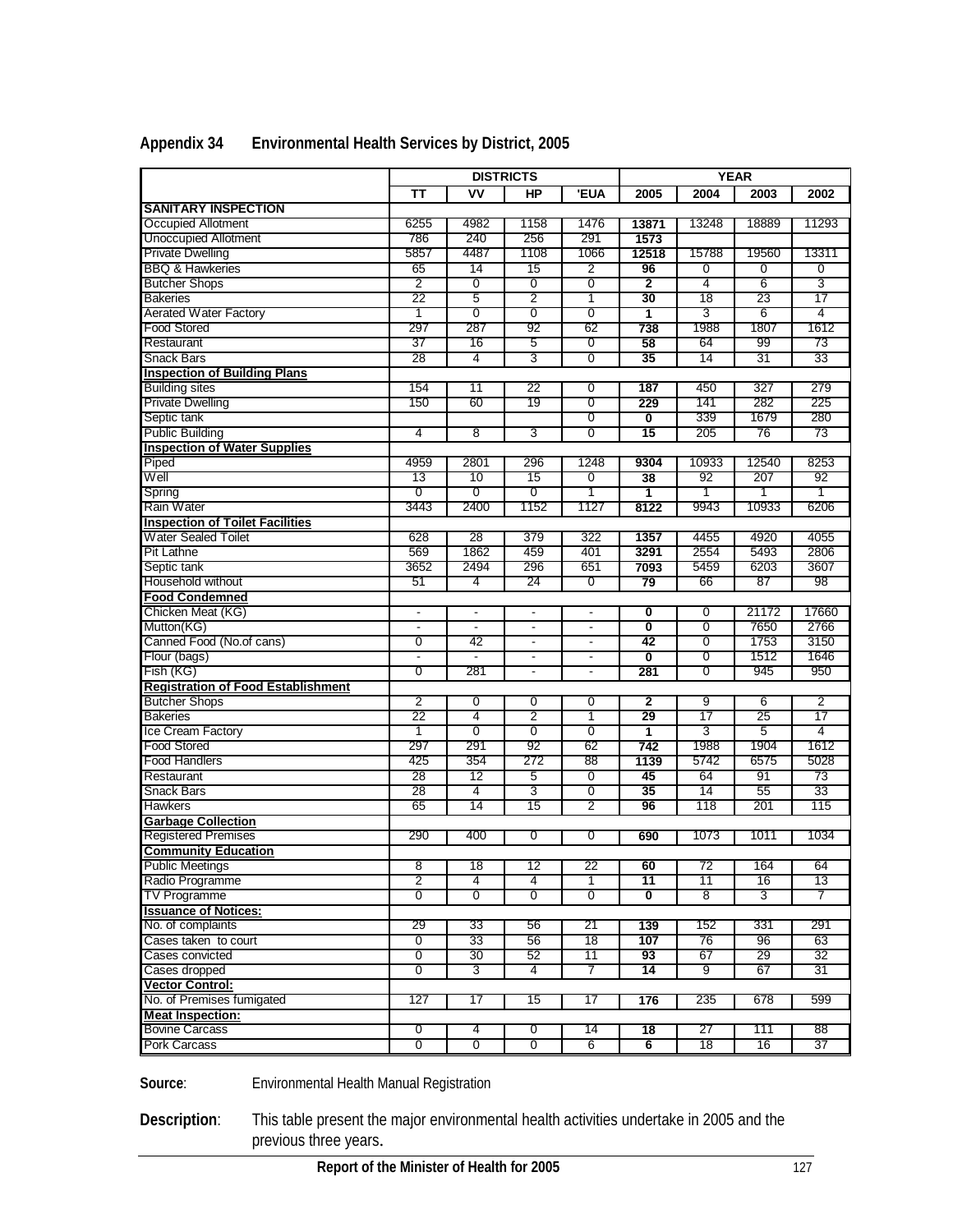| Appendix 35 | Medically Certified Causes of In-Patient and Out-Patient Deaths by Age Group, 2005 |  |
|-------------|------------------------------------------------------------------------------------|--|
|-------------|------------------------------------------------------------------------------------|--|

| CAUSES                                                           | <b>TOTAL</b>   |                |                | <1           |                 | - 4      |          | $5 - 14$     |          | $15 - 24$               |                | $25 - 34$                |                | 35-44            |                 | $45 - 54$               |                | $55 - 64$               |                          | $65 - 74$      |                | $75+$                     |                      |
|------------------------------------------------------------------|----------------|----------------|----------------|--------------|-----------------|----------|----------|--------------|----------|-------------------------|----------------|--------------------------|----------------|------------------|-----------------|-------------------------|----------------|-------------------------|--------------------------|----------------|----------------|---------------------------|----------------------|
|                                                                  |                | M              | F              | M            |                 | M        | F        | M            | F        | M                       |                | M                        |                | M                | F               | M                       | F              | M                       | F                        | M              |                | M                         | F                    |
| INFECTIOUS AND PARASITIC DISEASES                                | 20             | 13             | $\overline{7}$ | $\mathbf{0}$ | $\bf{0}$        | $\bf{0}$ | $\bf{0}$ | $\bf{0}$     | $\bf{0}$ | $\overline{\mathbf{1}}$ | $\bf{0}$       |                          | $\bf{0}$       | $\mathbf{0}$     | $\bf{0}$        | $\overline{2}$          | 3              | $\mathbf{2}$            | $\mathbf{2}$             | $\mathbf{3}$   |                | $\overline{4}$            | $\blacktriangleleft$ |
| Tubeculosis                                                      | $\overline{2}$ | $\overline{2}$ | $\Omega$       |              |                 |          |          |              |          |                         |                | $\overline{1}$           |                |                  |                 |                         |                | $\mathbf{1}$            |                          |                |                |                           |                      |
| Septicaemia                                                      | 14             | 9              | 5              |              |                 |          |          |              |          | 1                       |                |                          |                |                  |                 |                         | $\overline{2}$ | $\mathbf{1}$            |                          | $\mathfrak{D}$ |                | $\Delta$                  |                      |
| Denque Fever                                                     |                | $\overline{1}$ | $\mathbf 0$    |              |                 |          |          |              |          |                         |                |                          |                |                  |                 |                         |                |                         |                          |                |                |                           |                      |
| <b>Hepatitis B</b>                                               | 3              | $\overline{1}$ | $\overline{2}$ |              |                 |          |          |              |          |                         |                |                          |                |                  |                 |                         |                |                         |                          |                |                |                           |                      |
| <b>NEOPLASMS</b>                                                 | 74             | 44             | 30             | $\bf{0}$     | $\bf{0}$        | $\bf{0}$ | $\bf{0}$ | $\mathbf{1}$ | $\bf{0}$ | $\mathbf{0}$            | $\overline{2}$ | $\overline{\phantom{a}}$ | 3              | $\overline{2}$   | 1               | 5                       | 6              | 8                       | 9                        | 12             | 6              | 14                        | $3\phantom{.0}$      |
| Malignant Neoplasm of lip, oral cavity and pharynx               | $\overline{2}$ | $\mathbf{1}$   | $\mathbf{1}$   |              |                 |          |          |              |          |                         |                |                          |                |                  |                 |                         |                |                         |                          |                |                |                           |                      |
| Malignant Neoplasm of stomach                                    | 8              | 6              | $\overline{2}$ |              |                 |          |          |              |          |                         |                |                          |                |                  |                 |                         |                | 3                       |                          |                |                | $\overline{2}$            |                      |
| Malignant Neoplasm of colon                                      | 4              | 2              | $\overline{2}$ |              |                 |          |          |              |          |                         |                |                          |                |                  |                 |                         |                |                         | 2                        |                |                | $\overline{1}$            |                      |
| Malignant Neoplasm of liver                                      | 6              | 6              | $\Omega$       |              |                 |          |          |              |          |                         |                |                          |                | 2                |                 | $\mathbf{1}$            |                | 2                       |                          |                |                |                           |                      |
| Malignant Neoplasm of Pancreas                                   | $\overline{2}$ | $\mathbf{1}$   | 1              |              |                 |          |          |              |          |                         |                |                          |                |                  |                 |                         |                |                         |                          |                |                |                           |                      |
| Malignant Neoplasm of other digestive organs                     | 5              | $\overline{4}$ | 1              |              |                 |          |          |              |          |                         |                |                          |                |                  |                 |                         |                |                         |                          |                |                | 3                         |                      |
| Malignant Neoplasm of Lungs                                      | 12             | 8              | $\overline{4}$ |              |                 |          |          |              |          |                         |                |                          |                |                  |                 | $\overline{3}$          |                |                         | $\overline{\phantom{0}}$ | 3              | $\overline{2}$ | $\overline{2}$            |                      |
| Malignant Neoplasm of breast                                     | Δ              | $\Omega$       | 4              |              |                 |          |          |              |          |                         |                |                          |                |                  |                 |                         |                |                         |                          |                | $\overline{2}$ |                           |                      |
| Malignant Neoplasm of female genital organs                      | 8              | $\mathbf 0$    | 8              |              |                 |          |          |              |          |                         |                |                          |                |                  |                 |                         | 3              |                         | 2                        |                |                |                           | $\mathbf{1}$         |
| Malignant Neoplasm of Prostate                                   | 6              | 6              | $\Omega$       |              |                 |          |          |              |          |                         |                |                          |                |                  |                 |                         |                |                         |                          | $\overline{2}$ |                | $\boldsymbol{\varLambda}$ |                      |
| Leukemia                                                         | 3              | $\overline{2}$ | $\mathbf 1$    |              |                 |          |          |              |          |                         |                |                          | $\mathbf{1}$   |                  |                 |                         |                |                         |                          |                |                |                           |                      |
| Malignant Melnoma of skin                                        | $\overline{2}$ | 2              | $\mathbf 0$    |              |                 |          |          |              |          |                         |                |                          |                |                  |                 | $\mathbf{1}$            |                |                         |                          |                |                |                           |                      |
| Non-Hodgkin's Lymphoma                                           |                | $\overline{1}$ | $\mathbf 0$    |              |                 |          |          |              |          |                         |                |                          |                |                  |                 |                         |                |                         |                          |                |                |                           |                      |
| Malignant Neoplasm of ill defined, secondary & unspecified sites | 6              | 4              | $\overline{2}$ |              |                 |          |          |              |          |                         |                |                          |                |                  |                 |                         |                | 2                       |                          |                |                |                           |                      |
| Neoplasm of uncertain or unknown behaviour                       | 5              | $\overline{ }$ | $\overline{4}$ |              |                 |          |          |              |          |                         |                |                          | $\overline{2}$ |                  | 1               |                         |                | $\mathbf{1}$            |                          |                |                |                           |                      |
| DISEASES OF BLOOD AND BLOOD FORMING                              | $\overline{2}$ |                |                | $\bf{0}$     | $\bf{0}$        | $\bf{0}$ | $\bf{0}$ | 1            | $\bf{0}$ | $\bf{0}$                |                | $\bf{0}$                 | $\mathbf{0}$   | $\mathbf{0}$     | $\mathbf{0}$    | $\bf{0}$                | $\bf{0}$       | $\mathbf{0}$            | $\mathbf{0}$             | $\bf{0}$       | $\bf{0}$       | $\mathbf{0}$              | $\bf{0}$             |
| Aplastic Anaemias                                                |                | $\mathbf 0$    | $\mathbf{1}$   |              |                 |          |          |              |          |                         | 1              |                          |                |                  |                 |                         |                |                         |                          |                |                |                           |                      |
| Thrombocytopenia                                                 | -1             | $\mathbf{1}$   | $\Omega$       |              |                 |          |          |              |          |                         |                |                          |                |                  |                 |                         |                |                         |                          |                |                |                           |                      |
| ENDOCRINE, NUTRITIONAL AND METABOLIC                             | 53             | 23             | 30             | $\bf{0}$     | $\bf{0}$        | $\bf{0}$ | $\bf{0}$ | $\bf{0}$     | $\bf{0}$ | $\bf{0}$                | $\bf{0}$       | $\bf{0}$                 | $\bf{0}$       | $\boldsymbol{4}$ | $\bf{0}$        | $\overline{\mathbf{4}}$ | $\overline{2}$ | $\overline{\mathbf{3}}$ | 9                        | 5              | 14             | $\overline{7}$            | $5\overline{)}$      |
| <b>Diabetes Mellitus</b>                                         | 50             | 22             | 28             |              |                 |          |          |              |          |                         |                |                          |                | $\Lambda$        |                 | $\overline{A}$          | $\overline{1}$ | 3                       | 9                        |                | 14             | $\overline{7}$            | $\mathbf{A}$         |
| Hypoglycaemia                                                    |                | $\overline{1}$ | $\Omega$       |              |                 |          |          |              |          |                         |                |                          |                |                  |                 |                         |                |                         |                          |                |                |                           |                      |
| Metabolic Disorders                                              |                | $\mathbf 0$    | 1              |              |                 |          |          |              |          |                         |                |                          |                |                  |                 |                         |                |                         |                          |                |                |                           | -1                   |
| Disorders of other endocrine glands                              |                | $\Omega$       | 1              |              |                 |          |          |              |          |                         |                |                          |                |                  |                 |                         |                |                         |                          |                |                |                           |                      |
| DISEASES OF THE NERVOUS SYSTEM                                   | 5              | $\overline{2}$ | 3              | $\bf{0}$     | $\underline{0}$ | $\bf{0}$ | $\bf{0}$ |              | $\bf{0}$ | $\bf{0}$                | $\bf{0}$       |                          | $\mathbf{1}$   | $\bf{0}$         | $\underline{0}$ | $\bf{0}$                | $\bf{0}$       | $\bf{0}$                | $\overline{2}$           | $\mathbf{0}$   | $\mathbf{0}$   | $\bf{0}$                  | $\overline{0}$       |
| <b>Meningitis</b>                                                | $\overline{2}$ | $\overline{1}$ | $\mathbf{1}$   |              |                 |          |          |              |          |                         |                |                          |                |                  |                 |                         |                |                         |                          |                |                |                           |                      |
| Epilepsy                                                         |                | $\mathbf 0$    | 1              |              |                 |          |          |              |          |                         |                |                          | $\mathbf{1}$   |                  |                 |                         |                |                         |                          |                |                |                           |                      |
| Other Inflammatory Diseases                                      | $\overline{2}$ | $\mathbf{1}$   | -1             |              |                 |          |          |              |          |                         |                |                          |                |                  |                 |                         |                |                         | -1                       |                |                |                           |                      |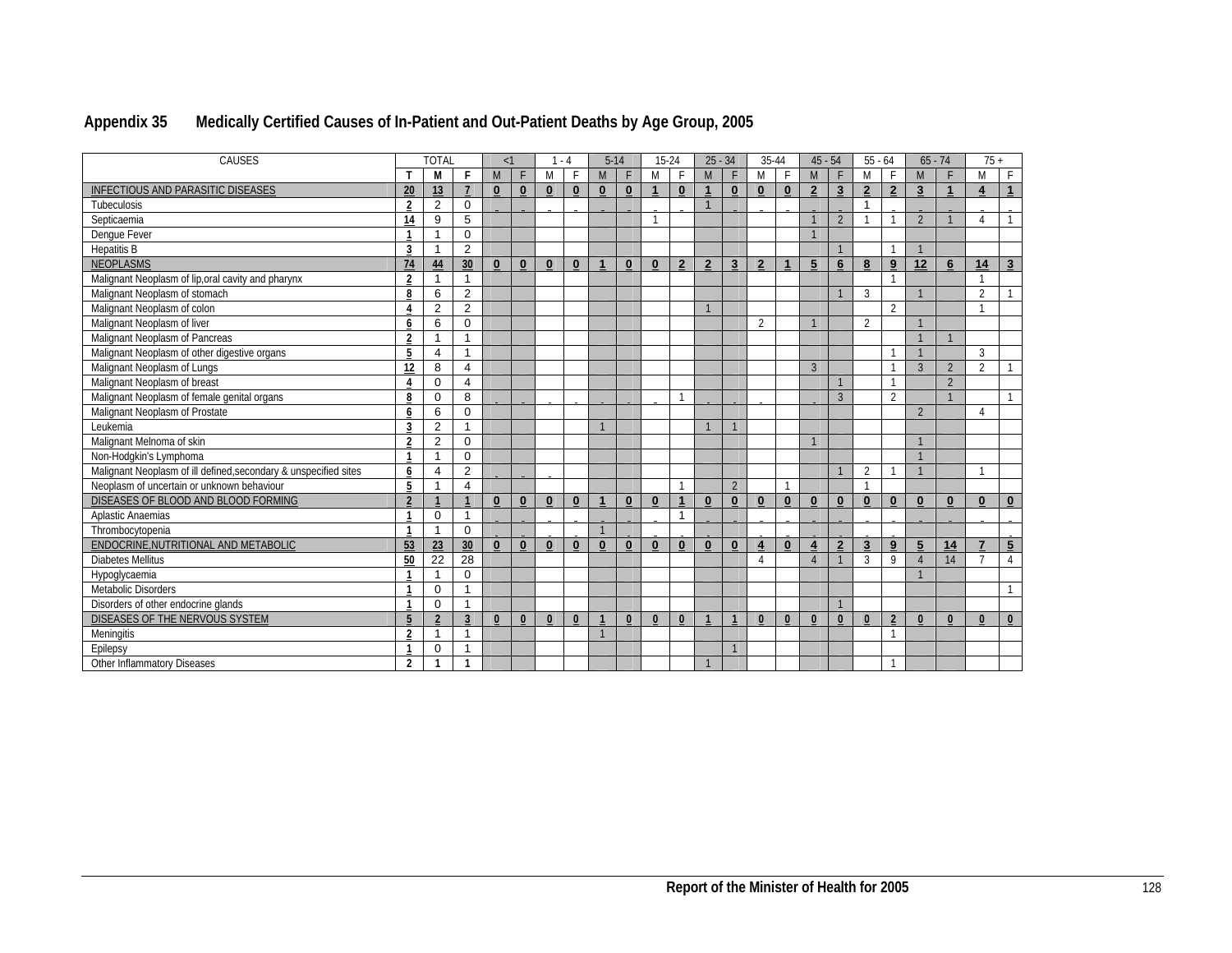| CAUSES                                       |                | <b>TOTAL</b>    |                 | $\leq$ 1       |                | $-4$         |              | $5 - 14$       |                | $15 - 24$       |              | $25 - 34$    |                | 35-44          |                | $45 - 54$      |                          | $55 - 64$      |                         | $65 - 74$                |                | $75+$          |                |
|----------------------------------------------|----------------|-----------------|-----------------|----------------|----------------|--------------|--------------|----------------|----------------|-----------------|--------------|--------------|----------------|----------------|----------------|----------------|--------------------------|----------------|-------------------------|--------------------------|----------------|----------------|----------------|
|                                              |                | M               | F               | M              | F              | M            | F            | M              | F              | M               | F            | M            | F              | M              | F              | M              | F                        | M              | F                       | M                        | E              | M              | $\mathsf{F}$   |
| DISEASES OF THE CIRCULATORY SYSTEM           | 164            | 113             | 51              | $\mathbf{1}$   | $\bf{0}$       | $\bf{0}$     | $\bf{0}$     | $\mathbf 0$    | $\mathbf{1}$   | $\bf{0}$        | $\mathbf{1}$ | $\bf{0}$     | $\overline{2}$ | 3 <sup>5</sup> | $\overline{2}$ | 11             | $\overline{\mathbf{4}}$  | 20             | $\overline{\mathbf{4}}$ | 35                       | 10             | 44             | 27             |
| <b>Rheumatic Heart Diseases</b>              | $\overline{2}$ | 0               | 2               |                |                |              |              |                |                |                 |              |              | $\mathbf{1}$   |                |                |                |                          |                |                         |                          | $\mathbf{1}$   |                |                |
| <b>Hypertensive Diseases</b>                 | 13             | 11              | $\overline{2}$  |                |                |              |              |                |                |                 |              |              |                |                |                | $\overline{1}$ |                          | 6              |                         | $\overline{2}$           |                | $\overline{2}$ | 2              |
| Myocardial Infarction                        | 25             | 21              | $\overline{4}$  |                |                |              |              |                |                |                 |              |              |                |                |                | $\overline{4}$ |                          | 5              |                         | 5                        |                | 6              | 3              |
| <b>Ischaemic Heart Disease</b>               | 12             | 8               | $\overline{4}$  |                |                |              |              |                |                |                 |              |              |                |                |                |                |                          | $\overline{2}$ |                         | $\overline{3}$           |                | $\overline{2}$ | 3              |
| <b>Pulmonary Heart Diseases</b>              | 6              | 5               | $\mathbf{1}$    |                |                |              |              |                |                |                 |              |              |                |                |                |                |                          | $\mathbf{1}$   |                         | $\overline{2}$           |                | $\overline{2}$ |                |
| Cardiac Arrest                               | 64             | 43              | $\overline{21}$ |                |                |              |              |                |                |                 | -1           |              |                | $\mathbf 1$    | 1              | $\overline{4}$ | $\overline{\phantom{a}}$ | 4              | 3                       | 15                       |                | 19             | 12             |
| Other form of Heart Disease                  | $\mathbf{1}$   | $\mathbf 0$     | $\mathbf{1}$    |                |                |              |              |                |                |                 |              |              |                |                |                |                |                          |                |                         |                          |                |                | $\mathbf{1}$   |
| <b>Heart Failure</b>                         | 19             | 13              | 6               | $\overline{1}$ |                |              |              |                |                |                 |              |              |                | $\mathbf{1}$   |                |                |                          |                | $\mathbf{1}$            | $6\overline{6}$          |                | 5              | 3              |
| Cardiovascular Diseases                      | 8              | 3               | 5               |                |                |              |              |                |                |                 |              |              |                |                |                |                |                          |                |                         |                          | 2              | 3              | $\mathbf{3}$   |
| Stroke                                       | 11             | 8               | $\overline{3}$  |                |                |              |              |                |                |                 |              |              |                |                |                |                |                          |                |                         | $\overline{2}$           | $\overline{2}$ | 5              |                |
| Other Diseases of the circulatory system     | $\overline{2}$ | $\mathbf{1}$    | $\mathbf{1}$    |                |                |              |              |                |                |                 |              |              | $\overline{1}$ |                |                |                |                          | $\overline{1}$ |                         |                          |                |                |                |
| Other Cerebrovascular Diseases               | $\mathbf{1}$   | $\Omega$        | $\mathbf{1}$    |                |                |              |              |                |                |                 |              |              |                |                | $\mathbf{1}$   |                |                          |                |                         |                          |                |                |                |
| DISEASES OF THE RESPIRATORY SYSTEM           | 41             | 27              | 14              | $\mathbf{1}$   | $\mathbf{1}$   | $\bf{0}$     | 1            | $\mathbf{0}$   | $\mathbf{0}$   | $\bf{0}$        | $\bf{0}$     | $\bf{0}$     | $\mathbf{1}$   | $\mathbf{0}$   | $\overline{1}$ | $\overline{2}$ | $\mathbf{1}$             | $\mathbf{1}$   | $\mathbf{1}$            | $\overline{7}$           | $\mathbf{1}$   | 16             | $\overline{7}$ |
| Pneumonia                                    | 9              | 5               | $\overline{4}$  |                |                |              |              |                |                |                 |              |              |                |                |                |                |                          |                |                         |                          |                | 5              | $\overline{4}$ |
| COAD                                         | 10             | 10              | $\Omega$        |                |                |              |              |                |                |                 |              |              |                |                |                |                |                          |                |                         | $\overline{3}$           |                | 6              |                |
| Asthma                                       | 5              | 3               | $\overline{2}$  |                |                |              |              |                |                |                 |              |              |                |                |                | $\overline{2}$ |                          |                | $\mathbf{1}$            |                          |                | $\overline{1}$ |                |
| Upper Respiratory Infection                  | $\overline{4}$ | $\overline{2}$  | 2               |                | $\overline{1}$ |              |              |                |                |                 |              |              |                |                |                |                |                          |                |                         | $\overline{\phantom{a}}$ |                |                | $\mathbf{1}$   |
| Other Diseases of Respiratory System         | 13             | $\overline{7}$  | 6               | $\mathbf{1}$   |                |              |              |                |                |                 |              |              | $\overline{1}$ |                | 1              |                |                          |                |                         | $\overline{2}$           |                | 4              | $\overline{2}$ |
| DISEASES OF THE DIGESTIVE SYSTEM             | 12             | $6\overline{6}$ | 6               | $\bf{0}$       |                | $\bf{0}$     | $\mathbf{0}$ | $\mathbf 0$    | $\bf{0}$       | $\bf{0}$        | $\bf{0}$     | $\bf{0}$     | $\bf{0}$       | $\mathbf{0}$   |                | $\overline{2}$ | $\bf{0}$                 | $\bf{0}$       | $\overline{2}$          | $\overline{3}$           | $\bf{0}$       | 1              | $\mathbf{2}$   |
| Diseases of stomach & duodenum               | 1              | $\Omega$        | $\mathbf{1}$    |                |                |              |              |                |                |                 |              |              |                |                |                |                |                          |                |                         |                          |                |                | $\mathbf{1}$   |
| Gastroenteritis                              | $\mathbf{1}$   | $\Omega$        | $\mathbf{1}$    |                |                |              |              |                |                |                 |              |              |                |                |                |                |                          |                |                         |                          |                |                |                |
| Peptic Ulcer                                 | $\mathbf{1}$   | $\mathbf{1}$    | $\Omega$        |                |                |              |              |                |                |                 |              |              |                |                |                |                |                          |                |                         | $\overline{1}$           |                |                |                |
| Diseases of Liver                            | 5              | 2               | 3               |                |                |              |              |                |                |                 |              |              |                |                | $\mathbf{1}$   |                |                          |                | 2                       | $\overline{2}$           |                |                |                |
| Other diseases of digestive system           | $\Delta$       | 3               | $\mathbf{1}$    |                |                |              |              |                |                |                 |              |              |                |                |                | $\overline{2}$ |                          |                |                         |                          |                | $\mathbf{1}$   | $\mathbf{1}$   |
| <b>MENTAL &amp; BEHAVIOURAL DISORDERS</b>    |                | $\mathbf{1}$    | $\mathbf{0}$    | $\mathbf{0}$   | $\bf{0}$       | $\mathbf{0}$ | $\mathbf{0}$ | $\mathbf{0}$   | $\mathbf{0}$   | $\overline{1}$  | $\mathbf{0}$ | $\mathbf{0}$ | $\Omega$       | $\mathbf{0}$   | $\mathbf{0}$   | $\mathbf{0}$   | $\mathbf{0}$             | $\mathbf{0}$   | $\mathbf{0}$            | $\mathbf{0}$             | $\mathbf{0}$   | $\mathbf{0}$   | $\mathbf{0}$   |
| Mental disorder due to use of alcohol        |                | $\mathbf{1}$    | $\Omega$        |                |                |              |              |                |                | $\mathbf{1}$    |              |              |                |                |                |                |                          |                |                         |                          |                |                |                |
| DISEASES OF THE GENITOURINARY SYSTEM         | 6              | $\overline{3}$  | $\overline{3}$  | $\mathbf{0}$   | $\mathbf{0}$   | $\mathbf{0}$ | $\mathbf{0}$ | $\mathbf{0}$   | $\bf{0}$       | $\mathbf{0}$    | $\mathbf{0}$ | $\mathbf{0}$ | $\mathbf{0}$   | $\mathbf{0}$   | $\mathbf{0}$   |                |                          |                |                         | $\Omega$                 | $\mathbf{0}$   |                |                |
| Pyelonephritis                               | $\mathbf 1$    | $\Omega$        | $\mathbf{1}$    |                |                |              |              |                |                |                 |              |              |                |                |                |                |                          |                |                         |                          |                |                |                |
| Renal Failure                                | 5              | 3               | $\overline{2}$  |                |                |              |              |                |                |                 |              |              |                |                |                |                |                          | $\mathbf{1}$   | $\mathbf{1}$            |                          |                | $\mathbf{1}$   | $\overline{1}$ |
| Disorders of female genital tract            | 0              | $\Omega$        | $\mathbf 0$     |                |                |              |              |                |                |                 |              |              |                |                |                |                |                          |                |                         |                          |                |                |                |
| PREGNANCY, CHILDBIRTH AND PUERPERUM          | $\overline{2}$ | $\mathbf{0}$    | $\overline{2}$  | $\mathbf{0}$   | $\mathbf{0}$   | $\mathbf{0}$ | $\mathbf{0}$ | $\mathbf{0}$   | $\mathbf{0}$   | $\mathbf{0}$    | $\mathbf{0}$ | $\mathbf{0}$ |                | $\mathbf{0}$   |                | $\mathbf{0}$   | $\mathbf{0}$             | $\mathbf{0}$   | $\mathbf{0}$            | $\mathbf{0}$             | $\mathbf{0}$   | $\mathbf{0}$   | $\mathbf{0}$   |
| Postpartum Haemorrhage                       | $\overline{2}$ | $\mathbf 0$     | 2               |                |                |              |              |                |                |                 |              |              | $\overline{1}$ |                | $\mathbf{1}$   |                |                          |                |                         |                          |                |                |                |
| <b>CERTAIN CONDITIONS ORIGINATING IN THE</b> | 5              | $\bf{0}$        | $\overline{5}$  | $\bf{0}$       | $\overline{5}$ | $\pmb{0}$    | $\pmb{0}$    | $\overline{0}$ | $\overline{0}$ | $\underline{0}$ | $\bf{0}$     | $\bf{0}$     | $\bf{0}$       | $\bf{0}$       | $\pmb{0}$      | $\bf{0}$       | $\bf{0}$                 | $\bf{0}$       | $\pmb{0}$               | $\bf{0}$                 | $\bf{0}$       | $\bf{0}$       | $\bf{0}$       |
| PERINATAL PERIOD                             |                |                 |                 |                |                |              |              |                |                |                 |              |              |                |                |                |                |                          |                |                         |                          |                |                |                |
| Prematurity                                  | $\overline{2}$ | $\Omega$        | $\overline{2}$  |                | $\overline{2}$ |              |              |                |                |                 |              |              |                |                |                |                |                          |                |                         |                          |                |                |                |
| Neonatal cardiac failure                     |                | $\Omega$        | $\mathbf{1}$    |                | $\overline{1}$ |              |              |                |                |                 |              |              |                |                |                |                |                          |                |                         |                          |                |                |                |
| Bacterial Sepsis of newborn                  |                | $\Omega$        | $\mathbf{1}$    |                |                |              |              |                |                |                 |              |              |                |                |                |                |                          |                |                         |                          |                |                |                |
| Hydramnios                                   |                | $\Omega$        | $\mathbf{1}$    |                |                |              |              |                |                |                 |              |              |                |                |                |                |                          |                |                         |                          |                |                |                |
|                                              |                |                 |                 |                |                |              |              |                |                |                 |              |              |                |                |                |                |                          |                |                         |                          |                |                |                |

# **Medically Certified Causes Of In-Patient And Out-Patient Deaths By Age Group, 2005 (continued from previous page)**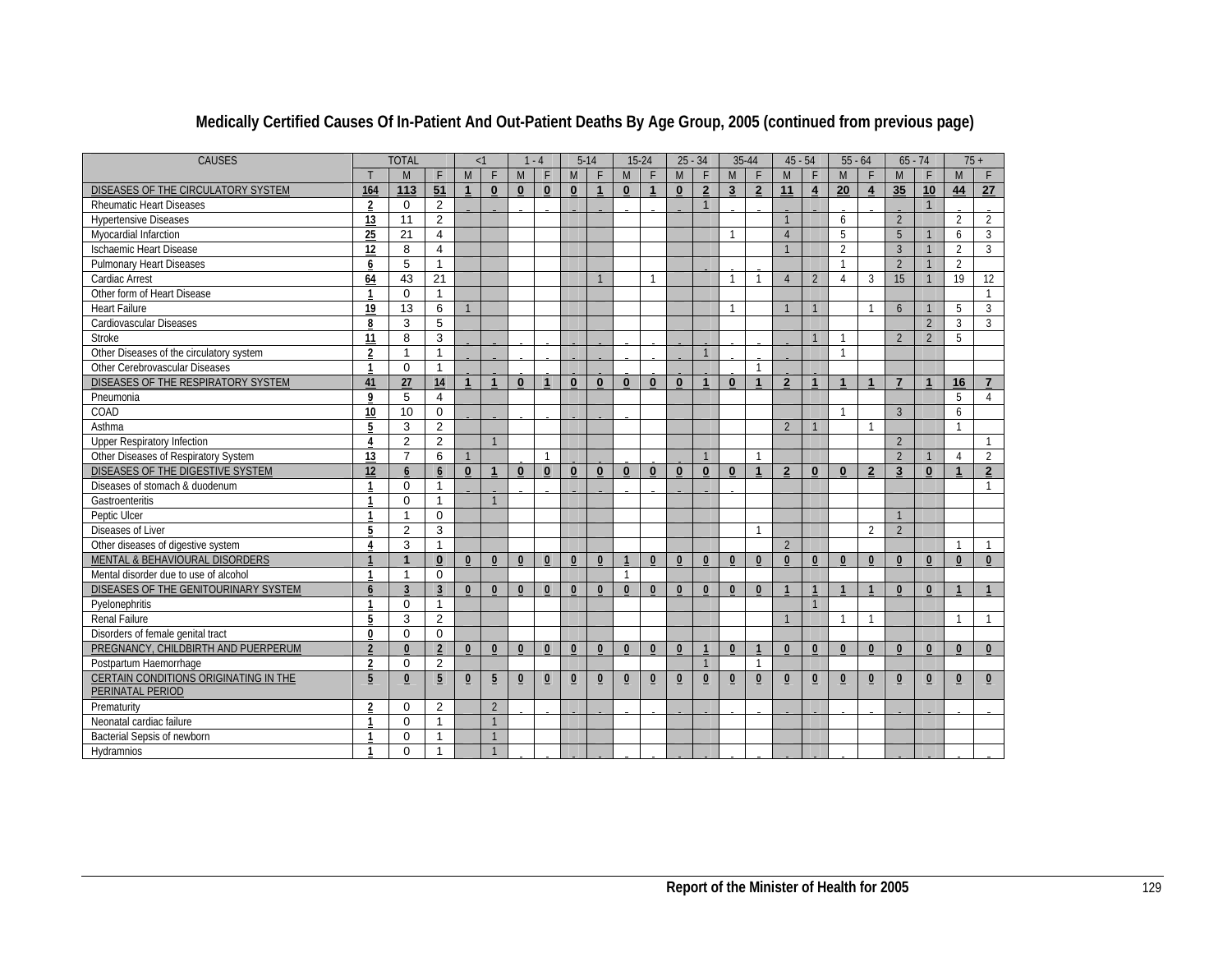| <b>CAUSES</b>                                              |                | <b>TOTAL</b> |          | $\leq$ 1 |              |                | $-4$ |   | $5-14$                  | $15-24$        |                |                | $25 - 34$      | $35 - 44$ |                |                | $45 - 54$      |                | $55 - 64$      |          | $65 - 74$ | $75+$          |                |
|------------------------------------------------------------|----------------|--------------|----------|----------|--------------|----------------|------|---|-------------------------|----------------|----------------|----------------|----------------|-----------|----------------|----------------|----------------|----------------|----------------|----------|-----------|----------------|----------------|
|                                                            |                | M            | F        | M        | F.           | M              |      | M |                         | M              |                | M              | F              | M         |                | M              |                | M              | F              | M        |           | M              |                |
| MALFORMATIONS, DEFORMATIONS<br><b>ABNORMALITIES</b>        | $\overline{2}$ |              |          |          |              | $\overline{0}$ |      |   | $\overline{\mathbf{0}}$ | $\overline{0}$ | $\overline{0}$ |                | $\overline{0}$ | $\bf{0}$  | $\overline{0}$ | $\overline{0}$ | $\overline{0}$ | $\overline{0}$ | $\overline{0}$ | $\bf{0}$ |           | $\overline{0}$ | $\overline{0}$ |
| Congenital Malformation of circulatory                     | $\overline{2}$ |              |          |          |              |                |      |   |                         |                |                |                |                |           |                |                |                |                |                |          |           |                |                |
| SYMPTOMS, SIGNS AND ILL DEFINED                            | 21             | 9            | 12       |          |              | $\overline{0}$ |      |   | $\bf{0}$                | $\bf{0}$       | $\overline{0}$ |                | $\bf{0}$       | 0         | $\overline{0}$ |                | $\bf{0}$       |                | $\bf{0}$       |          |           |                | 11             |
| Symptoms involving the circulatory & respiratory<br>system | $\overline{2}$ | 2            | $\Omega$ |          |              |                |      |   |                         |                |                |                |                |           |                |                |                |                |                |          |           |                |                |
| Senility                                                   | 16             | 6            | 10       |          |              |                |      |   |                         |                |                |                |                |           |                |                |                |                |                |          |           | 6              | 10             |
| Cardiogenic Shock                                          |                |              | 0        |          |              |                |      |   |                         |                |                |                |                |           |                |                |                |                |                |          |           |                |                |
| Unknown cause of death                                     | $\overline{2}$ | 0            | 2        |          |              |                |      |   |                         |                |                |                |                |           |                |                |                |                |                |          |           |                |                |
| <b>INJURY AND POISONING</b>                                | 14             | 13           |          |          | $\mathbf{0}$ |                |      |   |                         |                | $\mathbf{0}$   | $\overline{ }$ | $\bf{0}$       |           |                |                | $\Omega$       |                | $\mathbf{0}$   |          |           |                |                |
| Motor Vehicle Accident                                     |                |              | $\Omega$ |          |              |                |      |   |                         |                |                |                |                |           |                |                |                |                |                |          |           |                |                |
| Asphyxiation                                               |                | $\Omega$     |          |          |              |                |      |   |                         |                |                |                |                |           |                |                |                |                |                |          |           |                |                |
| Burn                                                       |                |              | 0        |          |              |                |      |   |                         |                |                |                |                |           |                |                |                |                |                |          |           |                |                |
| Drowning                                                   |                |              | 0        |          |              |                |      |   |                         |                |                |                |                |           |                |                |                |                |                |          |           |                |                |
| Electrocution                                              |                |              | 0        |          |              |                |      |   |                         |                |                |                |                |           |                |                |                |                |                |          |           |                |                |
| Assault                                                    | 3              | 3            | 0        |          |              |                |      |   |                         | 3              |                |                |                |           |                |                |                |                |                |          |           |                |                |
| Poisoning                                                  |                |              | 0        |          |              |                |      |   |                         |                |                |                |                |           |                |                |                |                |                |          |           |                |                |
| Unspecified causes of injury                               | 5              | 5            | 0        |          |              |                |      |   |                         |                |                | $\Omega$       |                |           |                |                |                |                |                |          |           |                |                |
| UNKNOWN CAUSE OF DEATH                                     | 120            | 64           | 56       | 11       |              | 3              |      |   |                         | 5              | 2              |                |                |           |                | $\mathbf b$    | b              | 8              | 3              | 10       | 15        | 11             | 17             |
| <b>GRAND TOTAL</b>                                         | 543            | 321          | 222      | 15       | 16           | 4              | 4    | 4 | 2                       |                | 6              | 11             | 9              | 15        | 8              | 35             | 23             | 43             | 33             | 77       | 47        | 106            | 74             |

### **Medically Certified Causes Of In-Patient And Out-Patient Deaths By Age Group, 2005 (continued from previous page)**

**Source:** Medical Records Inpatient Death Database. Vaiola Hospital Mortuary Registration Book Death Certificates issued by the Ministry of Health.

**Description:** This table displays the statistics of specific causes of deaths by sex and age group for 2005.